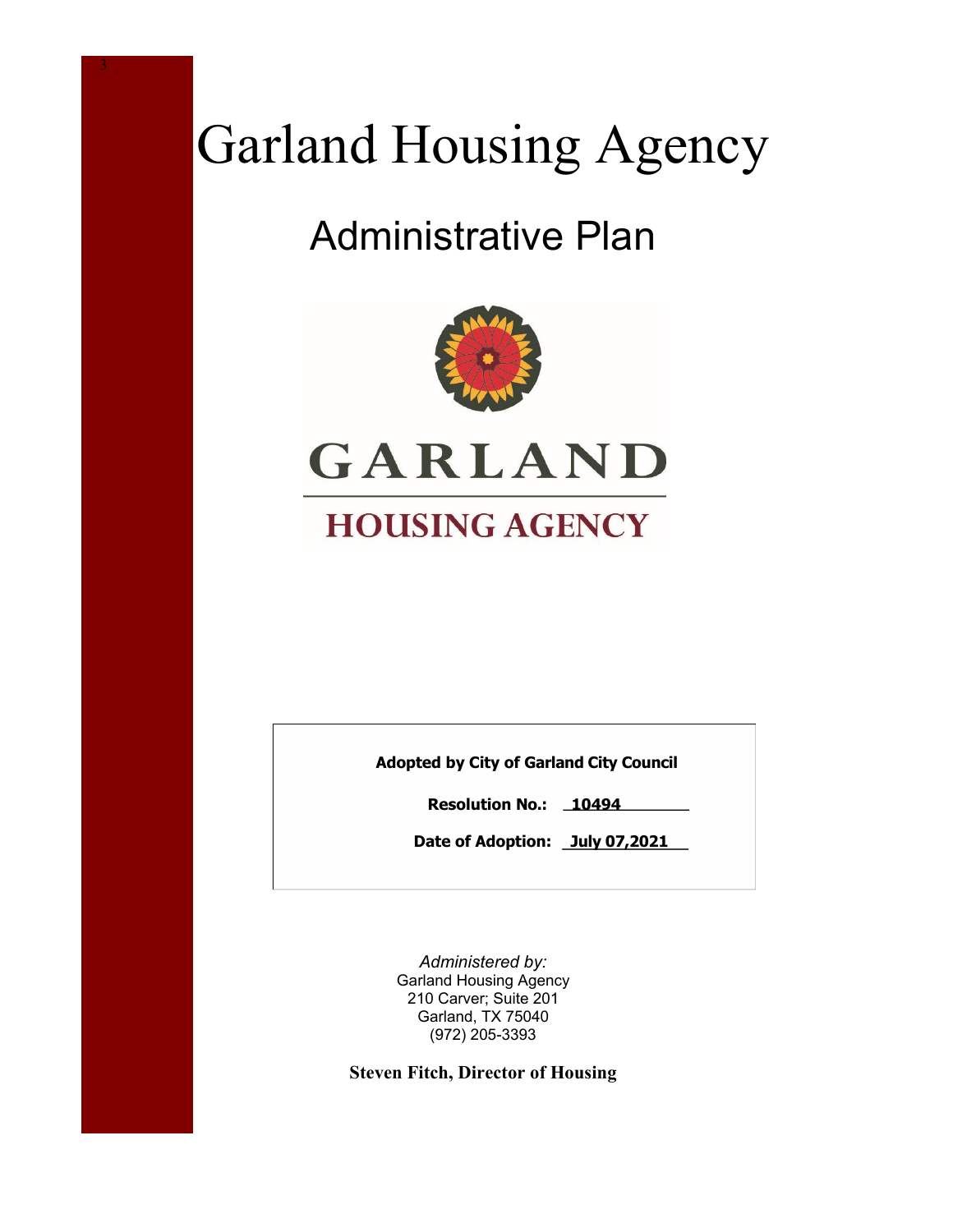# **CITY OF GARLAND HOUSING AGENCY**

# *HOUSING CHOICE VOUCHER PROGRAM ADMINISTRATIVE PLAN*

# **TABLE OF CONTENTS**

|     | PAGE                                                                                              |  |  |
|-----|---------------------------------------------------------------------------------------------------|--|--|
| I.  | <b>INTRODUCTION AND STATEMENT OF APPROACH AND OBJECTIVES TO</b>                                   |  |  |
|     | ADMINISTER THE HOUSING CHOICE VOUCHER PROGRAMS1                                                   |  |  |
|     | A.<br>Background                                                                                  |  |  |
|     | <b>B.</b><br>Housing Authority Mission Statement and Housing Choice Voucher Program<br>Objectives |  |  |
|     | C.<br>Legal Jurisdiction                                                                          |  |  |
|     | D.<br>Purpose of the Administrative Plan                                                          |  |  |
|     | E.<br>Nondiscrimination                                                                           |  |  |
|     | F.<br>Service Policy/Accommodations                                                               |  |  |
|     | <b>Translation of Documents</b><br>G.                                                             |  |  |
|     | Η.<br>Privacy Rights                                                                              |  |  |
|     | I.<br><b>Records Management Policy</b>                                                            |  |  |
|     | J.<br><b>Rules and Regulations</b>                                                                |  |  |
|     | K.<br>Programs Administered by Garland Housing Agency                                             |  |  |
|     | L.<br><b>Staffing Positions</b>                                                                   |  |  |
|     | M.<br><b>Customer Relations</b>                                                                   |  |  |
|     | N.<br>Conduct Business in Accordance with Core Values and Ethical Standards                       |  |  |
| Π.  |                                                                                                   |  |  |
|     | Family Outreach<br>A.                                                                             |  |  |
|     | Opening/Closing the Waiting List<br><b>B.</b>                                                     |  |  |
|     | C.<br>Owner/Landlord Outreach                                                                     |  |  |
|     | D.<br>Promoting Greater Housing Opportunities for Families Outside                                |  |  |
|     | Areas of Low-Income and Minority Concentration                                                    |  |  |
| Ш.  | COMPLETION OF APPLICATION, PREFERENCES, DETERMINATION OF                                          |  |  |
|     |                                                                                                   |  |  |
|     | Completion of Application<br>A.                                                                   |  |  |
|     | <b>Local Preferences</b><br><b>B.</b>                                                             |  |  |
|     | C.<br><b>Application Process</b>                                                                  |  |  |
|     | D.<br>Transferring Applicants to Occupancy                                                        |  |  |
|     | Ε.<br>Failure to be housed                                                                        |  |  |
|     | F.<br><b>Eligibility Determination</b>                                                            |  |  |
|     | Drug Abuse and Criminal Activity<br>G.                                                            |  |  |
|     | Η.<br>Selection from Waiting List                                                                 |  |  |
|     | Monitoring of Section and Leasing<br>I.                                                           |  |  |
|     | J.<br>Special Purpose Funding and Admissions                                                      |  |  |
| IV. | VERIFICATION OF INCOME AND DETERMINATION OF TOTAL TENANT                                          |  |  |
|     | General Policies Concerning Verification<br>A.                                                    |  |  |
|     | <b>B.</b><br><b>Income Allowances</b>                                                             |  |  |
|     | C.<br><b>HUD Allowable Deductions</b>                                                             |  |  |

- D. Minimum Rent
- E. Rent Burden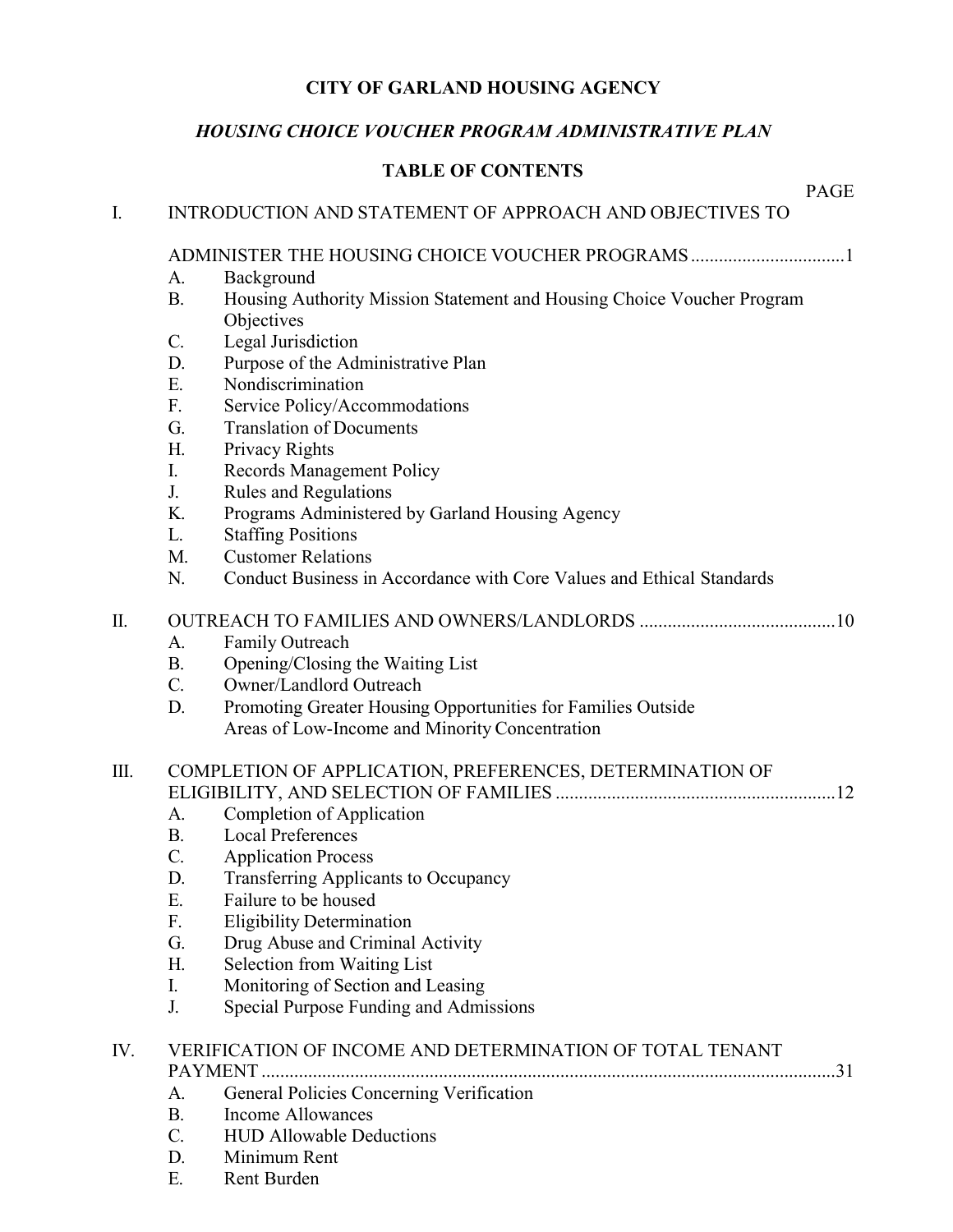- F. Zero Income Families
- G. Averaging Income<br>H. Income Changes
- Income Changes
- I. Income Inclusions
- J. Income Exclusions
- K. Prorated Assistance for "Mixed" Families
- L. Absence from the Unit
- M. Utility Allowance and Utility Reimbursement Payments
- N. Verification Procedures

# V. BRIEFING OF FAMILIES AND ISSUANCE OF HOUSING CHOICE VOUCHERS ...58

- A. Briefing Notices<br>B. Contents of the B
- Contents of the Briefing
- C. Contents of Briefing Packet
- D. Extensions and Suspensions
- E. Occupancy Standards

| VI.   | <b>Applicable Quality Standards</b><br>A.<br>Initial HQS Inspection<br><b>B.</b><br>Annual HQS Inspections<br>C.<br>Special/Compliant Inspections<br>D.<br><b>Quality Control Inspections</b><br>E.<br>Life-Threatening HQS Deficiencies<br>F.<br>G.<br>Consequences if Owner/Landlord is Responsible (Non-Emergency Items)                                                                                                                                 |  |
|-------|-------------------------------------------------------------------------------------------------------------------------------------------------------------------------------------------------------------------------------------------------------------------------------------------------------------------------------------------------------------------------------------------------------------------------------------------------------------|--|
|       | Determination of Responsibility<br>Η.<br>Consequences if Family is Responsible<br>Ι.                                                                                                                                                                                                                                                                                                                                                                        |  |
| VII.  | Zero Tolerance Policy<br>J.<br>REQUEST FOR TENANCY APPROVAL, RENT REASONABLENESS,<br>DISAPPROVAL OF OWNER/LANDLORD, EXECUTION OF LEASE AND HAP<br><b>Request for Tenancy Approval</b><br>A.<br>Rent Reasonableness Determination and Documentation<br><b>B.</b><br>C.<br>Disapproval of Owners/Landlords<br>Execution of the Lease and HAP Contract<br>D.<br>E.<br><b>Rent Increases</b><br>F.<br>Manufactured Homeowners Leasing Pad<br>Late Charges<br>G. |  |
| VIII. |                                                                                                                                                                                                                                                                                                                                                                                                                                                             |  |
| IX.   | OWNER/LANDLORD RESPONSIBILITY FOR SCREENING RESIDENTS  73<br>Owner/Landlord Screening<br>A.<br>PHA Information about Resident<br><b>B.</b>                                                                                                                                                                                                                                                                                                                  |  |
| Χ.    | Controls and Accountability<br>A.<br><b>Basic Procedures</b><br><b>B.</b>                                                                                                                                                                                                                                                                                                                                                                                   |  |

C. HAP Late Payments to Owners/Landlords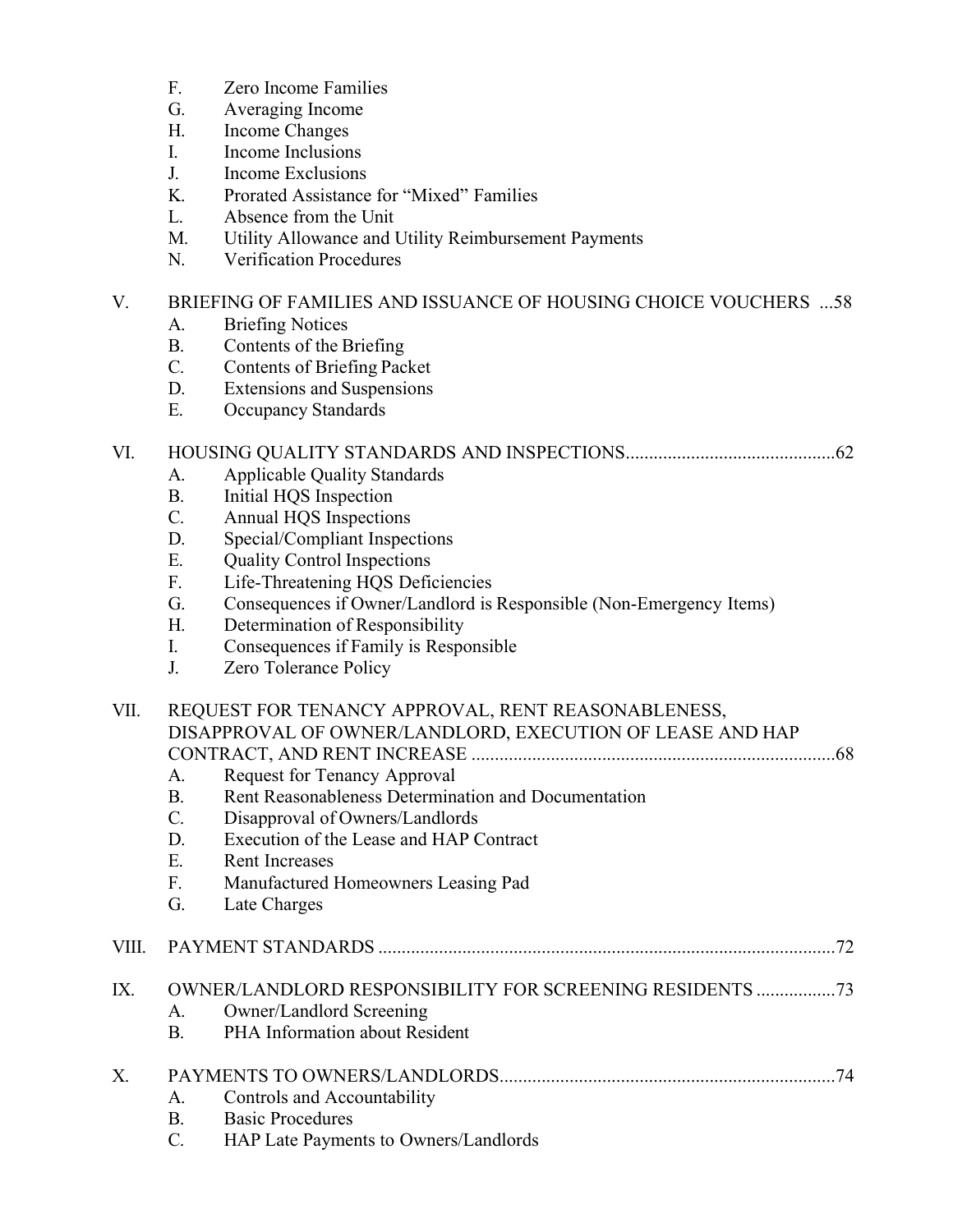| XI.   |                                                                                  |
|-------|----------------------------------------------------------------------------------|
|       | Annual Participation Re-Certification<br>A.                                      |
|       | <b>B.</b><br><b>Changes to Tenant Rent</b>                                       |
|       | Failure to Respond to Annual Re-Certification Notice<br>C.                       |
|       | <b>Interim Reexaminations</b><br>D.                                              |
|       | E.<br><b>Public Assistance Benefit Changes</b>                                   |
|       | Requirements to Add to Family Composition<br>F.                                  |
| XII.  |                                                                                  |
|       | <b>Basic Policy</b><br>A.                                                        |
|       | <b>B.</b><br>Reasons for terminations                                            |
|       | $C_{\cdot}$<br><b>Insufficient Funds</b>                                         |
|       | D.<br>Violence Against Women Act and Justice Department Reauthorization Act 2005 |
|       | Ε.<br>Zero Housing Assistance                                                    |
|       | <b>Computer Matching</b><br>F.                                                   |
| XIII. |                                                                                  |
|       |                                                                                  |
| XIV.  |                                                                                  |
|       | <b>Outgoing Housing Choice Vouchers</b><br>A.                                    |
|       | Receiving PHA<br><b>B.</b>                                                       |
| XV.   |                                                                                  |
|       | Eligibility to Move<br>A.                                                        |
|       | <b>B.</b><br>How Many Moves                                                      |
|       | C.<br>Notice of Family Move                                                      |
|       |                                                                                  |
| XVI.  |                                                                                  |
|       | <b>PHA Discretion</b><br>A.                                                      |
|       | <b>B.</b><br>Criteria                                                            |
|       | $C_{\cdot}$<br><b>Court Orders</b>                                               |
|       | Remaining Member of Tenant Family<br>D.                                          |
| XVII. | .92                                                                              |
|       | <b>Time Limits</b><br>A.                                                         |
|       | Verifications<br><b>B.</b>                                                       |
|       |                                                                                  |
|       | Live-in Aide<br>A.                                                               |
|       | Foster Children<br><b>B.</b>                                                     |
|       |                                                                                  |
| XIX.  |                                                                                  |
|       | Investigation of Suspected Abuse and Fraud<br>A.                                 |
|       | Steps to Detect Program Abuse and Fraud<br><b>B.</b>                             |
|       | $C_{\cdot}$<br>Handling of Allegations of Possible Abuse and Fraud               |
|       | Investigations of Allegations of Abuse and Fraud<br>D.                           |
|       | Evidence and Statements Obtained by the PHA<br>E.                                |
|       | F.<br>Evaluation of the Findings                                                 |
|       | G.<br>Action Procedures for Violations Which Have Been Documented                |
|       | H.<br>Falsification, Misstatements, Omissions, Misrepresentation                 |
|       | The Participant Conference for Serious Violations and Misrepresentations<br>I.   |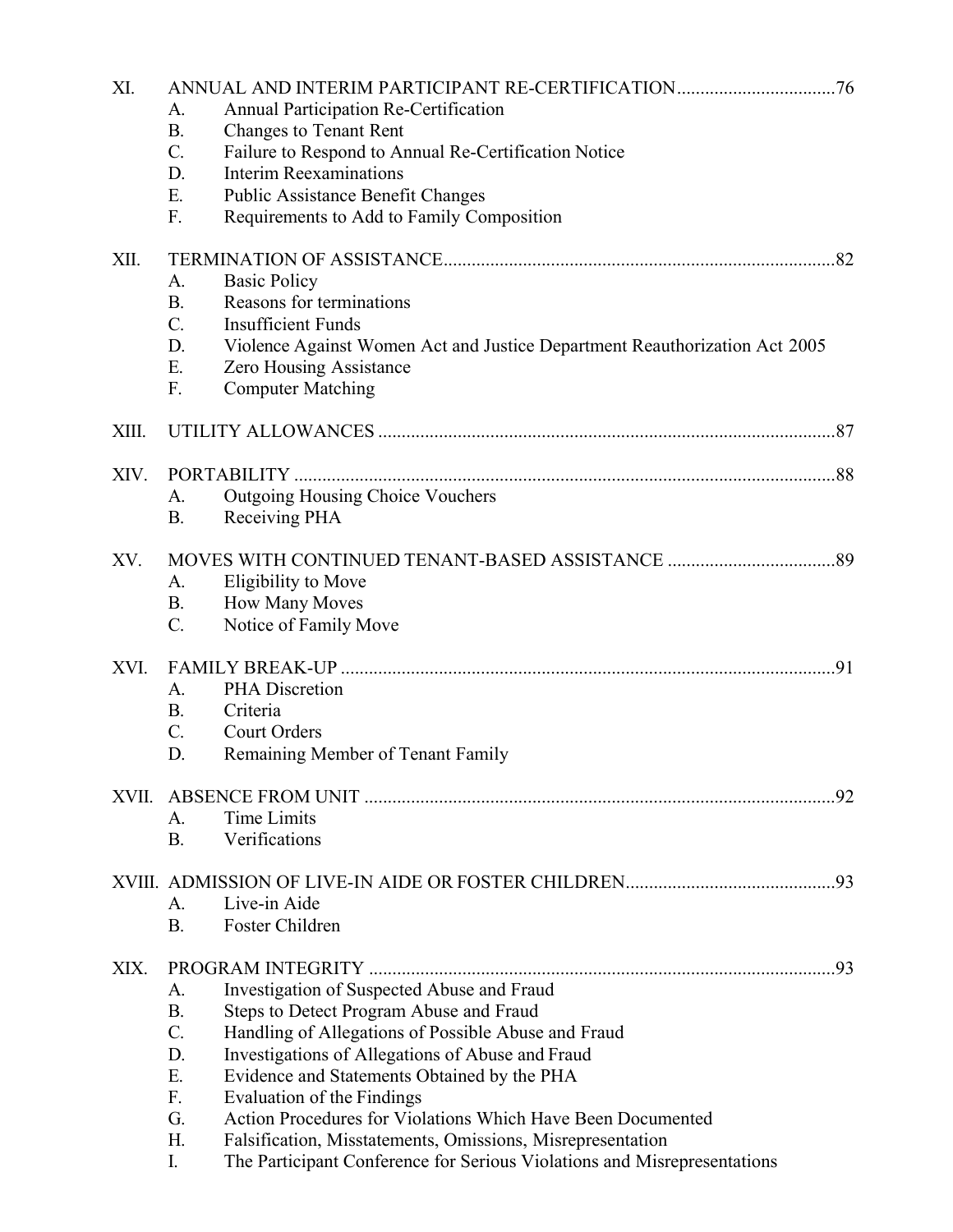|       | J.          | Disposition of Cases Involving Misrepresentation                                 |  |  |
|-------|-------------|----------------------------------------------------------------------------------|--|--|
|       | K.          | Notification of Participant of Proposed Action                                   |  |  |
| XX.   |             |                                                                                  |  |  |
|       | A.          | Definitions                                                                      |  |  |
|       | <b>B.</b>   | Procedures for Informal Review                                                   |  |  |
|       | $C_{\cdot}$ | Procedures for Informal Hearing                                                  |  |  |
|       | D.          | Hearing and Appeal Provisions for "Restrictions on Assistance to Non-Citizens"   |  |  |
|       | E.          | Mitigating Circumstances for Applicants/Participants with Disabilities           |  |  |
| XXI.  |             |                                                                                  |  |  |
|       | A.          | Required Use for Program Administration                                          |  |  |
|       | <b>B.</b>   | Permitted Use for Other Housing Purposes                                         |  |  |
|       | C.          | Board of Commissioners Approval of Operating Reserve Expenditures                |  |  |
| XXII. |             |                                                                                  |  |  |
|       | A.          | <b>Establishing the Agreement</b>                                                |  |  |
|       | <b>B.</b>   | <b>Enforcing Repayment Agreements</b>                                            |  |  |
|       | $C_{\cdot}$ | Ineligibility for Repayment Agreements                                           |  |  |
|       | D.          | Prosecution of Non-Payment, Unreported Income greater than \$5000                |  |  |
|       | E.          | Owner/Landlord Fraud and Program Abuse                                           |  |  |
|       |             |                                                                                  |  |  |
|       |             | XXIV. HOUSING CHOICE VOUCHER HOMEOWNERSHIP PROGRAM107                            |  |  |
|       |             |                                                                                  |  |  |
|       |             |                                                                                  |  |  |
|       |             |                                                                                  |  |  |
|       |             | EXHIBIT A "Garland Housing Agency Housing Choice Voucher Home Ownership Program" |  |  |
|       |             |                                                                                  |  |  |
|       |             |                                                                                  |  |  |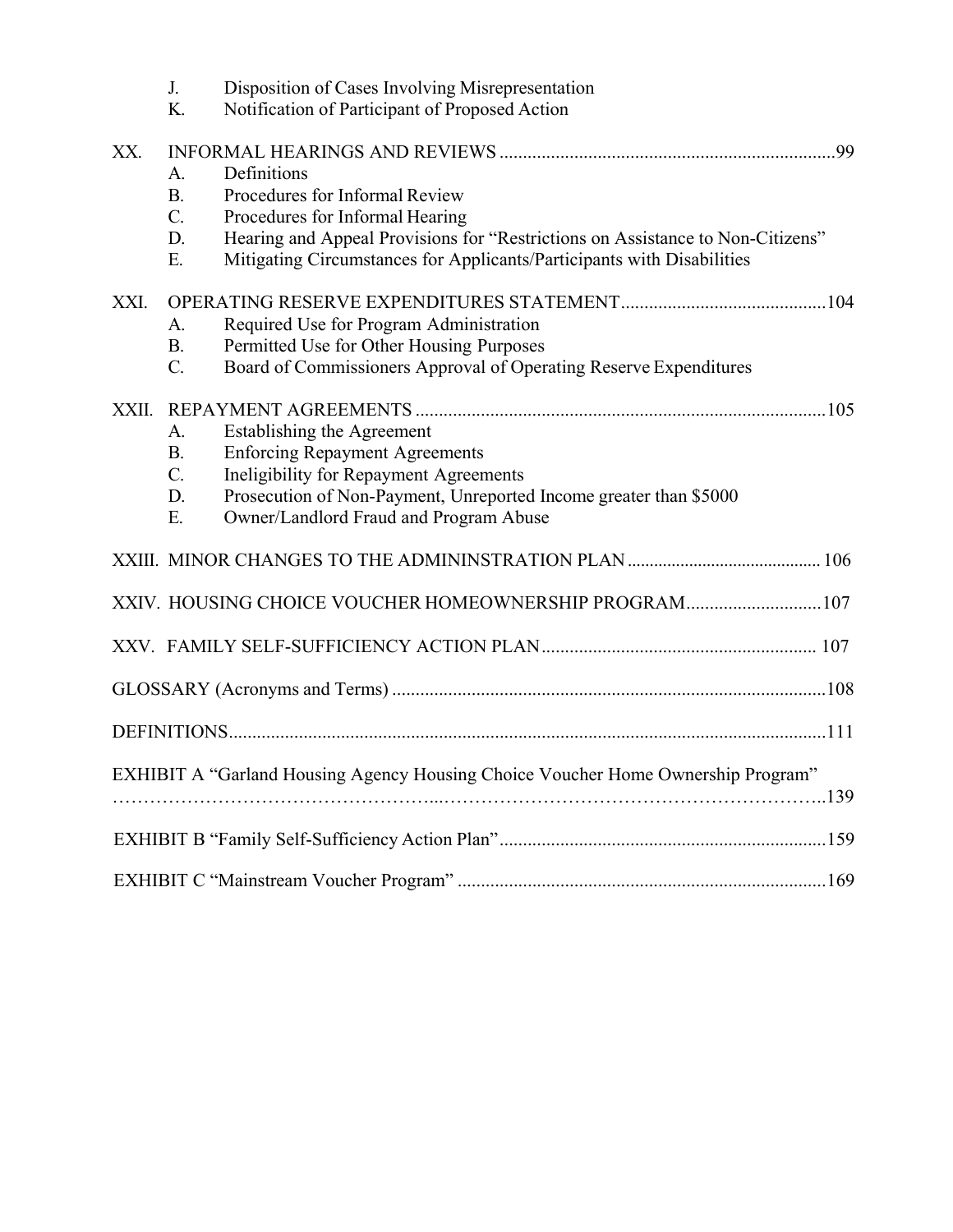# **CITY OF GARLAND HOUSING AGENCY**  *HOUSING CHOICE VOUCHER PROGRAM ADMINISTRATIVE PLAN*

# **I. INTRODUCTION AND STATEMENT OF APPROACH AND OBJECTIVES TO ADMINISTER THE HOUSING CHOICE VOUCHER PROGRAM**

#### **BACKGROUND**

The City of Garland's Housing Agency was established in 1976, and was empowered with the responsibility and authority to maintain the Public Housing Program for the City of Garland, Texas. The Housing Choice Voucher Program (HCV), better known as Section 8, was created by the Housing and Community Development Act of 1974 and amended by the Housing and Community Development Act of 1981 and the Quality Housing and Work Responsibility Act of 1998. In 1976, the Housing Choice Voucher Program was established by The Housing Authority of the City of Garland (hereinafter referred to as PHA or Housing Authority), when it received the first Annual Contributions Contract (ACC) under the Housing Choice Voucher Existing Housing Assistance Payments Program.

Administration of the Housing Choice Voucher Housing Program and the function and the responsibilities of the PHA staff shall be in compliance with the Personnel Policy of the PHA, the Equal Opportunity for Housing regulations, the Housing Choice Voucher Administrative Plan, and applicable Standard Operating Procedures. All Federal, State and local housing laws will be followed and the PHA will comply with the City of Garland's Consolidated Plan.

#### B. HOUSING AUTHORITY MISSION STATEMENT AND HOUSING CHOICE VOUCHER PROGRAM OBJECTIVES

1. The mission statement of the PHA is:

The Housing Authority's mission is to serve the needs of low-income, very lowincome and extremely low-income families in the PHA's jurisdiction and to (1) increase the availability of decent, safe and affordable housing in its communities; (2) ensure equal opportunity in housing; (3) promote self-sufficiency and asset development of families and individuals; and (4) improve community quality of life and economic viability.

The Garland Housing Authority will also strive to improve the quality of life of its residents through self-sufficiency.

- 2. The following objectives of the Housing Choice Voucher Programs support the above mission statement:
	- a. to provide decent, safe, and sanitary living conditions;
	- b. to provide improved living conditions for very low-income families while maintaining their rent payments at an affordable level;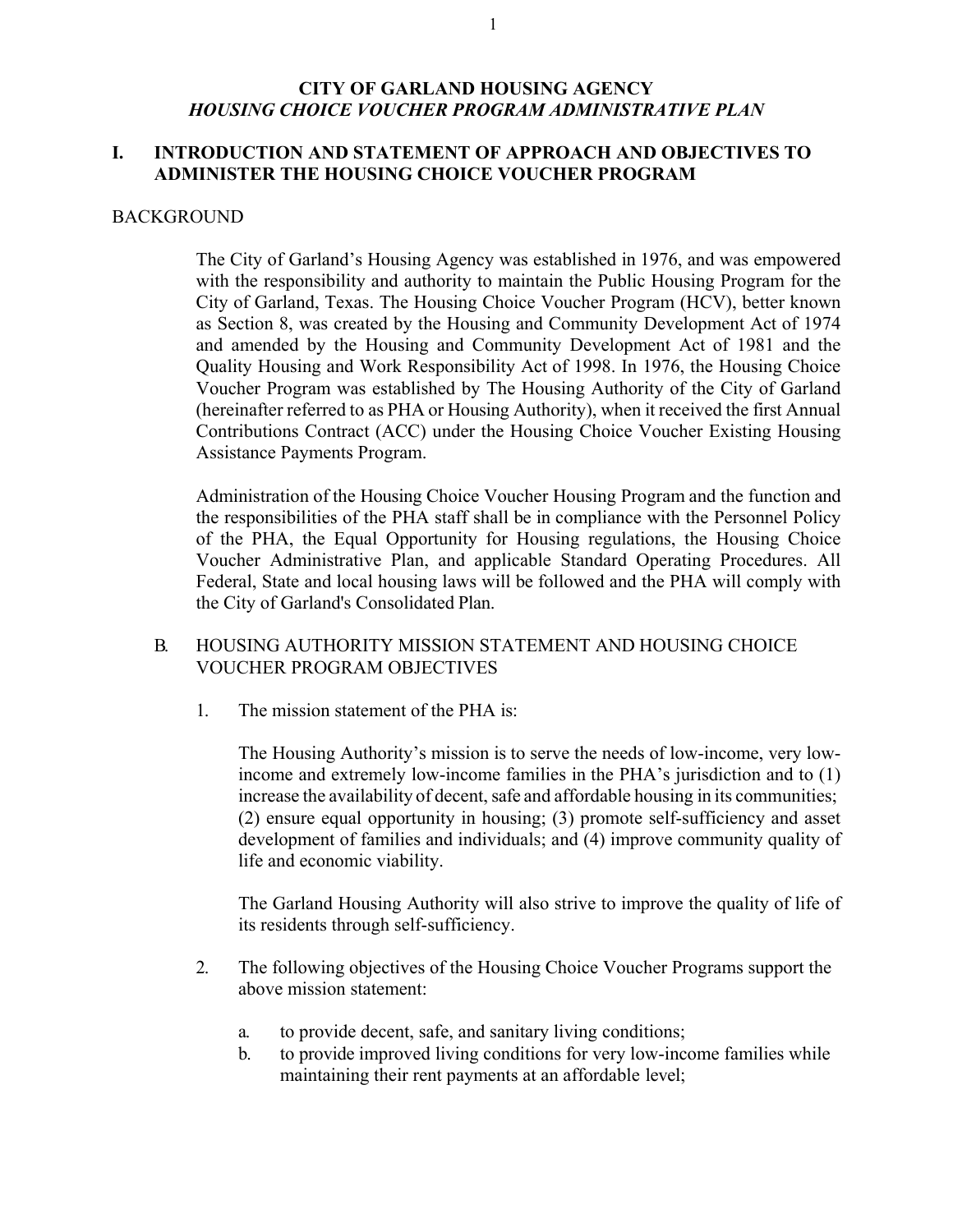- c. to promote personal, economic and social upward mobility to assist residents to make the transition from subsidized to non-subsidized housing; and
- d. to provide an incentive to private property owners/landlords to rent to lowincome families by offering timely assistance payments and excellent service.

#### C. LEGAL JURISDICTION

The area of operation of the PHA is geographically defined as the Garland, Texas city limits and units found with in Dallas County, Collin County, Rockwall County, areas in Denton County south and east of Lake Lewisville and Kaufman County west of Terrell and north of Highway 175.

# D. PURPOSE OF THE ADMINISTRATIVE PLAN

The purpose of the Administrative Plan is to establish policies for items that are not covered under Federal Regulations for the Housing Choice Voucher Program and other programs administered by the agency

The Administrative Plan, hereinafter referred to as the Plan, covers both the admission and continued participation in the above mentioned program.

Changes in the Plan will be approved by the Garland City Council for the PHA and a copy provided to the U.S. Department of Housing and Urban Development (HUD).

PHA staff shall develop and revise as needed operating procedures, systems, forms and methods designed to ensure that the policies set forth in this Administrative Plan are administered correctly, fairly and uniformly by all program staff.

#### E. NON-DISCRIMINATION

The PHA affirmatively furthers Fair Housing and works to remove impediments to Fair Housing in the administration of the program by complying fully with all Federal, State and local nondiscrimination laws and administers programs in accordance with the rules and regulations governing Fair Housing and Equal Opportunity in housing, and marketing the program to members of protected classes who are "least likely to apply."

The PHA shall not discriminate against applicants, participants, or landlords because of race, color, gender, religion, creed, national or ethnic origin, age, family or familial status, disability, or sexual orientation, in the performance of its obligations in any program under its jurisdiction covered by a contract for annual contributions under the United States Housing Act of 1937, as amended.

To further the commitment to full compliance with applicable Civil Rights laws, the PHA will provide information to Housing Choice Voucher participants with regard to housing discrimination. Information and Discrimination Complaint Forms will be made part of the briefing packet.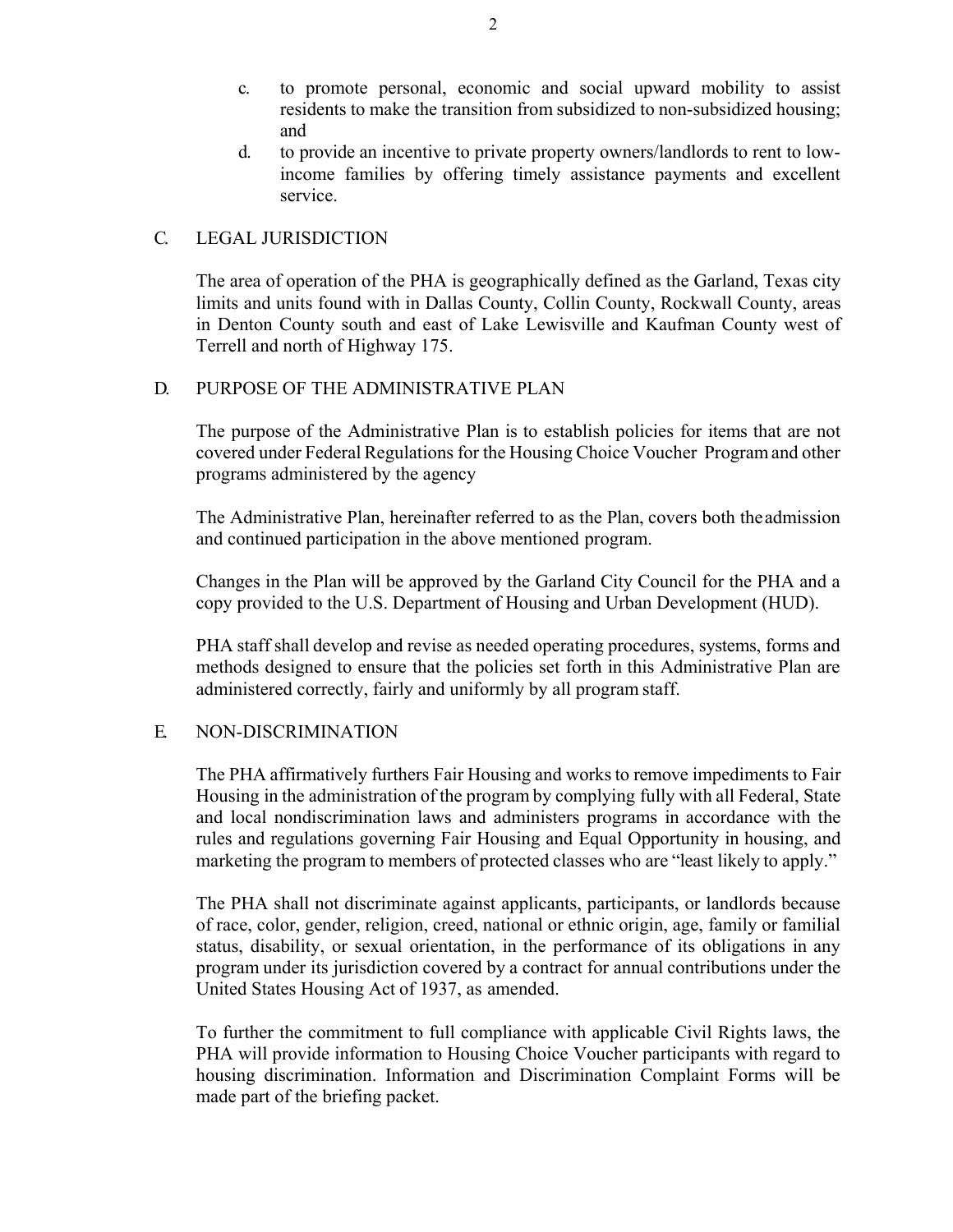Posters and housing information with the Equal Opportunity Housing logo will be displayed in locations through the PHA office in such a manner as to be easily readable from a wheelchair.

The PHA's Housing Choice Voucher office space is accessible to persons with disabilities.

*The PHA shall not discriminate against applicants, participants, or landlords because of race, color, gender, religious or political beliefs or affiliations, creed, national or ethnic origin, age, family or familial status, disability, or sexual orientation in the performance of its obligations in any program under its jurisdiction covered by a contract for annual contributions under the United States Housing Act of 1937, as amended.* 

#### F. SERVICE POLICY/ACCOMMODATIONS

It is the policy of the PHA to be service-directed in the administration of its housing programs, and to exercise and demonstrate a high level of professionalism while providing housing services.

Policies and practices are designed to provide assurances that all persons with disabilities are provided reasonable accommodation so that they may fully access and utilize the housing program and related services. The availability of specific accommodations will be made known by including notices on forms and letters to all families, and all requests may be verified so that these needs can be properly accommodated. All mailings will be made available in an accessible format upon request, as a reasonable accommodation. Organizations which provide assistance for hearing-impaired and sight-impaired persons will be utilized.

Reasonable Accommodations for Persons with Disabilities

- 1. An applicant or participant with a disability may request information or accommodations by contacting the Garland Housing Agency at 210 Carver Street, Suite 201, Garland, Texas 75040 or by calling 972.205.3347.
- 2. A reasonable accommodation is a modification or change GHA can make to its offices, methods, or procedures to assist an otherwise eligible applicant or participant with a disability to take full advantage of and use GHA's programs.
- 3. An accommodation is not reasonable if it: causes an undue financial and administrative burden; or represents a fundamental alteration in the nature of the program.
- 4. Subject to the undue burdens and fundamental alterations tests, GHA will correct physical situations in its office or procedures that create a barrier to equal housing opportunity for all.
- 5. To permit persons with disabilities to take full advantage of the program, in accordance with Section 504 and the Fair Housing Amendments Act of 1988, GHA shall comply with all requirements and prohibitions in applicable law.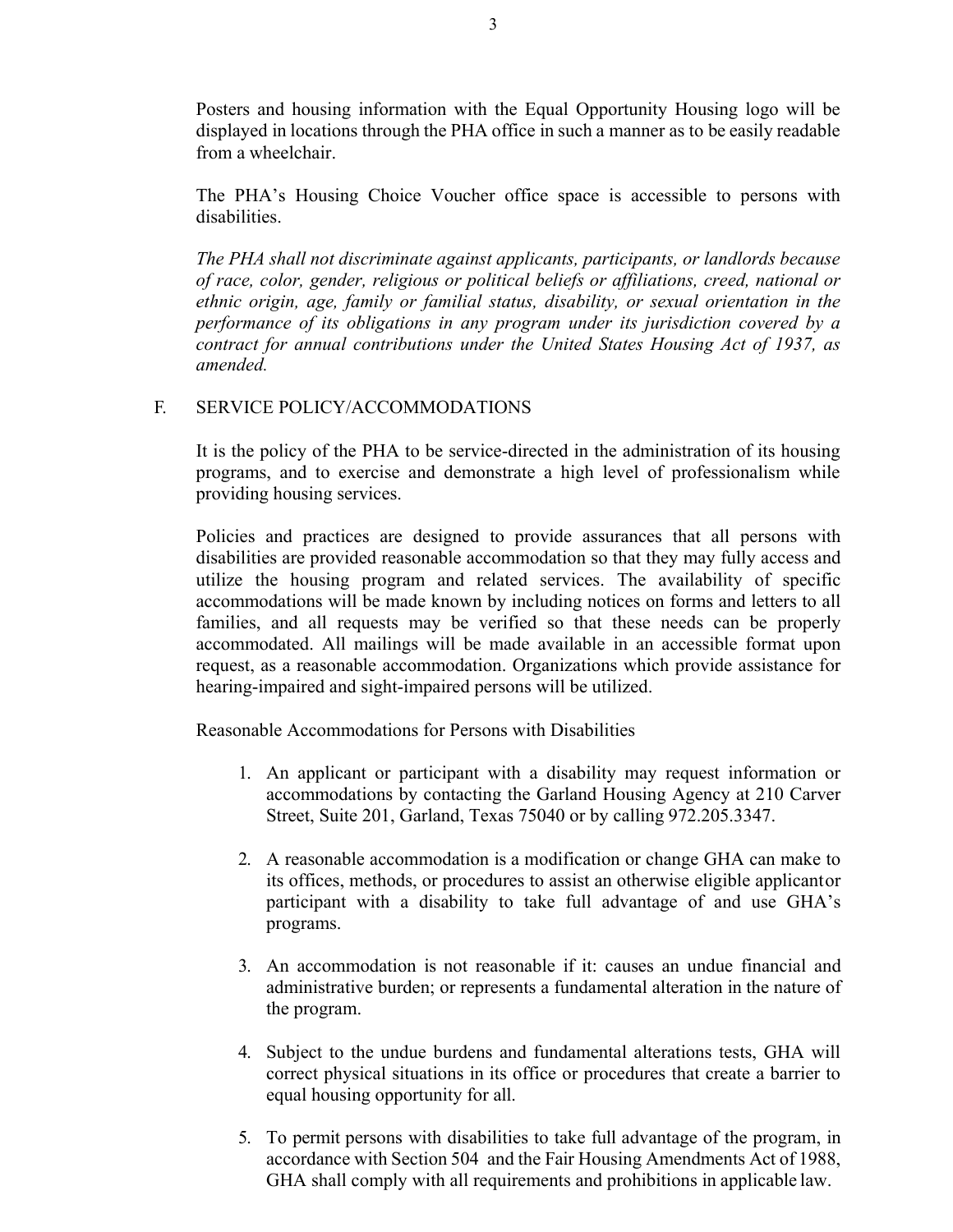- 6. Facilities and programs used by applicants and participants shall be accessible to all persons with disabilities.
- 7. Documents and procedures used by applicants and participants will be accessible for those with disabilities.

# G. TRANSLATION OF DOCUMENTS

In order to determine whether it is feasible to translate documents into other languages, or Braille for the blind, the PHA will consider the following facts:

- 1. number of applicants and residents who do not speak English and speak another language or need Braille for adequate understanding;
- 2. cost of translation into other languages per client who speaks another language or into Braille;
- 3. evaluation of the need for translation by the bilingual staff and by agencies that work with the non-English speaking clients;
- 4. the availability of organizations to translate documents, letters and forms for non-English speaking families;
- 5. availability of bilingual staff to explain untranslated documents to clients.

#### H. PRIVACY RIGHTS

Applicants and participants will be required to sign the Federal Privacy Act Statement in conjunction with HUD 50058 form which states under what conditions HUD will release resident and owner/landlord information at admission and every recertification thereafter. Applicants and participants will also be required to sign HUD 9886, Authorization for Release of Information.

The PHA policy regarding release of information is:

- 1. Information shall not be released without the signed client release with the individual request for information unless the blanket authorization is used.
- 2. However, the PHA will release information on amounts owed for claims paid and not reimbursed by the client.
- 3. The PHA must release the client's current address and the name of the current owner/landlord, the client's former address and the name of the owner/landlord of the former address if known to the Housing Choice Voucher holder's prospective owner/landlord, upon written request of the prospective owner/landlord.
- 4. The PHA will release information on amounts requested by court subpoena, a federal or state agency, or a law enforcement agency.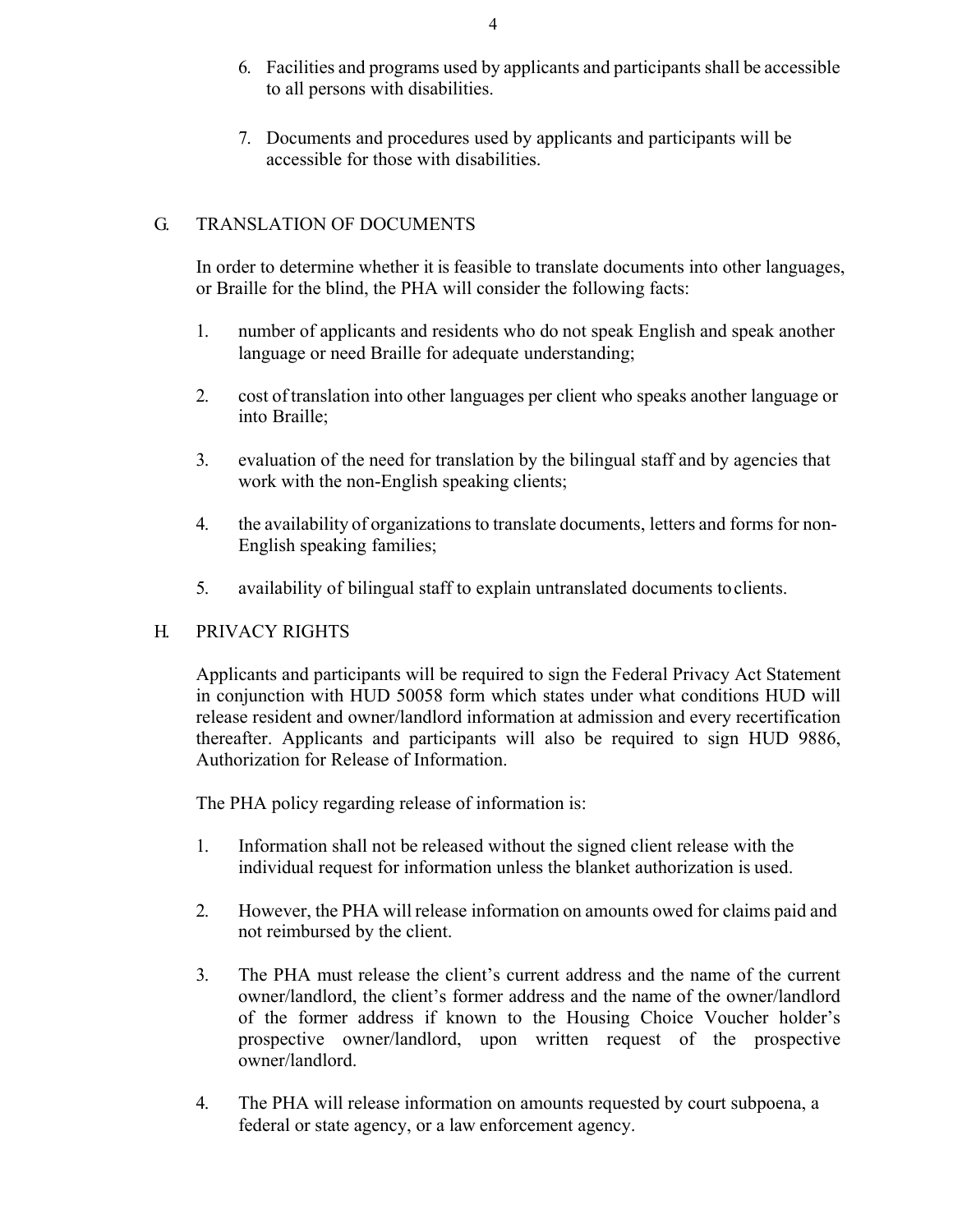5. The PHA must limit use and disclosure of family information obtained through release and consent to purposes directly connected with the program administration.

#### I. RECORDS MANAGEMENT POLICY

1.Purpose

The purpose of this policy is to direct the PHA's handling of all records and documents associated with the operation of the agency and the administration of its program.

#### 2.General Policy

In accordance with the Privacy Act of 1974, as revised, the PHA will maintain only such information on applicants/residents as is necessary and relevant to the performance of its mandated duties and will to the best of its ability protect the privacy of applicants/residents.

#### 3.Legal Action

In the event of current or pending litigation, legal counsel will be sought regarding applicable documents. If litigation is pending, all applicable documents and records, regardless of disposal dates will be retained until resolution of the legal matter.

#### 4.Back Up of the Electronic Data

Computer data will be backed-up on CDs or separate drive in order to avoid loss of important information due to equipment failure. If CDs are used, they will be locked in fireproof storage. Financial information will be backed up every day that new data is entered. Other files, including tenant files will be backed up daily.

#### 5.Special Security Measures for EIV Data

Privacy Protection Policy

- a. HUD has provided specific guidelines for the protection of data retrieved from its online up front income verification system, entitled Enterprise Income Verification (EIV)
- b. EIV resident data will be used only to verify a resident's eligibility for participation in the Housing Choice Voucher Program and to determine the level of assistance for which resident is eligible.
- c. Data provided via EIV System will be protected to ensure that information is used only for official purposes and not disclosed in any way that would violate the privacy of the individuals represented in the system data.
- d. In compliance with HUD requirements the PHA will:
	- 1. Maintain and enforce security procedures
		- 2. Keep records and monitor security issues
	- 3. Communicate security information and requirements to appropriate staff, and coordinate and conduct security awareness training for staff
	- 4. Conduct quarterly review of User Ids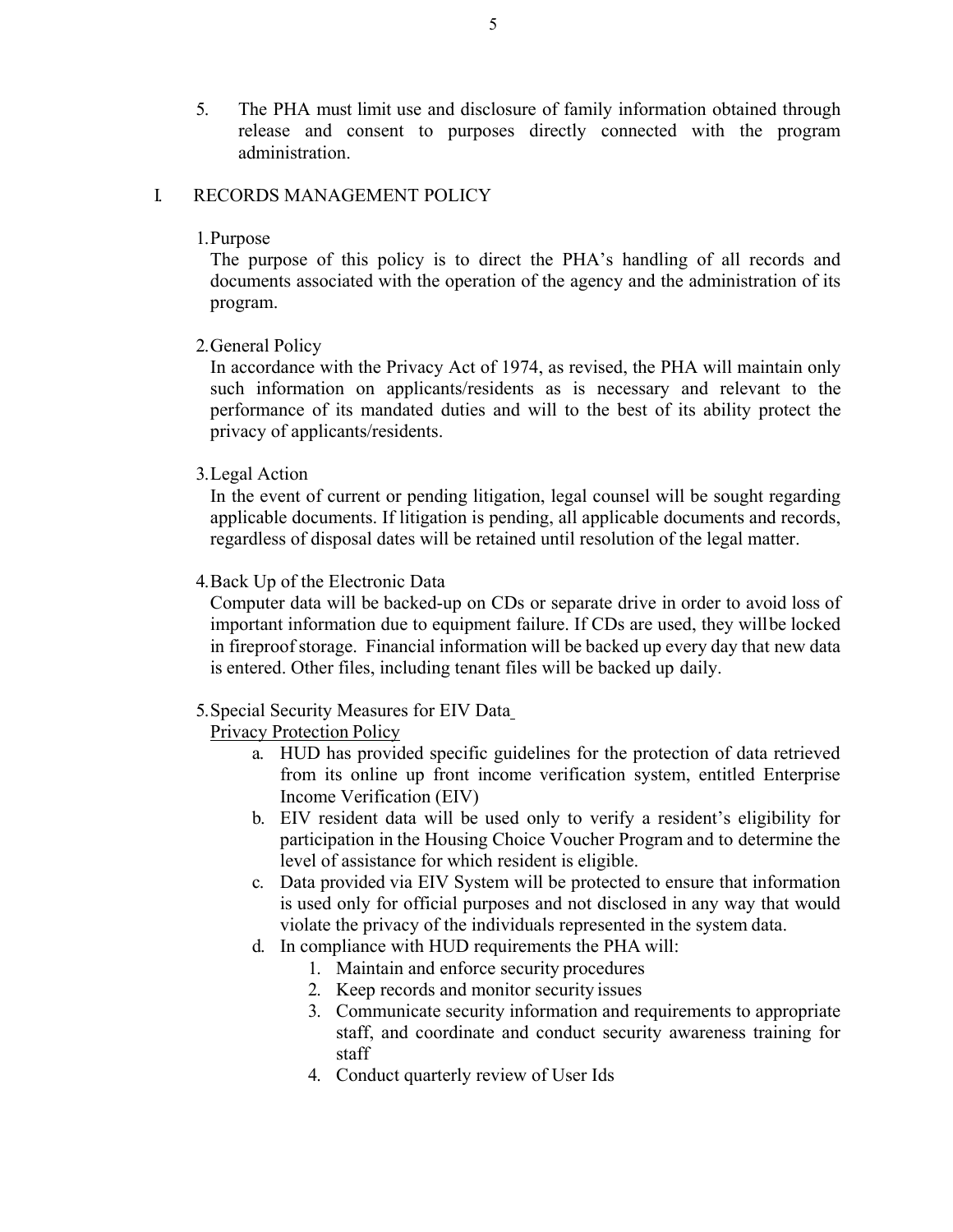5. Report any evidence of unauthorized access or known security breaches

Security Safeguards

- Only authorized staff will have access to the EIV System via ID and Password
- All users of the EIV System will have a current signed USER AGREEMENT on file
- PHA will keep a record of all authorized users, including date access was granted and date access was revoked, if applicable
- Work area of persons authorized to research and download EIV and other privacy-sensitive information will be shielded from the public.
- Unauthorized staff persons will not have access to work station and computer of authorized persons
- PHA staff will not leave resident folders exposed on desktops or computer screens open with sensitive data unattended. Folders will be locked in files and computer screens cleared before staff person leaves his/her office for any reason.
- Staff will never take resident files home for any reason. If it is necessary to transport resident files between PHA offices, files will be transported in a locked box.
- Any EIV printout will be removed from the printer immediately so that nothing will be inadvertently left vulnerable to unauthorized access.
- EIV printout data will be kept in family file until verifications are complete and all discrepancies have been resolved. Applicable information will be documented in the family file and then all originals and copies of EIV printout will be housed in a secure area.
- At the close of business, resident files will be locked and file cabinet areas locked.
- Any combination locks used will be reset regularly.
- Security procedures will be reviewed with staff periodically to safeguard against laxity and breaches.

# J. RULES AND REGULATIONS

All issues not addressed in this document related to residents and participants are governed by HUD Handbook 7420.7, the Code of Federal regulations, HUD Memos, Notices and Guidelines or other applicable law, and the Housing Choice Voucher Programs Standard Operations Procedures.

K. Programs Administered by Garland Housing Agency

The following is a list of Housing Choice Voucher Programs offered by the PHA:

Housing Choice Voucher Program Housing Choice Voucher Homeownership Program Family Self Sufficiency (FSS)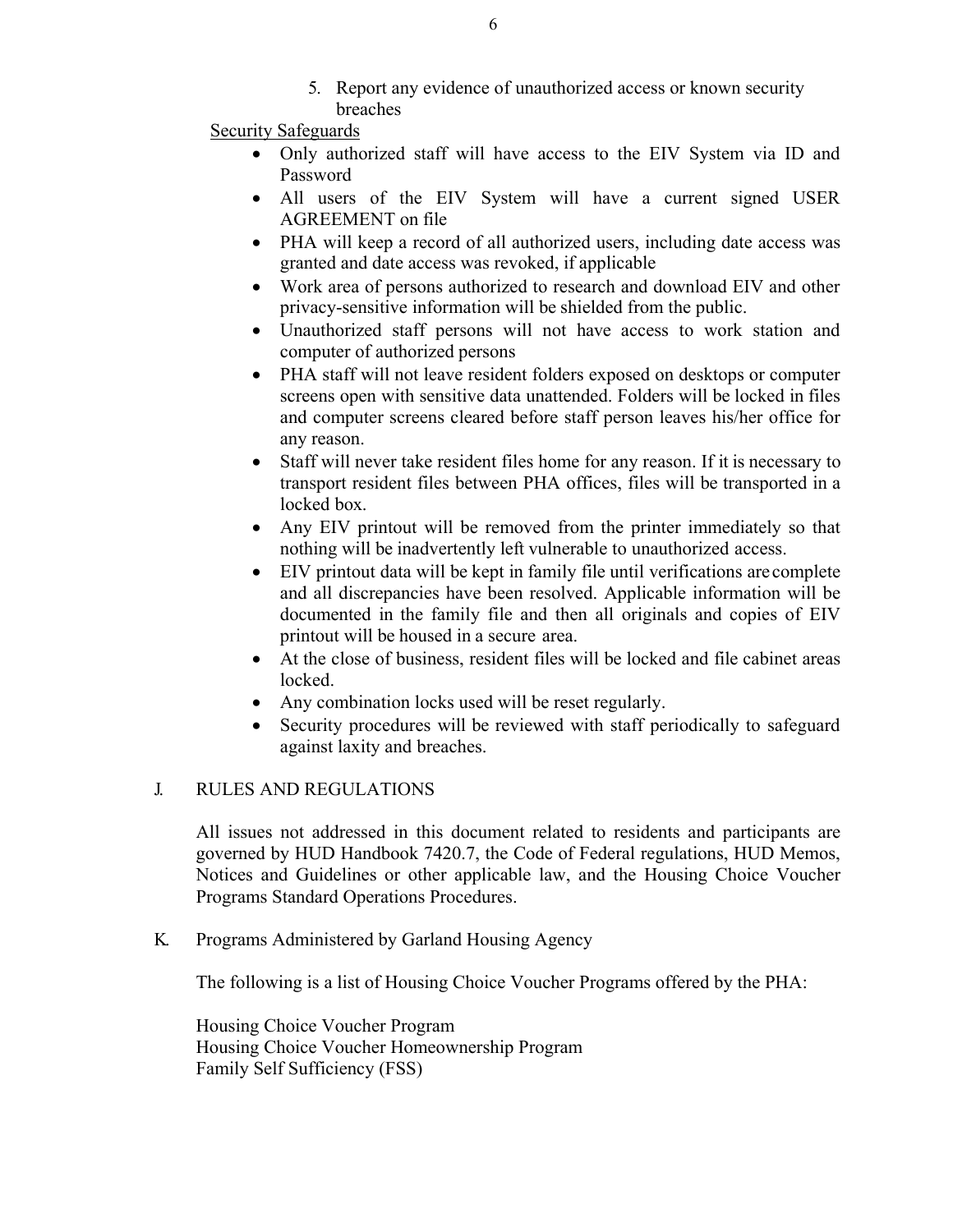#### L. STAFFING POSITIONS

The following are the positions/titles of staff members who are responsible for the implementation of the Housing Choice Voucher Programs:

| Housing Administrator        | <b>Operations/Finance Manager</b> |
|------------------------------|-----------------------------------|
| Administrative Assistant (2) | Sr. Housing Inspector             |
| <b>FSS</b> Coordinator       | Housing Inspector $(2)$           |
| FSS Representatives (8)      | <b>AARP</b> Workers               |
| <b>Operation Aide</b>        | Temporary Employees               |

Others may be added without written or update to the administrative plan depending on their function.

#### M. CUSTOMER RELATIONS

The PHA considers all families and owners as its "customers". The goal of the PHA is to respond promptly to the needs of its customers. All contact with the customer and the general public will be handled in a professional and courteous manner. The PHA may require that complaints other than HQS violations be put in writing. Complaints that would otherwise not be resolved through the informal review or informal hearing processes will be referred to the appropriate staff person for resolution.

These complaints may include, but are not limited to:

- 1. treatment of customers by staff;
- 2. complaints or referrals from persons in the community in regard to customers;
- 3. disagreement with an action or inaction by the family or owner; and
- 4. treatment of staff by customers.

#### N. CONDUCT BUSINESS IN ACCORDANCE WITH CORE VALUES AND ETHICAL STANDARDS

In accordance with CFR24-982.161 Conflict of Interest, the PHA has established a written code of conduct.

- 1. Neither the PHA, nor any of its contractors or subcontractors, will enter into any contract or arrangement in connection with tenant-based programs in which the following class of persons has any interest, direct or indirect, during tenure or for one year thereafter.
	- a. any present or former member or officer of the PHA (except a participant commissioner);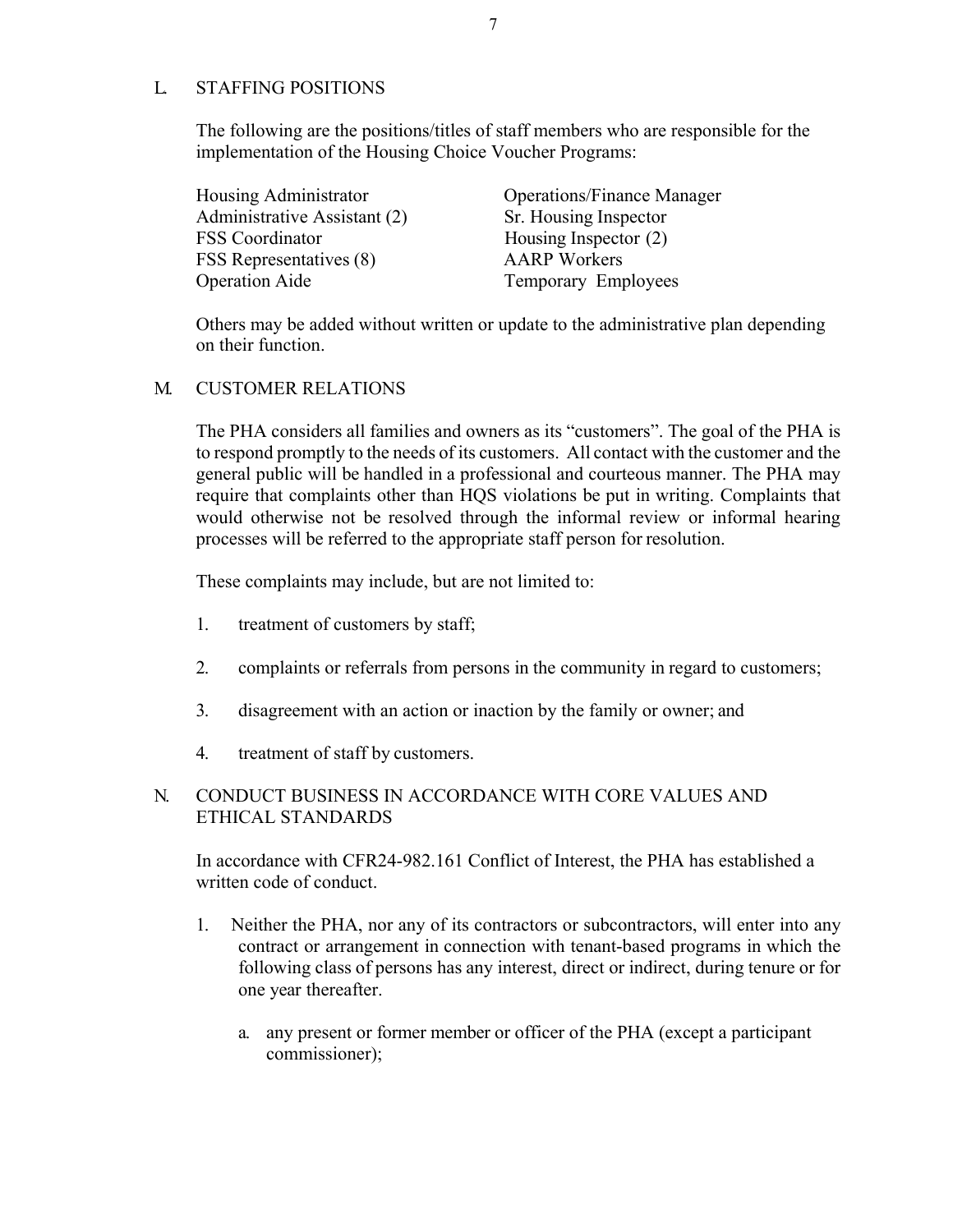- b. any employee of the PHA, any contractor or subcontractor, any agent of the PHA, who formulates policy or who influences decisions with respect to the programs;
- c. any public official, member of a governing body, or state or local legislator, who exercises functions or responsibilities with respect to programs;
- d. any member of the Congress of the United States;
- e. any member of the classes described in paragraph 1 of this section must disclose their interest or prospective interest to the PHA and HUD.
- 2. The code of ethics prohibits solicitation or acceptance of gifts or gratuities, in excess of nominal value, by any officer or employee of the PHA, any contractor or subcontractor, or agent of the PHA.

The PHA shall adhere to the code of conduct and shall sanction and/or terminate any officer, employee, or agent for violations consistent with applicable state or local law.

The conflict of interest prohibition under this section may be waived by the HUD field office for good cause.

- 3. An employee will follow the standards of conduct as listed below. As such, an employee shall not:
	- accept or solicit, for personal gain any benefit that might reasonably tend to influence them to act improperly in the discharge of official duties;
	- use their official positions improperly to secure unwarranted privileges or exemptions for themselves, relatives or others. This provision does not preclude officers or employees from action in any manner consistent with their official duties or from zealously providing public services to anyone who is entitled to them.
	- participate in making or influencing any GHA governmental decision or action in which they know that they have any financial interest distinguishable from that of the public generally or from that of other employees generally.
	- by their conduct give reasonable basis for the impression that any person can improperly influence, or unduly enjoy their favor in, the performance of their official duties, or that they are unduly affected by the kinship, rank position or influence of any person.
	- use or disclose, other than the performance of their official duties or as may be required by law, confidential information gained in the course of or by reason of their positions. This provision applies to former officers and employees as well as to current ones.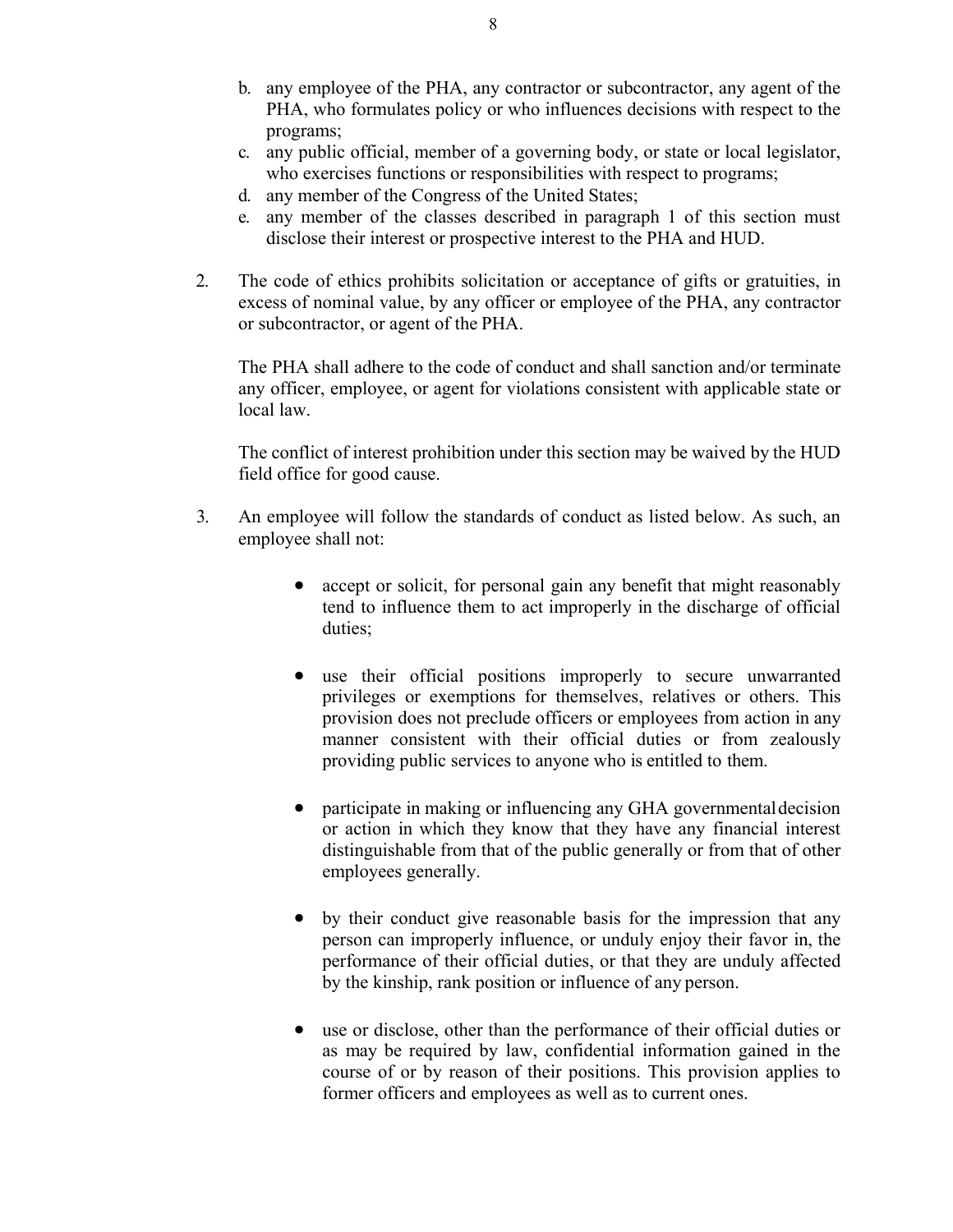- transact any business (other than ministerial acts) on behalf of the GHA with any business entity of which they or their relatives are officers, agents or members or on which they are their relatives have a financial interest.
- in the event such a circumstance arises, then they shall make known their interest, and in the case of an employee, disclose the matter to the appropriate administrative authority within city government so that reassignment or other suitable action may be taken to remove the employee from further involvement in the matter.
- personally provide services for compensation, directly or indirectly, to a person or organization who is requesting an approval, investigation, or determination from the body or department of which the officer or employee is a member.
- accept other employment or engage in outside activities incompatible with the full and proper discharge of their duties and responsibilities within the city, or which might impair their independent judgment in the performance of their public duty.
- personally participate in a decision, approval, disapproval, recommendation, investigation, or rendering of advice in a proceeding, application, request for ruling or determination, contract, claim, or other matter under the jurisdiction of the city, if the employee or relative of the employee is negotiating or has an arrangement concerning prospective employment with a person or organization that has a financial interest in a matter in which the employee has been participating, the employee shall immediately notify the official responsible for appointment to his or her position of the nature of the negotiation or arrangement and, if the Housing Administrator or his/her designee determines that a conflict of interest exists, follow the instructions of the Housing Administrator with regard to further involvement in the matter, or
- receive any fee or compensation for their services as employees of the GHA from any source other than the GHA, except as may be otherwise provided by law. This shall not prohibit their performing that same or other services for a public or private organization that they perform for the GHA if there is no conflict with their GHA duties and responsibilities.
- knowingly perform or refuse to perform any act in order to deliberately thwart the execution of the GHA ordinances, rule or regulations or the achievement of official GHA programs.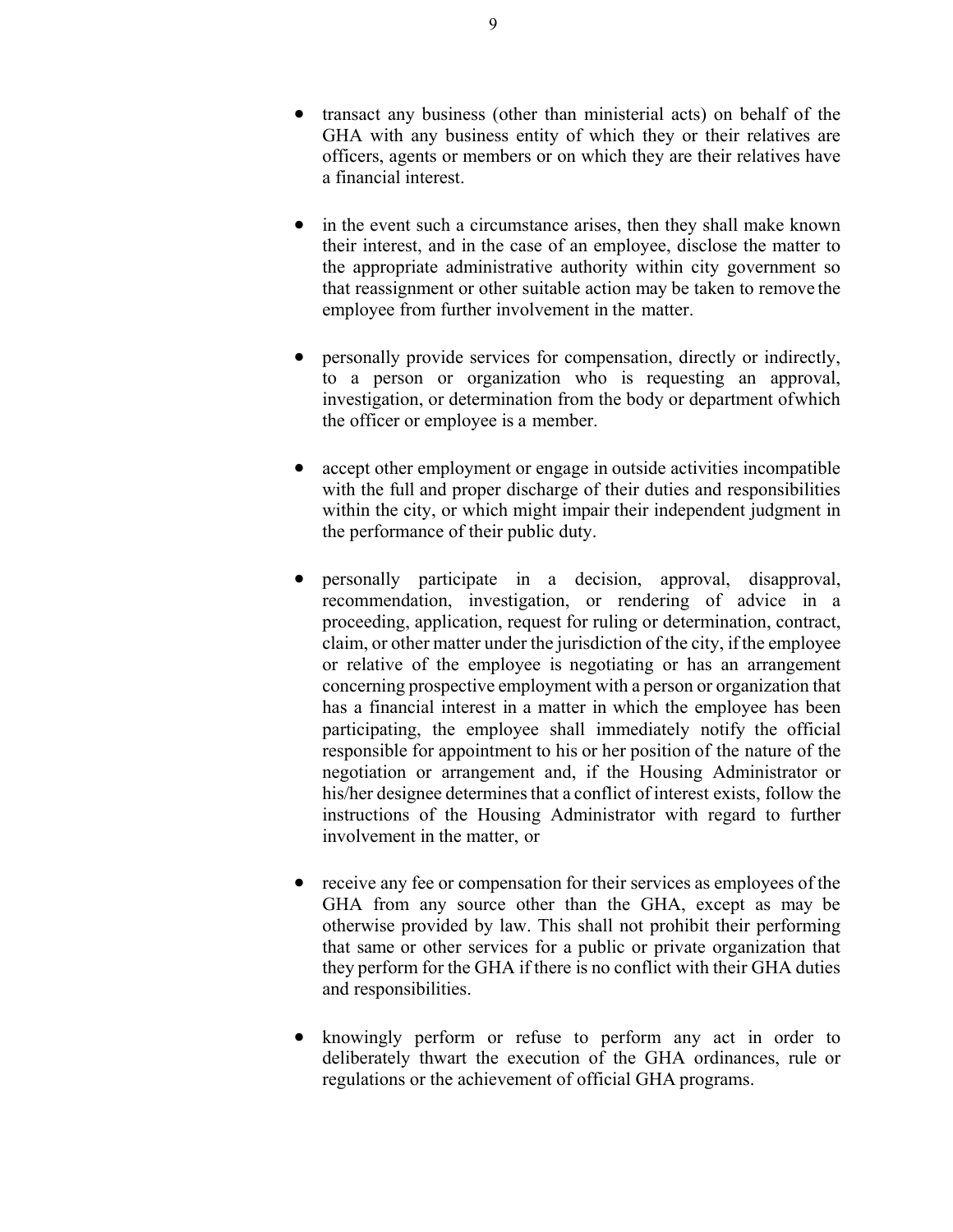- personally represent or appear in behalf of the private interest of another; or if the represented person's interest is adverse to that of the GHA; represent any person
	- (a) in any quasi-judicial proceeding involving the GHA;

or

- (b) in any judicial proceeding to which the GHA is a party
- 4. Provided, nothing in the subsection above shall preclude:
	- (1) any employee from performing the duties of his or her employment;
	- (2) any employee from testifying as a witness under subpoena in a judicial or quasi-judicial proceeding.
- 5. Penalties
	- the failure of any employee to comply with this article or the violation of one or more of the standards of conduct set forth in the Code of Ethics, which apply to him or her, shall constitute grounds for expulsion, reprimand removal from office or discharge.
	- disciplinary action and appeals in the case of an employee of the GHA, shall be in conformance with the procedures established by the Housing Administrator's rules and regulations.

#### **II. OUTREACH TO FAMILIES AND OWNERS/LANDLORDS**

#### A. FAMILY OUTREACH

- 1. The Housing Choice Voucher Office continues to publicize and disseminate information, as needed, concerning the availability and nature of housing assistance. Upon execution of an Annual Contributions Contracts (ACC) for additional units, the Housing Choice Voucher office will make known to the public through publication in a newspaper of general circulation, minority media, and other suitable means the availability and nature of housing assistance for very low-income families, unless application-taking has been suspended according to HUD regulation.
- 2. To reach persons who cannot read the newspapers, the Housing Choice Voucher office will distribute fact sheets to the broadcast media. Personal contacts with the news media and with community service personnel as well as public service announcements will be handled by the Housing Administrator's office.
- 3. Upon receipt of new funding, the Housing Choice Voucher office will review its current waiting list and consider whether outreach is needed. If it is needed, the Housing Choice Voucher office will analyze outreach options to accommodate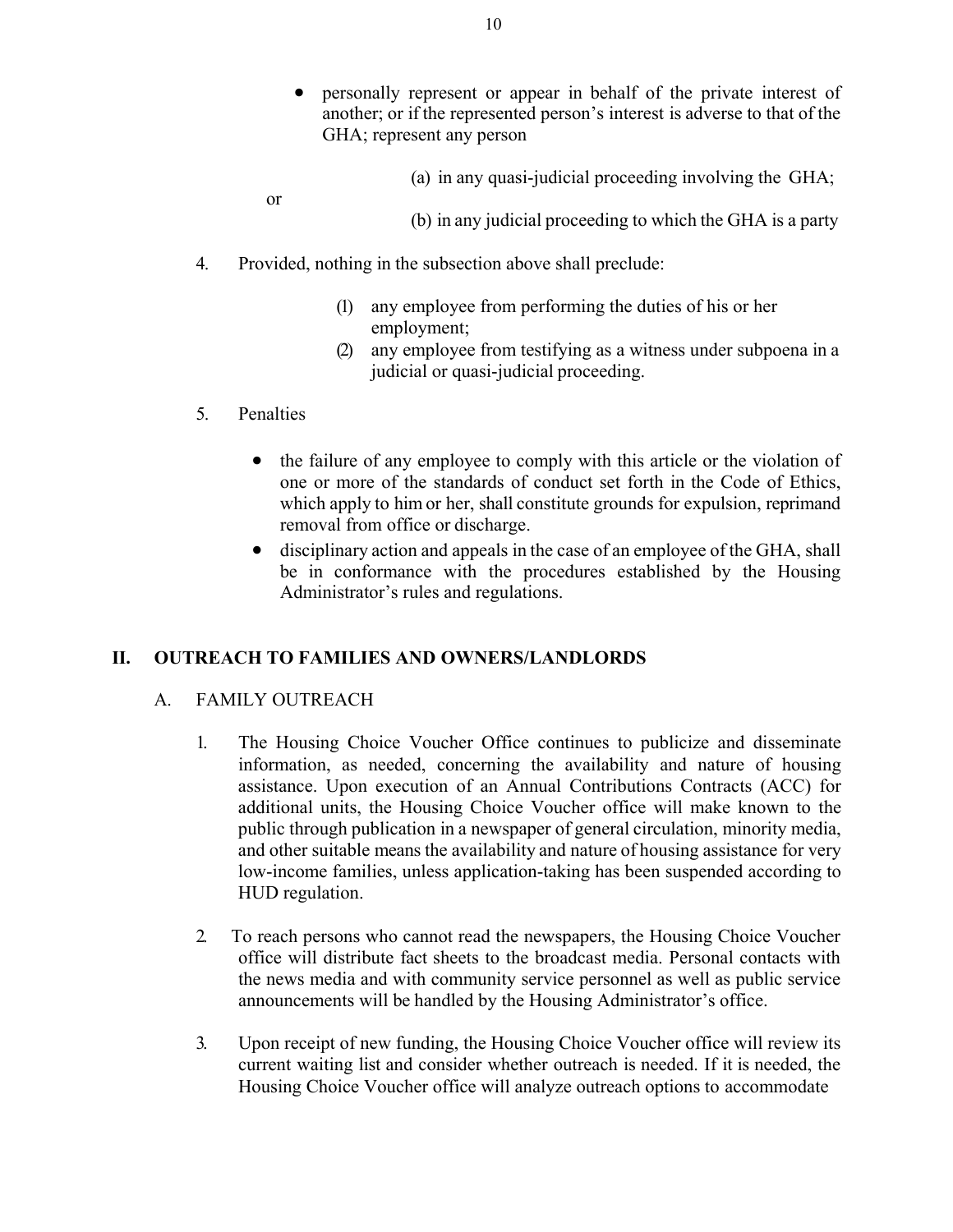the diversity and distribution of eligible families and the differences in their willingness to respond to and participate in the program.

# B. OPENING/CLOSING THE WAITING LIST

- 1. The waiting list will be opened at certain times specified by the agency. Applications will only be accepted by utilizing an online application. Applicants can utilize personal computers, computers at local libraries. Computers will also be available during normal business hours for persons to apply, if they do not have access to a computer and staff assistance will be available.
- 2. Closing the Waiting List

The closing date of the Waiting List may be announced at the same time as the opening is announced.

- 3. The opening/closing of the Waiting List shall be announced through public notices as follows:
	- a. The notice shall be placed in a newspaper of general circulation, the City of Garland's website (www.garlandtx.gov) and in plain view at the Garland Housing Agency's main administration office.
	- b. Postings will be made at locations throughout the community and will be mailed to social service agencies.
	- c. The notices shall contain all of the information needed to enable interested parties to complete the process.
	- d. The notice must contain the Equal Opportunity Housing logo.

# C. OWNER/LANDLORD OUTREACH

- 1. The Housing Choice Voucher office maintains good relations with existing owners/landlords and encourages new owners/landlords to participate and to make dwelling units available for leasing by eligible families in accordance with the Equal Opportunity Housing Plan.
- 2. The PHA will conduct periodic meetings with participating owners/landlords to improve owner/landlord relations and to recruit new owners/landlords.
- 3. The PHA will use a comprehensive marketing effort described in the next section to recruit owners/landlords in areas that offer expanded opportunities to our participants, as needed.
- 4. In order to assure that owner/landlord outreach efforts are recruiting owners/ landlords with units outside areas of low-income and minority concentration, the PHA evaluates new Request for Tenancy Approvals by determining if the address is in an area outside poverty/minority concentration.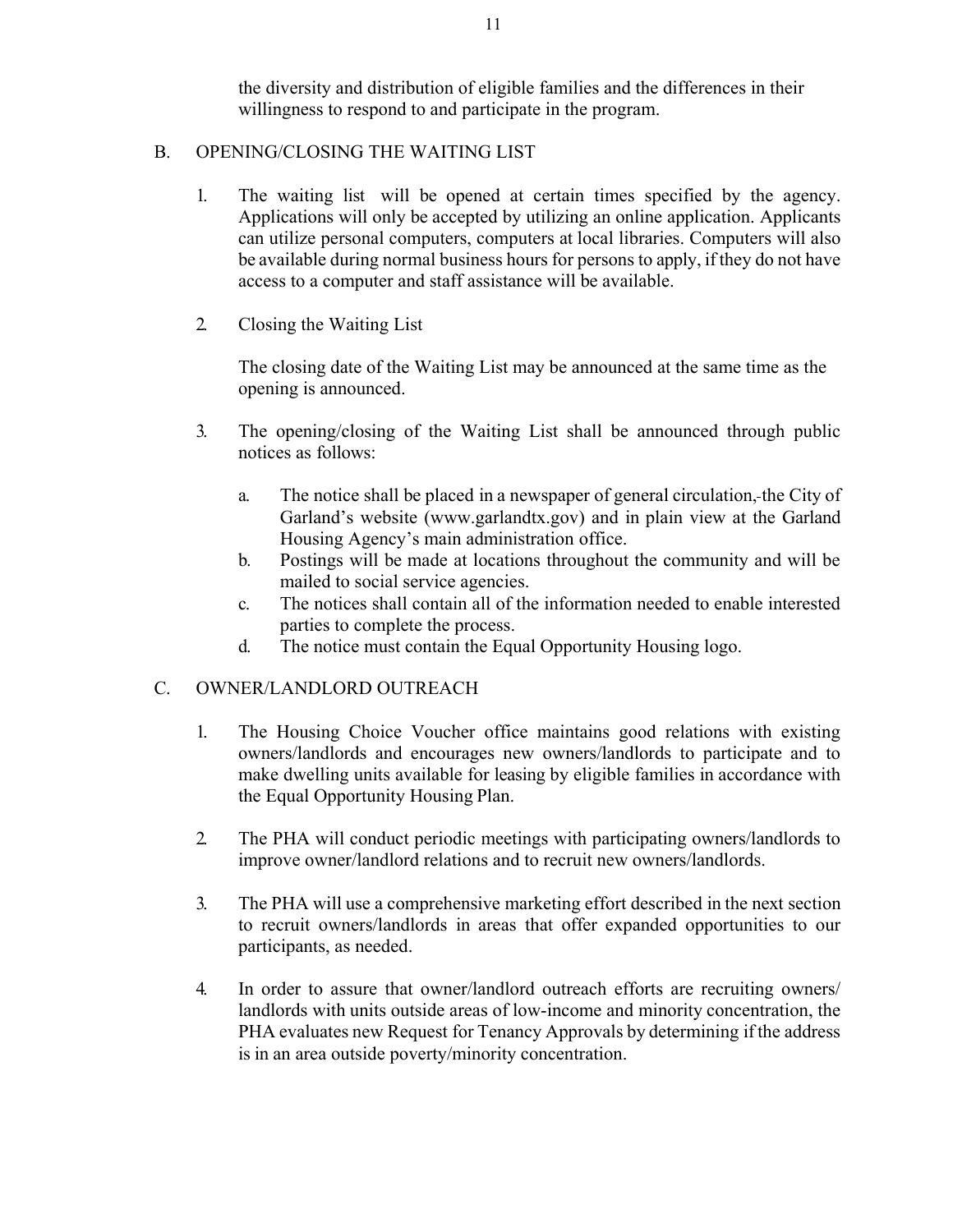#### D. PROMOTING GREATER HOUSING OPPORTUNITIES FOR FAMILIES OUTSIDE AREAS OF LOW-INCOME AND MINORITY CONCENTRATION

- 1. The following steps may be used to locate owners/landlords, as follows:
	- a. Owners / Landlords in un-impacted areas will be identified and contacted.
	- b. Regular meetings are held with investors and other owner/landlord groups to explain the program and recruit owners/landlords. A presentation is given with written materials.
	- c. The rental stock in areas without concentration of very low-income and minority residents will be surveyed to identify vacant units. The owners/landlords and managers are contacted.
	- d. Investors are recruited to purchase units in the identified areas and rent them to the Housing Choice Voucher applicants.
	- e. Complex managers are recruited through meetings with manager associations and special training programs geared toward managers.
	- f. All Housing Choice Voucher staff is required to adopt the customer service representative approach and implement the program accordingly.
- 2. Mass media is used as needed.
- 3. Printed materials for owners/landlords consist of:
	- a. An owner/landlord manual that describes all of the procedures as well as tips to be successful with the Housing Choice Voucher program, and other materials as needed.
- 4. The following actions are to be taken to comply with SEMAP requirements:
	- a. Families will be provided a website address (www.gosection8.com) to identify landlords that are willing to accept Housing Choice Voucher vouchers and a listing of available rental property may be provided Housing Choice Voucher participants. These listings show addresses, deposit information, etc. as provided by owners/ landlords.
	- b. Applicants are made aware of the fact that they may choose any unit within the PHA's jurisdiction as long as the program requirements are met regarding the unit.
	- c. Applicants are advised of portability provisions available in the Housing Choice Voucher Housing Choice Voucher Program.
	- d. Housing Choice Voucher participants are provided a map which identifies areas of low-poverty and minority concentrations.

# **III. COMPLETION OF APPLICATION, PREFERENCES, DETERMINATION OF ELIGIBILITY, AND SELECTION OF FAMILIES**

A. COMPLETION OF APPLICATION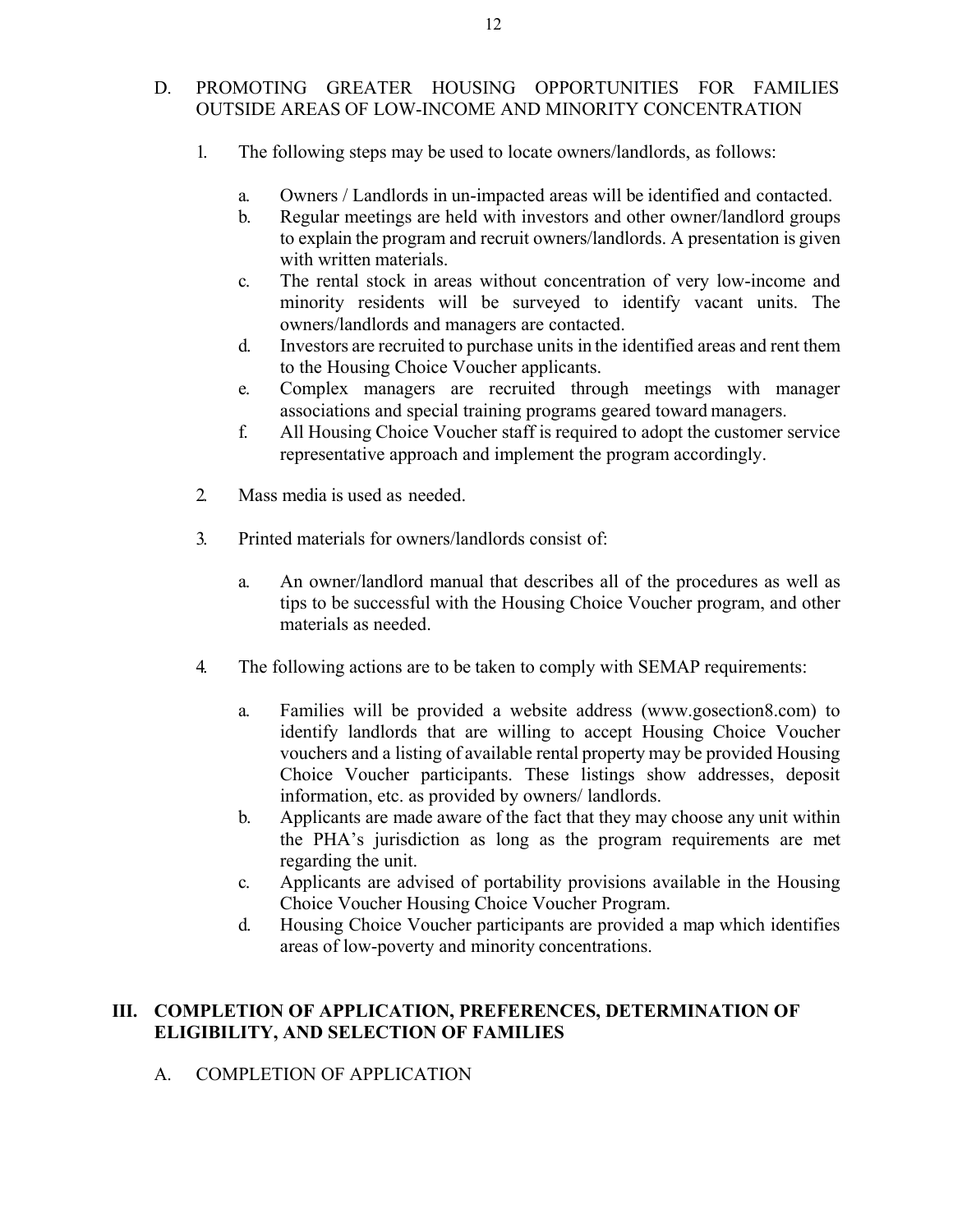- 1. Pre-Application Procedures
	- a. A preliminary-application form (pre-application) is utilized. The information is to be filled out by the applicant on date specified for taking applications. To provide specific accommodation for persons with disabilities, the information may be completed by a family representative at the place where the applications are taken.
	- b. The purpose of the pre-application is to permit the PHA to preliminarily assess family interest in the program and to determine placement on the waiting list. The pre-application will contain questions designed to obtain the following information:
		- Names and age of all members;
		- Sex and relationship of all members;
		- Street Address and phone numbers;
		- Mailing Address (if PO Box or other permanent address);
		- Amount(s) and source(s) of income received by household members;
		- Information regarding disabilities
		- Social Security Numbers;
		- Race/ethnicity;
		- Arrests/Convictions for Drug-Related or Violent Criminal Activity;
		- Program integrity questions regarding previous participation in HUD programs.
	- c. Pre-applications do not require an interview. The information on the application will not be verified until the applicant has been selected for final eligibility determination. Final eligibility will be determined when the full application process is completed and all information is verified.
	- d. Applicants must be 18 or older to apply unless they are an emancipated minor and can provide documentation.
	- e. Applicants are required to inform the PHA, in writing or in person, of changes in address. Applicants are also required to respond to requests from the PHA to update information on their application and to determine their interest in assistance.
	- f. Failure to provide information or to respond to mailings will result in the applicant's name being removed. Mail that is returned by the U.S. Postal Service will result in removal from the waiting list. Applicants who are removed from the waiting list are allowed to reapply for assistance when the waiting list is opened.
- 2. Notification of Applicant Status

Applicants will receive a confirmation of their online application at the time of submission.

3. Completion of a Full Application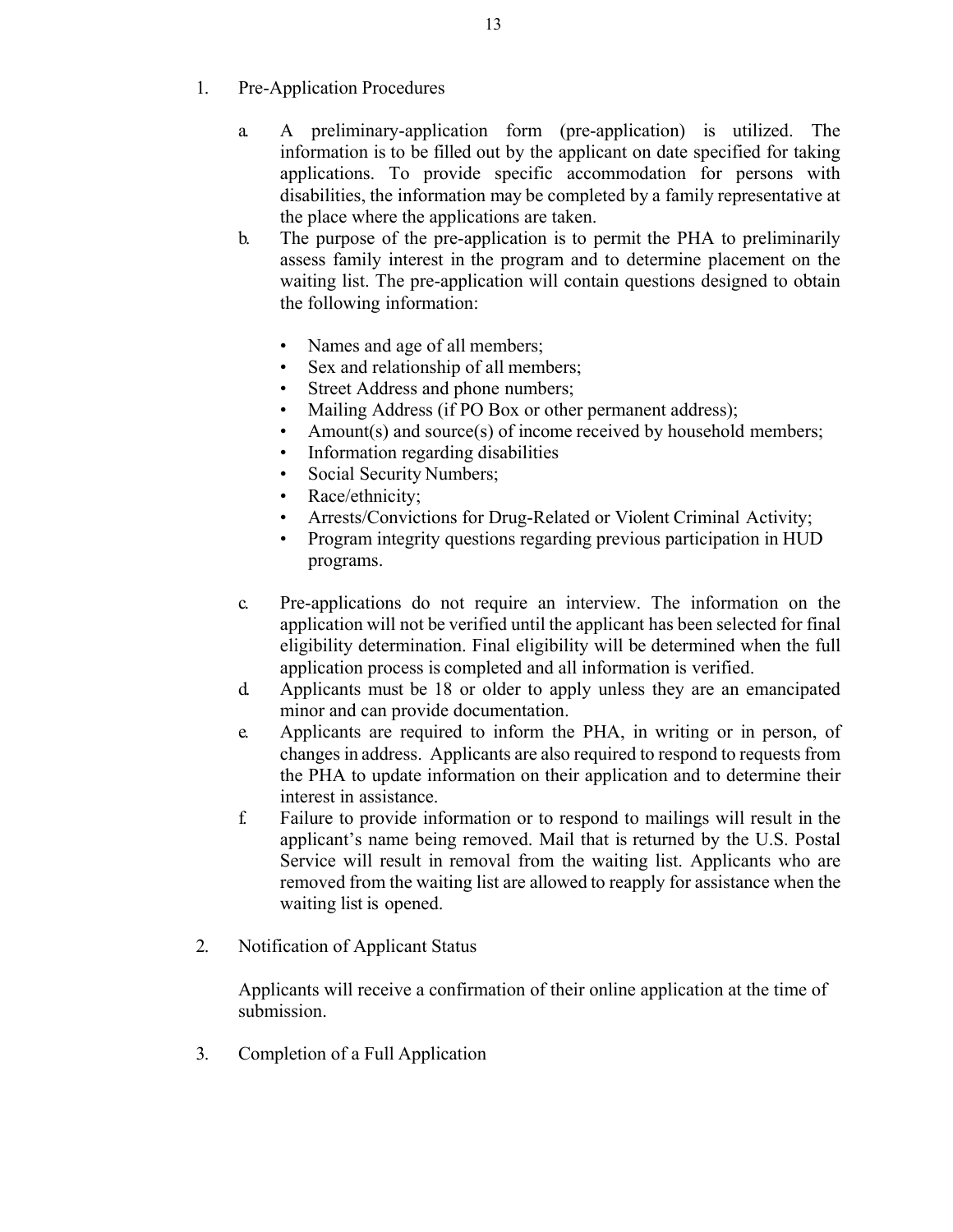- a. Families will be invited to come into the office to complete a full application at a scheduled interview. Appointments are scheduled by mail and generally provide the applicant with at least two (2) weeks written notice. The appointment letter also identifies the type of information that the applicant will be required to bring to the interview.
- b. The family will complete the application on their own within two (2) weeks of the verification process and acceptance of required documents. All changes to the pre-application will be updated during the scheduled interview. The head of household, as well as all members of the household eighteen (18) years or older must sign all required HUD forms. Reasonable accommodations are made for persons with disabilities.
- c. The applicant is required to attend the scheduled meeting. If the applicant fails to attend the scheduled appointment and does not contact the Housing Choice Voucher Department in writing or by telephone to reschedule the appointment, the application will be rejected.
- d. The original waiting list applicant must be included on the full application unless the applicant is deceased and there is another household member listed on the original application that is 18 or older or an emancipated minor at the time the name is pulled from the waiting list and is willing to have their eligibility determined to receive a voucher.
- d. Verification of Full Application Information
	- (1) Information provided by the applicant will be verified including information documenting family composition, income, assets, allowances and deductions, preference status (if needed), full-time student status, and other factors relating to eligibility, to determine applicant eligibility before the applicant is issued assistance. Eligibility will be determined based on information that is provided at time of application.
	- (2) Third-party verifications in writing (sent by mail directly to the PHA) are preferred. The PHA will retain the returned envelope in the tenant's file as proof of receipt of third-party documentation. Oral third-party verifications are acceptable if they are properly documented with details and a reason given as to why third-party written verification was not obtained.
	- (3) If third-party verification is impossible to obtain, documentation will be placed in the tenant's file explaining why another method was used and other documents may be provided by the family. Documents will be photocopied when not prohibited by law. When documents cannot be photocopied, staff certification forms, noting documents viewed will be used by recording the source of information, the information obtained, and signed and dated by the staff person who viewed the document.
- 4. Final Determination and Notification of Eligibility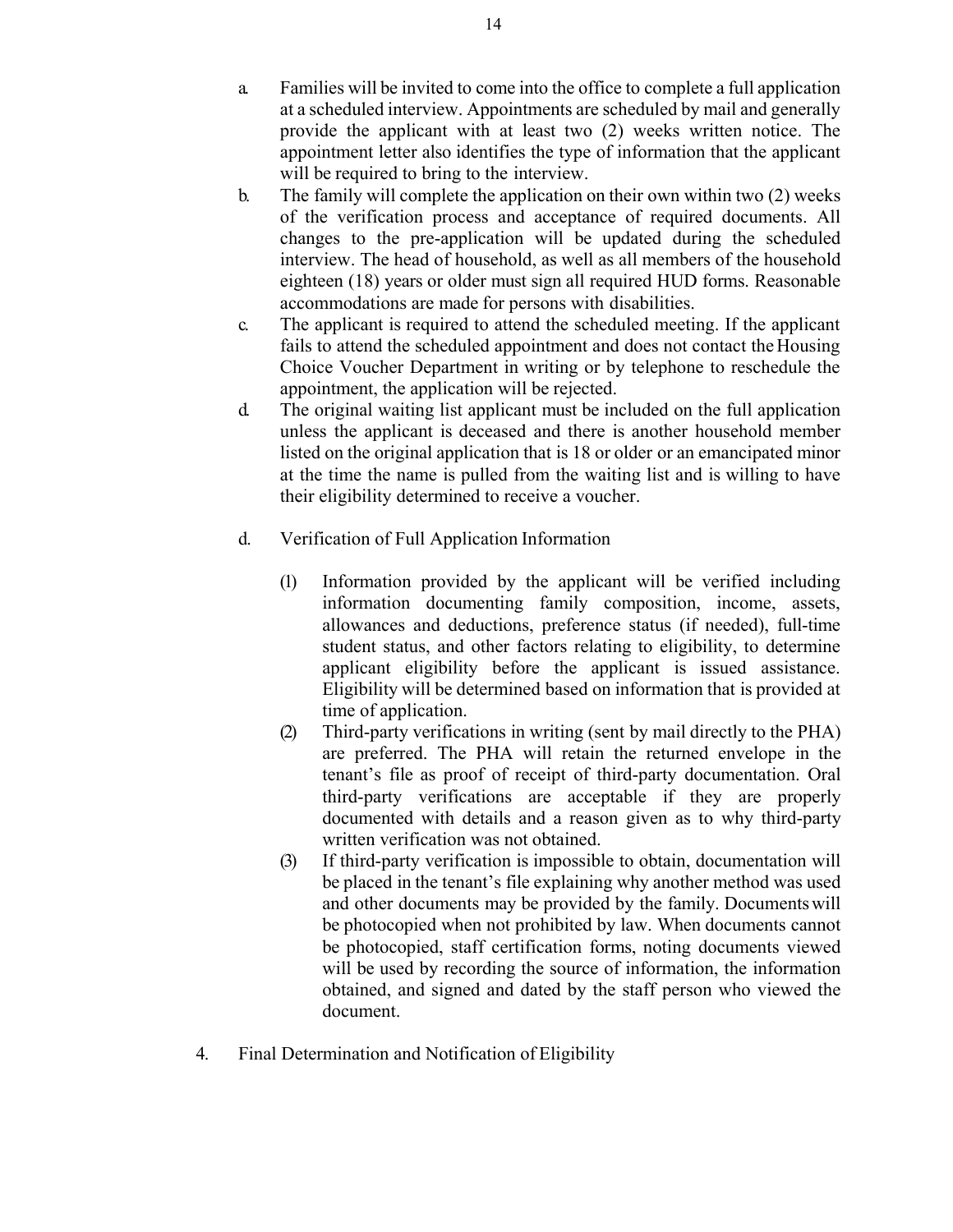a. After the verification process is completed, a final determination is needed. Final determination of eligibility is based upon the same factors as preliminary or provisional eligibility, except that data at this point is verified through a third-party or documented best source available.

- b. The household is not actually eligible for assistance until this final determination has been made.
- 5. Denial of Admissions

In addition to Section D of this chapter, denial of program assistance must be made for an applicant for any of the following grounds:

- a. The family fails to supply any information that is determined necessary in the administration of the program;
- b. The applicant provides information that is not true or complete;
- c. The applicant or family member(s) has been evicted from federally-assisted housing in the last five (5) years;
- d. If any member of the family commits fraud, bribery or any other corrupt or criminal act in connection with any federally-assisted housing program. If any member has a history of drug-related criminal activity within the last five (5) years or a history of violent criminal activity within the last ten (10) years. Drug related criminal activity includes the possession, sale or deliver of an illegal control substance. Violent criminal activity is activity that has as one of its elements the use, attempted or threatened use of physical force against the person or property of another which may include all assaults with or without a deadly weapon, terrorist threats, rape, murder, sex offenders; Criminal background checks will be conducted annually for all participant families including those porting into the PHA program.
- e. If the family currently owes rent or other amounts to the PHA or another PHA in connection with Housing Choice Voucher or Public Housing Assistance under the 1937 Act;
- f. If the family has not reimbursed any PHA for amounts paid to an owner/ landlord under a HAP contract for rent, damages to the unit, or other amounts owed by the family under the lease;
- g. If the family breaches an agreement to pay amounts owed to a housing authority or amounts paid to an owner/landlord by a housing authority. The PHA, at its discretion, may offer a family the opportunity to enter an agreement to pay amounts owed to a PHA or amounts paid to an owner/ landlord by a PHA. The PHA will prescribe the terms of the agreement;
- h. If the family has engaged in or threatened abusive or violent behavior toward PHA personnel; and
- i. If an applicant is a Sex Offender and/or required to be registered in a "State life-time sexual offender" registry, they will be determined ineligible.
- 6. Right to an Informal Review

The Informal Review process can be reviewed in greater detail in "Section XX. Informal Hearing and Reviews".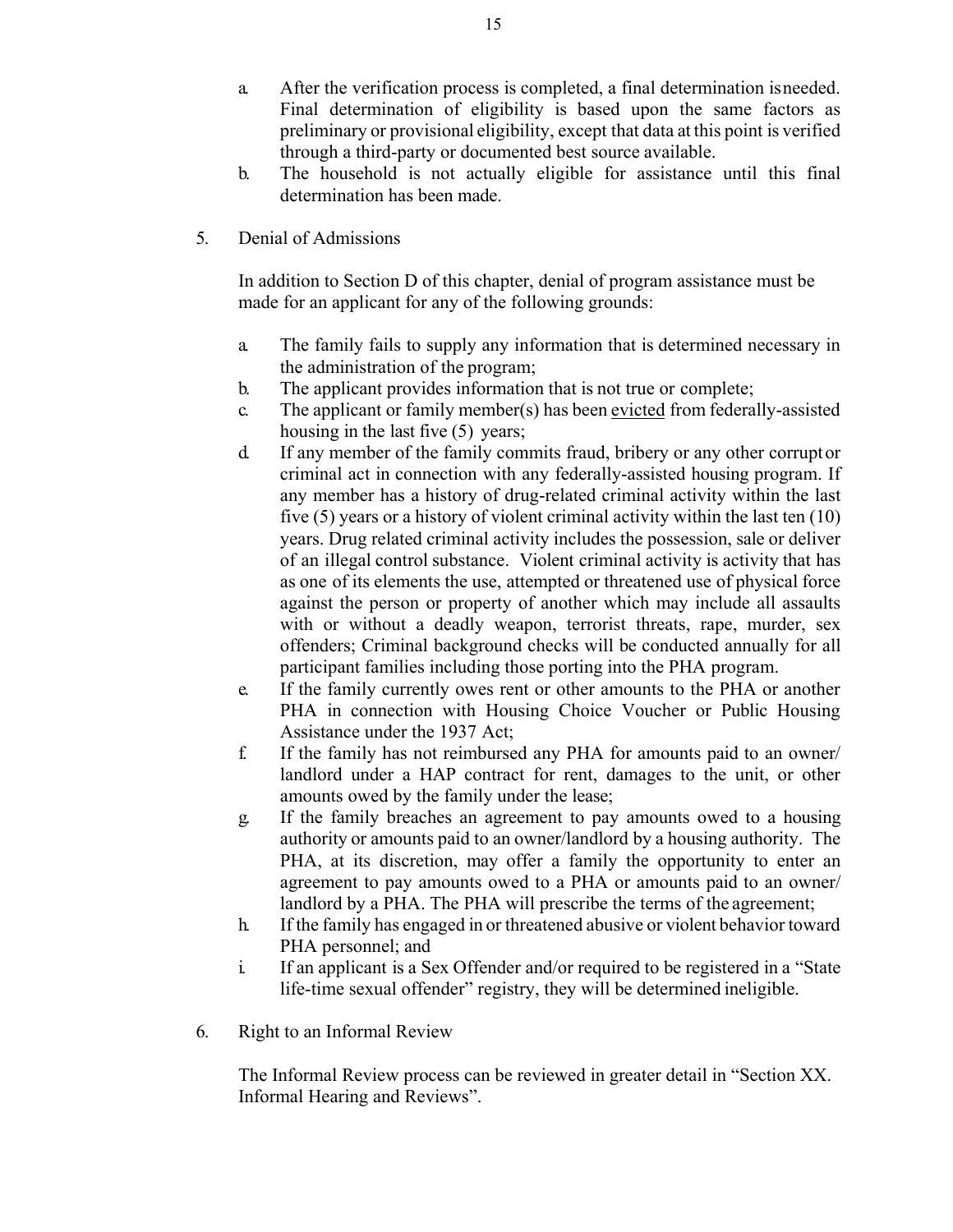- a. Applicants who are denied Housing Choice Voucher assistance are entitled to an informal review.
- b. Ineligible applicants will be promptly provided with a letter detailing their individual status, stating the reason for ineligibility, and offering them an opportunity for an informal review.
- c. Applicants must submit their request for an informal review in writing to the PHA within ten (10) business days from the date of the determination.
- 7. Updating the Waiting List
	- a. The PHA will update the waiting list to ensure that it is current and accurate every two years or as needed. The PHA may update the waiting list more often at their discretion.
	- b. The PHA mails a letter to the applicant's last known address requesting information regarding their continued interest in maintaining a place on the waiting list.
	- c. If the applicant did not notify the PHA of a move as required, the PHA is not responsible for the applicant's failure to receive the update request.
	- d. The request letter will include a deadline date by which the applicant must submit their continued interest, by mail, email or in person. If the PHA fails to receive the updated applicant information by the deadline date, the applicant's name will be removed from the waiting list.
	- e. Notification of a change in address to the U.S. Post Office or sources other than the PHA is not considered compliance with the requirements to notify the PHA.
	- f. Applicants are given thirty (30) days to return the notice of continued interest. The PHA does not accept responsibility for mail delays.

#### B. LOCAL PREFERENCES

a. The Garland Housing Agency currently does not have local preferences

#### C. APPLICATION PROCESS

- STEP 1: Applications will be accepted using an online application system during a time specified by the Housing Agency.
- STEP 2: Enter data from the applications taken into the PHA software program: **HAPPY**
- STEP 3: Sort the Waiting List in order of Date and Time HAPPY does this.
- STEP 4: Make up a file for each applicant. Put application in file.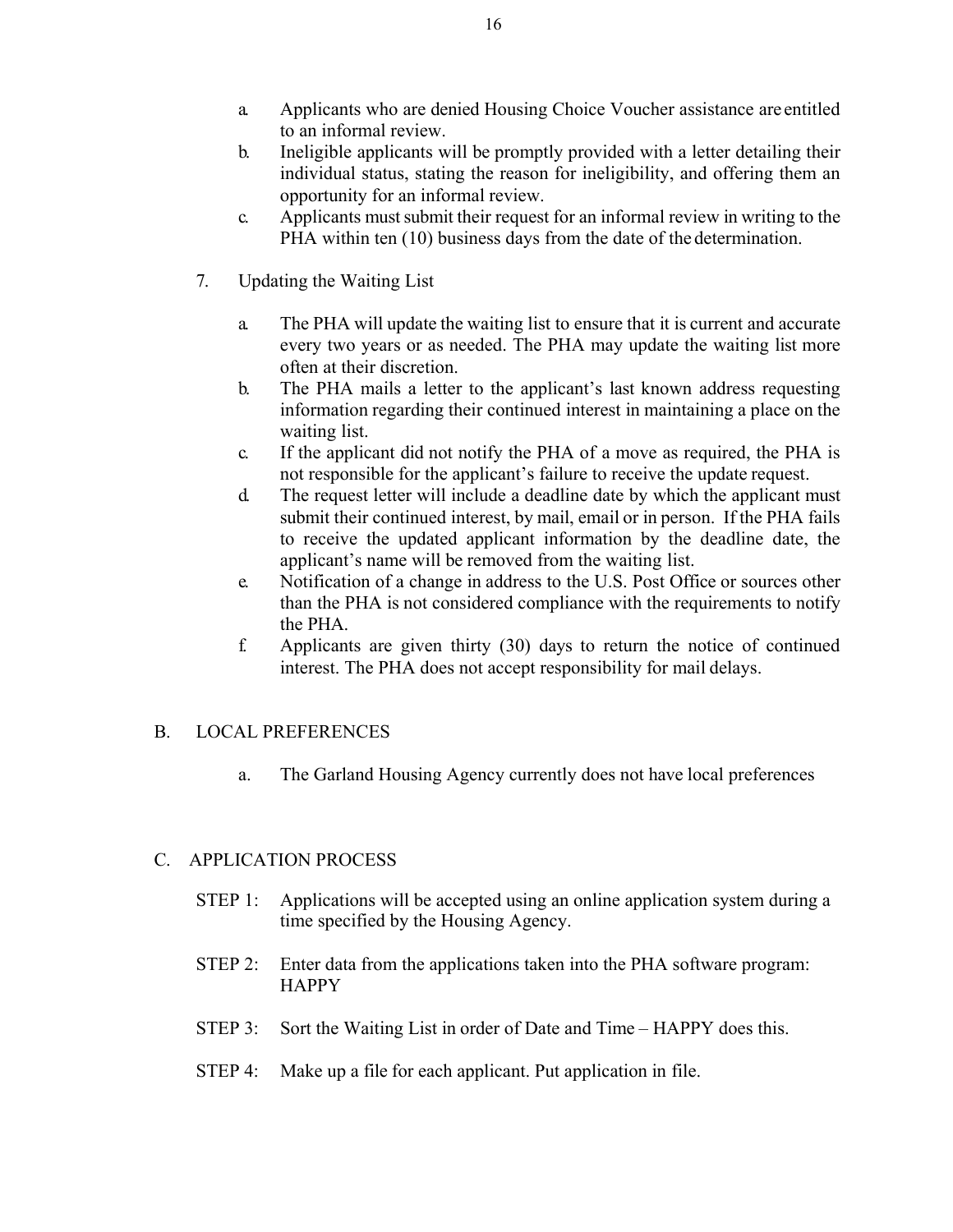STEP 5: Applicants will be able to check their waiting list status using the online application system.

#### D. TRANSFERRING APPLICANTS TO OCCUPANCY

- STEP 1: FSS Supervisor and Operator/Finance Manager determine number of applicants to be removed from the Waiting List.
- STEP 2: Update Waiting List and take into account any applications that have been added to the Waiting List since the last update.
- STEP 3: According to date and time, remove the designated number of applicants from the active Waiting List by changing their status from "Waiting for Voucher" to "Ready for Occupancy".
- STEP 4: Mail a letter to each applicant informing them that the PHA is now ready to determine their eligibility for a Voucher and the date of their scheduled appointment. Remind them to bring in the documents listed in the letter.
- STEP 5: Accept documents on date of appointment. Documents will be put in applicant's file.
- STEP 6: Determining Eligibility:

Mail or fax third-party verifications to agencies. Do criminal background checks for every family member 18 years of age and older and for every name they have had. Red flag files that show ANY drug activity in the past five (5) years, violent crimes in past ten (10) years, and any sexual crime ever. Drug related criminal activity includes the manufacturing, production, distribution of methamphetamines, possession, and sale of a control substance. Violent criminal activity includes all assaults with or without a deadly weapon, terrorist threats, rape, murder, sex offenders and sex offenders that are required to register with the State lifetime sex offender's registry program. Give information to the FSS Coordinator to determine if the applicant is eligible for admission into the program. Income eligibility is determined at the time of the pre-qualification.

- STEP 7: Give files that appear to be eligible to the designated caseworker.
- STEP 8: Mail orientation appointment letter to processed applicants.
- STEP 9: FSS Representatives will conduct group orientation sessions and issue vouchers.
- Step 10: Families will not be allowed to make changes to the family composition or report increases in income once the voucher has been issued. However; loss of income will be accepted after the voucher has been issued.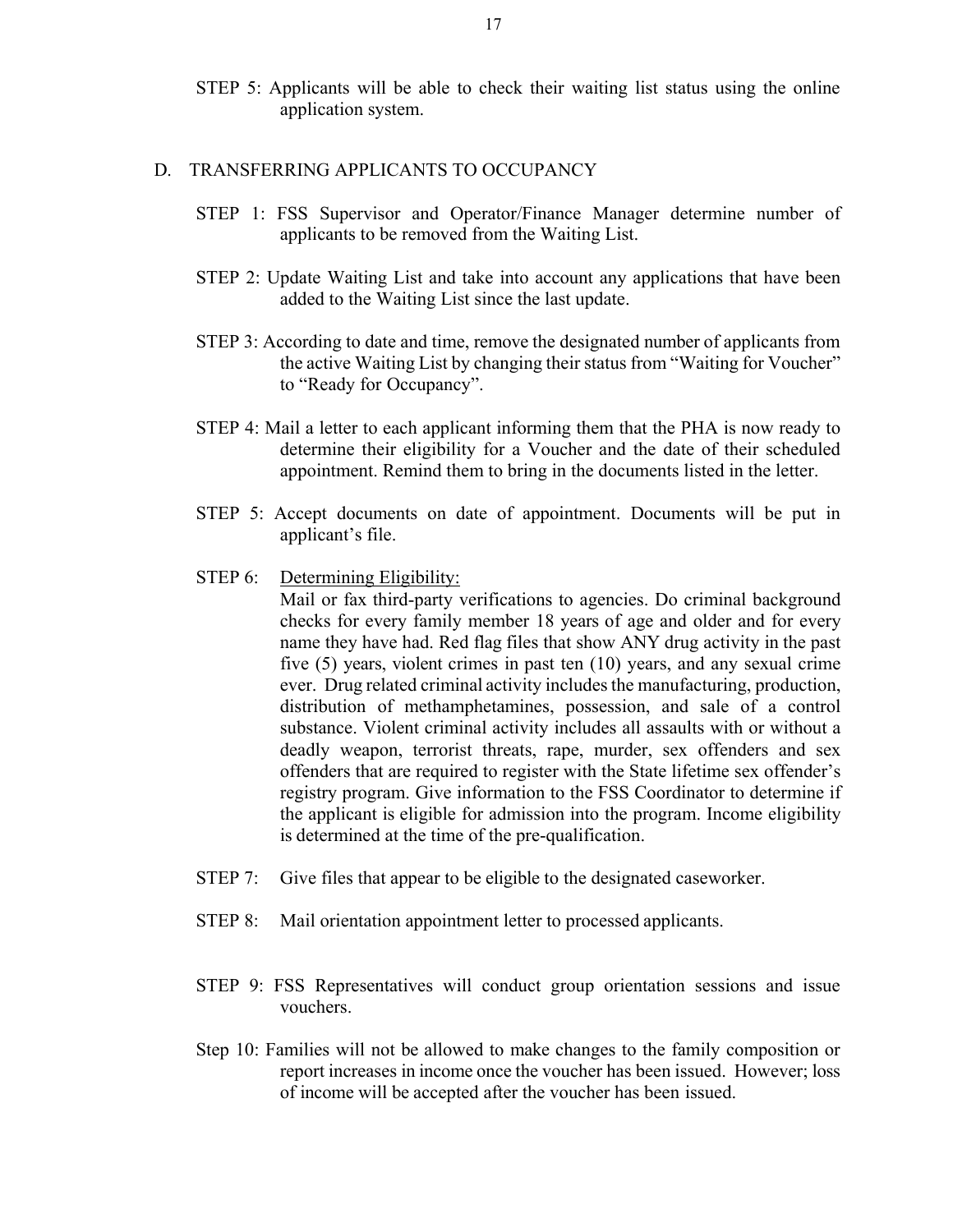#### E. FAILURE TO BE HOUSED

- STEP 1: Change applicant's status accordingly (i.e., Voucher expired, declined assistance, ineligible, TIF not returned, etc.) Make notes in the applicant's file and in the computer.
- STEP 2: Mail a letter to the applicant informing them that their name has been removed from Waiting List and the reason(s) why. The applicant will be given the opportunity to request an informal review.
- STEP 3: File a copy of the final letter in appropriate file and remove files to an inactive file drawer for at least one (1) year before sending it to storage.

#### F. ELIGIBILITY DETERMINATION

- 1. Family Designation
	- a. Family includes, but is not limited to the following, regardless of actual or perceived sexual orientation, gender identity or marital status: a single person, who may be an elderly person, displaced person, disabled person, near-elderly person, or any other single person; or a group of persons residing together, and such group includes, but is not limited to: A family with or without children (a child who is temporarily away from the home because of placement in foster care is considered a member of the family); an elderly family, a near-elderly family, a disabled family, displaced family and the remaining member of a tenant family.
	- b. Two (2) or more persons who intend to share residency whose income and resources are available to meet the family's needs and who have a history as a family unit or show evidence of a stable family relationship for at least one year.
	- c. Evidence of a "stable family relationship" may include any of the following: birth certificates of children, joint tax returns, prior lease (held jointly), joint bank accounts, insurance policies and/or equivalent documentation.
	- d. A child who is temporarily away from home because of placement in foster care is considered a member of the family. This provision only pertains to the foster child's temporary absence from the home, and is not intended to artificially enlarge the space available for other family members.
	- e. An elderly household whose head or spouse meets the following definitions (unless otherwise approved by HUD). The head, spouse or sole member must be:
		- 62 years of age or older; or
		- Disabled with a physical impairment which is expected to be of a long, continued and indefinite duration (at least the next 12 months), which substantially impedes but does not prohibit his/her ability to live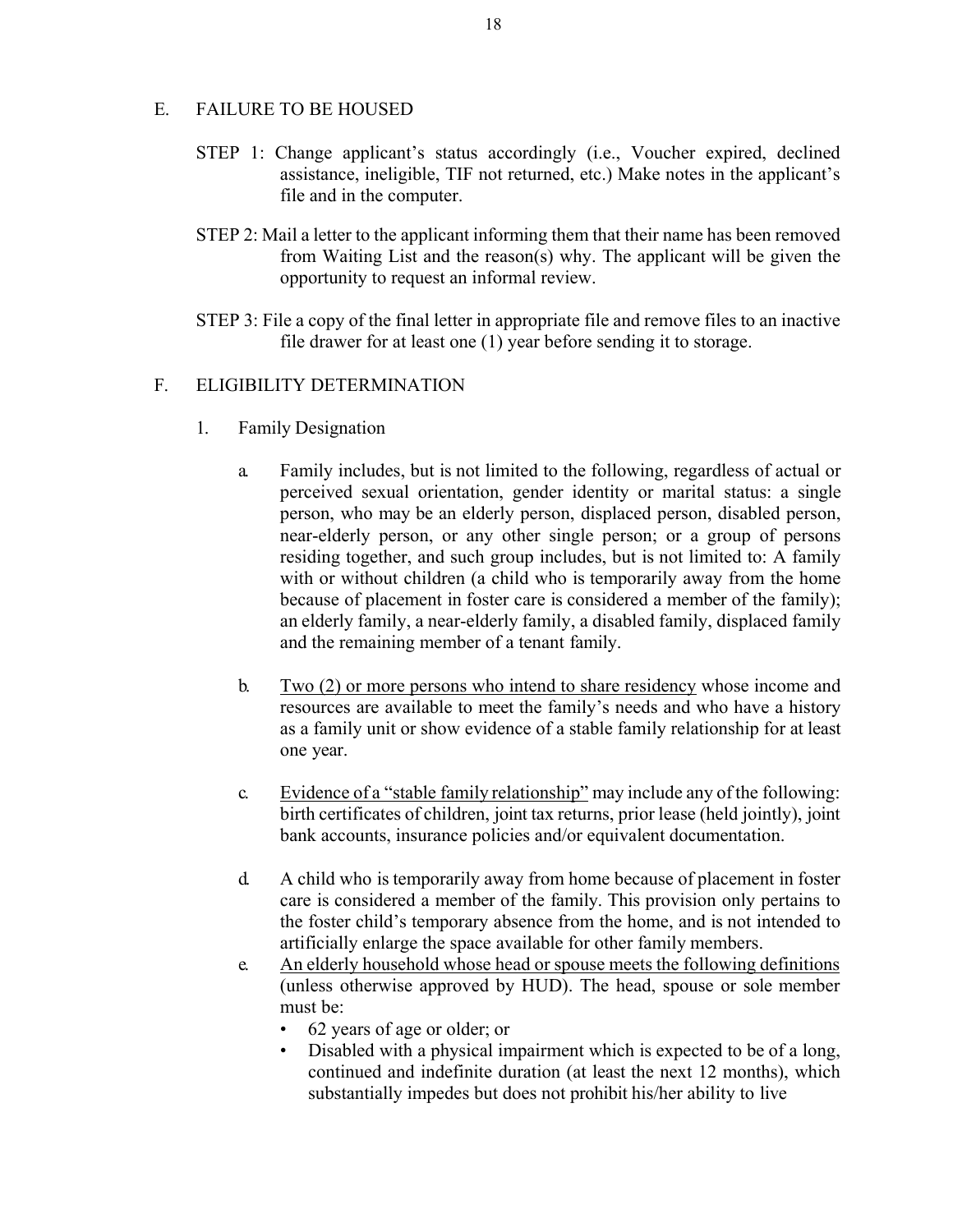independently. (Alcohol and drug addiction is not considered part of the definition for disabled.); or

- Disabled within the meaning of Section 223 of the Social Security Act or Section 102(b) or 6001(7) of the Developmentally Disabled Act; or
- Two (2) or more elderly or disabled persons living together, or one or more elderly or disabled persons living with a live-in aide.
- f. Single Persons

A person who lives alone or intends to live alone, and who does not qualify as an elderly family or displaced person or as the remaining member of a resident family.

g. Remaining Members

The remaining members of a participant family shall be considered a family. When the head of household departs the family, the adult responsible for the children will receive assistance until the head of household returns. (See also Section XVI. Family Break-up, Section D)

h. Head of Household

The head of household is an adult member of the household who is designated by the family as the head, is wholly or partly responsible for paying the rent, and has the legal capacity to enter into a lease under State/local law. Emancipated minors who qualify under State laws will be recognized as a head of household.

i. Split Households Prior to Issuance of Assistance

When a family on the waiting list splits into two otherwise eligible families due to divorce or legal separation and the new families both claim the same placement on the waiting list, and there is no court determination, the following will be considered:

- which family unit retains the children or any disabled or elderly members;
- recommendation of social services agencies or qualified professionals, such as children's protective service*.*

Documentation of these factors is the responsibility of the applicant families. If either or both of the families do not provide the documentation, they will be denied placement on the waiting list. The Housing Administrator will make the final determination of which of the new family remains on the waiting list or receives the voucher.

j. Anticipated Family Composition

For initial application, members of the family not currently residing together, but who will be in the household under Housing Choice Voucher will be listed. The family is to provide documentation describing why the family members are not currently living together.

k. Joint Custody of Children

Children who are subject to a joint custody agreement, but live with one parent at least 50% of the time will be considered members of the household. "50% of the time" is defined as 186 days of the year, which do not have to run consecutively.

l. Live-in Aides (also referred to as Live-in Attendants) A family may include a live-in aide who: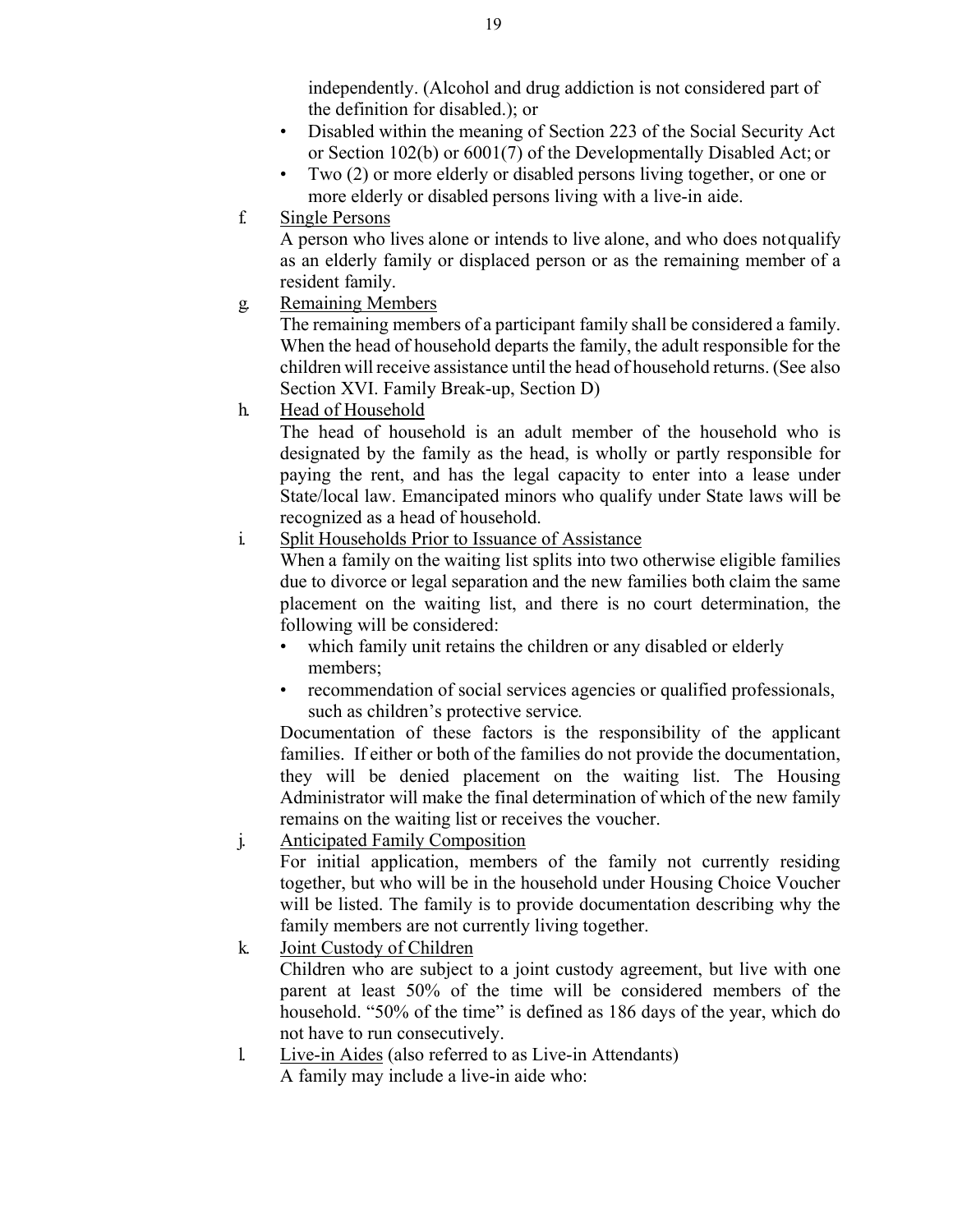- is determined to be essential to the care and well-being of an elderly person, a near-elderly person, or a person with disability as defined by 24 CFR PART 8.3;
- is not obligated for the support of the family; and
- would not be living in the unit except to provide care for the person(s);
- whose income will not be counted for purposes of determining eligibility or rent; and
- who will not be considered as a remaining member of the resident family;
- relatives are not automatically excluded from being care attendants, but must meet the definition described above;
- a live-in attendant's family members will be allowed to reside in the assisted unit provided that doing so does not increase the subsidy cost of an additional bedroom, and the presence of the live-in attendant's family does not overcrowd the unit;
- a live-in aide will only reside in the unit with pre-approval. Written verification will be required from a reliable, knowledgeable medical professional. The provider of the verification must certify that a live-in aide is needed for the care of the family member in order to provide reasonable accommodation to make the program accessible to the family member with the disability. Verification must be updated annually;
- a live-in aide cannot be a spouse or boyfriend/girlfriend (since they would be living in the unit anyway);
- a live-in aide cannot have a job outside of the unit or another place to live since he/she is verified to be necessary to provide care on a live-in aide basis and is supposed to live in the unit;
- relatives are not automatically excluded from being care attendants, but must meet the definition described above;
- a live-in must pass a criminal background check and cannot owe another housing authority funds;
- a live-in aide is required to attend the annual recertification appointments with the Head of Household and the GHA must determine annually the eligibility of the household for a live-in aide;
- Although family members may be qualified to perform the services needed by the individual with disabilities, a live-in aide is not a family member, his/her income is not counted for eligibility or rent purposes and the live-in aide cannot receive the voucher as a "remaining member of a tenant/participant
- a live-in aide may not change their status to a family member when the head of household is no longer in the unit.
- 2. Income Eligibility

Family income must fall within the applicable Very Low-Income limits as published by the Department of Housing and Urban Development. Some families may qualify if they are Low-Income under these circumstances: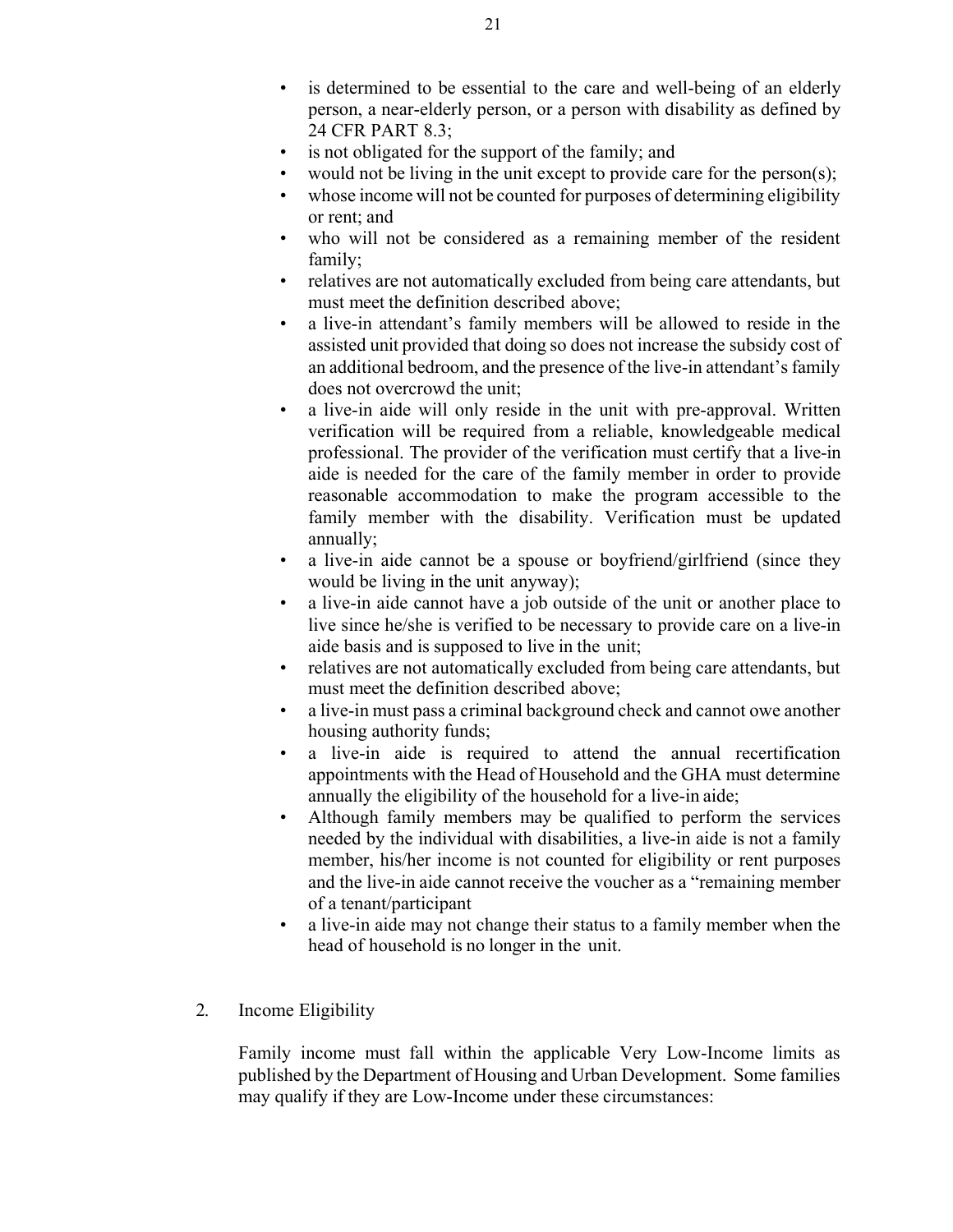- a. a low-income family that is "continuously assisted" under the 1937 Housing Act;
- b. a low-income family physically displaced by rental rehabilitation activity under 24 CFR 511;
- c. a low-income non-purchasing family residing in a HOPE I (HOPE for Public and Indian Housing Homeownership) or HOPE 2 (HOPE for Multifamily Units) Project;
- d. a low-income non-purchasing family residing in a project subject to a homeownership program under 24 CFR 248.173;
- e. a low-income family displaced as a result of the prepayment of a mortgage or voluntary termination of a mortgage insurance contract under 24 CFR 248.165.
- 3. Restrictions on Assistance to Non-citizens or Eligible Immigration Status Requirements
	- a. Required Documentation
		- Housing Choice Voucher programs are covered under Section 214 of the Housing and Community Development Act of 1980, which makes financial assistance contingent upon the submission of verifiable evidence of citizen or eligible non-citizen status.
		- Families must submit evidence of citizenship or eligible non-citizen status. A family consisting of members with both eligible and ineligible status will be eligible for pro-rated assistance.
		- Verification of evidence of eligible non-citizen status is necessary to determine whether or not the applicant/participating family is eligible for continuing assistance or admittance to the program. Families will be required to submit a declaration for all members who claim eligible status and/or provide a listing of those members who do not claim eligible status.
		- Non-citizen students do not have eligible status, nor does their noncitizen spouse and/or minor children accompanying or joining the noncitizen student. A citizen spouse or minor children of a citizen spouse and non-citizen student are eligible for assistance, however;
		- Eligible immigration status includes the following categories:
			- Citizens or national of the United States;
			- Non-citizens with status in one of the following categories:
				- A non-citizen admitted to the U.S. for permanent residence under Section 101(a) (20) of the Immigration and Nationality Act (INA); as an immigrant under Section 101(a) (15) or as a special agricultural worker under Section 120 or 210A of the INA;
				- A non-citizen who entered the U.S. before January 1, 1972, (or such later date as enacted by law), and who (1) has continuously maintained residence in the U.S. since then, (2) who is not ineligible for citizenship, and (3) who has been deemed to be lawfully admitted for permanent residence as a result of an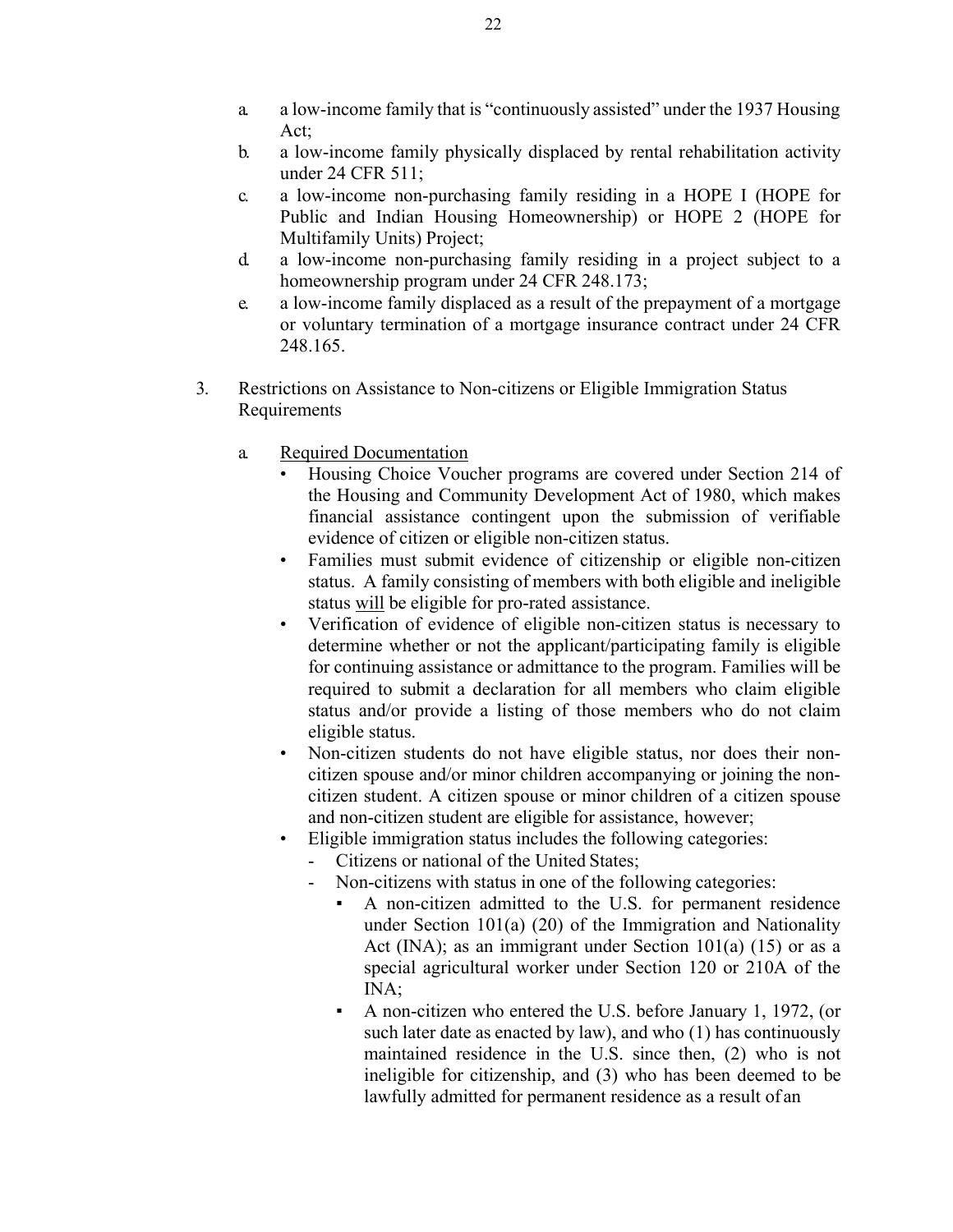exercise of discretion by the Attorney General under Section 249 of the INA;

- A non-citizen admitted to the U.S. with refugee status under Section 207 of the INA, or with asylum status under Section 208 of the INA, or admitted before April 1, 1980 under Section 203(a)(7) of the INA;
- A non-citizen admitted to the U.S. with parole status under Section 212(d) (5);
- A non-citizen lawfully present in the U.S. as a result of the Attorney General's withholding deportation under Section 243(h) of the INA (threat to life or freedom); or
- A non-citizen admitted for temporary or permanent residence under Section 245A of the INA.
- Evidence of citizenship or eligible non-citizen status shall consist of the following documents or such other documents as deemed acceptable by HUD or the U.S. of Citizenship and Immigration Services (CIS) (formerly INS):
- For citizens: a signed Declaration of U.S. citizenship;
- For all other non-citizens:
	- A signed Declaration of eligible immigration status;
	- The CIS documents listed in Handbook 7465.7, Chapter 6, Section 6-4 (or any other documents determined by the CIS to be acceptable evidence and announced by notice in the Federal Register); and
	- A signed Verification Consent Form.
- Documents submitted by an applicant family to verify eligible immigration status will be first verified using the CIS Systematic Alien Verification for Entitlements (SAVE) system. If the SAVE system does not provide verification, a secondary manual search of CIS records will be instituted by the PHA. If both searches fail to verify eligibility, the family will be notified and will be given the option of requesting an appeal to the CIS and/or a PHA informal hearing.
- b. Ineligible Immigration Status
	- Families determined to be ineligible when the evidence of citizenship or eligible non-citizen status submitted by a head of household or spouse cannot be verified either by the PHA's preliminary inquiry or by the CIS secondary search will be notified in writing that the individual or family has been determined ineligible.
	- Families determined ineligible due to lack of citizenship or non-eligible citizenship status may request an appeal to the CIS according to 24 CFR 5.514(e) and may request an informal hearing with the PHA. Applicant families may request an informal hearing as described in Section 9-2 (c) (2) of Handbook 7465.7 either upon the completion of the CIS appeal or in place of the CIS appeals.
	- Assistance to an applicant will be delayed if the CIS appeal process has been concluded, but will not be denied until after the conclusion of the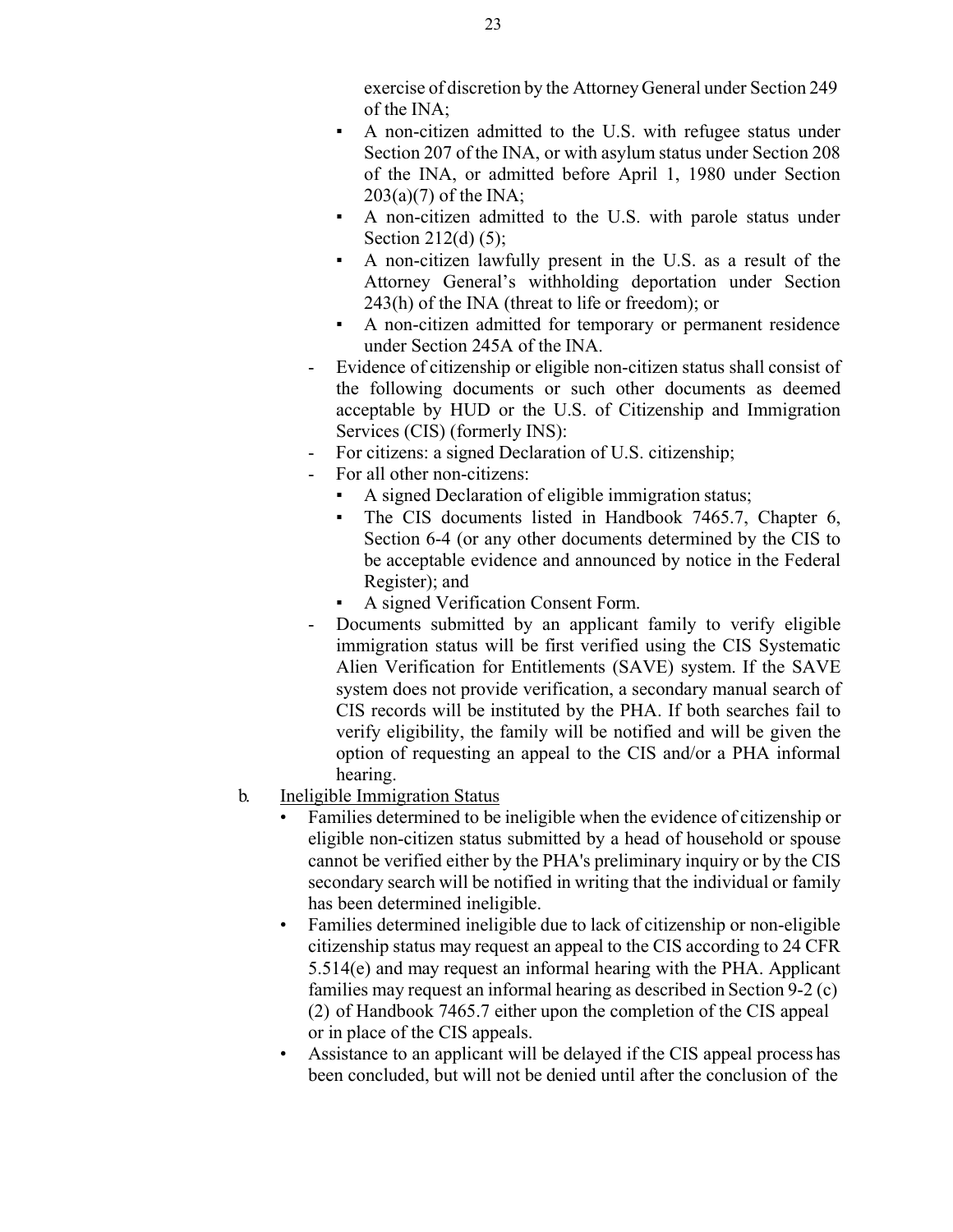PHA informal hearing process, if an informal hearing is requested by the applicant.

- 4. Restrictions on Full and Part time Students
	- a. A family whose household members contain a Head of Household, Cohead or Other Adult, who is not living with their parents, that is a fulltime or part-time student enrolled in an institution of higher education and is seeking to reside in a Housing Choice Voucher assisted unit cannot be determined eligible if the person is not considered independent from their parents. The term independent, when used to respect to a student, means any individual who is:
		- Over the age of 24 years old;
		- A veteran (the term veteran means a person who served in the active military, naval, or air service, and who is discharged or released there from under conditions other than dishonorable.);
		- Married:
		- Has a dependent child;
		- Is an orphan or ward of the court or was a ward of the court until the individual reached the age of 18;
		- Is a graduate or professional student;
		- Is a student for whom a financial aid administrator makes a documented determination of independence by reason of other unusual circumstances
	- b. An institution of higher education is defined under Section 102 of the Higher Education Act of 1965 as an educational institution in any state that:
		- Admits as regular students only persons having a certificate of graduation from a school providing secondary education, or the recognized equivalent of such certificate,
		- Legally authorized within such State to provide a program of education beyond secondary education;
		- Provides and educational program for which the institution awards a bachelor's degree or provides not less than a two-year program that is acceptable for full credit toward such degree;
		- Is a public or other nonprofit institution; is accredited by a nationally recognized accrediting agency or association, or if not so accredited, is an institution that has been granted pre-accreditation status and the Secretary has determined that there is satisfactory assurance that the institution will meet the accreditation standards of such an agency or association within a reasonable time.

Additional institutions include:

- Any school that provides not less than a 1 year program of training to prepare students for gainful employment in a recognized occupation or
- A public or nonprofit private educational institution in any state that admits as regular students persons who are beyond the age of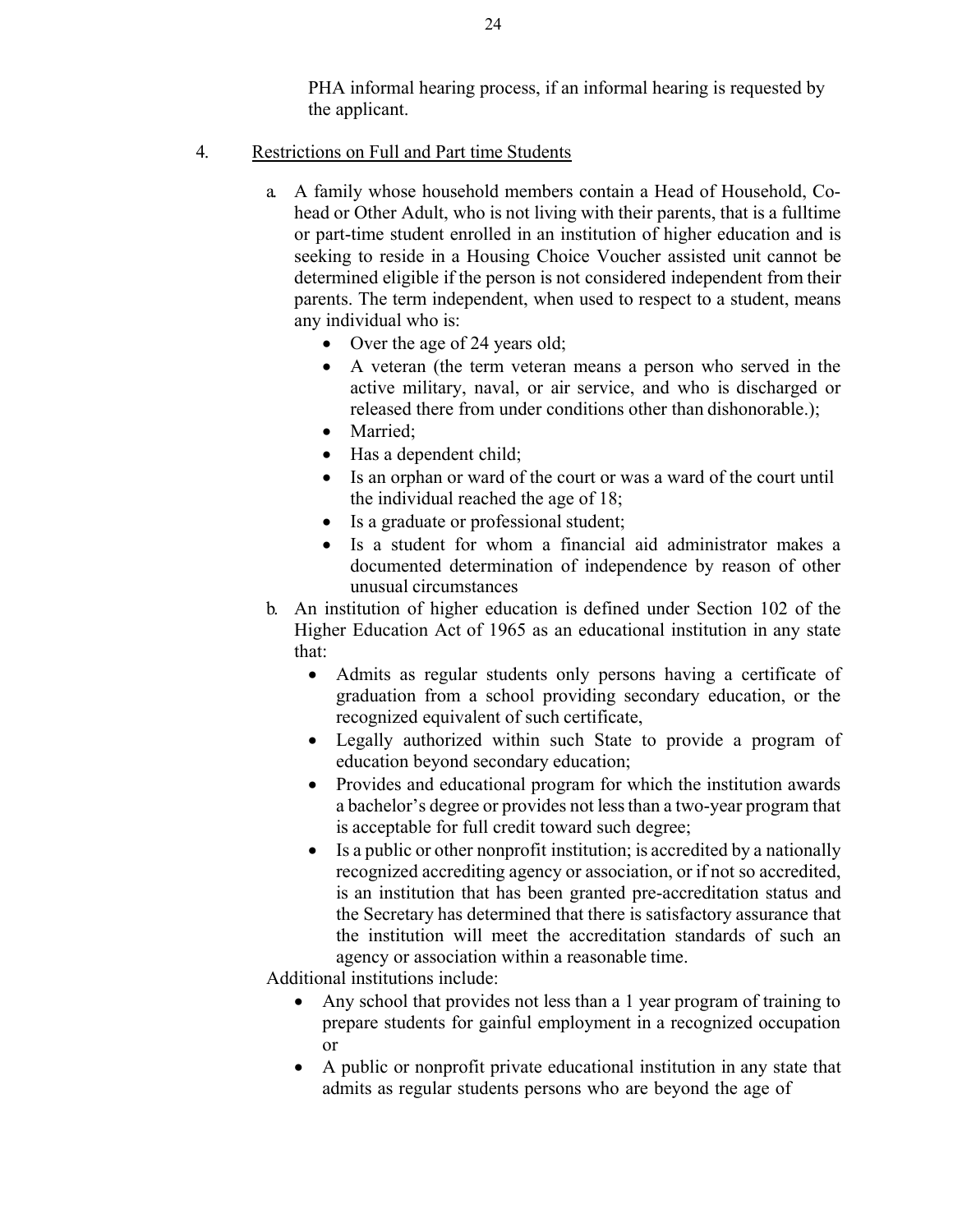compulsory school attendance in the State in which the institution is located.

- c. If a student is not considered independent, and is not otherwise income eligible or has parents who are not otherwise income eligible, they shall not receive a voucher. Both student's income and parent's income must be assessed for income eligibility and must be determined to be low- income in the area where the parent resides. Students will be asked to provide proof of parent or parent's income through but not limited to previous year's tax return, their Student Aid Report Status, child support records, pay check stubs, social security benefits, veteran's benefits, etc… The student will be asked to provide this documentation for both parents if they are currently married and/or residing together. In the cases where the parents are not married and separated, the student will be asked to provide the information from the parent who provides 51% of the student's support.
- d. The PHA must include any financial assistance in excess of tuition excluding loans when determining income eligibility. Financial assistance may include but is not limited to any assistance that an individual receives:

 Under the Higher Education Act of 1965, From private sources

From an institute of higher education

e. The student is required to provide enrollment documentation, transcripts and/or other documents that indicate the student is enrolled and/or attending school full-time. This documentation must be provided at each annual reexamination and/or interim examination to ensure the rent is calculated correctly.

# G. DRUG ABUSE AND CRIMINAL ACTIVITY

1. Denial of Admissions

# a. Prohibiting Admission of Persons Evicted for Drug-Related Criminals Activity

The Garland Housing Agency will deny housing assistance to applicants or participants if they have a history of violent criminal activity within the last ten (10) years and/or a history of drug-related criminal activity within the last five (5) years. Violent criminal activity includes all assaults with or without a deadly weapon, terrorist threats, rape, and murder. Drug related includes the manufacturing, production, of methamphetamine, possession, sale, or distribution of a control substance. Criminal background checks will be conducted at annual re-examination for every member of the household who is 18 years or older.

The PHA **must** prohibit admission to the program of an applicant for three (3) years from the date of eviction if a household member has been evicted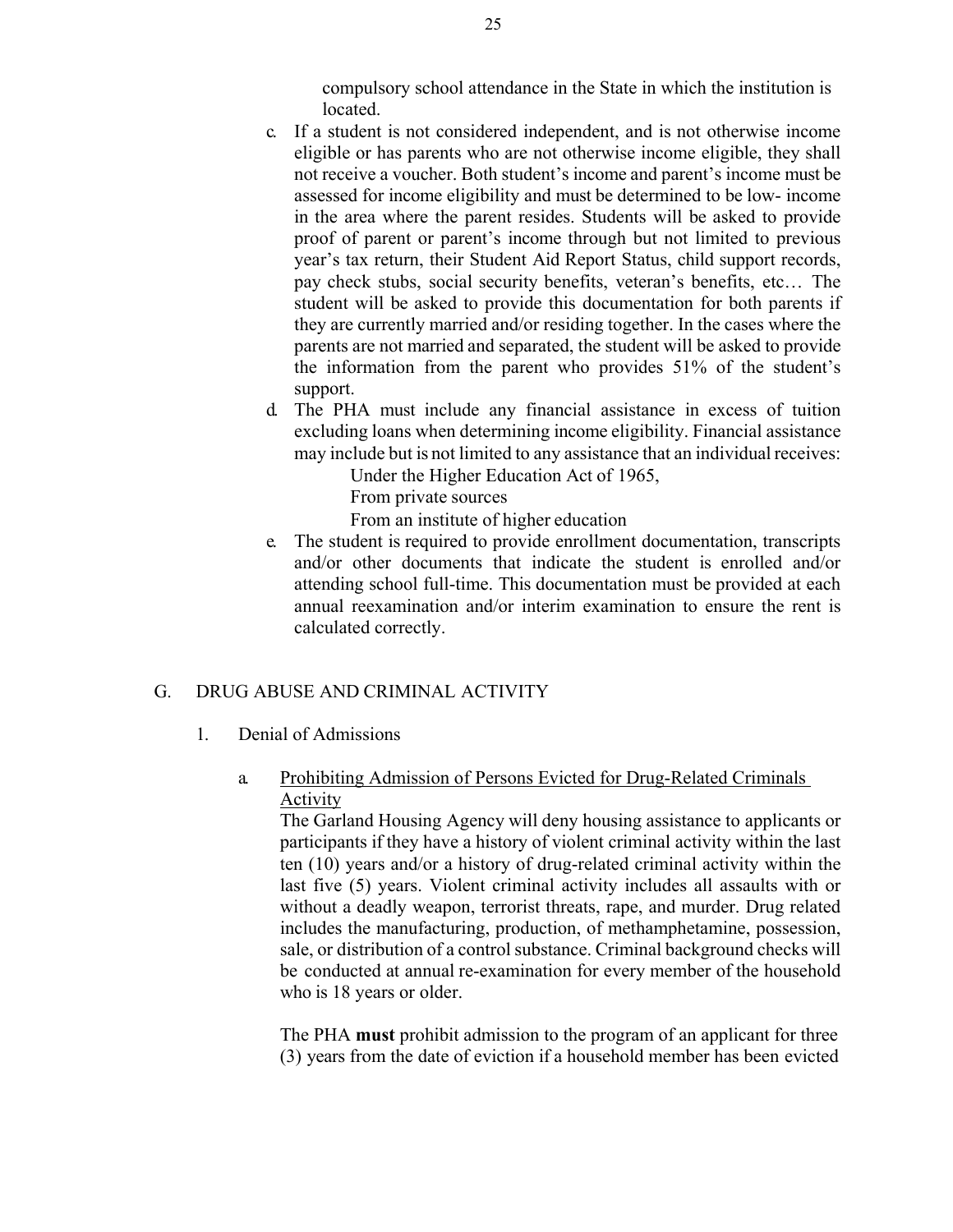from federally-assisted housing for drug-related criminal activity. However, the PHA will admit the household if the PHA determines:

- (1) that the evicted household member who engaged in drug-related criminal activity has successfully completed a supervised drug rehabilitation program approved by the PHA; or
- (2) that the circumstances leading to eviction no longer exist. (For example, the criminal household member has died or is imprisoned.)
- b. At all times a household shall be denied admission if any member of the household is a Sex offender and/or subject to a lifetime registration requirement under a State sex offender registration program. In the screening of applicants, the PHA must perform criminal history background checks necessary to determine whether or not any household member is subject to a lifetime sex offender registration requirement in the state where the housing is located and in other states where the household members are known to have resided.
- c. Households shall be denied admission for having an arrest and/or conviction of a drug-related criminal activity within the last five (5) years, and/or an arrest and/or conviction of violent criminal activity within the last 10 years, other criminal activity which may threaten the health, safety, or right to peaceful enjoyment of the premises by other residents or persons residing in the immediate vicinity; other criminal activity which may threaten the health or safety of the owner, property management staff, or persons performing a contract administration function or responsibility on behalf of the PHA (including a PHA employee or a PHA contractor, subcontractor or agent), or pattern of alcohol abuse. A "pattern" shall be at least three alcohol-related criminal offenses within the five (5) year period prior to application for assistance.
- d. The following are standards to be applied as appropriate for drug-related criminal activity and other criminal activity concerning denial of admission:
	- (1) The PHA will "determine" the use of an illegal drug through an arrest and/or conviction of a drug-related charge.
	- (2) The PHA shall "determine" involvement in criminal activity through an arrest and/or conviction for a criminal activity.
	- (3) Any "household member" includes adults and minors who are on the lease or who are living in the household, but not reported to the PHA.
	- (4) "Currently engaging in illegal use of a drug" or other criminal activity shall be defined as a conviction within one year from the date the PHA discovers the conviction.
	- (5) "Reasonable cause shall be determined by a conviction on an illegal use of a drug charge or other criminal activity.
	- (6) There is no time period concerning the conviction of a drug-related charge for manufacturing, production, or distribution of methamphetamine on the premises of federally-assisted housing. Such household members being convicted of this offense will always be denied admission.
	- (7) The time period of ineligibility for admission for other drug-related convictions or other criminal activity convictions shall be five (5) years from the date of the conviction.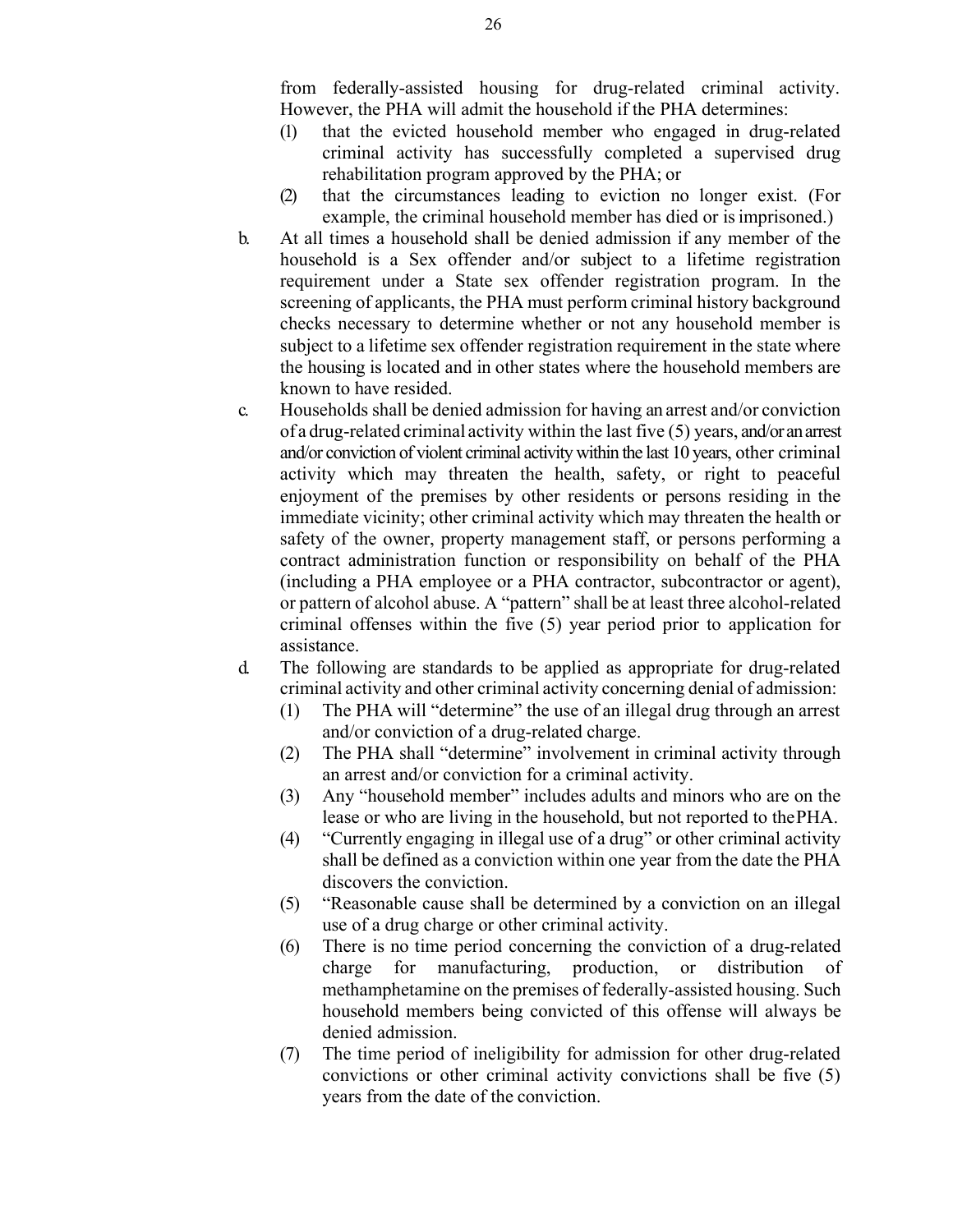- (8) If the PHA previously denied admissions for criminal activity, the PHA elects not to consider evidence that a household member was not engaged in criminal activity for a period of time. The household shall not be eligible for admission for five (5) or ten (10) years from the date of the conviction (depending on the criminal activity).
- (9) Evidence of criminal activity shall be defined as the PHA has acquired/been presented with the preponderance of evidence that the family, including any family member, is engaging in drug-related criminal activity or violent criminal activity or other criminal activity or alcohol abuse, regardless of whether the family member has been arrested or convicted for such activity.
- 2. Use of Criminal Record
	- a. Denial. If a PHA proposes to deny admission for criminal activity as shown by a criminal record, the PHA must provide the subject of the record and the applicant with a copy of the criminal record. The PHA must give the family an opportunity to dispute the accuracy and relevance of that record, in the informal review process in accordance with Sec. 982. 554. The Garland Housing Agency will deny housing assistance to applicants or

participants who are adding additional adult family members, if they have a history of violent criminal activity within the last ten (10) years and/or a history of drug-related criminal activity within the last five (5) years. The PHA will conduct criminal background checks for every household member 18 years and older at the time of the annual reexamination.

Drug related criminal activity includes the manufacturing, production, and distribution of methamphetamine, possession or sale of a control substance.

Violent criminal activity includes all assaults with or without a deadly weapon, terrorist threats, rape, murder, sex offenders and sex offenders that are required to register with the State lifetime sex offender's registry program.

- b. Cost of Obtaining Criminal Record. The PHA will not pass along to the tenant the costs of a criminal records check.
- c. Permitted use and disclosure of criminal records/sex offender registration records received by the PHA will only be used for applicant screening and/or for lease enforcement and eviction. A PHA will disclose criminal convictions as follows:
	- (1) To officers or employees of the PHA, or to authorized representatives of the PHA who have a job-related need to have access to the information.
	- (2) If a PHA obtains criminal records from a State or local agency showing that a household member has been convicted of a crime/sex offense relevant to applicant screening or tenant lease enforcement or eviction, the PHA must notify the household of the proposed action based on the information obtained. The PHA must also provide the subject of the record and give the applicant or resident a copy of such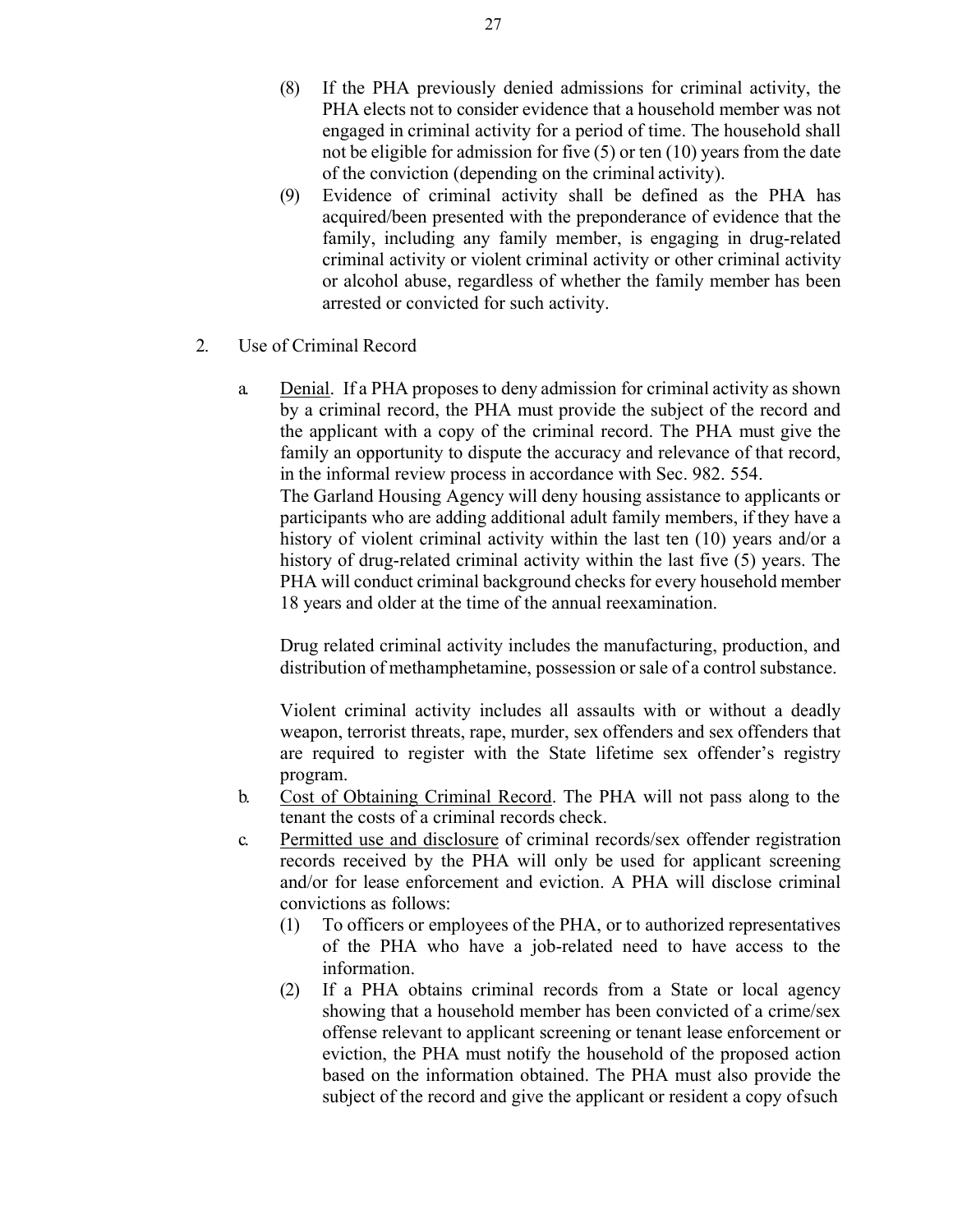information before a denial of admission, eviction or lease enforcement action on the basis of such information.

- d. If, at any time during the program participation, the PHA has reasonable cause (e.g., newspaper articles, credible informants, police reports) to believe that a household member is engaged in drug-related or other criminal activity which would pose a threat to the health, safety, or right to peaceful enjoyment of the premises by other residents or PHA employees, the PHA will run a subsequent criminal check of that household member.
- 3. Consideration of Circumstances

In determining whether to deny or terminate assistance because of action or failure to act by members of the family:

- a. The PHA will consider all relevant circumstances such as the seriousness of the case, the extent of participation or culpability of individual family members, mitigating circumstance related to the disability of a family member, and the effects of denial or termination of assistance on other family members who were not involved in the action or failure.
- b. In determining whether to deny admission or terminate assistance for illegal use of drugs or alcohol abuse by a household member who is no longer engaged in such behavior, the PHA will consider whether such household member is participating in or has successfully completed a supervised drug or alcohol rehabilitation program, or has otherwise been rehabilitated successfully (42 U. S. C. 13661). For this purpose, the PHA will require the applicant or tenant to submit evidence of the household member's current participation in, or successful completion of a supervised drug or alcohol rehabilitation program or evidence of otherwise having been rehabilitated successfully.
- c. If the family includes a person with disabilities, the PHA decision concerning such action is subject to consideration of reasonable accommodation in accordance with 24 CFR Part 8.
- 4. Records Management
	- a. All criminal and information from a drug facility treatment center received will be maintained confidentially and not misused, or improperly disseminated.
	- b. Such information will be housed in a locked file with access restricted to individuals responsible for screening and determining eligibility and to the Housing Administrator.
- 5. Drug Treatment Facility Information
	- a. As needed during the informal review or hearing process the PHA will seek information from a drug treatment facility to verify that an applicant or participant is participating in or has completed a drug rehabilitation program, or to verify drug-free status.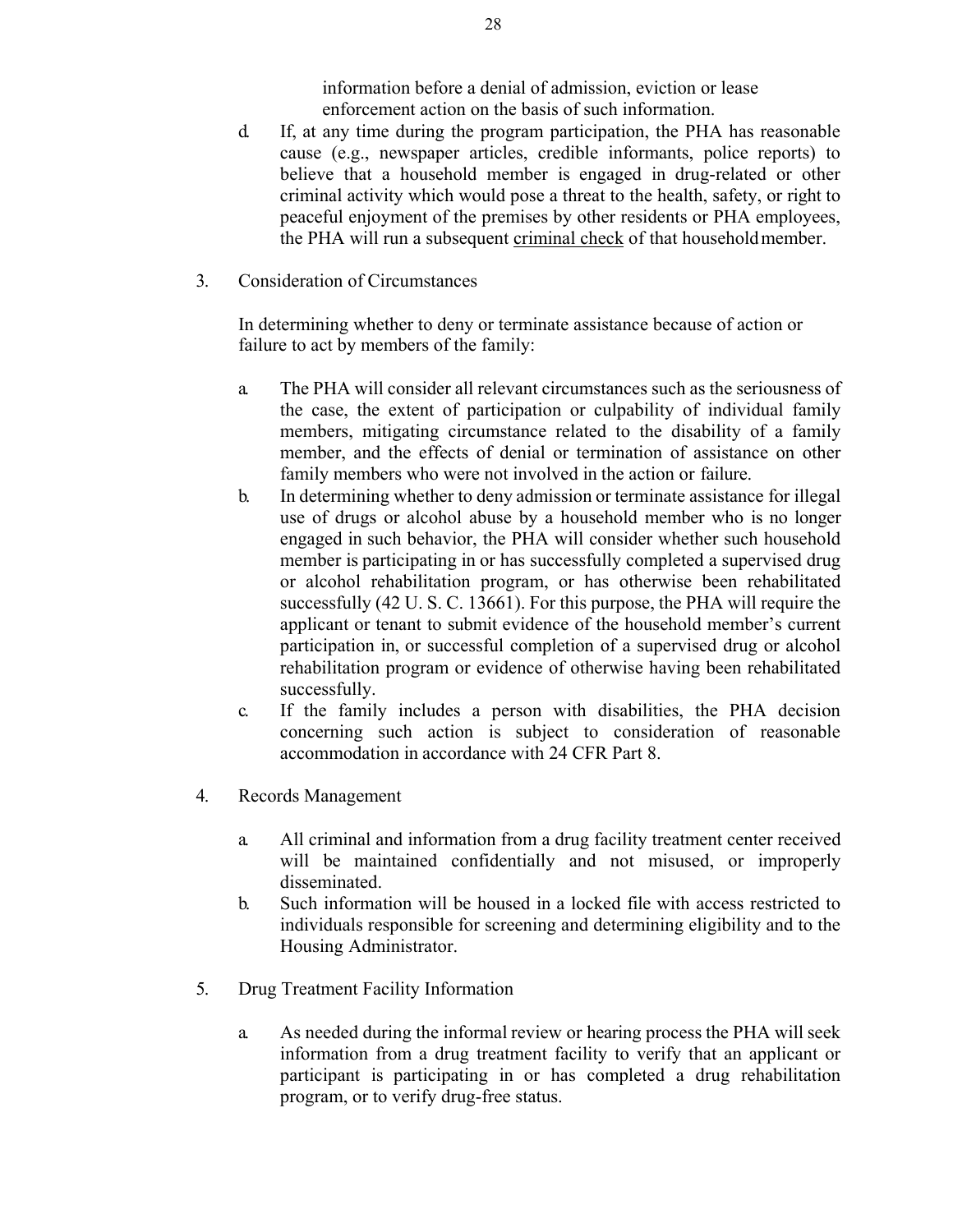- b. In such cases the PHA will utilize a written consent form required by 24 CFR 960.205.
- c. The PHA is not obligated to request information from drug treatment facilities and is not liable for damages for failure to request or receive the information.
- 6. Components of Screening Process

A criminal history report will be requested from the law enforcement agency for adult members according to the following procedure:

- a. For all applicable household members, the PHA will submit to a law enforcement agency the name, and date of birth.
- b. Based on the identifiers submitted, the law enforcement agency will provide this PHA with any criminal history conviction record information and outstanding warrants that are found on the law enforcement agency Computerized Criminal History database and the appropriate Crime Information Center.
- c. The law enforcement agency may also search the National Crime Information Center (NCIC) for criminal information. If a record exists, the law enforcement agency will notify this PHA that such information was found, and will provide the PHA with a copy of the information.
- d. In no case will the applicant be charged for the cost of the criminal history checks.
- 7. Ineligibility Determination
	- a. Families determined to be ineligible due to the definition of family, income, or drug-related criminal or violent criminal activity, or a pattern of alcohol abuse, will be notified in writing that they do not qualify for the program. Families will be notified of the right to have an Informal Review.
	- b. The Informal Review will be conducted according to regulatory requirements and as outlined further in this Administrative Plan.
	- c. If the applicant or household members who refuse to supply required information and/or refuses to sign HUD form 9886 to obtain other income information, the family will be determined to be ineligible. The informal review process will apply to an applicant family who has been denied assistance on these grounds.

# H. SELECTION FROM WAITING LIST

- 1. Basic Selection Policy
	- a. Applicants shall be selected in order of date and time of the initial application with consideration given to the regulations governing income targeting as well as any adopted local preference. Applicants with local preferences that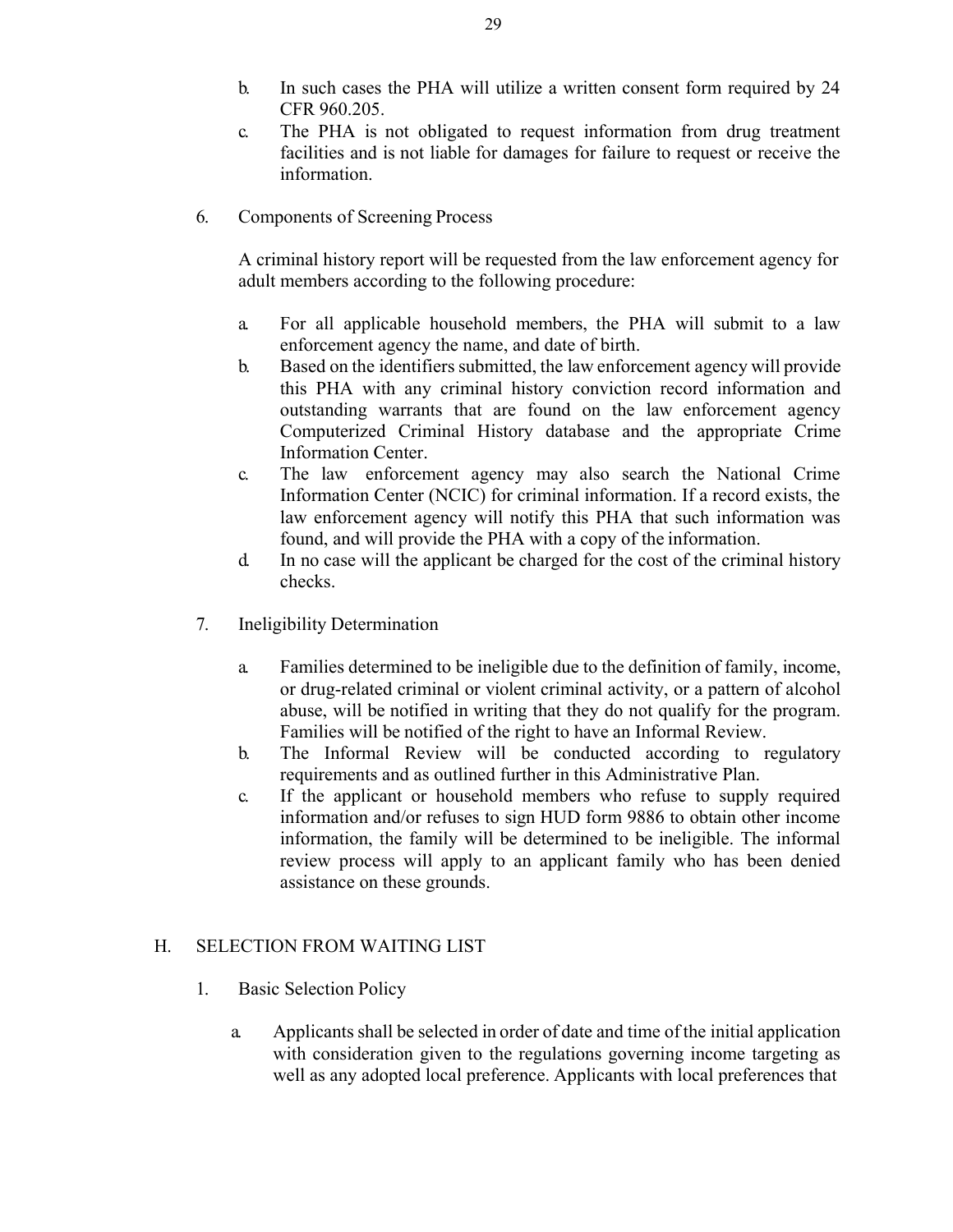applied prior to July 1, 2004 will continue to be pulled from the waiting list in accordance with the local preferences.

- b. Applicants whose income is greater than thirty percent (30%) of the area's median income may be passed on the waiting list pursuant to the income targeting requirements detailed below.
- c. Applicants who applied earlier than applicants who are eligible for local preferences may be passed on the waiting list.
- d. PHA's may not select applicants from the waiting list in an order different from the selection procedures "for the purpose of selecting higher income families" for the program.
- 2. Families that are not selected from the Waiting List:
	- a. Families that are participating in a project-based program and have been identified by HUD that the housing assistance should be continued under the Preservation Multi-family Program rules and regulations;
	- b. Families issued an enhanced voucher and qualified for the tenant-based Housing Choice Voucher Program;

All families under the programs above will be required to provide the same documents to determine their eligibility.

- 3. Income Targeting Pursuant to the Quality Housing and Work Responsibility Act
	- a. Seventy-five percent (75%) of all new admissions shall be families whose income is below thirty percent (30%) of the area median income. A "new admission" shall be defined as an applicant being offered assistance.

# I. MONITORING OF SELECTION AND LEASING

In compliance with SEMAP requirements, a statistical report is prepared each month to insure that PHA has complied with current regulations affecting the waiting list and selection as it relates to income requirements, single elderly and non-elderly families, and the local preference selection of families.

# J. SPECIAL PURPOSE FUNDING ADMISSIONS

HUD may provide funding to serve a targeted population. When HUD targets funding of assistance for a special populace the PHA may accept an application and place the applicant on the waiting list even though the waiting list may be closed. Since HUD specifies the special population, there is no limit to the number of admissions except for the limit as defined by HUD in establishing the special population.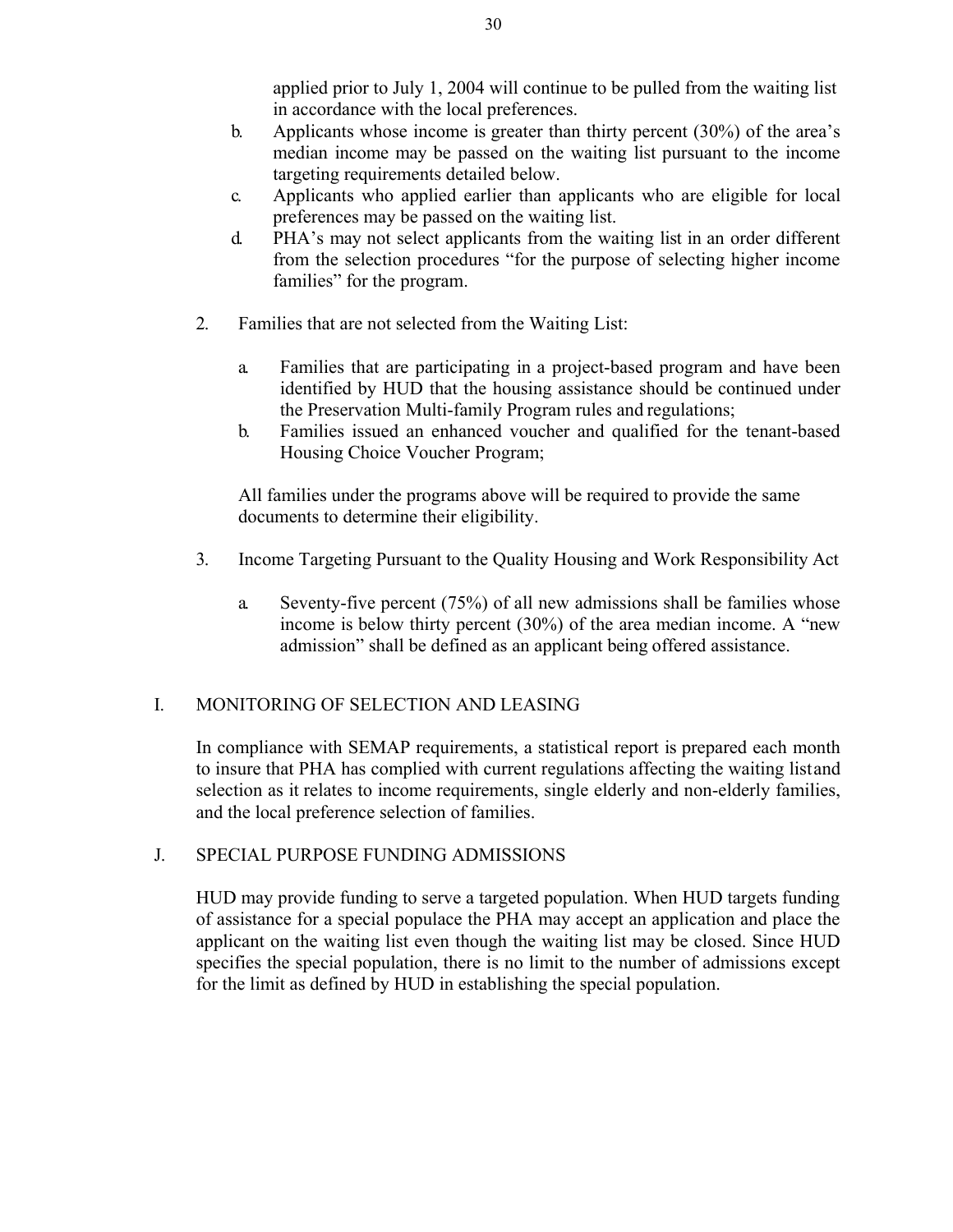# **IV. VERIFICATION OF INCOME AND DETERMINATION OF TOTAL TENANT PAYMENT**

The PHA will not devise or implement income or rent determination, verification, or other related policies or procedures in a way that discriminates against persons on the basis of race, color, national origin, sex, religion, familial status, and perceived or actual disability.

#### A. GENERAL POLICIES CONCERNING VERIFICATION

- 1. The PHA verifies family income, family composition, status of full-time students, value of assets, factors allowing a preference, and other factors relating to eligibility determinations before an applicant is issued assistance.
- 2. The PHA will use several methods to verify income and income deductions. Upfront and third-party (independent) verifications will be obtained by the PHA either electronically or sent by mail to the appropriate agency. To qualify as thirdparty verification the document(s) must never touch the applicant's or tenant's hands. If third-party written verification is not possible, the PHA will use thirdparty oral verification. The PHA staff will fill out an Oral Verification Form which contains the name of the agency contacted, the full name and title of the contact person, the date of the conversation and detailed documentation of the conversation, including the reason for the contact. If third-party verification is not possible, the Review of Documents method of verification will be used. And if that method is not possible, the PHA will use the Notarized Statement by Applicants method as well as stating in the file the reason why third-party documentation was not obtained. The EIV (Enterprise Income Verification) System will be used as a tool to meet the objective of assuring that the "right benefits go to the right persons." The EIV system is a federal system that provides quick, easy access to resident income information. The system will streamline and simplify the income verification process at the time of recertification, by providing independent source that systematically and uniformly maintains income information. Data contained in the EIV system include resident income information from the Social Security Administration, Department of Health and Human Services, new hire information, employment wages per quarter, deceased participants and unemployment compensation benefits. The system will enable the housing agency to identify cases of unreported or under reported resident income, identify potential cases of current residents who are receiving HUD subsidy under multiple rental housing assistance programs and whether an applicant is already receiving rental housing assistance form another subsidized source. A current, signed and dated HUD9887/9887A must be on file for the head, spouse, co-head and any family member who is 18 years of age or older or has turned 18 since the last recertification, prior to EIV data is accessed for a tenant. Information collected from EIV will be used for official purposes and not disclosed in any way that would violate the privacy of the individuals represented in the system data. The EIV information will be safeguarded by allowing only authorized staff to access the system, all users must have a current user agreement on file, a record of all users will be maintained, unauthorized staff persons and participants will not have access to computer of authorized persons, staff will not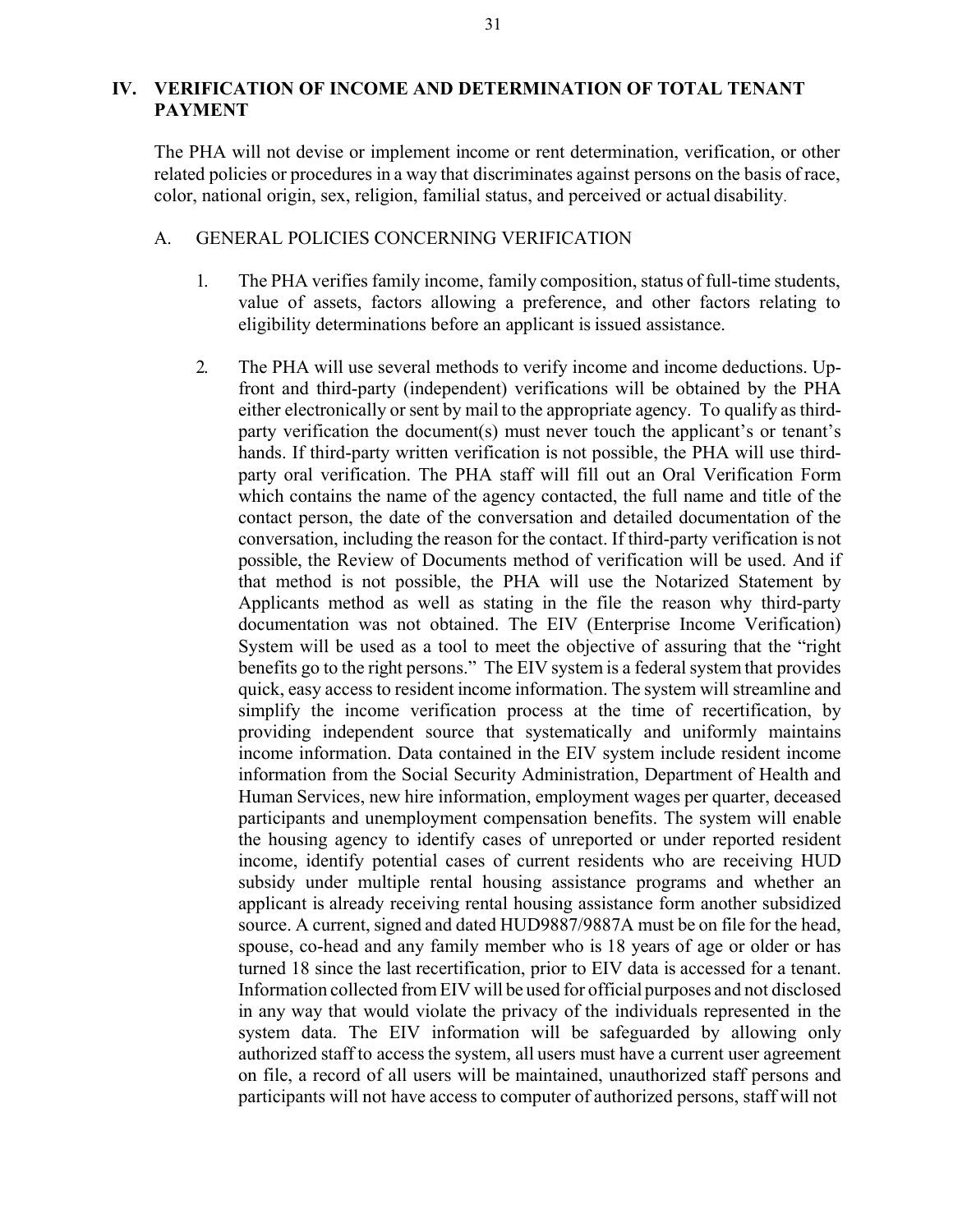leave resident folders exposed on desk tops, computer screens open with sensitive data unattended, documents will be locked in files and passwords required to access computer stations, all documents will be immediately removed from printer, fax machines, copier, and/or scanners, and at the close of business, resident files will be locked and security procedures will be reviewed with staff periodically to safeguard against laxity and breaches.

3. Photocopies will be accepted with a written documentation as to why third-party verification was not obtained.

#### B. INCOME ALLOWANCES

Income includes all monetary amounts that are received on behalf of the family. All income that is not specifically excluded in the HUD regulations is counted. Monetary is defined as it relates to any money received on behalf of the family.

Annual Income is used to determine whether the family is within the Income Limits. It is the anticipated amounts, "monetary or not," that go to, or "on behalf of," the family (including temporarily absent head or spouse), and are received from a source outside the family within the twelve (12) months after certification.

Adjusted Income is the Annual Income minus any HUD allowable expenses and deductions.

Both Annual and Adjusted Income are used to calculate the amount of the subsidy for Vouchers. In calculating Annual and Adjusted Income, the PHA must estimate the income of every member of the household, including those who are temporarily absent. Income of persons who are permanently absent from the household will not be counted. Income is defined by HUD regulations and is further interpreted in HUD Notices, Memos and Addenda. Those rules must be followed. However, there are policy decisions that are needed in order to assure consistent interpretation of the HUD rules.

#### C. HUD ALLOWABLE DEDUCTIONS

HUD has five (5) allowable deductions from annual income:

- 1. Dependent Allowance: \$480 each for family members (other than the head or spouse) who are minors (including children who are adopted), and for family members who are eighteen (18) and older who are full-time students or who are disabled (foster children are not included in this deduction).
- 2. Elderly/Disabled Allowance: \$400 per family for families whose head or spouse is 62 or over or disabled.
- 3. Allowable Medical Expenses: Deducted for all family members of an eligible elderly/disabled family.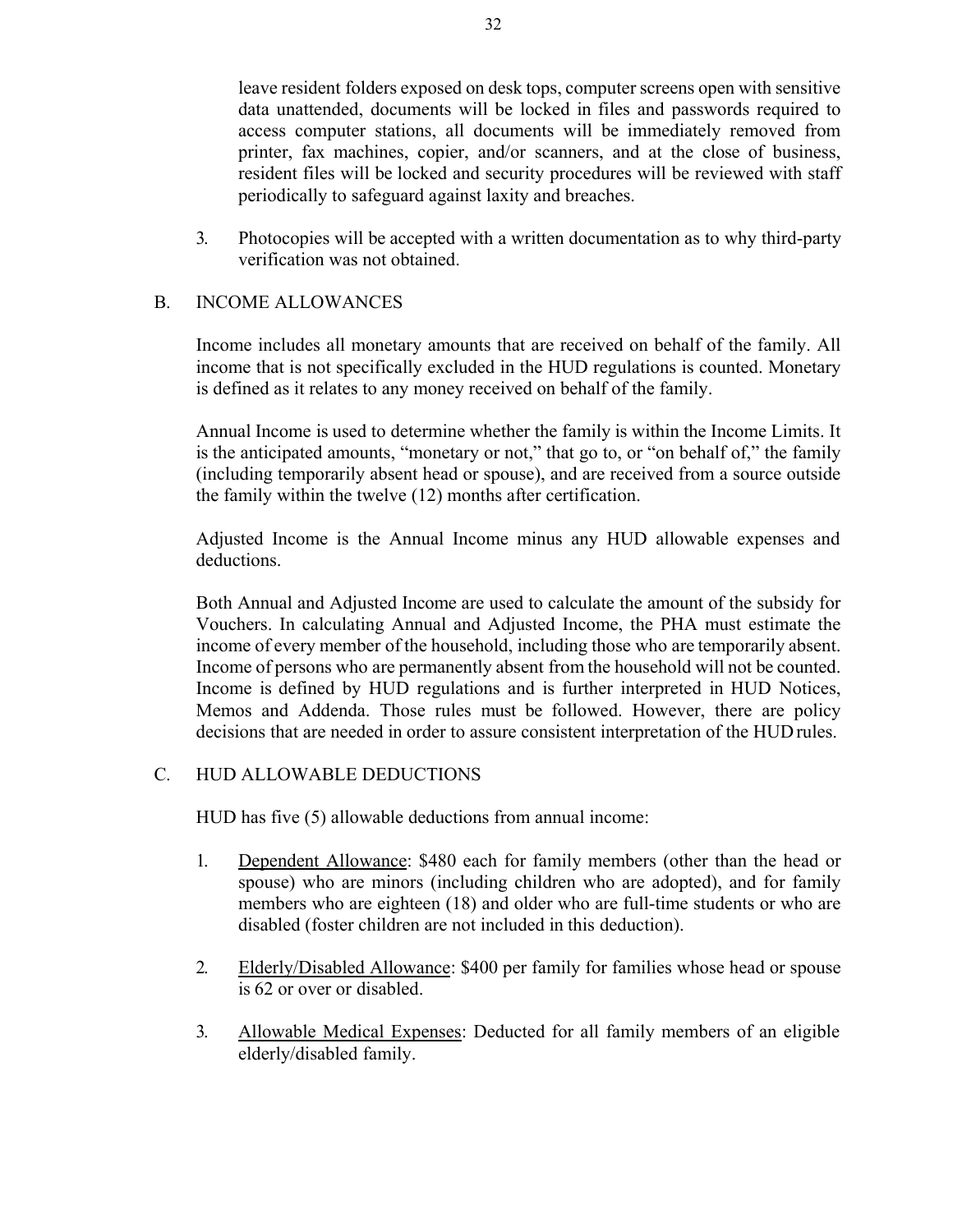- 4. Allowable Disability Assistance Expenses: Deducted for attendant care or auxiliary apparatus for persons with disabilities if needed to enable the individual or an adult family member to work.
- 5. Child-Care Expenses: Deducted for the care of children under thirteen (13) years of age when child-Care is necessary to allow an adult member to work, attend school, or actively seek employment.

Child-care deductions are allowed only for the care of children under the age of thirteen (13), including foster children. Child-care deductions will not be allowed unless there is no adult household member available and capable of caring for the child. Those adult members who would be considered unable to care for the child include a disabled or older person (as verified by a doctor's written statement) or a documented child abuser.

The following standards are the criteria for allowing child-care expenses as a deduction:

- a. Child-care to work: The maximum child-care allowed would be based on the amount earned by the person enabled to work. The "person enabled to work" is the adult member of the household who earns the least amount of income from employment. The child-care deduction will not exceed the amount of income earned by the person enabled to work.
- b. Child-care for school: The PHA will compare the number of hours the family member is attending school and base the reasonableness standard on the number of hours that the family member is attending school (with the addition of one hour travel time to and from school) versus the number of hours claimed for child-care. The number of hours for which the child-care deduction is allowed shall not exceed the school and travel time.
- c. Child-care to seek employment: The deduction for child-care to seek employment must not exceed the Annual Adjusted Income of the family member seeking employment. The deduction does not include transportation costs, or other expenses incurred, and is limited to one year per individual.

To claim the deduction, verification from the child-care provider must include the name, address, and phone number of the company or individual child-care provider, the names of the children being cared for, the number of hours for which child-care is provided, the rate of pay, and the typical yearly amount paid (taking into account school and vacation periods).

Verification from the job seeker must include documentation from an employment service agency and/or written verifications of interviews from potential employers.

#### D. MINIMUM RENT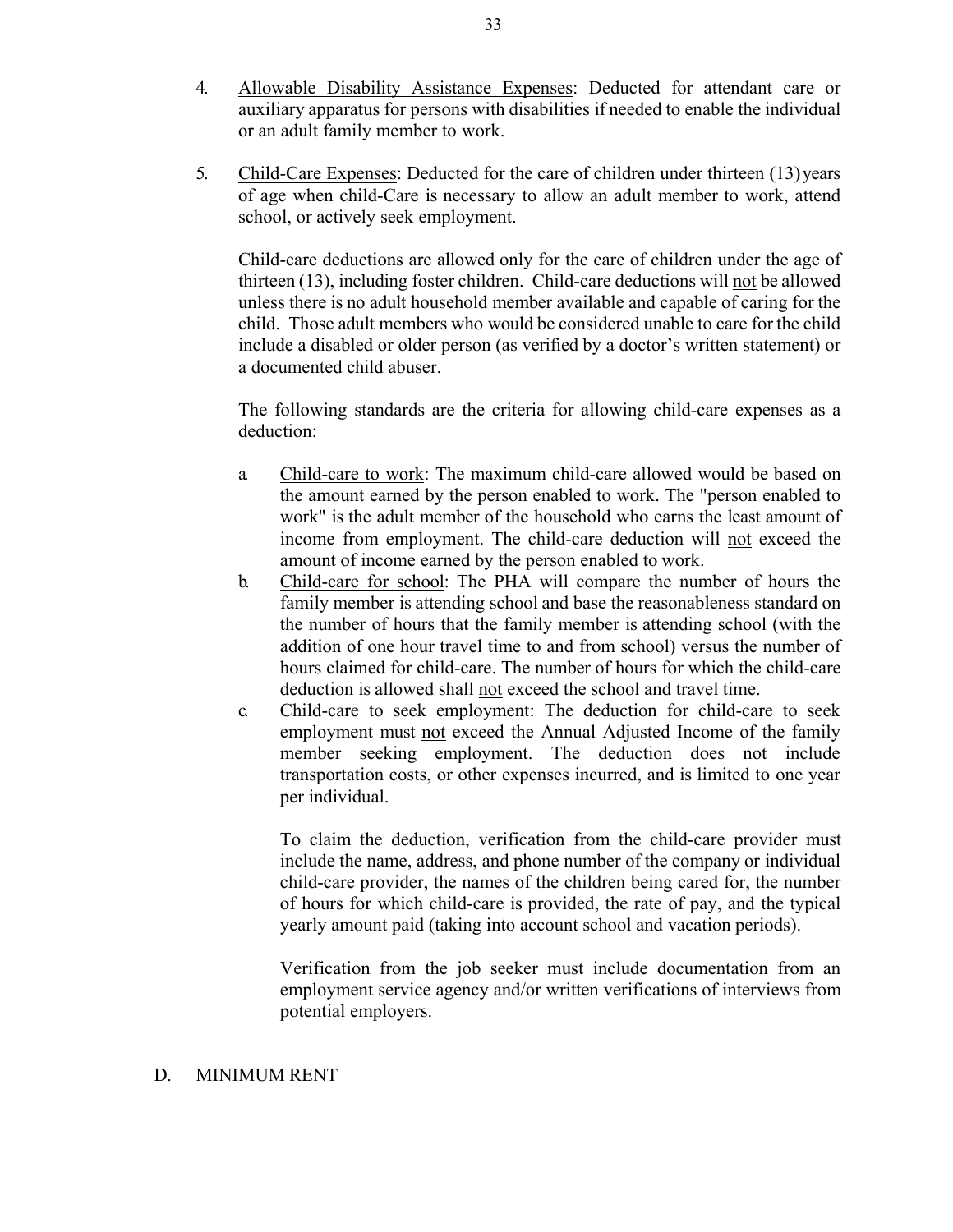The minimum rent for Housing Choice Voucher participants is \$50.00. All Voucher families will contribute the highest of thirty percent (30%) of monthly adjusted income or ten percent (10%) of monthly gross income, or the minimum rent toward the rent plus any rent above the applicable Payment Standard.

- 1. The minimum rent requirement will be waived under certain circumstances. Financial hardship status is to be granted immediately for ninety (90) days in the event of the following:
	- a. The family has lost eligibility or is awaiting an eligibility determination to receive federal, state or local assistance, including a family having a noncitizen household member lawfully admitted for permanent residence and who would be entitled to public benefits but for Title IV of the Personal Responsibility and Work Opportunity Act of 1996;
	- b. The family income has decreased due to changed circumstances such as separation, divorce, abandonment;
	- c. One or more family members have lost employment;
	- d. The family would be evicted as a result of imposing the minimum rent requirement;
	- e. There has been a death in the family; or
	- f. There are other hardship situations determined by the PHA on a case by case basis, i.e. alimony, child support, etc.

Financial hardship exemption only applies to payment of minimum rent - not to rent based on the formula for determining the Total Tenant Payment (TTP).

- 2. If tenant initiates a request for a hardship exemption that the PHA determines is temporary in nature:
	- a. If the hardship is determined to be temporary, Rent will be suspended, during the ninety (90) day period beginning on the day the request is made. At the end of the ninety (90) day period, the minimum rent is reinstated retroactively to the date of suspension and the HAP is again adjusted.
	- b. In the case of a temporary hardship, the PHA will allow the family a maximum of six (6) months to make payment of any delinquent minimum rent payments accrued during the suspension period. However, the family must execute a repayment agreement.
	- c. The family will not be evicted for non-payment of rent during this ninety (90)-day period.
	- d. If the hardship is subsequently determined to be long-term, the PHA will retroactively exempt residents from the minimum rent requirement for the ninety (90)-day period.
- 3. Hardship determinations are subject to the PHA's Informal Hearing Process and families are exempt from any escrow deposit that may be required under regulations governing the hearing process for other determinations.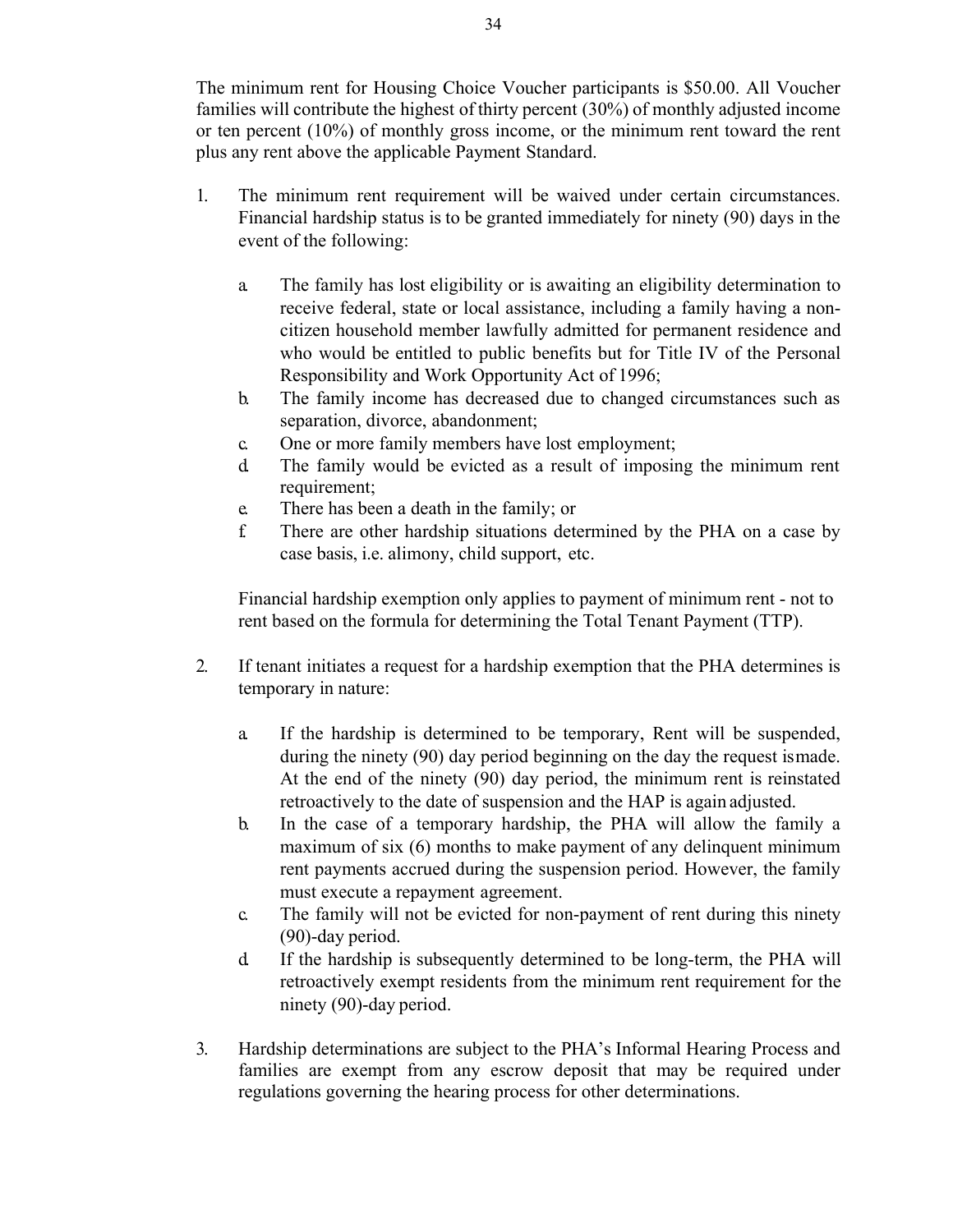#### E. RENT BURDEN

#### 1. Initial Rent Burden

The Rent Burden is the family's payment to the owner/landlord plus utility allowance. This total figure should be equal to or less than forty percent (40%) of the family's monthly adjusted income.

New admissions to the Housing Choice Voucher Program and continuing program participants who move will not be allowed to pay more than forty percent (40%) of adjusted income for rent. If the rent burden of the selected unit is over forty percent (40%), the family will be advised to seek a lower priced unit. The continuing program participant may opt to remain in the current unit or seek a lower priced unit.

2. Family Moves

If a family requests to move out of the current unit to another unit and is eligible for continued assistance, the family will be issued a Housing Choice Voucher and will be subject to the new rent calculation and to the forty percent (40%) rent burden restriction.

### F. ZERO INCOME FAMILIES

Families reporting no family income will be asked at application and recertification how the family pays for necessary living expenses. If it is determined that the family is receiving regular monetary or non-monetary contributions and/or gifts from nonhousehold members, the value of these gifts will be annualized to estimate income.

If it is determined that the family receives no income from gifts, contributions, or any other source, the family will be required to complete, sign, and date a statement of nonemployment/no income affidavit, no income questionnaire and a thirty (30) day recertification each month thereafter. Such families will be required to maintain all receipts for any expenses (e.g., food and clothing, utility bills) for thirty (30) days. This amount, excluding any food stamps or the PHA Utility Allowance payments, will be annualized to determine annual income. Zero income families will be reevaluated every 30 days to determine if there are any new sources of income. All families may be required to attend a mandatory meeting each month to provide their monthly expenditures and complete the zero income form. If the family misses two or more meetings, it will be grounds for termination. The reevaluation may include an inquiry in to the UIV (Upfront Income Verification) system

1. If a family reports that they do not have an income, the adult members will be required to sign a non-employment/no income affidavit, no income questionnaire and a thirty (30) day recertification each month thereafter.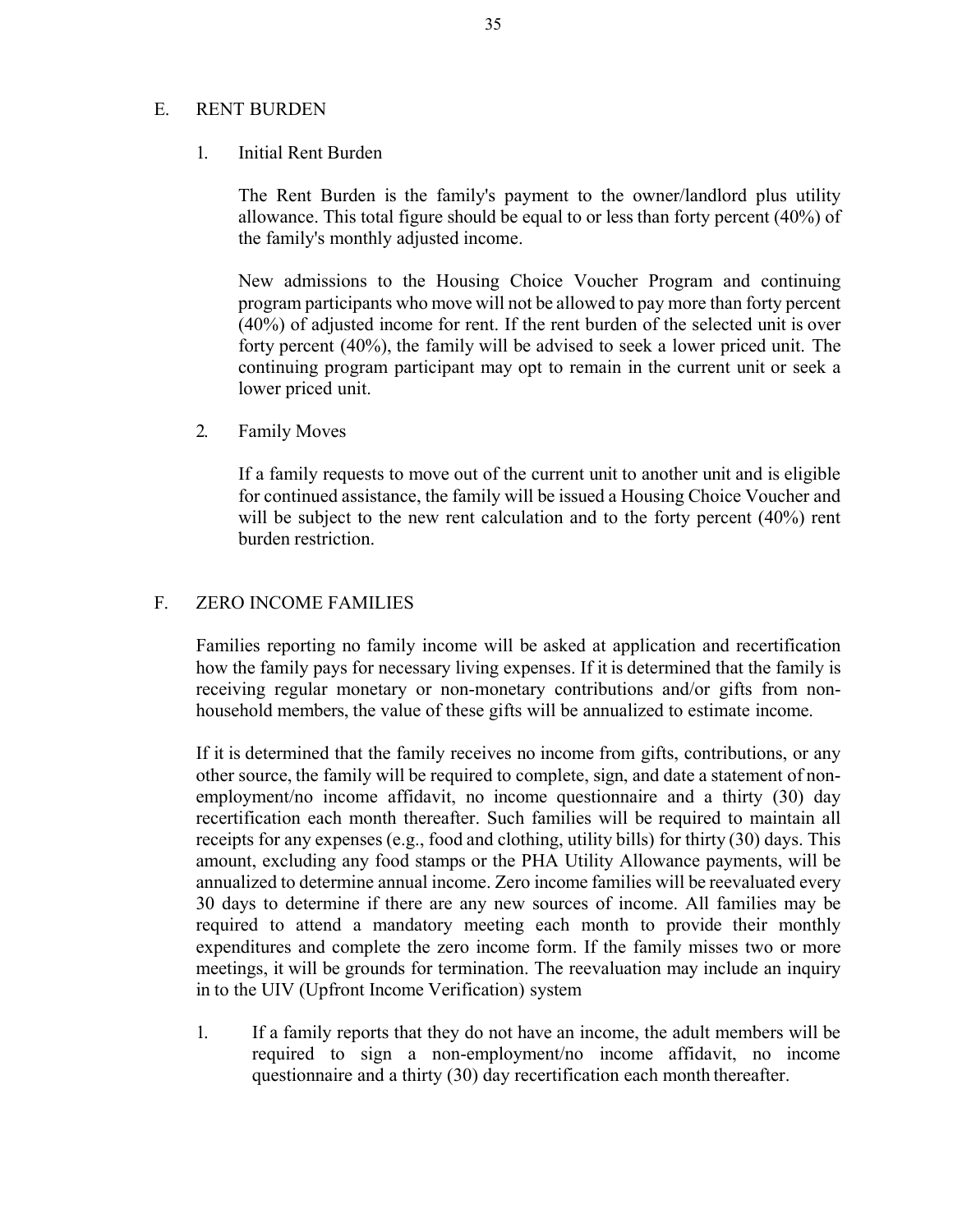- 2. Family members 18-25 years of age that are attending school full or part-time will not be required to report income status every thirty (30) days.
- 3 The spouse will not be required to report their income status every thirty (30) days, if the head of household decides that they will provide the only income for the family. A notarized statement will be required from the head of household.

### G. AVERAGING INCOME

There are two ways to calculate income when the income cannot reasonably be anticipated for a full year:

- 1. Annualize current income (and subsequently conduct an interim reexamination if income changes); or
- 2. Average known sources of variable income to estimate an annual income (no interim adjustment is required if income remains as predicted).

Both processes will be used depending on how the income was verified by the source.

Income from the previous year will be analyzed to determine the amount of anticipated income when future income cannot be clearly verified. If, by averaging, a reasonable estimate can be made, that estimate will be used to anticipate annual income over the next twelve (12) months, instead of changing the HAP every month as the income fluctuates.

# H. INCOME CHANGES

1. Welfare Program Requirements

The PHA will not reduce a family's income and rent if the family's welfare benefits were reduced due to:

- a. fraud by a family member; or
- b. family's failure to abide by program requirements to work or participate in the Family Self-Sufficiency Program or Welfare-to-Work program, if applicable.

The family will be offered an opportunity for an informal hearing. The PHA will determine through third-party written verification why the benefits were reduced or suspended before adjusting the income and rent. If welfare benefits expired and program requirements were met, the family income will be reduced to determine rent.

2. Total Tenant Payment Exceeds Gross Rent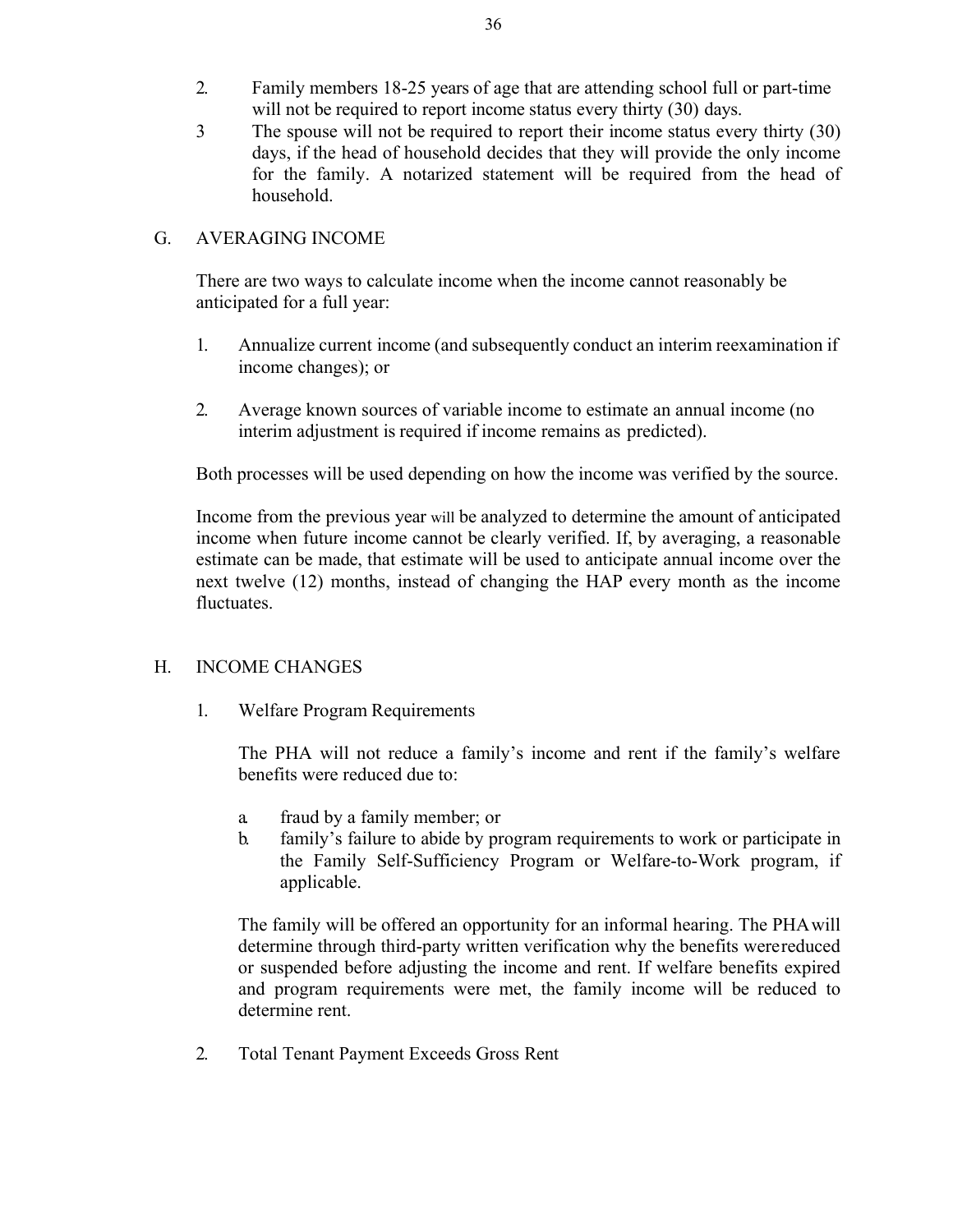Families whose Total Tenant Payment exceeds the Gross Rent of the occupied unit may remain on the PHA's Housing Choice Voucher program for six (6) months from the effective date of the zero assistance. This will not be considered a break in continued assistance. The family may remain in the same unit and pay rent for six (6) months before being removed from the program. If the family's income decreases or the unit rent increases within the six (6)-month period, the family will be reinstated into the program without applying to the waiting list.

#### I. INCOME INCLUSIONS

1. Regular Contributions and Gifts

Regular contributions and gifts received from persons outside the household are counted as income for Tenant Rent calculation purposes. This includes rent and utility payments paid on behalf of the family and other cash or non-cash contributions provided on a regular basis. It does not include casual contributions or sporadic gifts.

Under certain circumstances (i.e., for zero income families), the PHA will interview the tenant and review his or her current bills and receipts to determine the amounts paid for known household expenses and the sources of regular income, including in-kind contributions. The total amount of receipts and bills and the frequency of payments will be used to determine the anticipated income.

Third-party verification of income from regular contributions and gifts will be obtained whenever possible. Third party verification of income from regular contributions and gifts will be mailed to the contributor on the same date of the interview. Ten (10) business days will be allowed for the return of the verification; if not received the file will be documented. Oral verification will be attempted and if no response the tenant will be asked to sign and complete a Declaration of Regular Contributions.

2. Alimony and Child Support

Alimony and child support payments are counted as income for Tenant Rent calculation purposes. Third-party verification of income from these sources is obtained by contacting the former spouse and/or the Child Support Recovery Unit. If the verification is not received within a reasonable amount of time, the PHA will allow the family to submit at least the last three (3) months of child support check stubs and/or complete a self-declaration statement.

3. Lump Sum Payments

Lump-sum payments caused by delays in processing periodic payments (e.g., unemployment, TANF, or child support) except Social Security and Supplemental Security Income benefits whether due to disputes or processing problems are counted as income in the following manner: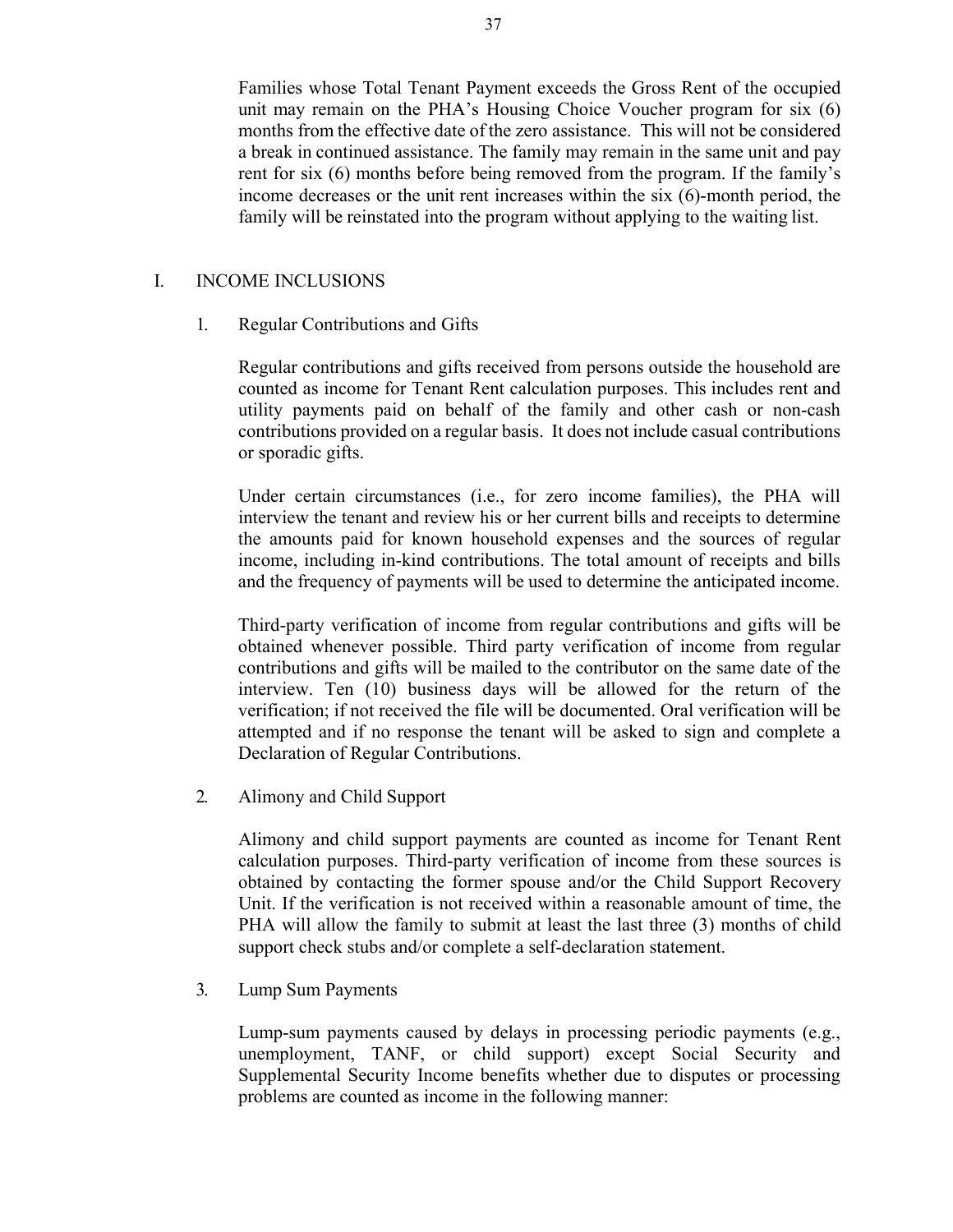- a. If the lump sum amount is reported within thirty (30) days of the date it was received, the lump sum amount will not be taken into account prior to the next recertification. If, at the next annual recertification, the lump sum amount has been converted to an asset (i.e., placed in a savings account or invested), it will be treated like any other asset.
- b. If the lump sum is not reported within thirty (30) days, the increased income will be handled retroactively by adding the income to the annual income that was in effect when the payment was received, as long as the date is not prior to program participation. The Total Tenant Payment will be recalculated and compared to the previous Total Tenant Payment. The family has the choice of paying this "retroactive" rent to the PHA in a lump sum or entering into a repayment agreement with the PHA. The family officially owes this money to the PHA whether or not the family chooses to continue its participation in the Housing Choice Voucher program.

Social Security and Supplemental Security Income benefits that are received in a lump sum or prospective monthly amounts are excluded from annual income. The lump sum payment would be treated as an asset.

4. Assets Valued Under \$5000

Income from assets owned by any family member (including minors) and valued at or under \$5,000 is counted as income. (An example is checking and savings accounts.) In determining income from assets, the PHA will use a six month average (if the six month average cannot be verified, the PHA will use the current balance), of the account and multiply it by the yearly interest rate*.* 

5. Assets Valued Over \$5,000

Income from assets owned by any family member (including minors) and valued over \$5,000 is counted as income. In determining income from assets, the PHA will use the greater of the actual net income from the asset or the imputed income using the HUD passbook rate.

- a. The actual anticipated income is based on the annual interest rate multiplied by the current checking or savings account balance.
- 6. Assets Disposed of for Less than Fair Market Value

The PHA counts as income all assets disposed of for an amount less than fair market value during the two (2) years preceding initial certification or recertification. The PHA will count the difference between the market value and the actual payment received to calculate assets.

7. Contributions to Retirement Funds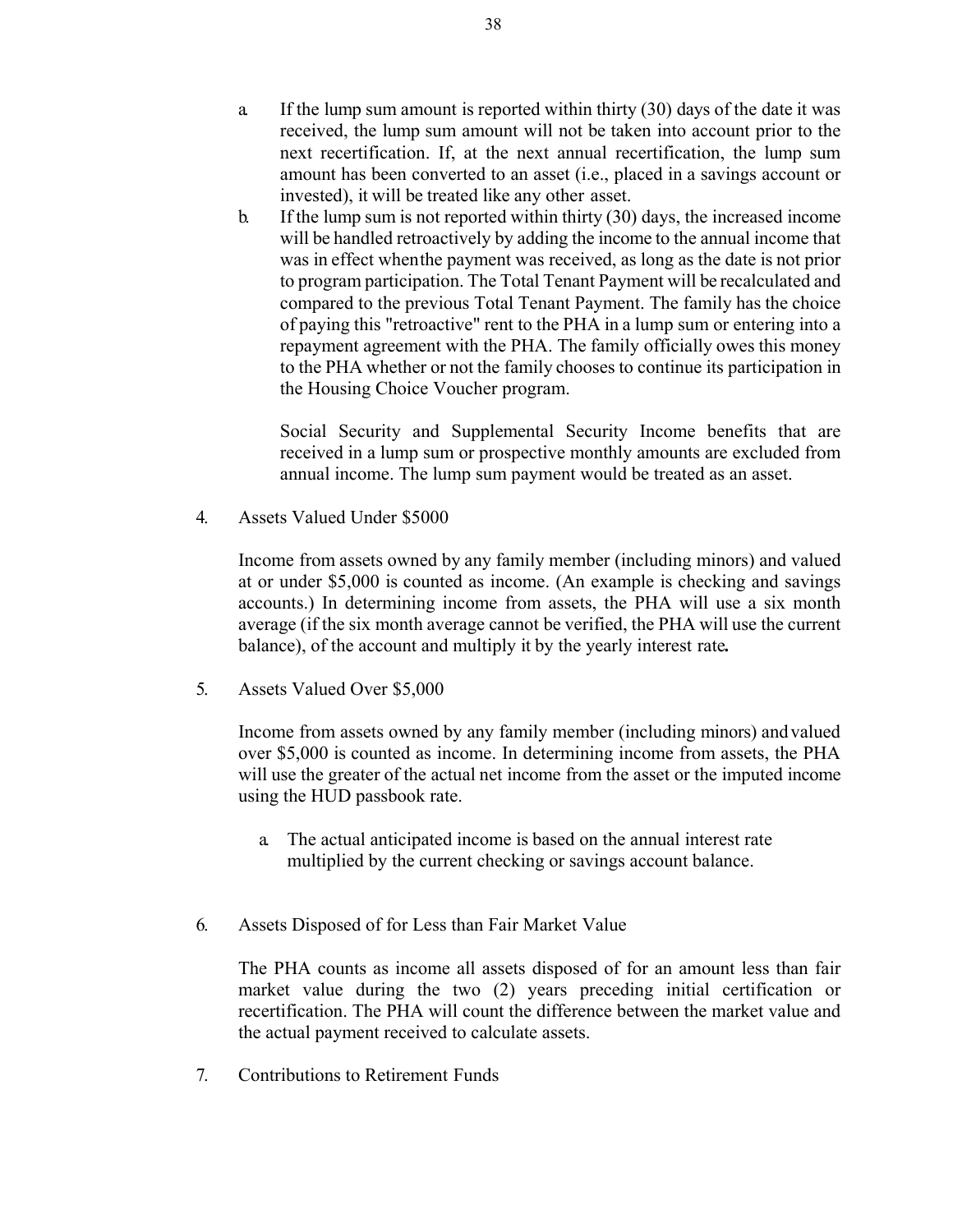While an individual is employed, only the amount the family can withdraw without retiring or terminating employment is included as an asset. After retirement or termination of employment, any amount the employee elects to receive as a lump sum is counted as an asset.

8. Armed Forces Pay

All regular pay, special pay and allowances of member of the Armed Forces will be included in income (EXCEPTION: Special hazardous duty pay for a family member exposed to hostile fire is excluded.)

### J. INCOME EXCLUSIONS

1. Lump Sum Payments

Lump-sum additions to family assets, such as inheritances, insurance payments (including payments under health and accident insurance and Workers' Compensation), capital gains, and settlement for personal or property losses are not included as income.

2. Grants and Scholarships

Only the amount of student financial assistance, including scholarships, educational entitlements, grants, work-study programs, and financial aid packages used for tuition may be excluded. Student loans are excluded even if part of the loan is being used for general living expenses. Loans are never considered income because they must be repaid.

3. Earned Income of Full-Time Student

Income exceeding \$480 that is earned by a full-time student (other than the head of household or spouse) is excluded from income. The exemption only applies to earnings in excess of \$480 because the family already receives a \$480 dependent allowance.

4. Contributions to Retirement Funds

Contributions to company retirement/pension funds are handled in the following manner:

- a. While an individual is employed, only the amount the family can withdraw without retiring or terminating employment is included as income.
- b. After retirement or termination of employment, any amount the employee elects to receive as a lump sum is included as income.
- 5. Resident Service Stipends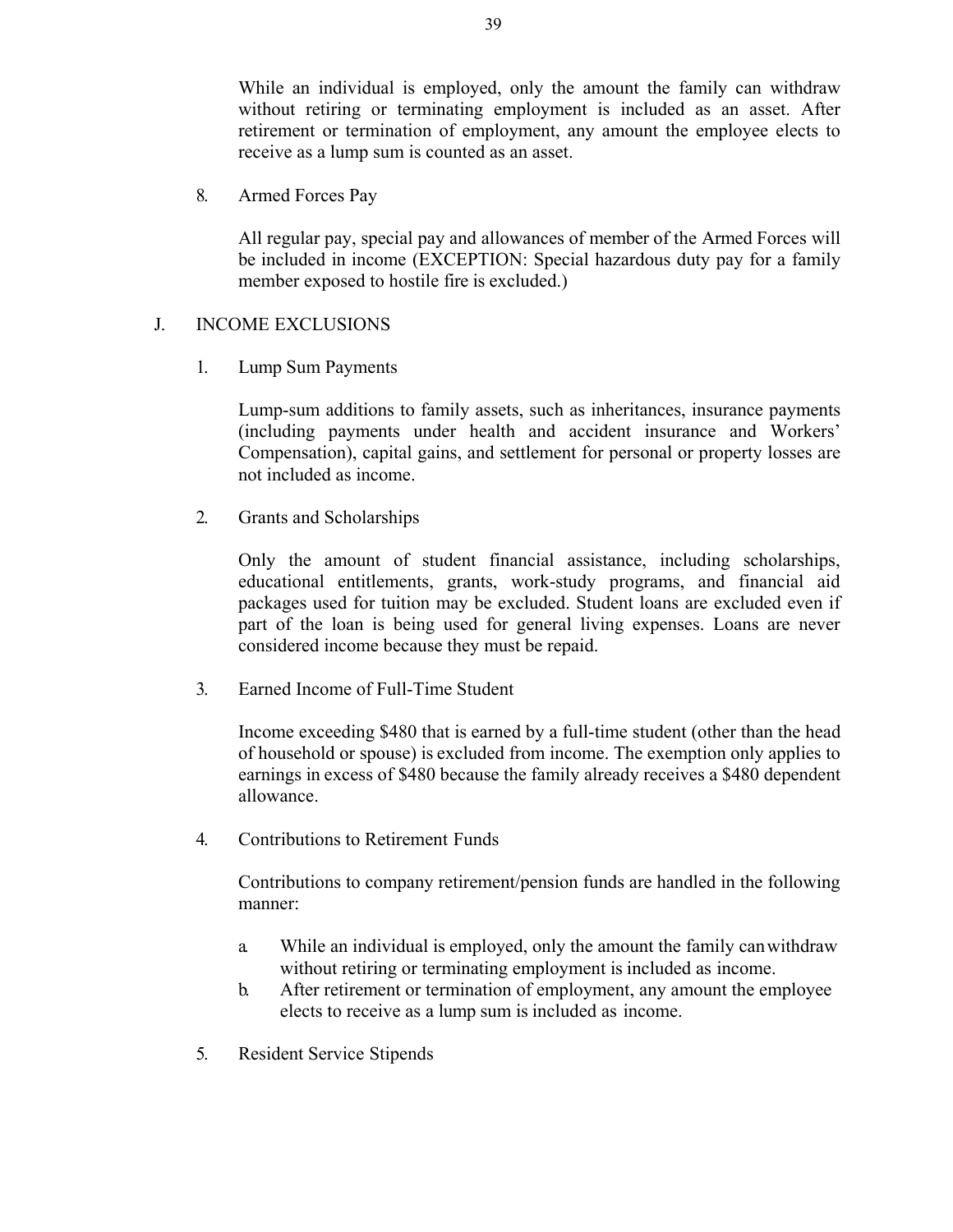Resident Service Stipends received for performing a service for the owner of a housing development, and not exceeding \$200 per month, is excluded from annual income. If the owner/landlord pays the resident more than \$200 per month, the entire amount received is included as income.

6. Job Training Programs

Incremental increases in earnings and benefits received from a qualifying state or local training program (including training programs not affiliated with a local government) and training of a family member as resident management staff are included.

To qualify for this exclusion, the employment training program must have clearly defined goals and objectives. The incremental increase in earnings is excluded only during the time the family member participates in the training program.

7. Earned Income Tax Credit Refund

Any earned income tax credit refund will not be counted as income, regardless of whether it is being received as part of the regular pay or in a single sum as part of an income tax refund.

8. Adoption Assistance Payments

Payments exceeding \$480 for the care of adopted children are excluded.

9. Adult Foster Care Payments

Payments received for the care of foster adults (generally individuals with disabilities, unrelated to the tenant family, who are unable to live alone) are excluded.

10. Home Care Payments

Amounts paid by any source to families that have developmentally disabled children or adult family members living at home are excluded.

11. Military Pay

Special hazardous duty-pay for the family member exposed to hostile fire is excluded.

12. Property Tax Refunds and Rebates

State and/or local property tax refunds paid to the family are excluded.

13. Agent Orange Settlement Fund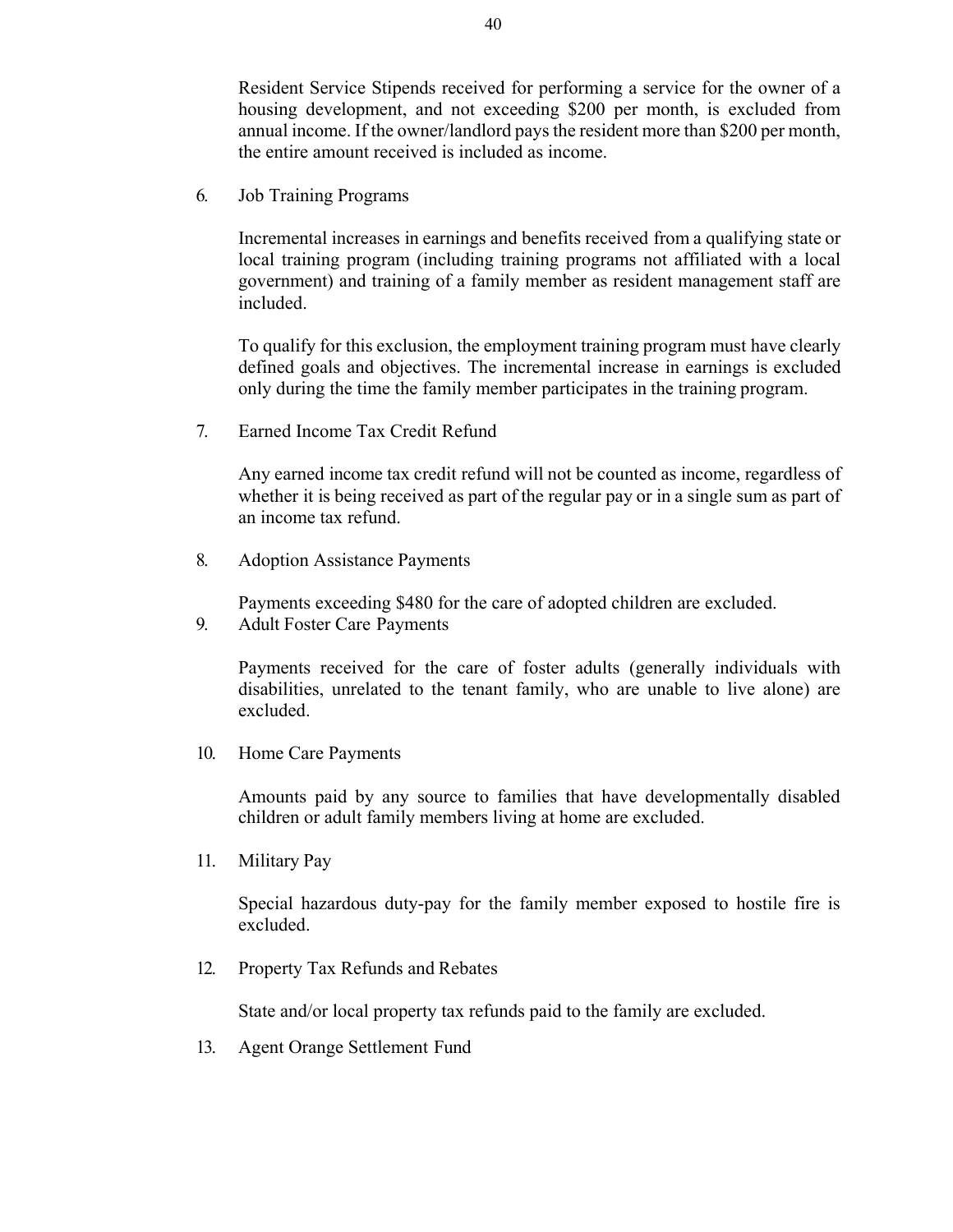Payments received after January 1, 1989, from the Agent Orange Settlement Fund or any other fund established pursuant to the settlement in the Agent Orange product liability litigation will not be counted as income. The requirement will apply only to veterans of the Vietnam War.

14. Maine Indian Claims Settlement Fund

Effective July 23, 1990, payments received under the Maine Indian Claims Settlement Act of 1980 will not be counted as income. This requirement applies to payments received by any member of the household who received payments under this claim.

15. Holocaust Reparation Payments

Any reparation payments paid by foreign governments pursuant to claims filed under the laws of that government by persons who were persecuted during the Nazi era will not be included in income.

16. Older Americans Act Programs

Payments received from programs funded under Title V of the Older Americans Act of 1965 will not be counted as income. The Community Service Employment Program (CSEP) administered under Title V distributes grants to qualifying organizations to fund part-time employment to persons who are at least fifty-five (55) years of age and have limited income, e.g., Green Thumb and Senior Aide Programs.

17. Disabled Income Exclusions

Disabled families (i.e. the disabled person who has been previously unemployed and goes to work) are identified and determined whether or not they have experienced an increase in employment, or has new employment and have been previously unemployed for 12 months or longer, or have been enrolled in a selfsufficiency program or a job training program, or have received TANF six (6) months prior to receiving new employment, will have an earned income disallowance for the incremental increase in income for a period of twenty-four (24) months. This is how this disallowance works:

- a. 100% of the incremental increase income is disallowed for the first twelve (12) months; does not have to be consecutive months.
- b. 50% of the incremental increase income is disallowed for the next twelve (12) months; does not have to be consecutive months.

Earned income disallowance can be excluded for a maximum of 48 consecutive months.

18. Other Exclusions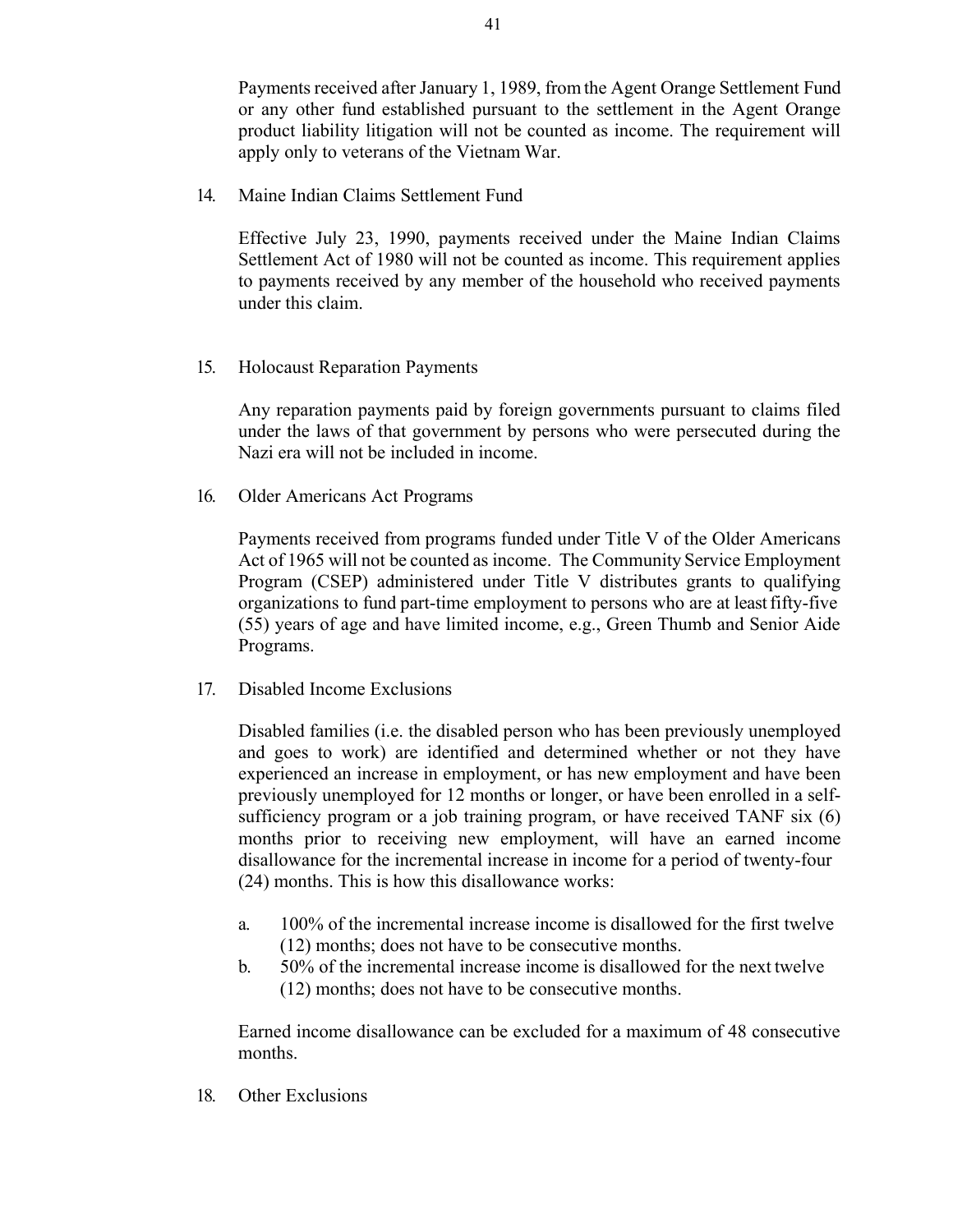- a. Food Stamps;
- b. Payments to volunteers under the Domestic Volunteer Act of 1973 (VISTA);
- c. Temporary, nonrecurring or sporadic income (including gifts).

### K. PRORATED ASSISTANCE FOR "MIXED" FAMILIES

1. Applicability

Prorated assistance must be offered to any "mixed" applicant or participant family. A "mixed" family is one that includes at least one U.S. citizen or eligible immigrant and any number of ineligible members.

"Mixed" families that were a participant on June 19, 1995 and do not qualify for continued assistance must be offered prorated assistance. Mixed family applicants are entitled to prorated assistance. Families that become mixed after June 19, 1995 by addition of an ineligible member are entitled to prorated assistance.

2. Prorated Assistance Calculation

Prorated assistance is calculated by determining the amount of assistance payable if all family members were eligible and multiplying by the percent of the family members who actually are eligible. Total Tenant Payment is the gross rent minus the prorated assistance.

#### L. ABSENCE FROM THE UNIT

In calculating Annual and Adjusted Income, the PHA must estimate the income of every member of the household, including those who are temporarily absent. Income of persons who are permanently absent from the household will not be counted. Families must report in writing to the PHA any absence from the household of more than sixty (60) consecutive days and shall report their absence to the owner/landlord, consistent with the lease provisions. Any absence longer than sixty consecutive days must be approved in writing by the PHA Housing Administrator. Any changes in family composition must be reported in writing to the PHA within 15 business days. Families will be counseled at briefing sessions and recertification on the effect family composition may have in determining Voucher size and Total Tenant Payment as well as the PHA's policies for dealing with such changes. At times, situations may arise that result in the temporary or permanent absence of a family member or members from the household. Such situations will be handled in the following manner:

1. Absence of children for foster care. In instances in which the children have been removed from the home by a social service agency, the agency will be contacted to determine the approximate length of time the children are expected to be away from the home.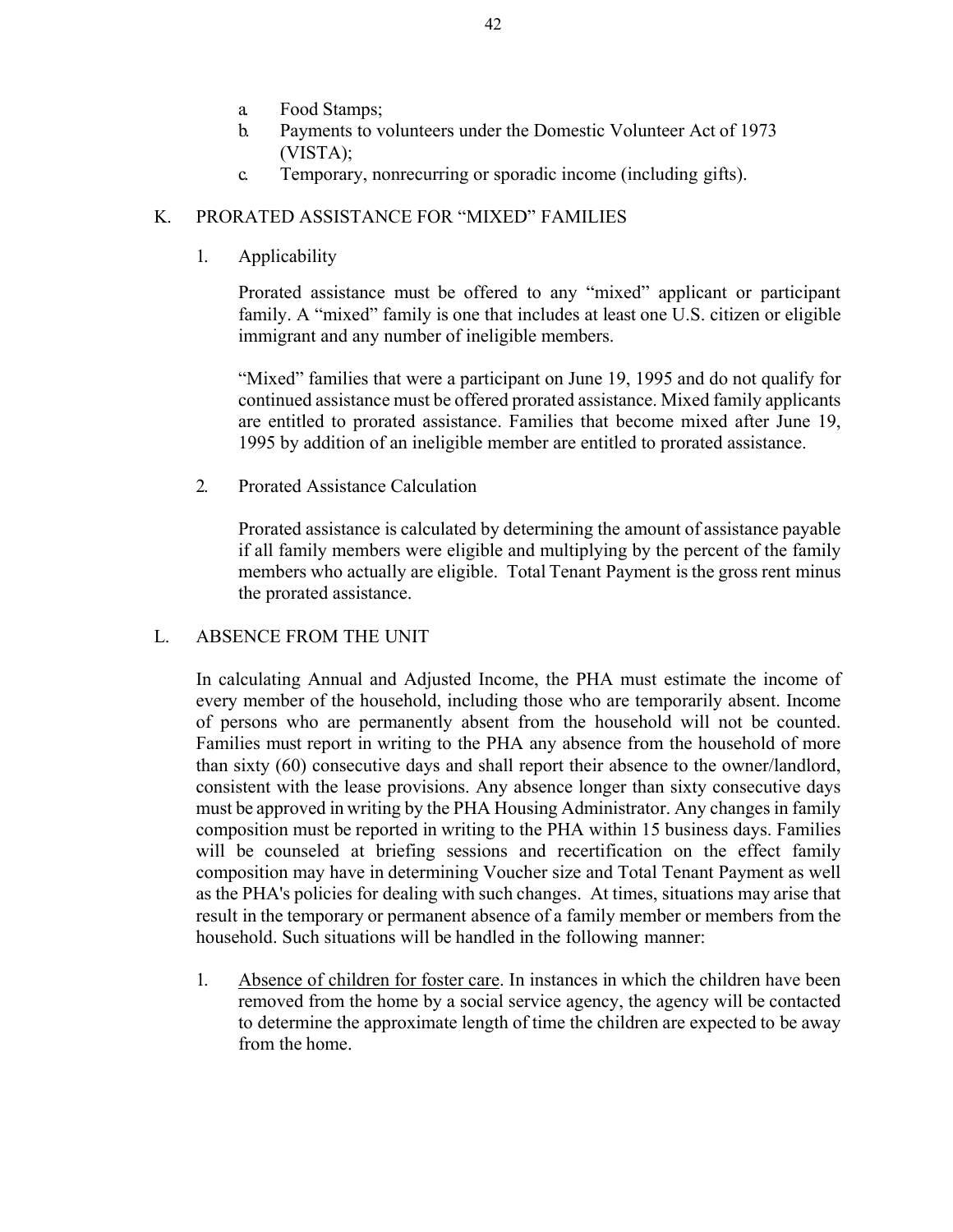- a. If the agency indicates that the children are expected to be returned to the home at some point, the children will remain a part of the family composition and will be counted toward the family's subsidy standard.
- b. If the children are not expected to ever be returned to the home, the children will be removed from the family composition and the family's subsidy standard will be reduced accordingly.
- c. If the agency indicates that it is unknown whether the children will be returned to the home, the children will remain a part of the family composition.

Oral conversations with the social service agency must be thoroughly documented in the family file, including the date of contact, name and title of contact person, name of agency, and telephone number and the details of the conversation.

- 2. Absence of single parent; use of caretaker adult. When a single parent leaves the household for 60 days or more as a result of imprisonment, hospitalization, military service, etc., and another adult moves into the home to care for the children, the rental assistance will not be terminated. The family composition will be modified to include the name of the caretaker as head of household. The caretaker's income will not be included in the family income. The single parent's name shall be temporarily removed and the file documented to explain the circumstances. When the parent returns to the unit, the caretaker may leave or remain in the household. If the caretaker remains, his/her income will be included in the calculation of family income.
- 3. Absence of head of household or spouse due to military service or school. If the head of household or spouse is absent from the home to serve in the military or attend school, the income will be included in the calculation of family income. However, income received as a result of special hazardous duty pay when exposed to hostile fire will not be included.
- 4. Absence of other family member due to military service or school. If a family member other than the head of household or spouse is absent from the home to serve in the military or attend school, the family has the option of considering the person permanently absent (income not counted, not on lease, and not counted for Voucher size) or temporarily absent (income counted, on lease, counted for Voucher size). Income received as a result of imminent danger pay when exposed to hostile fire will not be included.
- 5. Absence due to hospitalization of sole family member. When the family consists of only one member and that person leaves the home to go into a hospital or nursing home for a period of more than six (6) months, the assistance will be terminated. If a medical source documents that the person is expected to return to the unit in 180 days or less, the person shall continue to receive assistance. If the person is not back in the unit within 180 days, assistance will be terminated.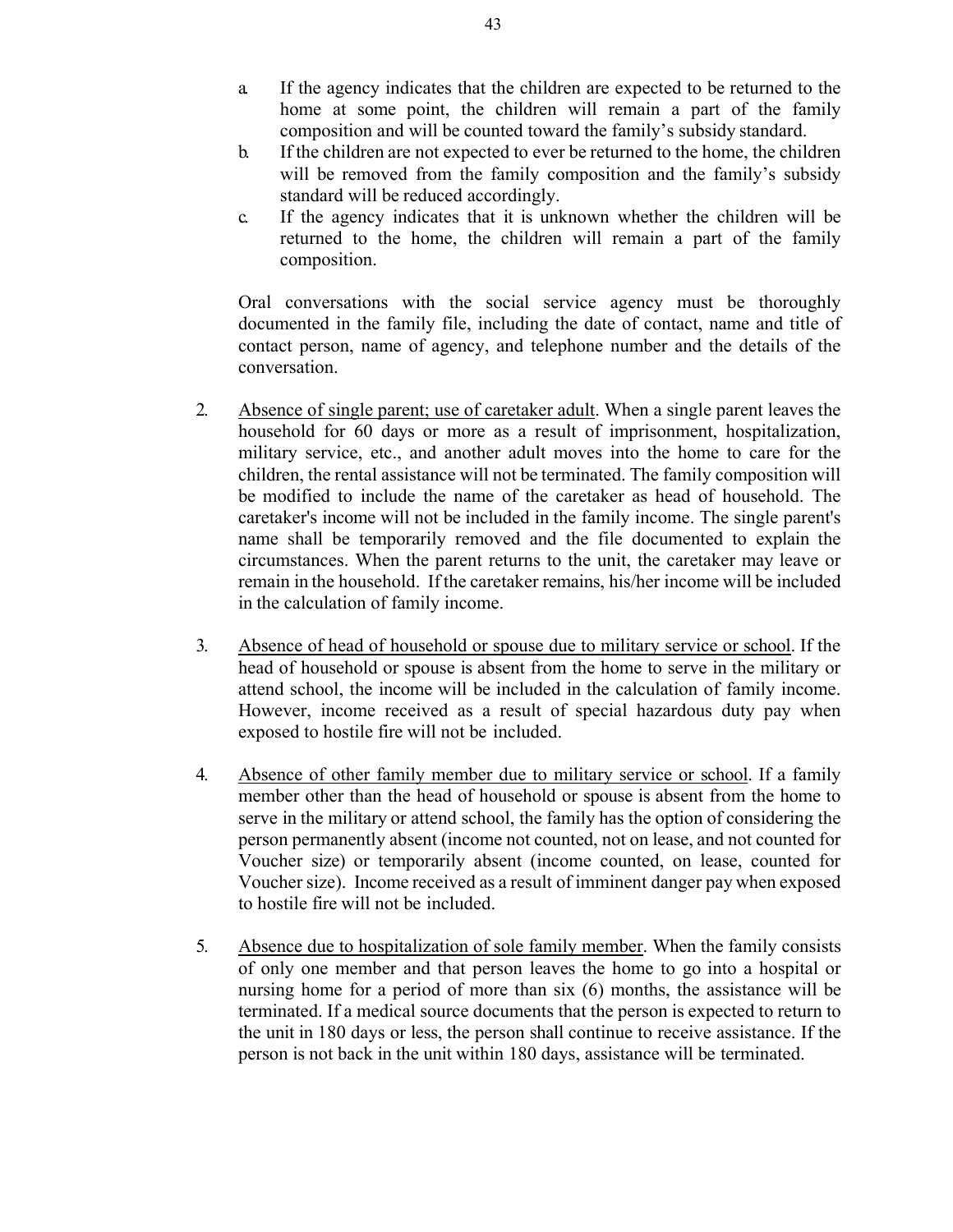- 6. Absence of All Household Members for Medical Reasons. If all members of the household are absent for 180 consecutive days, but have not moved from the unit, assistance will be terminated. In order to determine if the family is absent from the unit, the PHA will write letters to the family at the unit, telephone the family at the unit, interview the owner/landlord and neighbors, and/or verify if utilities are in service. In cases in which the family has moved from the unit, assistance will be terminated in accordance with the procedures.
- 7. Adult Visitors. An adult may visit a unit for no more than fourteen (14) consecutive days per year. Adults exceeding this limit must be approved by the PHA before being considered a family member and added to the lease.
- 8. Child Visitors. Children under the age of eighteen (18) may visit a unit for a maximum of ninety (90) consecutive days per year without being considered part of the family, provided the family has the written permission of the owner/ landlord.
- 9. Joint Custody of Children. Children who are subject to a joint custody agreement but live in the unit at least fifty-one percent (51%) of the time will be considered members of the assisted household. "51% of the time" is defined as 186 days of the year, which do not have to run consecutively. If the family includes a child who is temporarily absent from the home due to foster care, the standards in paragraph number 8 above will be used.

# M. UTILITY ALLOWANCE AND UTILITY REIMBURSEMENT PAYMENTS

The utility allowance is intended to cover the cost of utilities not included in the rent. The allowance is based on the typical cost of utilities and services paid by energyconservative households that occupy housing of similar size and type in the same locality. Allowances are not based on the family's actual energy consumption. Changes in the allowance will be effective at a time specified by the housing agency.

The PHA's Utility Allowance Schedule is set up according to bedroom size and building type. The family will be given the HUD Form 52667 with the adopted utility allowances for the area in which the subsidy is issued. The utility allowance schedule will include the allowances for all services for each type unit by bedroom size *or voucher size, whichever is the lesser*. When searching for a suitable unit, the family will be able to select the appropriate allowance and calculate the total utility allowance according to the unit selected and the utilities the family will be responsible for paying.

### 1. Utility Reimbursement Payments

Where families provide their own range and refrigerator, the PHA will provide an allowance for the range and refrigerator. Allowances for water, sewer and trash services are averaged the same as other utilities. Where the Utility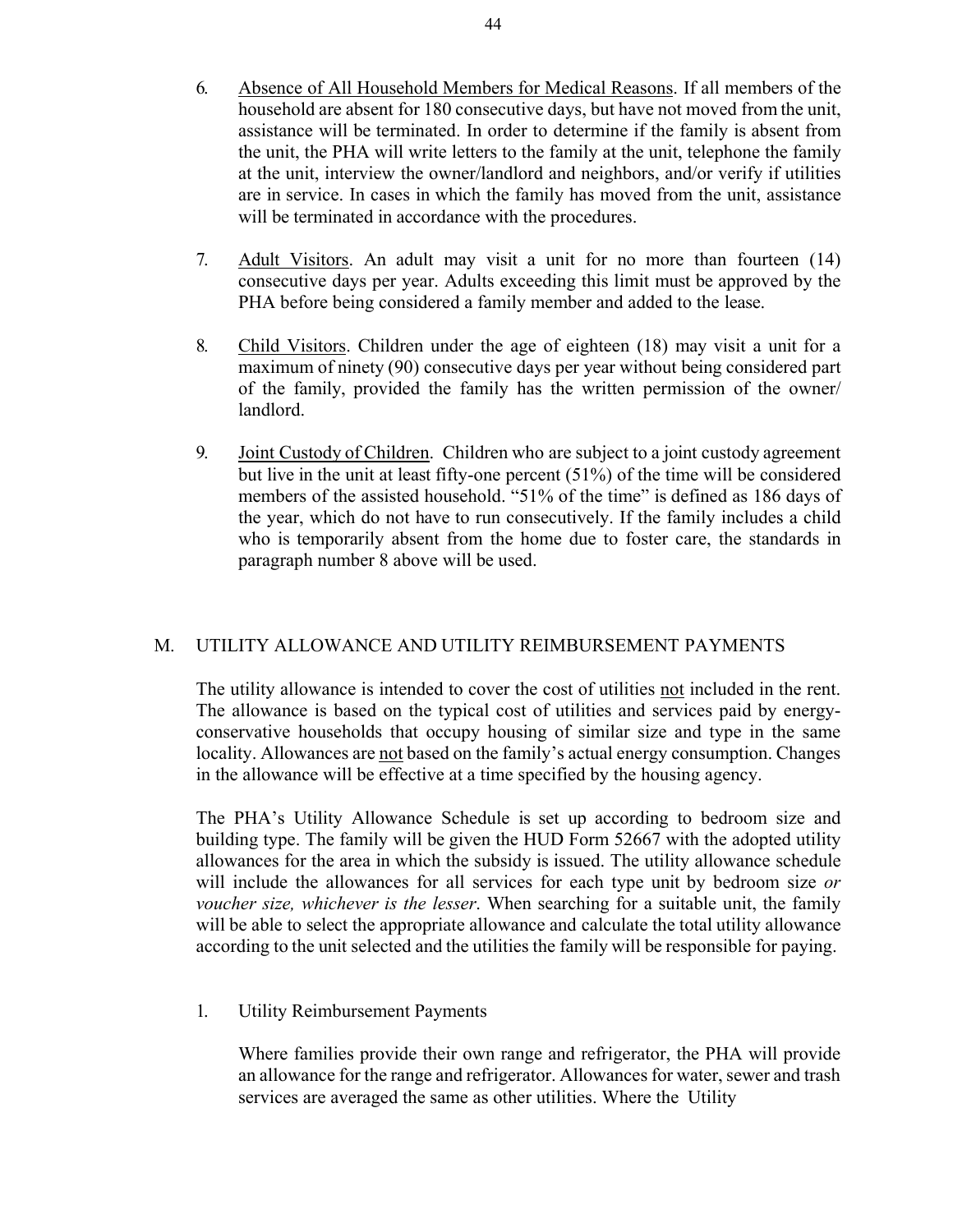Allowance exceeds the family's Total Tenant Payment, the PHA will provide a Utility Reimbursement Payment for the family each month. The check will be made out directly to the utility company of the tenant's choice.

In addition, all utilities must be listed in the voucher holder's name or spouse of the voucher holder if they reside in the unit. The family must provide a copy of the utility bill within 30 days of moving into the new unit or changing utility companies. Furthermore, the housing agency will only pay on utilities from the date that the utility receipt/paperwork is provided to the housing agency. This must be a billing statement or letter from the utility company.

Families will be required to provide copies of utility bills at each annual reexamination.

2. Utility Allowance Survey

The PHA will review the utility allowance schedule annually. If the review finds a utility rate has changed by ten percent (10%) or more since the last revision of the utility allowance schedule, the schedule will be revised to reflect the new rate. Revised utility allowances will be applied in a participant family's rent calculation at their next reexamination.

#### N. VERIFICATION PROCEDURES

1. Computer Matching and Record Keeping

Where allowed by HUD and/or other State or local agencies, computer matching will be done. The PHA will utilize the HUD established computer-based Enterprise Income Verification (EIV) tool for obtaining social security benefits, Supplemental Security Income, benefit history and tenant income discrepancy reports from the Social Security Administration. When computer matching results in a discrepancy with information in the PHA records, the PHA field staff will follow up with the family and use all verification sources to resolve this discrepancy. If the family has unreported or under reported income, the PHA will follow the appropriate procedures as addressed in the Administrative Plan. When the family furnishes the PHA with a letter or notice from HUD concerning the amount or verification of income, the PHA will verify the accuracy of income information contained in the notice and will, as appropriate, change the amount of total tenant payment, family rent to owner and housing assistance payment, or terminate assistance.

During briefing sessions, the PHA will inform applicants and participants of the availability of these records, and remind them that they must report all sources of income and all statements must be true and accurate.

2. Methods of Verification

In the order presented, the PHA will attempt to obtain: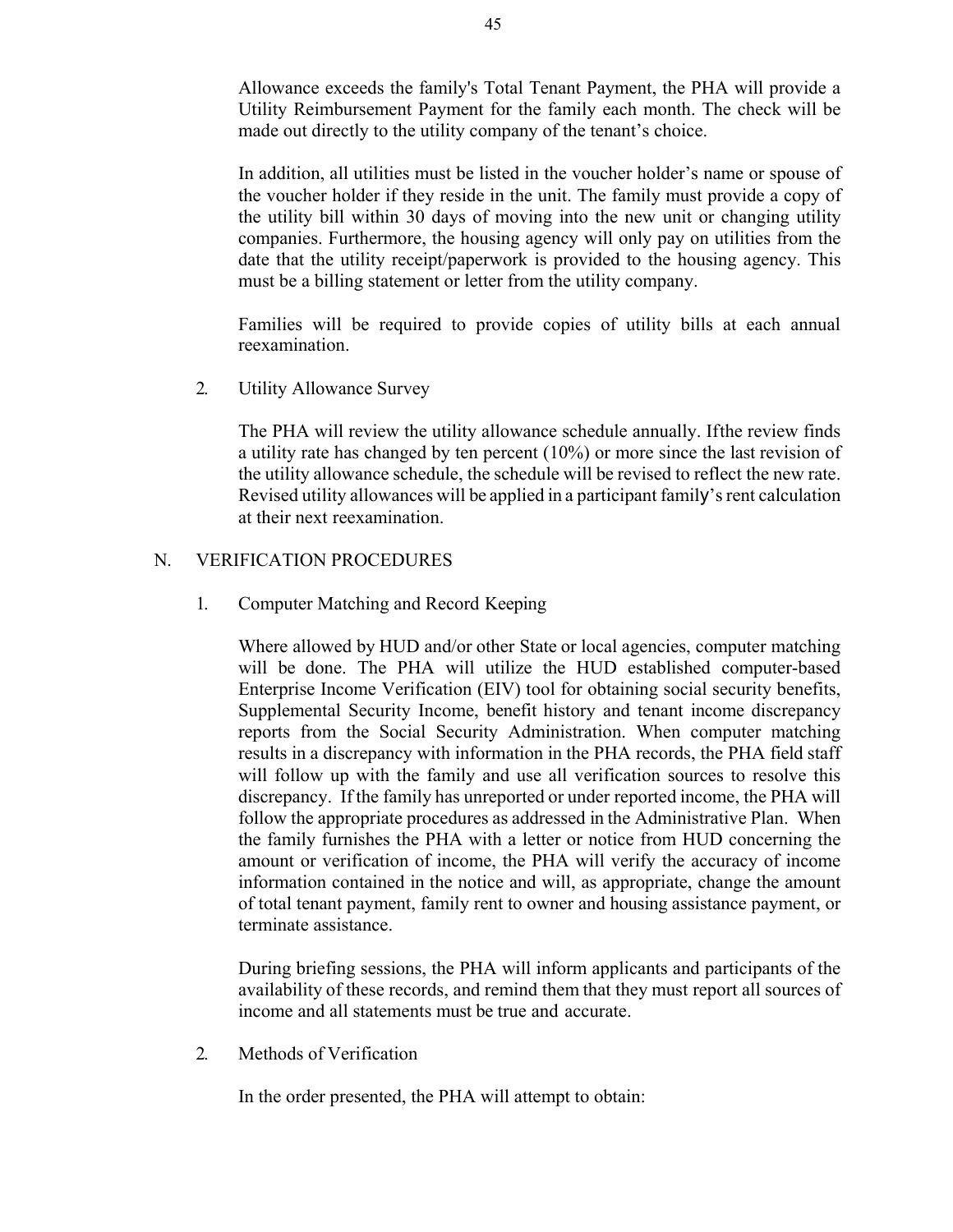a. Up-front or Third-party Verification: Up-front or third-party verification is considered to be the most effective means of verifying information provided for the family. Verification request letters will include a signed copy of the Authorization for the Release of Information permitting the source to release the requested information. The request for third-party verifications will be mailed by the PHA directly to the third-party source and will ask that the verification be returned to the PHA by mail. The PHA will retain the return envelope in the family's file.

The PHA will accept some such computer forms, faxes and e-mails directly from the provider as documentation of third-party written verification. Entities known to use computer-generated forms may include, but not limited to:

 Social Security Administration; Veterans Administration; Department of Family and Children Services; Department of Labor; Child Support Recovery Unit.

In the event that third-party written verification is not possible due to the unwillingness by the source to respond or in the event that the information is not returned within a reasonable amount of time, staff will be required to note the tenant's file with the reason why and to proceed with the thirdparty oral verification as the primary source.

- b. Oral verification will be made through a phone call or meeting with the source. When third-party oral verification is used, staff will be required to fill out an Oral Verification Form and retain it in the tenant's file, noting the name of the agency contacted, the full name and title of the person they spoke to, the date of the conversation, and the complete facts from the conversation including the reason for the contact. The staff member shall sign the form. The staff member should continue to follow-up to obtain written verification.
- c. Applicant Certification/Self-Declaration(s) When third-party verification, or computer generated forms supplied by the tenant, cannot be obtained, applicants will be required to submit a signed declaration statement, and the family file will be documented giving the reason why third party verification was not used. Signed statements are only to be used as a last resort, when the other forms of verification are impossible to obtain. A family cannot self-certify a disability.
- 3. Release of Information

At the application and annual recertification stages, families will be asked to sign the Authorization for the Release of Information (HUD Form 9886) and the PHA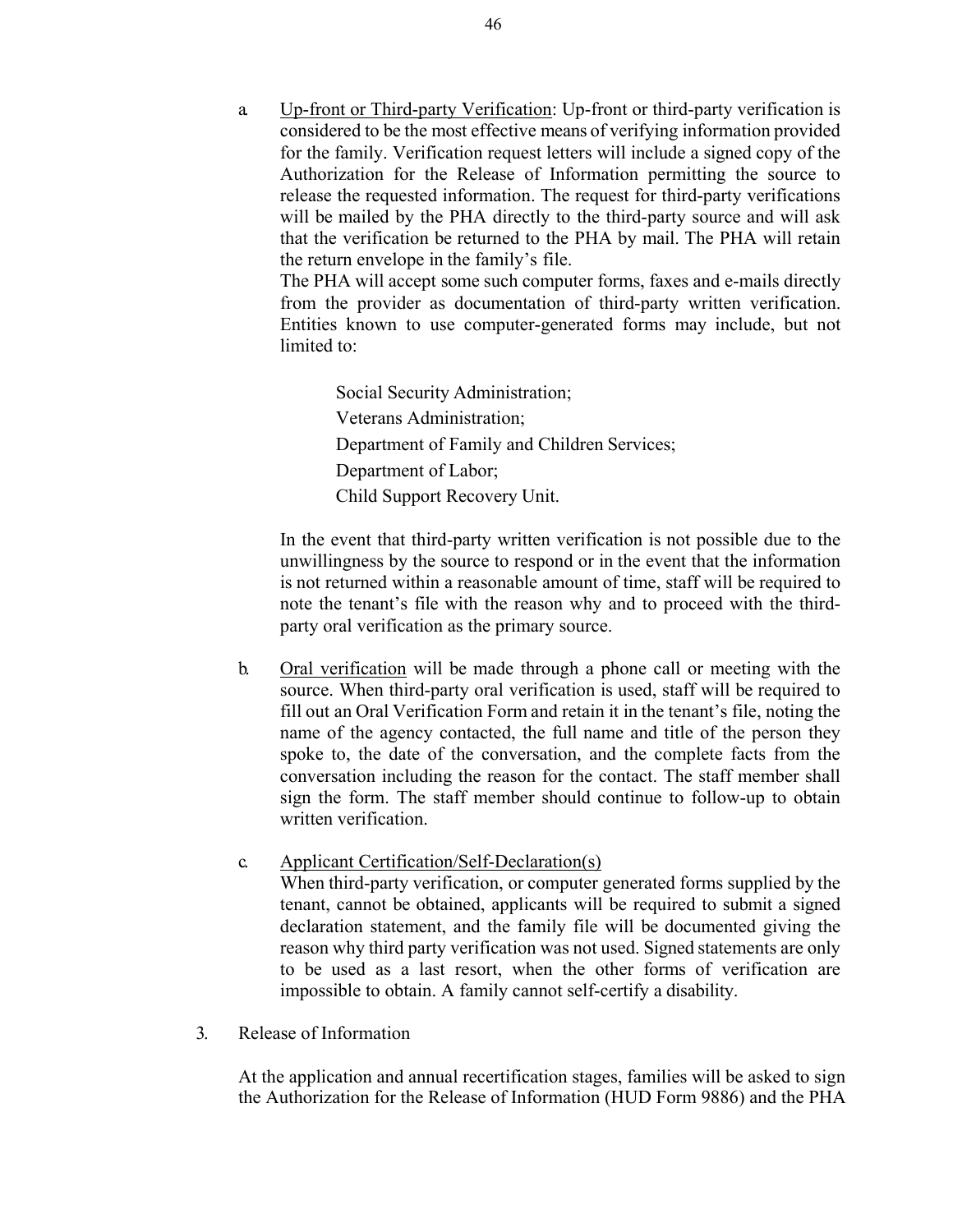Authorization to Release Information form. All family members age eighteen (18) or older will be provided with a copy of the forms for their review and signature. Each form will contain the appropriate family member's signature as proof of:

- a. his or her consent to the "third-party" for release of specified information; and
- b. evidence of his or her understanding of the type and nature of information being sought.

The HUD release form is only to be used to request information from current or previous employers, financial institutions, or the State Department of Labor. All other requests for verification information (including, but not limited to TANF, child support, alimony, pensions, child-care expenses, medical expenses, handicapped assistance expenses, full-time student status, etc.) must be accompanied by a copy of the signed PHA's release form. A family's refusal to cooperate with the HUD prescribed verification system will result in the termination of the household's application or the family's continued assistance and will result in ineligibility status.

4. Social Security and Supplemental Security Income Verification

Initially the PHA will verify the applicant's reported income from Social Security and/or SSI by mailing the written verification to the Social Security Administration. The mailed written verification is used initially due to the HUD's EIV system not being able to match a record for the applicant.

At each participant's recertification, the reported income for Social Security or SSI is verified through HUD's EIV system. If the information is not available in EIV, the PHA may accept written documentation provided by the participant from the Social Security Administration if dated with the last sixty (60) days. Photocopies of social security checks or bank statements are not acceptable forms of verification of SS/SSI benefits because the dollar amount listed may not be the gross benefit amount.

5. Additional Items to be Verified

The following items will be verified:

- a. Decrease in Child Support, Alimony or Regular Contributions and Gifts;
- b. U.S. Citizenship or Eligible Immigrant Status;
- c. All income not specifically excluded by the regulations;
- d. Current Assets, including those assets disposed of for less than Fair Market Value in the preceding two (2) years;
- e. Full-Time Student Status (as defined by the institution for persons carrying the equivalent of what the school considers being full time for "day" students) – includes High School students who are eighteen (18) or over;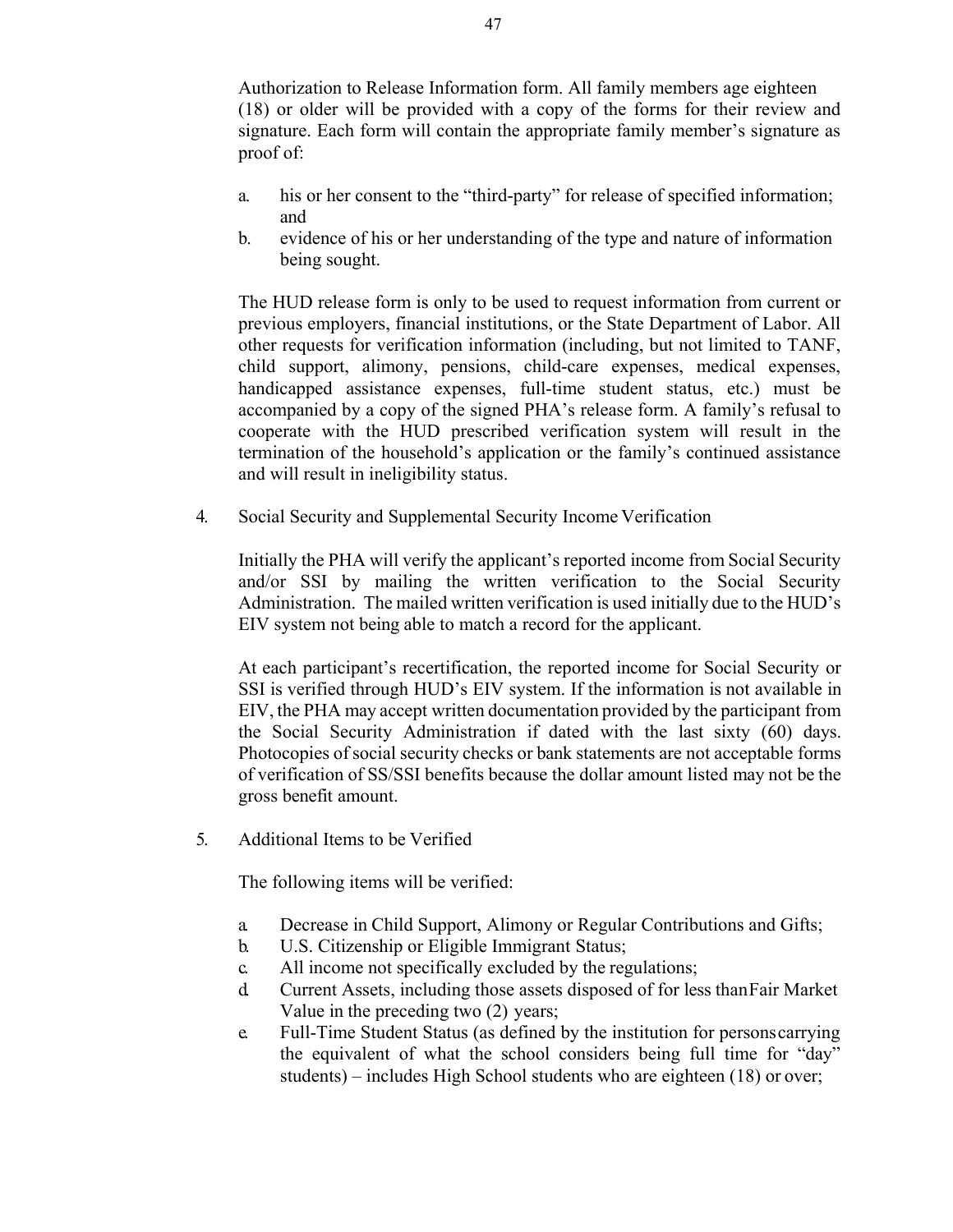- f. Total Anticipated Reoccurring Medical Expenses for families whose head or spouse is sixty-two (62) years of age or older or disabled according to HUD definition;
- g. Child-Care Expenses where it allows an adult family member to be gainfully employed, seek employment or to further his or her education;
- h. Disability Assistance Expenses to include only those costs associated with attendant care or auxiliary apparatus that allows an adult family member to be gainfully employed;
- i. Request for Larger Unit than Applicable under the PHA's subsidy standards (only where family can demonstrate that a larger unit is needed for "medical purposes" or other extenuating circumstances); and
- j. Zero Income Status of a household will be verified initially and every 30 days up to sixty (60) days. The PHA may request a UIV report on these families to determine if there are any monies being received by the families that should be included as income for rent determination purposes.
- 6. Minimum Income

There is no minimum income requirement, but the staff should use good interviewing skills to determine whether there is income that is not being reported. Families are not required to apply for welfare, but it may be suggested to them.

7. Verification of Income

Specific information must be obtained from up-front or third-party sources to verify the information provided by the family. The following verification information will be considered acceptable by the PHA in the order listed:

a. Employment Income

Any verification form must request the employer to specify the:

- (1) Amount and frequency of pay;
- (2) Dates of employment;
- (3) Effective date of the last pay increase; and
- (4) Probability and effective date of any increase during the next twelve (12) months.

Acceptable forms of verification include:

- Employment verification form completed by the employer and/or tenant supplied four (4) consecutive pay stubs;
- Signed self-declaration statements, affidavits or income tax returns signed by the applicant describing self-employment and amount of income or income from tips and other gratuities;

Tax form from the previous year earnings.

Applicants and program participants will be requested to sign a release authorizing the PHA to seek information from the Internal Revenue Service for further verification of income, if there is doubt regarding the amount and/or sources of income.

b. Pensions, Disability Income, Unemployment Compensation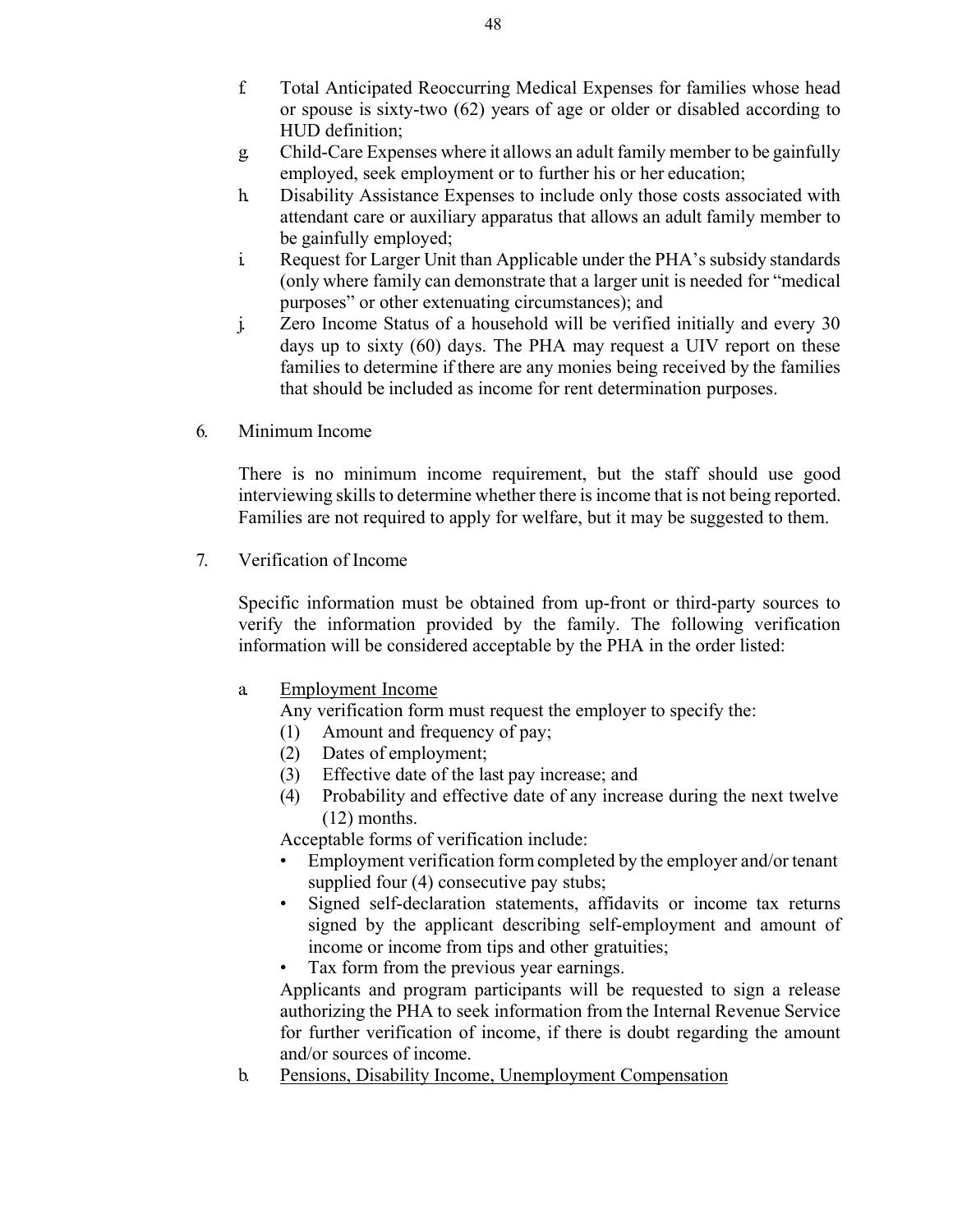- (1) Benefit verification form completed by agency providing the benefits;
- (2) Award or benefit notification letters prepared and signed by the authorizing agency.
- c. Social Security, Supplementary Security Income (SSI)
	- (1) Benefit information supplied by family;
	- (2) Annual Benefit and Discrepancy Report from Social Security Administration.
- d. Temporary Assistance for Needy Families (TANF)

The Department of Family and Children Services computer generated statements as to type and amount of assistance the family is now receiving, and any changes in assistance expected during the next twelve (12) months.

- e. Alimony or Child Support Payments
	- (1) Third-party verification from the Child Support Recovery Unit. The last three (3) months of child support check stubs will be annualized to determine the anticipated income for the coming year.
	- (2) Signed Verification of Child Support/Alimony/Regular Contributions and Gift Form from the person paying the support.
	- (3) Applicant's Child Support/Alimony/Regular Contributions and Gift Self-Declaration Form.

If payments are irregular:

- (a) Statement from Child Support Recovery Unit;
- (b) Applicant's Child Support/Alimony/Regular Contributions and Gift Self-Declaration Form.
- f. Net Income from a Business

The following documents show previous income. The PHA must consult with applicants and use this data to estimate income for the next twelve (12) months.

- (1) IRS Tax Return, Form 1040, including any:
	- (a) Schedule C (Small Business);
	- (b) Schedule E (Rental Property Income);
	- (c) Schedule F (Farm Income).
- (2) An accountant's calculation of depreciation expense, computed using straight-line depreciation rules. (Required when accelerated depreciation was used on the tax return or financial statement.)
- (3) Financial statement(s).
- (4) Loan Application listing income derived from the business during the previous twelve (12) months.
- (5) Documents such as manifests, appointment books, cash books, bank statements, and receipts will be used as a guide for the prior six (6) months (or lesser period if not in business for 6 months) to project income for the next twelve (12) months. The family will be advised to maintain these documents in the future if they are not available.
- (6) Applicant's signed self-declaration statement or affidavit as to net income, including tips, realized from the business during previous years.
- g. Child-Care Business

If an applicant/participant is operating a licensed child-care business, income will be verified as with any other business. However, if the child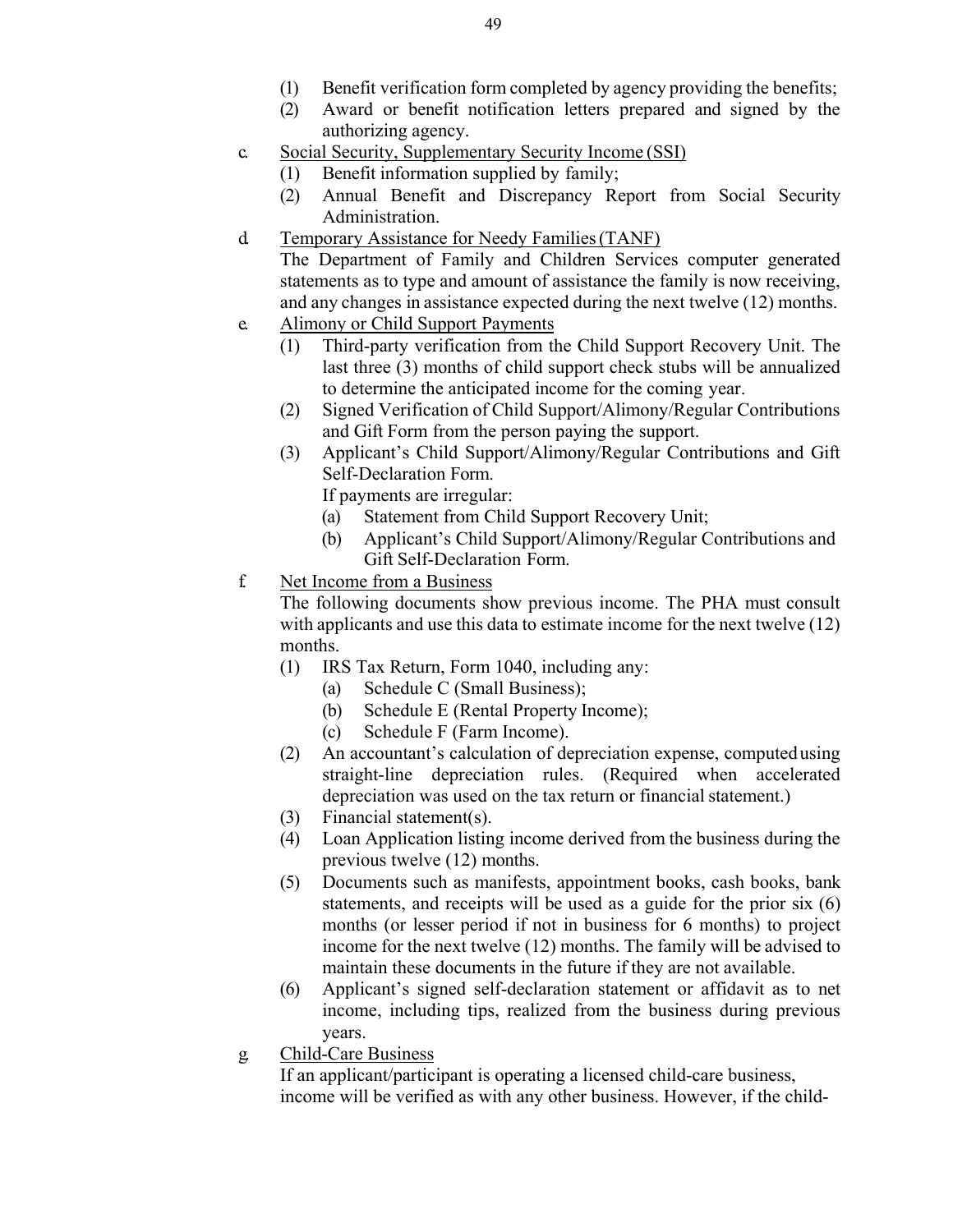care business is a "cash and carry" operation (which may or may not be licensed) verification of income received may be more difficult. The PHA will require that the applicant/participant complete and sign a selfdeclaration statement including the names of clients, phone numbers, number of hours child-care is provided, method of payment (check/cash), and the signatures of the clients certifying to amounts paid for child-care. If the family has filed a tax return, the family will be required to provide it.

- h. Recurring Gifts
	- (1) Verification of Child Support/Alimony/Regular Contributions and Gifts Form signed by the contributor.
	- (2) Child Support/Alimony/Regular Contributions and Gifts Self-Declaration Form signed by the applicant/participant.
- i. Up-Front Verification

Garland Housing will obtain electronic verification of certain benefits, earned income and unemployment. Verification obtained in this manner is referred to as upfront income verification tools. When this type of verification is available, the PHA will use it first for obtaining income information during and/or after mandatory reexaminations. Examples are:

 Computer matching agreements with federal, state or local government agencies or a private agency (e.g. The Work Number)

Use of HUD's EIV (formerly UIV System)

 Child Support (Attorney General online child support information) IRS Letter 1722

GHA will use the following EIV tools to verify earned income-wages, salaries, Social Security, Unemployment Benefits and other State Benefits (TANF) if and when it becomes available. EIV Information will be printed from the HUD website on all family members to verify a resident's eligibility for participation and to determine the anticipated annual income and/ or discrepancies in the family's reported income.

- 1. Income discrepancies- The PHA will identify substantial differences in cases where UIV income data differs from tenant-provided and/or other verified income information. HUD defines substantial difference as one that is \$200 or more per month. The family(s) reported income will be matched up with the EIV tools, the written third  $(3<sup>rd</sup>)$  party verification and the tenant self-declaration of reported income the family income/rent calculation will increase and the family will be placed on a repayment agreement and/ or terminated (if the amount owed is \$5000 or more) from the program and turned over to HUD's Office of Inspector's General (OIG) for prosecution of the family.
- 2. If UIV Income is not Substantially Different than Tenant-Provided Income Information. UIV may alleviate the need for  $3<sup>rd</sup>$  party verifications when there is not substantial difference between UIV and tenant-reported income. In cases where the UIV income data is **not**  substantially different than Tenant-reported income, the PHA will follow guidelines below:
	- If UIV income data is less than current tenant-provided documentation, the PHA will use tenant provided documents to calculate anticipated annual income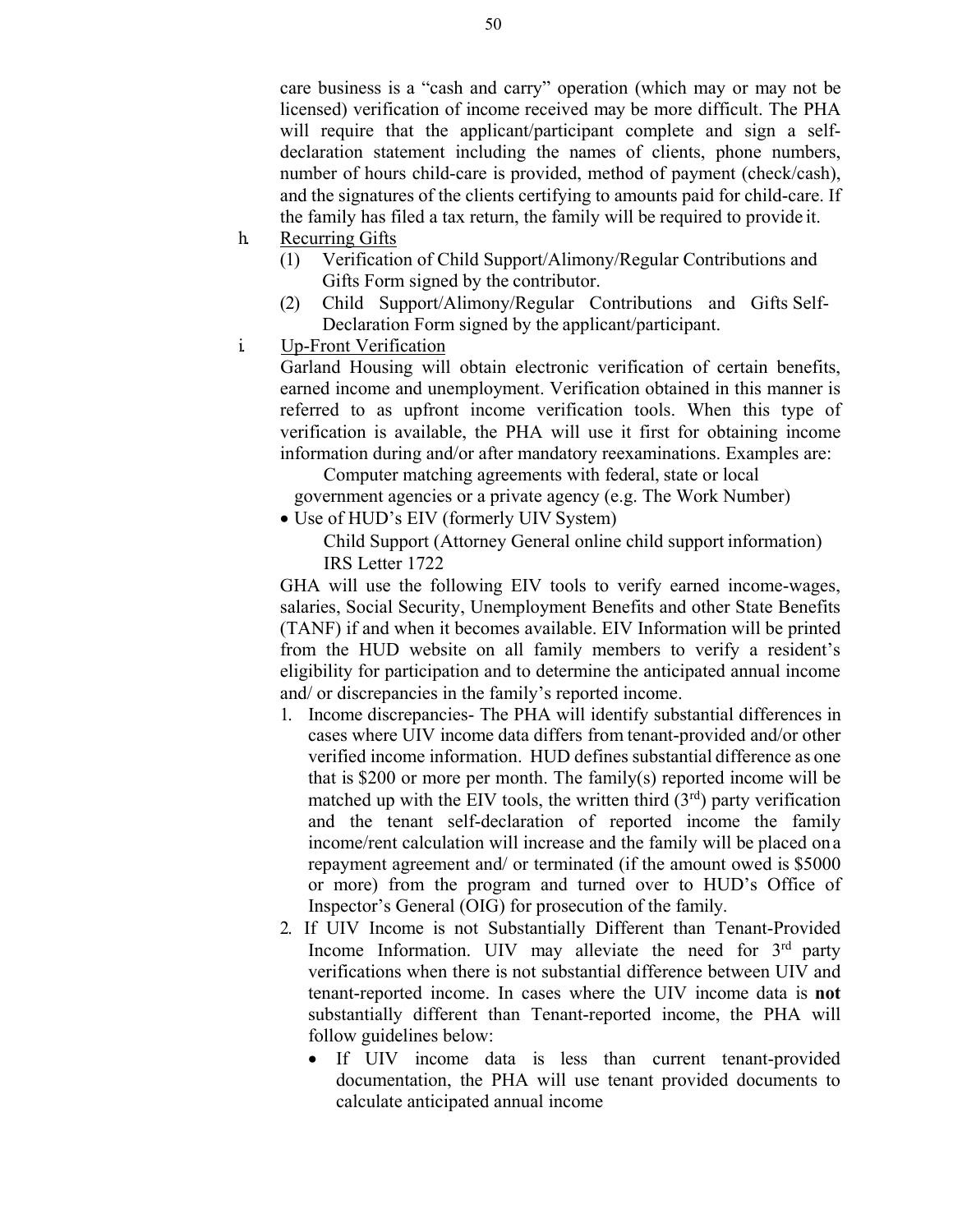- If UIV income data is more than current tenant-provided documentation, the PHA will use UIV income data to calculate anticipated annual income unless the tenant provides the PHA with documentation of a change in circumstances (i.e. change in employment with current employer, reduction in hours, etc.) Upon receipt of acceptable tenant-provided documentation of a change in circumstances, the PHA will use tenant provided documents to calculate anticipated annual income.
- If the family agrees to the discrepancy, the family will be placed on a repayment agreement (if less than \$5,000) and/or terminated from the program (if amount owed is \$5,000 or more). If the amount owed is \$5,000 or more the family will be turned over to the OIG's office for investigation and prosecution.
- 3. If UIV Income Data is Substantially Different than Tenant-Provided Income Information

In cases where UIV income data is substantially different than tenantreported income and the tenant disagrees with the discrepancy:

- The PHA will request written  $3<sup>rd</sup>$  party verification from the discrepant income source, in accordance with 24CFR 5.236(3)(i)
- The PHA should review historical income data, when the PHA cannot readily anticipate income, such as in cases of seasonal employment, unstable working hours, and suspected fraud.
- The PHA must analyze all data (UIV data, third party verifications and documents/information provided by the family) and attempt to resolve the income discrepancy.
- The PHA will use the most current verified income data (an historical Income data if appropriate) to calculate anticipated annual income.
- The family will be placed on a repayment agreement (if amount owed is less than \$5000) and/or terminated (if amount owed is \$5000 or more) from the program
- Verified unreported income and/or under reported income, the current rent will be recalculated and the family will be required to pay an increased rent after thirty(30) days reasonable notice and/or placed on a repayment agreement and/or terminated from the program.
- 4. Monitoring the EIV Deceased Tenants Report
	- The deceased tenant list in the EIV system will be viewed on a monthly basis during the Annual Recertification by the FSS Representative to obtain any participant and/or family member that has been reported deceased. The staff will take the appropriate action in removing the deceased person from the family composition which could cause a reduction in the bedroom size, payment standard, and the Agency housing cost or ending the participation of the family.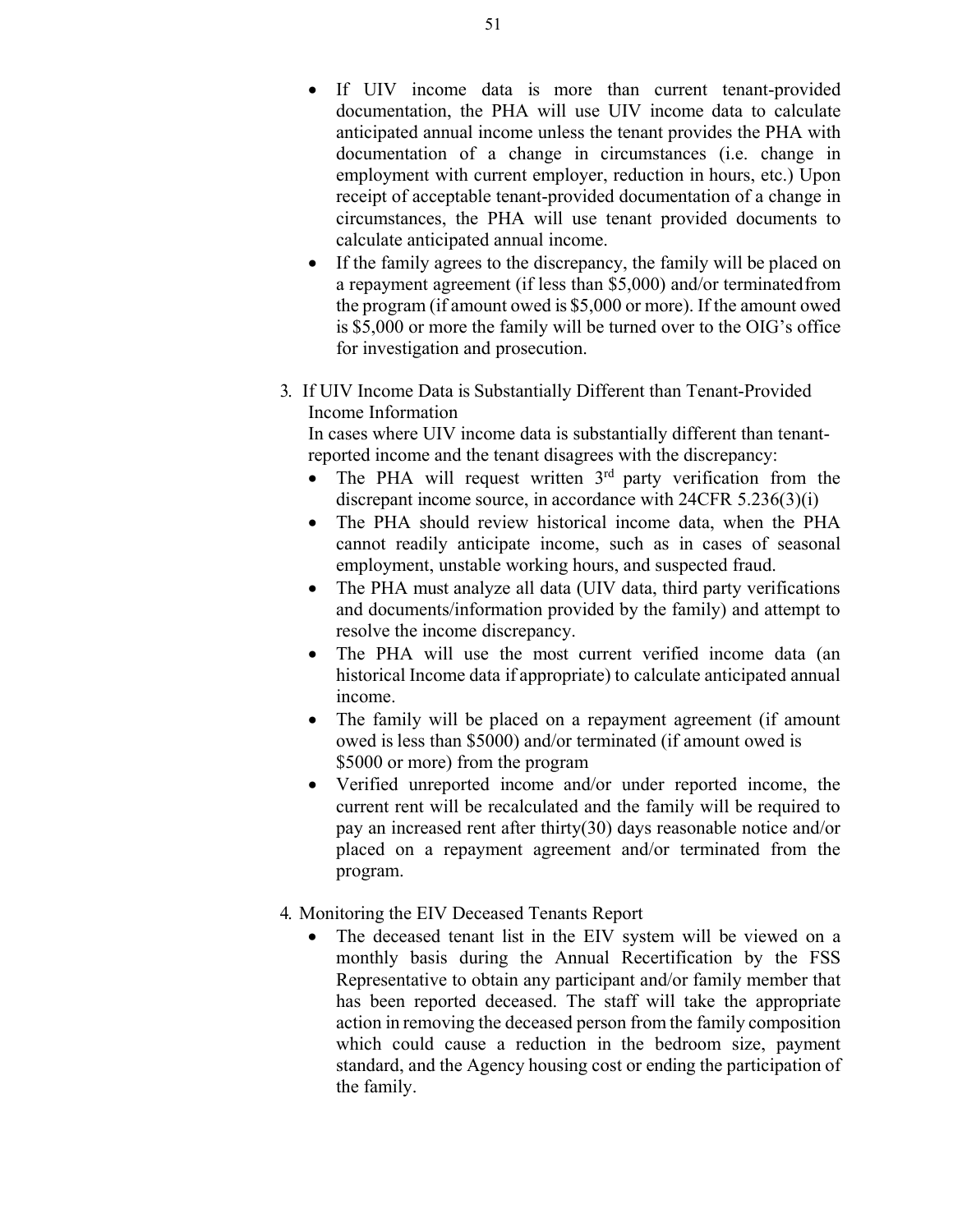- The GHA will also rely on landlords, no responses from letters sent to participants during the annual recertification for reporting deceased tenants or between the recertification periods. The FSS representative will view the deceased tenant list in the EIV and document the file that the necessary changes to the family composition has been completed.
- The FSS Supervisor will monitor the list monthly to ensure that the staff is removing deceased household members from the Housing Choice Voucher Program and making the appropriate action in order to reduce the housing cost.
- 8. Verification of Asset Income

### a. Family Assets Now Held

To determine the current cash value (i.e., the net amount that would be received if the asset were converted to cash) of non-liquid assets, the PHA will use the following types of information:

- (1) Verification forms, letters, or documents from financial institutions, brokers, etc.
- (2) Passbooks, checking account statements, certificates of deposit, bonds, or financial statements from a financial institution or broker.
- (3) Market appraisals prepared by stockbrokers (for securities) or real estate agents (for real estate) received directly from the agent.
- (4) Real estate tax statements, if tax authority uses approximate market value.
- (5) Copies of closing documents from the closing attorney or real estate agent indicating the sales price, distribution of the sale proceeds and the net amount to the Housing Choice Voucher applicant/participant.
- (6) Appraisals of personal property held as an investment.
- (7) Applicant's signed self-declaration statements or signed affidavits describing assets or cash held at the applicant's home or in safe deposit boxes.
- (8) Net income from a business.
- b. Assets disposed of for less than Fair Market Value (FMV) during Two Years Preceding Effective Date of Certification or Recertification
	- (1) For all certifications and recertifications, the PHA will obtain the family's certification as to whether any member has disposed of assets for less than fair market value during the two (2) years preceding the effective date of the certification or recertification.
	- (2) If the family certifies that they did dispose of assets for less than fair market value, the family will provide certification of: (a) all assets disposed of for less than  $FMV$ ; (b) the date(s) on which the assets were disposed of; (c) the amount the family received; and (d) the market value at the time of disposition.
- c. Savings Account Interest Income and Dividends
	- (1) Account statements, passbooks, certificates of deposit, etc., if they provide sufficient information and are prepared or signed by the financial institution.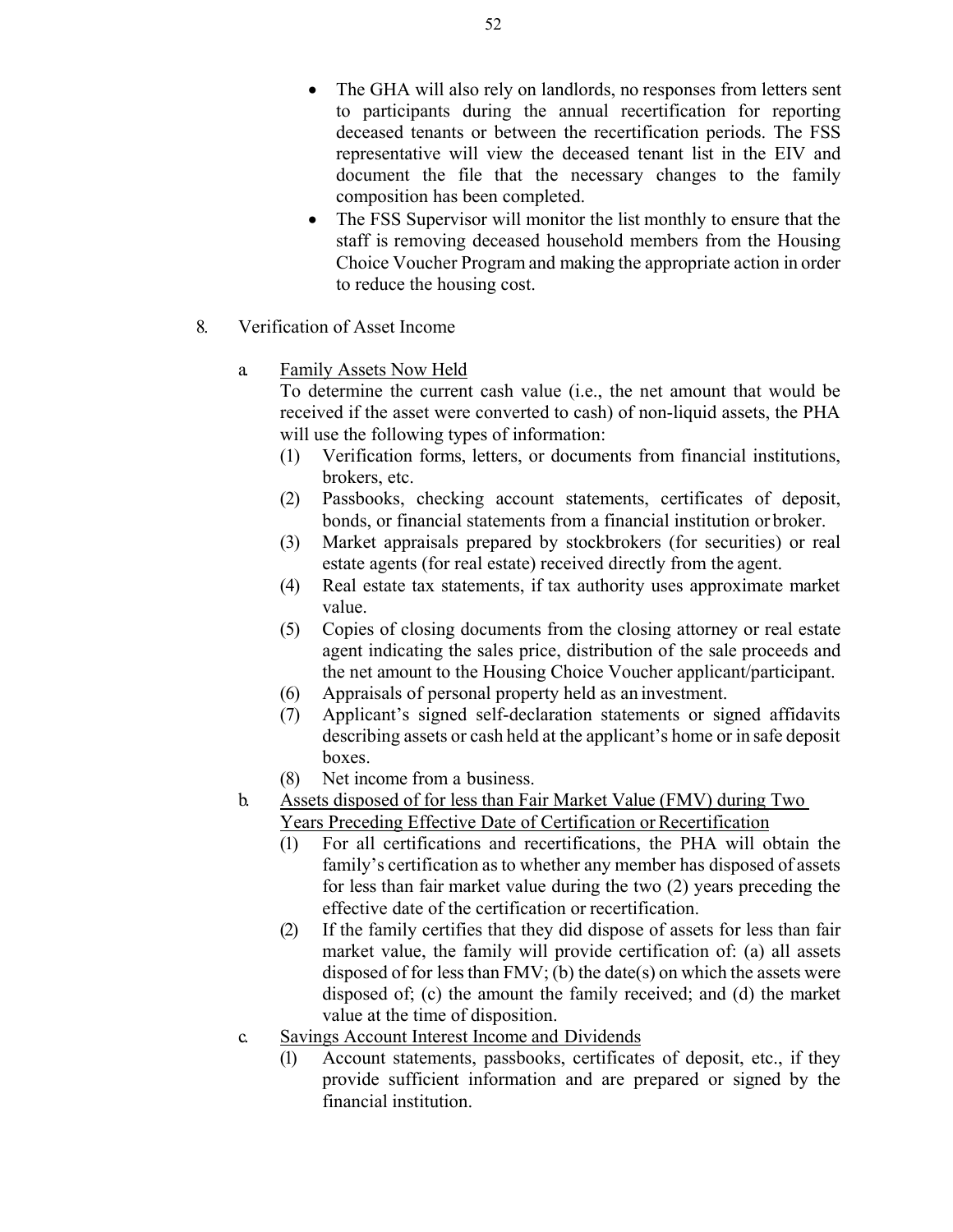- (2) Broker's quarterly statements showing the value of stocks or bonds and the earnings credited the applicant.
- (3) IRS Form 1099 from the financial institution, adjusted by the PHA to project earnings for the next twelve (12) months.
- d. Interest Income from Sale of Real Property Pursuant to a Purchase Money Mortgage, Installment Sales Contract, or Similar Arrangement
	- (1) A letter from the accountant, attorney, real estate broker, buyer, or a financial institution stating interest due for next twelve (12) months. (A copy of the check paid by the buyer to the applicant is not sufficient since appropriate breakdown of interest and principal is not included.)
	- (2) Amortization schedule showing interest for the twelve (12) months following the effective date of the certification or recertification.
- e. Rental Income from Property Owned by Applicant These amounts must be adjusted by the PHA to indicate anticipated income for the next twelve (12) months.
	- (1) IRS Form 1040 with Schedule E (Rental Income);
	- (2) Copies of latest rent checks, leases, or utility bills;
	- (3) Documentation of applicant's income and expenses in renting the property (tax statements, insurance premiums, receipts for reasonable maintenance and utilities, bank statements or amortization schedules showing monthly interest expense).
	- (4) Lessee's written statement identifying monthly payments due the applicant and applicant's affidavit as to net income realized.
- 9. Verification of Allowable Deductions from Income
	- a. Full-Time Student Status
		- (1) Written verification from the registrar's office or appropriate school official.
		- (2) School records indicating enrollment for a sufficient number of credits to be classified as a full-time student by the school.
	- b. Child-Care Expenses
		- (1) Written verification from the child-care provider specifying the childcare provider's name, address, and phone number, the names of the children cared for, the frequency (number of times the child-care occurs), the rate of pay, and the typical yearly amount paid, including school and vacation periods.
		- (2) Applicant's certification as to whether any of those payments have been or will be paid or reimbursed by outside sources.
	- c. Medical Expenses

The term "incurred" shall mean expenses "actually paid for."

- (1) Applicant's certification as to whether any of those payments have been or will be reimbursed by outside sources.
- (2) Written verification by a doctor, hospital or clinic personnel, dentist, pharmacist, etc., of: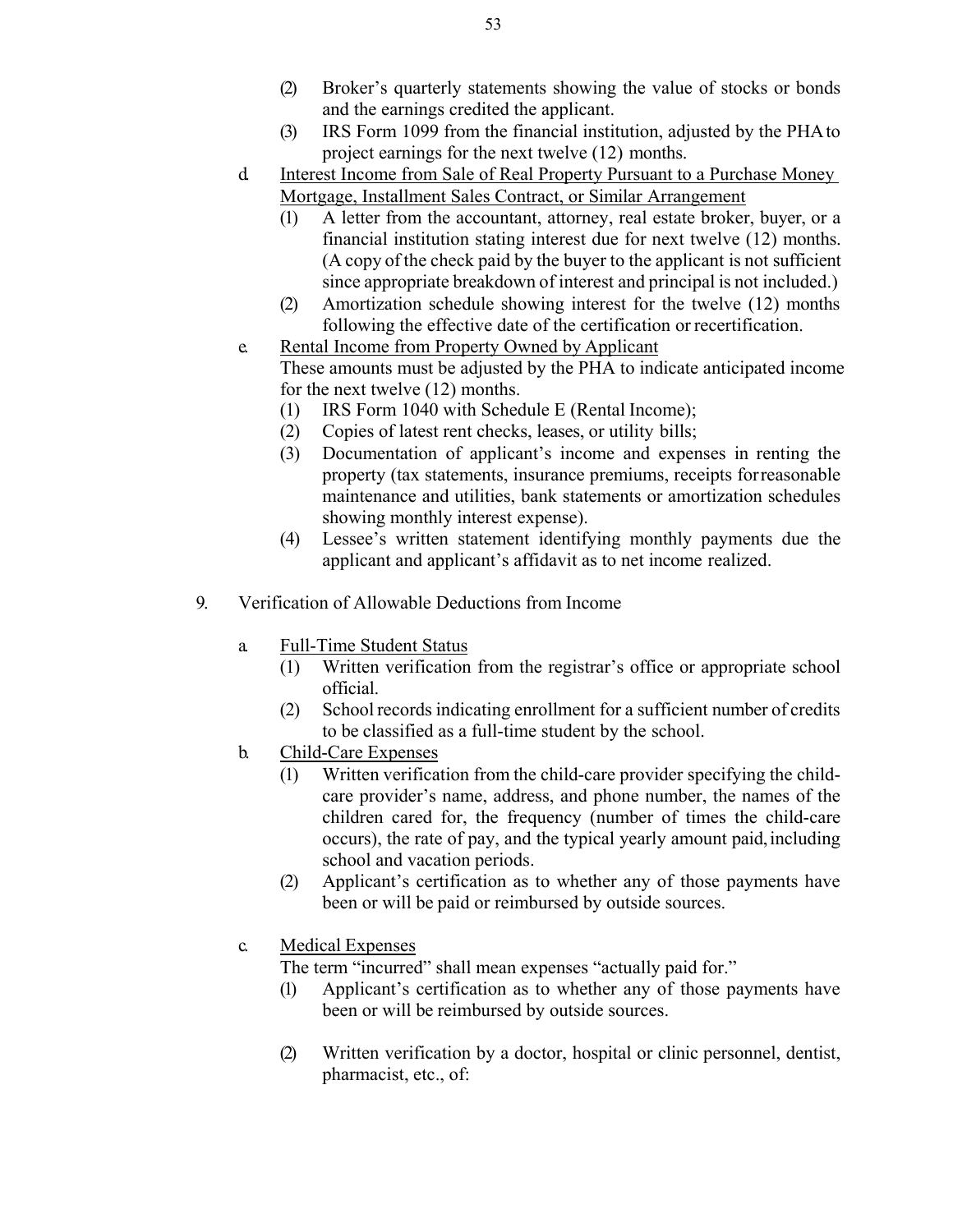- the estimated medical costs to be incurred by the applicant and/or regular payments due on medical bills; and
- the extent to which those expenses will be reimbursed by insurance or a government agency.
- (3) The insurance company's or employer's written confirmation of health insurance premiums to be paid by the applicant.
- (4) Social Security Administration's written confirmation of Medicare premiums to be paid by the applicant over the next twelve (12) months.
- (5) For attendant care:
	- Doctor's certification that the assistance of an attendant is medically necessary as well as the hours that care is required.
	- Attendant's written confirmation of hours of care provided; amounts and frequency of payments received from the family or agency (or copies of canceled checks showing payment).
	- Applicant's certification as to whether any of those payments have been or will be reimbursed by outside sources.

### Supporting Documents

The following items may be used to support certified statements or third-party verifications only. Documents received directly from the family are not acceptable forms of verification. These documents will be placed on the Correspondence side of the family file.

- Receipts, canceled checks, or pay stubs that indicate health insurance premium costs, etc., that verify medical costs and insurance expenses also likely to be incurred in the next twelve (12) months.
- Copies of payment agreements with medical facilities or canceled checks verifying payments made on outstanding medical bills that will continue over all or part of the next twelve (12) months.
- Receipts or other records of medical expenses incurred during the past twelve (12) months that can be used to anticipate future medical expenses. This approach will be used to estimate "general medical expenses" such as non-prescription drugs and regular visits to doctors or dentists, but not for one-time, non-recurring expenses from the previous year.
- Medical insurance deductible amounts will be used as a medical expense if the total medical expenses exceed this deductible amount.

### d. Medical Need for Larger Unit

A reliable medical source (such as doctor, nurse, or other health care provider) must certify that such arrangements are medically necessary.

e. Assistance to Disabled Attendant Care: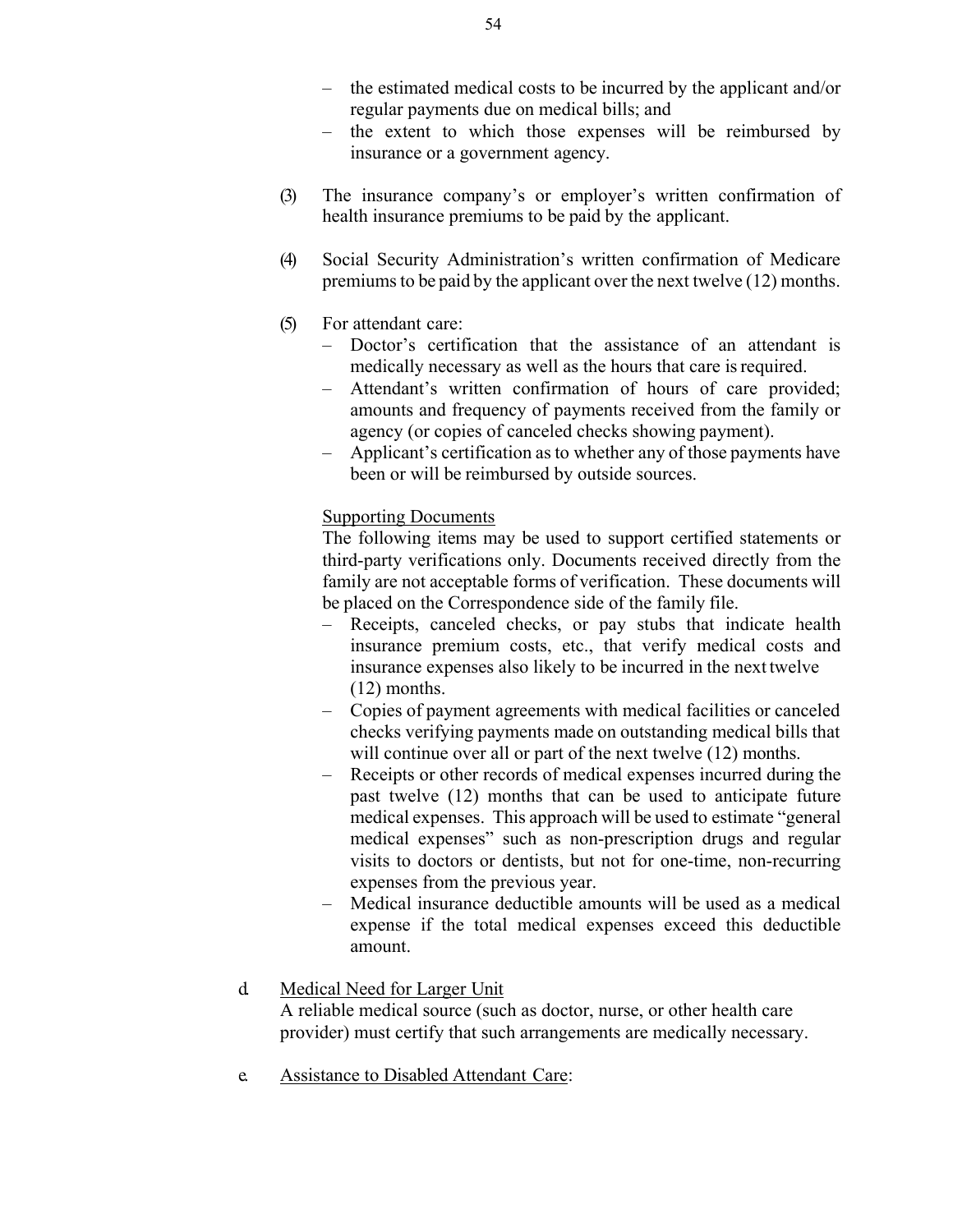• Attendant's written certification as to: amount received from the applicant/participant or agency; frequency of receipt of amounts paid; hours of care provided; and/or copies of canceled checks applicant/participant used to make those payments;

• Certifications required in paragraph 3(b) below and/or copies of canceled checks applicant/participant used to make those payments.

#### Auxiliary Apparatus:

- Receipts for purchase of, or evidence of monthly payments for, auxiliary apparatus;
- In cases where the disabled person is employed, a statement from the employer that the auxiliary apparatus is necessary for employment.

#### In All Cases:

- (1) Written certification from a doctor or a rehabilitation agency that the disabled person requires the services of an attendant or the use of auxiliary apparatus to permit the disabled person to be employed or to function sufficiently independently to enable another family member to be employed;
- (2) Family's written certification as to whether they receive reimbursement for any of the expenses in paragraphs 1 and 2 above and the amount of any reimbursement received.
- 10. Verifying Non-Financial Factors

In order to prevent program abuse and determine eligibility for allowances and deductions, the PHA will require applicants and participants to furnish acceptable verification of legal identity, marital status, familial relationships, change in family composition, disability status, and citizen status.

a. Legal Identity

The documents listed below will be considered acceptable verification of legal identity for adults. If a document submitted by a family is illegible or otherwise questionable, more than one of these documents may be required:

- (1) Certificate of Birth;
- (2) Naturalization Papers;
- (3) Valid Driver's License;
- (4) U.S. Passport;
- (5) State Identification Card;
- (6) Baptismal Records;
- (7) U. S. Military Papers;
- (8) Life Insurance Policy;
- (9) School Records;

Acceptable verification of legal identity for children includes one or more of the following:

– Certificate of Birth;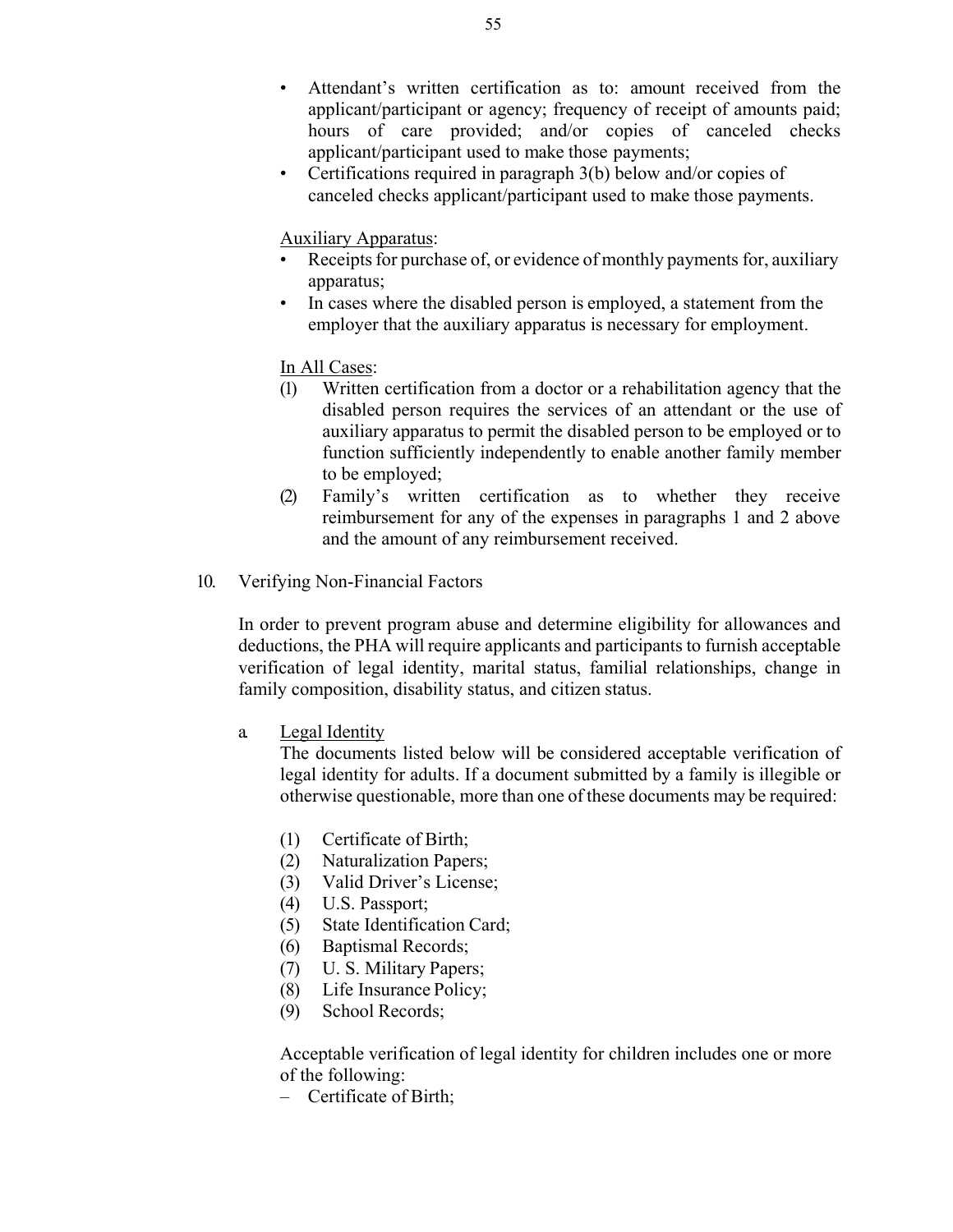- Adoption Papers;
- Custody Agreement;
- Health and Human Services Identification Card;
- School Records:
- Court Order.
- b. Marital Status

A marriage certificate is the only acceptable verification of marital status. To verify divorce status, a copy of all parts of the final divorce decree is required. Verification of a legal separation is a copy of court-ordered maintenance or other court records.

Applicants and/or participants who claim to be related by marriage will be required to furnish proof in the form of legal certificate of marriage. When there are multiple marriages, the last current marriage license must be provided.

c. Familial Relationships

Certification will normally be considered sufficient verification of family composition. In cases where reasonable doubt exists regarding specific family members, the family will be required to provide copies of the documents listed in this section. Applicants and/or participants who claim to be related by blood should be required to submit proof in the form of a personal identification which is acceptable to the PHA, such as marriage License, Driver's License, work ID, etc.

- d. Stable Family Relationship (timeframe: at least 1 full year)
	- (1) Joint bank accounts, purchases or loans;
	- (2) Prior or current lease or rental agreements showing cohabitation;
	- (3) Credit report showing residence and joint financial activity;
	- (4) Life insurance policy.
- e. Guardianship
	- (1) Court-ordered assignment;
	- (2) Verification from social services agency;
	- (3) School records.

It is possible to have what appear to be two families in the same household (such as mother and father and daughter with her own children). However, because they have applied as one family, they are considered to be one family.

f. Permanent Absence of Adult Member

If the family reports permanently absent an adult member who was formerly a member of the household, the PHA will consider any of the following as verification:

- (1) Husband or wife institutes divorce action or requests legal separation;
- (2) Order of protection/restraining order obtained by one family member against another;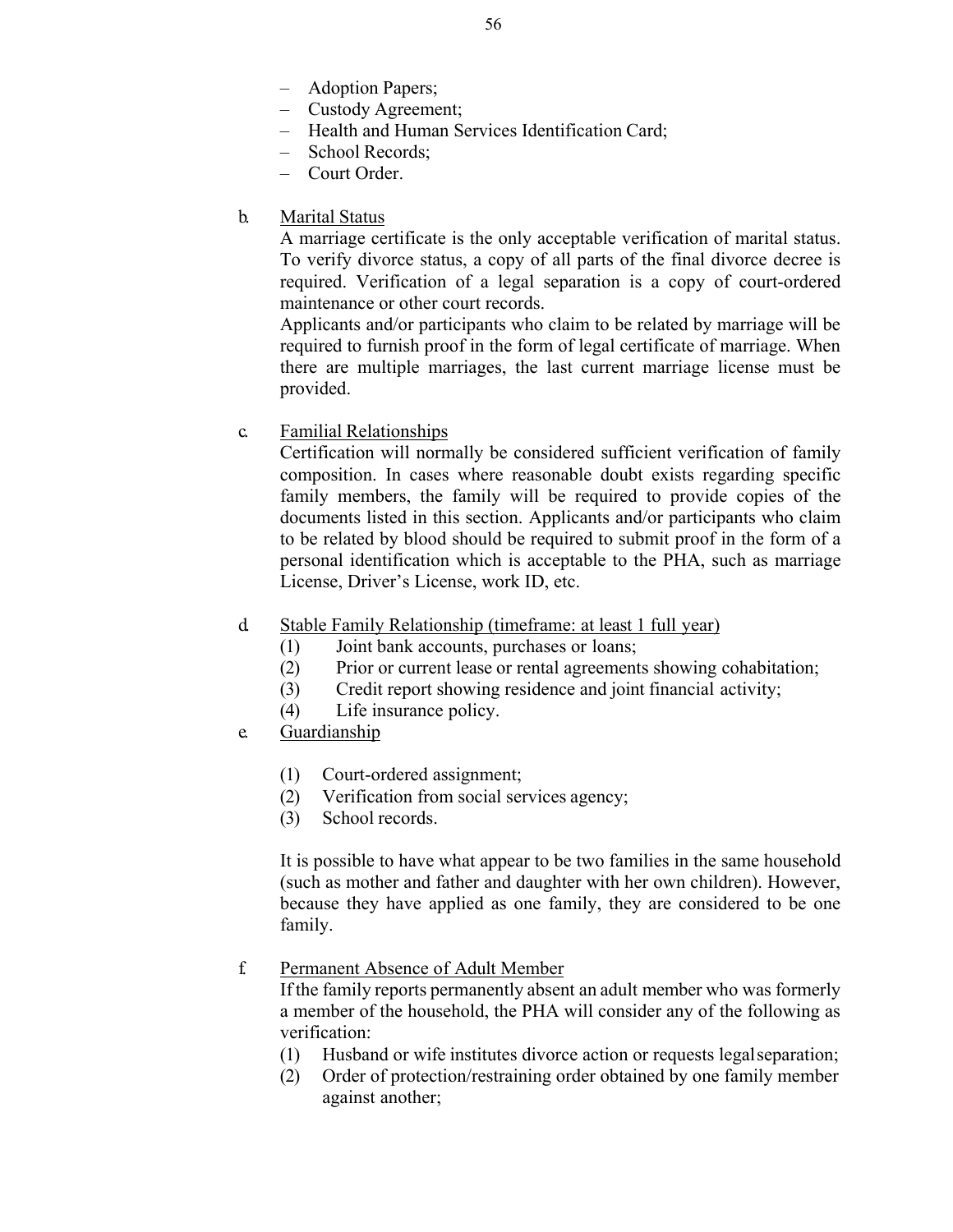- (3) Proof of another home address, such as utility bills, lease, or rent receipts;
- (4) Statement from the landlord or manager that the family member is no longer living at that location; or
- (5) If the family member is incarcerated, a document from the court or prison providing information on the term of incarceration.
- g. Disability

Verification form signed by a physician indicating that the person meets HUD's criteria, letters regarding qualification for SSI payments, or proof of residence in an institution or documentation showing hospitalization for a disability.

h. Citizen/Eligible Immigration Status

To be eligible for assistance, individuals must be U.S. Citizens or eligible immigrants. Individuals who are neither may elect not to contend their status. Eligible immigrants must fall into one of the categories specified by the regulations and must have their status verified by U.S. Citizenship and Immigration Services (CIS). Each family member must declare his or her status only once.

Assistance cannot be delayed, denied, or terminated while verification of status is pending except that assistance to applicants will be delayed while the PHA hearing is pending.

- (1) Citizens or Nationals of the United States are required to sign a declaration under penalty of perjury.
- (2) Eligible Immigrants, who were Participants and sixty-two (62) or over on June 19, 1995, are required to sign a declaration of eligible immigration status and provide proof of age.
- (3) Non-citizens with eligible immigration status must sign a declaration of status and verification consent form and provide their original immigration documents which are copied front and back and returned to the family. The PHA verifies that status through the CIS SAVE system. If this primary verification fails to verify status, the PHA must request secondary verification through the CIS within ten (10) days.
- (4) Ineligible family members who do not claim to be citizens or eligible immigrants must be listed on a statement of ineligible family members signed by the family member or, if the family member is a minor, the person who is responsible for the minor.
- i. Failure to Provide

Applicant or participant family members who fail to sign required declarations and consent forms or provide documents, as required, will be listed as ineligible members. If the entire family fails to provide and sign as required, the family will be denied or terminated for failure to provide required information.

j. Time of Verification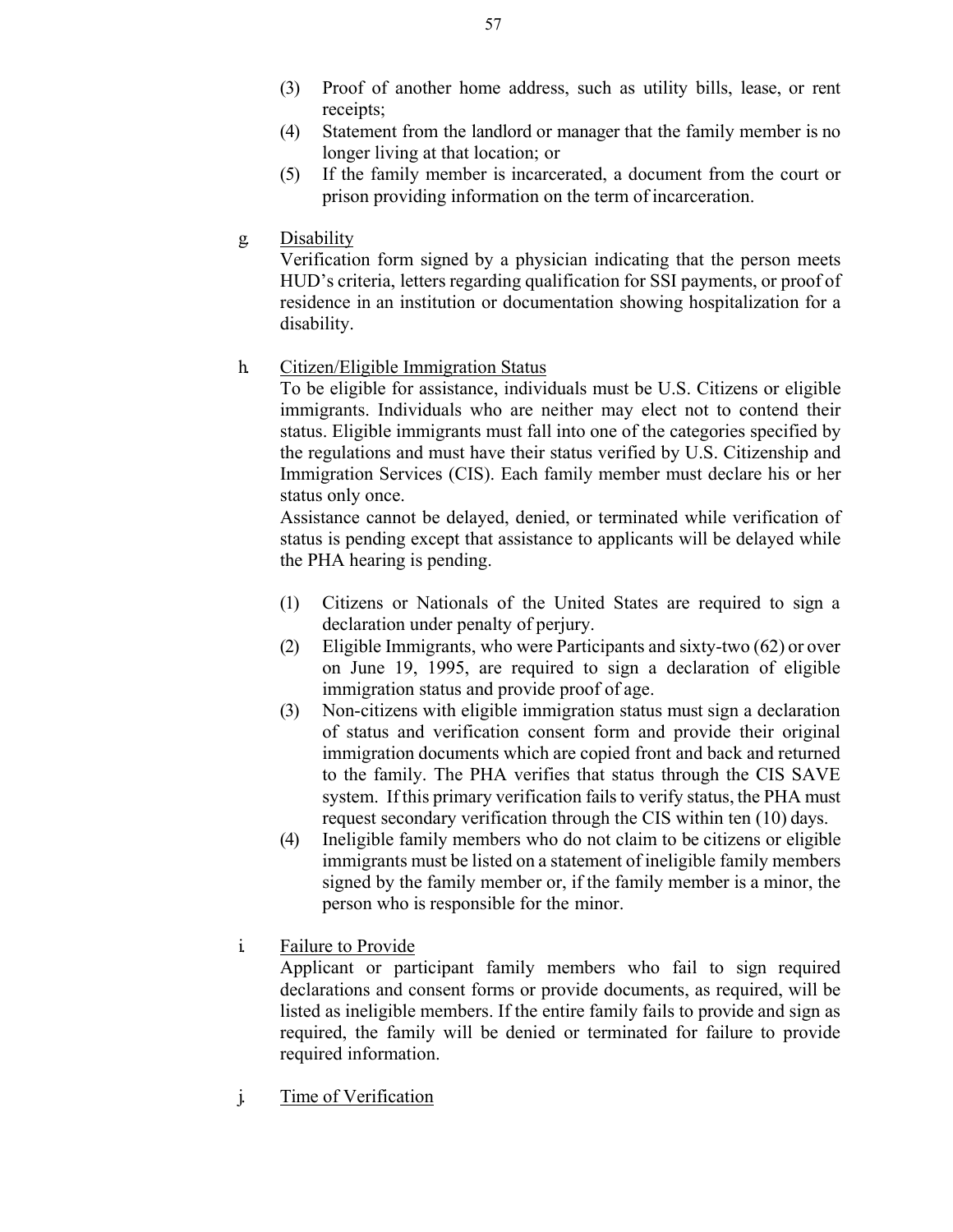For applicants, verification of U.S. citizenship/eligible immigrant status occurs at the same time as verification of other factors of eligibility for final eligibility determination. For participants, verification will be completed at the first regular recertification after June 19, 1995. For family members added after other members have been verified, the verification occurs at the first recertification after the new members move in. Once verification has been completed for any covered program, it need not be repeated except that, in the case of port-in families, if the initial PHA does not supply the documents, the PHA must conduct the determination.

k. Extension of Time to Provide Documents

Extensions must be given for persons who declare their eligible immigration status but need time to obtain the required documents. The length of the extension shall be based on individual circumstances. The PHA will generally allow thirty (30) days to provide the document or receipt issued by the CIS for issuance of replacement documents.

# l. Acceptable Documents of Eligible Immigration Status

The regulations stipulate that only the following documents are acceptable unless changes are published in the Federal Register:

- (1) Resident Alien Card (I-551);
- (2) Alien Registration Receipt Card (I-551);
- (3) Arrival-Departure Record (I-94);
- (4) Temporary Resident Card (I-688B);
- (5) Employment Authorization Card (I-688B);
- (6) Receipt issued by the CIS for issuance of replacement of any of the above documents that shows the individual's entitlement has been verified.

A birth certificate is not acceptable verification of status. All documents in connection with U.S. citizenship/eligible immigrant status must be kept a minimum of five (5) years.

# **V. BRIEFING OF FAMILIES AND ISSUANCE OF HOUSING CHOICE VOUCHERS**

### A. BRIEFING NOTICES

Notices of the briefing session are sent to eligible candidates at least fourteen (14) days in advance of the briefing session. If the applicant fails to appear, he/she will be rescheduled for the next briefing session. If the applicant fails to appear a second time, the application will be withdrawn. The applicant family can reapply when the PHA is accepting applications.

### B. CONTENTS OF THE BRIEFING

1. The briefing must include information on the following subjects: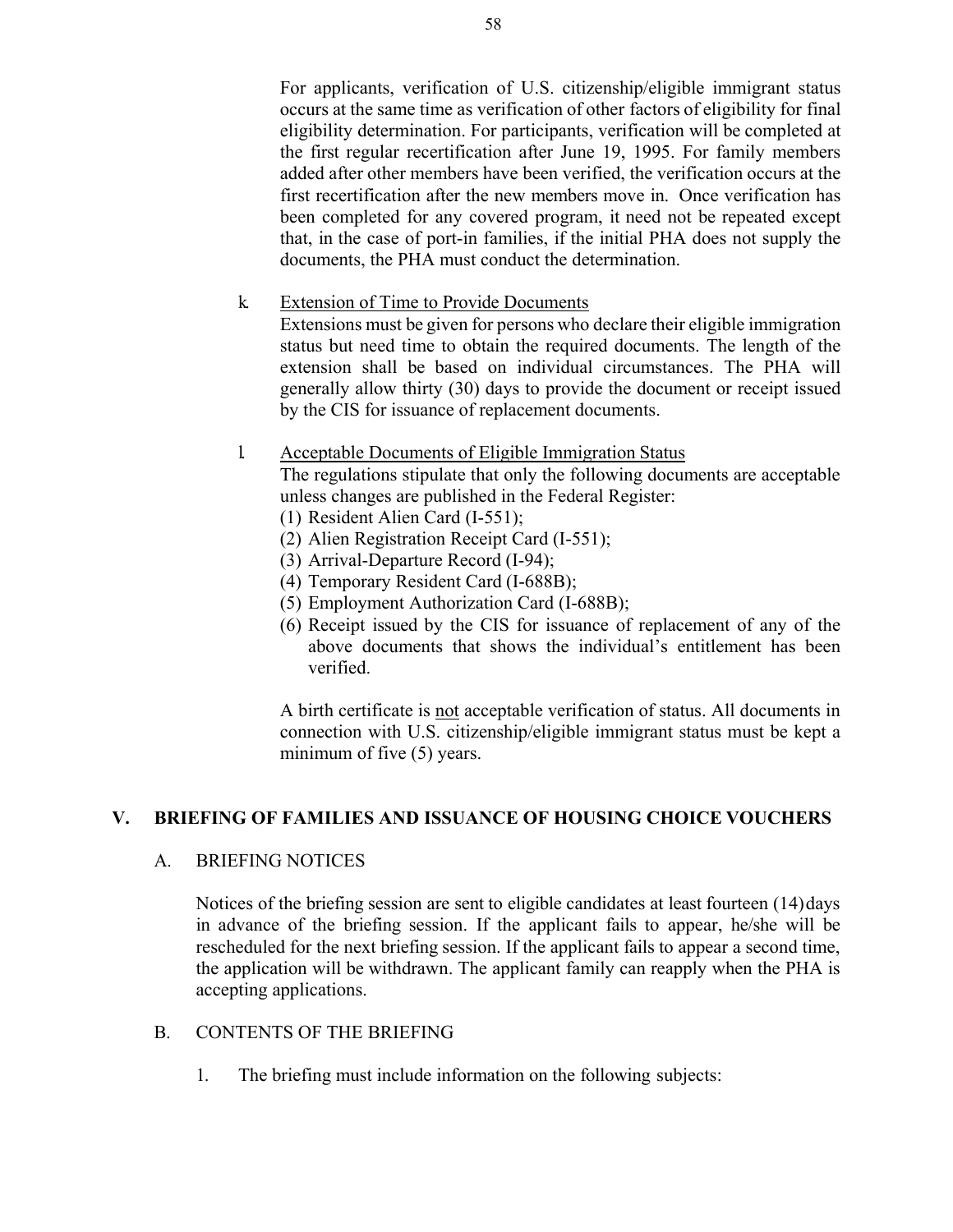- a. A description of how the program works;
- b. Family and owner/landlord responsibilities;
- c. Where the family may lease a unit, including renting a dwelling unit inside or outside the PHA's jurisdiction;
- d. An explanation of how portability works: The PHA will not discourage the family from choosing to live anywhere in the PHA's jurisdiction, or outside the PHA's jurisdiction under portability procedures.
- e. An explanation of the advantages of moving to areas outside of poverty or minority concentration.
- 2. In briefing a family that includes any disabled person, the PHA must take appropriate steps to ensure effective communication in accordance with 24 CFR 8.6.

### C. CONTENTS OF BRIEFING PACKET

When a family is selected to participate in the program, the PHA must give the family a packet that includes information on the following subjects:

- 1. The initial time to locate a unit and PHA policy on any extensions or suspensions of the term. If the PHA allows extensions, the packet must explain how the family can request an extension;
- 2. How the PHA determines the housing assistance payment for a family including prorated assistance for mixed families who have one or more ineligible family members according to the restrictions on assistance to non-citizen rule;
- 3. For the voucher program, information on the payment standard and the PHA utility allowance schedule;
- 4. How the PHA determines the maximum rent for an assisted unit;
- 5. What the family should consider in deciding whether to lease a unit including
	- The condition of a unit
	- Whether the rent is reasonable
	- The cost of any resident-paid utilities and whether the unit is energyefficient and
	- The location of the unit, including proximity to public transportation, centers of employment, schools and shopping.
- 6. Where the family may lease a unit. For a family that qualifies to lease a unit outside the PHA's jurisdiction under portability procedures, the information packet must include:
	- an explanation of how portability works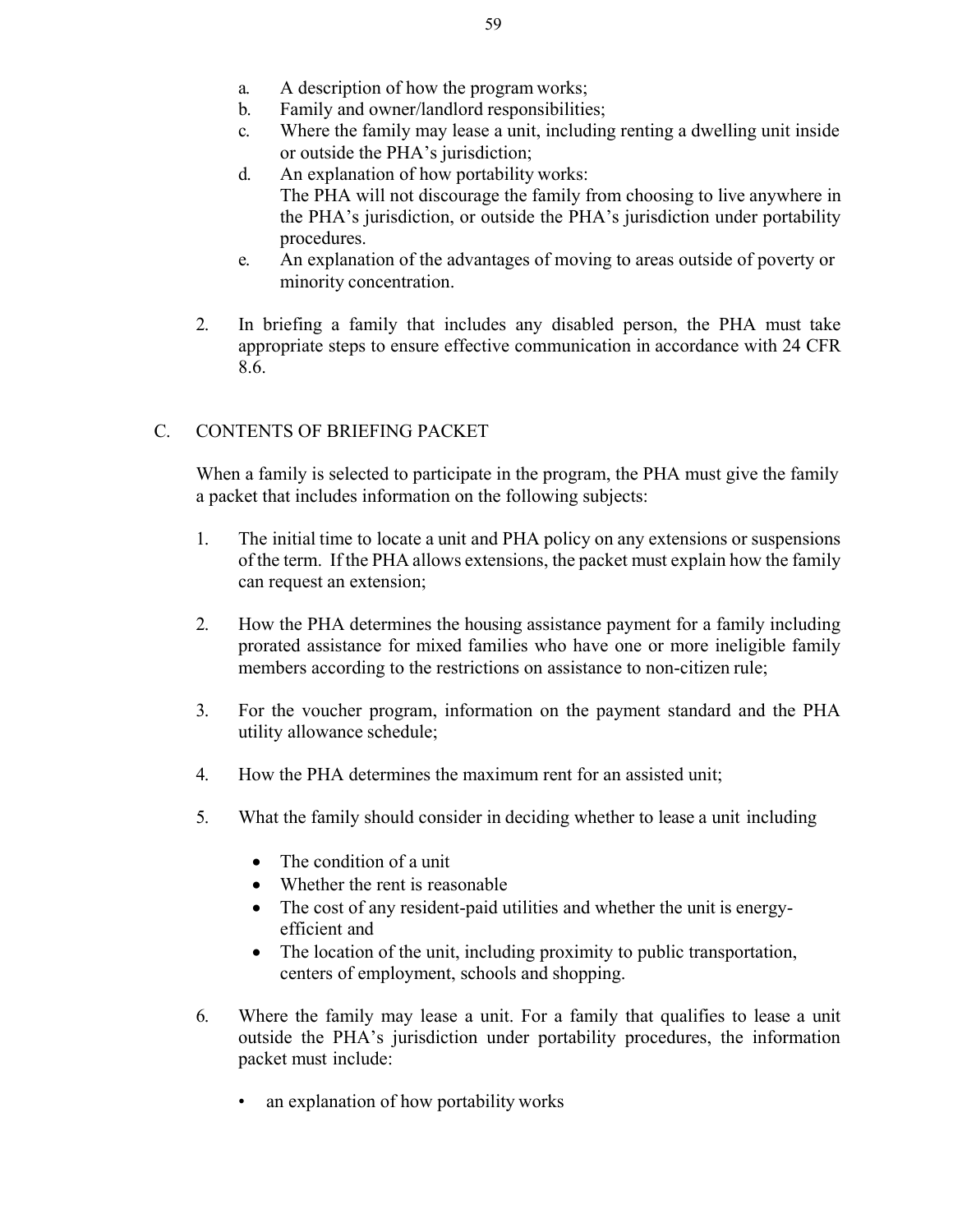- 7. The HUD-required "lease addendum". The lease addendum is the language that must be included in the lease;
- 8. The Request for Tenancy Approval form and an explanation of how to request PHA approval to lease a unit;
- 9. A statement of the PHA policy on providing information about a family to prospective owners/landlords;
- 10. PHA subsidy standards, including when the PHA will consider granting exceptions to the standards;
- 11. The HUD brochure on how to select a unit;
- 12. The HUD lead-based paint (LBP) brochure;
- 13. Information on Federal, state and local equal opportunity laws, and a copy of the housing discrimination complaint form;
- 14. A list of owners/landlords or other parties known to the PHA who may be willing to lease a unit to the family, information on www.gosection8.com, or help the family find a unit;
- 15. Notice that if the family includes a disabled person, the family may request a current listing of accessible units known to the PHA that will be available;
- 16. Family obligations under the program;
- 17. The grounds on which the PHA will terminate assistance for a participant family because of family action or failure to act;
- 18. PHA informal hearing procedures. This information must describe when the PHA is required to give a participant family the opportunity for an informal hearing, and how to request a hearing;
- 19. HQS Checklist;
- 20. Procedures for notifying the PHA and/or HUD of program abuses such as side payments, extra charges, violations of tenant rights, and owner failure to repair;
- 21. Requirements for reporting changes between certifications.

### D. EXTENSIONS AND SUSPENSIONS

1. The initial period to locate a unit expires at the end of sixty (60) days from the date of issuance, unless the family has submitted a Request for Tenancy Approval. In order to have the time extended for a period not to exceed an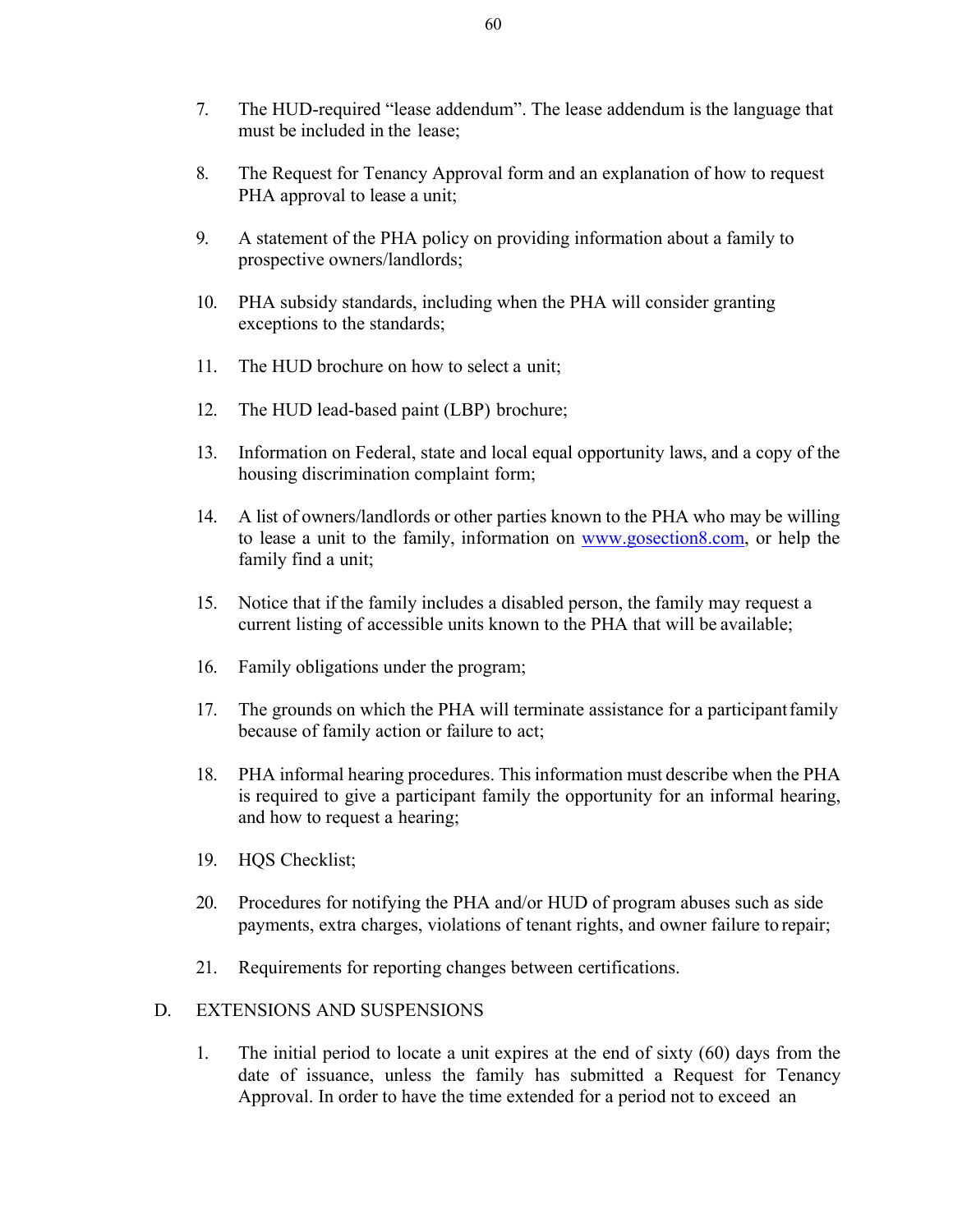additional sixty (60) days, the family must request the extension in writing. The Housing Administrator will review requests for extensions. The family must provide documentation regarding circumstances which prohibited them from searching for a unit. The FSS Coordinator will notify the family in writing of the approval of the extension or that the voucher has expired.

- 2. The PHA staff will review with the family the efforts it has made to find a suitable dwelling unit and the problems it has encountered. The staff shall offer advice or assistance which may be helpful in assisting the family locate appropriate and affordable housing. If the PHA determines there is a reasonable possibility that the family cannot locate suitable housing, the PHA will grant an extension for an additional amount of time. In no event shall the time be extended beyond the maximum time limit allowed by Federal regulations.
- 3. The PHA will grant a family a suspension of the term if the family has submitted a Request for Tenancy Approval during the term of the voucher. The RTA must be returned to the office in person by no later than 5:00 p.m. of the voucher expiration date. If the voucher expires on a weekend or holiday observed by the PHA, the voucher will expire at 5:00 pm on the next business day.

### E. OCCUPANCY STANDARDS (pursuant to Federal Register, December 22, 1998)

| <b>Housing Choice</b><br><b>Voucher Size</b> | Min. No. of Persons<br>in Household | Max. No. of<br>Persons in<br><b>Household</b> | Unit<br><b>Size</b> | <b>Maximum</b><br>Occupancy<br><b>Assuming a Living</b><br>Room is used as a<br><b>Living/Sleeping Area</b> |
|----------------------------------------------|-------------------------------------|-----------------------------------------------|---------------------|-------------------------------------------------------------------------------------------------------------|
| $0-BR$                                       |                                     |                                               | $0-BR$              |                                                                                                             |
| $1-BR$                                       |                                     | 2                                             | $1-BR$              |                                                                                                             |
| $2-BR$                                       | 2                                   | 4                                             | $2-BR$              | 6                                                                                                           |
| $3-BR$                                       |                                     | 6                                             | $3-BR$              | 8                                                                                                           |
| 4-BR                                         | 6                                   | 8                                             | 4-BR                | 10                                                                                                          |
| $5-BR$                                       | 8                                   | 10                                            | $5-BR$              | 12                                                                                                          |
| 6-BR                                         | 10                                  | 12                                            | 6-BR                | 14                                                                                                          |

The PHA's occupancy standards are listed below:

- 1. Eligible families will be issued vouchers based on the PHA's subsidy standards. Units shall be occupied by families of the appropriate size (revised 2/10/2010)
- 2. Generally, two people are expected to share each bedroom, except that vouchers will be assigned based on the smallest size voucher. The following principals govern the size of the voucher that a family bill be issued: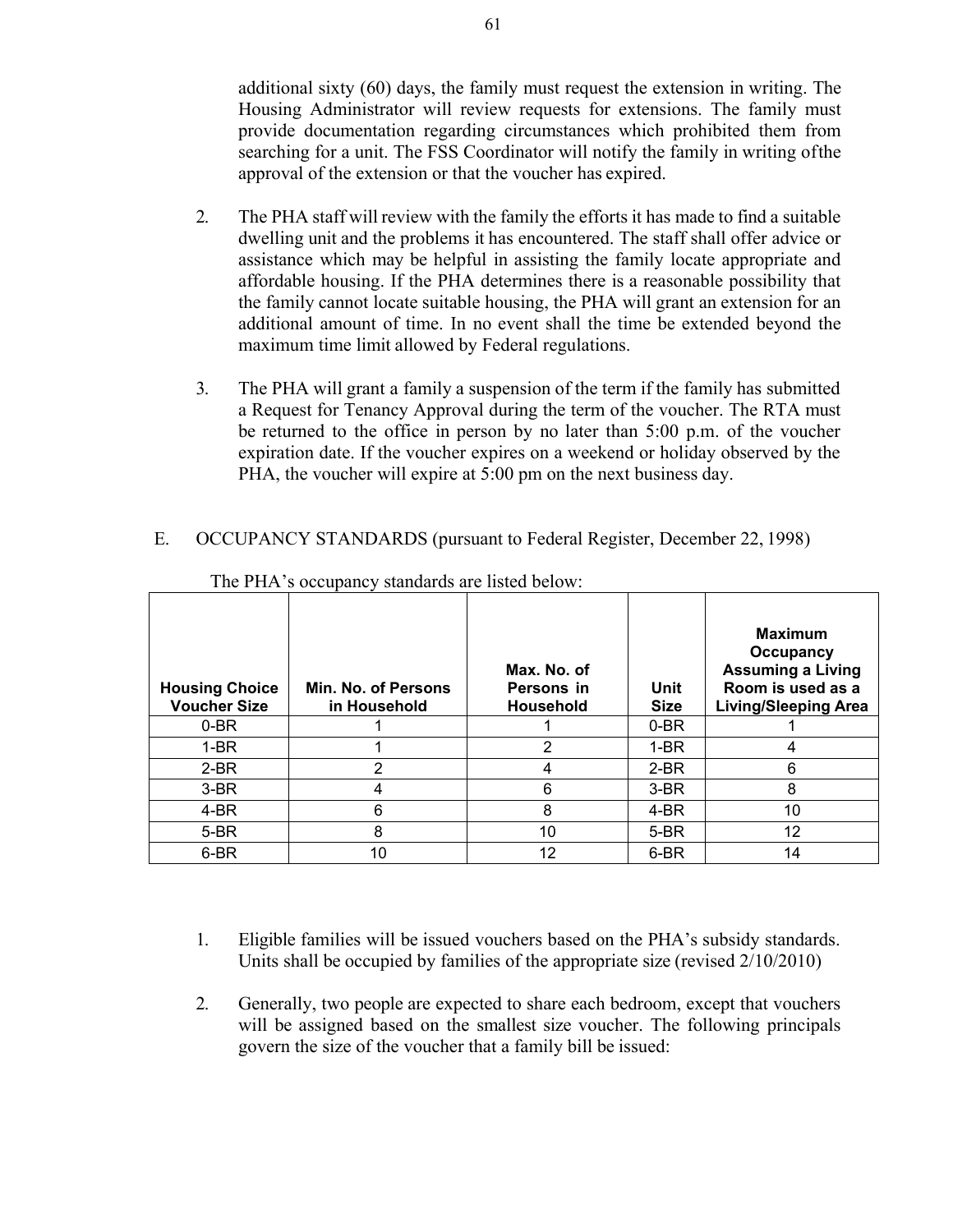- (a) Two (2) people to a room will be required to share a room regardless of the sex or age. The PHA may approve an exception to the rule for a person with disabilities that requires a live in attendant by allowing an additional bedroom to provide for reasonable accommodations. The need for an additional bedroom must be verified by a medical professional, the family composition and circumstances must justify the exception and the PHA must approve an additional bedroom.
- (b) Although an unborn child will be counted as a family member in determining voucher size the family will receive the smaller size bedroom. A single expectant mother with no other family members will be assigned to a 1-bedroom.
- (c) In determining unit size, GHA will count a child who is temporarily away from the home because the child has been placed in foster care, kinship care, or is away at school.
- 3. Two persons per bedroom will be used as the standard for the smallest vouchers a family will be assigned. The PHA must make the case that such occupancy levels will not have the effect of discriminating on the basis of familial status.
- 4. If a person with disability requires a live-in-aide and the live-in-aide has a family of two or more the bedroom size will be determined by using the smallest size bedroom. Overcrowded conditions will also be taken into consideration when determining the smallest size unit for a family.

The PHA may approve an additional bedroom for medical equipment to provide for reasonable accommodations. The PHA will only approve one (1) additional bedroom to be utilized for medical equipment. The medical equipment must be verified by a medical professional and warrants an additional bedroom.

5. Under the voucher program, the family may select a smaller unit, provided the unit has at least one living/sleeping room for every two people. Their payment standard will be based on the smallest voucher size. The family may also choose to select a larger unit, although their payment standard will be based on the unit size described above.

# **VI. HOUSING QUALITY STANDARDS AND INSPECTIONS**

# A. APPLICABLE QUALITY STANDARDS

Any housing unit contracted with the PHA will meet the minimum Housing Quality Standards (HQS) as set forth in 24 CFR 982.401. Local housing codes adopted by PHA must meet or exceed HQS requirements.

- B. INITIAL HQS INSPECTION
	- 1. The Initial Inspection will be conducted to:
		- a. Determine if the unit and property meet the HQS defined in this Plan.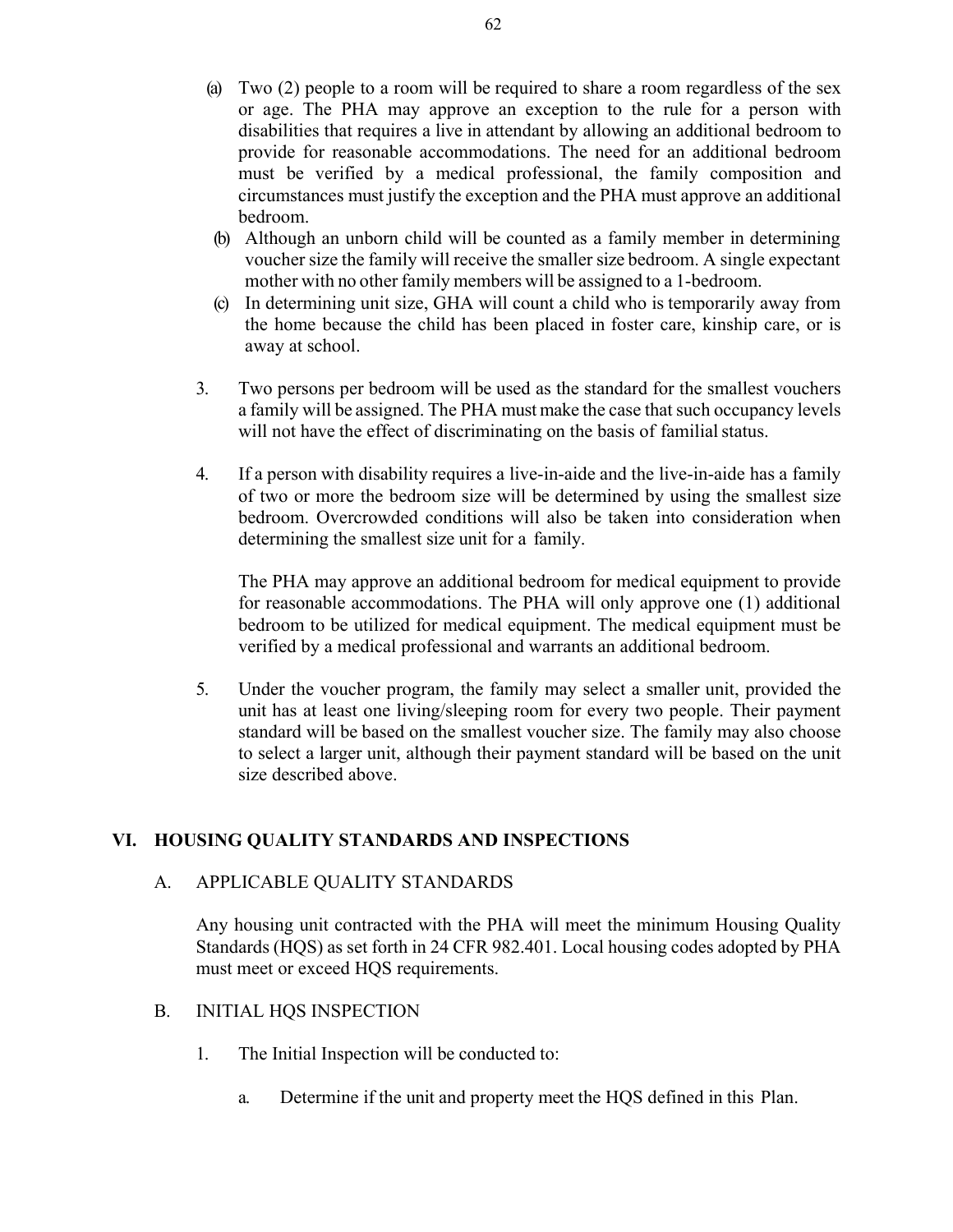- b. Document the current condition of the unit to assist in future evaluations whether the condition of the unit exceeds normal wear and tear.
- c. Document the information to be used for determination of rentreasonableness.
- 2. If the unit fails the initial Housing Quality Standards inspection, the family and owner/landlord will be advised to notify the PHA once repairs are completed.
- 3. The owner/landlord will be given up to fourteen (14) days to correct the items noted as Fail, at the Inspector's discretion, depending on the amount and complexity of work to be done.
- 4. The owner/landlord will be allowed up to two (2) re-inspections for repair work to be completed, within the allotted time frame.
- 5. If the time period given by the Inspector to correct the repairs has elapsed, or the maximum number of failed re-inspections has occurred, the family may select another unit.
- 6. For PHA's with more than 1250 budgeted units, and inspection must be conducted within a reasonable time after the family submits a request for lease approval. If possible, the inspection should be made within fifteen (15) days from the date the unit is available for inspection.
- 7. The owner and/or landlord will be responsible for ensuring the utilities are on at the time of inspection.

# C. ANNUAL/*BIENNIAL* HQS INSPECTIONS

- 1. Annual inspections shall be conducted at least biennially. Biennial inspections may be applied to units that have consistently passed in years prior. Units eligible for biennial inspections are determined after the annual inspection is completed at the discretion of the inspector with approval from the Housing Administrator.
- 2. HQS deficiencies which cause a unit to fail must be corrected by the owner/ landlord unless it fails for which the resident is responsible.
- 3. The landlord and/or family must allow the PHA to inspect the unit at reasonable times with reasonable notice.
- 4. Reasonable hours to conduct an inspection are between 7:00 a.m. and 6:00 p.m.
- 5. The landlord and/or family shall be notified in writing at least 10 calendar days prior to the inspection for annual inspections.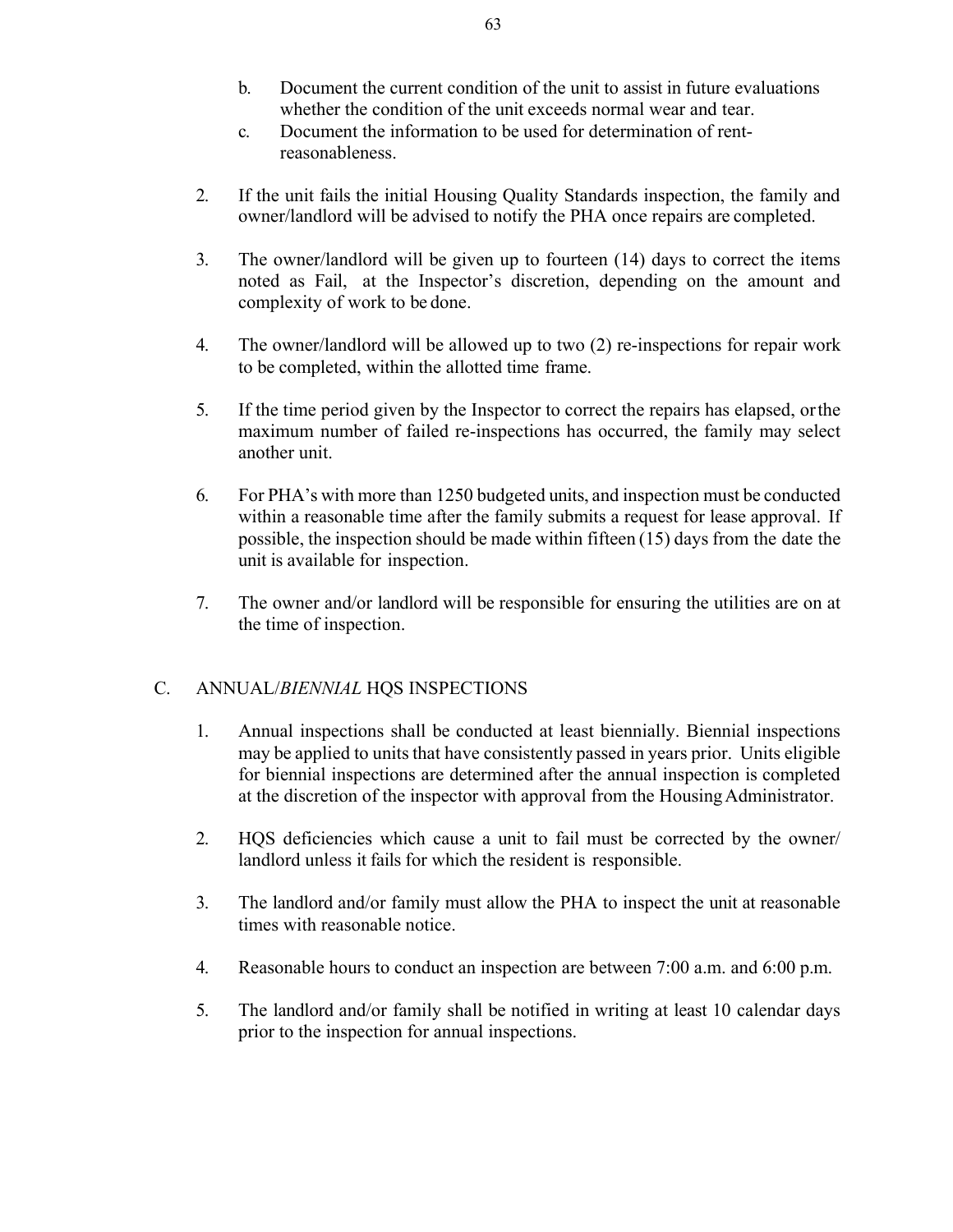- 6. If the landlord and/or family miss two (2) inspection appointments, the PHA will consider the family to have violated a Family Obligation and their assistance will be terminated in accordance with the termination procedures in this Plan.
- 7. Time Standards for Repairs
	- a. Life-threatening HQS fail items must be corrected by the owner/landlord or resident, if responsible, within twenty-four (24) hours of received written or verbal notification.
	- b. For non-emergency items, repairs must be made within thirty (30) calendar days. However, the inspector will have the discretion of requiring certain non-life threatening repairs to be made sooner. Such discretion will be applied to all cases.
	- c. Extensions will be granted in lieu of abatement in the following cases:
		- There is an unavoidable delay in completing repairs due to difficulties in obtaining parts or contracting for services;
		- The repairs must be delayed due to climate conditions;
		- The extension will be made for a period of time not to exceed thirty  $(30)$ days. At the end of that time, if the work is not completed, the HAP will be abated or the contract terminated.
	- e. On all non-life threatening repair items, the HQS inspector, at their discretion, can accept verification of the repair through means other than on-site visits. Proof of repairs must be through verifiable means (i.e. picture of repair or completed repair invoice). Arrangements must be made with the inspector by the landlord or tenant prior to the due date of the repairs. Failed items remotely approved may need to be verified on the next inspection.

# D. SPECIAL/COMPLAINT INSPECTIONS

- 1. If at any time the family or owner/landlord notifies the PHA that the unit does not meet Housing Quality Standards, an inspection will be conducted. For nonemergency items, the family is required to provide written notice to the owner/landlord and allow them a reasonable timeframe for the repairs to be complete.
- 2. The PHA may also conduct a special inspection based on information from thirdparties such as neighbors or public officials.
- 3. The PHA may inspect only the items which were reported, but if the Inspector notices additional deficiencies that would cause the unit to fail HQS, the responsible party will be required to make the necessary repairs.
- 4. The inspector will provide the owner/landlord a notice with a copy of the inspection report identifying the HQS violations.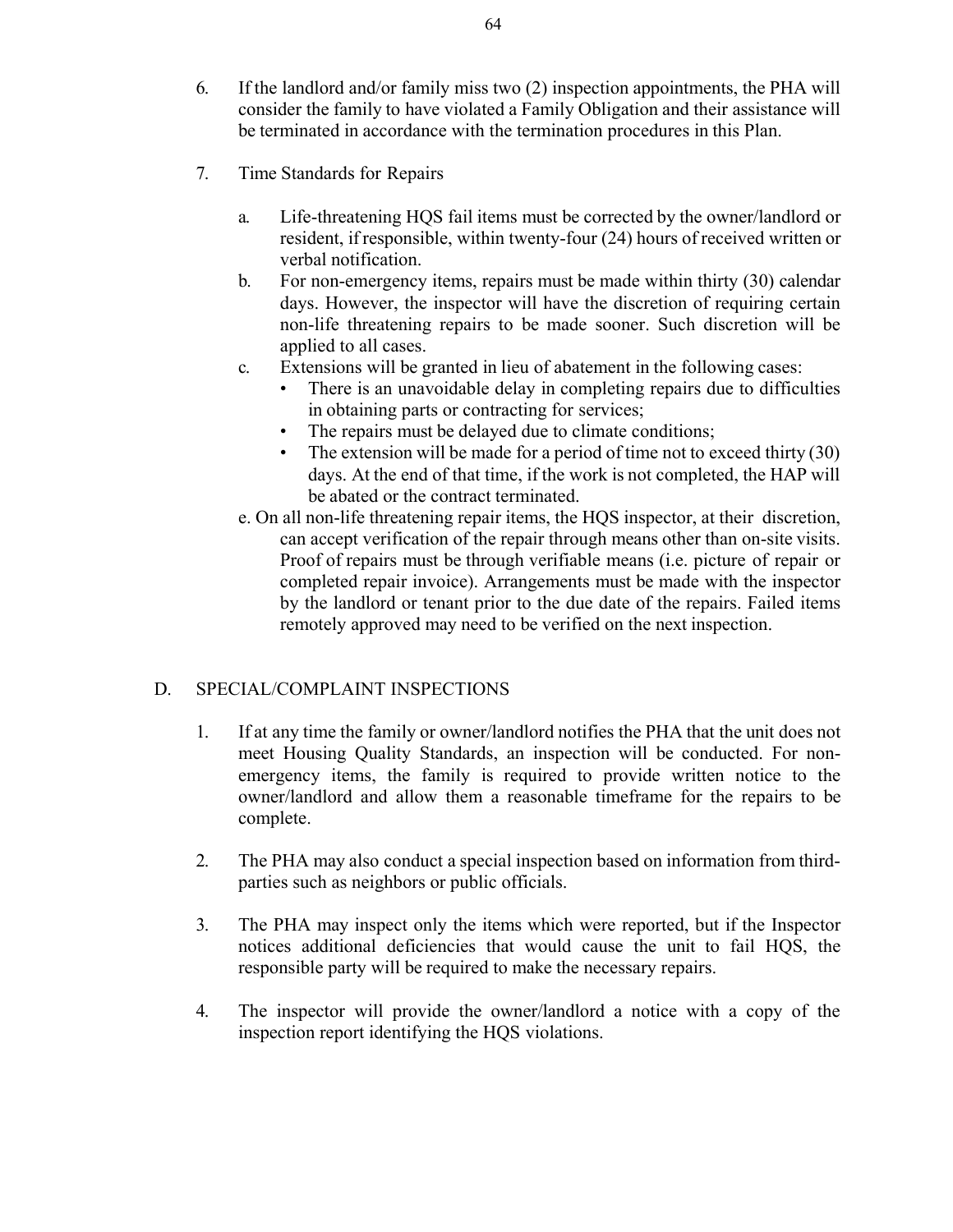5. If the anniversary date is within 90 days of a special inspection, the special inspection may be categorized as "Annual" and all annual procedures will be followed.

# E. QUALITY CONTROL INSPECTIONS

- 1. Quality Control inspections will be performed by a supervisor or other qualified staff member using the same minimum sample size as is now required for other supervisory quality control reviews pursuant to the SEMAP regulations. The purpose of Quality Control inspections is to ascertain that each Inspector is conducting accurate and complete inspections, and to ensure that there is consistency among Inspectors in application of the HQS.
- 2. The results of the inspection are reviewed with the Inspector.
- 3. Housing Quality Standards Control Inspections Reports are compared with Annual Inspection Reports recently completed by inspection staff. Discrepancies between the two (2) inspection reports are evaluated. Discrepancies categorized as Inspector error are catalogued and reviewed with the Inspector. The review is to be instructional and informational, not punitive.

# F. LIFE-THREATENING HQS DEFICIENCIES

- 1. Items of an emergency nature must be corrected by the owner/landlord or resident, whoever is responsible, within twenty-four (24) hours of written or verbal notice by the Inspector. Life-threatening deficiencies are at the discretion of the inspector, but include any items that can cause harm or possible harm to the occupants. Examples include, but are not limited to, loss of environmental controls necessary for heating or cooling during extreme temperatures.
- 2. If the emergency repair item(s) are not corrected in the time period required by the PHA and the owner/landlord is responsible, the housing assistance payment will be abated and the HAP contract will be terminated.
- 3. If the emergency repair item(s) are not corrected in the period required and it is an HQS breach which is a family obligation, assistance to the family will be terminated.

# G. CONSEQUENCES IF OWNER/LANDLORD IS RESPONSIBLE (NON-EMERGENCY ITEMS)

1. When it has been determined that a unit on the program fails to meet Housing Quality Standards, and the owner/landlord is responsible for completing the necessary repair(s) in the time period specified by the PHA, the assistance payment to the owner/landlord will be abated.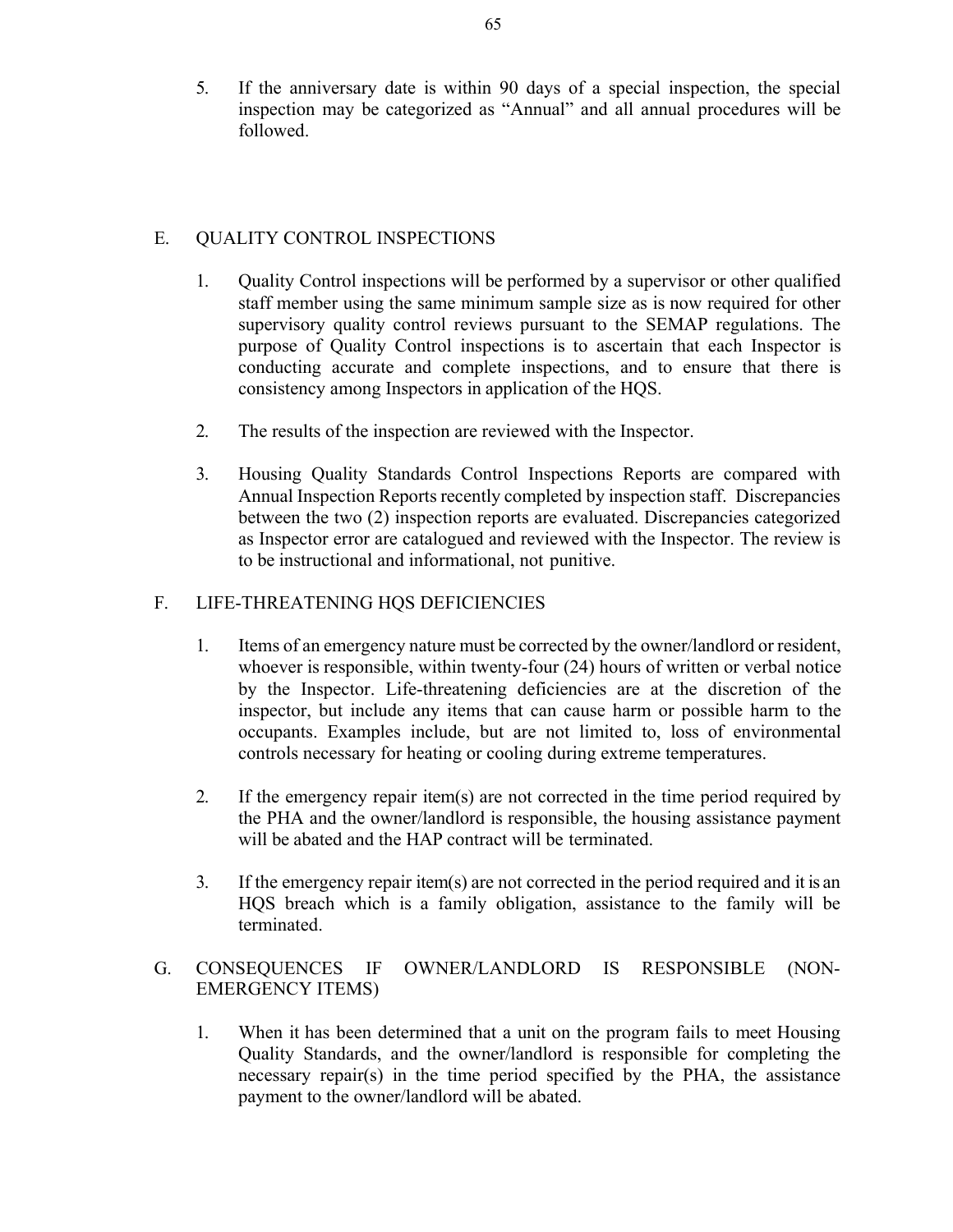- a. A Notice of Abatement will be sent to the owner/landlord, and the abatement will be effective from the day after the date of the failed inspection. The notice is generally for sixty (60), depending on the nature of the repair(s) needed. Abatement withholdings will be based on the daily HAP amount at the time when the abatement period began.
- b. The PHA will make every effort to inspect abated units within five (5) to seven (7) days of the owner's/ landlord's notification that the work has been completed.
- c. If the owner/landlord makes repairs during the abatement period, payment will resume on the day the unit passes inspection.
- d. The PHA will advise owners/landlords and resident of when the reinspection will take place and request owner/landlord/resident to be present.
- f. No retroactive payments will be made to the owner/landlord for the period of time the rent was abated and the unit did not comply with HQS.
- 2. Termination of Contract
	- a. If the owner/landlord is responsible for repairs, and fails to correct all the deficiencies cited prior to the repair deadline or extension, the contract will be terminated.

# H. DETERMINATION OF RESPONSIBILITY

- 1. Certain HQS deficiencies are considered the responsibility of the family:
	- a. Resident-paid utilities not in service;
	- b. Damaged or tampered utility meters;
	- c. Failure to provide or maintain family-supplied appliances;
	- d. Damage to the unit or premises caused by a household member or guest beyond "normal wear and tear" is defined as items which would be charged against the resident's security deposit under state law or court practice.
	- e Smoke detector maintenance after initial move-in, unless specified in the lease.
	- f. Failure to allow entry into the unit for inspection. This includes tenant No-Shows.
- 2. The owner/landlord is responsible for all other HQS violations.
- 3. The owner/landlord is responsible for vermin infestation unless it can be determined that such infestation is caused by the family's living habits. If such infestation is serious and repeated, it will be considered a lease violation and the owner/landlord may evict for serious or repeated violation of the lease. The PHA will terminate the family's assistance on that basis.
- 4. The Inspector will make a determination of owner/landlord or family responsibility during the inspection.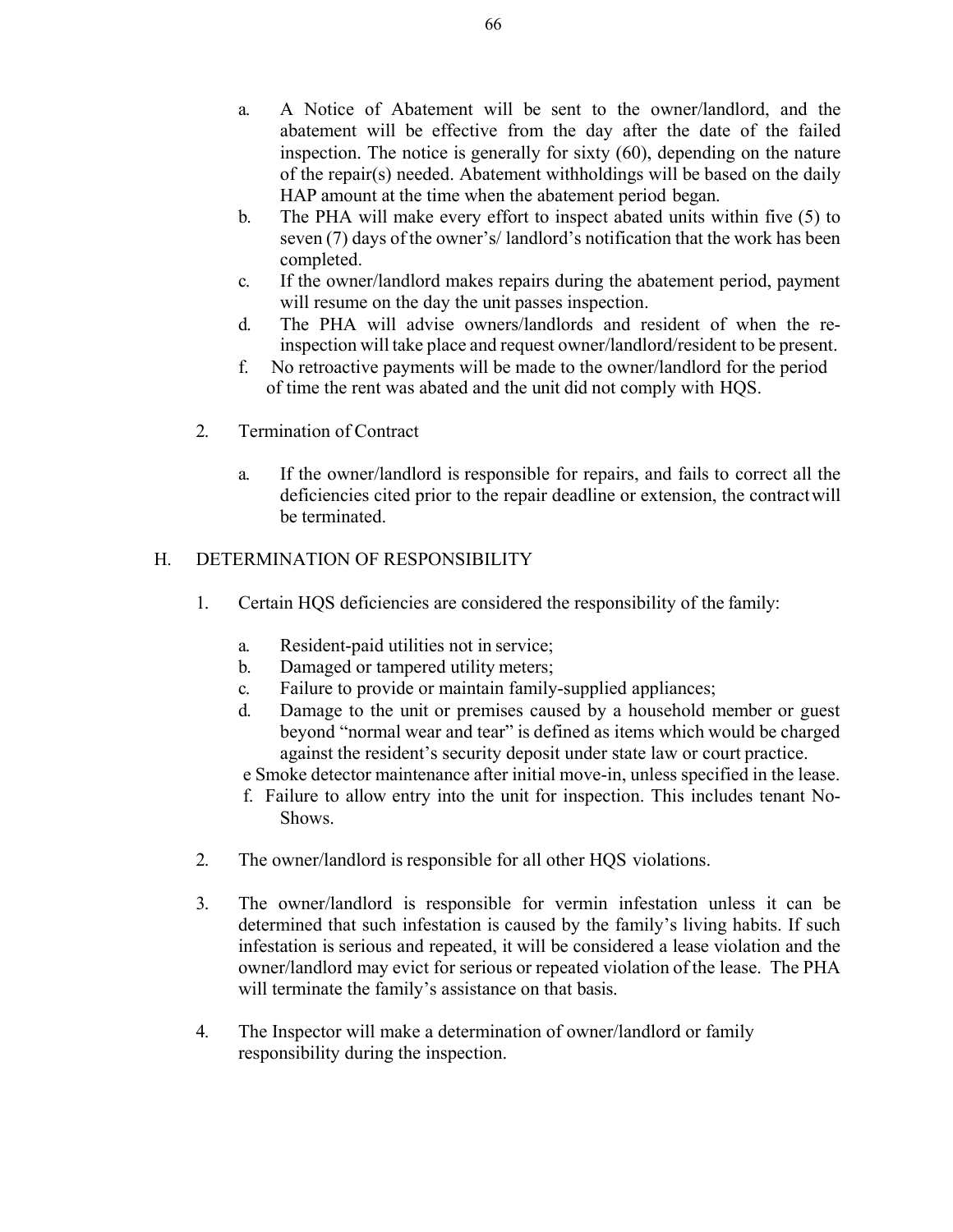5. If the family is responsible but the owner/landlord carries out repairs, the owner/ landlord will be encouraged to bill the family for the cost of the repairs and the family's file will be noted.

### I. CONSEQUENCES IF FAMILY IS RESPONSIBLE

- 1. If non-emergency violations of HQS are determined to be the responsibility of the family, the family shall make any repair(s) or corrections within thirty (30) days. If the repair(s) or correction(s) are not made in this time period, the PHA will terminate assistance to the family. Extensions in these cases must be approved by the Housing Administrator. The owner's/landlord's rent will not be abated for items that are the family's responsibility.
- 2. If the resident is responsible and corrections are not made, the HAP Contract will terminate when assistance is terminated.

### J. ZERO TOLERANCE POLICY

The PHA has a Zero Tolerance Policy.

- 1. For participants whose original contracts were signed prior to October 1, 1995: If after a move-out inspection is performed, damage to the unit which exceeds the dollar value of one month's contract rent is found, the tenant will have six (6) months to pay the damage claim. During that time the tenant will not be issued another Voucher until the damages are paid in full. If, the damage claim is not repaid in six (6) months, the tenant's assistance will be terminated.
- 2. For participants whose contracts were signed after October 1, 1995 (not covered by damage claims): If after a move-out inspection is performed, damage to the unit is found which exceeds the dollar value of one month's contract rent, the tenant will no longer be eligible for continued housing assistance. The owner/landlord must provide the GHA with a written invoice of the damages and estimated cost within fourteen (14) days of the failed move out notice. If the tenant and landlord have agreed to make restitution on the damages that is approved by the PHA the tenant may move with continued assistance.

Tenants, who lose their assistance because of damage to an assisted unit, will be able to reapply for housing assistance after being off the program for 1 full year. This means that they will receive no rental assistance from the Garland Housing Agency until such time as they are able to submit an application, verify all information and be found eligible again. The Voucher that was removed through this policy will be promptly reissued to the next family on the waiting list.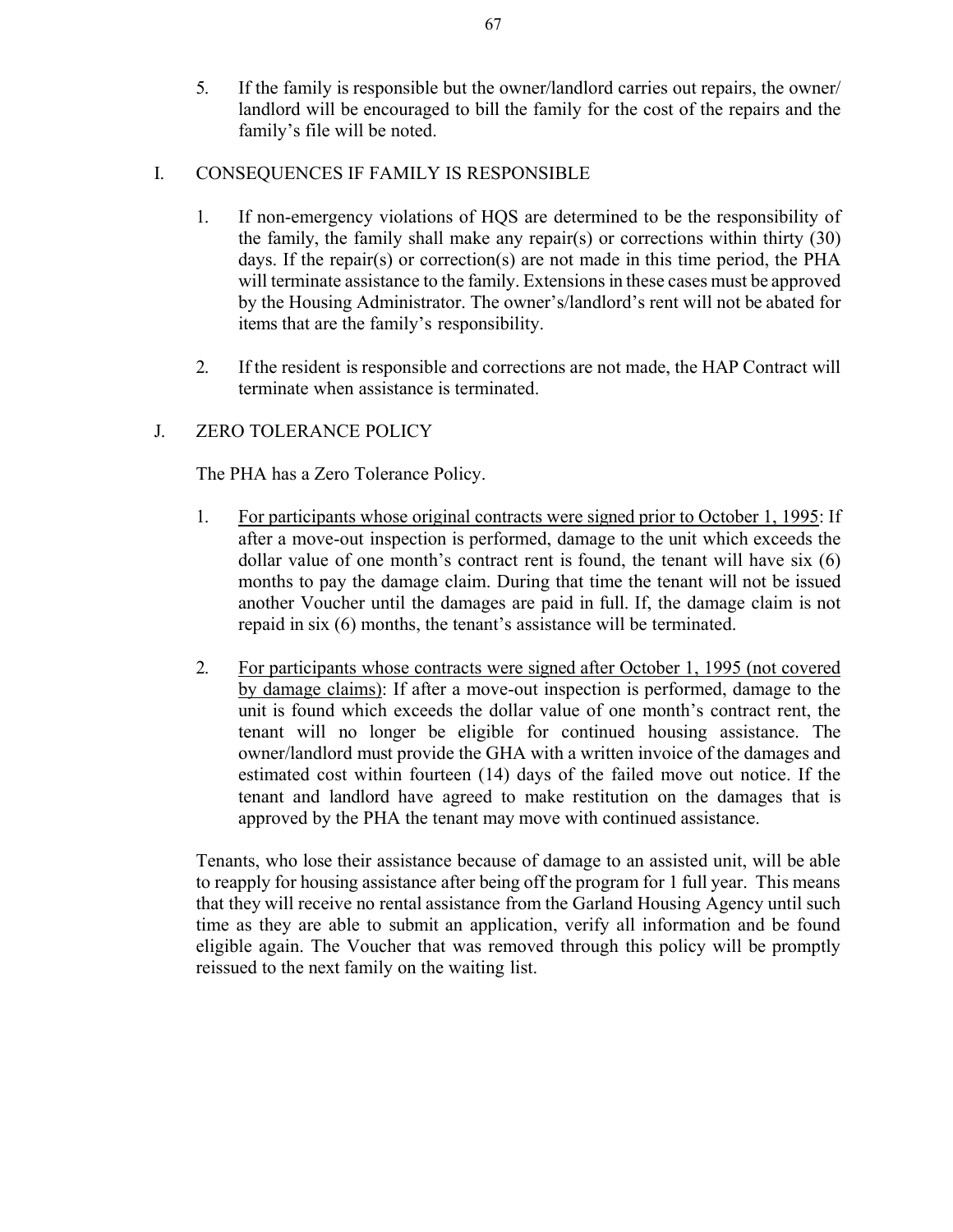### **VII. REQUEST FOR TENANCY APPROVAL, RENT REASONABLENESS, DISAPPROVAL OF OWNERS/LANDLORDS, EXECUTION OF LEASE AND HAP CONTRACT, AND RENT INCREASE**

#### A. REQUEST FOR TENANCY APPROVAL

- 1. The original Request for Tenancy Approval (RTA) must be submitted by the family during the term of the assistance/period of Housing Choice Voucher.
- 2. The Request for Tenancy Approval must be signed by both the owner/landlord and the family holder before it can be accepted by the PHA.
- 3. The family is not permitted to submit more than one Request for Tenancy Approval at a time.
- 4. The Request for Tenancy Approval will be reviewed to determine whether or not it is approvable.
- 5. Proof of ownership and/or receipt of payment will be required at the initial RTA submission and at any changes of ownership.

### B. RENT REASONABLENESS DETERMINATION AND DOCUMENTATION

- 1. The PHA will not approve a lease until it is determined that the initial rent to the owner/landlord is a reasonable rent. The PHA must also determine the reasonable rent before any increase in the rent to the owner is approved, and at the HAP contract anniversary if there is a five percent (5%) decrease in the published FMR in effect sixty (60) days before the contract anniversary (for the unit size rented by the family) as compared with the FMR in effect one year before the contract anniversary.
- 2. The PHA will also determine rent reasonableness when the owner/landlord requests an increase in the rent for a voucher unit.
- 3. The following items will be used for rent reasonableness documentation:
	- Size (number of bedrooms/square footage);
	- Location;
	- **Quality**;
	- Amenities (bathrooms, dishwasher, air conditioning, etc.);
	- Housing Services;
	- Age of unit;
	- Unit Type;
	- Utilities;
	- Maintenance.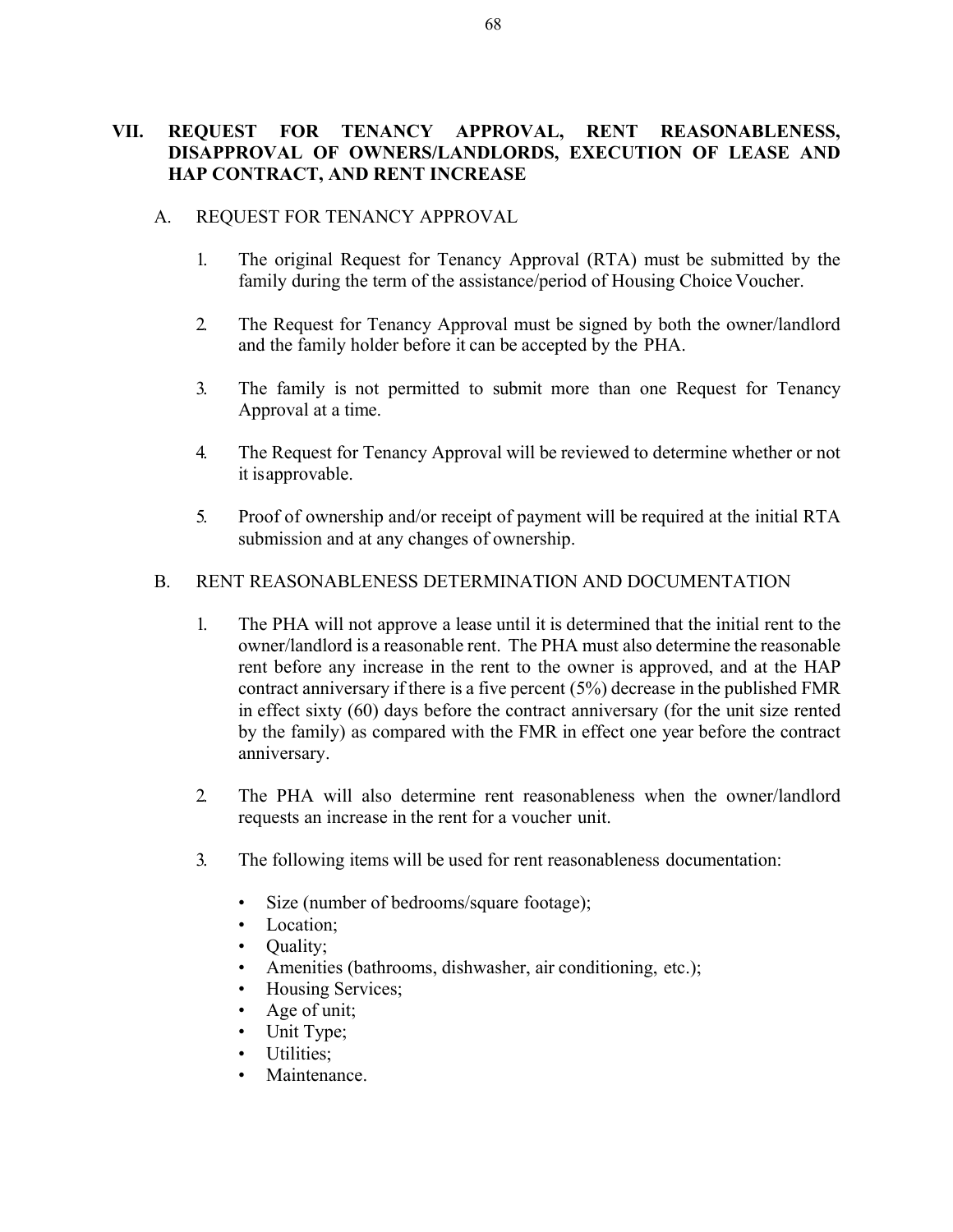- 5. The following basic methodology will be used to certify that the requested rent is reasonable in relation to rents being charged for unassisted units:
	- a. PHA collects the required data concerning the unit to be assisted from the Request for Tenancy Approval and during the inspection.
	- b. Data from comparable units may be collected from the following sources:
		- Multiple Listing Service;
		- Newspapers and owner/landlord interviews;
		- Other methods as needed;
		- Owner/agent questionnaires;
		- On-site visits.
	- c. Data concerning at least three (3) comparables and the assisted unit will be recorded on a Rent Reasonableness Determination (RRD) form. This form will be attached to the inspection records.
	- d. The data on the RRD form is analyzed and an approvable rent is determined and recorded on the RRD with the date and name of the staff person.
	- e. The analysis will utilize the standard deviation method using rents adjusted for all of the comparable items.
	- f. Rent rolls may be requested from owner/agents if needed to determine that rents charged for unassisted units in a complex are favorably comparable to the assisted unit.
- 6. The PHA may also utilize computer based resources to determine rent reasonableness (i.e. www.gosection8.com).
- 7. The PHA must re-determine rent reasonableness if directed by HUD. The PHA may elect to re-determine rent reasonableness at any other time. At all times during the assisted tenancy, the rent to owner/landlord will not exceed the reasonable rent as most recently determined or re-determined by the PHA.
- 8. The owner/landlord will be advised that by accepting each monthly housing assistance payment he/she will be certifying that:
	- a. the rent to owner/landlord is not more than rent charged by the owner/ landlord for comparable unassisted units in the premises;
	- b. the assisted family is currently occupying the unit; and
	- c. the assisted family is not in violation of lease obligations*;* and
	- d. the owner/landlord is in compliance with the terms of the Housing Choice Voucher HAP contract.

# C. DISAPPROVAL OF OWNERS/LANDLORDS

The PHA will disapprove an owner/landlord for one or more of the following reasons:

1. The PHA must not approve a unit if it has been informed (by HUD or otherwise) that the owner/landlord is debarred, suspended, or subject to a limited denial of participation under 24 CFR part 24;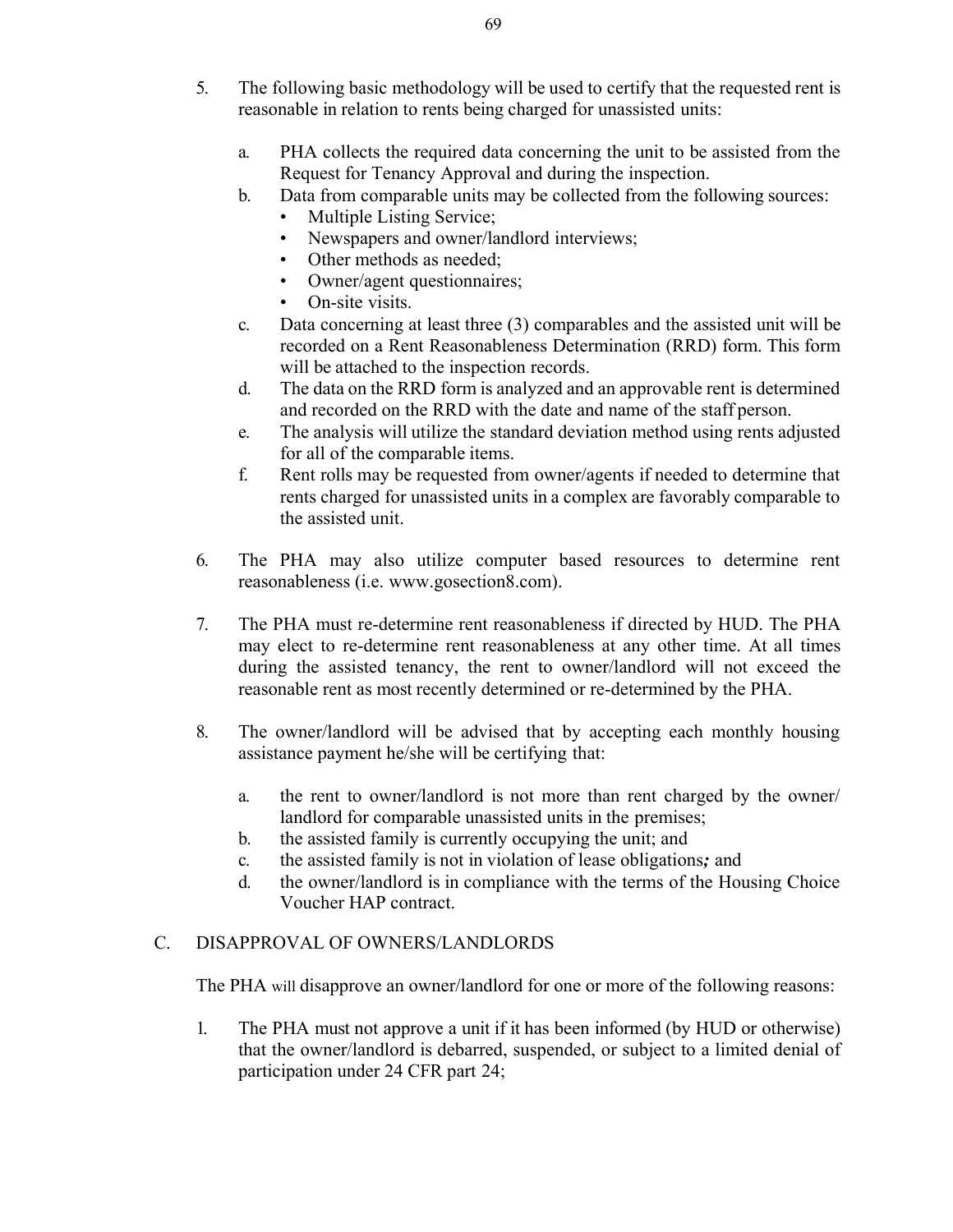- 2. The owner/landlord has violated obligations under a Housing Assistance Payments contract under Housing Choice Voucher of the 1937 Act (42 U.S.C. 1437f);
- 3. The owner/landlord has committed fraud, bribery or any other corrupt, criminal or violent criminal activity in connection with any Federal housing program;
- 4. The owner/landlord has engaged in drug-trafficking;
- 5. The owner/landlord has a history or practice of non-compliance with the HQS for units leased under the resident-based programs, or with applicable housing standards for units leased with project-based Housing Choice Voucher assistance or leased under any other Federal housing program. This is defined as an owner's/landlord's inability or refusal to comply with HQS resulting in three (3) or more abatements on any property owned by the owner/landlord, within a five (5) year period. Furthermore, Garland Housing Agency will not contract for any new move-ins with this owner/landlord for twenty-four (24) months from the date of the last abatement.
- 6. The owner/landlord refused, or has a history of refusing, to take action against residents (including household members or guests) who constitute:
	- a. a threat to the health or safety of, or right to peaceful enjoyment of the premises by other residents or employees of the PHA, an owner/landlord, or other manager of the housing;
	- b. threat to the health or safety of, or right to peaceful enjoyment of the residences by persons residing in the immediate vicinity of the premises;
	- c. a threat by being involved in drug-related or violent criminal activity.
- 7. When directed by HUD, the PHA must not approve a unit if:
	- a. The Federal government has instituted an administrative or judicial action against the owner/landlord for violation of the Fair Housing Act or other Federal equal opportunity requirements, and such actions are pending; or
	- b. A court or administrative agency has determined that the owner/landlord violated the Fair Housing Act or other Federal equal opportunity requirements; or
	- c. If the owner/landlord is the parent, child, grandparent, grandchild, sister or brother of the family, unless the PHA determines that approving the unit would provide reasonable accommodation for a family member who is a person with disabilities. Stepchildren are eligible as they are not included in section 982.306 (d).
	- d. This restriction does not apply to continued tenant based assistance in the same unit.

The provision governing PHA disapproval of the owner/landlord does not apply when a family enters into a new tenancy in the same assisted unit. (See 24 CFR Sec. 982.306)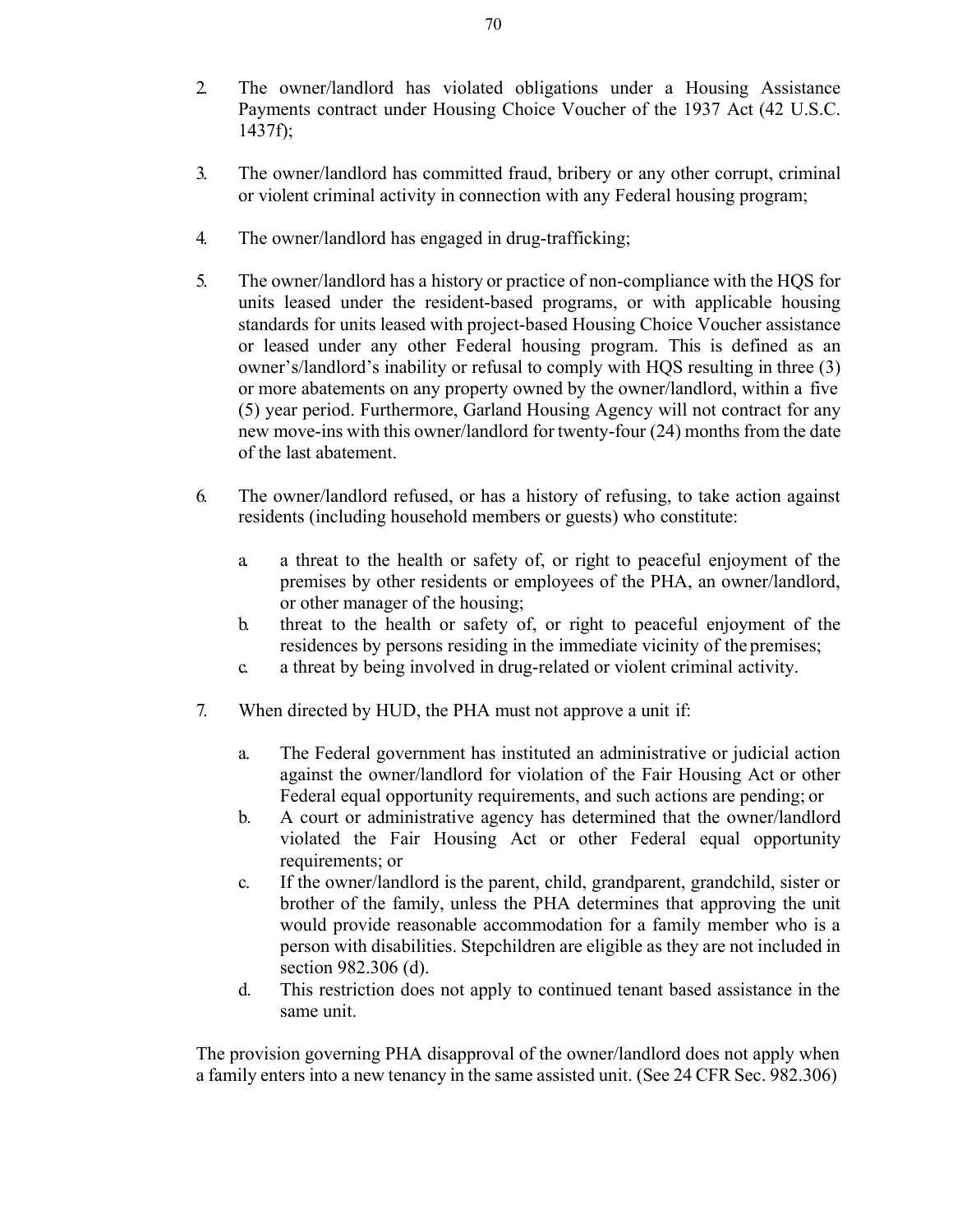### D. EXECUTION OF THE LEASE AND CONTRACT

- 1. The PHA will recommend the use of a standard lease.
- 2. If the owner/landlord does not use the standard lease, the owner/landlord and resident must execute the HUD mandated Lease Addendum after the owner's/ landlord's lease is approved by PHA.
- 3. The effective date of the lease and HAP Contract shall be on the same date or after the unit passes the HQS inspection.
- 4. The lease and contract should be executed within thirty (30) days of the effective date.
- 5. The lease must be consistent with state and local laws.
- 6. The lease must be generally applied to all residents.
- 7. Defines "resident's legal capacity" as having legal capacity under state and local law and that "the resident is bound by the terms of the lease and will enforce the lease against the owner".
- 8. At a minimum, the lease must include:
	- a. the residents' and owner's/landlord's name;
	- b. the term of the lease (and any conditions of renewal);
	- c. the monthly rent to owner/landlord;
	- d. specifications regarding which utilities and appliances are furnished by the owner/landlord and which by the resident;
	- e. clarifies conditions under which execution of a new HAP contract and PHA approval of the lease would be required:
		- change in owner/landlord or resident provided utilities or appliances;
		- changes in the term of the lease;
		- family move to a new unit in the same building or complex.
- 9. Change in rent does not necessitate a new contract.

### E. RENT INCREASES

- 1. The owner/landlord must request a rent increase in writing at least sixty (60) days in advance of anniversary date of the contract. The PHA will review each increase to determine whether or not the request is justified.
- 2. The adjustment in the rent will be:
	- the rent reasonableness determination.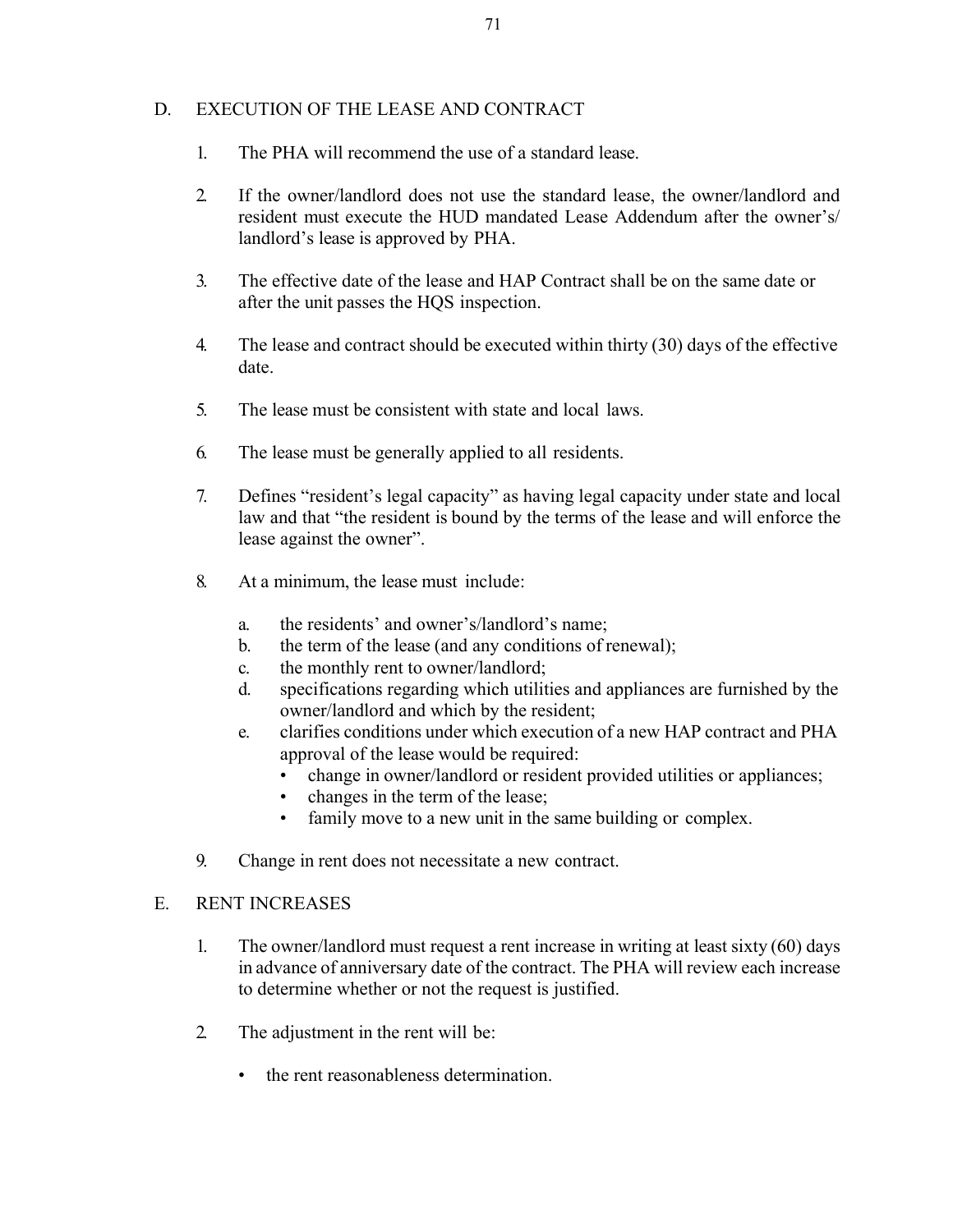3. Owners/landlords may request and HUD may approve a special rent increase pursuant to the HAP Contract.

### F. MANUFACTURED HOMEOWNERS LEASING PAD

The subsidy amount for expenses associated with pad leasing for mobile homeowners have been increased from thirty percent (30%) of the two-bedroom FMR to forty percent  $(40\%)$ .

### G. LATE CHARGES

The Garland Housing Agency Housing Administrator will determine whether or not late charges will be paid. If a decision is made to pay a late charge it must be paid according to state and local law. Any other request will be given consideration but will not be paid if determined unreasonable, by the PHA.

### **VIII. PAYMENT STANDARDS**

- A. Each year, the PHA will establish Payment Standards between 90-110% of the current Fair Market Rent. HUD approval will be obtained if subsidy amount is below or above established FMR. If below FMR, HUD will not approve if more than forty percent (40%) of the PHA's participants are paying a family share above thirty percent (30%) of adjusted monthly income.
- B. When the Payment Standard is adjusted, staff will make the appropriate changes during the family's annual reexamination.
- C. Factors that the PHA will review on an annual basis, within sixty (60) days of the publication of the Fair Market Rents schedule, include the following:
	- 1. participant rent burdens (percent of Tenant Rent to adjusted household income);
	- 2. participant rent burden relative to the quality of units selected by participant families;
	- 3. participant rent burden relative to availability by bedroom size;
	- 4. actual contract rents for specific bedroom sizes;
	- 5. actual rent increases for participating households;
	- 6. the applicable annual adjustment factor(s) which may be an indication of the prospective average percent of rent increases;
	- 7. the average time period for finding eligible housing;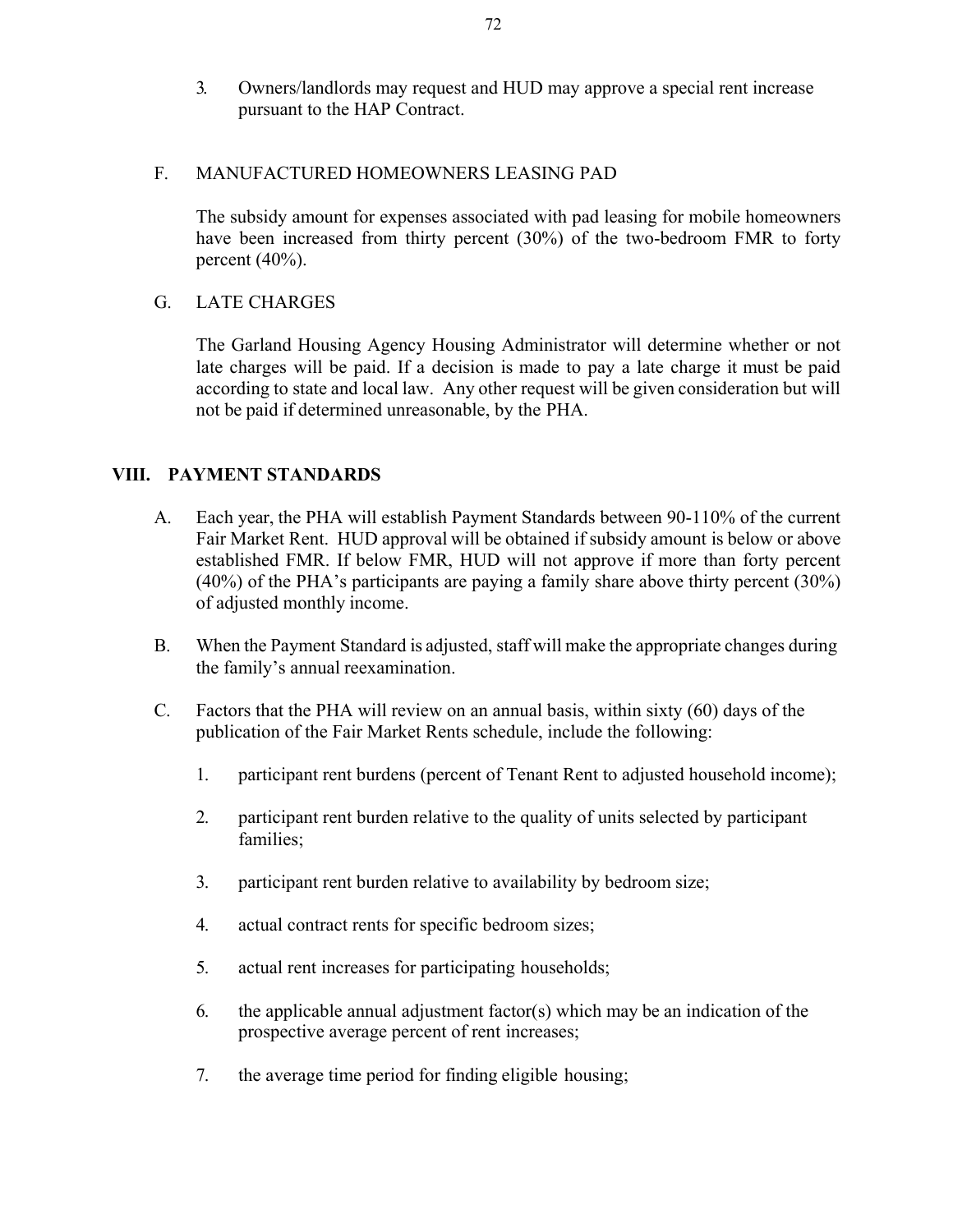- 8. rent reasonableness data;
- 9. the local vacancy rate; and
- 10. prior approved rent exceptions will apply.
- D. If the payment standard is decreased, affected families are protected from having their family share increased as a result of the first twenty-four (24) months of the HAP contract. The regulations stipulate that during the time, the family's payment standard is:
	- 1. The initial payment standard used for the family while under the contract (minus any amount by which the initial rent to owner exceeds current rent to owner); or
	- 2. The payment standard determined at the family's most recent regular reexamination.

#### E. MAXIMUM INITIAL RENT BURDEN

- 1. Families receiving initial assistance or moving after October 1, 1999; will not pay more than forty percent (40%) of Annual Income;
- 2. This does not apply if family stays in unit; and
- 3. Is applicable with each move.

#### F. PROCEDURES FOR EVALUATION

During the annual evaluation process, the PHA will use the above data to determine what impact an increase in the payment standard will have on the number of families who can be assisted.

### **IX. OWNER/LANDLORD RESPONSIBILITY FOR SCREENING RESIDENTS**

#### A. OWNER/LANDLORD SCREENING

- 1. Listing a family on the PHA waiting list, or selecting a family for participation in the program, is not a representation by the PHA to the owner/landlord about the family's expected behavior, or the family's suitability for tenancy. At or before PHA approval to lease a unit, the PHA must inform the owner/landlord that the PHA has not screened the family's behavior or suitability for tenancy and that such screening is the owner's/landlord's own responsibility.
- 2. Owners/landlords are permitted and encouraged to screen families on the basis of their tenancy histories. An owner/landlord may consider a family's background with respect to such factors as: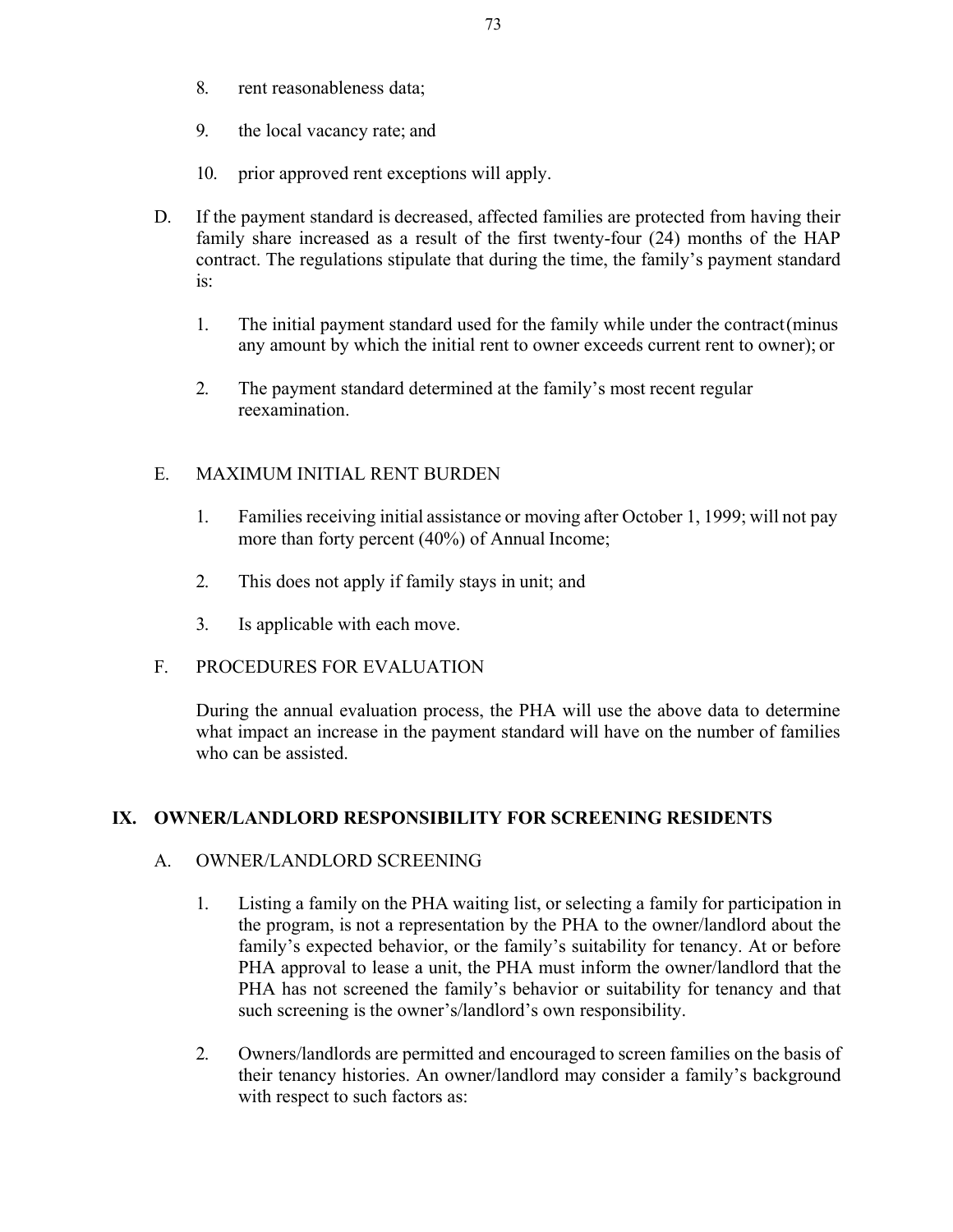- a. payment of rent and utility bills;
- b. caring for a unit and premises;
- c. respecting the rights of others to the peaceful enjoyment of their housing;
- d. drug-related criminal activity or other criminal activity that is a threat to the life, safety or property of others; and
- e. compliance with other essential conditions of tenancy.

# B. PHA INFORMATION ABOUT RESIDENT

- 1. If requested in writing, the PHA must give the owner/landlord:
	- a. The family's current address (as shown in the PHA records); and
	- b. The name and address (if known to the PHA) of the owner/landlord at the family's current and prior address.
	- c. Information in the PHA possession about the family, including information about the tenancy history of family members, or about drug-trafficking by family members
- 2. When a family wants to lease a dwelling unit, the PHA will offer the owner/ landlord other information in the PHA possession, about the family, including information about the tenancy history of family member, or about drugtrafficking by family members. If the PHA provides additional information to item 1. above, it will have clear, written procedures describing what information will be released and how it will be provided. Only information that is either public record or first-hand knowledge by the PHA will be provided. The PHA's legal counsel will approve the written procedures.
- 3. The PHA must give the family a statement of the PHA's policy on providing information to owners/landlords. The statement must be included in the information packet that is given to a family selected to participate in the program.
- 4. The PHA will limit use and disclosure of family information obtained through release and consent procedures solely for program administration purposes.

# **X. PAYMENTS TO OWNERS/LANDLORDS**

# A. CONTROLS AND ACCOUNTABILITY

- 1. All payments are computed according to HUD approved formulas and schedules.
- 2. New contracts are dated on or after the unit have been approved.
- 3. Computations are reviewed before being submitted to the Finance department for payment.
- 4. A payment register is maintained to monitor timeliness and accuracy.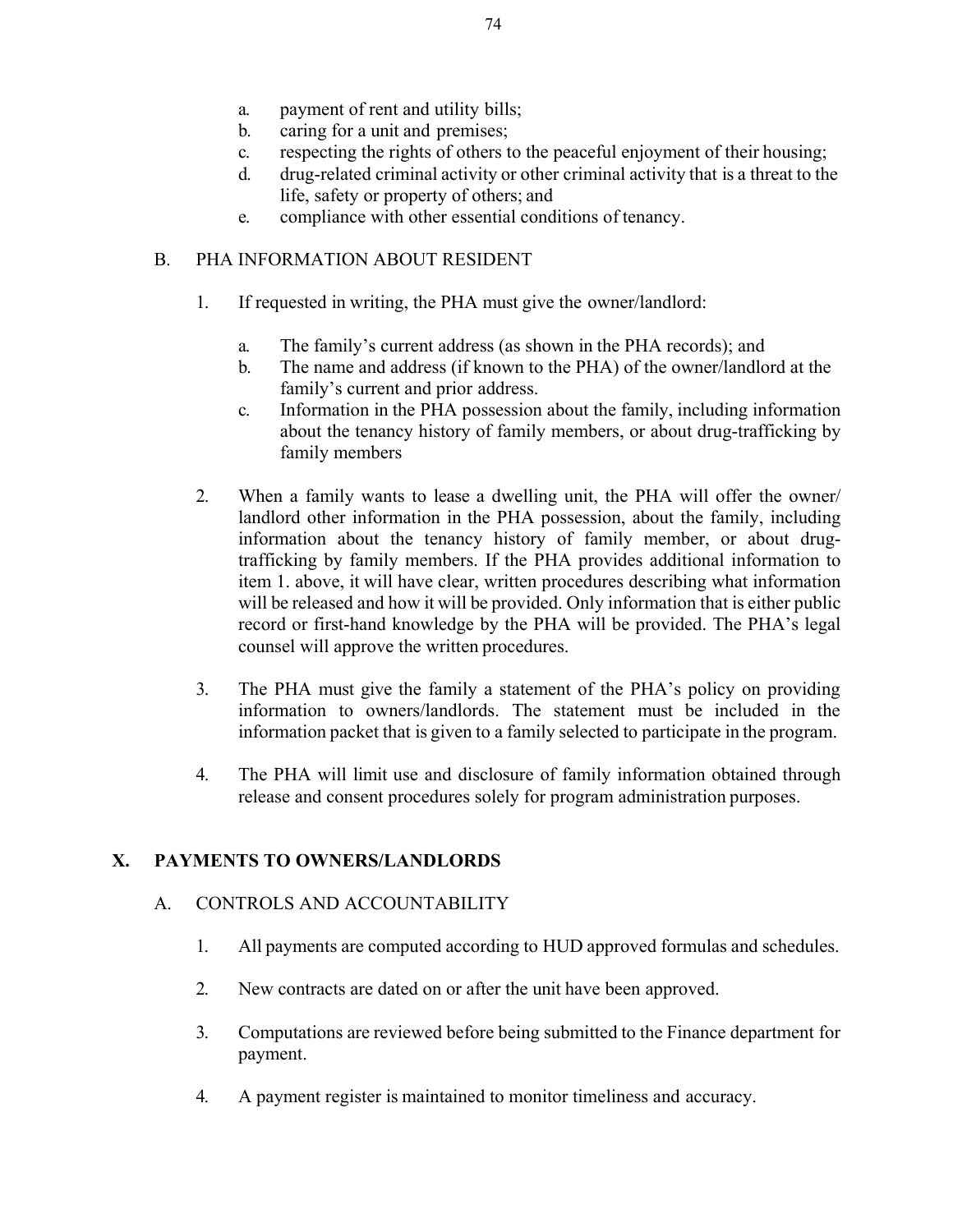- 5. The owner/landlord will not charge extra for items customarily included in rents in the locality or provided at no additional cost to the unsubsidized residents on the premises.
- 6. The GHA will not pay HAP for units not under contract. Tenants that move in early prior to the contract being signed by the landlord and GHA will be responsible for paying the rent until the contract has been approved. The housing administrator can waive these under certain circumstances.
- 7. GHA will pay HAP payments for the month in which a person dies and no further months will be paid. In addition, if a family has given notice to move and they vacate the unit prior to the end of the month, the monthly HAP will be prorated and if a family moves into a unit after the  $1<sup>st</sup>$  of the month, the HAP payment will be prorated for the month.

# B. BASIC PROCEDURES

- 1. Annual rent increases are effective the first of the month.
- 2. Request for payments are submitted by no later than the 3rd week of each month to insure that payments can be reviewed for accuracy and so that payments are made in a timely manner to the owners/landlords.
- 3. All Housing Assistant Payment (HAP) will be made by direct deposits to the landlord.

# C. HAP LATE PAYMENTS TO OWNERS/LANDLORDS (24 CFR Sec. 982.451)

HAP contract provides for penalties against the PHA. To assess such fees, the policy and practice must meet the following criteria:

- 1. The penalties follow the generally accepted practice and law in the local housing market;
- 2. The owner/landlord charges both assisted and non-assisted residents;
- 3. The owner/landlord charges the resident for late rent payments;
- 4. PHA will not be penalized for circumstances that are beyond their control; this may include but is not limited to: owner/landlord change in address, owner/landlord change in bank information, availability of housing funds, delay due to mail or postal inefficiency and if notified by the City of Garland that tax information for payment purposes is not consistent with IRS records.
- 5. The HAP payment is considered received once it has been mailed by the PHA;
- 6. The first HAP payment of a contract is not considered for a late payment.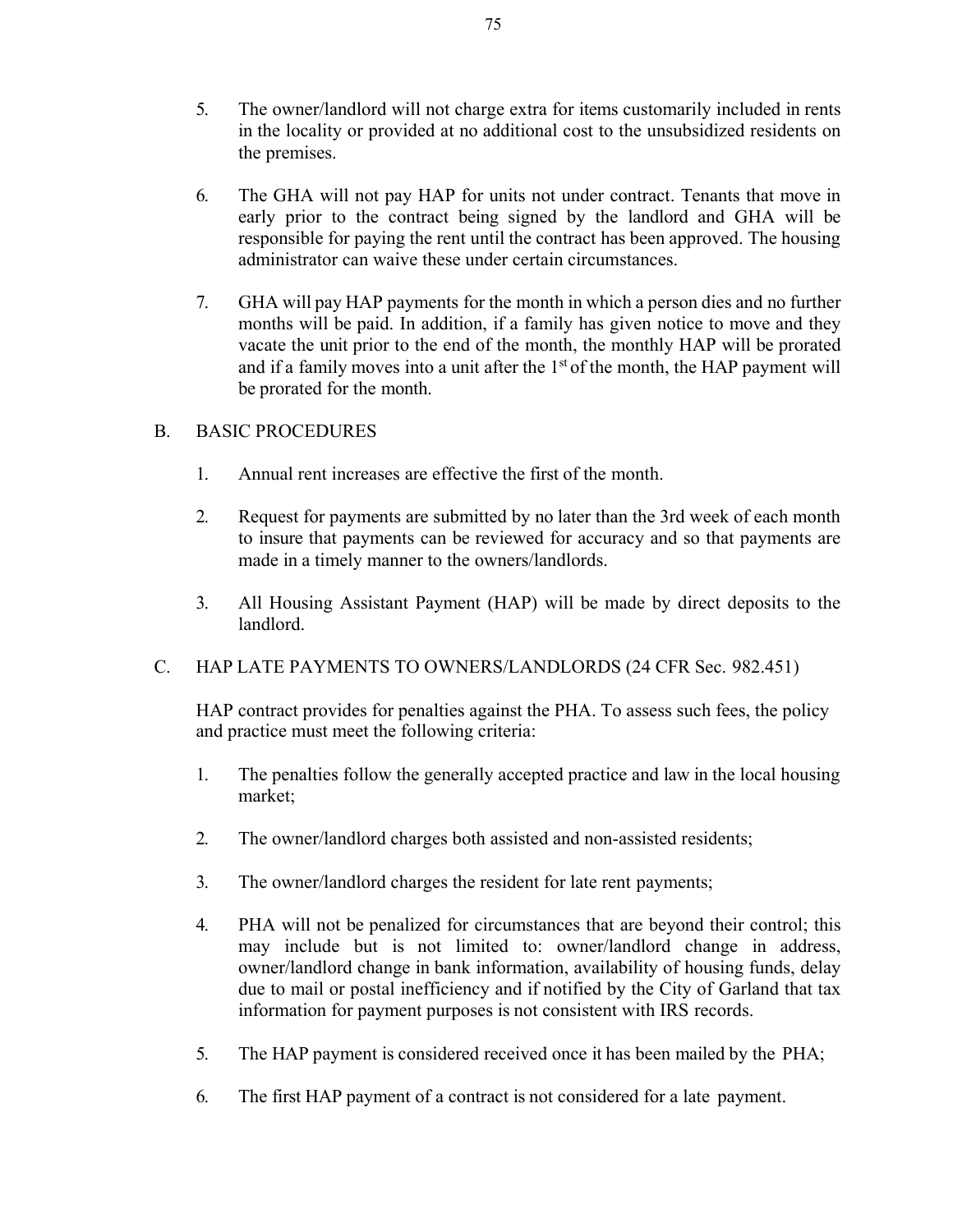### **XI. ANNUAL AND INTERIM PARTICIPANT RE-CERTIFICATION**

### A. ANNUAL PARTICIPANT RE-CERTIFICATION

- 1. Reexamination of family income and composition will be conducted at least annually for families in the Housing Choice Voucher Program. The family will be requested to provide information on income, assets, allowances and deductions, and family composition at least annually.
- 2. Families will be obligated to supply any information that the PHA or HUD determines is necessary for use in regularly scheduled reexaminations or an interim reexamination.
- 3. The PHA will conduct a criminal background check for each member of the household who is eighteen years of age or older. The PHA will end assistance for any family with a history of violent crime within the last 10 years or drug activity within the last five except when protected under the Violence Against Women Act.
- 4. Families must submit consent forms for obtaining wage and claim information from Federal, State, or local agency to furnish or release to the PHA such information determined necessary.
- 5. The PHA will obtain and document in the family's file the third-party verification received or document why it is not available.
- 6. The annual re-certification date shall be the first of the month in which the lease was executed.
- 7. When families move to another dwelling unit, an annual re-certification will be scheduled.
- 8. Income limits will not be used as a test for continued eligibility at re-certification except when the Head of Household or Co-head has been previously determined to be a non-independent student.
- 9. Reexamination Notice to the Family
	- a. The PHA will maintain a re-examination tracking system and at least ninety (90) days in advance of the scheduled annual reexamination effective date, the head of household will be notified by mail that she/he is required to attend an reexamination interview on a specified date (or rescheduled in advance if the scheduled date is unacceptable).
	- b. The notice will inform the family about what documents the family must bring to the re-certification interview.

76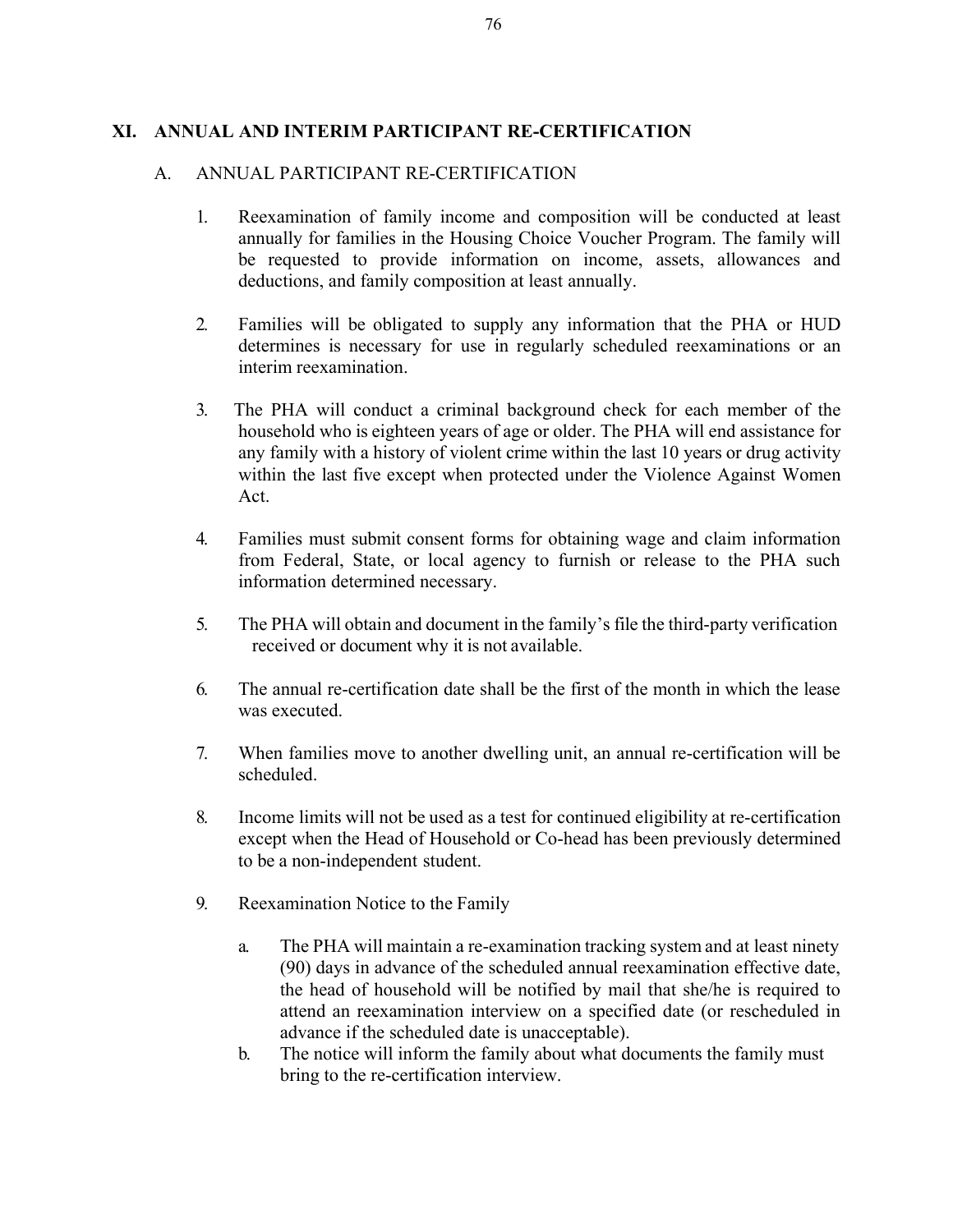- c. If requested as an accommodation by a person with a disability, the PHA will provide the notice in an accessible format.
- d. A home-visit or telephone interview may be conducted for elderly or disabled clients.
- e. If requested by an elderly or disabled client, a family representative or social service representative may assist with the process.
- f. All family members eighteen (18) years of age or older must attend the annual reexamination appointment.
- 10. Verification of Information Provided
	- a. The PHA will use the highest level of verification methods for wages and salaries. Starting with the Upfront Income Verification (UIV), computer matching a state wage information collection agency (SWICA) to obtain wage information electronically, by mail or fax or in person. Also agreements with private vendor agencies, such as "The Work Number" or "Choice Point: and HUD systems will be used to obtain wage and salary information. When the highest level of verification methods cannot be obtained, the PHA will document the file and use the written third-party verifications whenever possible. If third-party verifications are not returned by the given deadline, oral verification method will be used by contacting the independent source by telephone. Other documents provided by the resident may be used for verification.
	- b. The PHA will follow the verification procedures and guidelines described in this Plan. Verifications for reexaminations must be less than one hundred twenty (120) days old.
	- c. For families with zero income reexamination is scheduled no less than every thirty (30) days. The family is required to provide proof of assistance by methods of contribution letter, receipts or completing an expense form at the agency's request.

# B. CHANGES TO TENANT RENT

- 1. When the family income information is analyzed, and all other annual recertification requirements have been met, the Tenant Rent will be recalculated.
- 2. The PHA will notify both the owner/landlord and resident in writing of the new rent shares.
- 3. If there is a tenant rent increase from employment to another employment, Social Security, or VA Benefit increase, the family will be required to report changes at the annual recertification period. The new rent change will go into effect following a full thirty (30) day notice prior to the first of the month**.** (If there has been misrepresentation by the tenant, or if the tenant caused a delay in the reexamination processing, an increase in rent will be made retroactively).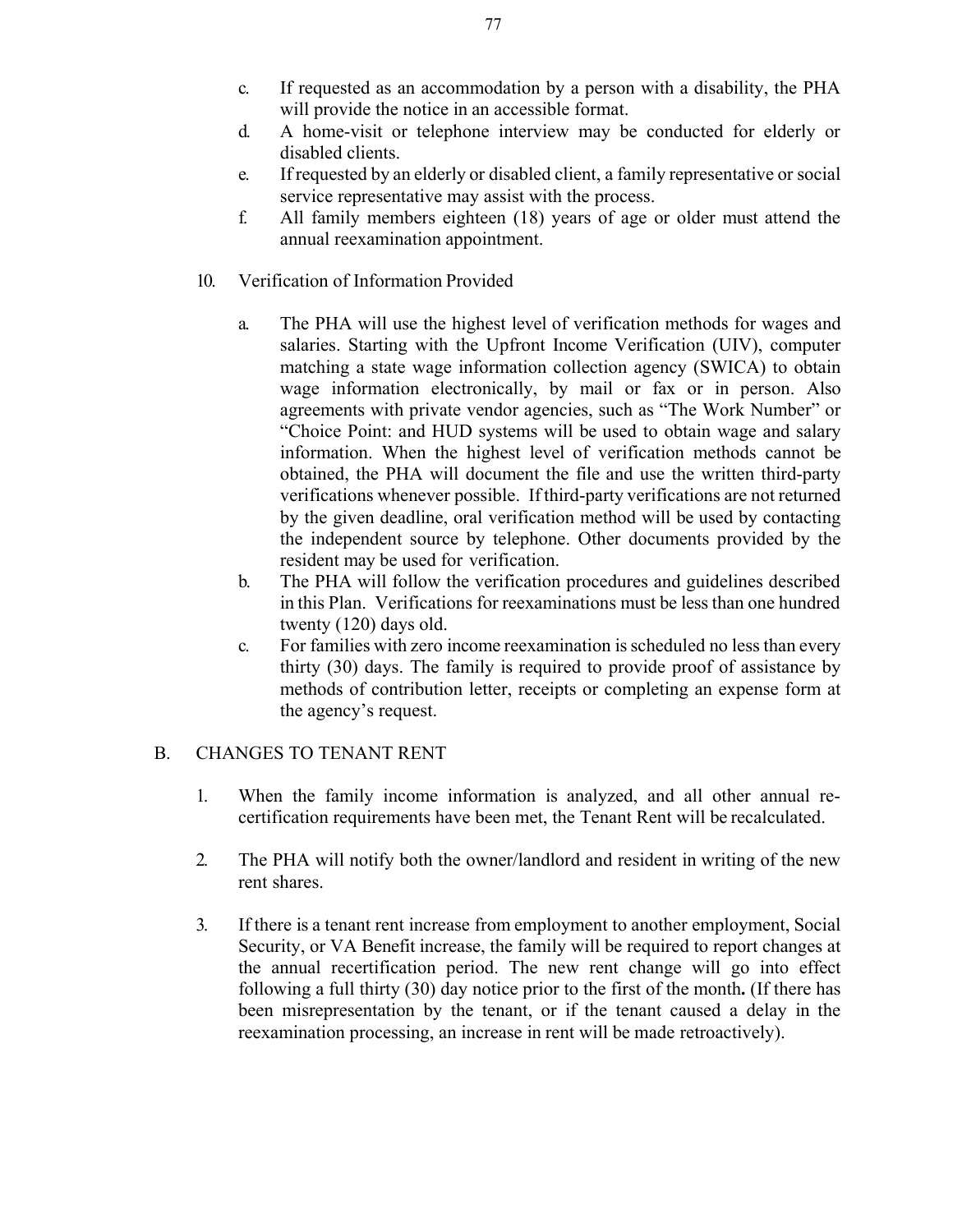- 4. If less than thirty (30) days are remaining before the anniversary date, the tenant rent increase will be effective on the first of the month following the thirty (30) days' notice.
- 5. If there is a rent increase from contributions, TANF, and unemployment, selfemployment, child support, zero income to employment, or Social Security, VA benefits, pension or any other substantial income the new change will be effective on the first of the next following month prior to the reported change.
- 6. If there has been a misrepresentation or a material omission by the family, or if the family causes a delay in the reexamination processing, there will be a retroactive increase in rent to the anniversary date or at the discretion of the PHA, the tenant may be placed on a repayment agreement, terminated from the program if the amount exceeds \$5000 and/or face possible prosecution by the Office of the Inspector General of HUD.
- 7. If there is a rent decrease, it will be effective on the scheduled effective reexamination date (unless the family has caused a delay in re-examination processing).
- 8. Retroactive rent is charged when the participant has failed to provide information within the required time period.
- 9. Rent will be prorated when a mixed family is not eligible for continued assistance or deferral of termination; chooses not to defer termination; or is at the end of the deferral period. The total housing subsidy is calculated in the usual manner for either assistance program, using income for all family members. Proration is calculated by multiplying the total subsidy by a fraction which shows the number of eligible family members as the top number and is divided by the number of total family members as the bottom number.

# C. FAILURE TO RESPOND TO ANNUAL RE-CERTIFICATION NOTICE

- 1. The written notification must state which family members are required to attend the interview. The family may call to request another appointment date up to one (1) day prior to the interview.
- 2. If the family fails to appear for the re-certification interview, and has not rescheduled or made prior arrangements with the PHA, the PHA will reschedule a second appointment.
- 3. If the family fails to appear for the second appointment, and has not rescheduled or made prior arrangements, the PHA will send the family notice of termination and offer them an informal hearing.
- 4. Exceptions to these policies may be made if the family is able to document an emergency situation that prevented them from canceling or attending the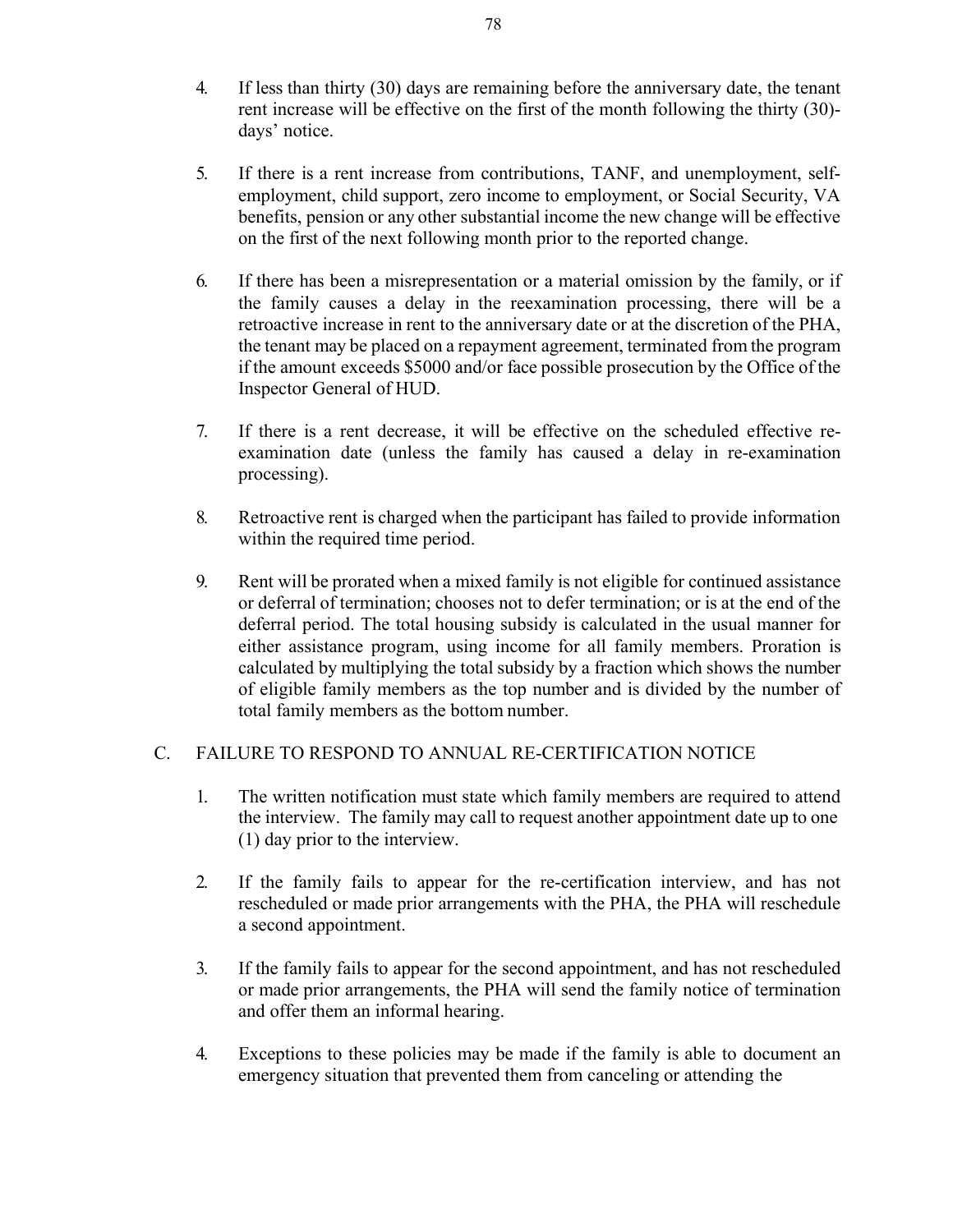appointment or if requested as a reasonable accommodation for a person with a disability.

5. Participants will be mailed notices of a maximum of two (2) scheduled reexamination appointments. Extenuating circumstances may be considered at the discretion of the PHA. The second appointment notice must be mailed within 10 days, allowing the participant ten (10) business days for the next scheduled appointment.

### D. INTERIM REEXAMINATIONS

Garland Housing Agency (GHA) will conduct interim reexamination of the family income, family composition and other eligibility factors to adjust the Total Tenant Payment for the following reasons:

### **Increases**

- 1. Families are required to report all increases and assets within fifteen (15) business days of the date the change takes effect. In order for the change to be processed, program participants must provide all of the necessary/information or documentation necessary to verify the change.
- 2. GHA will only conduct interim reexaminations when families have an increase in income of \$200 or more per month. When the increase in gross income is less than \$2400 for the year, GHA will wait till the next annual reexamination to verify and re-determine any change in rent.
- 3. Families participating in the Family Self-Sufficiency (FSS) Program will have an interim reexamination for any increase in earned income. When the increase in unearned income for an FSS family is less than \$2,400 for the year, GHA will wait until the next annual reexamination to verify and re-determine any change in rent.

# **Decreases**

**1.** GHA will review all changes which should be considered when determining the rent adjustment. GHA will not lower the rent for payments due to a temporary loss of income of less than one month (30 days) or less duration. In circumstances in which the family reports multiple changes to income reported within a short period of time, before verifications can be obtained; the interim change shall reflect the last job reported. (For example, 3 different jobs report for the same member, within a 4 week period, the interim change will reflect the last job reported to GHA.

### **Temporary or Sporadic Employment**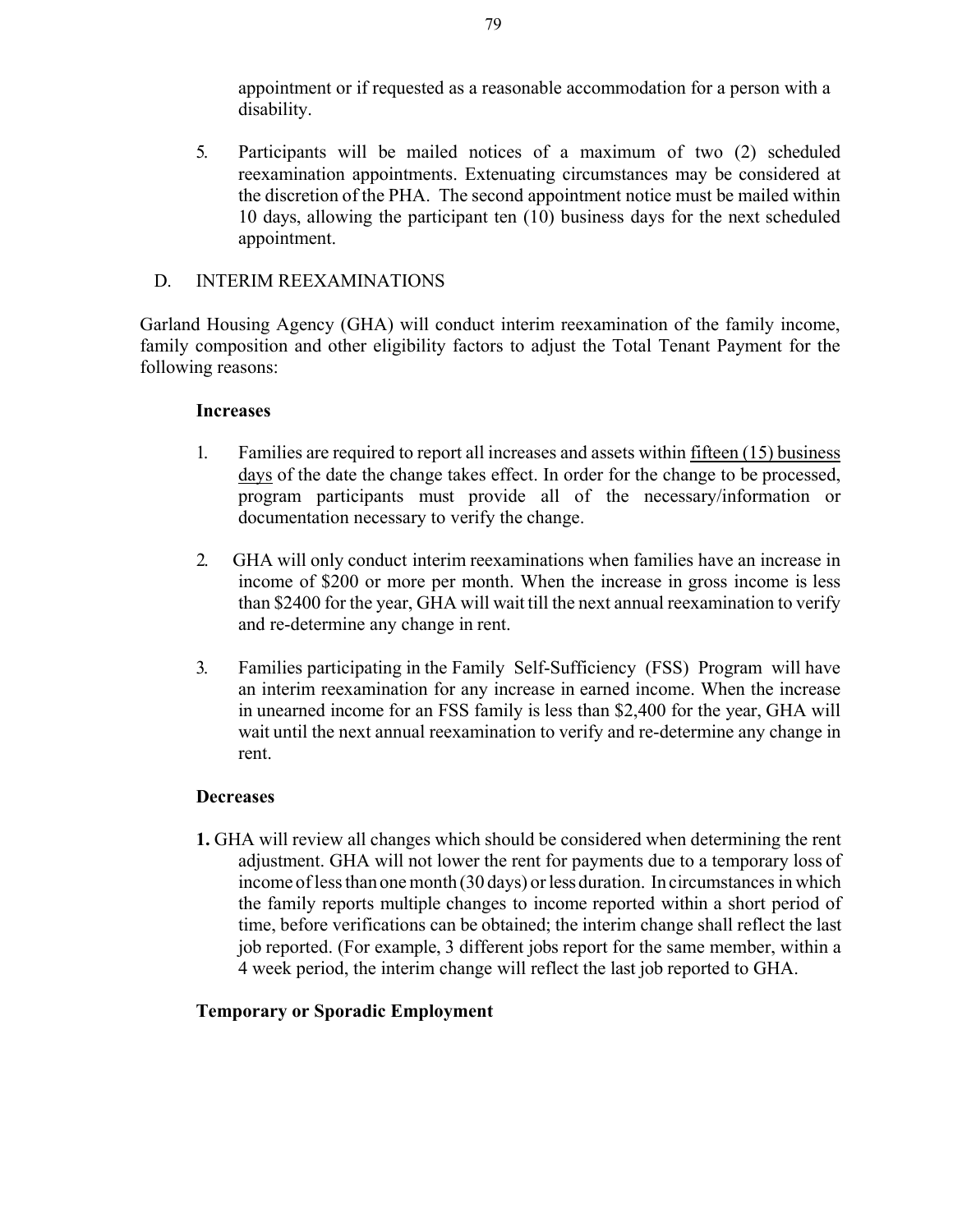1. For a Family member who worked temporary or sporadic employment for the past 12 months, GHA will anticipate the next 12 months of earnings using the past income to reflect the future income.

#### **Optional Reporting**

The family may request an interim reexamination any time the family has experienced a change in circumstances since the last determination **[24 CFR 982,516(b)(21)].** The PHA must process the request if the family reports **a** change that will result in a reduced family income **[HCV GB p.12-9]** 

If the family reports a decrease in income from the loss of welfare benefits due to fraud or non-compliance with a welfare agency requirement to participate in an economic self-sufficiency program, the family's share of the rent will not be reduced **[24 CFR 5.6151].** 

If the family reports a change that was not required to report and th**at** would result in an increase in the family share of rent, the PHA will note the information in the tenant file, but will not conduct and interim reexamination.

If the family reports a change that was not required and that would result in a decrease the Garland Housing Agency will conduct an interim reexamination.

Families that report (0) zero income will be required to complete a no income affidavit and zero income questionnaire. GHA will monitor the family's zero income status every 30 days. The family is required to report income by the end of 60 days or sooner. If the family does not have income by the end of 60 days, GHA will require the family to fill out an expense worksheet and estimate monthly expenses on bills paid, cost of food, gasoline expenses, car payments, contributions from other family members or friends etc. The estimated expenses will be used has income for the family until which time they report other income they are currently receiving.

The family must notify GHA of changes in writing by filling out the Change of Income/Family Composition Form and the attached forms. Changes and verifications of the change must be reported within fifteen (15) business days of the date the change takes effect. Generally the family will not be required to attend an interview for an interim reexamination. However, the family may be required to attend an office appointment, if GHA determines that an interview is warranted.

#### **Effective Dates**

#### **If the family share of the rent is to increase:**

The increase will be effective on the first  $(1<sup>st</sup>)$  day of the month, 30 days after the change was reported.

If the family fails to report a change within the required timeframe, or fails to provide all required information within the required time frames, the family will be placed on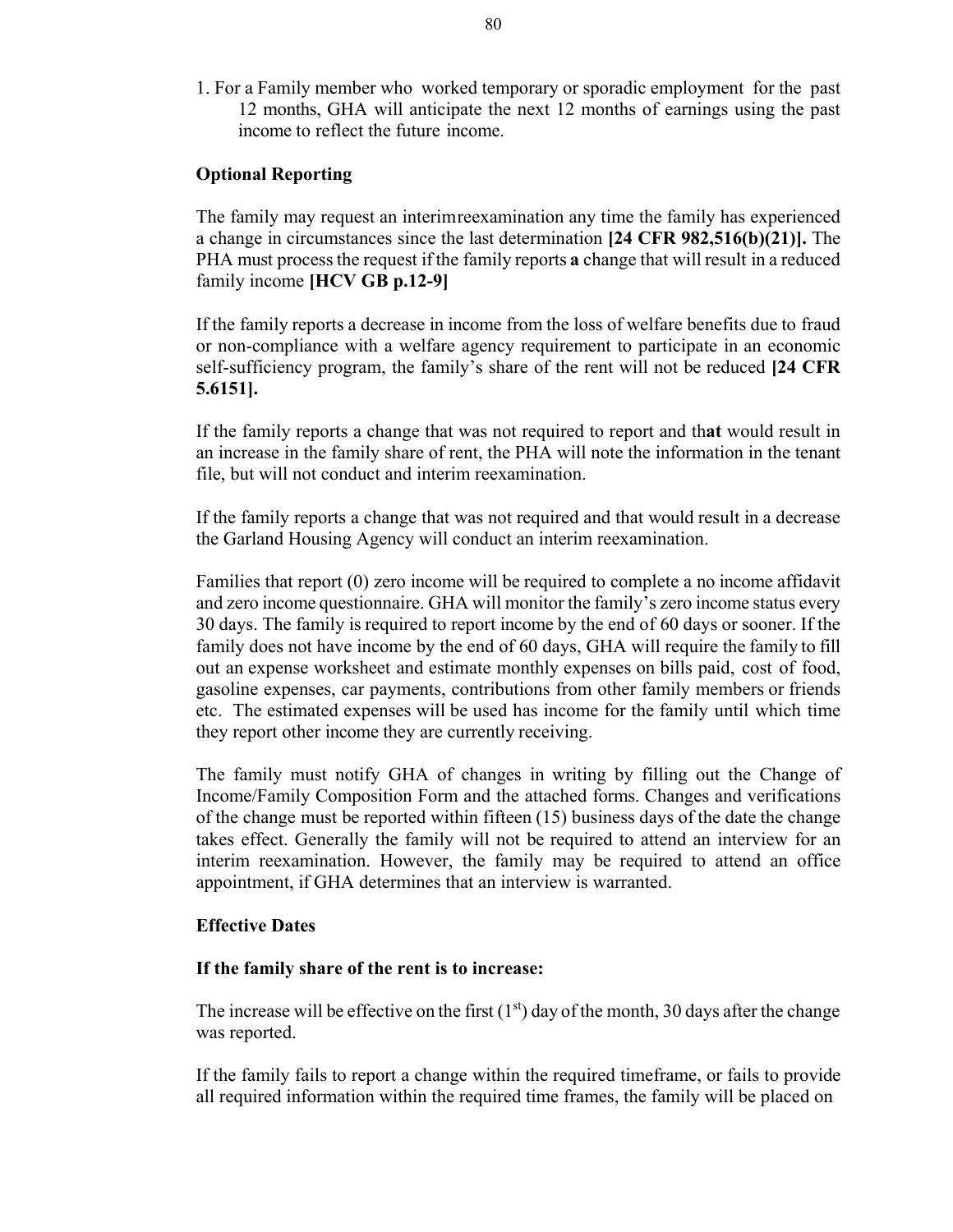a 30 day repayment plan and will required to repay the overpaid subsidy in full. If, the repayment of the overpaid subsidy is not paid in full the family will be terminated.

# **If the family share of rent is to decrease:**

The decreases will be effective on the first day of the month following the date the change was reported and all required documentation was submitted. In cases where the change cannot be verified until after the date the change would have been become effective, the change will be made retroactively.

# E. PUBLIC ASSISTANCE BENEFIT CHANGES

- 1. If the welfare or public assistance benefits of a covered family are reduced because of an act of non-compliance with program requirements or fraud by a member of the family under the law or program, the amount required to be paid by the covered family as a monthly contribution toward the rent will not be decreased as a result of that benefit reduction during the period of reduction, as a result of any decrease in the income of the family (to the extent that the decrease in income is a result of the benefits reduction). The reduction of benefits due to non-compliance with program requirements or fraud must be verified by written notification from the welfare agency.
- 2. A family's loss of welfare benefits due to the expiration of the lifetime limit will not be considered as failure to comply and the rent will be lowered.

# F. REQUIREMENTS TO ADD TO FAMILY COMPOSITION

The PHA is required to amend the lease when there are additions or deletions to the family composition. The following requirements pertain to family additions:

# 1. Minors

- a. The PHA will require birth verification, social security numbers and/or proof of guardianship (if applicable) for minors. Failure to provide social security number will result in termination of assistance for failure to comply with program requirements.
- b. Legal guardianship will be required when the participant is caring for minor children of a relative or friend. Documentation may include verification from the Department of Public Health and Social Services that the participant is the guardian of said minor child.
- 2. Persons eighteen (18) years of age or older:
	- a. When the participant requests an adult person (defined as someone 18 years of age or older) be added to the family composition, the following will be required: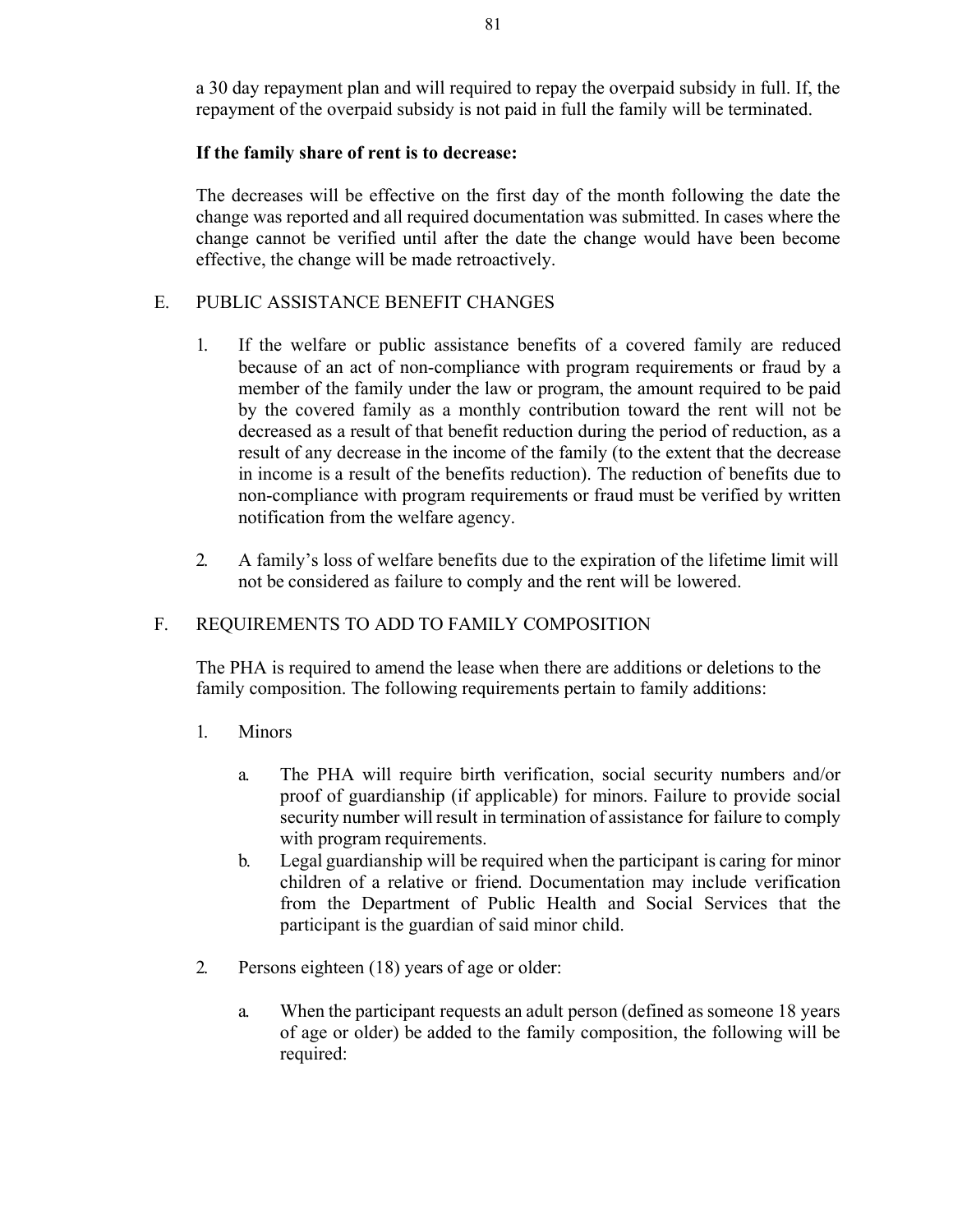- (1) Photo identification, social security number, verification of income and other eligibility related requirements. The individual will be required to sign HUD form 9886 (Release of Information);
- (2) Background screening will be conducted for criminal activity prior to authorizing approval to add an adult person to family composition and the PHA will determine, after receipt, of the report the acceptability of this adult member in the same manner other applicants are screened for appropriate behavior.
- (3) If the individual is found to have no criminal history background check record, the PHA will add the adult member to the family composition.
- (4) If the individual is found to have a criminal history background record, the PHA may deny the admission and addition to the lease.
- (5) The PHA will consider any violent criminal or drug-related criminal activity as grounds to deny admission, unless the individual can prove rehabilitation.
- (6) Because the adult member who wished to be added has no formal relationship with the PHA, she/he will not be afforded a review of the reasons for denial.
- b. The participant may request an informal hearing as outlined in the Administrative Plan.

# **XII. TERMINATION OF ASSISTANCE**

# A. BASIC POLICY

The PHA will terminate assistance for a family because of the family's action or failure to act. The PHA will provide families with a written description of the family obligations under the program, grounds under which the PHA can terminate assistance, and the informal hearing procedures.

# B. REASONS FOR TERMINATIONS

- 1. A family must not engage in drug-related criminal activity, violent criminal activity, or other criminal activity, including criminal activity by any family member.
- 2. A family must not engage in the abuse of alcohol to the extent that the abuse interferes with the health, safety, or right to peaceful enjoyment of the premises by other residents.

Drug-Related Criminal Activity means: the illegal use or possession for personal use, manufacture, sale or distribution or the possession with intent to manufacture, sell or distribute a controlled substance (as defined in the Controlled Substance Act.).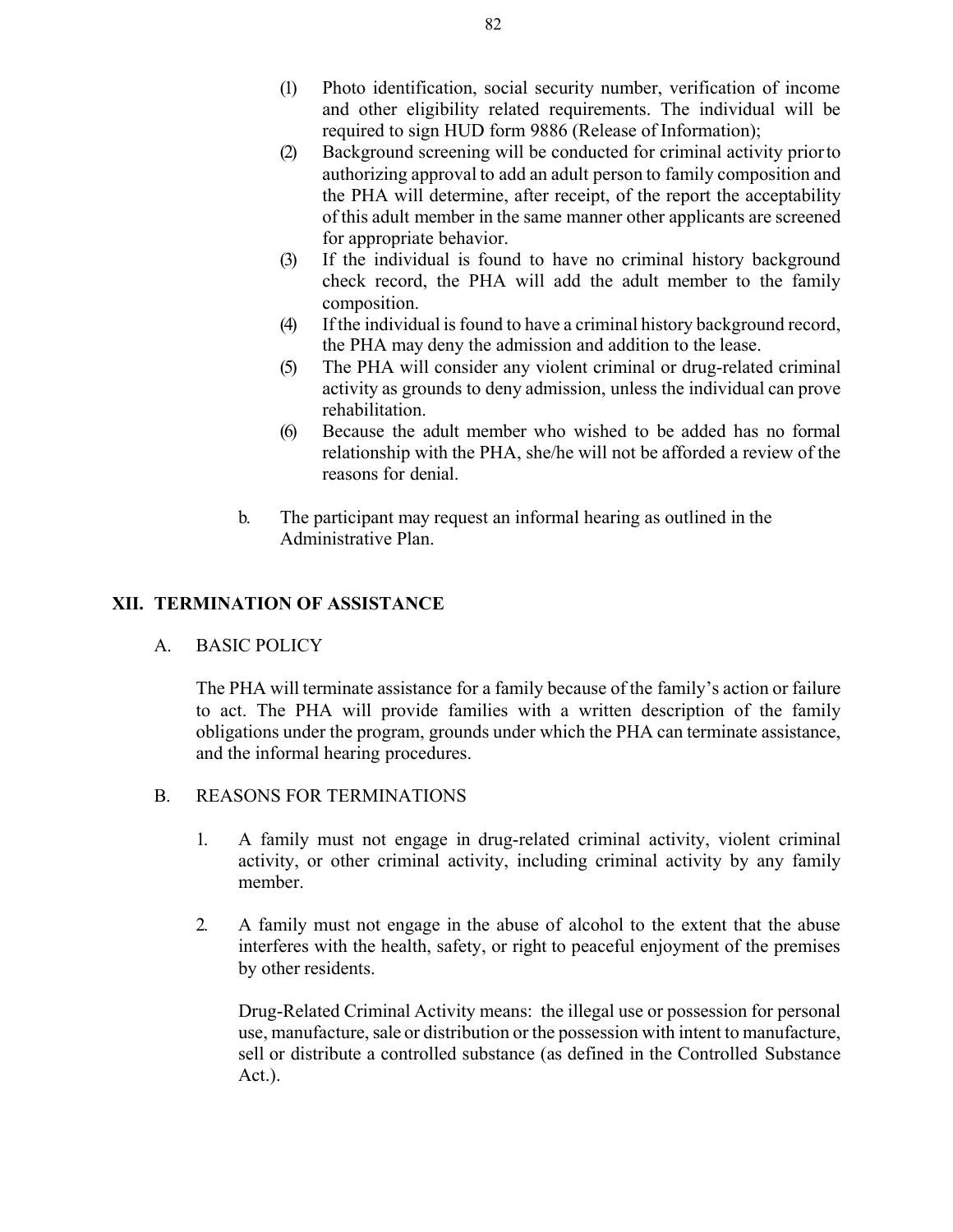- 3. The PHA will not terminate assistance for such use or possession by a family member, if the family member can demonstrate that he/she:
	- a. has an addiction to a controlled substance, has a record of such impairment, or is regarded as having such an impairment; and
	- b. is recovering or has recovered from such an addiction and does not currently use or possess controlled substances. In this instance, the PHA shall require the family to submit evidence of participation in, or successful completion of a treatment program as a condition of continued assistance for the family or to allow the affected family member to reside in the assisted units.
- 4. Violent criminal activity includes any criminal activity that has as one of its elements the use, attempted use or threatened use of physical force against the person or property of another.
- 5. Abuse of alcohol includes behavior or a pattern of behavior of any Housing Choice Voucher program participant and any family member and/or guest that as a result of the abuse of alcohol interferes with the health, safety, or right of peaceful enjoyment of the premises by other residents.
- 6. As a measure to determine whether the person has violated this family obligation, one of the following situations must be present:
	- a. There has been a criminal offense, arrest, or conviction for engaging in drugrelated criminal activity within the last five (5) years and/or a history for violent criminal activity, including criminal activity by any family member within the last ten (10) years,
	- b. There must have been an arrest within the prior twelve (12) months for engaging in drug-related criminal activity or violent criminal activity (as defined above) including criminal activity by any family member, which did or did not result in a conviction,
	- c. The family has been evicted from federally-assisted housing in the last five (5) years (see 24 CFR Sec. 982.552) for engaging in drug-related criminal activity or violent criminal activity (as defined above) including criminal activity by any family member;
	- d. Drug-related or criminal activity in, on or near the premises by any tenant, household member, or guest, and any such activity engaged in on the premises by any other person in the tenant's control.
	- e. The PHA has acquired/been presented with the preponderance of evidence that the family, including any family member, is engaging in drug-related criminal activity or violent criminal activity or other criminal activity or alcohol abuse, regardless of whether the family member has been arrested or convicted for such activity.
	- f. If the PHA poses to terminate assistance for criminal activity as shown by a criminal record, the PHA must provide the subject of the record and the participant with a copy of the criminal record. The PHA must give the family an opportunity to dispute the accuracy and relevance of that record, in accordance with Sec. 982.554.

The Garland Housing Agency will not add a family member to the lease, if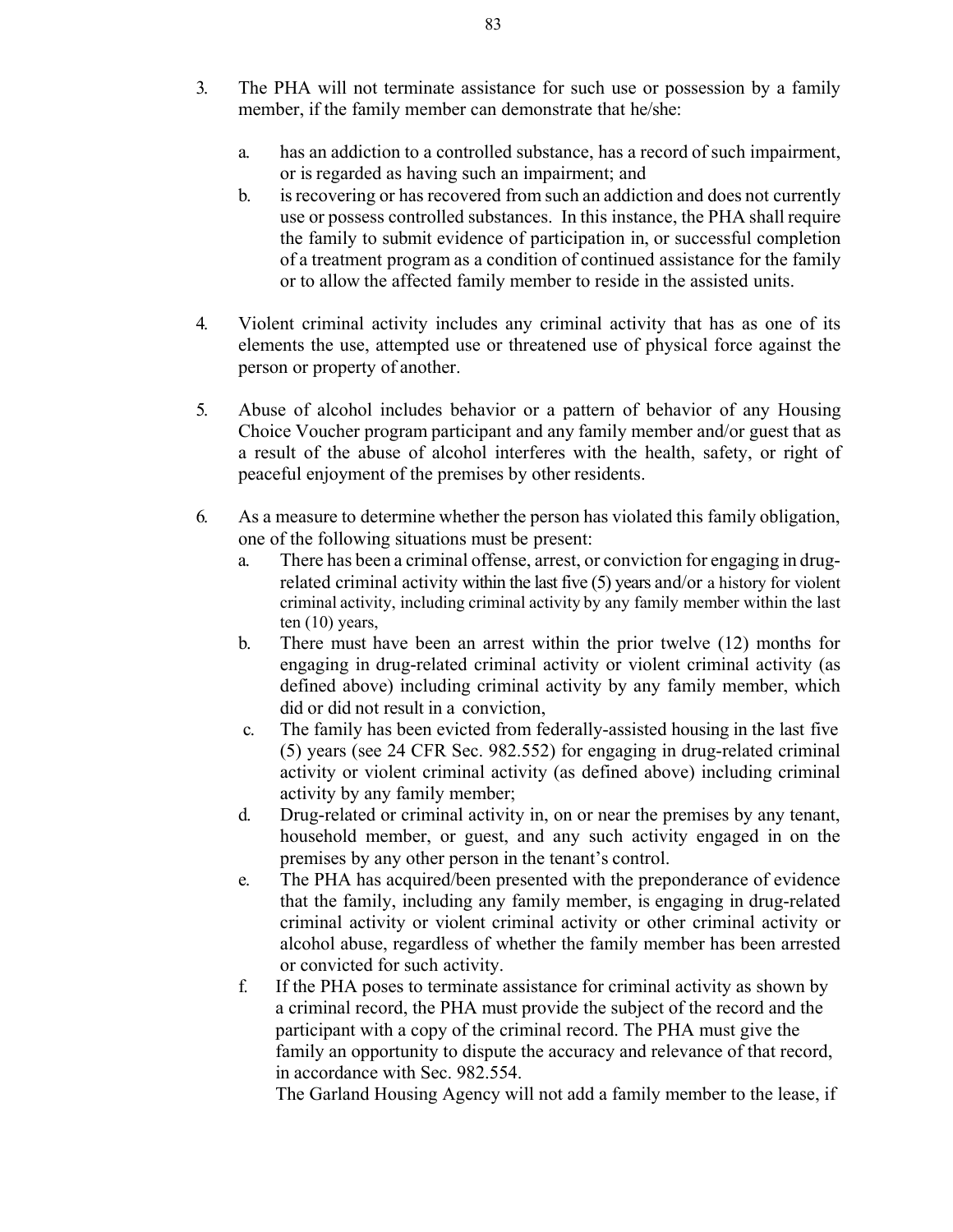the family members has a history of violent criminal activity within the last ten (10) years or a history of drug related criminal activity within the last five (5) years.

- 7. Families who are guilty of program abuse or fraud in any Federal Housing Assistance program. (This presupposes that the program abuse or fraud is substantiated and that a Repayment Agreement was not entered into.)
- 8. Families who have violated one of their family obligations.

The family (including family members) must not:

- a. Commit any serious or repeated violations of the lease. Unpaid rent is a serious violation of the lease and if the head of the household is evicted or moves for non-payment of rent, the family will be terminated from the program.
- b. Allow an unauthorized occupant without acquiring written approval from the landlord and PHA.
- c. Any unapproved person(s) visiting with the tenant longer than specified in rental agreement or ten (10) days (whichever comes first) must contact the PHA to add said person(s) to the lease. Any family with unapproved person(s) visiting must have written approval from the Landlord and a copy of that approval must be provided to the PHA if visitor(s) are allowed an extension to visit longer than the time period indicated in the lease. Refusal to adhere to this policy is grounds for immediate housing termination.
- 9. Families whose Total Tenant Payment is sufficient to pay the full gross rent and where 180 days has elapsed since the PHA's last HAP payment was made.
- 10. Families whose appropriate household members do not provide their Social Security information and documentation within the time required and specified by the PHA.
- 11. Families who fail to comply with HUD requirements for assistance to noncitizens.
- 12. Income limits are solely used to determine eligibility for initial applicants. Income limits are not a consideration for termination of assistance once the family is under lease and contract and already "on the program."

However, the following examples will be reasons for termination of assistance:

if the family did not report an interim change in family composition or income, etc., which they were required to report, the PHA would determine how much the family owed the PHA, due to the unreported or untimely reported information.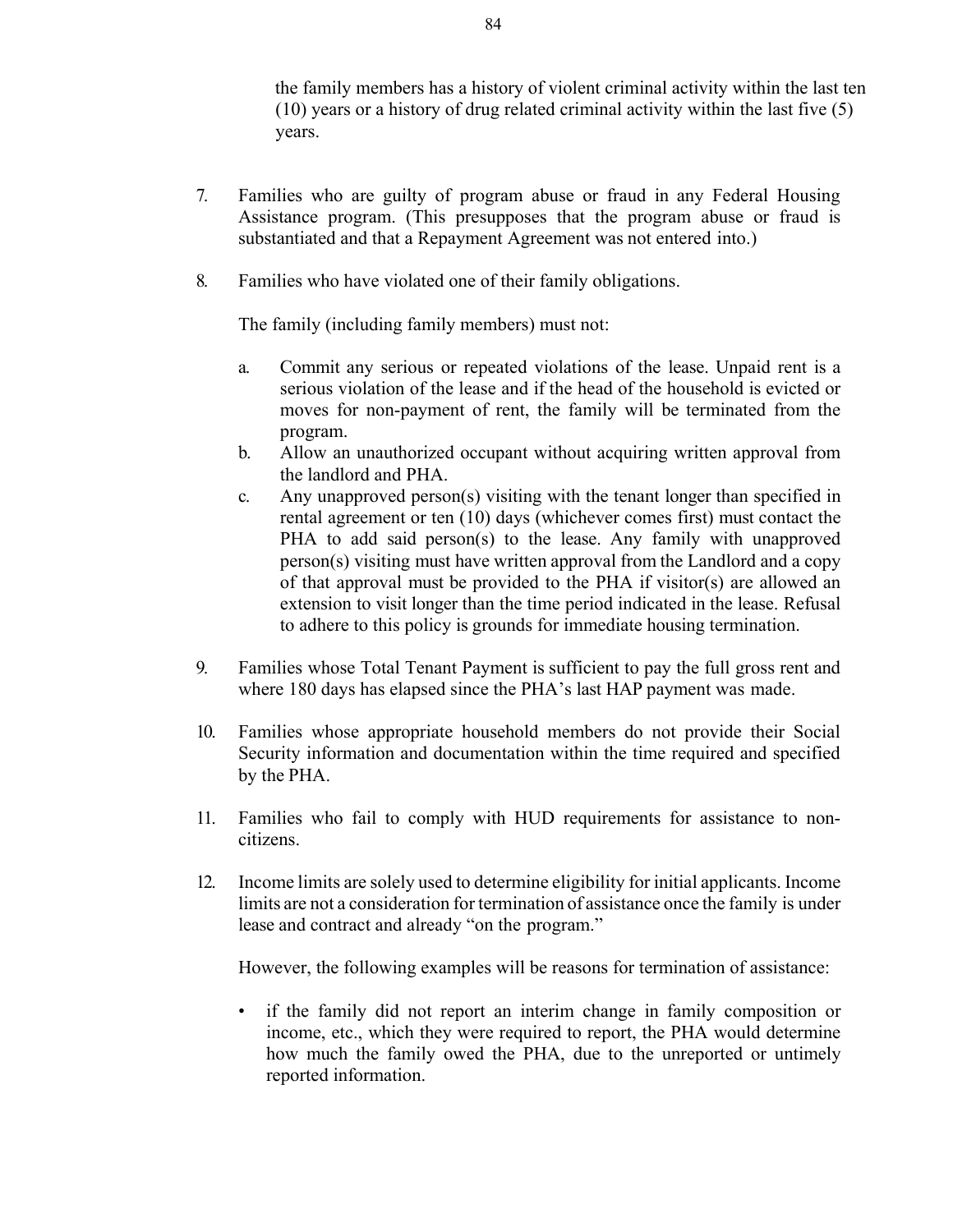- if the PHA entered into a Repayment Agreement with the family,  $\cdot$  if the family stops paying on their Repayment Agreement, the family will be under the termination of assistance procedures above.
- 14. If a participant signs an agreement with an owner/landlord to pay for the owner/ landlord to repair resident-caused HQS fail items, and the participant fails to repay the owner/landlord pursuant to said agreement, assistance will be terminated.
- 15. If a household member is fleeing to avoid prosecution, or custody or confinement after prosecution for a crime that is a felony under the law of the place from which the individual flees, (in the case of the State of New Jersey is a high misdemeanor).
- 16. If a family member has violated or is violating a condition of probation or parole imposed under Federal or State law.
- 17. If any household member has ever been convicted of drug-related criminal activity for manufacture or production of methamphetamine on the premises of federally assisted housing.
- 18. Families that are terminated for violation of Family Obligation will be required to remain off the program for one (1) year before reapplying.

### C. INSUFFICIENT FUNDING

The PHA may terminate HAP contracts if the PHA determines, in accordance with HUD requirements, that funding under the consolidated ACC is insufficient to support continued assistance for families in the program. The PHA will determine whether there is sufficient funding to pay for currently assisted families. If the PHA determines there is a shortage of funding, prior to terminating any HAP contracts, the PHA will determine if any other actions can be taken to reduce program costs. If after implementing all reasonable cost cutting measures there is not enough funding available to provide continued assistance for current participants, the PHA will terminate HAP contracts as the last resort. The local HUD Field office will be informed and the PHA will terminate the minimum number needed in order to reduce HAP costs to a level within the PHA's annual budget authority. The order of termination will be evaluated at the time of termination to affect the least number of families.

# D. VIOLENCE AGAINST WOMEN ACT and Justice Department Reauthorization Act 2005 (VAWA)

1. Criminal activity directly relating to domestic violence, dating violence, or stalking, engaged in by a member of a tenant's household or any guest or other person under the tenant's control, shall not be cause for termination of assistance if the tenant or an immediate member of the tenant's family is the victim or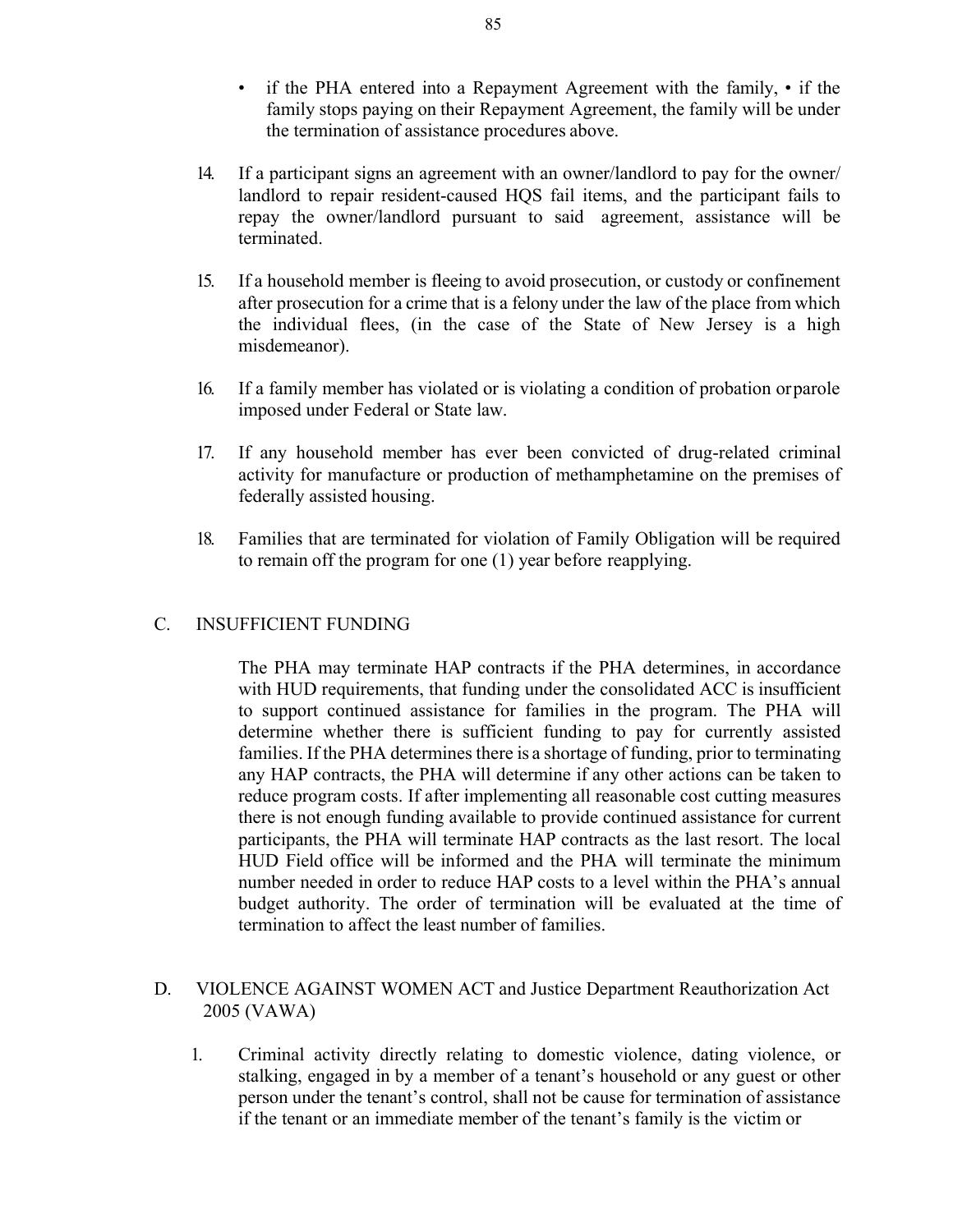threatened victim of abuse. An incident or incidents of actual or threatened domestic violence, dating violence, or stalking will not be construed as serious or repeated violations of the lease by the victim or threatened victim of that violence and will not be "good cause" for termination of the assistance of a victim of such violence.

- 2. The PHA responding to an incident or incidents of actual or threatened domestic violence, dating violence, or stalking that may affect a tenant's participation in the housing program to request in writing that an individual complete, sign and submit, within 14 business days of the request, a HUD-approved certification form. On the form, the individual certifies that he/she is a victim of domestic violence, dating violence, or stalking, and that the incident of incidences in question are bona fide incidences of such actual or threatened abuse. On the certification form, the individual shall provide the name of the perpetrator.
- 3. In addition to the certification form, a tenant may be required to provide the PHA: a Federal, State, tribal, territorial, or local police record or court record; documentation signed and attested to by an employee, agent, or volunteer of a victim service provider, an attorney or a medical professional, from whom the victim has sought assistance in addressing domestic violence, dating violence or stalking, or the effects of abuse, in which the professional attests under the penalty of perjury (28 U. S. C. 1746) to the professional's beliefs that the incident or incidents in question are bona fide incidents of abuse.
- 4. The PHA will require the participant to come into the office to pick up the certification form and will work to make sure that the delivery of the form to the PHA will not put the participant at risk.
- 5. If the individual does not provide the form HUD-50066 by the  $14<sup>th</sup>$  business day or any extension of that date provided by the PHA, protections afforded to the victim of domestic violence, dating violence, or stalking by sections 606 or 607 will apply. The PHA will therefore be free to terminate assistance, in the circumstances authorized by otherwise applicable law and lease provisions, without regard to the amendments made by Sections 606 and 607.
- 6. PHA's must notify participants of their rights under VAWA, which includes the existence of the HUD form to declare they are victim or domestic violence. All information provided to the PHA relating to the incident(s) of domestic violence, including that an individual is a victim of domestic violence, dating violence, or stalking, must be retained in confidence by the PHA or owner, and will not be entered into any shared database nor provided to a related entity, except to the extent that the disclosure is (i) requested or consented by the individual in writing; (ii) required for use in an eviction proceeding or termination of assistance, or(ii) otherwise required by applicable law.
- 7. To request an emergency move the tenant shall notify the HA office and submit a written request The PHA will provide reasonable accommodations to this policy for individuals with disabilities. The tenant's written request for an emergency move should include either:
	- a. A statement expressing that the tenant reasonably believes that there is a threat of imminent harm from further violence if the tenant were to remain in the same dwelling unit assisted under the PHA's program; or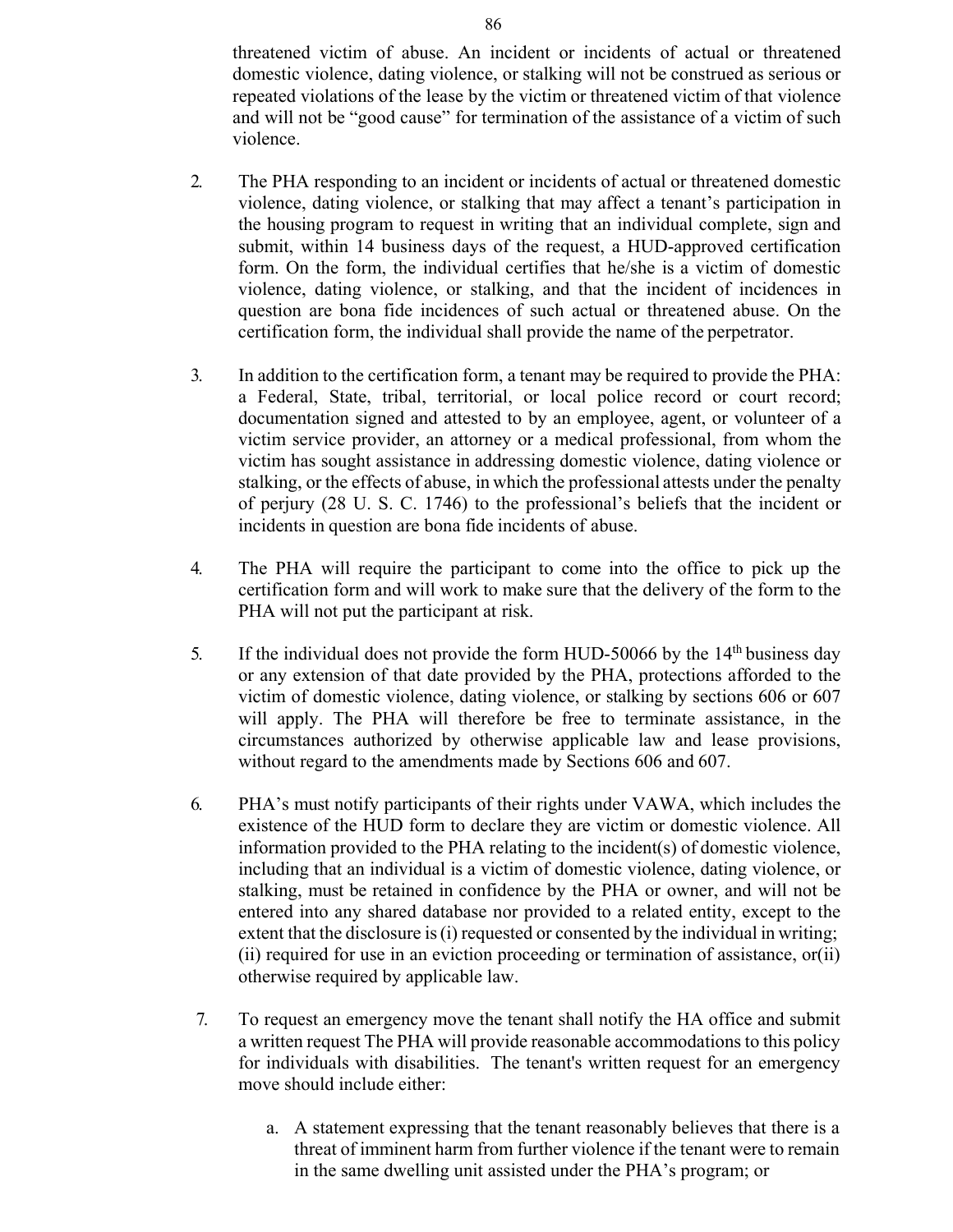- b. (2A statement that the tenant was a sexual assault victim and that the sexual assault occurred on the premises during the 90-calendar-day period preceding the tenant's request for an emergency transfer.
- 8. Portability- A participant will not be denied portability to a unit located in another jurisdiction so long as the tenant has complied with all other requirements of the Housing Choice Voucher program and has moved from the unit in order to protect the health or safety of an individual member of the household who is or has been the victim of domestic violence, dating violence, sexual assault or stalking and who reasonably believes that the head of household or other family be member will be imminently threatened by harm from further violence if the individual remains in the present dwelling unit

### E. ZERO HOUSING ASSISTANCE

- 1. If the Total Tenant Payment is equal to the Contract Rent or the Payment Standard, then the owner/landlord will no longer receive an assistance check from the PHA. The family will be notified that the zero housing assistance is available for six (6) months. At that time, if there have been no changes which reflect the ability for the PHA to provide monetary assistance on the contract, the contract and the family's assistance will be terminated.
- 2. This determination does not preclude the family from asking to terminate assistance immediately, nor does it impact any rights under the lease.
- 3. Families whose assistance is terminated under this instance will have to reapply for assistance when PHA is accepting applications.

# F. COMPUTER MATCHING (24 CFR 5.211)

The PHA along with the Department of Housing and Urban Development will conduct a computer matching initiative in order to provide an independent source for verifying resident income. The matched information regarding income, earnings, wages, or unemployment compensation will be disclosed to the assisted family. The family must take appropriate action. Appropriate action may include, but not necessarily be limited to review of information with the client and changing the family's rent as needed. If a documented case of fraud is verified, the PHA will take action to recover excess housing assistance received by the resident due to unreported income.

# **XIII. UTILITY ALLOWANCES**

- A. The Utility Allowance Schedule is used to determine how much credit the assisted family will be given for estimated utility cost. If the family pays for some or all utilities, the Housing Choice Voucher office will provide the family with a utility allowance. The allowances are based on actual rates and average consumption.
- B. The utility allowance is given as a reduction in the resident's portion of rent to be paid to the owner/landlord. The Total Tenant Payment is reduced by the utility rate since the last revision.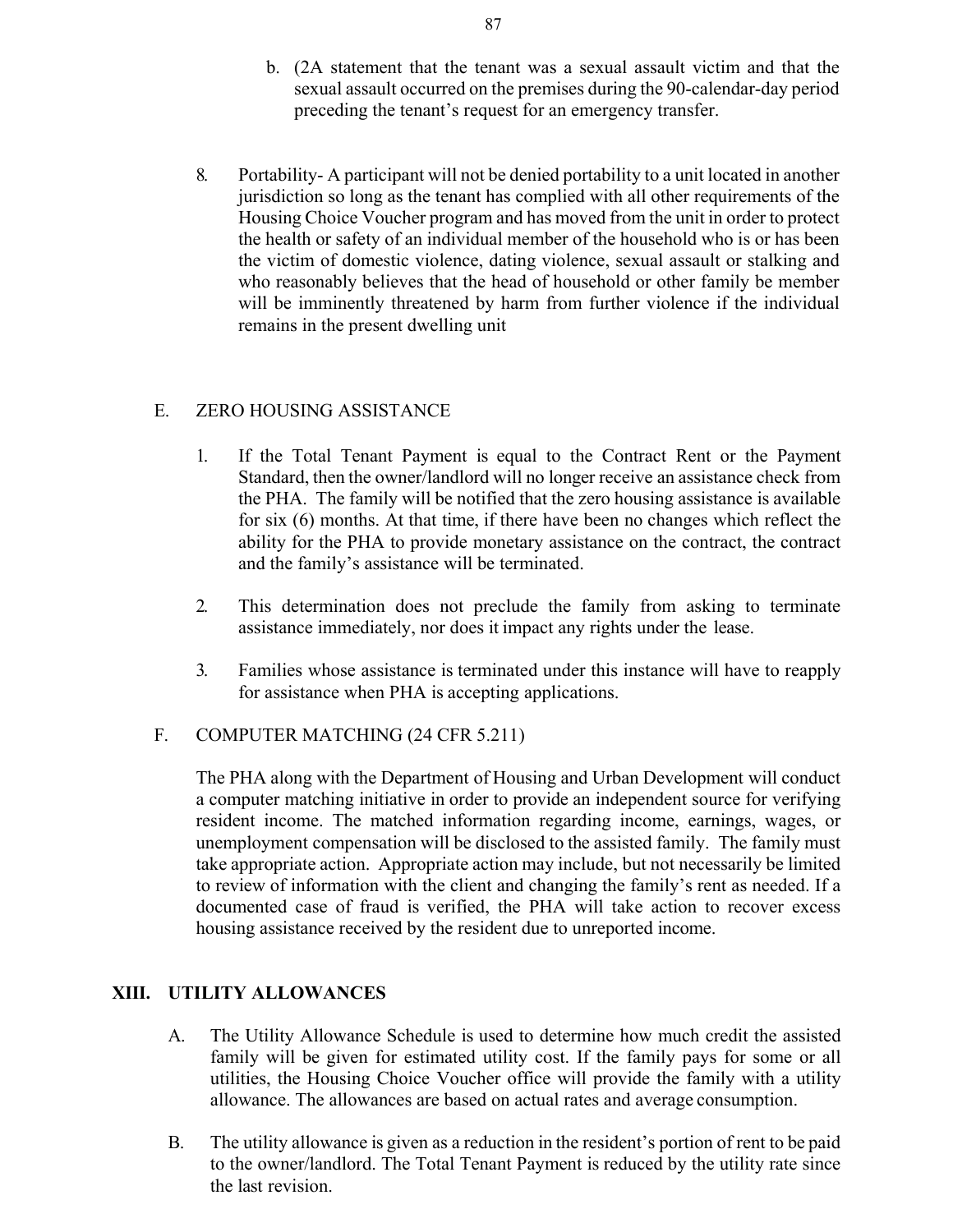- C. The PHA's Housing Choice Voucher office will review the Utility Allowance annually and adjust if there is a ten percent (10%) or more change in the utility rate since the last revision.
- D. Approved utility allowance schedule(s) are provided to families at the briefing sessions when the family receives initial or continued assistance.
- E. The PHA will use the utility allowance for the actual voucher or unit size whichever is smaller and will consider a special higher utility allowance as reasonable for a disabled person.
- F. Allowances will be established for families who supply the range and refrigerator.
- G. A single utility allowance will be used by the Garland Housing Agency. This utility allowance will be based on rates provided by Garland Power & Light, and will be the lesser of the rate for a single family unit vs. a multi-family unit.

# **XIV. PORTABILITY**

### A. OUTGOING HOUSING CHOICE VOUCHERS

- 1. Housing Choice Voucher Waiting List Applicants who are or were residents of the PHA's jurisdiction at the time of their original application may elect to exercise their option to use the portability features of their housing assistance. The area of operation of the PHA is geographically defined as the Garland, Texas city limits and units found with in Dallas County, Collin County, Rockwall County, areas in Denton County south and east of Lake Lewisville and Kaufman County west of Terrell and north of Highway 175.
- 2. Housing Choice Voucher waiting list applicants, who reside in areas outside of its jurisdiction (defined above) at the time of their original application, must utilize their assistance within the jurisdiction for at least twelve (12) months before being able to relocate to another jurisdiction.
- 3. Family Self-Sufficiency (FSS) program participant(s) must reside in the jurisdiction for at least twelve (12) months.
- 4. Participants will not port-out if they are in violation of family obligations or if they owe a balance due to the PHA relative to the Housing Choice Voucher or Public Housing programs.
- 5. A portable family transferring between programs must be income-eligible for the area where the family leases an assisted unit. This requirement applies if the family is transferring from the initial PHA program to the receiving PHA Housing Choice Voucher Program.
- 6. If a portable family was already a participant in the initial PHA Voucher program, income eligibility is not re-determined unless the family transfers between the programs.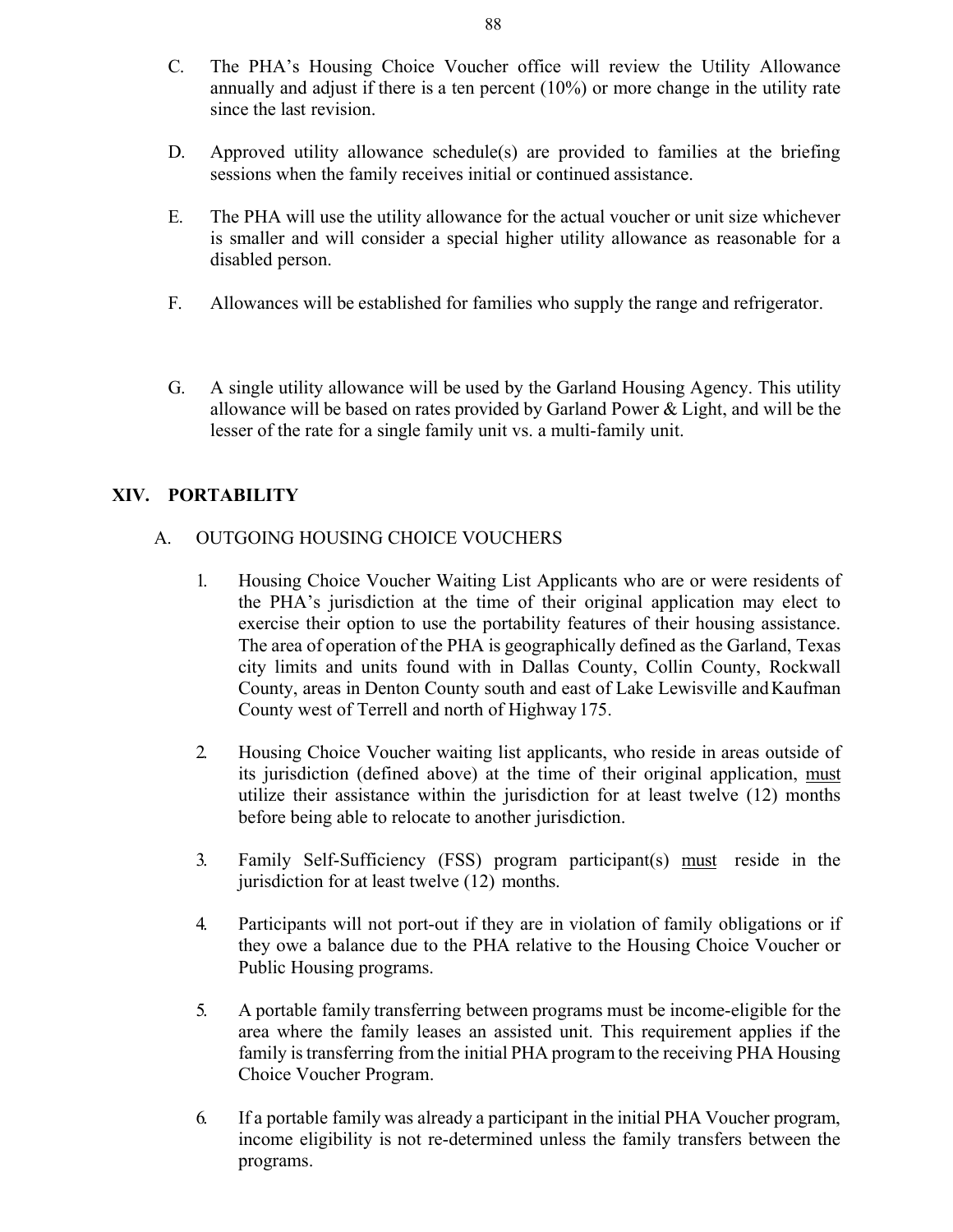- 7. The PHA follows the portability requirements of 24 CFR 982.553-555 and any subsequent regulations, notices, memos or directives from HUD regarding the administration of portability under Housing Choice Voucher.
- B. RECEIVING PHA (see 24 CFR 982.355)
	- 1. The receiving PHA is required to provide assistance to porting families unless the family has breached its obligations.
	- 2. The receiving PHA will conduct a criminal background check per policy for all income portable families. Ineligible families will be referred back to their initial housing authority.
	- 3. The PHA will require that that family is in good standings with the initial PHA and that all screening processes has taken place before allowing the family to lease up in the receiving PHA's jurisdiction.
	- 4. Portability admissions are counted against the initial PHA's income targeting requirement (75% of extremely low-income admissions) - unless the receiving PHA absorbs the family (24 CFR 982.201).

# **XV. MOVES WITH CONTINUED TENANT-BASED ASSISTANCE**

# A. ELIGIBILITY TO MOVE

- 1. The assisted lease for the old unit has terminated. This includes a termination because:
	- a. The PHA has terminated the HAP contract for the owner's/landlord's breach; or
	- b. The lease has terminated by mutual agreement of the owner/landlord and the resident; or
	- c. The lease expired and either the owner/landlord or resident decided not to renew.
	- d. If the family has damages that exceed the first month's rent, the family will not be allowed to move to another unit unless the damages are paid in full.
	- e. The family will be allowed to move if they are not being evicted or terminated for violation of Family Obligation, or the owner/landlord has given the resident a notice to vacate, or has commenced an action to evict the resident, or has obtained a court judgment or other process allowing the owner/landlord to evict the resident.
	- f. The family has a source of household income.
- 2. The resident has given proper notice of lease termination after the first year.
- 3. Families with no income will not be allowed to relocate unless the unit does not meet HQS and/or the landlord has agreed to release the family from their lease and they have not violated any family obligations.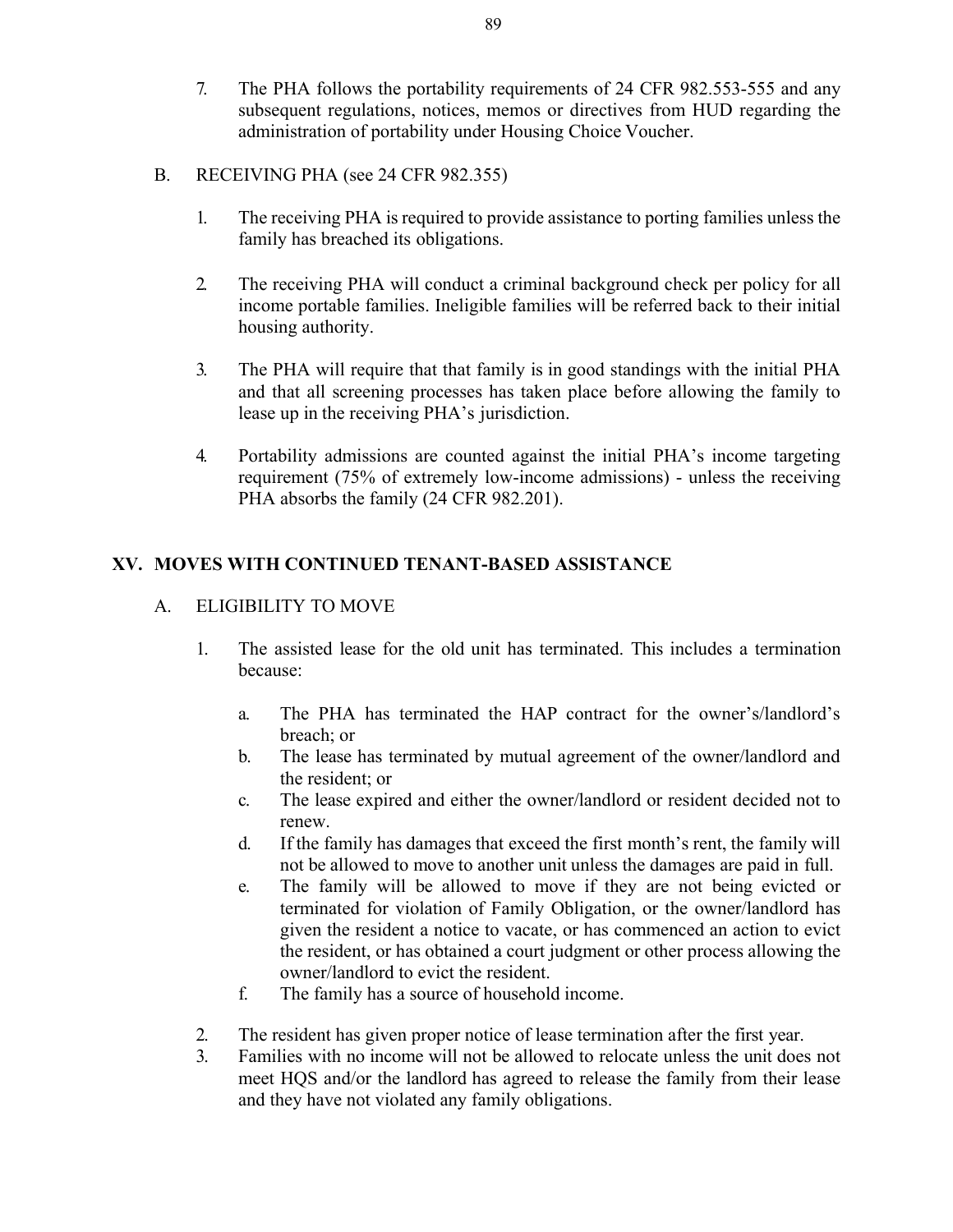### B. HOW MANY MOVES

- 1. A participant family can move one time with continued assistance under the program, either inside the jurisdiction or under the portability procedures during any one-year period. (See 24 CFR Sec. 982.314)
- 2. The family will not move during the initial term of the lease. (See 24 CFR Sec. 982.314)

The family may or may not be required to move if the family is over housed or under housed and the unit cost is not within the Payment Standard of the certified voucher size for the family.

- 3. The PHA will deny a request to move for the following reasons:
	- a. the participant intentionally causes the unit to fail housing quality standards;
	- b. the participant owes an amount to the PHA or another PHA in connection with Housing Choice Voucher a balance due;
	- c. the participant has violated any family obligation;
	- d. the PHA may, at its discretion, suspend moves if such suspension is as a result of budgetary cuts;
	- e. the participant is currently reporting zero income.
- 4. Failure to provide at least thirty (30) days written notice of intent to move may result in termination of assistance.
- 5. Agreement to Remain in Occupancy
	- a. If the family does not locate a new dwelling they will be required to submit an "Agreement to Remain in Occupancy".
	- b. The assisted tenancy will be extended for any period of time mutually agreed upon by the owner/landlord and resident.
	- c. In an absence of the Agreement to Remain in Occupancy HAP payments and the HAP contract will terminate at the end of the thirty (30)-day Notice to Move issued by the resident.

# C. NOTICE OF FAMILY MOVE

- 1. The Owner is permitted to require the family to give at least a thirty (30) day termination notice. (See 24 CFR Sec. 982.309)
- 2. The family must give proper notice and the notice must be signed and dated by the owner/landlord and a copy provided to Garland Housing Agency.
- 3. If the family wants to move to a new unit that is located outside the initial PHA jurisdiction, the notice to the PHA must specify the area where the family wants to move.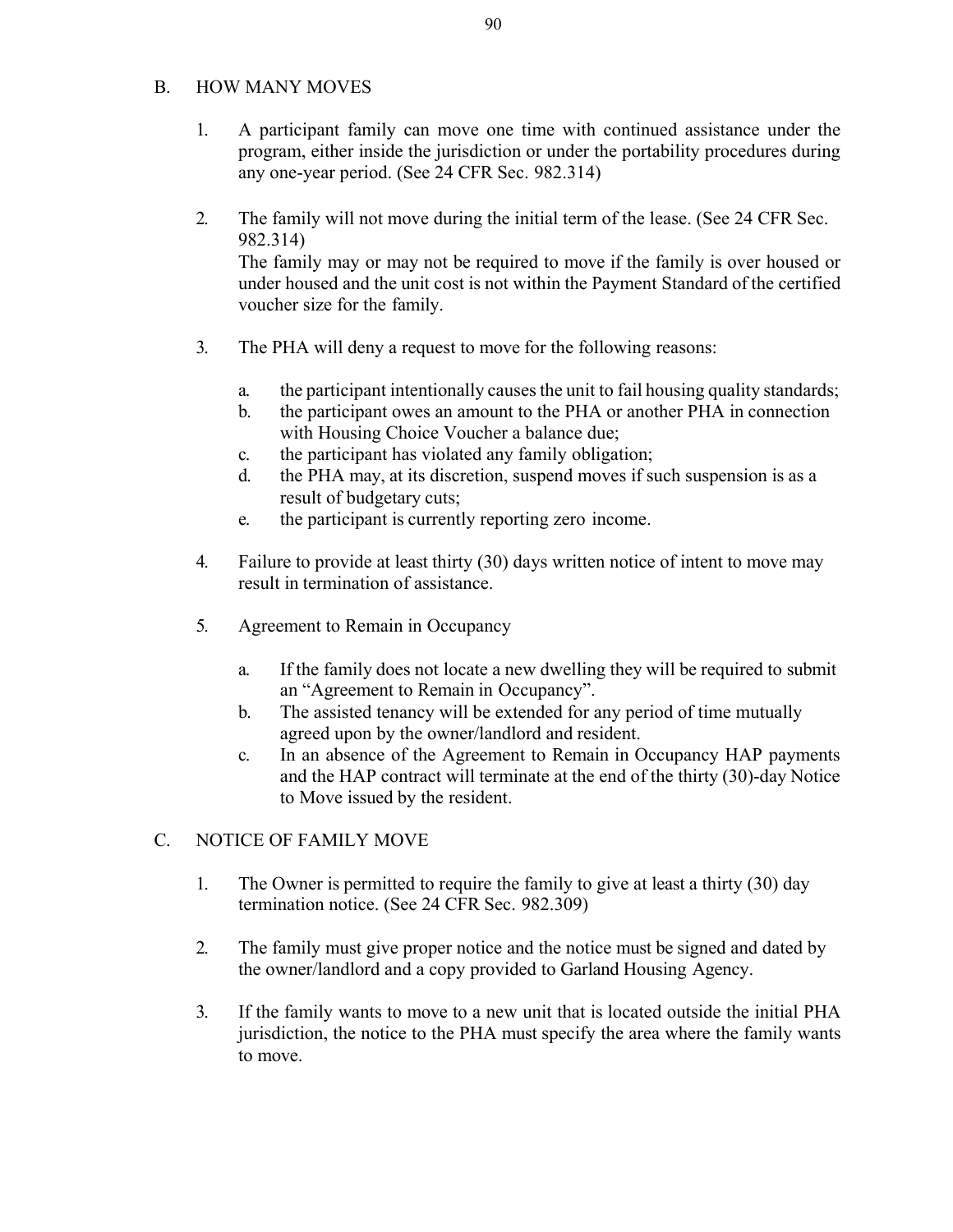### **XVI. FAMILY BREAK-UP**

### A. PHA DISCRETION

- 1. The PHA has discretion to determine which members of an assisted family continue to receive assistance in the program if the family breaks up.
- 2. The decision to determine who continues to receive the assistance will be made by the Housing Administrator.

### B. CRITERIA

The factors to be considered in making this decision will include:

- 1. whether the assistance should remain with family members remaining in the original assisted unit;
- 2. the interest of minor children or of ill, elderly or disabled family members;
- 3. whether family members are forced to leave the unit as a result of actual or threatened physical violence against family members by a spouse or other member of the household; or
- 4. other factors specified by the PHA.

# C. COURT ORDERS

If a court determines the disposition of property between members of the assisted family in a divorce or separation under a settlement or judicial decree, the PHA is bound by the court's determination of which family members continue to receive assistance in the program.

# D. REMAINING MEMBER OF TENANT FAMILY

- 1. The Housing Choice Voucher office will assist an individual left in an assisted housing unit who may or may not otherwise qualify for assistance under their own circumstances.
- 2. A single adult (whether elderly or non-elderly, displaced or non-disabled, children in residence/household or no children present) will become the head of household.
- 3. A live-in aide will not be considered a remaining member of the resident family by definition.
- 4. A minor child(ren) will not be allowed to retain status of remaining family member(s) unless:
	- The court has awarded emancipated minor status to the minor; or
	- An income eligible court appointed or legal guardian moves into the unit with the minor child(ren).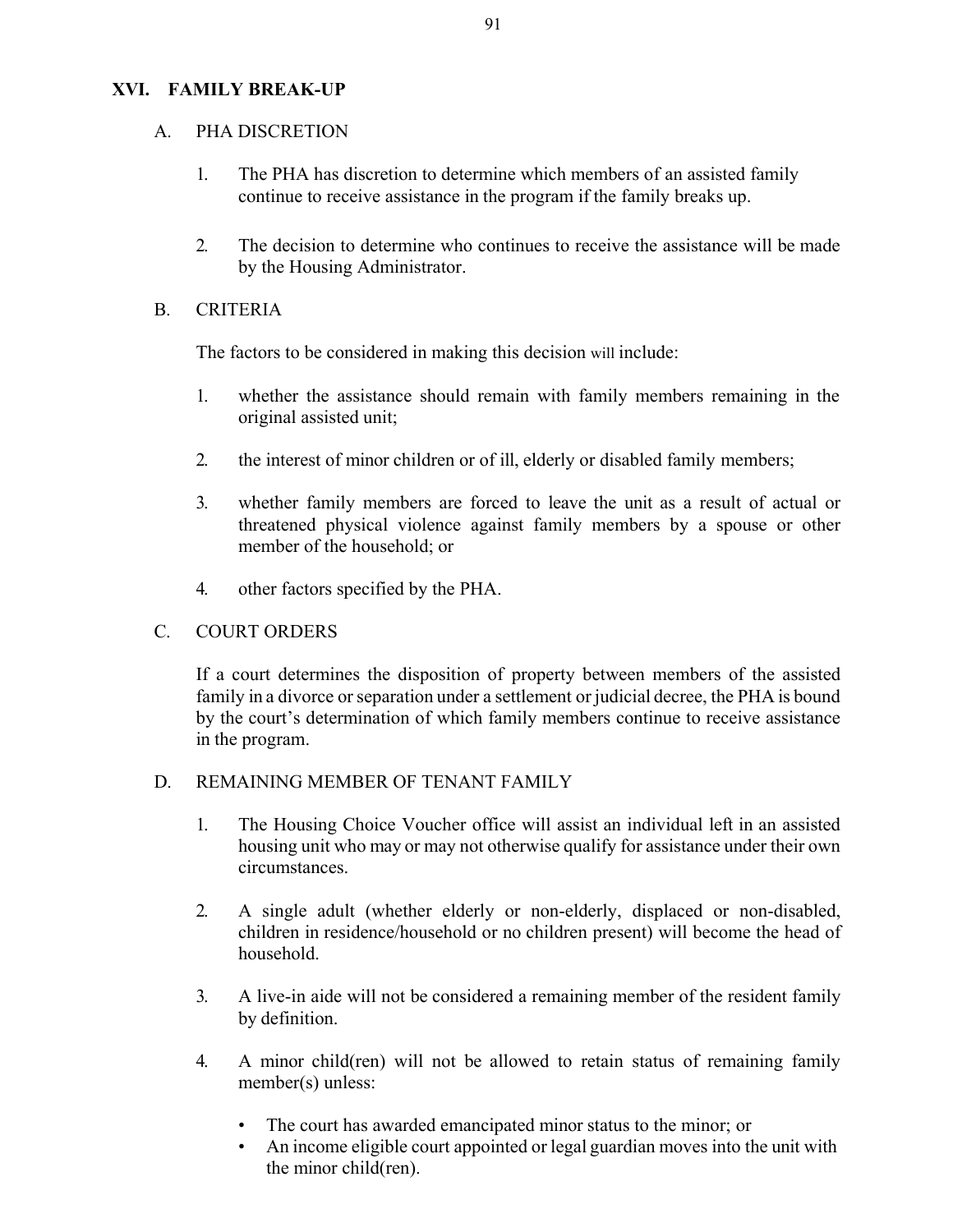- 5. If both parents must leave the household and the Department of Social Services and/or the Juvenile Court has determined that another adult is to be brought into the assisted unit to care for the children for an indefinite period, the Housing Choice Voucher office will treat that adult as a visitor for sixty (60) days.
	- a. After that period, the Housing Choice Voucher office will determine whether court awarded custody or legal guardianship has been granted to the caretaker.
	- b. If so, the assistance will be transferred to the caretaker.

# **XVII. ABSENCE FROM UNIT**

# A. TIME LIMITS

- 1. The family may be absent from the unit for brief periods. Generally, the family may not be absent from the unit for a period of more than sixty (60) consecutive calendar days.
- 2. Generally, the housing assistance payments terminate if the family is absent for longer than sixty (60) days. The term of the HAP contract and assisted lease also terminate.
- 3. The Housing Administrator will approve an absence of up to 180 consecutive calendar days for extraordinary reasons (e.g. military call to duty/Reserves, medical, etc.).
- 4. Absence means that no member of the family is residing in the unit.
- 5. The owner/landlord must reimburse the PHA for any housing assistance payments for the period after termination.

# B. VERIFICATIONS

- 1. The family must supply any information or certification requested to verify that the family is residing in the unit.
- 2. The family must promptly notify the PHA of absence from the unit, including any information requested on the purpose of family absences.
- 3. The PHA will adopt appropriate techniques to verify family occupancy or absence, including letters to the family at the unit, phone calls, visits or questions to the landlord or neighbors.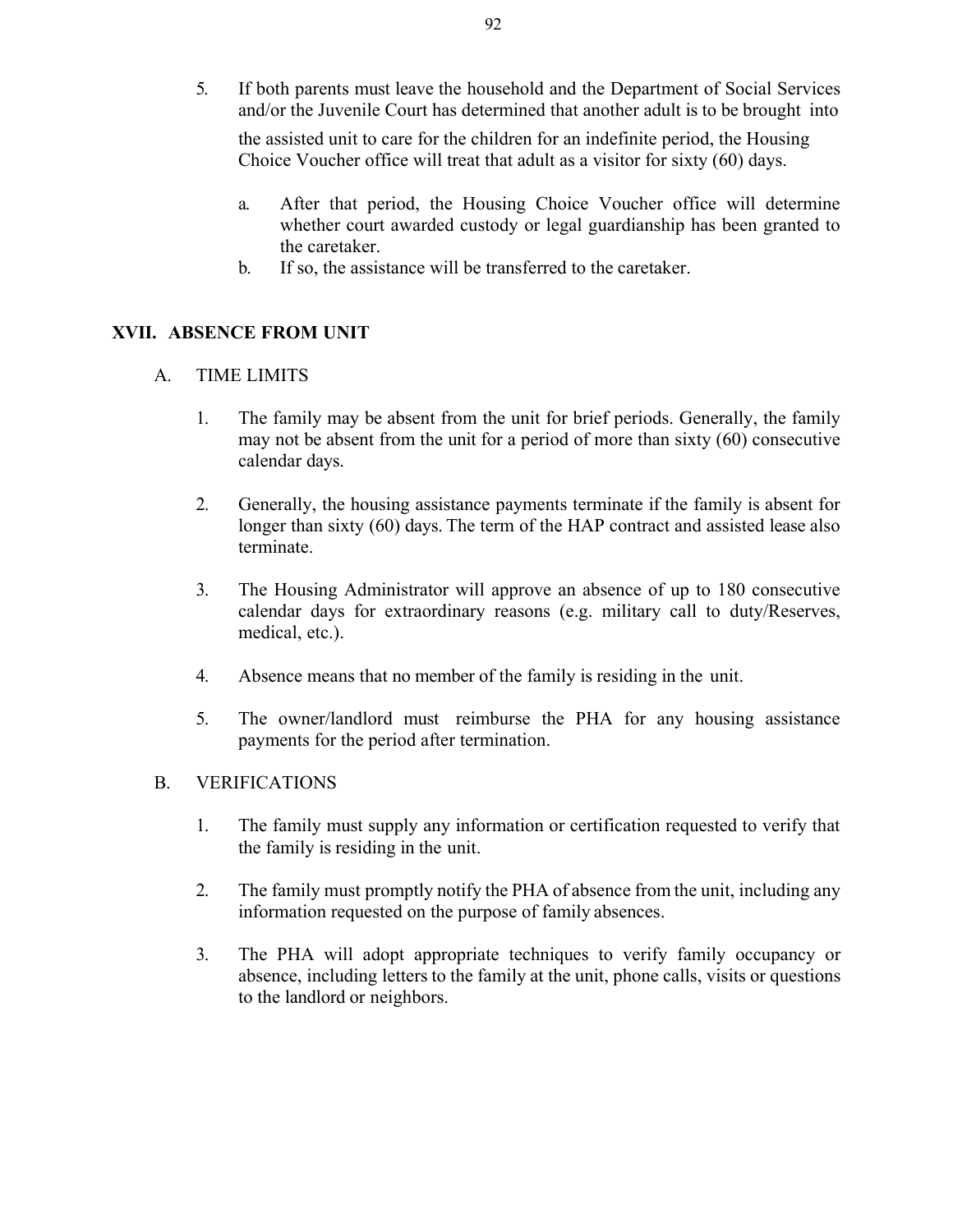# **XVIII. ADMISSION OF LIVE-IN AIDE OR FOSTER CHILDREN**

### A. LIVE-IN AIDE

- 1. The PHA will permit the live-in aide to reside with a disabled family as long as the live-in aide meets the criteria for the definition of Live-In Aide (see the Definitions section of this Plan).
- 2. In the case where a live-in aide is arrested at or near the premises of the Housing Choice Voucher participant for drug-related or violent criminal activity, the PHA shall advise the Housing Choice Voucher participant that the live-in aide cannot be housed with the participant.
- 3. The PHA will not be required to wait until conviction of the live-in aide, but will use the criteria of preponderance of the evidence.
- 4. None of the above mentioned procedures precludes the Housing Choice Voucher owner/landlord from taking action to initiate an eviction for good cause.

### B. FOSTER CHILDREN

- 1. Foster children will be allowed as additions to the household if the anticipated length of stay is at least six (6) months.
- 2. Documentation from the Department of Public Health and Social Services agency responsible for placement must be provided prior to the placement of the child(ren), except in cases of emergency.
- 3. If the participating family requires a larger size unit, it will be issued as soon as possible.

# **XIX. PROGRAM INTEGRITY**

### A. INVESTIGATION OF SUSPECTED ABUSE AND FRAUD

The PHA will initiate an investigation of a participating family in the event of one or more of the following circumstances:

- 1. Referrals, Complaints or Tips. The PHA will follow up on referrals from other agencies, companies or persons which are received by mail, by telephone or in person, which allege that a family is in non-compliance with, or otherwise, violating the lease or any other program rules. Such follow-up will be made providing that the referral contains at least one item of information that is independently verifiable. A copy of the allegation will be retained in the participant's file. Anonymous complaints will be retained in files, and may be used to initiate investigations.
- 2. Internal File Review. A follow-up will be made if PHA staff discovers (as a function of a certification or re-certification, an interim re-determination, or a quality control review), information or facts which conflict with previous file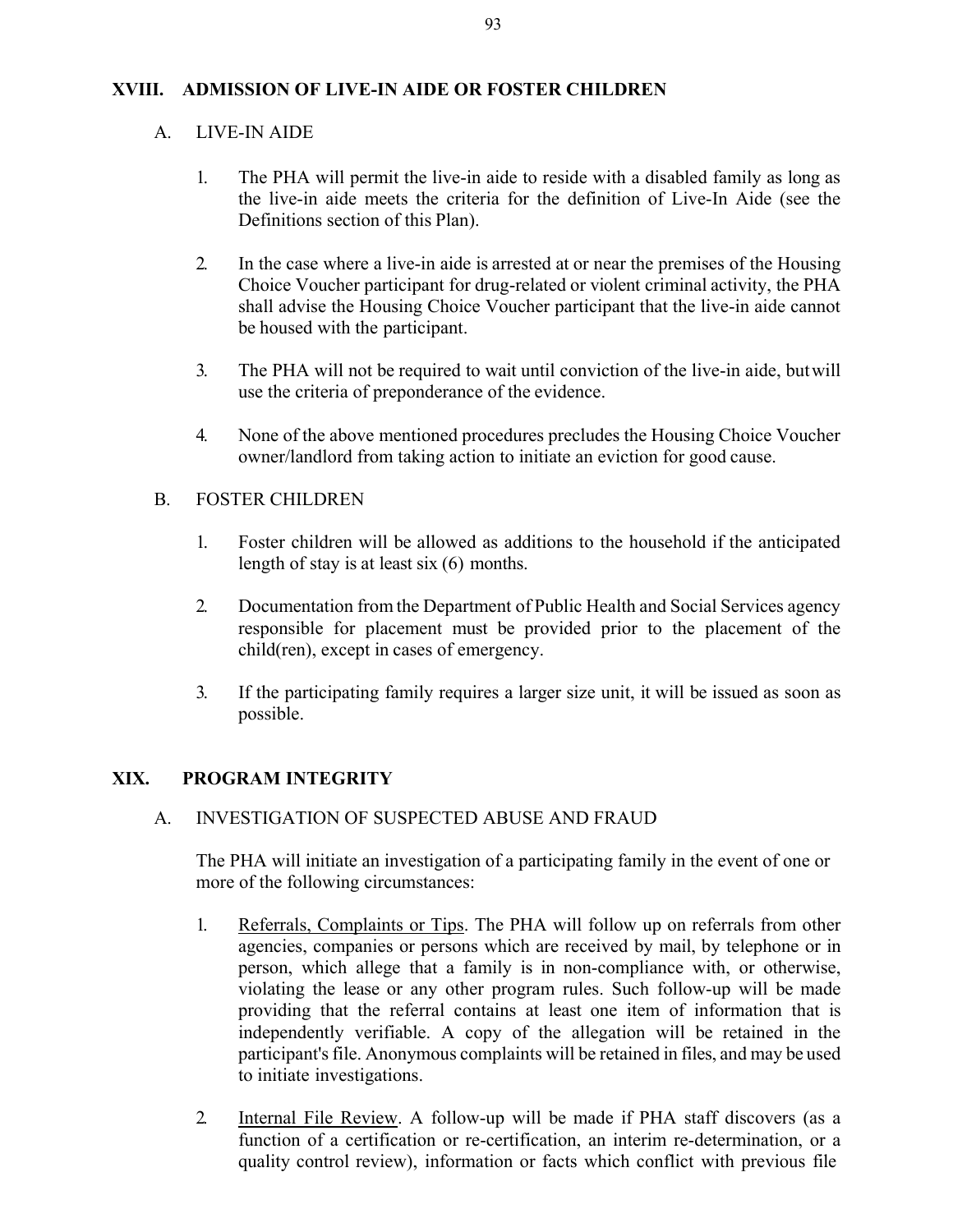data, the PHA's knowledge of the family, or is discrepant with statements made by the family.

3. Verification or Documentation. A follow-up will be made if the PHA receives independent verification or documentation which conflicts with representations in the family's file (such as public record information, or credit bureau report, or reports from other agencies).

# B. STEPS TO DETECT PROGRAM ABUSE AND FRAUD

- 1. Quality Control File Reviews. On a random basis an appropriate number of participant files will be reviewed for accuracy and completeness. Such reviews will be completed by a knowledgeable staff member who was not directly involved in the processing of that applicant/participant file. Such reviews shall include, but are not limited to:
	- a. assurance that verification of all income and deductions is present;
	- b. changes in reported Social Security Numbers or dates of birth are noted;
	- c. file documents are authentic;
	- d. ratio between reported income and expenditures is accurately computed;
	- e. review of signatures is consistent with previously signed file documents.
- 2. The PHA staff (to include inspection personnel) will maintain high awareness of circumstances which may indicate program abuse or fraud, such as unauthorized persons residing in the household and indications of unreported income. The observations will be documented in the family's file.
- 3. Credit Bureau inquiries may be made (with proper authorization by the participant) in the following circumstances:
	- a. If at the time of the final eligibility determination the information provided by the applicant conflicts with information obtained through outside sources or third-party verifications.
	- b. When an allegation is received by the PHA wherein unreported income sources are disclosed.
	- c. When participant's expenditures exceed his/her reported income, and no plausible explanation is given.

### C. HANDLING OF ALLEGATIONS OF POSSIBLE ABUSE AND FRAUD

The PHA will review allegations which contain one or more independently verifiable facts.

1. An internal file review will be conducted to determine: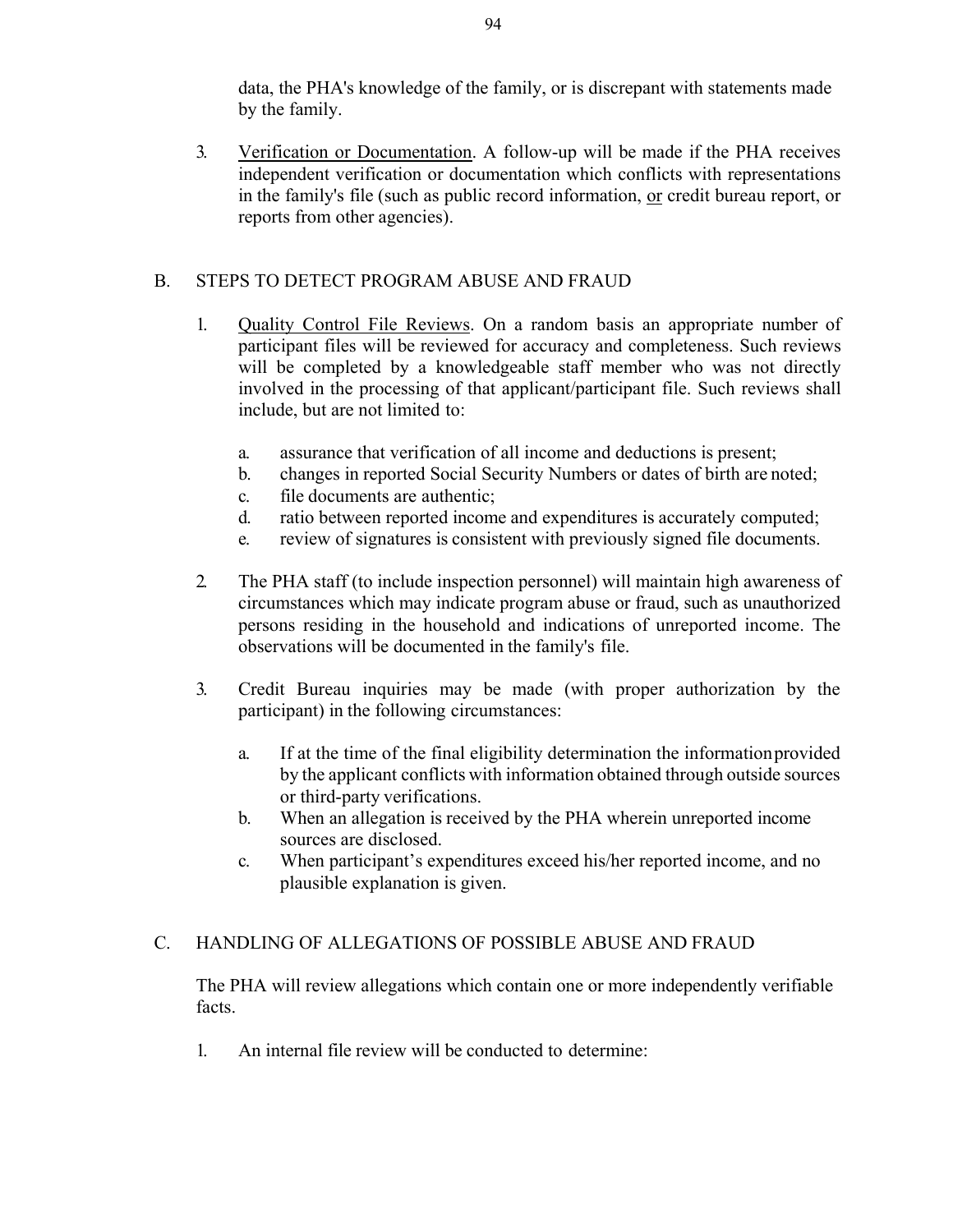- a. If the subject of the allegation is a Housing Choice Voucher participant and, if so, to determine whether or not the information reported has been previously disclosed by the family.
- b. It will then be determined if the PHA is the most appropriate authority to do a follow-up (more so than police or social service). Any file documentation of past behavior, as well as corroborating complaints, will be evaluated.
- 2. If at the conclusion of the preliminary file review, there is/are fact(s) contained in the allegation which conflict with file data, and the fact(s) are independently verifiable, the staff will initiate an investigation to determine if the allegation is true or false.

### D. INVESTIGATIONS OF ALLEGATIONS OF ABUSE AND FRAUD

If the PHA determines that an allegation or referral warrants follow-up, the staff person who is responsible for the file will conduct the investigation. The steps taken will depend upon the nature of the allegation and may include the items listed below. In all cases, the PHA will secure the written authorization from the resident for the release of information.

- 1. Credit Bureau Inquiries (CBI). In cases involving previously unreported income sources, a CBI may be made to determine if there is financial activity that conflicts with the reported income of the family.
- 2. Verification of Credit. In cases where the financial activity conflicts with file data, a Verification of Credit form may be mailed to the creditor in order to determine the unreported income source.
- 3. Employers and Ex-Employers. Employers or ex-employers may be contacted to verify wages which may have been previously undisclosed or misreported.
- 4. Neighbors/Witnesses. Neighbors and/or other witnesses may be interviewed if it is believed that they have direct or indirect knowledge of facts pertaining to the PHA(s) review.
- 5. Other Agencies. Investigators, case workers or representatives of other benefit agencies may be contacted.
- 6. Public Records. If relevant, the PHA will review public records kept in any jurisdictional courthouse. Examples of public records which may be checked are: real estate, marriage, and divorce, uniform commercial code financing statements, voter registration, judgments, court or police records, state wage records, utility records and postal records.
- 7. Interviews with Head of Household or Other Family Members. The PHA will discuss the allegation (or details thereof) with the head of household or family member by scheduling an appointment at the PHA office.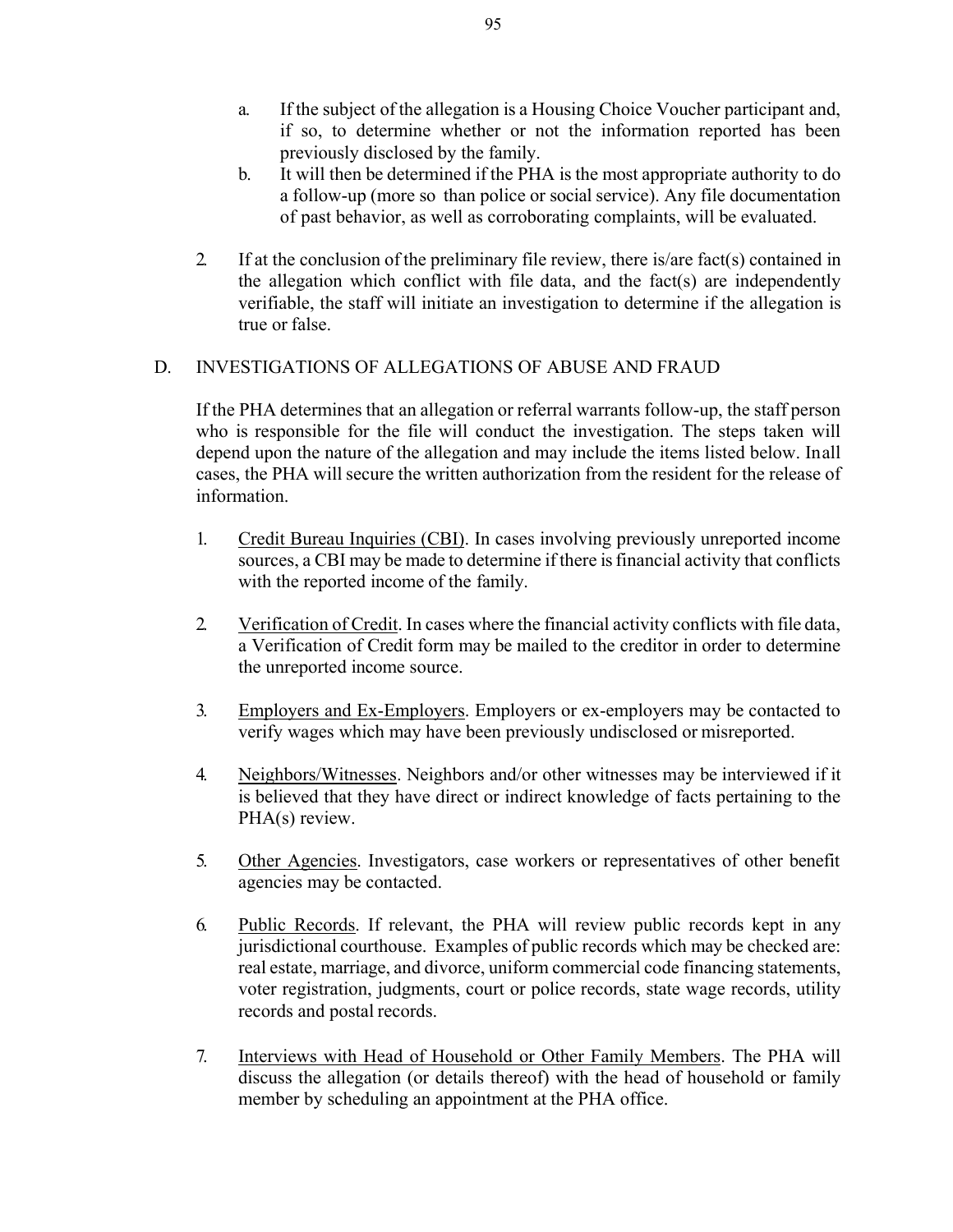A high standard of courtesy and professionalism will be maintained by the PHA staff person who conducts such interviews. Under no circumstances will inflammatory language, accusations, or any unprofessional conduct or language be tolerated by the management. If possible, an additional staff person will attend such interviews.

### E. EVIDENCE AND STATEMENTS OBTAINED BY THE PHA

Documents and other evidence obtained by the PHA during the course of an investigation will be kept in the participant's file, or in a separate "work file."

### F. EVALUATION OF THE FINDINGS

If it is determined that a program violation has occurred, the PHA will review the facts to determine:

- 1. the type of violation (procedural, non-compliance, fraud);
- 2. whether the violation was intentional or unintentional;
- 3. what amount of money (if any) is owed by the participant;
- 4. if the family is eligible for continued participation.

# G. ACTION PROCEDURES FOR VIOLATIONS WHICH HAVE BEEN DOCUMENTED

Once a program violation has been documented, the PHA will propose the most appropriate remedy based upon the type and severity of the violation.

- 1. Procedural Non-Compliance. This category applies when the participant "fails to" observe a procedure or requirement of the PHA, but does not misrepresent a material fact, and there is no retroactive payments owed by the family.
	- a. Examples of Non-Compliance Violations are:
		- failure to appear at a pre-scheduled appointment
		- failure to return verification in the time period specified by the PHA.
	- b. Warning Notice to the Family. In such cases, a notice will be sent to the family which contains the following:
		- a description of the non-compliance and the procedure, policy or obligation which was violated;
		- the date by which the violation must be corrected, or the procedure complied with;
		- the action which will be taken by the PHA if the procedure or obligation is not complied with by the date specified by the PHA;
		- the consequences of repeated (similar) violations.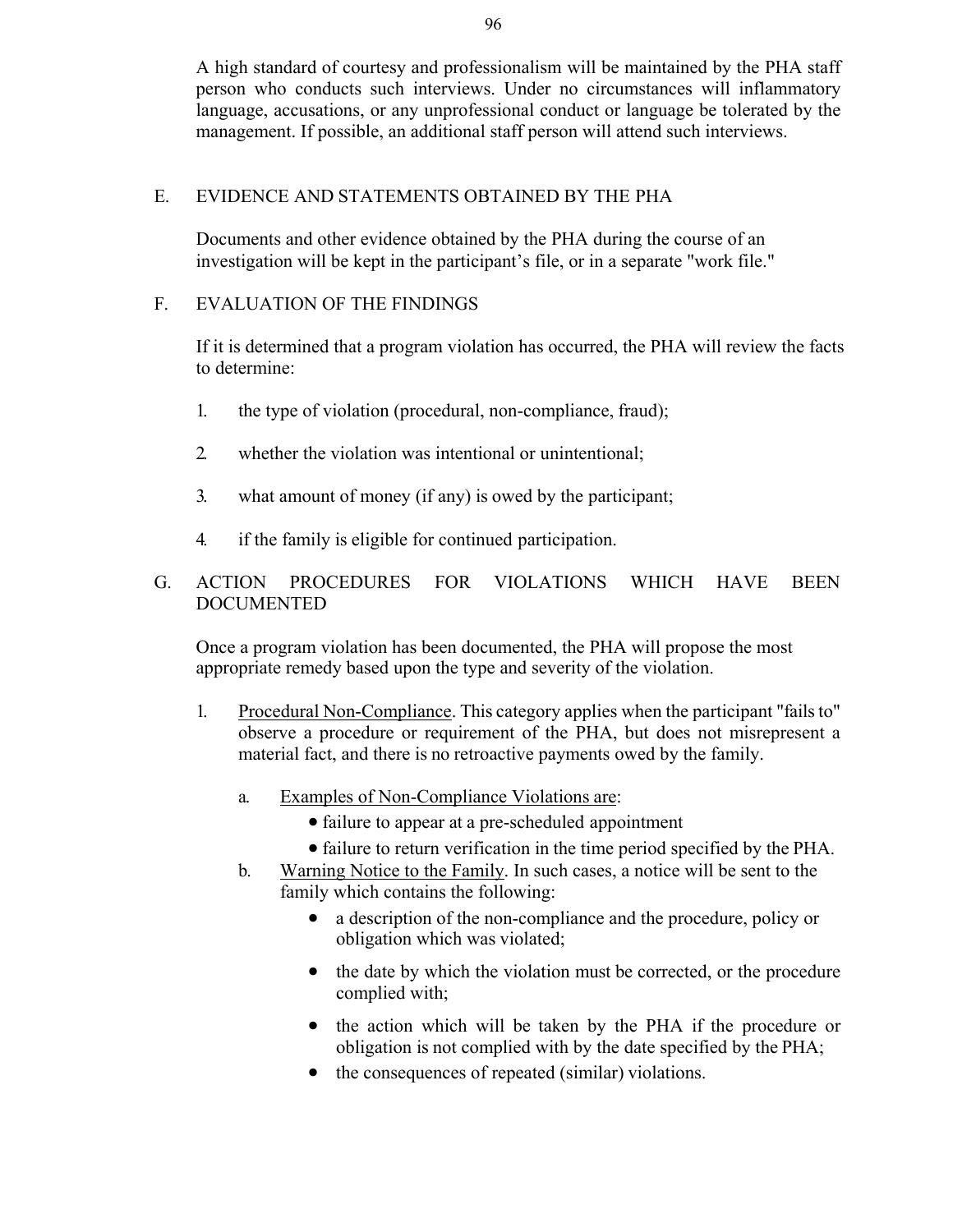- 2. Procedural Non-Compliance Retroactive Payments. When the family owes money to the PHA for failure to report changes in income or assets, the PHA will issue a Notification of Overpayment. This notice will contain the following:
	- a a description of the violation and the date(s);
	- b. any amounts owed to the PHA;
	- c a ten (10) business day's response period;
	- d. the right to disagree and to request an informal hearing with instructions for the request of such hearing.
		- Participant Fails to Comply with PHA's Notice. If the participant fails to comply with PHA's notice, and a material provision of the lease has been violated, the PHA will initiate termination of tenancy.
		- Participant Complies with PHA's Notice. When a participant complies with the PHA's notice, the staff person responsible will meet with him/ her to discuss and explain the program provision which was violated. The staff person will complete a participant counseling report, give one copy to the family and retain a copy in the participant's file.

# H. FALSIFICATION, MISSTATEMENTS, OMMISSIONS, MISREPRESENTATION

When a participant falsifies, misstates, omits, or otherwise, misrepresents a material fact which results (or would have resulted) in an underpayment of participant's share, the PHA will evaluate whether or not the participant had knowledge that his/her actions were wrong, and the participant willfully violated the lease or the law.

- 1. Knowledge that the action or inaction was wrong. This will be evaluated by determining if the participant was made aware of program requirements and prohibitions. The participant's signature on various certifications, briefing certificate, Personal Declaration and Things You Should Know are adequate to establish knowledge of wrong-doing.
- 2. The participant willfully violated the law. Any of the following circumstances will be considered adequate to demonstrate willful intent:
	- an admission by the participant of the misrepresentation;
	- the act was done repeatedly;
	- if a false name or Social Security Number was used;
	- if there were admissions to others of the illegal action or omission;
	- $\bullet$  the participant omitted material facts which were known to him/her (e.g., employment of self or other household members);
	- the participant falsified, forged or altered documents;
	- the participant uttered and certified to statements at a rent (re)determination, which were later independently verified to be false.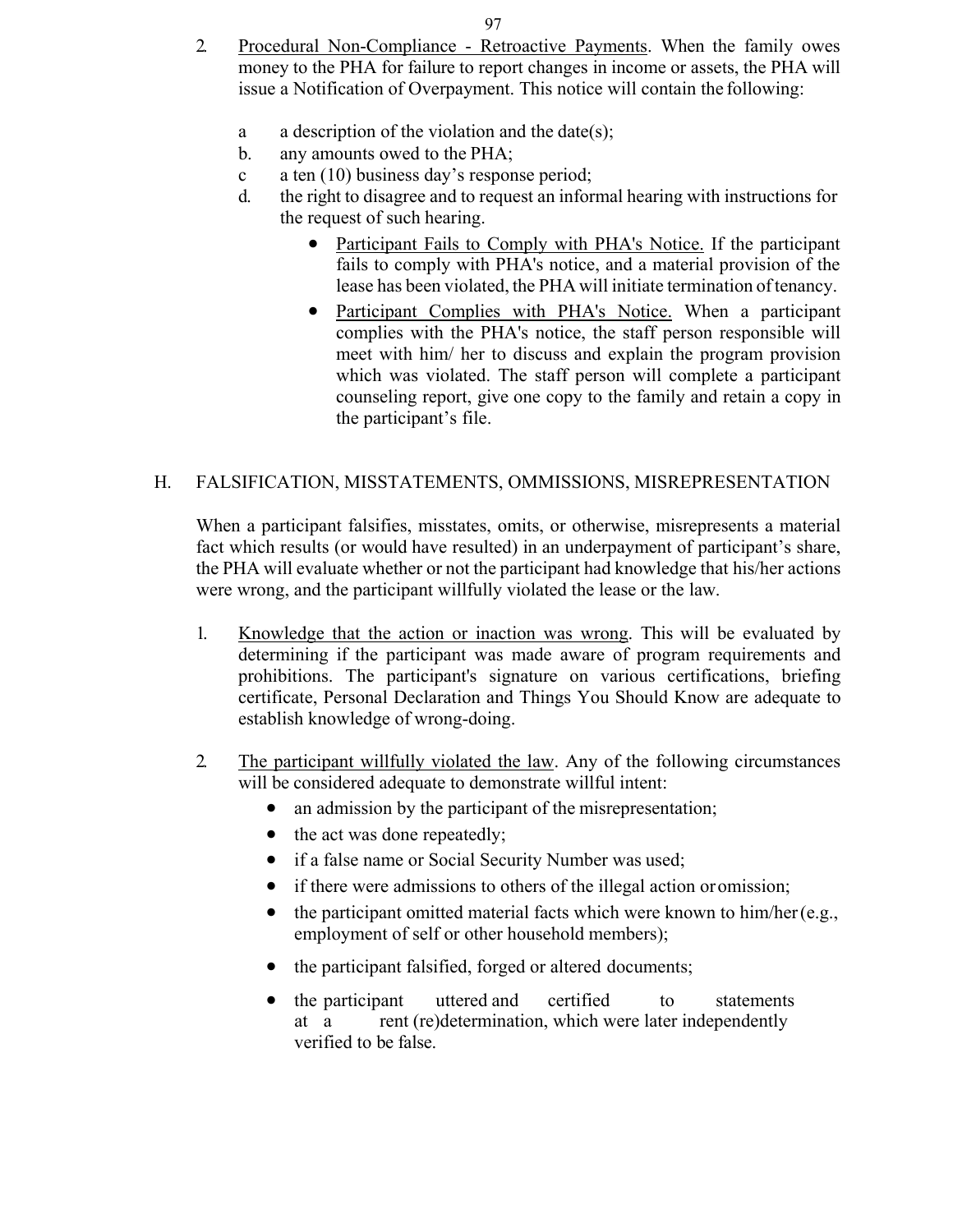# I. THE PARTICIPANT CONFERENCE FOR SERIOUS VIOLATIONS AND MISREPRESENTATIONS

When the PHA has established that material misrepresentation(s) has occurred, a Participant Conference will be scheduled with the family representative and the PHA staff person who is most knowledgeable about the circumstances of the case.

This conference will take place prior to any proposed action by the PHA. The purpose of such conference is to review the information and evidence obtained by the PHA with the participant, and to provide the participant an opportunity to explain any documented findings which conflict with representations in the participant's file. Any documents or mitigating circumstances presented by the participant will be taken into consideration by the PHA. The participant will be given five (5) business days to furnish any mitigating evidence.

A secondary purpose of the Participant Conference is to assist the PHA in determining the course of action most appropriate for the case. Prior to the final determination of the proposed actions, the PHA will consider:

- the duration of the violation and number of false statements;
- the participant's ability to understand the rules;
- the participant's willingness to cooperate and to accept responsibility for his/her actions regarding the amount of money involved;
- $\bullet$  the participant(s) past history;
- whether or not criminal intent has been established.

# J. DISPOSITION OF CASES INVOLVING MISREPRESENTATION

In all cases of misrepresentation involving efforts to recover monies owed, the PHA will pursue, depending upon its evaluation of the criteria stated above, one or more of the following actions:

- 1. Criminal Prosecution: If the PHA has established criminal intent, and the case meets the criteria for prosecution, the PHA will refer the case to the local State or District Attorney, notify HUD's Regional Inspector General for Investigations (RIGI), and terminate rental assistance.
- 2. Administrative Remedies: The PHA will terminate assistance and demand payment of restitution in-full.
- 3. Continue Assistance: Contingent upon full lump-sum restitution or minimal term repayment plan and warning that repeat offenses will result in immediate eviction.

# K. NOTIFICATION TO PARTICIPANT OF PROPOSED ACTION

- 1. The PHA will notify the resident, by certified mail, of the proposed action no later than three (3) business days after the Participant Conference.
- 2. All notices will advise the family of their right to an informal hearing.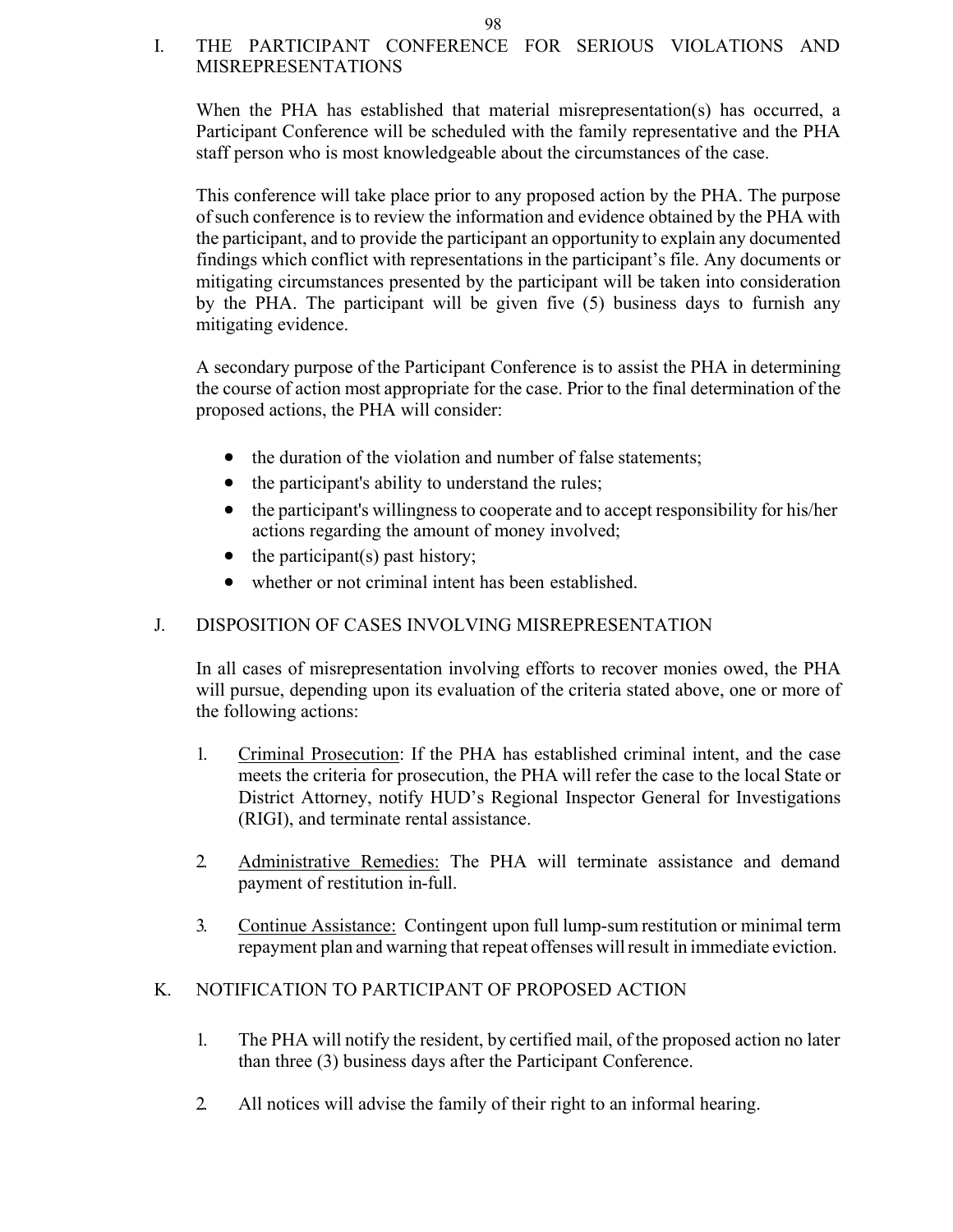### **XX. INFORMAL HEARINGS AND REVIEWS**

### A. DEFINITIONS

- 1. "INFORMAL REVIEW". A review of the PHA's decision on an applicant's application for participation in the Housing Choice Voucher Housing Choice Voucher Program in accordance with the procedures outlined below.
- 2. "INFORMAL HEARING". A hearing regarding a decision affecting a participating family in the Housing Choice Voucher Housing Choice Voucher Program in accordance with the procedures outlined below.
- 3. "INFORMAL REVIEW OFFICER". A person designated to informally review a decision concerning an application for participation and give his/her decision.
- 4. "INFORMAL HEARING OFFICER". A person designated to conduct an informal hearing concerning a participant and gives his/her decision.

### B. PROCEDURES FOR INFORMAL REVIEW

- 1. The PHA shall give an applicant written notice of a decision denying assistance or a decision denying listing on the waiting list within ten (10) business days from the date of the decision.
- 2. The notice shall contain a brief statement of the reason(s) for the decision, that the applicant may submit a signed written request for an informal review of the decision if he/she disagrees with the decision, and that the request must be made within ten (10) business days from the date of the notice, and that the applicant should keep proof of making the request.
- 3. The PHA may or may not conduct an informal review if the applicant fails to submit his/her request within the time stipulated. If the request is not submitted timely, it shall mean that the applicant waived his/her right to request an informal review.
- 4. Reasonable accommodations shall be made for applicants who are disabled.
- 5. The PHA shall conduct an informal review, provided the applicant submits a proper request for an informal review within the time allowed.
- 6. Informal Review Officer
	- a. The PHA shall designate any person or persons as the review officer(s). The power to designate any person or persons as review officer or review officers shall rest with the PHA.
	- b. The person or persons designated as the review officers shall not be the person who made or approved the decision under review or a subordinate of such person.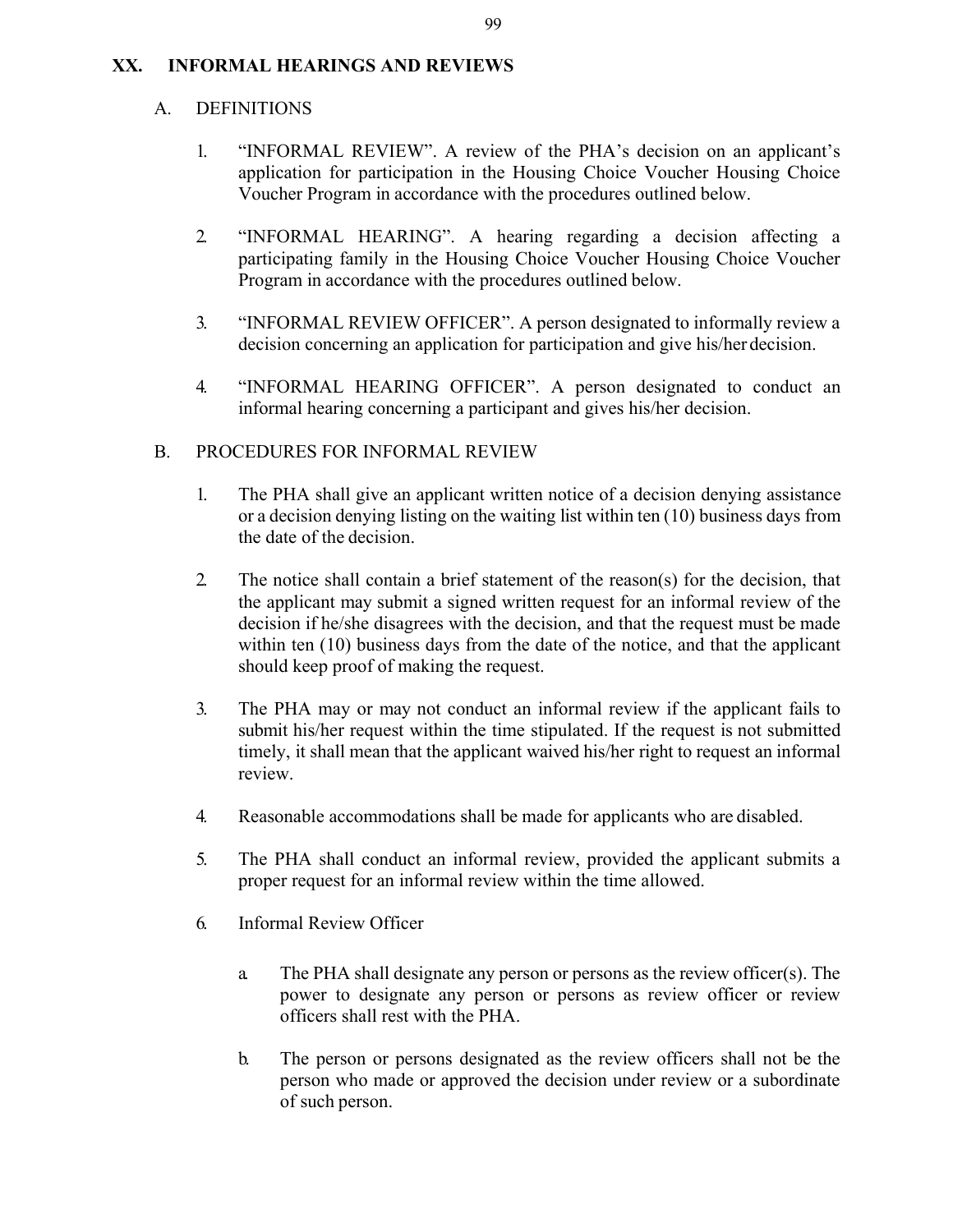- 7. The Informal Review
	- a. The proceedings of the review shall be informal and confined to factors relating to program eligibility and a determination of whether the decision denying assistance to the applicant is justified or not.
	- *b.* The PHA shall notify the applicant of the date, time and place of conducting the informal review at least a week prior to the date of the review. *Informal reviews may be done over the telephone at the discretion of the PHA.*
	- c. The applicant shall have the right to present his objections either orally or in writing.
	- d. A representative of the Housing Choice Voucher Department may be present.
- 8. The Decision
	- a. The review officer or officers shall decide whether the decision denying assistance to the applicant was justified and according to the Federal regulations and rules of the PHA. This final decision shall be given within seven (7) business days from the date of the review.
	- b. The PHA shall promptly notify the applicant in writing of the final decision, and a brief statement of the reasons for the final decision.
- 9. Informal Reviews are not required for established policies and procedures and determinations such as:
	- a. Discretionary administrative determinations;
	- b. General policy issues or class grievances;
	- c. A determination of the family unit size under the subsidy standards;
	- d. Refusal to extend or suspend a Voucher;
	- e. Disapproval of a lease;
	- f. Determination that a unit is not in compliance with HQS;
	- g. Determination that a unit is not in accordance with HQS due to family size or composition.

# C. PROCEDURES FOR INFORMAL HEARING

- 1. The PHA must provide participants with the opportunity for an Informal Hearing for decisions related to any of the following determinations:
	- a. Termination of assistance;
	- b. Determination of the family's annual or adjusted income and the calculation of the housing assistance payment;
	- c. Family unit size determination under the subsidy standards;
	- d. Determination to terminate assistance for any reason;
	- e. Notice of Determination to pay an owner/landlord claim for damages, unpaid rent or vacancy loss.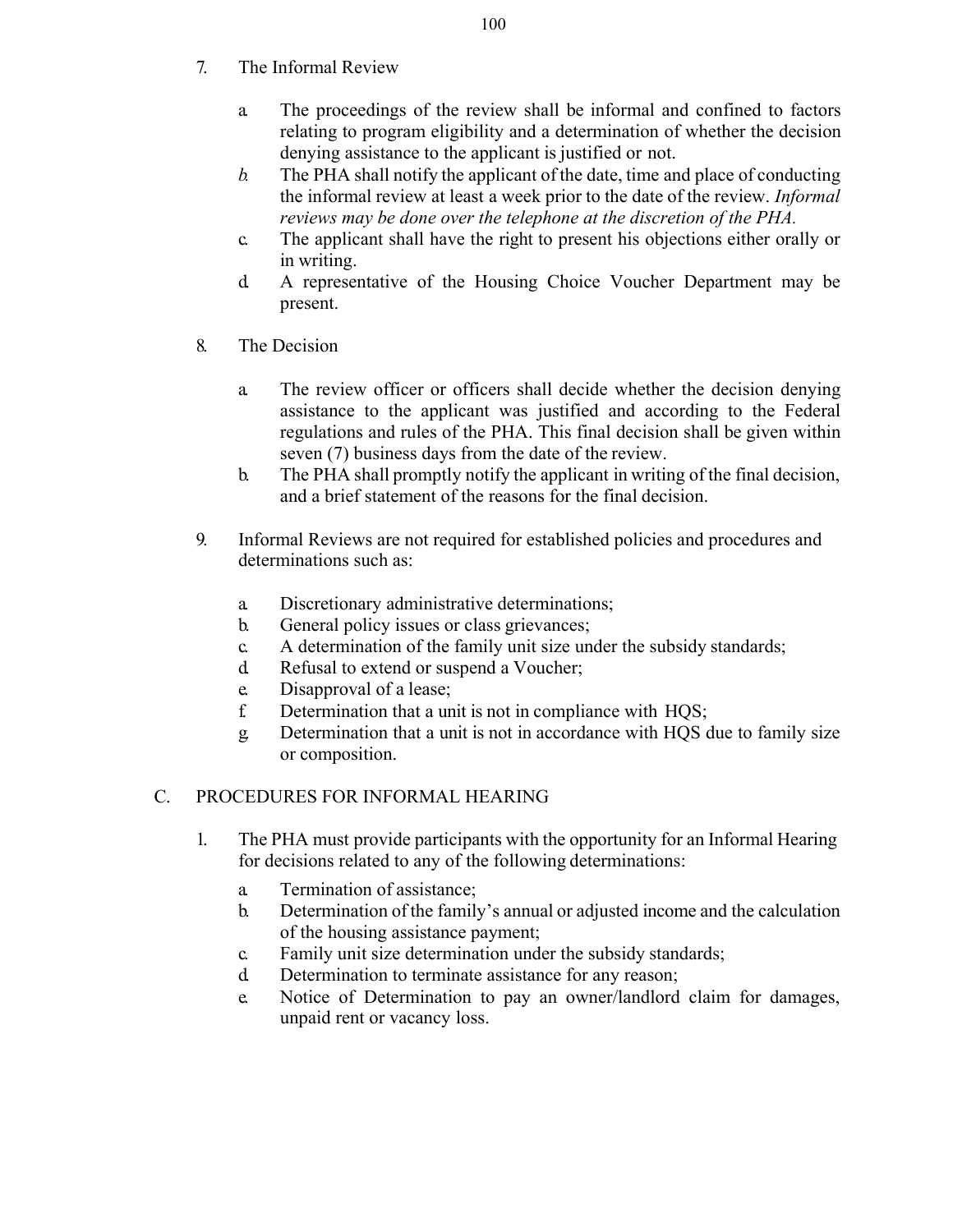- 2. Informal Hearings are not required for established policies and procedures such as:
	- a. Discretionary administrative determinations;
	- b. General policy issues or class grievances;
	- c. Establishment of the schedule of utility allowances;
	- d. Determination not to approve an extension or suspension of a voucher term;
	- e. Determination not to approve a unit or lease;
	- f. Determination that an assisted unit is not in compliance with HQS (the PHA must provide a hearing for family breach of HQS because that is a family obligation determination);
	- g. Determination that the unit is not in accordance with HQS because of the family size;
	- h. Determination to exercise or not exercise any right or remedy against the owner/landlord under a HAP contract.
- 3. Notice to Participant
	- a. When decisions are made, the PHA shall give the participant prompt written notice of the decision made.
	- b. The written notice shall contain a brief statement of the reasons for the decision, and a statement that if the participant does not agree with the decision, she/he may request an informal hearing on the decision within ten (10) business days from receipt of the notice.
	- c. The PHA may or may not conduct an informal hearing if the participant does not request an informal hearing within the time fixed herein to do so. If the request is not submitted timely, it shall mean that the participant waived his/her right to request an informal hearing.
- 4. The Hearing Officer
	- a. The PHA will designate any person or persons as hearing officer or hearing officers to conduct the informal hearing. The power to designate a hearing officer shall rest solely with the PHA.
	- b. The hearing officer can be any person other than a person who made or approved the decision under review, or a subordinate of such person.
- 5. Rights of the Participant
	- a. The participant can either appear in person at the hearing, or can be represented by a lawyer or other representative at his/her own expense.
	- b. The participant shall have the right to present evidence, both oral and documentary, without regard to admissibility under the rules of evidence applicable to judicial proceedings.
	- c. The client shall have the right to arrange for an interpreter to attend the hearing, at the client's expense.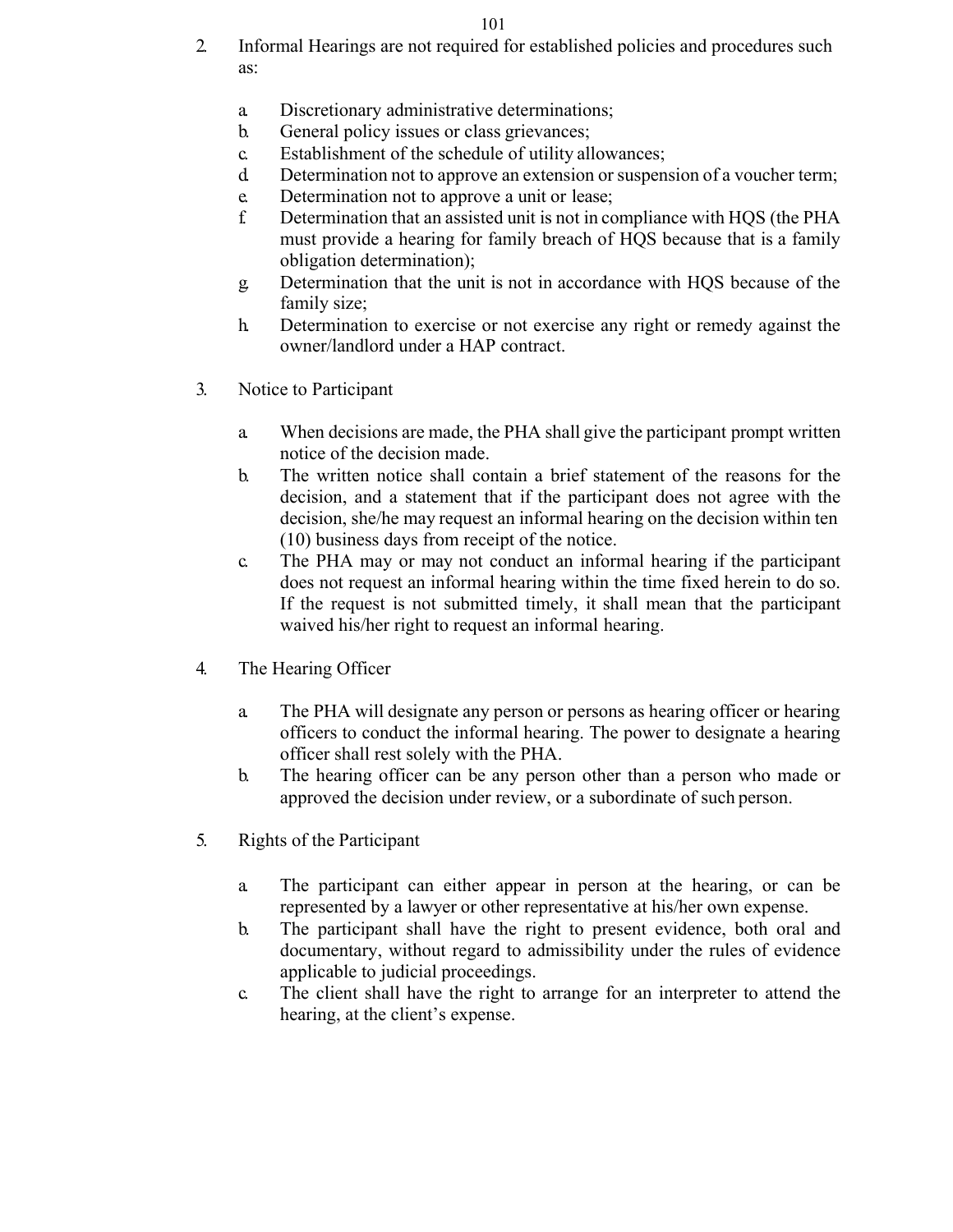- 6. Rights of the PHA
	- a. The PHA can be represented by a lawyer, or any other representative in the informal hearing.
	- b. The PHA can introduce evidence, both oral and documentary, without regard to admissibility under the rules of evidence applicable to judicial proceedings.
	- c. The PHA shall have the right to question any witness examined in the informal hearing and to make final submissions.
- 7. The Informal Hearing
	- a. The hearing officer will regulate the conduct of the hearing in accordance with hearing procedures commonly accepted and followed.
	- b. If the participant who requested the informal hearing fails to appear at the hearing on the date fixed for hearing without any request for an adjournment on strong grounds, the matter will be decided, or dismissed forthwith with no right for its restoration. The hearing officer may or may not allow an application for adjournment.
	- c. The participant will begin his/her case by introducing documents it relies on and by taking oral testimony of witnesses in support of his/her contention.
	- d. The PHA will then begin its defense by introducing documents it relies on and by taking oral statements from witnesses, if necessary, in justification of its decision.
	- e. The participant and the PHA will then close their cases and make final submissions, if they choose to, prior to the decision.
- 8. The Decision
	- a. The hearing officer will consider the evidence introduced by the parties and give such evidence due weight.
	- b. Factual determinations relating to the individual circumstances of the participant shall be based on the evidence presented at the hearing.
	- c. The decision shall be in writing and based on the facts established, HUD regulations, PHA policy, and the applicable law.
	- d. The decision shall clearly state the reason on which the decision is arrived.
	- e. A copy of the decision shall be furnished promptly to the participant.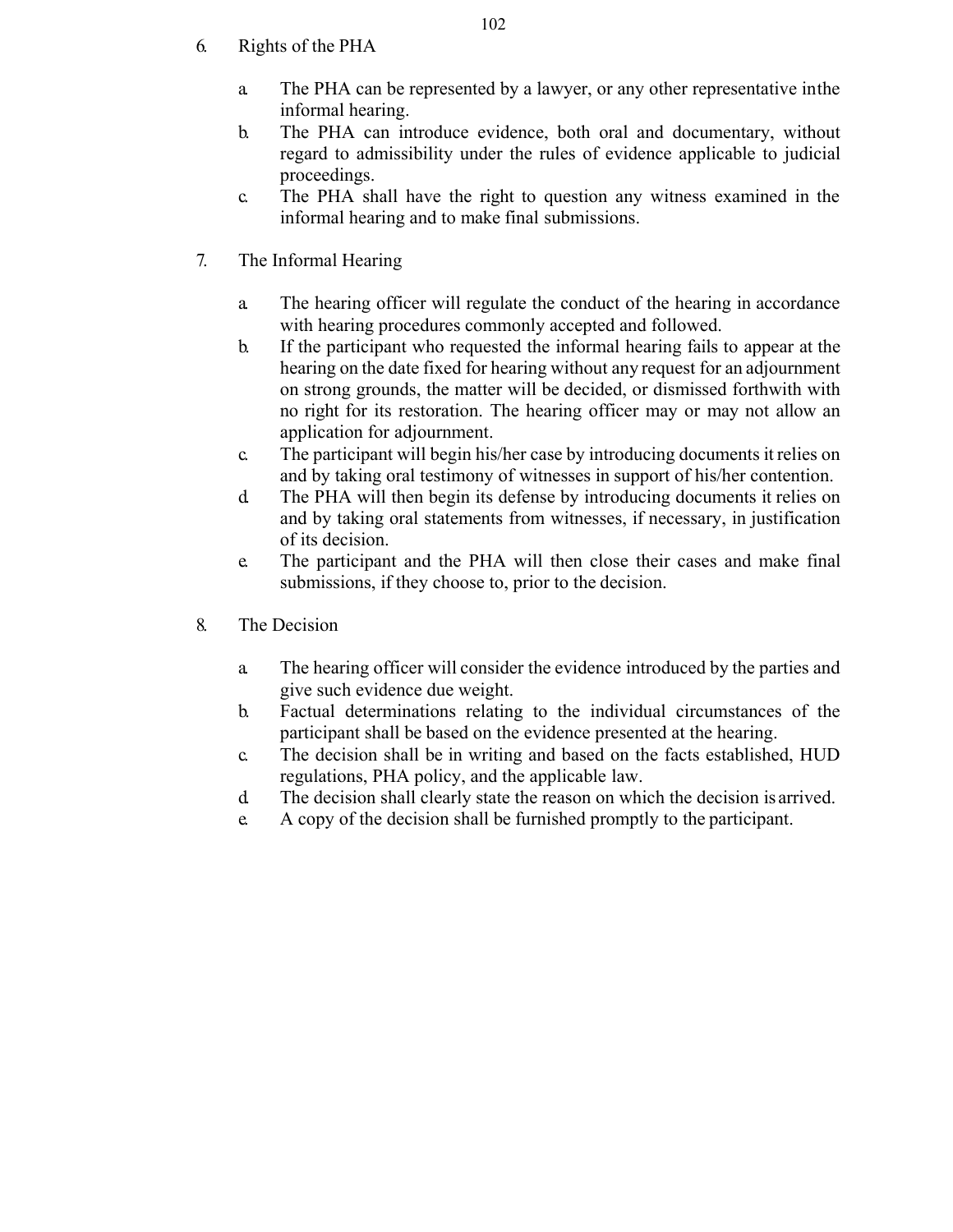### D. HEARING AND APPEAL PROVISIONS FOR "RESTRICTIONS ON ASSISTANCE TO NON-CITIZENS"

- 1. Assistance to the family will not be delayed, denied or terminated on the basis of immigration status at any time prior to the receipt of the decisions on the BCIS appeal.
- 2. Assistance to a family will not be terminated or denied while the PHA hearing is pending but assistance to an applicant will be delayed pending the PHA hearing.
- 3. CIS Determination
	- a. If a family member claims to be an eligible immigrant and the CIS SAVE system and manual search do not verify the claim, the PHA notifies the applicant or participant within ten (10) days of their right to appeal to the CIS within thirty (30) days or to request an informal hearing with the PHA either in lieu of or subsequent to the CIS appeal.
	- b. If the family appeals to the CIS, they must give the PHA a copy of the appeal and proof of mailing or the PHA will proceed to deny or terminate. The time period to request an appeal will be extended by the PHA for good cause.
	- c. The request for a PHA hearing must be made within fourteen (14) days of receipt of the notice offering the hearing or, if an appeal was made to the CIS, within fourteen (14) days of receipt of that notice.
- 4. After receipt of a request for an informal review/hearing, the review/hearing is conducted as described in section D. of this chapter for both applicants and participants. If the hearing officer decides that the individual is not eligible, and there are no other eligible family member(s) the PHA will:
	- a. Deny the applicant family;
	- b. Defer termination if the family is a participant and qualifies for deferral;
	- c. Terminate the participant if the family does not qualify for deferral.
- 5. If there are eligible members in the family, the PHA will offer to prorate assistance or give the family the option to remove the ineligible member(s).
- 6. All other complaints related to eligible citizen/immigrant status:
	- a. If any family member fails to provide documentation of certification as required by the regulation, that member is treated as ineligible. If all family members fail to provide, the family will be denied or terminated for failure to provide.
	- b. Participants whose termination is carried out after temporary deferral may not request a hearing since they had an opportunity for a hearing prior to the termination.
	- c. Participants whose assistance is pro-rated (either based on their statement that some members are ineligible or due to failure to verify eligible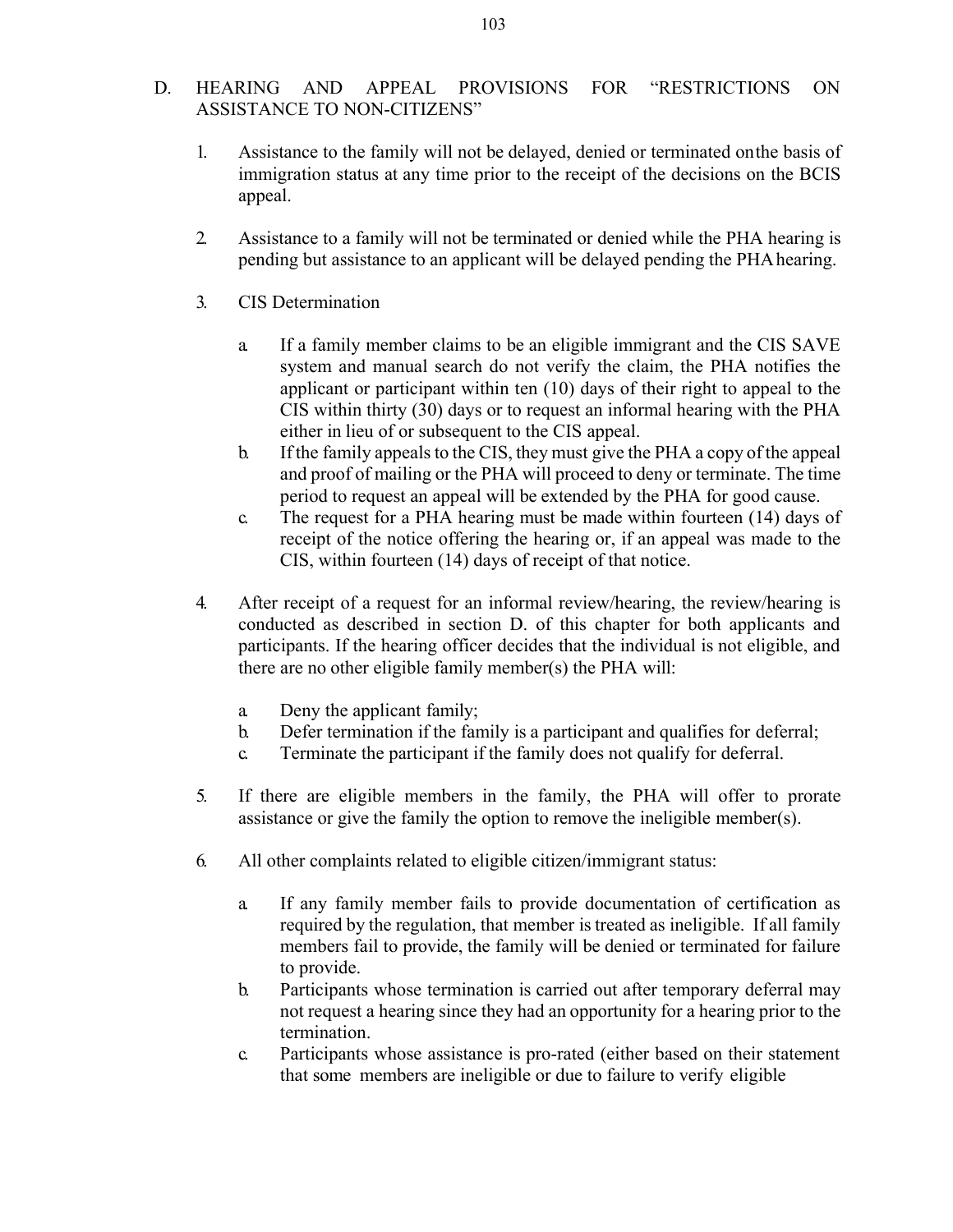immigration status for some members after exercising their appeal and hearing rights described above) are entitled to a hearing based on the right to a hearing regarding determinations of tenant rent and Total Tenant Payment.

d. Families denied or terminated for fraud in connection with the non-citizen rule are entitled to a review or hearing in the same way as terminations for any other type of fraud.

### E. MITIGATING CIRCUMSTANCES FOR APPLICANTS/PARTICIPANTS WITH DISABILITIES

- 1. When applicants are denied placement on the waiting list, or the PHA is terminating assistance, the family will be informed that presence of a disability will be considered as a mitigating circumstance during the informal review process.
- 2. Examples of mitigating circumstances are:
	- a. A person with a cognitive disorder may not have understood the requirement to report increases in income;
	- b. A person may not understand the need to make regular repayments on a repayment agreement;
	- c. Minor criminal records for public drunkenness may be due to medication; prior incarcerations for being disorderly may be emotional disorder.

# **XXI. OPERATING RESERVE EXPENDITURES STATEMENT**

Operating Reserves: This amount is credited with earned income administrative fees that exceed expenditures for program administration.

- A. REQUIRED USE FOR PROGRAM ADMINISTRATION
	- 1. The operating reserve must first be used to pay Housing Choice Voucher administrative costs that exceed earned administrative fees or a fiscal year.
	- 2. Projected administrative fees and the Operating Reserve must cover all projected costs of program administration through the remaining ACC terms.

### B. PERMITTED USE FOR OTHER HOUSING PURPOSES

Operating reserve funds may be expended for other housing purposes consistent with the State and local law. If the PHA anticipates that ongoing fees will not be sufficient for ongoing administrative cost through its ACC terms, an appropriate amount must be retained in the Operating Reserve for projected administrative cost.

C. BOARD OF COMMISSIONERS APPROVAL FOR OPERATING RESERVE EXPENDITURES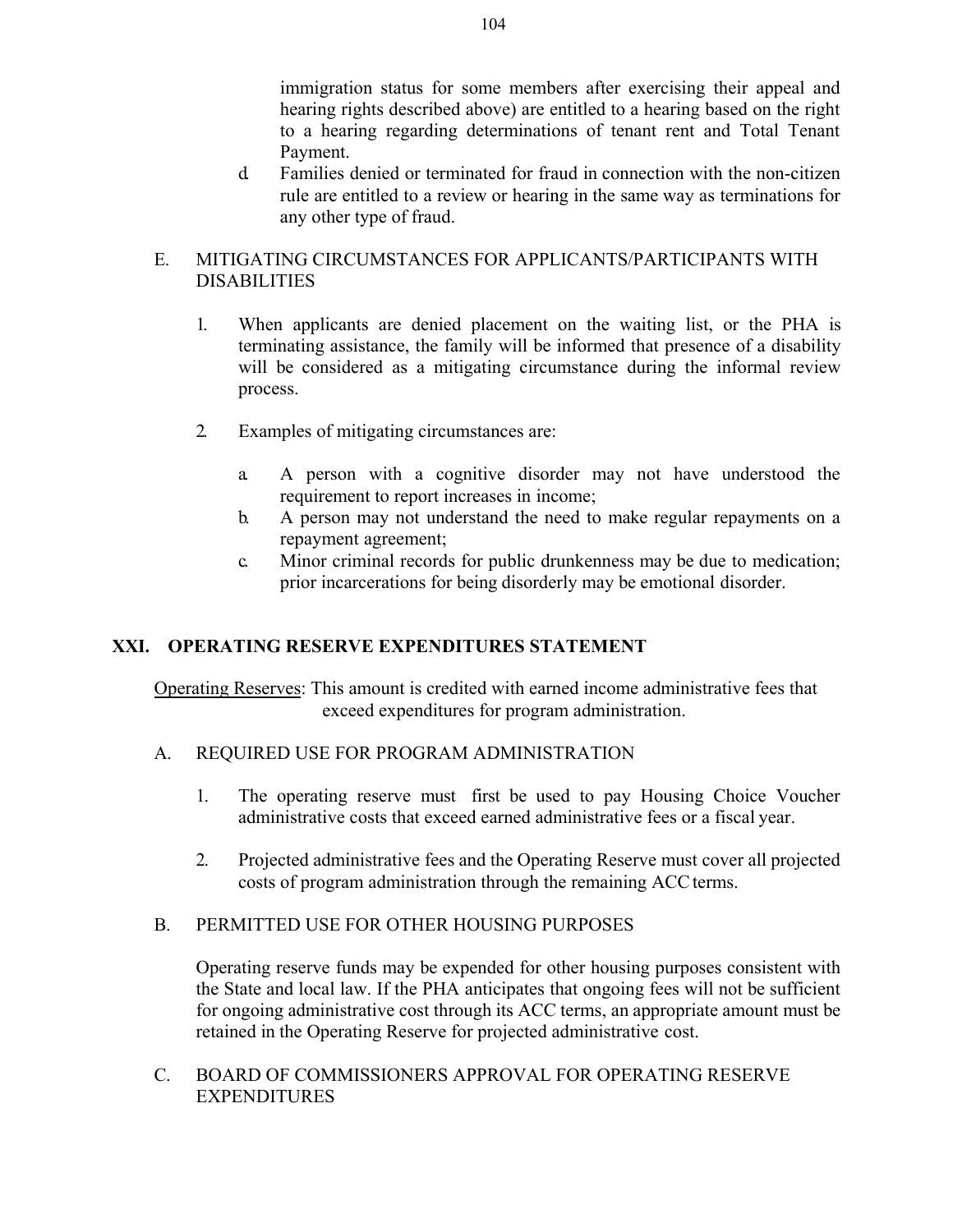- 1. The Board of Commissioners has established a limit of \$5,000 of the total administrative reserve that may be charged to the account for non-Housing Choice Voucher expenditures without board approval.
- 2. For Operating Reserve expenditures that exceed the Board threshold, the PHA Board, as part of its approval, must make an affirmative determination that the expenditures are necessary and reasonable for the other purposes consistent with state and local law.

# **XXII. REPAYMENT AGREEMENTS**

# A. ESTABLISHING THE AGREEMENT

1. The Garland Housing Agency will enter into a repayment agreement for any amount owed. Tenants that are found to owe funds to the Garland Housing Agency will have thirty (30) days from the date of the acknowledgment to pay the balance in full otherwise they will be terminated from the program. This policy applies to anyone that owes money after March 10, 2010.

# B. ENFORCING REPAYMENT AGREEMENTS

- 1. The Housing Choice Voucher office will set up monthly payments on the Repayment Agreements. (**This only applies to families that signed repayment agreements prior to March 10, 2010.** )
- 2. If the participant is two (2) or more months behind the agreed upon monthly payments (consecutive or non-consecutive), the participant's assistance may be terminated unless other arrangements have been agreed upon.
- 3. If the resident enters into a Repayment Agreement after the execution of the HAP Contract and does not pay, the Housing Choice Voucher office will require the family to bring their Repayment Agreement current prior to issuance of a Voucher to move to another unit.
- 4. If the resident refuses to enter into a Repayment Agreement because of a claim paid for unpaid rent, damages, or vacancy loss, the Housing Choice Voucher office will continue paying HAP in their current unit, but the Housing Choice Voucher office will refuse to issue a Voucher to move until the family repays the amount owed in-full.
- 5. The Housing Choice Voucher office must notify the family of the amount of its liability and inform them of the consequences if they do not pay.

# C. INELIGIBILITY FOR REPAYMENT AGREEMENTS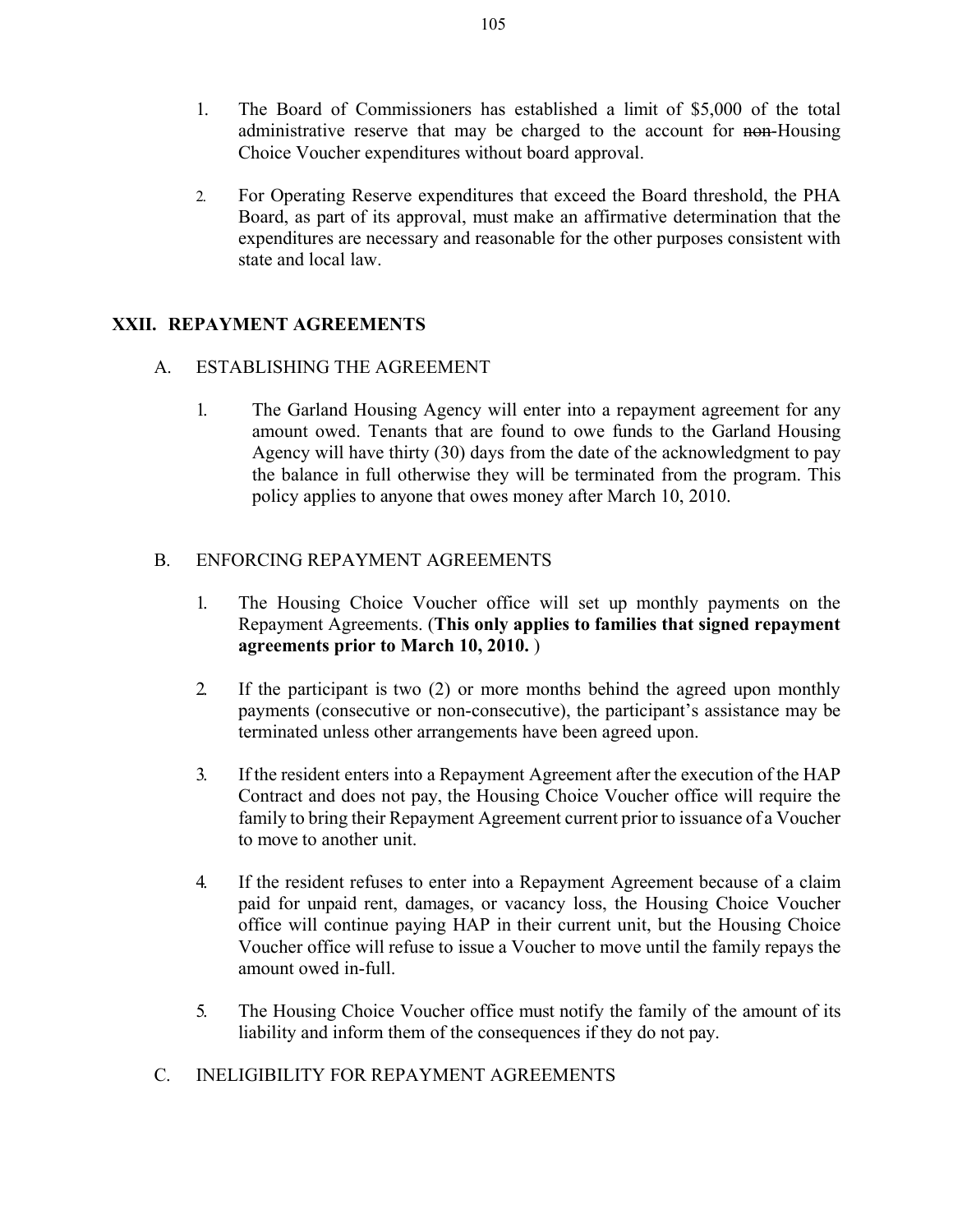- 1. If the Housing Choice Voucher office determines that the family committed willful and intentional fraud, the Housing Choice Voucher office may require the family to repay the entire amount in-full or have their assistance terminated.
- 2. The Housing Choice Voucher office may allow no more than two (2) Repayment Agreements with an aggregate total of \$5,000 in Repayment Agreements

# D. PROSECUTION OF NON-PAYMENT, UNREPORTED INCOME GREATER THAN \$5000

1. If the family owes more than \$5,000 in repayment agreements, the family will be terminated from the program and referred for prosecution. Families that fail to comply with their repayment agreements may also be referred for prosecution.

# E. OWNER/LANDLORD FRAUD AND PROGRAM ABUSE

- 1. When the Housing Choice Voucher office determines that the owner/landlord has retained Housing Assistance Payments the owner/landlord was not entitled to, the Housing Choice Voucher office may reclaim the Housing Assistance Payment amount from future Housing Assistance Payments owed the owner/landlord, no matter what Housing Choice Voucher Program is involved.
- 2. If the future Housing Assistance Payments owed is insufficient to reclaim the amount owed, the addition amount(s) may be referred to collection.
- 3. The Housing Choice Voucher office will use Chapter *8* of Housing Choice Voucher Program Guidebook as a guide in dealing with owner/landlord fraud and program abuse, which may include barring the owner/landlord from participating in the Housing Choice Voucher Rental Assistance Program.
- 4. If an owner/landlord refuses to reimburse or repay the Garland Housing Agency for overpayments of housing assistance payments, they may be referred to the Office of the Inspector General with HUD for possible prosecution.

# **XXIII. MINOR CHANGES TO THE ADMINISTRATION PLAN**

The Garland Housing Agency may make minor changes to this administrative plan that will not directly impact families without the immediate approval of the City Council. These changes may be implemented due to changes in federal, state or local regulations, budget constraints, lease-up improvements, audit recommendations and/or cost savings measures.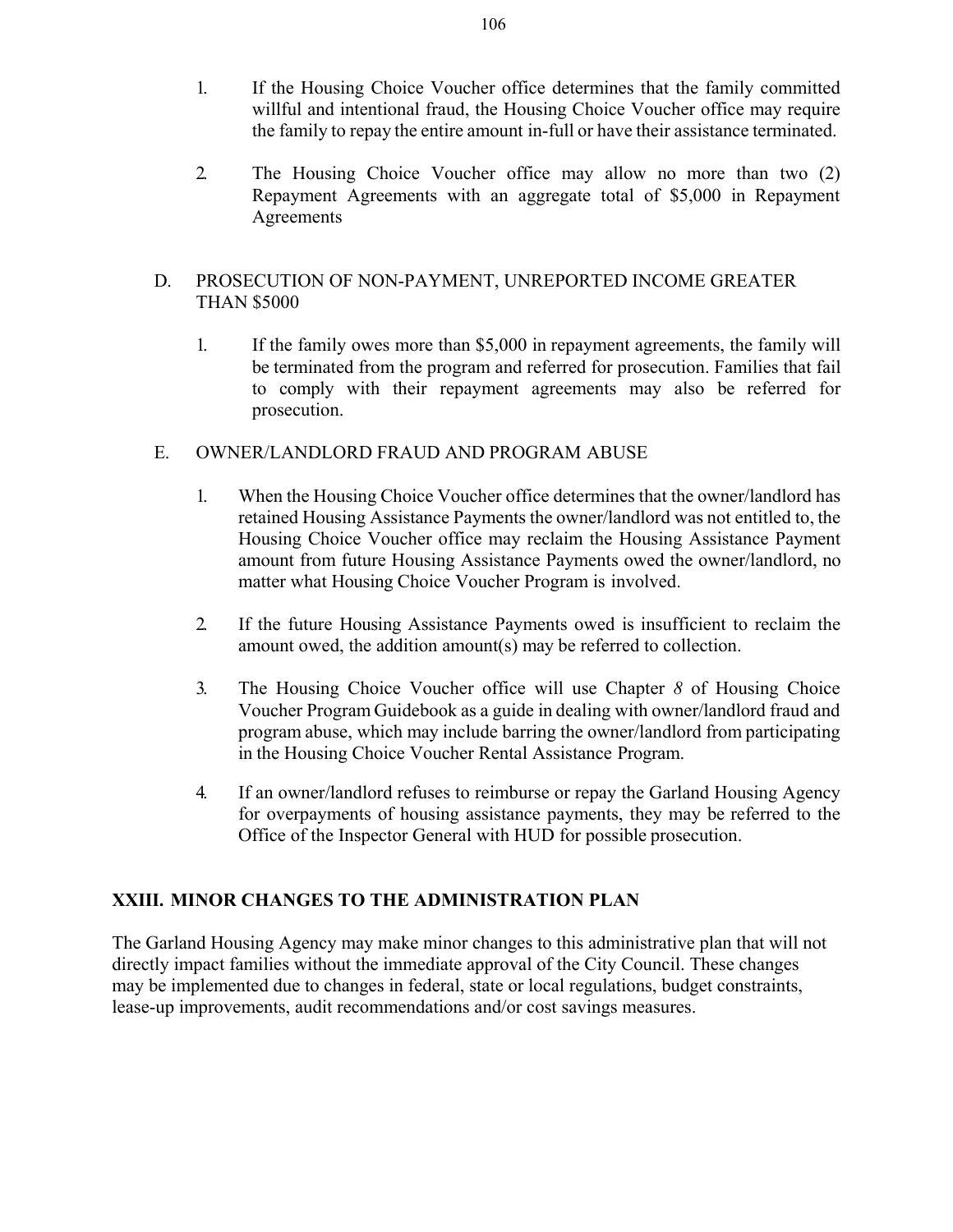The Garland Housing Agency shall administer the homeownership voucher program in accordance to HUD regulations, as listed in 24 CFR sections 982.625 through 982.643. Local requirements and policies are further explained in the Garland Housing Agency's Housing Choice Voucher Homeownership Voucher Program procedures manual.

(See attached Exhibit A entitled "Garland Housing Agency Housing Choice Voucher Home Ownership Program" procedural manual for further detail.)

# **XXV. FAMILY SELF-SUFFICIENCY ACTION PLAN**

The Garland Housing Agency shall administer the Family Self-Sufficiency Program (FSS) in accordance with HUD regulations as listed in 24 CFR Part 984. Local requirements and guidance are further explained in Exhibit B entitled "Family Self-Sufficiency Action Plan."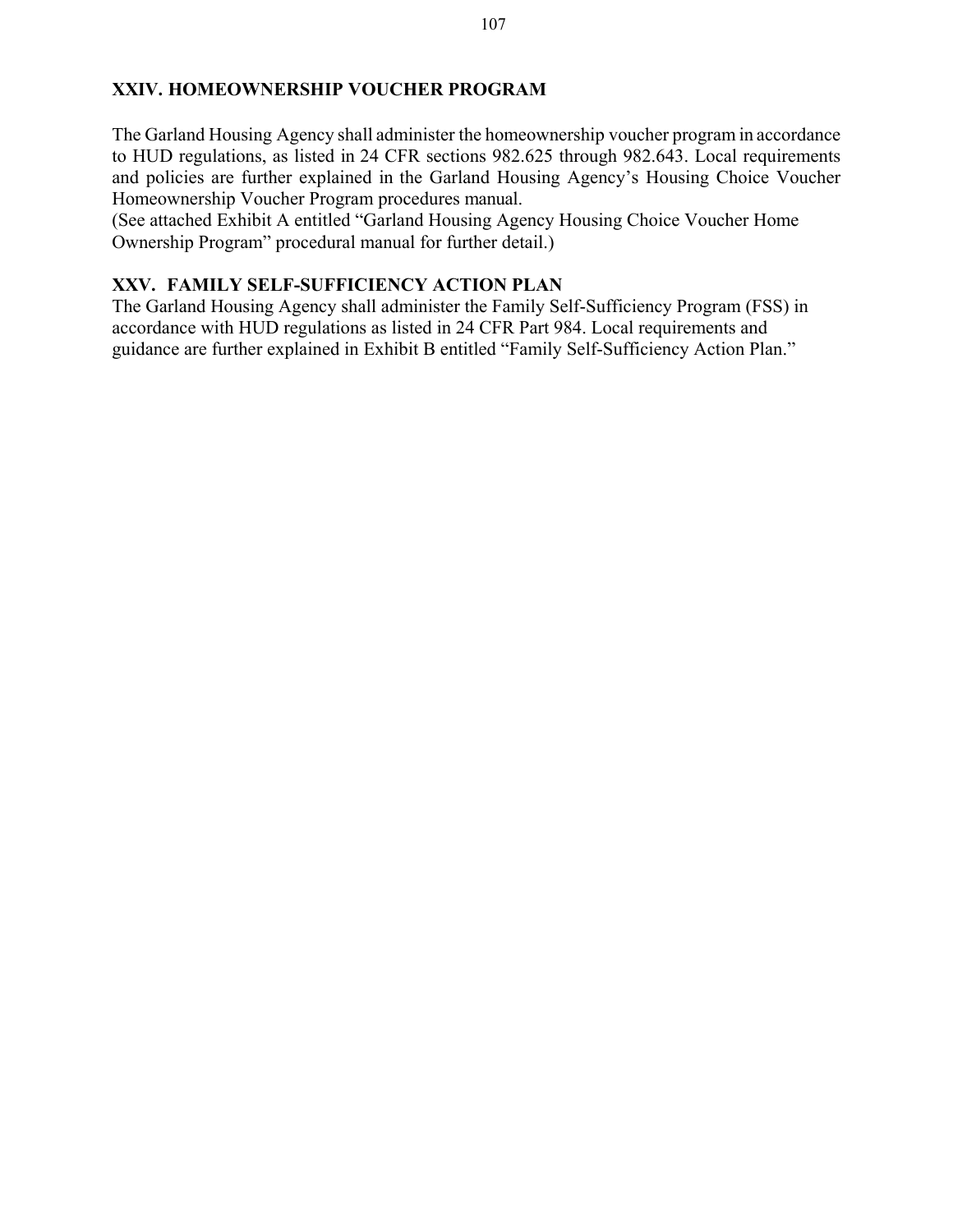# **GLOSSARY**

Acronyms Used in Subsidized Housing

| AAF         | Annual Adjustment Factor. A factor published by HUD in the Federal Register<br>which is used to compute annual rent adjustments.                                                                              |
|-------------|---------------------------------------------------------------------------------------------------------------------------------------------------------------------------------------------------------------|
| <b>ACC</b>  | Annual Contributions Contract.                                                                                                                                                                                |
| <b>BR</b>   | Bedroom                                                                                                                                                                                                       |
| <b>CDBG</b> | <b>Community Development Block Grant</b>                                                                                                                                                                      |
| <b>CFR</b>  | Code of Federal Regulations. Commonly referred to as "the regulations". The<br>CFR is the compilation of Federal rules which are first published in the Federal<br>Register and define and implement statute. |
| <b>CPI</b>  | Consumer Price Index. CPI is published monthly by the Department of Labor<br>as an inflation indicator.                                                                                                       |
| <b>CR</b>   | <b>Contract Rent</b>                                                                                                                                                                                          |
| <b>EBL</b>  | Elevated Blood-Lead Level                                                                                                                                                                                     |
| EIV         | <b>Enterprise Income Verification</b>                                                                                                                                                                         |
| <b>FDIC</b> | <b>Federal Deposit Insurance Corporation</b>                                                                                                                                                                  |
| <b>FHA</b>  | Federal Housing Administration                                                                                                                                                                                |
| <b>FICA</b> | Federal Insurance Contributions Act - Social Security taxes                                                                                                                                                   |
| <b>FMR</b>  | Fair Market Rent                                                                                                                                                                                              |
| <b>FSS</b>  | Family Self-Sufficiency                                                                                                                                                                                       |
| <b>FY</b>   | Fiscal Year                                                                                                                                                                                                   |
| <b>FYE</b>  | <b>Fiscal Year End</b>                                                                                                                                                                                        |
| GAO         | Government Accounting Office                                                                                                                                                                                  |
| <b>GR</b>   | Gross Rent                                                                                                                                                                                                    |
| <b>HA</b>   | Housing Agency                                                                                                                                                                                                |
| <b>HAP</b>  | Housing Assistance Payment                                                                                                                                                                                    |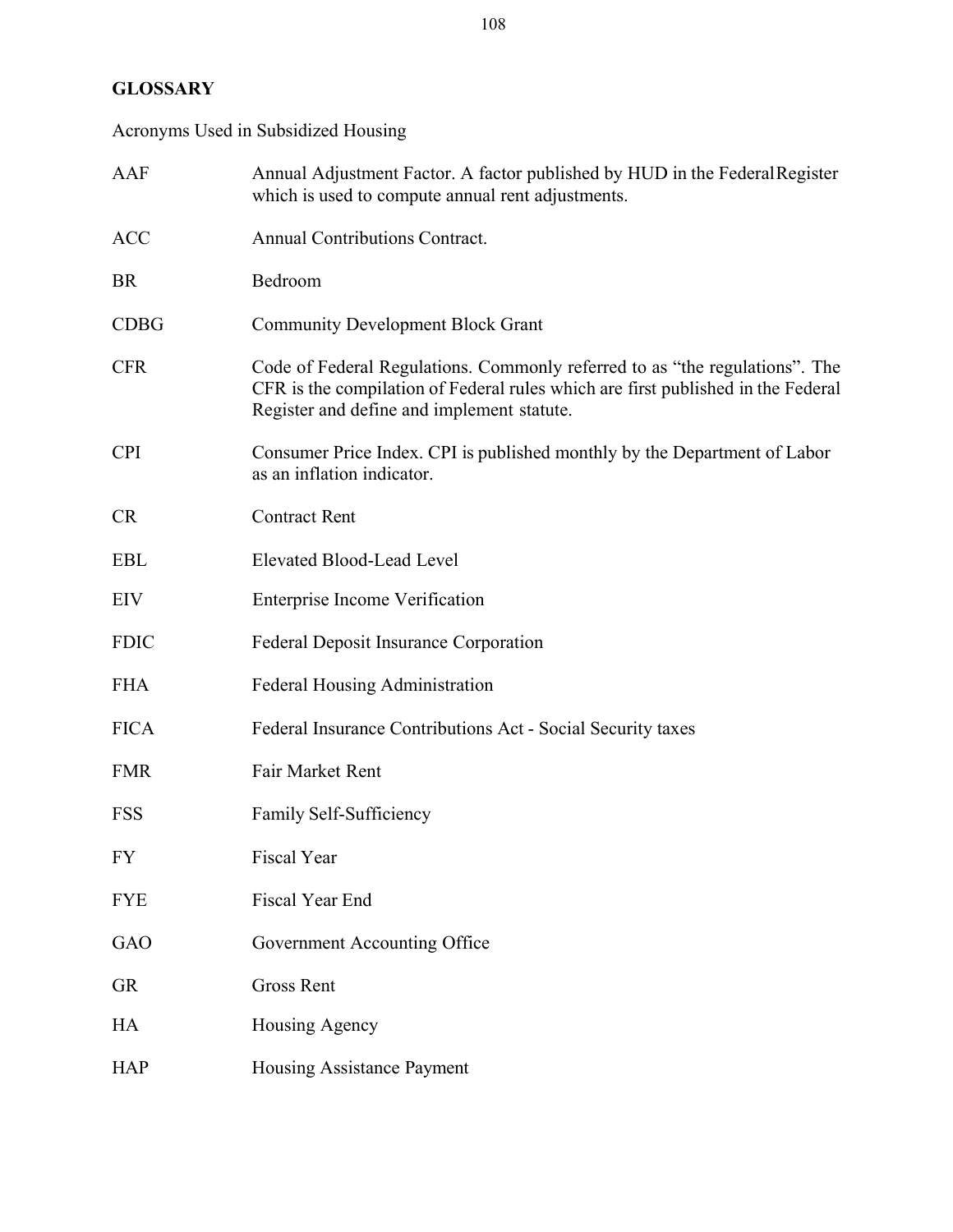| HAP Plan     | Housing Assistance Plan                                                                               |
|--------------|-------------------------------------------------------------------------------------------------------|
| <b>HCDA</b>  | Housing and Community Development Act                                                                 |
| <b>HCVP</b>  | Housing Choice Voucher Program                                                                        |
| <b>HQS</b>   | <b>Housing Quality Standards</b>                                                                      |
| <b>HUD</b>   | The Department of Housing And Urban Development                                                       |
| <b>HURRA</b> | Housing and Urban/Rural Recovery Act of 1983                                                          |
| HV           | Housing Voucher                                                                                       |
| IG           | <b>Inspector General</b>                                                                              |
| <b>IPA</b>   | Independent Public Accountant                                                                         |
| <b>IRA</b>   | <b>Individual Retirement Accountant</b>                                                               |
| <b>MSA</b>   | Metropolitan Statistical Area established by the U.S. Census Bureau                                   |
| <b>PHA</b>   | <b>Public Housing Authority</b>                                                                       |
| PMSA.        | A Primary Metropolitan Statistical Area established by the U.S. Census Bureau                         |
| PS           | Payment Standard                                                                                      |
| <b>QHWRA</b> | Quality Housing and Work Responsibility Act                                                           |
| QC           | <b>Quality Control</b>                                                                                |
| <b>RTA</b>   | Request for Tenancy Approval                                                                          |
| <b>RFP</b>   | <b>Request for Proposal</b>                                                                           |
| <b>RRP</b>   | Rental Rehabilitation Program                                                                         |
| <b>SEMAP</b> | Housing Choice Voucher Management Assessment Program                                                  |
| <b>SRO</b>   | <b>Single Room Occupancy</b>                                                                          |
| <b>SSMA</b>  | Standard Statistical Metropolitan Area.<br>Has been replaced by MSA,<br>Metropolitan Statistical Area |
| TR           | <b>Tenant Rent</b>                                                                                    |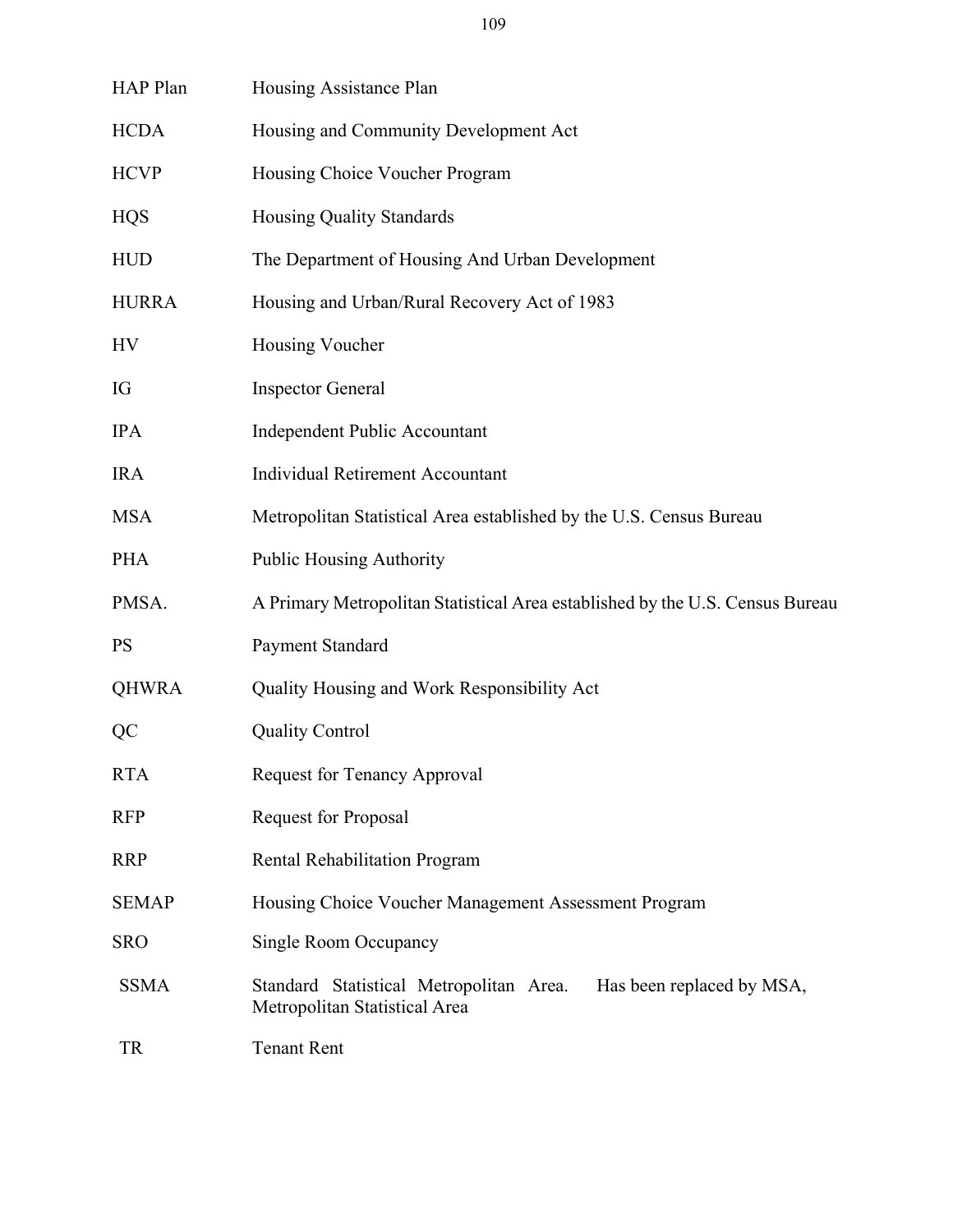| <b>TTP</b>  | <b>Total Tenant Payment</b>                                                   |
|-------------|-------------------------------------------------------------------------------|
| UA          | <b>Utility Allowance</b>                                                      |
| <b>UARP</b> | Utility Allowance Reimbursement Payment                                       |
| <b>URP</b>  | Utility Reimbursement Payment                                                 |
| VAWA        | Violence Against Women Act and Justice Department Reauthorization Act<br>2005 |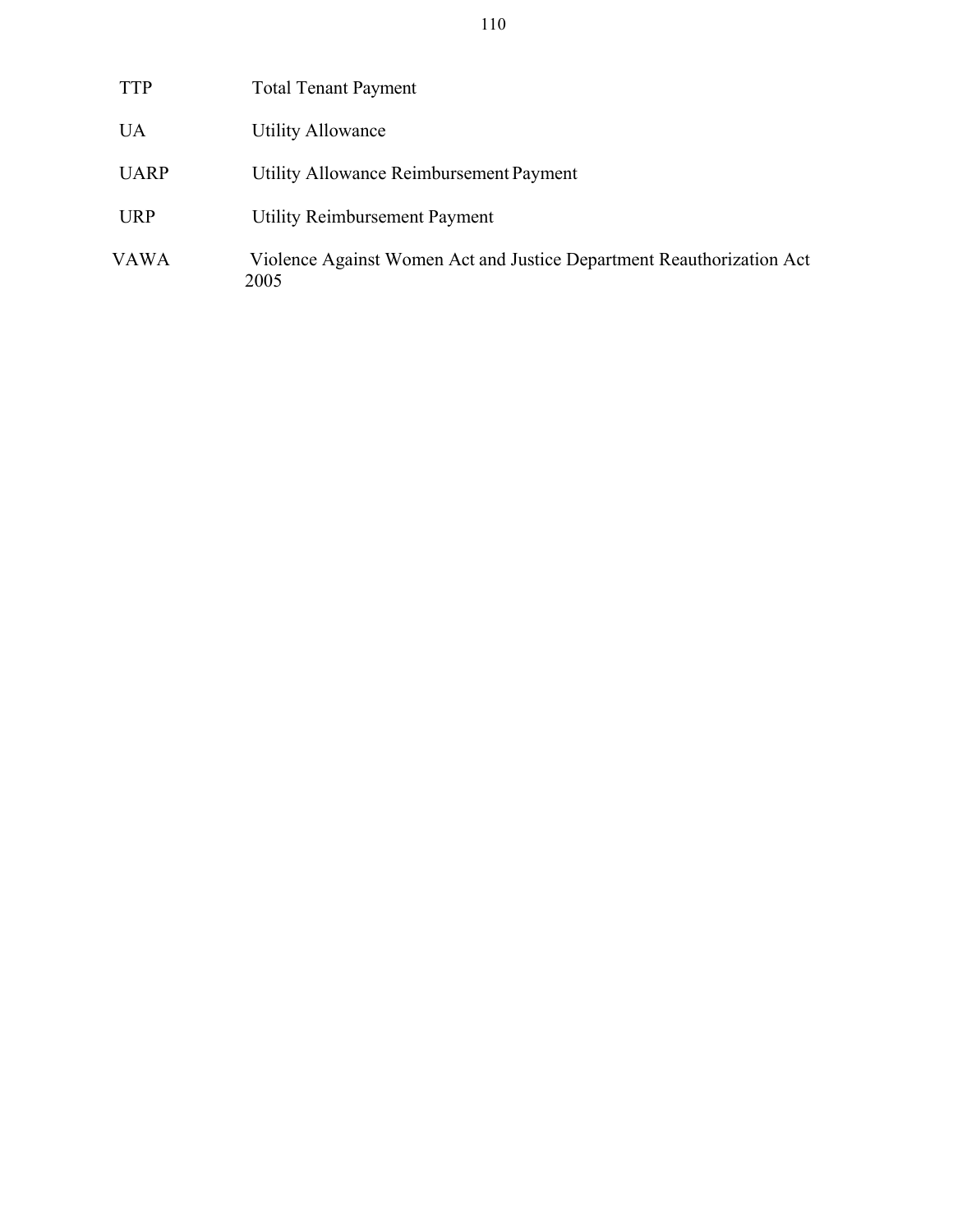# **DEFINITIONS**

#### **Housing Choice Voucher Program**

#### Absorption

In portability, the point at which the receiving PHA stops billing the initial PHA for assistance on behalf of a portability family. The receiving PHA uses funds available under the receiving PHA consolidated ACC.

# Accessible

- 1. When used with respect to the design, construction, or alteration of a facility or a portion of a facility other than an individual dwelling unit, means that the facility or portion of the facility when designed, constructed or altered, can be approached, entered, and used by individuals with physical disabilities. The phrase "accessible to and usable by" is synonymous with accessible.
- 2. When used with respect to the design, construction, or alteration of an individual dwelling unit, means that the unit is located on an accessible route, and when designed, constructed, altered or adapted, can be approached, entered, and used by individuals with physical disabilities.

A unit that is on an accessible route and is adaptable and otherwise in compliance with the standards set forth in 24 CFR, Part 8, Housing Choice Voucher.32, is "accessible" within the meaning of this paragraph 2.

When a unit in an existing facility which is being made accessible as a result of alterations is intended for use by a specific qualified individual with disabilities (e.g., a current occupant of such unit or of another unit under the control of the same recipient, or an applicant on a waiting list), the unit will be deemed accessible if it meets the requirements of applicable standards that address the particular disability or impairment of such person.

#### Accessible Route

A continuous unobstructed path connecting accessible elements and spaces in a building or facility that complies with the space and reach requirements of applicable standards prescribed by 24 CFR, Part 8, and Housing Choice Voucher.32.

An accessible route that serves only accessible units occupied by persons with hearing or vision impairments need not comply with those requirements intended to effect accessibility for persons with mobility impairments.

# Adaptability

The ability of certain elements of a dwelling unit, such as kitchen counters, sinks, and grab bars, to be added to, raised, lowered, or otherwise altered, to accommodate the needs of persons with or without disabilities, or to accommodate the needs of persons with different types or degrees of disability.

For example, in a unit adaptable for a hearing-impaired person, the wiring for visible emergency alarms may be installed, but the alarms need not be installed until such time as the unit is made ready for occupancy by a hearing-impaired person.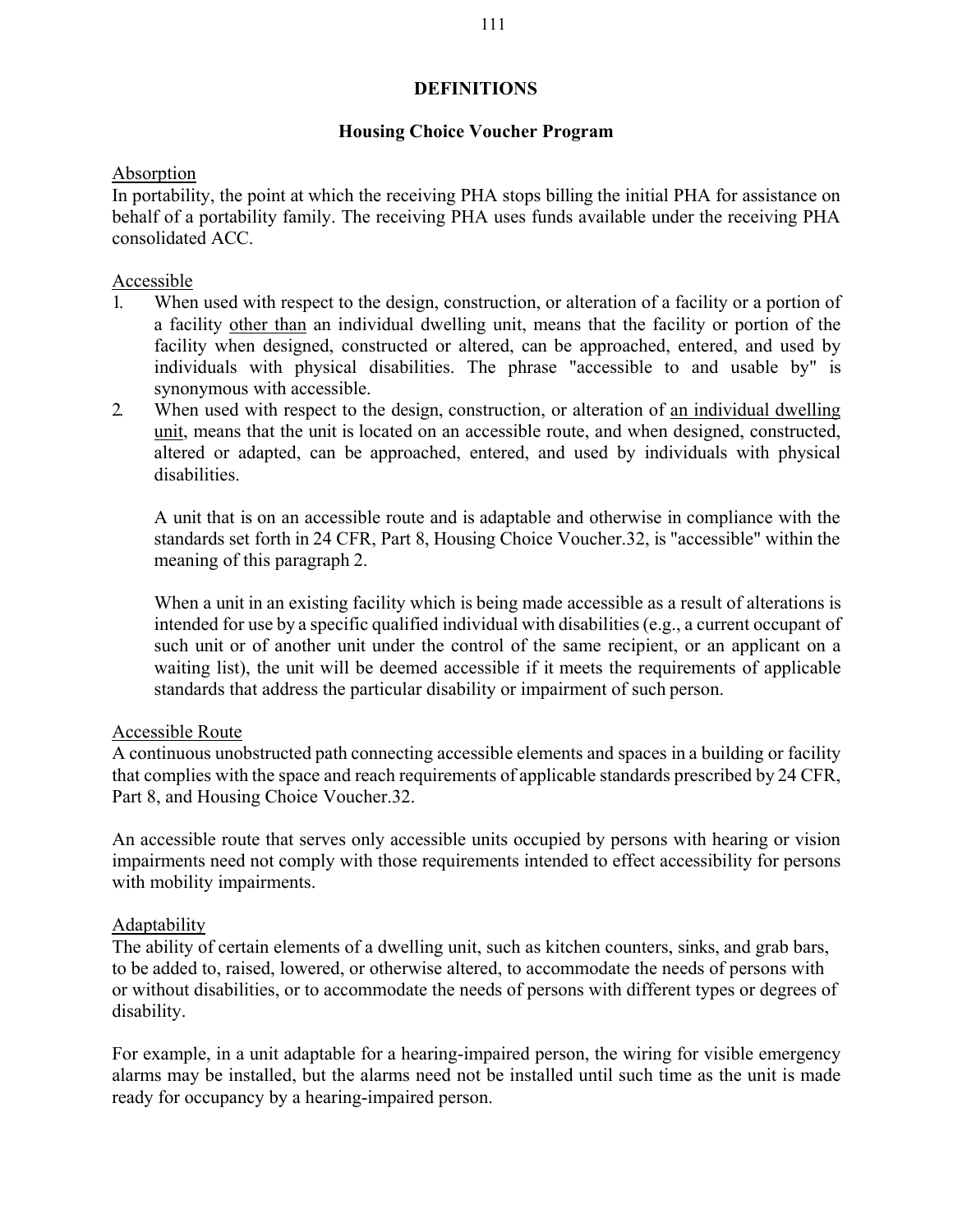Adjusted Income means Annual Income less the following allowances, determined in accordance with HUD instructions:

- 1. \$480 for each Dependent;
- 2. \$400 for any Elderly Family;
- 3. For any family that is not an Elderly Family or disabled family, but has a member other than the head of household or spouse, Disabled Assistance Expenses in excess of three percent (3%) of Annual Income, but this allowance will not exceed the employment income received by Family members who are 18 years of age or older, as a result of the assistance to the Disabled Person;
- 4. For any Elderly or Disabled Family;
	- a. That has no disability assistance expenses, an allowance for Medical Expenses, equal to the amount by which the Medical Expenses exceed three percent (3%) of Annual Income;
	- b. That has Disability Assistance Expenses greater than or equal to three percent (3%) of Annual Income, an allowance for Disability Assistance expenses computed in accordance with paragraph 3, above, plus an allowance for medical expenses, that is equal to the Family's Medical Expenses;
	- c. That has Disability Assistance Expenses that are less than three percent (3%) of Annual Income, an allowance for combined Disability Assistance Expenses and Medical Expenses, that is equal to the amount by which the sum of these expenses exceeds three percent (3%) of Annual Income, and
- 5. Child Care Expenses.

# Admission

The effective date of the first HAP contract for a family (first day of initial lease term) in a residentbased program. This is the point when the family becomes a participant in the program.

# Annual Contributions Contract (ACC)

A contract under the Housing Act of 1937, as amended, between HUD and the PHA, containing the terms and conditions under which the Department assists the PHA in providing decent, safe, and sanitary housing for low-income families.

The ACC must be in a form prescribed by HUD, under which HUD agrees to provide assistance in the development, modernization, and/or operation of a low-income housing development under the Act, and the PHA agrees to develop, modernize, and operate the development in compliance with all provisions of the ACC and the Act, and all HUD regulations and implementing requirements and procedures.

A written agreement between HUD and a PHA to provide annual contributions to the PHA to cover housing assistance payments and other expenses pursuant to the Act.

# Annual Income

- 1. Annual Income means all amounts, monetary or not, which:
	- a. Go to, or on behalf of, the family head or spouse (even if temporarily absent) or to any other family member; or
	- b. Are anticipated to be received from a source outside the family during the 12-month period following admission or annual reexamination effective date; and
	- c. Which are not specifically excluded in this section.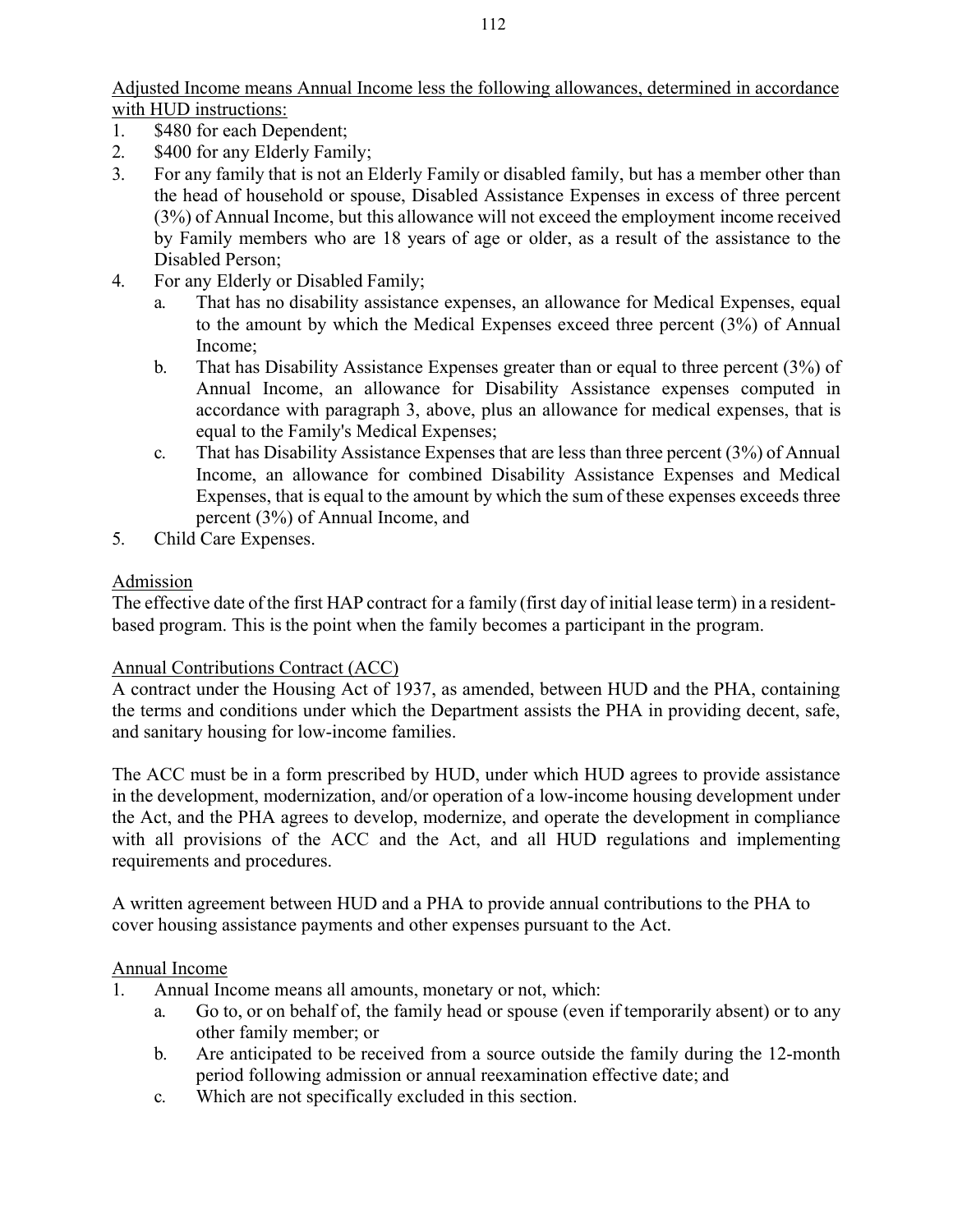- d. Annual income also means amounts derived (during the 12-month period) from assets to which any member of the family has access.
- 2. Annual Income includes, but is not limited to:
	- a. The full amount, before any payroll deductions, of wages and salaries, overtime pay, commissions, fees, tips and bonuses, and other compensation for personal services;
	- b. The net income from the operation of a business or profession. Expenditures for business expansion or amortization of capital indebtedness shall not be used as deductions in determining net income. An allowance for depreciation of assets used in a business or profession will be deducted, based on straight line depreciation, as provided in Internal Revenue Service regulations. Any withdrawal of cash or assets from the operation of a business or profession will be included in income, except to the extent the withdrawal is reimbursement of cash or assets invested in the operation by the family;
	- c. Interest, dividends, and other net income of any kind from real or personal property. Expenditures for amortization of capital indebtedness and an allowance for depreciation of capital assets shall not be used as deductions in determining the net income. An allowance for depreciation is permitted only as authorized in the paragraph immediately above this paragraph. Any withdrawal of cash or assets from an investment will be included in income, except to the extent the withdrawal is reimbursement of cash or assets invested by the Family. Where the Family has Net Family Assets in excess of \$5,000, Annual Income shall include the greater of the actual income derived from all Net Family Assets, or a percentage of the value of such Assets, based on the current passbook savings rate, as determined by HUD;
	- d. The full amount of periodic payments received from social security, annuities, insurance policies, retirement funds, pensions, disability or death benefits, and other similar types of periodic receipts, including a lump-sum amount or prospective monthly amounts for the delayed start of a periodic amount (except as provided under Annual Income exclusions);
	- e. Payments in lieu of earnings, such as unemployment and disability compensation, worker's compensation and severance pay (but see the paragraph on lump sum additions to family assets, below).
	- f. Welfare Assistance. If the Welfare Assistance payment includes an amount specifically designated for shelter and utilities, and such amount is subject to adjustment by the Welfare Assistance agency in accordance with the actual cost of shelter and utilities, the amount of Welfare Assistance income to be included as income shall consist of:
		- (1) The amount of the allowance or grant exclusive of the amount specifically designated for shelter or utilities, plus
		- (2) The maximum amount that the Welfare Assistance Agency could in fact allow the family for shelter and utilities. If the family's Welfare Assistance is ratably reduced from the standard of need by applying a percentage, the amount calculated under this paragraph shall be the amount resulting from one application of the percentage.
	- g. Periodic and determinable allowances, such as alimony and child support payments, and regular contributions or gifts received from persons not residing in the dwelling.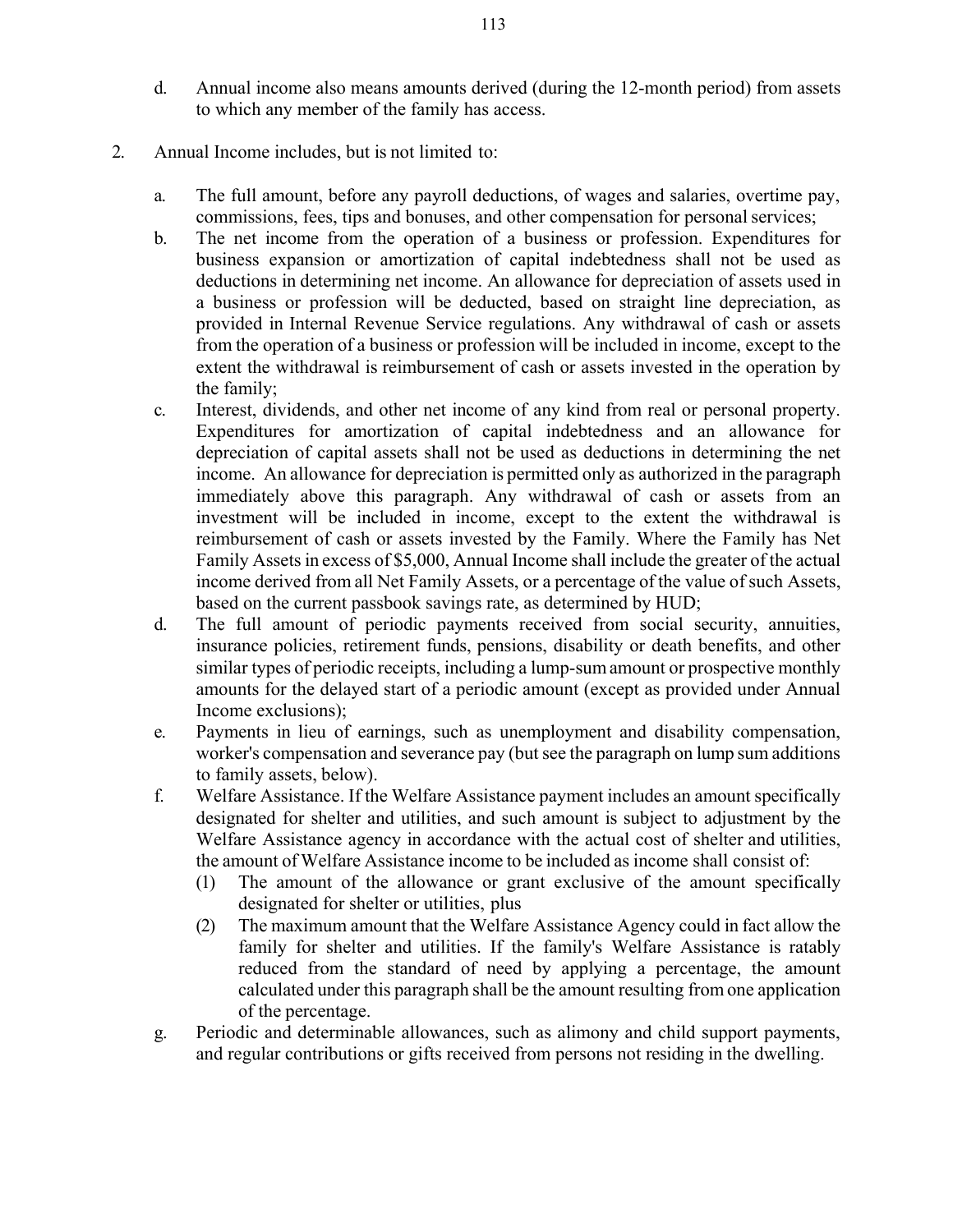- h. All regular pay, special pay and allowances of a member of the Armed Forces (but see paragraph below, on special pay to an Armed Forces person exposed to hostile fire).
- 3. Annual Income does not include the following (**Exclusions**):
	- a. Income from the employment of children (including foster children) under the age of 18 years;
	- b. Payment received for the care of foster children or foster adults (usually individuals with disabilities, unrelated to the resident family, who are unable to live alone);
	- c. Lump-sum additions to family assets, such as inheritances, insurance payments (including payments under health and accident insurance and Workers' Compensation), capital gains and settlement for personal or property losses (but see the paragraph on payments in lieu of earnings, above).
	- d. Amounts received by the family that are specifically for, or in reimbursement of, the cost of medical expenses for any family member;
	- e. Income of a Live-In Aide, as defined in the regulations, who is a person who resides with an Elderly, Disabled Person or Persons and who:
		- (1) Is determined to be essential to the care and well-being of the Person(s);
		- (2) Is not obligated for the support of the Person(s); and
		- (3) Would not be living in the unit except to provide the necessary supportive services.
	- f. The full amount of student financial assistance paid directly to the student or to the educational institution;
	- g. The special pay to a Family member serving in the Armed Forces who is exposed to hostile fire;
	- h. Amounts received under training programs funded by HUD;
	- i. Amounts received by a person with a disability, that are disregarded for a limited time, for purposes of Supplemental Security Income eligibility and benefits, because they are set aside for use under a Plan to Attain Self-Sufficiency (PASS); or
	- j. Amounts received by a participant in other publicly assisted programs which are specifically for, or in reimbursement of, out-of-pocket expenses incurred (special equipment, clothing, transportation, child care, etc.), and which are made solely to allow participation in a specific program;
	- k. *A resident service stipend.* A resident service stipend is a modest amount (not to exceed \$200 per month) received by a public housing resident for performing a service for the PHA, on a part-time basis, that enhances the quality of life in public housing. Such services may include, but are not limited to, fire patrol, hall monitoring, lawn maintenance, and resident initiatives coordination. No Resident will receive more than one such stipend during the same period of time;
	- l. Incremental earnings and benefits resulting to any family member from participation in qualifying State or local employment training programs (including training programs not affiliated with a local government) and training of a family member as resident management staff. Amounts excluded by this provision must be received under employment training programs with clearly defined goals and objectives, and are excluded only for the period during which the family member participates in the employment training program;
	- m. Temporary, nonrecurring or sporadic income (including gifts);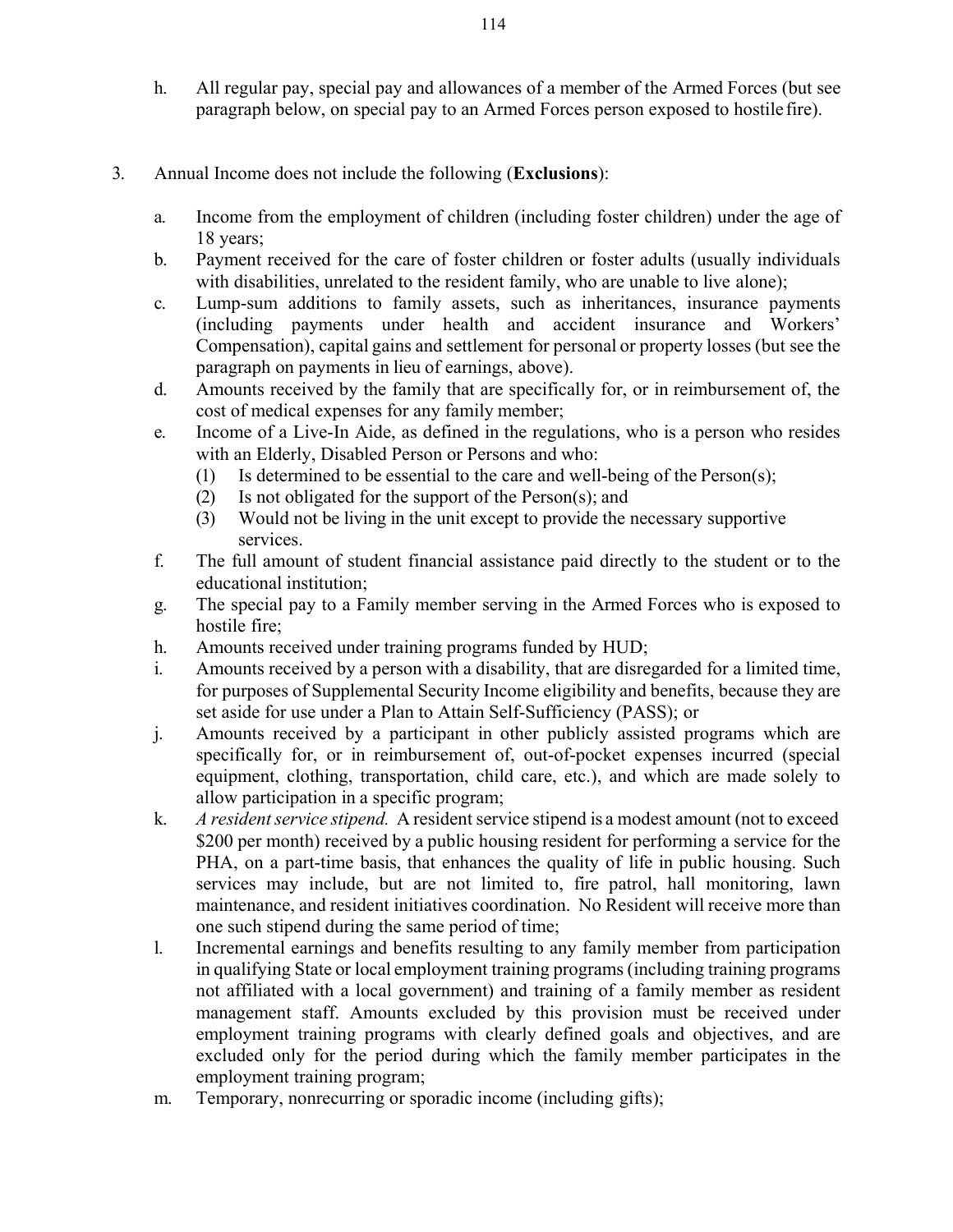- n. Reparation payments paid by a foreign government pursuant to claims filed under the laws of that government by persons who were persecuted during the Nazi era;
- o. Earnings in excess of \$480 for each full-time student 18 years old or older (excluding the head of household and spouse);
- p. Adoption assistance payments in excess of \$480 per adopted child;
- q. Deferred periodic payments of supplemental security income and social security benefits that are received in a lump sum payment, or in prospective monthly amounts;
- r. Amounts received by the family in the form of refunds or rebates under State or local law for property taxes paid on the dwelling unit;
- s. Amounts paid by a State agency to a family with a member who has a developmental disability and is living at home to offset the cost of services and equipment needed to keep the developmentally disabled family member at home;
- t. Amounts specifically excluded by any other Federal statue from consideration as income for purposes of determining eligibility or benefits under a category of assistance programs that includes assistance under the United States Housing Act of 1937, including the following:
	- (1) The value of the allotment provided to an eligible household for coupons under the Food Stamp Act of 1977. [7 United States Code (USC) § 2017 (b)];
	- (2) Payment to volunteers under the Domestic Volunteer Service Act of 1973. [42 USC § 5044(g), § 5058];
	- (3) Payments received under the Alaska Native Claims Settlement Act. [43 USC §  $1626(c)$ ;
	- (4) Income derived from certain sub-marginal land of the United States, which is held in trust for certain Indian tribes. [25 USC  $\S$  459(e)];
	- (5) Payments or allowances made under the Department of Health and Human Services' Low-Income Home Energy Assistance Program. [42 USC § 8624(f)];
	- (6) Payments received under programs funded in whole or in part under the Job Training Partnerships Act. [29 USC § 1552(b)];
	- (7) Income derived from the disposition of funds of the Grand River Band of Ottawa Indians. [Public Law (P.L.) 94-540, 90 Stat. 2503-2504];
	- (8) The first \$2,000 of per capita shares received from judgment funds awarded by the Indian Claims Commission or the Court of Claims [25 USC § 1407-1408), or from funds held in trust for an Indian tribe by the Secretary of the Interior. [25 USC § 117b, 1407];
	- (9) Amounts of scholarships funded under Title IV of the Higher Education Act of 1965 including awards under the Federal work-study program or under the Bureau of Indian Affairs student assistance programs [20 USC § 1087uu]. Since Pell Grants are funded under Title IV, PHA's should exclude the FULL value of any Pell Grant. These changes are effective 10-1-92;
	- (10) Payments received from programs funded under Title V of the Older Americans Act of 1965. [42 USC § 3056(f)];
	- (11) Payments received on and after January 1, 1989, from the Agent Orange Settlement Fund or any other fund established pursuant to the settlement in the "In Re Agent Orange product" liability litigation. [M.D.L. No. 381 (E.D.N.Y.];
	- (12) Payments received under the Maine Indian Claims Settlement Act of 1980. [P.L. 96-420, 94 Stat. 1785];
	- (13) The value of any child care provided or arranged (or any amount received as payment for such are or reimbursement for costs incurred for such care) under the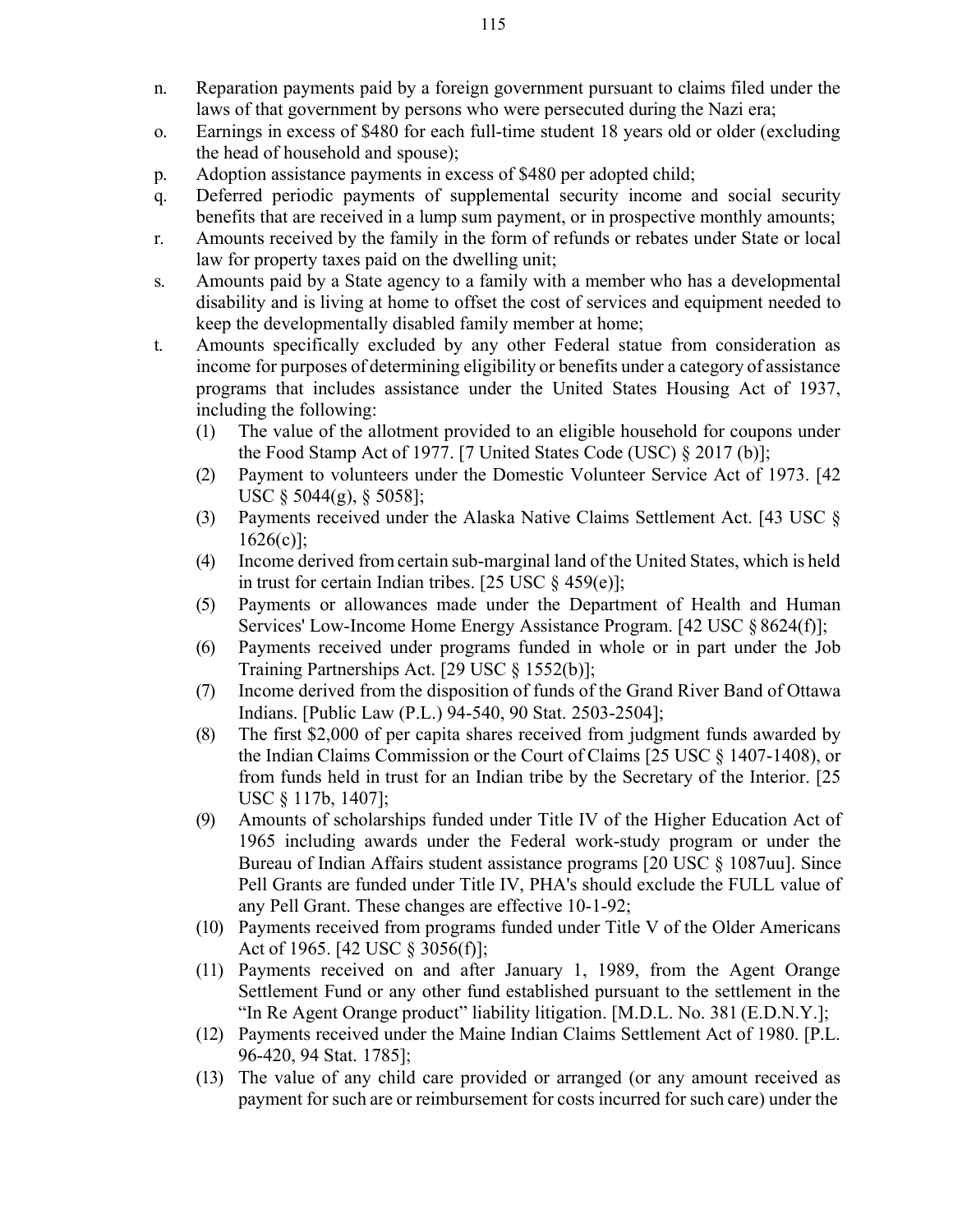Child Care and Development Block Grant Act of 1990 [42 USC § 9858q]. This change was effective November 4, 1992;

- (14) Earned Income Tax Credit (EITC) refund payments received after January 1, 1991. [USC § 32(j)];
- (15) Deferred Periodic Payments of Social Security and Supplemental Security Income (SSI) received after October 28, 1992. This lump sum payment may represent the accumulation of periodic payments from a preceding period. Collections activity on deferred periodic payments regardless of when they were received. See Notice PIH 93-11 issued March 16, 1993;
- (16) Holocaust reparations received after April 23, 1993. [42 USC § 1437a, § 1437d, § 1437n and § 3535(d)].
- 4. If it is not feasible to anticipate a level of income over a 12-month period, the income anticipated for a shorter period will be annualized, subject to a redetermination at the end of the shorter period.

# Applicable Surface

All intact and non-intact interior and exterior painted surfaces of a residential structure (with reference to lead-based paint poisoning prevention).

# Applicant

Applicant (or applicant family). A family that has applied for admission to a program, but is not yet a participant in the program.

# Assisted Lease

A written agreement between an owner/landlord and a Family for the leasing of a dwelling unit by the owner/landlord to the Family under a Housing Assistance Contract between the owner/landlord and the PHA.

In the case of cooperative of mutual housing, "lease" means the occupancy agreement or other written agreement establishing the conditions for occupancy of the unit.

# Auxiliary Aids

Services or devices that enable persons with impaired sensory, manual, or speaking skills to have an equal opportunity to participate in, and enjoy the benefits of, programs or activities receiving Federal financial assistance.

For example, auxiliary aids for persons with impaired vision may include readers, Braille materials, audio recordings, and other similar services and devices.

Auxiliary aids for persons with impaired hearing may include telephone handset amplifiers, telephones compatible with hearing aids, telecommunication devices for dear persons (TDD's), interpreters, note takers, written materials, and other similar services and devices.

# Bureau of Citizenship and Immigration Services (BCIS)

Formerly the U.S. Immigration and Naturalization Service (INS).

# Child

A member of the family, other than the family head or spouse, who is under 18 years of age.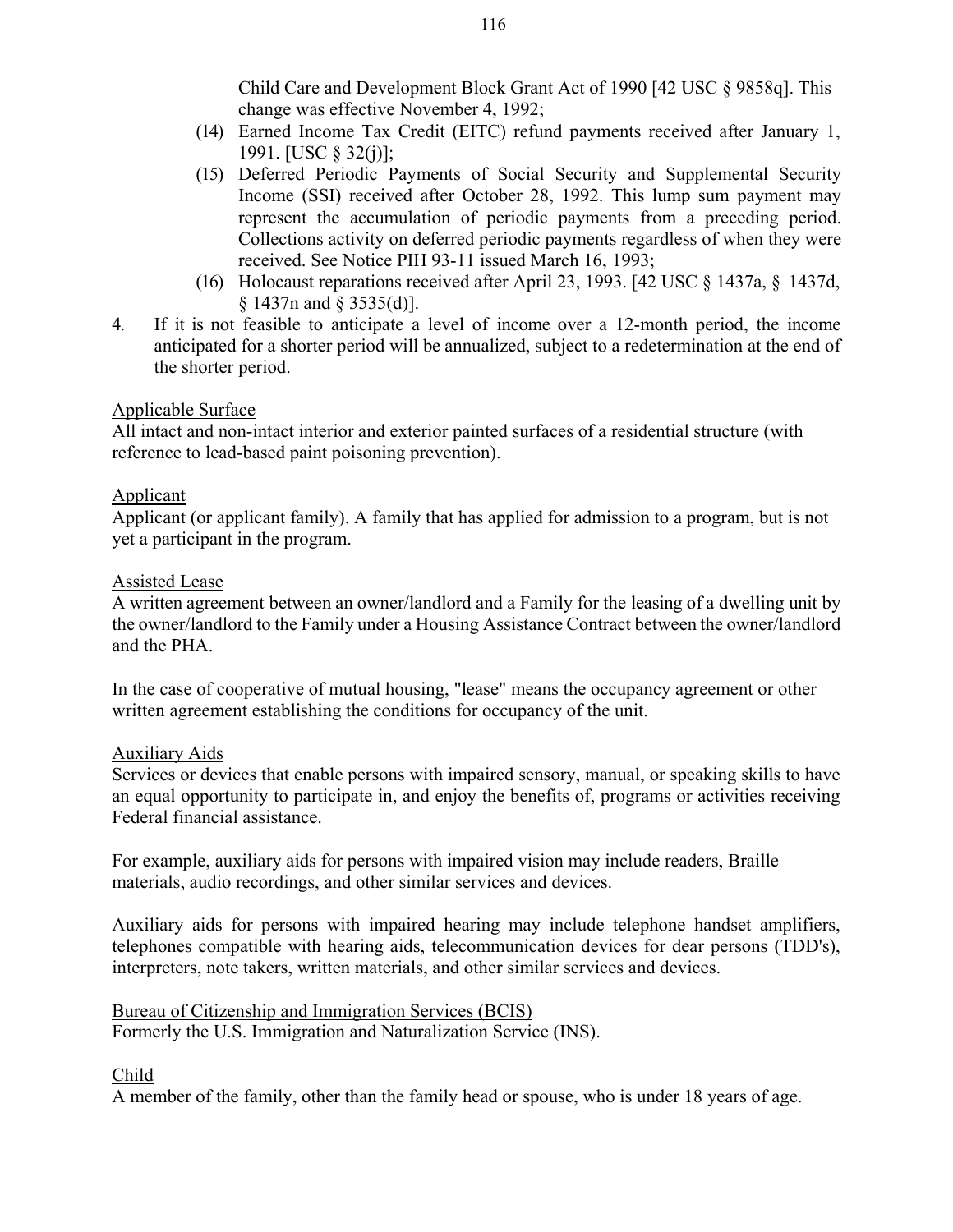For continued assistance under Restrictions on Assistance to Non-citizen only: Biological or adopted children only. Stepchildren (not related to either the head of the household or the spouse) and guardianship of minors (either formal or informal) are excluded.

# Child Care Expenses

Amounts anticipated being paid by the Family for the care of children under thirteen (13) years of age during the period for which Annual Income is computed, but only where such care is necessary to enable a Family member to be gainfully employed, or to further his or her education, and only to the extent such amounts are not reimbursed.

The amount deducted shall reflect reasonable charges for child care, and in the case of child care necessary to permit employment, the amount deducted shall not exceed the amount of income.

Reasonable child care expenses, as defined by the PHA, shall not exceed the actual costs incurred.

# Citizen

A citizen (by birth or naturalization) or national of the United States.

# Codes

Includes building codes, housing codes, health and safety codes, sanitation codes and any law, ordinance or governmental regulation concerning fitness for habitation, or the construction, maintenance, operation, occupancy or use of a dwelling unit.

# Common Space

Space available for use by assisted families and other occupants of the unit.

# Consolidated ACC

Consolidated annual contributions contract. See § 982.151.

# Contiguous MSA

In portability, an MSA that shares a common boundary with the MSA in which the jurisdiction of the initial PHA is located.

# Continued Assistance Family

This is a mixed family who meets all the following requirements:

- 1. The family was receiving assistance under a Section 214 covered program on June 19, 1995; and
- 2. whose head of the household or spouse has eligible immigration status according to the requirements of the restrictions on assistance to non-citizen; and
- 3. the family does not include any person (who does not have eligible immigration status) other than:
	- The head of the household;
	- Any spouse of the head of the household;
	- Any parents of the head of the household;
	- Any parents of the spouse;
	- Any children of the head of the household or spouse.

This does not define "family" for purposes of eligibility at the PHA (see "Family" in this Definition section.)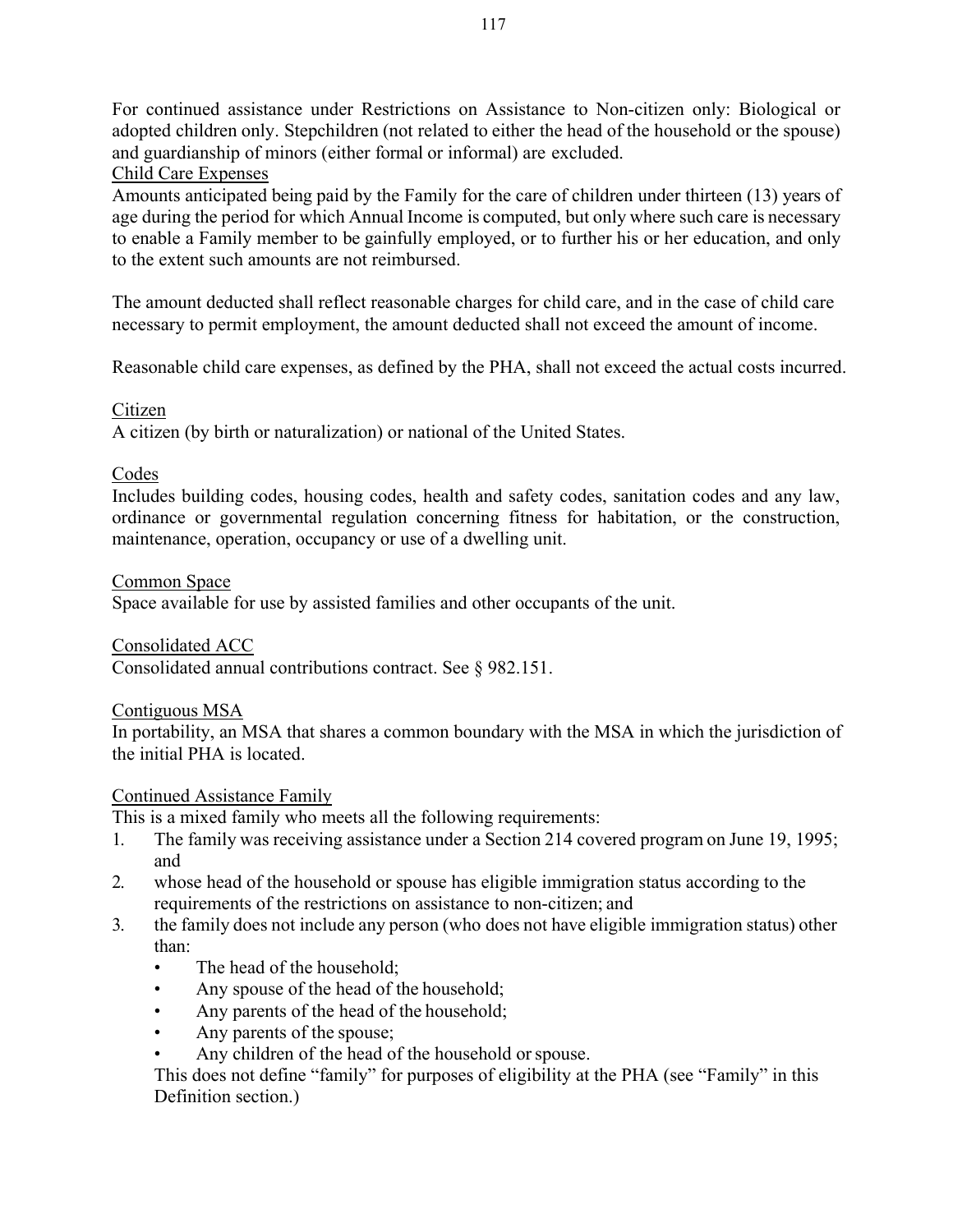A family entitled to continued assistance before November 29, 1996 is entitled to continued assistance as described in the above paragraph. A family entitled to continued assistance after November 29, 1996 shall receive prorated assistance as described in section 5.520.

# Continuously Assisted

An applicant is continuously assisted under the 1937 Housing Act if the family is already receiving assistance under any 1937 Housing Act program when the family is admitted to the voucher program.

# Contract Rent

The total amount of rent specified in the Housing Assistance Payments (HAP) Contract as payable to the owner/landlord by the Family, and by HUD or the PHA on the Family's behalf.

The monthly rent which an owner/landlord is entitled to receive for the leasing of a Manufactured Home Space to an Assisted Family, including any separate fees or charges. This rent includes the maintenance and management services described in the definition of Manufactured Home Space, but excludes ongoing utility charges. Separate fees or charges for services or facilities not included in the definition of Manufactured Home Space shall be included in the Contract Rent only if their payment is required as a condition of the leasing of the Manufactured Home Space. In the case of a cooperative Manufactured Home park, "Contract Rent'' means the charges under the occupancy agreements between the members and the cooperative.

# Contract of Participation

A contract in a form approved by HUD, entered into between a participating family and a PHA operating an FSS program that sets forth the terms and conditions governing participation in the FSS program. The contract of participation includes all individual training and services plans entered into between the PHA and all members of the family who elect to participate in the FSS program, and which plans are attached to the contract of participation as exhibits.

# Controlled Substance

Any drug or other substance, or immediate precursor included in the definition in Section 102 of the Controlled Substances Act (21 U.S.C. 802).

# Dating Violence:

Violence committed by a person:

(A) who is has been in a social relationship of a romantic or intimate nature with the victim; and (B) where the existence of such relationship shall be determined on a consideration of the following factors: (i) the length of the relationship; (ii) the type of relationship; and (iii) the frequency of interaction between the persons involved in the relationship

# Decent, Safe and Sanitary Housing

Housing is decent, safe and sanitary if the requirements of 982.401 are met (Housing Quality Standards).

# Defective Paint Surface

Paint on applicable surfaces that are cracking, scaling, chipping, peeling or loose (with reference to lead-based paint poisoning prevention).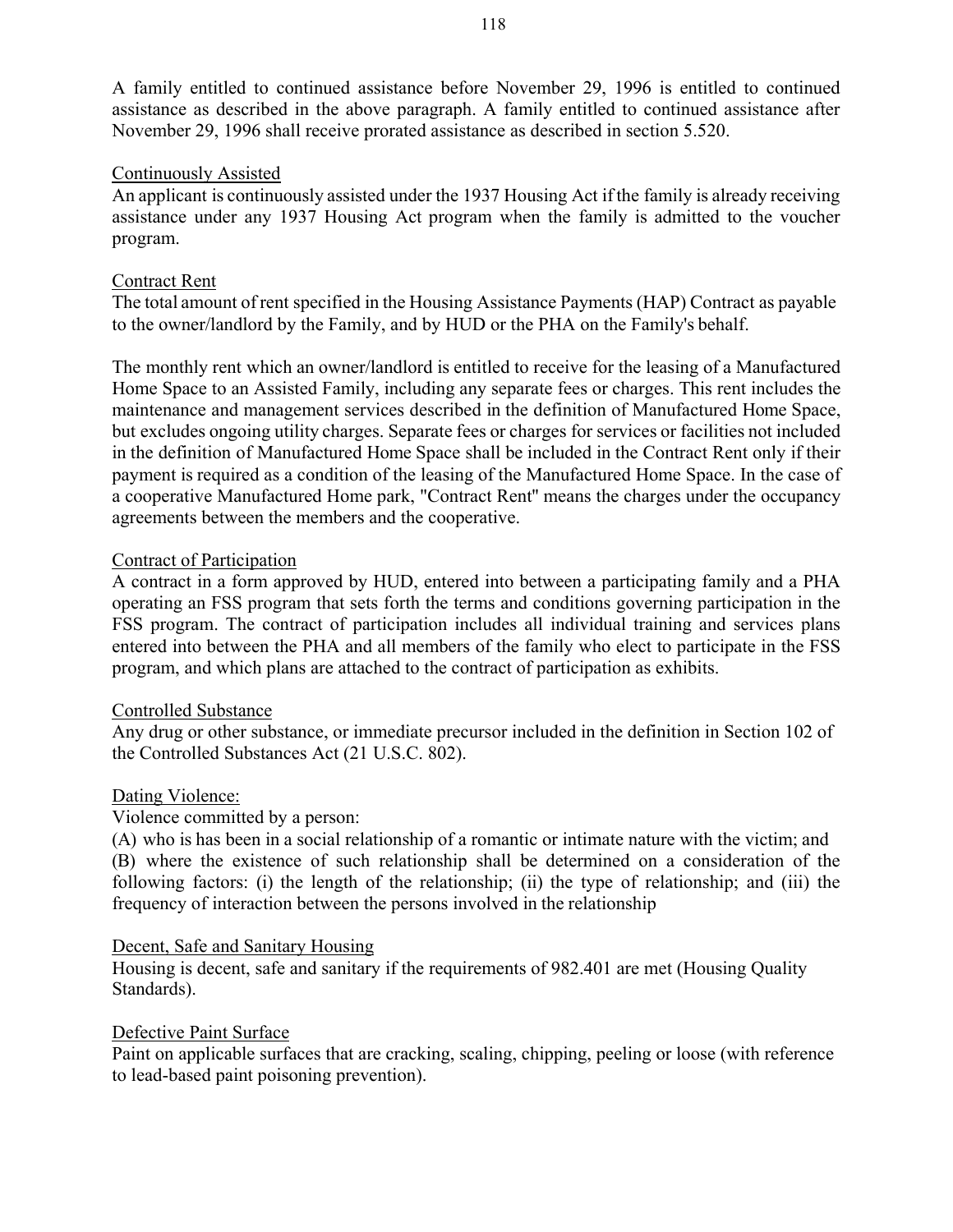# Dependent

A member of the Family household (except foster children and foster adults) other than the Family head or spouse, who is under 18 years of age or is a person with a disability, or is a full-time student.

# Deposit

Means an amount of currency, or an instrument delivered to the owner/landlord by the resident as a pledge to abide by terms or conditions of the rental agreement.

# Dilapidated Housing

See the definitions of Substandard Housing.

# Disability Assistance Expenses

Reasonable expenses that are anticipated, during the period for which annual income is computed, for attendant care and auxiliary apparatus for a disabled family member and that are necessary to enable a family member (including the disabled member) to be employed, provided that the expenses are neither paid to a member of the family nor reimbursed by an outside source.

# Disabled Person or Family

A person or family whose head, spouse, or sole member is a person with disabilities; or two (2) or more persons with disabilities living together; or one or more persons with disabilities living with one or more live-in aides. A person who is under a disability, as defined in Section 233 of the Social Security Act (42 U.S.C. 423), or who has a developmental disability as defined in Section 102(7) of the Developmental Disabilities Assistance and Bill of Rights Act (42 U.S.C. 6001 (7)).

# Section 223 of the Social Security Act defines disability as:

- 1. Inability to engage in any substantial, gainful activity by reason of any medically determinable physical or mental impairment which can be expected to result in death, or which has lasted or can be expected to last for a continuous period of not less than 12 months; or
- 2. In the case of an individual who has attained the age of 55 and is blind (within the meaning of "blindness" as defined in the Social Security Act), inability by reason of such blindness to engage in substantial gainful activity in which he/she has previously engaged with some regularity and over a period of time.

People who have been diagnosed with alcoholism or drug abuse are not part of the definition of "disabled".

# Discriminatory Housing Practice

An act that is unlawful under Housing Choice Voucher04, 805, 806, or 818 of the Fair Housing Act.

# Displaced Person or Family

A person or family in which each member, or whose sole member, is a person displaced by governmental action, or a person whose dwelling has been extensively damaged or destroyed as a result of a disaster declared or otherwise formally recognized pursuant to Federal disaster relief laws.

(See also the definition of Involuntary Displacement. See 24 CFR, Part Subpart A, Section 5.420.)

# Domestic Violence: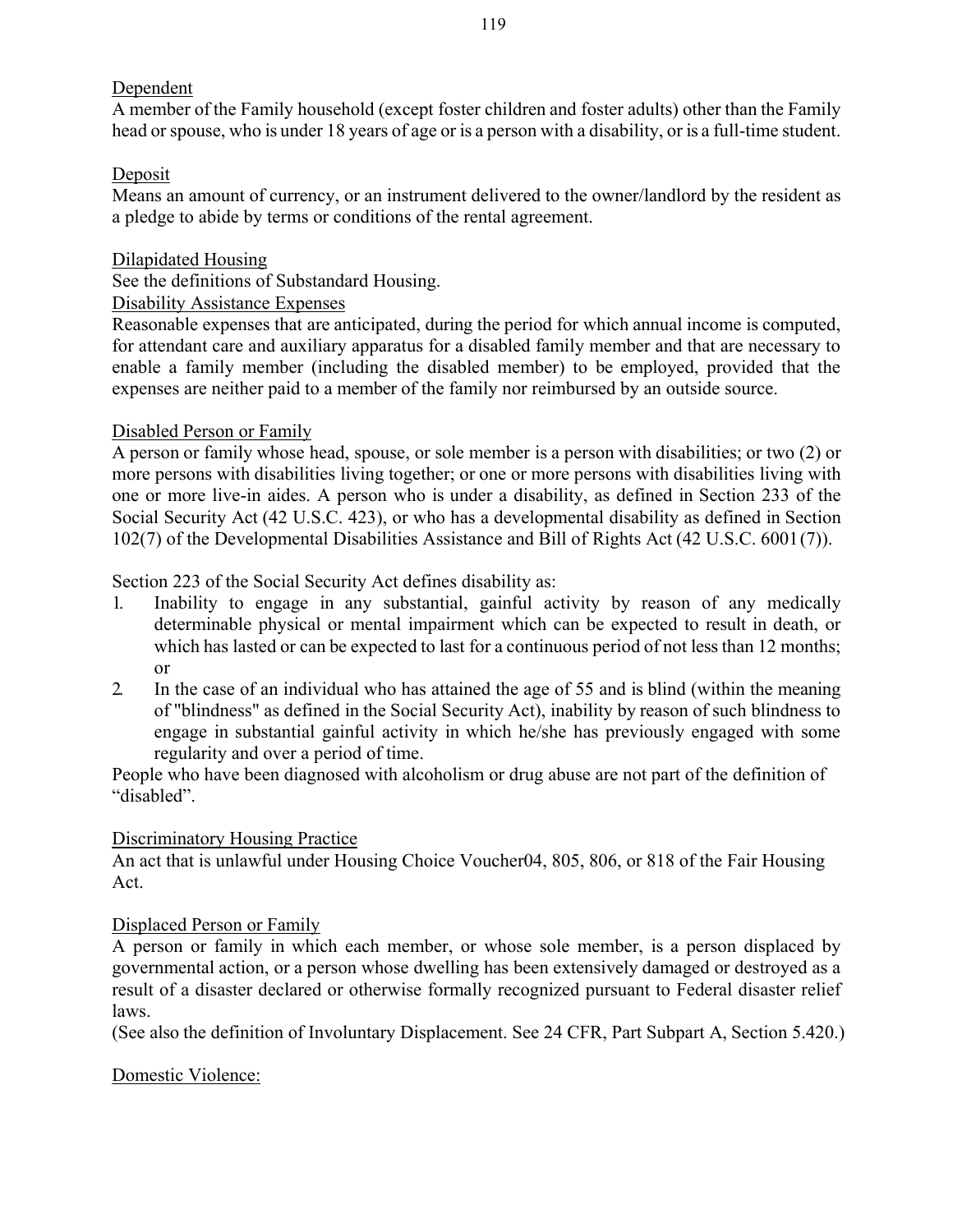Includes felony or misdemeanor crimes of violence committed by a current or former spouse of the victim, by a person with whom the victim share a child in common, by a person who is cohabitated with or has cohabited with the victim as spouse, by a person similarly situated to a spouse of the victim under the domestic or family violence laws of the jurisdiction receiving grant monies, or by any other person against an adult or youth victim who is protected from that person's acts under the domestic or family violence laws of the jurisdiction.

# Domicile

The legal residence of the household head or spouse as determined in accordance with State and local law.

# Drug Abuse and Other Criminal Activity Definitions

- Adult (Drug-Related and criminal Activity a person who is 18 years of age or older, or has been convicted of a crime as an adult under any federal, state or tribal law.
- Covered Person a tenant, any member of the tenant's household, a guest or another person under the tenant's control.
- Currently Engaging in Illegal Use of a Drug with respect to behavior such as illegal use of a drug, other drug-related criminal activity, or other criminal activity, currently engaging in, means that the individual has engaged in the behavior recently enough to justify a reasonable belief that the individual's behavior is current.
- Drug a controlled substance as defined in Section 102 of the Controlled Substance Act.
- Drug Abuse Treatment Facility An entity: (a) that holds itself out as providing, and provides, diagnosis, treatment, or referral for treatment with respect to illegal drug use; and (b) that is either an identified unit within a general care facility, or an entity other than a general medical care facility.

# Drug-Trafficking

The illegal manufacture, sale or distribution, or the possession with intent to manufacture, sell, or distribute, of a controlled substance (as defined in section 102 of the Controlled Substances Act (21 U.S.C. 802).

# Dwelling

Any building, structure or portion thereof which is occupied as, or designed or intended for occupancy as, a residence by one or more families, and any vacant land which is offered for sale or lease for the construction or location thereon of any such building, structure or portion thereof.

# Dwelling Unit

A single unit of residence for a family of one or more persons. Examples of dwelling units include: a single family home; an apartment unit within an apartment building; and in other types of dwellings in which sleeping accommodations are provided, but toileting or cooking facilities are shared by occupants of more than one room or portion of the dwelling, rooms in which people sleep. Examples of the latter include dormitory rooms and sleeping accommodations in shelters intended for occupancy as a residence for homeless persons.

# Earned Income

Earned income means income or earnings included in annual income from wages; tips, salaries, other employee compensation, and self-employment (see 24 CFR 5.609). Earned income does not include any pension or annuity, transfer payments, any cash or in-kind benefits, or funds deposited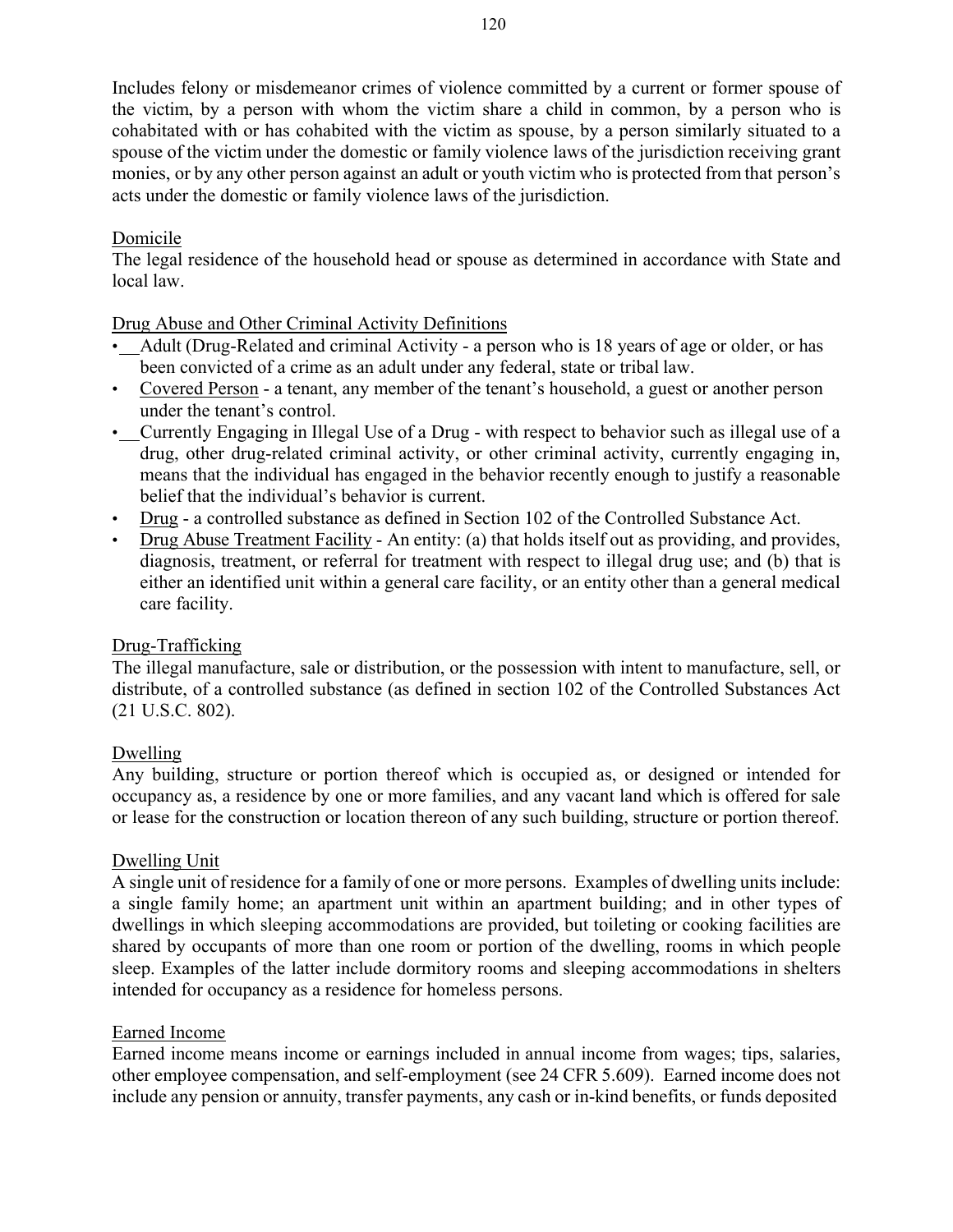in or accrued interest on the FSS escrow account established by a PHA on behalf of a participating family.

# Effective Date of Contract

Effective date of contract of participation means the first day of the month following the month in which the FSS family and the PHA entered into the contract of participation.

#### Elderly Person

A person who is at least 62 years of age. Allowance for medical expenses will be allowed for persons who are elderly but not disabled.

# Elderly Household

A household whose head and/or spouse is considered elderly by definition. Allowance for medical expenses will be allowed for all persons who reside in the household.

#### Elevated Blood Lead Level

Excessive absorption of lead, that is, a confirmed concentration of lead in whole blood of 25 ug/dl (micrograms of lead per deciliter of whole blood) or greater.

# Employer Identification Number

The taxpayer identifying number of an individual, trust, estate, partnership, association, company, or corporation that is assigned pursuant to Section 6011(b) of the Internal Revenue Code of 1986, or corresponding provisions of prior law, or pursuant to Section 6109 of the Code. The Employer Identification Number has nine digits separated by a hyphen, as follows: 00-0000000.

# Enrollment

Enrollment means the date that the FSS family entered into the contract of participation with the PHA.

# Entrance

Any access point to a building or portion of a building used by residents for the purpose of entering.

# Eviction

Means any action initiated by the owner/landlord to regain possession of a dwelling unit and use of the premises.

Evidence of Citizenship of Eligible Immigration Status The documents which must be submitted to evidence citizenship or eligible immigration status.

# Exterior

All areas of the premises outside of an individual dwelling unit.

#### Extremely Low-Income Families

Families with incomes below thirty percent (30%) of the area median and households of various races and ethnic groups--within the Quality Housing Work Responsibility Act (QHWRA).

# Facility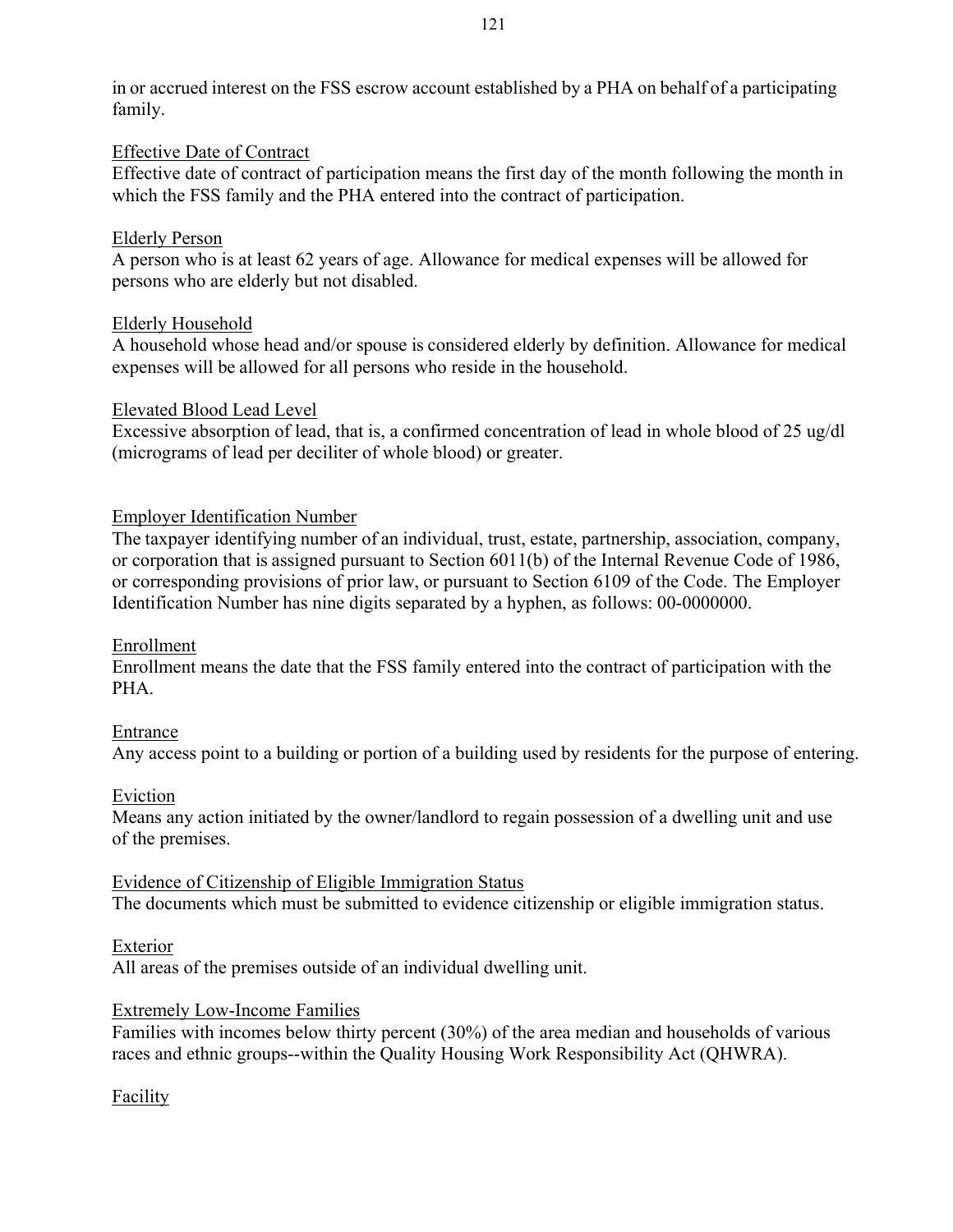All or any portion of buildings, structures, equipment, roads, walks, parking lots, rolling stock or other real or personal property or interest in the property.

#### Fair Housing Act

Title VIII of the Civil Rights Act of 1968, as amended by the Fair Housing Amendments Act of 1988 (42 U.S.C. 3600-3620).

#### Fair Market Rent

The rent, including utilities (except telephone), and all maintenance, management, and other services, which would be required to be paid in order to obtain privately owned, existing, decent, safe, and affordable rental housing of modest (non luxury) nature with suitable amenities in the market area.

Fair Market Rents are used by PHA's in the Housing Voucher Program to develop the payment standard used to determine the appropriate amounts of housing assistance to be paid on behalf of participating families.

The rent which would be required to be paid in order to obtain a privately owned, decent, safe and affordable Manufactured Home Space of a modest nature. This rent includes maintenance and management services described in the definition of Manufactured Home Space for single-wide and double-wide Manufactured Home Spaces. Rents for double-wide spaces will be permitted for Assisted Families of five (5) or more persons so long as the Manufactured Home meets the minimum occupancy standards for families. Fair Market Rents will be established by HUD and will be published in the Federal Register.

#### Familial Status

One or more individuals (who have not attained the age of 18 years) being domiciled with:

- 1. A parent or another person having legal custody of such individual or individuals; or
- 2. The designee of such parent or other person having such custody, with the written permission of such parent or other person.

The projections afforded against discrimination on the basis of familial status apply to any person who is pregnant, or is in the process of securing legal custody of any individual who has not attained the age of the eighteen (18) years.

"Family" includes, but is not limited to, the following, regardless of actual or perceived sexual orientation, gender identity, or marital status:

- 1. A single person, who may be an elderly person, disabled person, displaced person, nearelderly person, or any other single person; or
- 2. A group of persons residing together, and such group includes but is not limited to: (i). A family with or without children (a child who is temporarily away from the home because of the placement in foster care is considered a member of the family);
	- (ii). An elderly family;
	- (iii). A near-elderly family;
	- (iv). A disabled family;
	- (v). A displaced family; and
	- (vi). The remaining member of a tenant family.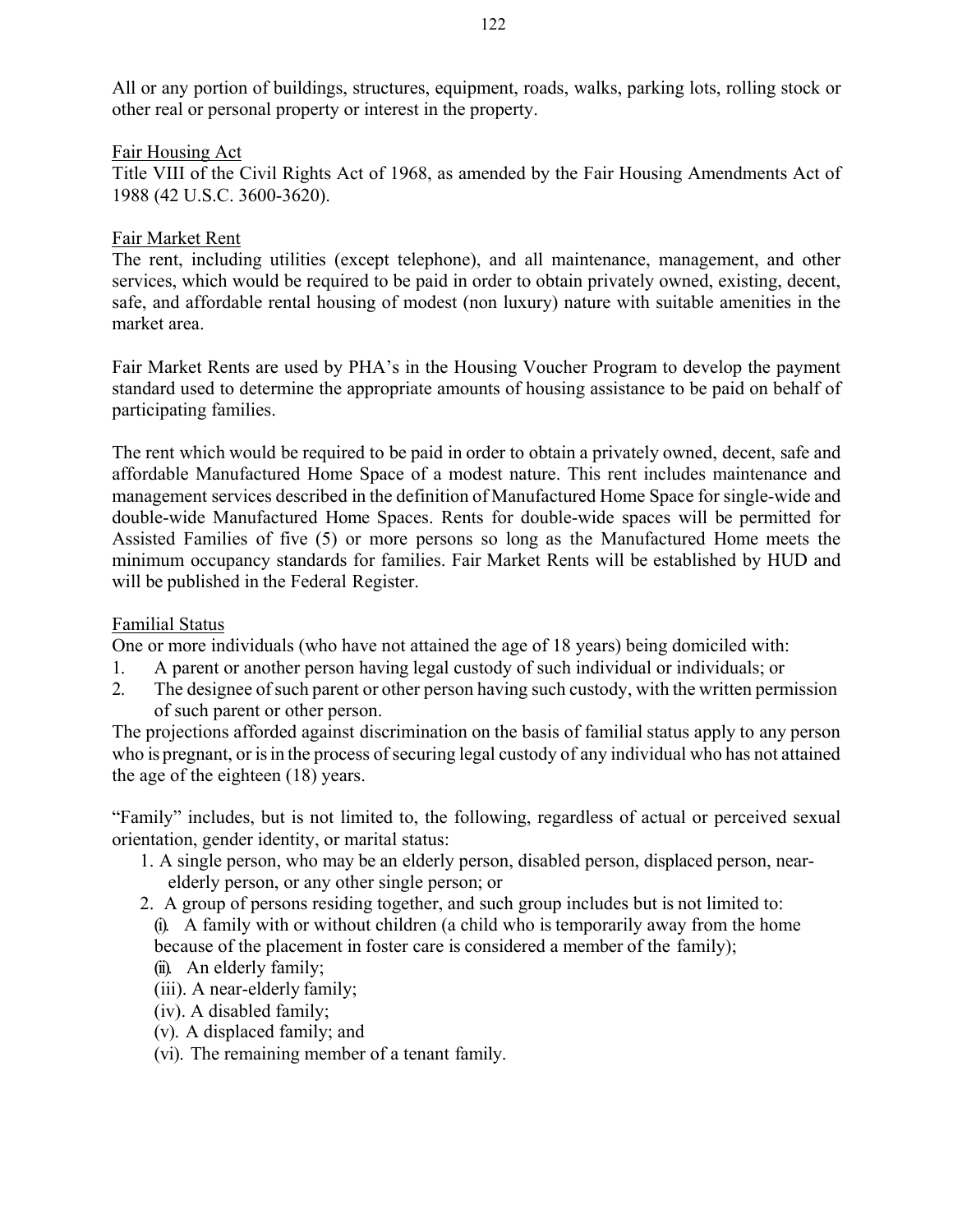# Family Income

Means Monthly Income as defined in HUD regulations, i.e., using Annual Income divided by 12.

# Family Self-Sufficiency

Family Self-Sufficiency program or FSS program means the program established by a PHA within its jurisdiction to promote self-sufficiency among participating families, including the provision of supportive services to these families, as authorized by Section 23 of the U.S. Housing Act of 1937.

# Family Share

In the voucher program, the portion of the rent to owner paid by the family. It is calculated by subtracting the amount of the housing assistance payment to the owner from the rent to owner. Same as Tenant Rent.

#### Family Unit Size

The appropriate number of bedrooms for a family. Family unit size is determined by the PHA under the PHA subsidy standards.

#### Former Federal Preferences (24 CFR Sec. 982.207)

The PHA may implement the following former federal preferences as Local Preferences:

- 1. working families (head or spouse);
- 2. families for person with a disability;
- 3 victims of domestic violence;
- 4. single persons who are elderly, displaced, homeless or a person with disabilities; and
- 5. provide the same benefit to families whose head **and** spouse, is either 62 or older or a person with disabilities (if the PHA adopts local preference for working families).

#### FSS Account

FSS account means the FSS escrow account authorized by Section 23 of the U.S. Housing Act of 1937, and as provided by § 984.305 of this part.

# FSS Credit

FSS credit means the amount credited by the PHA to the participating family's FSS account.

#### FSS Family

FSS family or participating family means a family that receives assistance under the rental voucher programs, and that elects to participate in the FSS program, and whose designated head of the family has signed the contract of participation.

#### FSS Related Service Program

Means any program, publicly or privately sponsored, that offers the kinds of supportive services described in the definition of "supportive services'' set forth in 24 CFR § 984.

#### FSS Slots

FSS slots refer to the total number of rental vouchers that comprise the minimum size of a PHA's Housing Choice Voucher FSS program.

#### First Occupancy

A building that has never before been used for any purpose.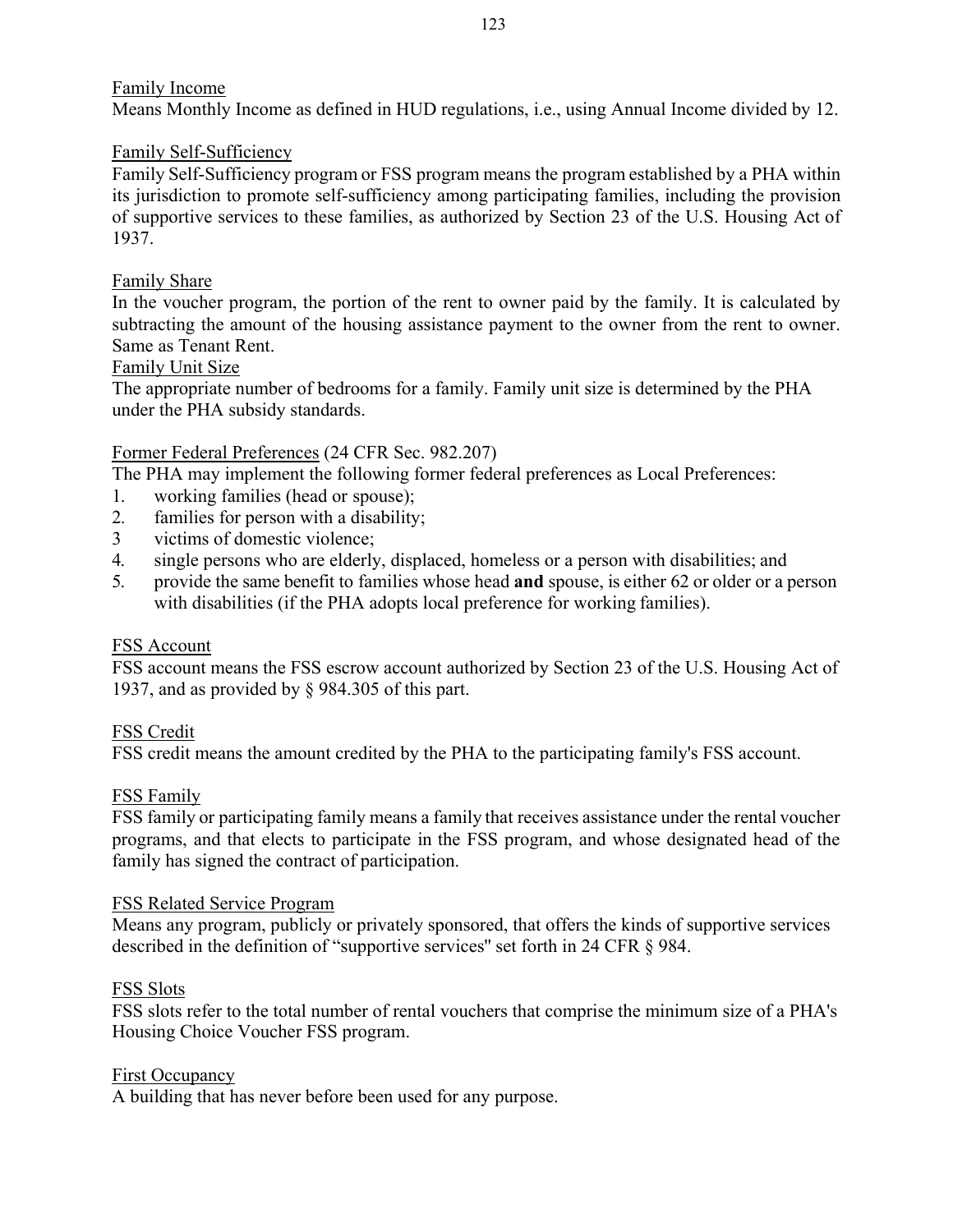# FMR

Fair Market Rent. Defined in 24 CFR 982.4.

# Full-Time Student

A person who is carrying a subject load that is considered full-time for day students under the standards and practices of the educational institution attended. An educational institution includes a vocational school with a diploma or certificate program, as well as an institution offering a college degree.

# Good Faith

Means honesty in fact, in the conduct of the transaction concerned, as evidenced by all surrounding circumstances.

# Gross Rent

The total monthly cost of housing an eligible Family, which is the sum of the Contract Rent and any Utility Allowance. In the case of rental of only a manufactured home space, Gross Rent also includes the Family's monthly payment to amortize the purchase price of the manufactured home.

#### Ground Floor

A floor of a building with a building entrance on an accessible route. A building may have more than one ground floor.

#### Guest

A person temporarily staying in the unit with the consent of a tenant or other member of the household who has express or implied authority to so consent on behalf of the tenant.

# HA

A housing authority--both a public housing agency and an Indian housing authority.

#### Handicap/Disability

With respect to a person, a physical or mental impairment which substantially limits one or more of such person's major life activities; a record of having such an impairment, or being regarded as having such an impairment.

This term does not include current, illegal use of or addiction to a controlled substance (as defined in Section 102 of the Controlled Substances Act (21 U.S.C. 802).

For the purpose of 24 CFR Part 100, Discriminatory Conduct under the Fair Housing Act, an individual shall not be considered to have a disability solely because that individual is a transvestite (a person, especially a male, who dresses in the clothing of the opposite sex for psychological reasons).

#### Handicapped/Disabled Assistance Expenses

Reasonable expenses that are anticipated, during the period for which Annual Income is computed, for attendant care and auxiliary apparatus for a Disabled Family member, and that are necessary to enable a Family member (including the Disabled member) to be employed, provided that the expenses are neither paid to a member of the Family nor reimbursed by an outside source.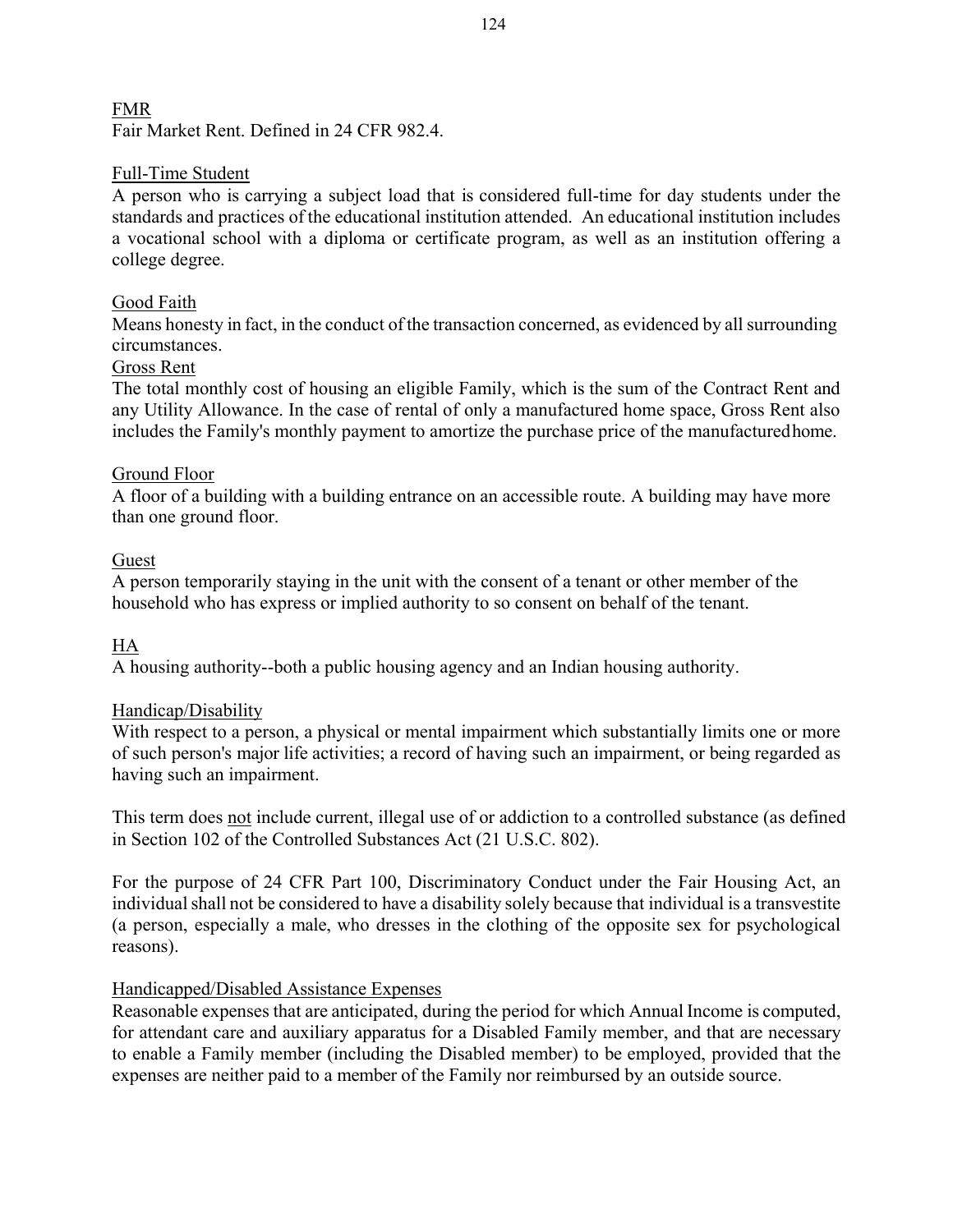Handicapped/Disabled Person (included under "Disabled")

A person having a physical or mental impairment that:

- 1. Is expected to be of long-continued and indefinite duration;
- 2. Substantially impedes the person's ability to live independently; and
- 3. Is of such a nature that such ability could be improved by more suitable housing conditions.

# Has a Record of Such an Impairment

As used in the definition of Disability, means has a history of, or has been misclassified as having, a mental or physical impairment that substantially limits one or more major life activities.

# Head of Household

The adult member of the family who is the head of the household for purposes of determining income eligibility and rent.

# Home-visit (telephone interview)

When applicants/participants are unable to physically come into the PHA's office due age or medical condition, a home-visit (telephone interview) can be done to gather the needed to either complete an application for housing or for annual re-certification. Verifications needing signatures can be either mailed to the individual or other arrangements can be made at PHA's discretion.

# Housing Agency (PHA)

Any State, county, municipality, or other governmental entity or public body (or agency or instrumentality thereof) which is authorized to engage in, or to assist in the development or operation of low-income housing. For the purposes of 24 CFR, Part 942, Resident Participation and Management in Public Housing, the term Public Housing Agency does not include Indian Housing Authorities. As used in 24 CFR, Part 965, Subpart E, Resident Allowance for Utilities, PHA includes an Indian Housing Authority.

# Housing Assistance Payment

The monthly assistance payment by a PHA. The total assistance payment consists of:

- 1. A payment to the owner/landlord for rent to owner/landlord under the family's lease.
- 2. An additional payment to the family if the total assistance payment exceeds the rent to owner/landlord. In the certificate program, the additional payment is called a "utility reimbursement".

# Housing Assistance Payments Contract

A written contract between the PHA and an owner/landlord in the form prescribed by HUD headquarters, for the purpose of providing housing assistance payments to the owner/landlord on behalf of an Eligible Family.

# Housing Quality Standards

The HUD minimum quality standards for housing assisted under the resident-based programs.

# Housing Choice Voucher Program

The statutory merger of the Housing Choice Voucher tenant-based certificate and voucher programs into the new Housing Choice Voucher program and makes other amendments to other provisions of the interim rule published on May 14, 1999.

# Housing Voucher Contract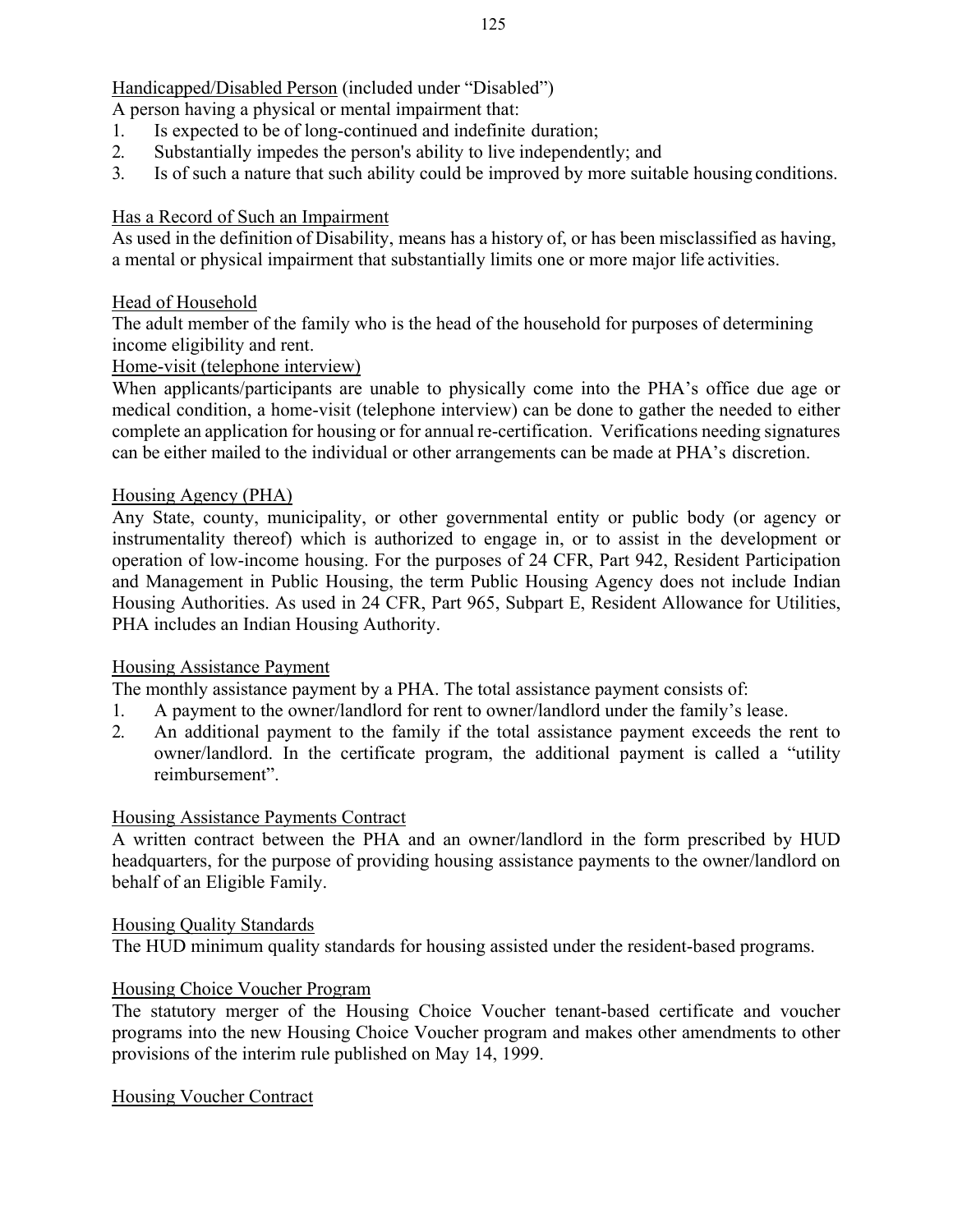A written contract between a PHA and an owner/landlord, in the form prescribed by HUD for the Housing Voucher Program, in which the PHA agrees to make housing assistance payments to the owner/landlord on behalf of an Eligible Family.

# Housing Voucher Holder

A family that has an unexpired housing voucher.

# HUD

The Department of Housing and Urban Development or its designated officer or employee.

# HUD Local Office

Any HUD Office that has been delegated authority under the U.S. Housing Act of 1937 to perform functions pertaining to the area in which the PHA is located.

# Income Limits

HUD establishes Very Low-Income and Low-Income limits that are used to determine if assisted housing program applicants qualify for admission to HUD-assisted programs. These income limits are based on HUD estimates for area median family income (using Metropolitan Statistical Areas or Primary Metropolitan Statistical Areas as defined by the Office of Management and Budget (OMB), and the Bureau of the Census definition of family) with specific statutorily permissible adjustments. If the income limits based on this approach would be less than if based on the relevant State non-metropolitan median family income level, income limits are based on the State nonmetropolitan family income level.

# Immediate Family Member:

A spouse, parent, brother or sister, or child of the person, or an individual to whom that person stands in loco parentis (in place of a parent); or any other person living in the household of that person and related to that person by blood or marriage.

# Independent Group Residence

- 1. A dwelling unit for the exclusive residential use of two to twelve elderly or disabled individuals (excluding live-in Resident Assistant(s) if any), who are not capable of living independently, and who require a planned program of continual supportive services.
- 2. Individuals residing in an Independent Group Residence and receiving Housing Choice Voucher assistance shall not require continual medical or nursing care, and shall be ambulatory or not require continual medical or nursing care, and shall be ambulatory or not confined to a bed continuously, and must be capable of taking appropriate actions for their own safety under emergency conditions.

# Independent Student

A full time or part time student at an Institute of Higher Education who is one or more of the following: over the age of 24, a veteran, married, has a dependent child, is an orphan or ward of the court or was a ward of the court until the individual reached the age of 18, is a graduate of professional student, or is a student for whom a financial aid administrator makes a documented determination of independence by reason of other unusual circumstances

# Individual Lease Shared Housing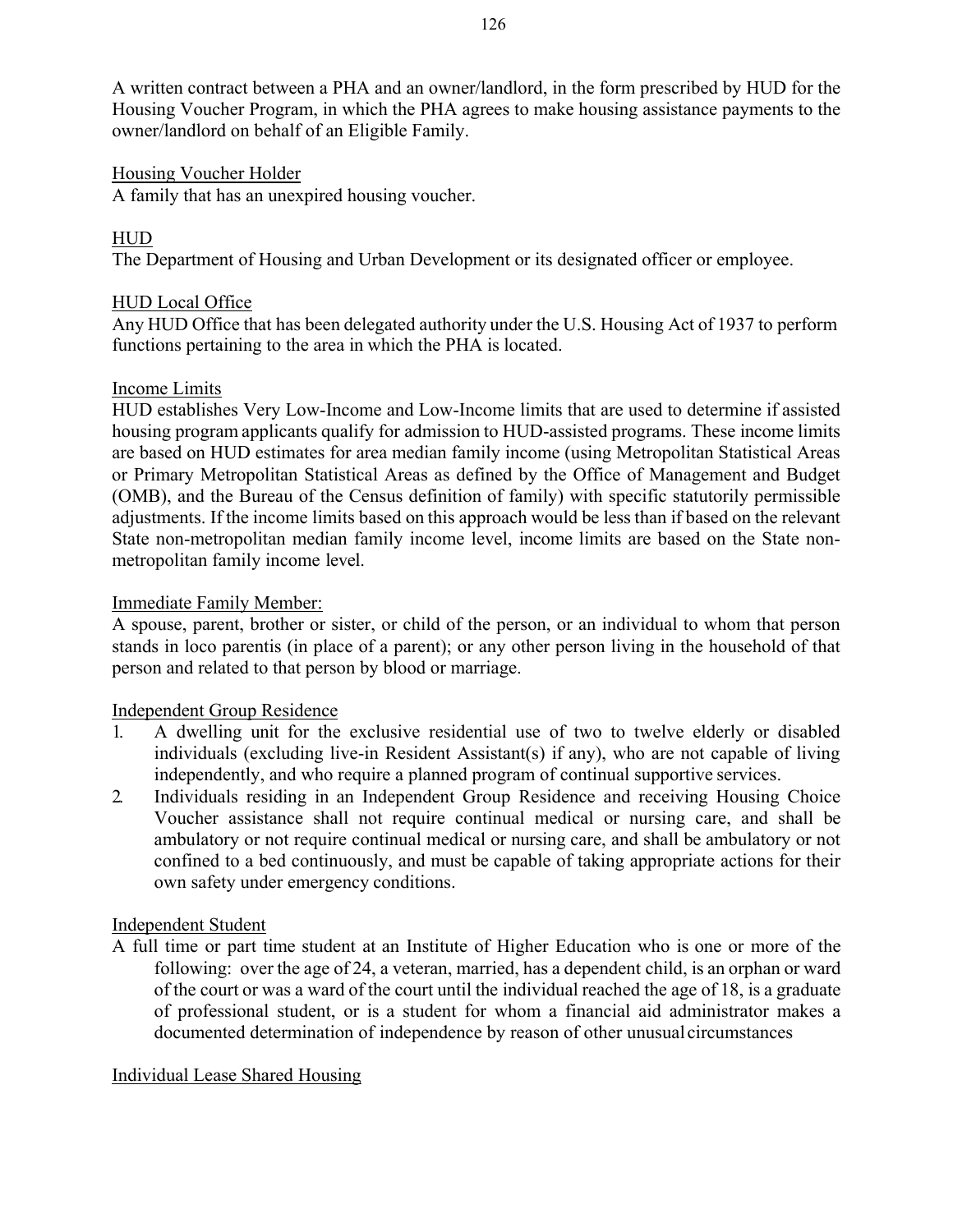The type of Shared Housing in which the PHA enters into a separate HAP Contract for each assisted family residing in a Shared Housing unit.

# Individual Training Services Plan

Means a written plan that is prepared for the head of the FSS family, and each adult member of the FSS family who elects to participate in the FSS program, by the PHA in consultation with the family member, and which sets forth:

- 1. The supportive services to be provided to the family member;
- 2. The activities to be completed by that family member; and
- 3. The agreed upon completion dates for the services and activities. Each individual training and services plan must be signed by the PHA and the participating family member, and is attached to, and incorporated as part of the contract of participation. An individual training and services plan must be prepared for the head of the FSS family.

# Individual With Disability

A person having a physical or mental impairment that (a) is expected to be of long-continued and indefinite duration, (b) substantially impedes the person's ability to live independently, and (c) is of such a nature that such ability could be improved by more suitable housing conditions.

# Institute of Higher Education

An institution of higher education is defined under Section 102 of the Higher Education Act of 1965 as an educational institution in any state that: Admits as regular students only persons having a certificate of graduation from a school providing secondary education, or the recognized equivalent of such certificate, Legally authorized within such State to provide a program a program of education beyond secondary education; Provides and educational program for which the institution awards a bachelor's degree or provides not less than a two-year program that is acceptable for full credit toward such degree; Is a public or other nonprofit institution; is accredited by a nationally recognized accrediting agency or association, or if not so accredited, is an institution that has been granted pre-accreditation status and the Secretary has determined that there is satisfactory assurance that the institution will meet the accreditation standards of such an agency or association within a reasonable time. Additional institutions include: Any school that provides not less than a 1 year program of training to prepare students for gainful employment in a recognized occupation or public or nonprofit private educational institution in any state that admits as regular students' persons who are beyond the age of compulsory school attendance in the State in which the institution is located.

# Initial Contract Rent

The contract rent at the beginning of the initial lease term.

# Initial PHA

In portability, the term refers to both:

- 1. A PHA that originally selected a family that subsequently decides to move out of the jurisdiction of the selecting PHA.
- 2. A PHA that absorbed a family that subsequently decides to move out of the jurisdiction of the absorbing PHA.

# Initial Lease Term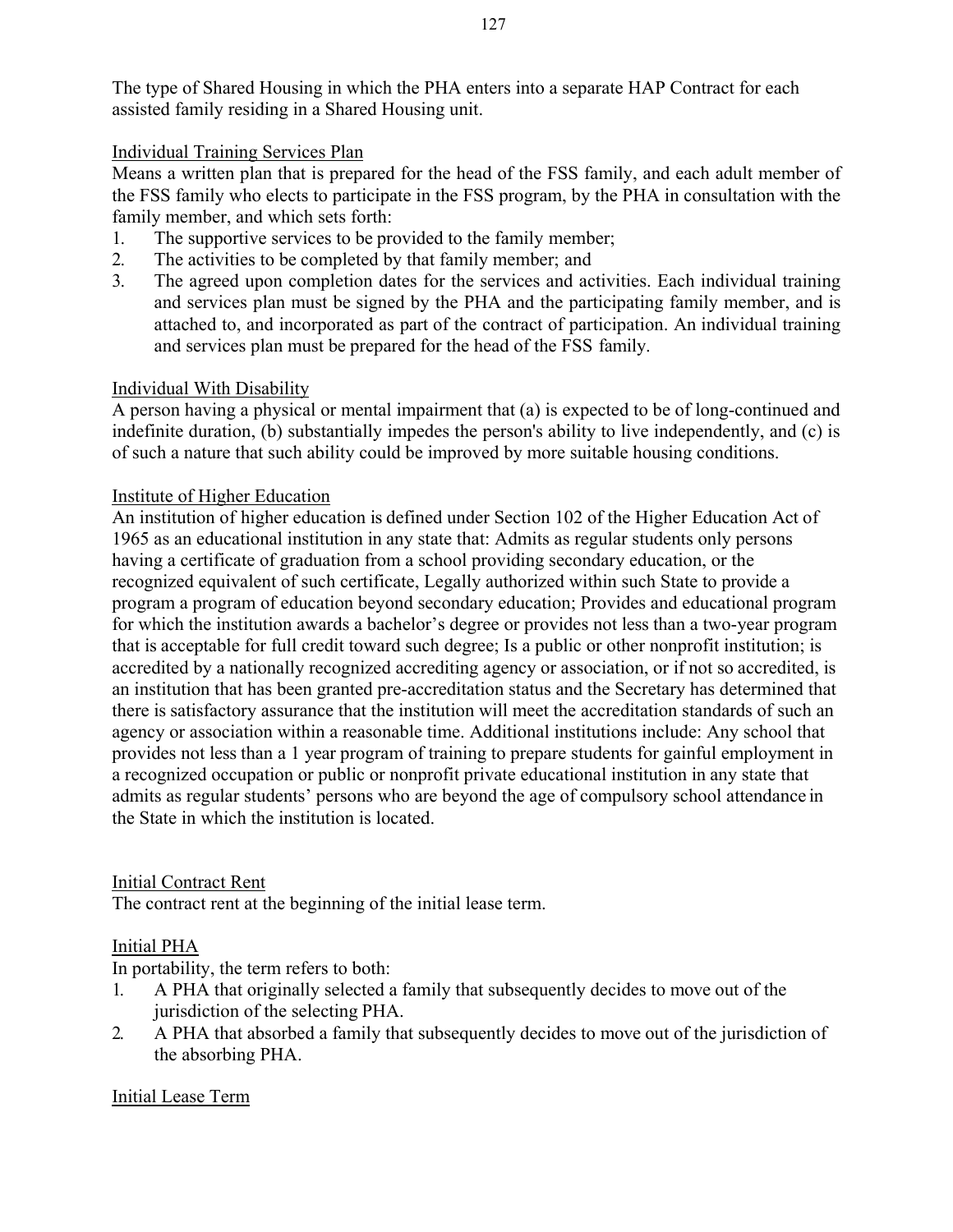The initial term of the assisted lease. The initial lease term is at least one year. At the PHA's discretion, lease term may be shorter than 1 year.

# INS

The U.S. Immigration and Naturalization Service. Now renamed U.S. Citizenship and Immigration Services (CIS).

# Interior

The spaces, parts, components or elements of an individual dwelling unit.

# Interim Reexaminations

Some Housing Authorities also call these "special" reexaminations. The family must comply with regulations requiring them to report changes in income and family composition. The PHA requires the reporting of the changes within 10 days of the effective change (or other date as established by the PHA). The Housing Authority must determine if there is to be an adjustment to the Total Tenant Payment, Tenant Rent, and/or Housing Assistance Payment.

# Is Regarded as Having an Impairment

As used in the definition of Disability, means:

- 1. Has a physical or mental impairment that does not substantially limit one or more major life activities, but that is treated by another person as constituting such a limitation;
- 2. Has a physical or mental impairment that substantially limits one or more major life activities only as a result of the attitudes of others toward such impairment; or
- 3. Has none of the impairments defined under the definition of "physical or mental impairment," below, but is treated by another person as having such an impairment.

# **Jurisdiction**

The area in which the PHA has authority under State and local law to administer the program.

# Lead-Based Paint

A paint surface, whether or not defective, identified as having a lead content greater than or equal to one microgram of lead per square centimeter (one centimeter is slightly more than three-eighths of an inch).

# Lease

- 1. A written agreement between an owner/landlord and a resident for the leasing of a dwelling unit to the resident. The lease established the conditions for occupancy of the dwelling unit by a family with housing assistance payments under a HAP Contract between the owner/ landlord and the PHA.
- 2. In cooperative housing, a written agreement between a cooperative and a member of the cooperative. The agreement established the conditions for occupancy of the member's cooperative dwelling unit by the member's family with housing assistance payments to the cooperative under a HAP contract between the cooperative and the PHA.

# Lease Addendum

In the lease between the resident and the owner/landlord, the lease language required by HUD.

# Live-In Aide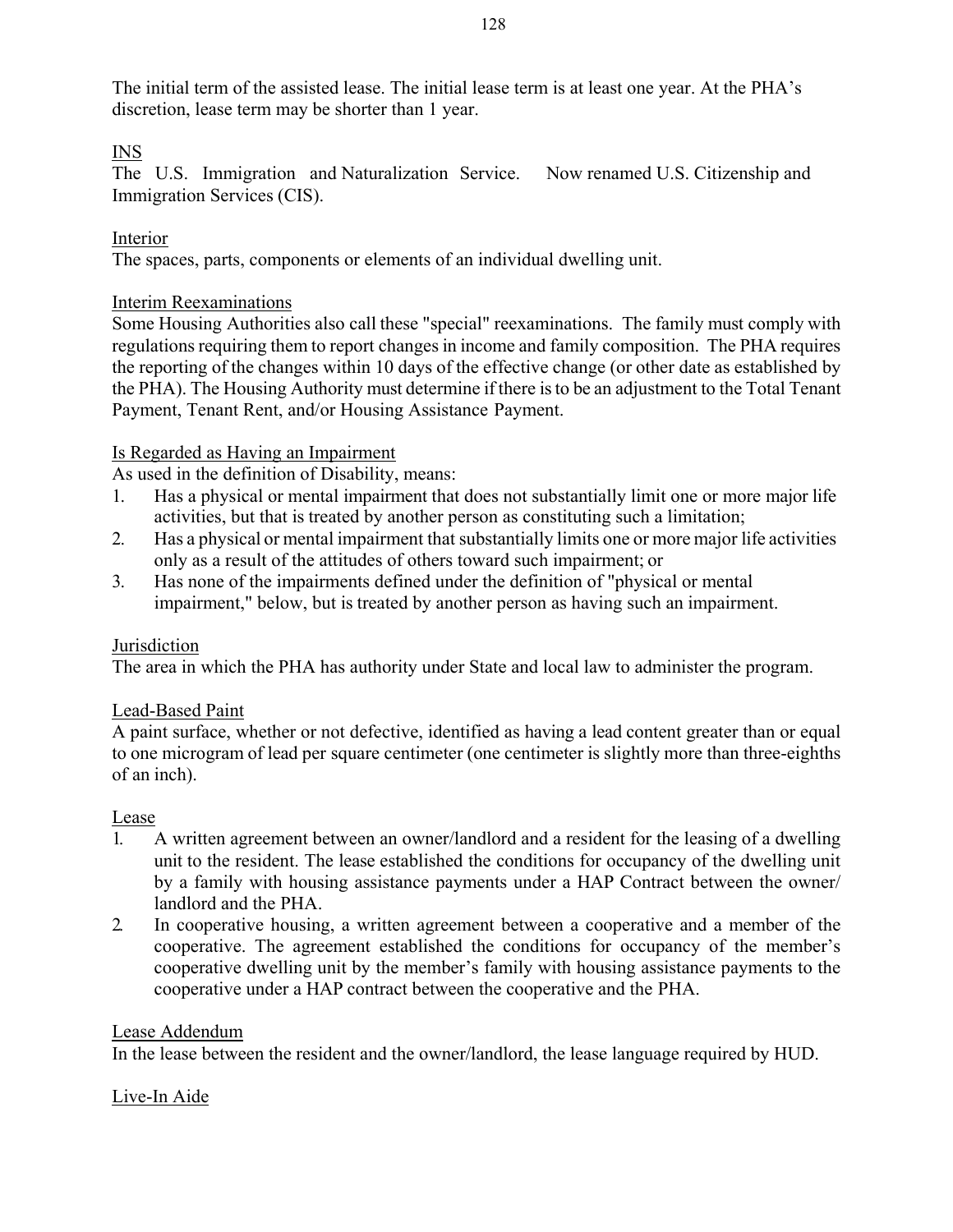A person who resides with one or more elderly persons, or near-elderly persons, or persons with disabilities, and who:

- 1. Is determined by the PHA to be essential to the care and well-being of the person or persons;
- 2. Is not obligated for support of the person or persons; and
- 3. Would not be living in the unit except to provide necessary supportive services. (See the definition of Annual Income for treatment of a Live-In Aid's income.)

# Local Preference

- 1. A preference used by the PHA to select among applicant families.
- 2. PHA cannot deny or otherwise penalize a family solely because the family resides in public housing.

# Low-Income Family

A family who's Annual Income does not exceed 80 percent of the median income for the area, as determined by HUD, with adjustments for smaller and larger families. HUD may establish income limits higher or lower than 80 percent of the median income for the area on the basis of its finding that such variations are necessary because of the prevailing levels of construction costs or unusually high or low-income family.

# Major Life Activities

As used in the definition of Disability, means functions such as caring for one's self, performing manual tasks, walking, seeing, hearing, speaking, breathing, learning and working.

# Manufactured Home

A structure, with or without a permanent foundation, which is built on a permanent chassis, is designed for use as a principle place of residence, and meets the HUD Housing Quality Standards set forth in 24 CFR, Part 8, Sections 882.109 and 887.473.

# Manufactured Home Space

The space, leased by an owner/landlord to an Assisted Family, on which the Manufactured Home owned and occupied by the family, is located. The space shall include all maintenance and management services necessary for decent, safe and sanitary housing, such as maintenance of utility lines, garbage and trash collection, and maintenance of roads, walkways and other common areas and facilities.

# Marriage

Marriage certified by a formal marriage license, or an informal marriage, as may be specified in State or local laws or regulations.

# Medical Expenses

Those medical expenses, including medical insurance premiums, that are anticipated during the period for which Annual Income is computed, and that are not covered by insurance. (Medical expenses are allowable only for Elderly or Disabled Families.)

# Minor

A person who is under the age of legal competence, unless otherwise determined by State Law.

# Mixed Family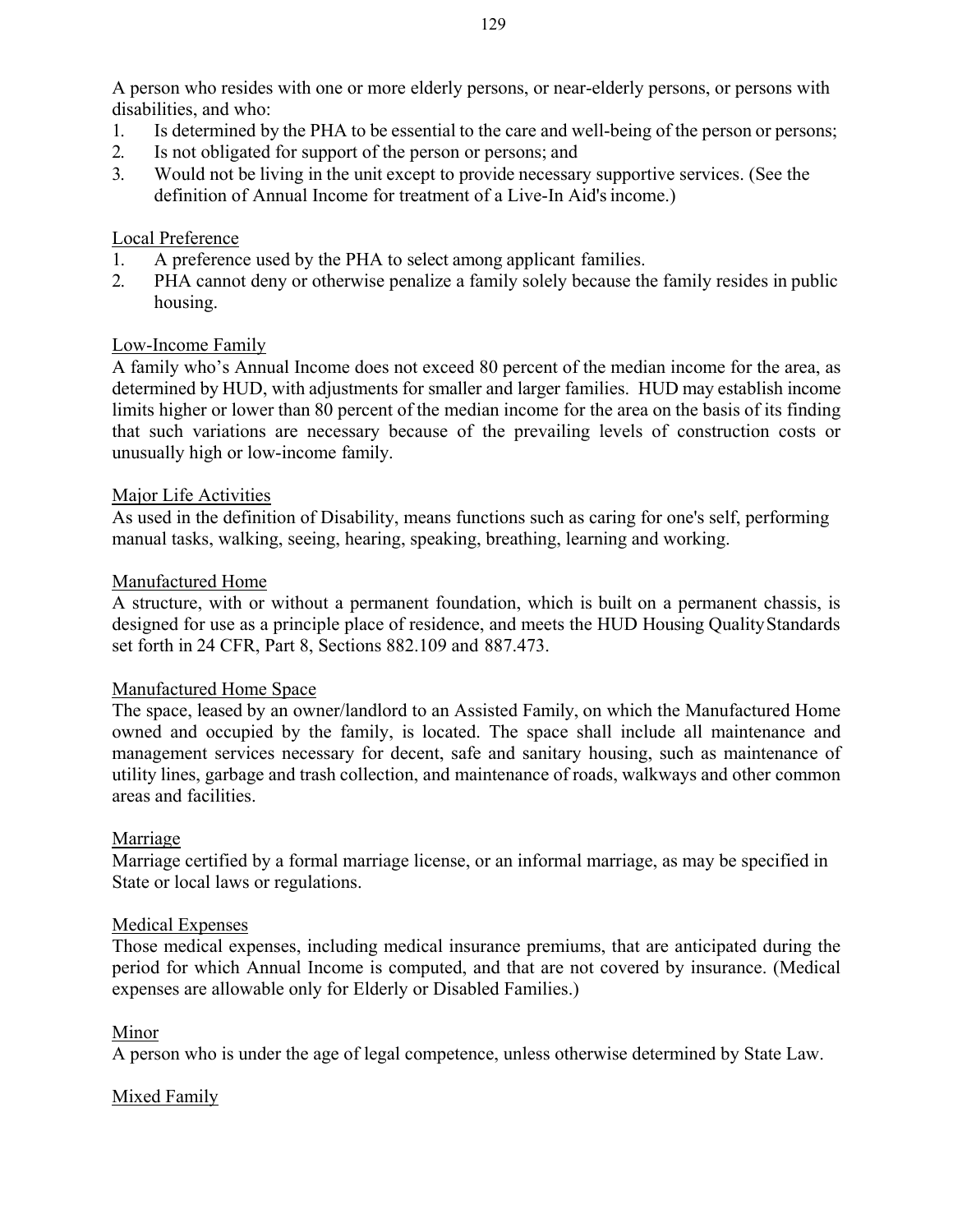A family whose members include those with citizenship or eligible immigration status, and those without citizenship or eligible immigration status.

Monthly Adjusted Income One-twelfth of Adjusted Income.

Monthly Income One-twelfth of Annual Income.

# National

A person who owes permanent allegiance to the United States, for example, as a result of birth in a United States territory or possession, including Puerto Rico, the U.S. Virgin Islands, Guam, Canal Zone, etc.

# Net Family Assets

- 1. Net cash value after deducting reasonable costs that would be incurred in disposing of real property, savings, stocks, bonds, and other forms of capital investment, excluding interests in Indian trust land and excluding equity accounts in HUD home-ownership programs.
- 2. The value of necessary items of personal property, such as furniture and automobiles, shall be excluded.
- 3. In cases where a trust fund has been established and the trust is not revocable by, or under the control of any member of the Family or household, the value of the trust fund will not be considered an asset so long as the fund continues to be held in trust. Any income distributed from the trust fund shall be counted when determining Annual Income.
- 4. In determining Net Family Assets, the Authority shall include the value of any assets disposed of by an applicant or resident for less than fair market value, including a disposition in trust, but not in a foreclosure or bankruptcy sale, during the two (2) years preceding the date of application for the program, or reexamination, as applicable, in excess of the consideration received therefore. In the case of a disposition as part of a separation or divorce settlement, the disposition will not be considered to be for less than fair market value if the applicant or resident received important consideration not measurable in dollar terms.

# Non-citizen

A person who is neither a citizen nor a national of the United States.

# Normal Wear and Tear

Means deterioration which occurs, based upon the use for which the rental unit is intended, without negligence, carelessness, accident, abuse or intentional damage of the premises, equipment or chattels of the owner/landlord by the resident, members of the resident's household, or by his/her invitees or guests. However, uncleanliness does not constitute normal wear and tear.

# Owner/Landlord

Any person or entity, including a cooperative, having the legal right to lease or sublease a unit to a participant.

# Participant

A family that has been admitted to the PHA program, and is currently assisted in the program. The family becomes a participant on the effective date of the first HAP contract executed by the PHA for the family (first day of initial lease term).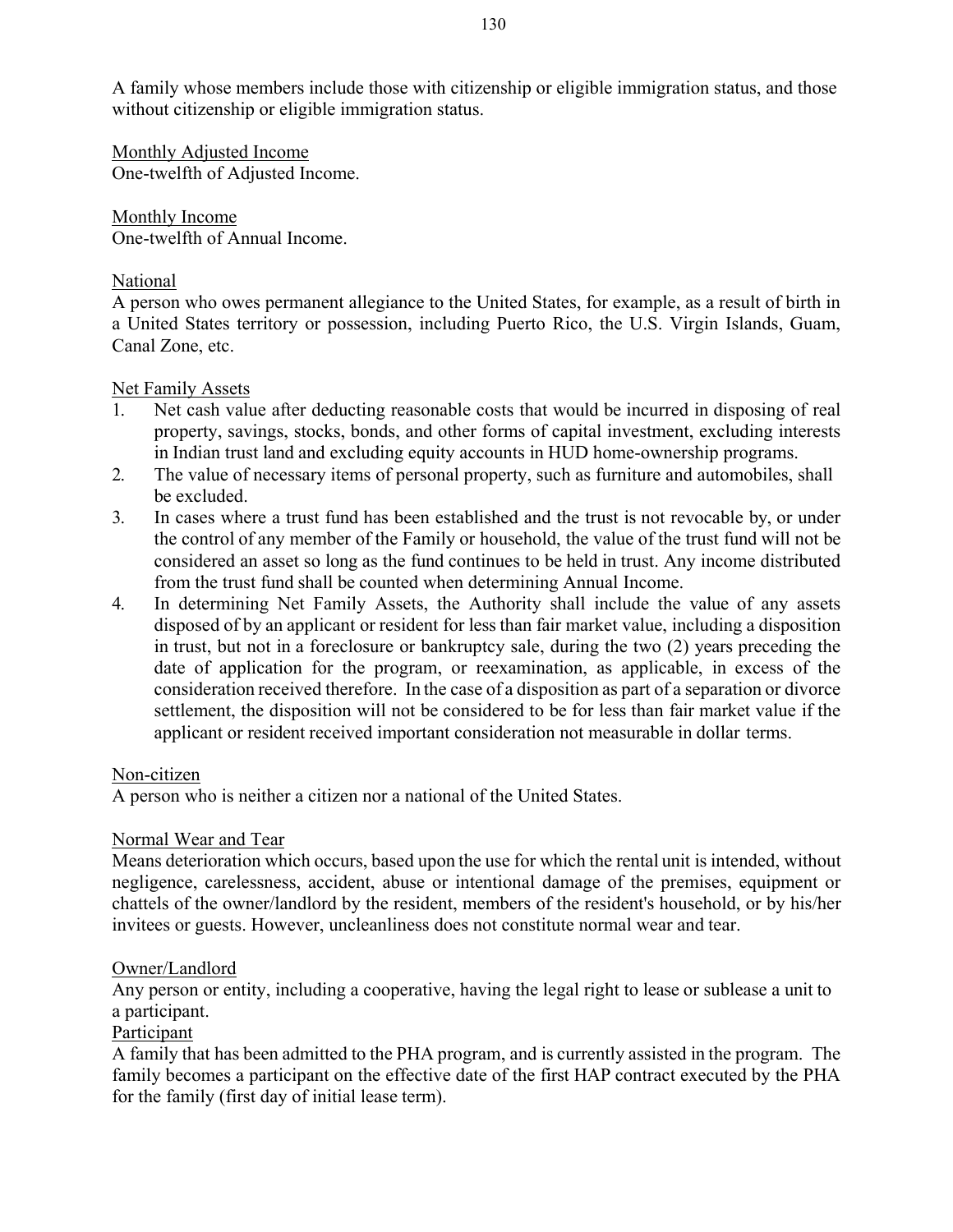# Payment Standard

In the voucher program, an amount used by the PHA to calculate the housing assistance payment for a family. Each payment standard amount is based on the fair market rent. The PHA adopts a payment standard for each bedroom size and for each fair market rent area in the PHA jurisdiction. The payment standard for a family is maximum monthly subsidy payment.

#### Person

Includes one or more individuals, corporations, partnerships, associations, labor organizations, legal representatives, mutual companies, joint-stock companies, trusts, and unincorporated organizations, and trustees, trustees in cases under Title 11 of the United States Code, receivers, and fiduciaries.

#### PHA Jurisdiction

The area in which the PHA is not legally barred from entering into Housing Assistance Contracts.

# Physical or Mental Impairment

As used in the definition of Disability, includes:

- 1. Any physiological disorder or condition, cosmetic disfigurement, or anatomical loss affecting one or more of the following body systems: Neurological; muscular-skeletal; special sense organs; respiratory, including speech organs; cardiovascular; reproductive; digestive; Genitourinary; hemic and lymphatic; skin; and endocrine; or
- 2. Any mental or psychological disorder, such as mental retardation, organic brain syndrome, emotional or mental illness, and specific learning disabilities.

The term "physical or mental impairment" includes, but is not limited to, such diseases and conditions as orthopedic, visual, speech and hearing impairments, cerebral palsy, autism, epilepsy, muscular dystrophy, multiple sclerosis, cancer, heart disease, diabetes, Human Immunodeficiency Virus infection, mental retardation, emotional illness, drug addiction (other than addiction caused by current, illegal use of a controlled substance) and alcoholism.

#### **Portability**

Renting a dwelling unit with Housing Choice Voucher resident-based assistance outside the jurisdiction of the initial PHA.

#### Preference Over Single Persons

An applicant that is a one- or two-persons elderly, disabled or displaced family must be given a preference over an applicant that is a single person who is not an elderly, displaced person, or a person with disabilities.

#### Premises

The building or complex in which the dwelling units is located, including common areas and grounds.

# Public Housing Agency (PHA)

Any State, county, municipality, or other governmental entity or public body (or agency or instrumentality thereof) which is authorized to engage in, or to assist in the development or operation of low-income housing.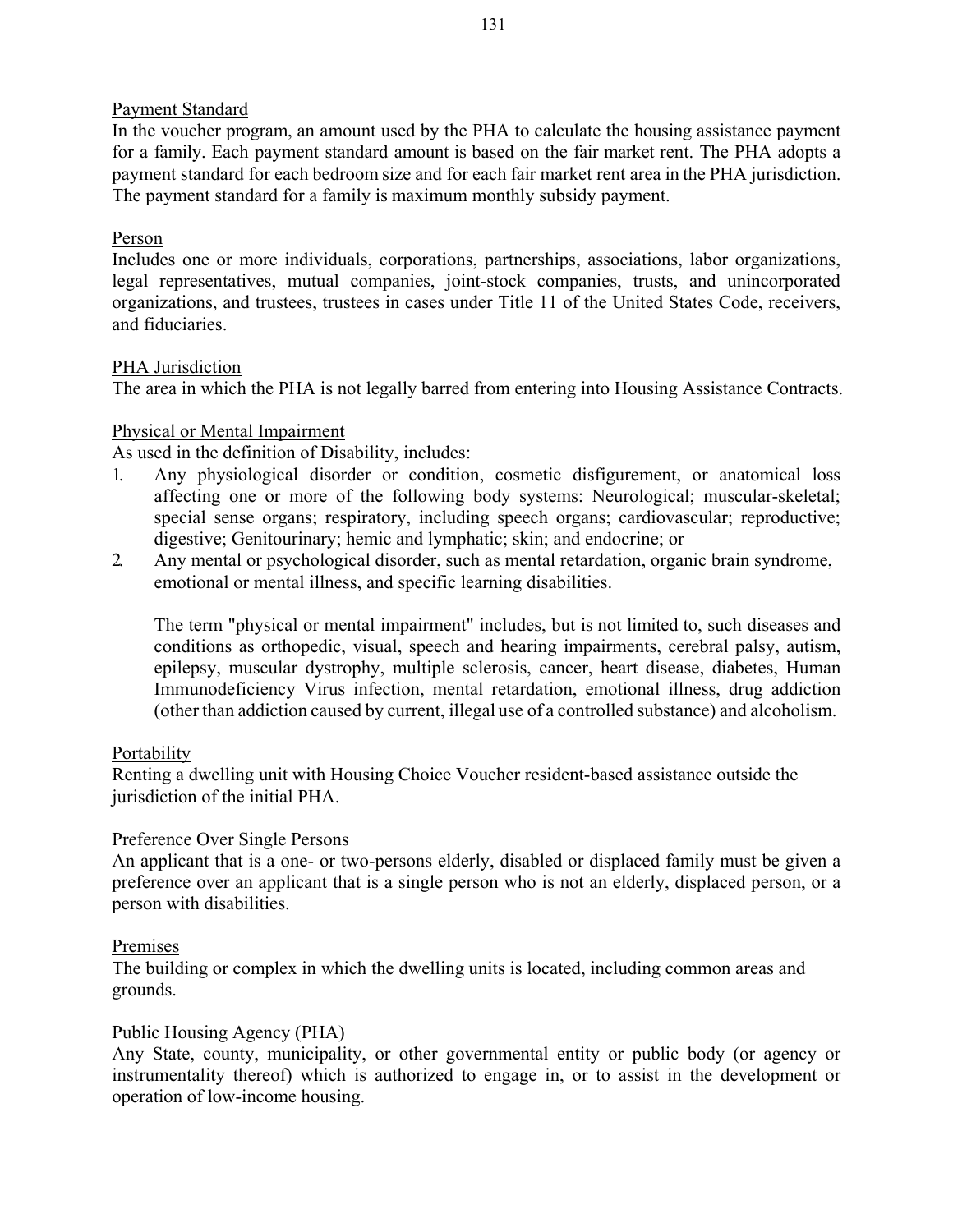# Public Use Areas

Interior or exterior rooms or spaces of a building that are made available to the general public. Public use may be provided at a building that is privately or publicly owned.

# Qualified Individual With Disabilities

- 1. With respect to employment, an individual with disabilities who, with reasonable accommodation, can perform the essential functions of the job in question; and
- 2. With respect to any non-employment program or activity which requires a person to perform services or to achieve a level of accomplishment, an Individual With Disabilities who meets the essential eligibility requirements and who can achieve the purpose of the program or activity without modifications in the program or activity that the recipient can demonstrate would result in a fundamental alteration in its nature; or
- 3. With respect to any other non-employment program or activity, an Individual With Disabilities who meets the essential eligibility requirements for participation in, or receipt of benefits from, that program or activity.

Essential eligibility requirements include stated eligibility requirements, such as income, as well as other explicit or implicit requirements inherent in the nature of the program or activity, such as requirements that an occupant of multifamily housing be capable of meeting the recipient's selection criteria, and be capable of complying with all obligations of occupancy with or without supportive services provided by persons other than the recipient.

# Reasonable Accommodation

Means making alterations or adaptation to provide access to otherwise qualified individuals with disabilities, in the use of the program and facilities, without causing undue hardship or substantially altering the program or activity.

# Reasonable Rent

A rent to owner/landlord that is not more than either:

- 1. Rent charged for comparable units in the private unassisted market; or
- 2. Rent charged by the owner/landlord for a comparable assisted or unassisted unit in the building or premises.

# Residency Preference 24 CFR Sec. 982.207

Eliminates the explicit requirement that PHA's seek HUD approval before establishing a residency preference (although the Housing Choice Voucher Administrative plan is a supporting document to the annual PHA Plan). PHA's may adopt a residency preference if the preference does not delay or deny admission to the program based on race, color ethnic origin, gender, religion, disability or age. Residency area must not be smaller than a county or municipality.

# Receiving PHA

In portability, a PHA that receives a family selected for participation in the tenant-based program of another PHA. The receiving PHA issues a voucher, and provides program assistance to the family.

# Regular Reexaminations

The PHA must reexamine the income and composition of all families at least once every twelve (12) months. The family is required to submit any certification, release, information or documentation that the Housing Authority or HUD has determined necessary.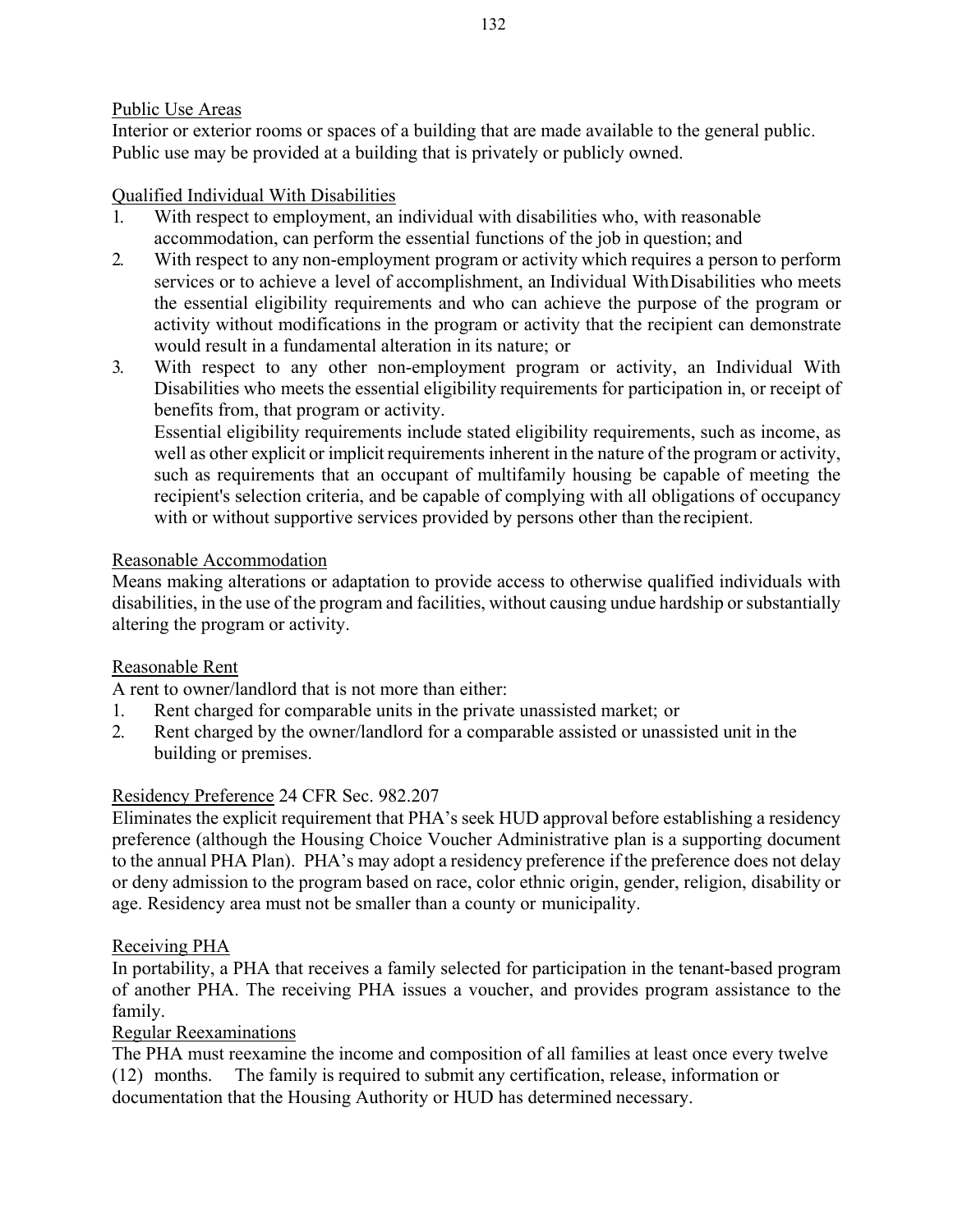The PHA will adjust the Total Tenant Payment and Housing Assistance Payment to reflect the changes in income and family composition.

#### Related Lease Shared Housing

The type of Shared Housing in which the PHA enters into a single HAP Contract for two assisted Families residing in a Shared Housing unit.

#### Rent to Owner/landlord

The monthly rent payable to the owner/landlord under the lease. Rent to owner/landlord includes payment for any services, maintenance and utilities to be provided by the owner/landlord in accordance with the lease.

#### Rental Voucher

A document issued by a PHA to a family selected for admission to the voucher program. The voucher describes the program, and the procedures for PHA approval of a unit selected by the family. The voucher also states the obligations of the family under the program.

#### Resident

Means a person entitled, under a rental agreement, to occupy a dwelling unit in peaceful possession, to the exclusion of others, and includes the owner/landlord of a mobile home renting premises, other than a lot or parcel in a mobile home park, for use as a site for the location of the mobile home.

# Responsible Entity

The person or entity responsible for administering the restrictions on providing assistance to Noncitizens with ineligible immigration status:

- 1. For the Housing Choice Voucher Rental Housing Voucher and the Housing Choice Voucher Moderate Rehabilitation programs, the housing authority (PHA) administering the program under an ACC with HUD;
- 2. For all other Housing Choice Voucher programs, the owner/landlord.

# Section 214

Section 214 of the Housing and Community Development Act of 1980, as amended (42 U.S.C. 1436a). Section 214 restricts HUD from making financial assistance available for non-citizen unless they meet one of the categories of eligible immigration status specified in Section 214. See also paragraph 1-2, Authority.

# Section 214 Covered Programs

Programs to which the restrictions imposed by Section 214 apply are programs that make available financial assistance pursuant to the United States Housing Act of 1937 (42 U.S.C. 1437-1440), Section 235 or Section 236 of the National Housing Act (12 U.S.C. 1715z-1) and Section 101 of the Housing and Urban Development Act of 1065 (12 U.S.C. 1701s).

# Section 504

Section 504 of the Rehabilitation Act of 1973, as amended, 29 U.S.C. 794, as it applies to programs or activities receiving Federal financial assistance.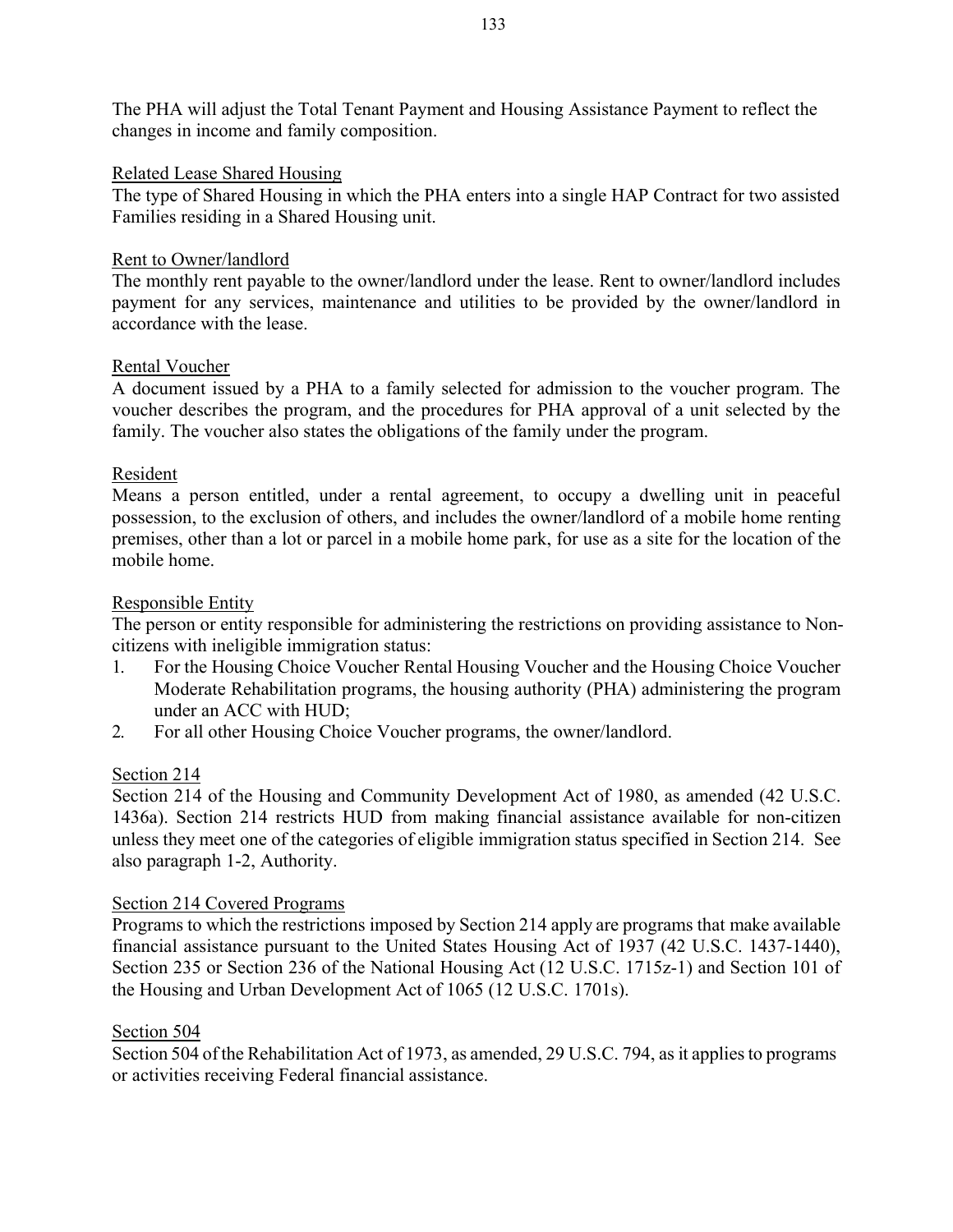#### Setup Charges

Charges payable by an Assisted Family for assembling, skirting and anchoring the mobile home unit.

#### Sex-Offender

HUD determines a sex-offender to be someone who is required to be registered in a "State lifetime sexual offender" registry.

#### Single Family Residence

Means a structure maintained and used as a single dwelling unit. Notwithstanding that a dwelling unit shares one or more walls with another dwelling unit, it is a single family residence if it has direct access to a street or thoroughfare and shares neither heating facilities, hot water equipment, nor any other essential facility or service with any other dwelling unit.

#### Single Person

A person who lives alone, or intends to live alone, and who does not qualify as an Elderly Family, a Displaced Person, or the Remaining Member of a Resident Family.

# Single Room Occupancy Housing

A unit which contains no sanitary facilities or food preparation facilities, or which contains one but not both types of facilities (as those facilities are defined in 24 CFR 882.109(a) and (b) and which is suitable for occupancy by a single eligible individual capable of independent living. The unit is located within a multifamily structure consisting of more than 12 units.

# Social Security Number

The number that is assigned to a person by the Social Security Administration of the Department of Health and Human Services, and that identifies the record of the person's earnings that are reported to the Administration.

The Social Security Number has nine digits separated by hyphens, as follows: 000-00-0000. It does not include a number with a letter as a suffix that is used to identify an auxiliary beneficiary under the Social Security System.

#### Special Admission

Admission of an applicant that is not on the PHA waiting list or without considering the applicant's waiting list position.

#### Special Reexaminations See Interim Reexaminations.

Spouse

Means the husband or wife of the head of the household.

Spouse refers to the marriage partner, either a husband or wife, who is someone you need to divorce in order to dissolve the relationship. It includes the partner in a common law marriage. It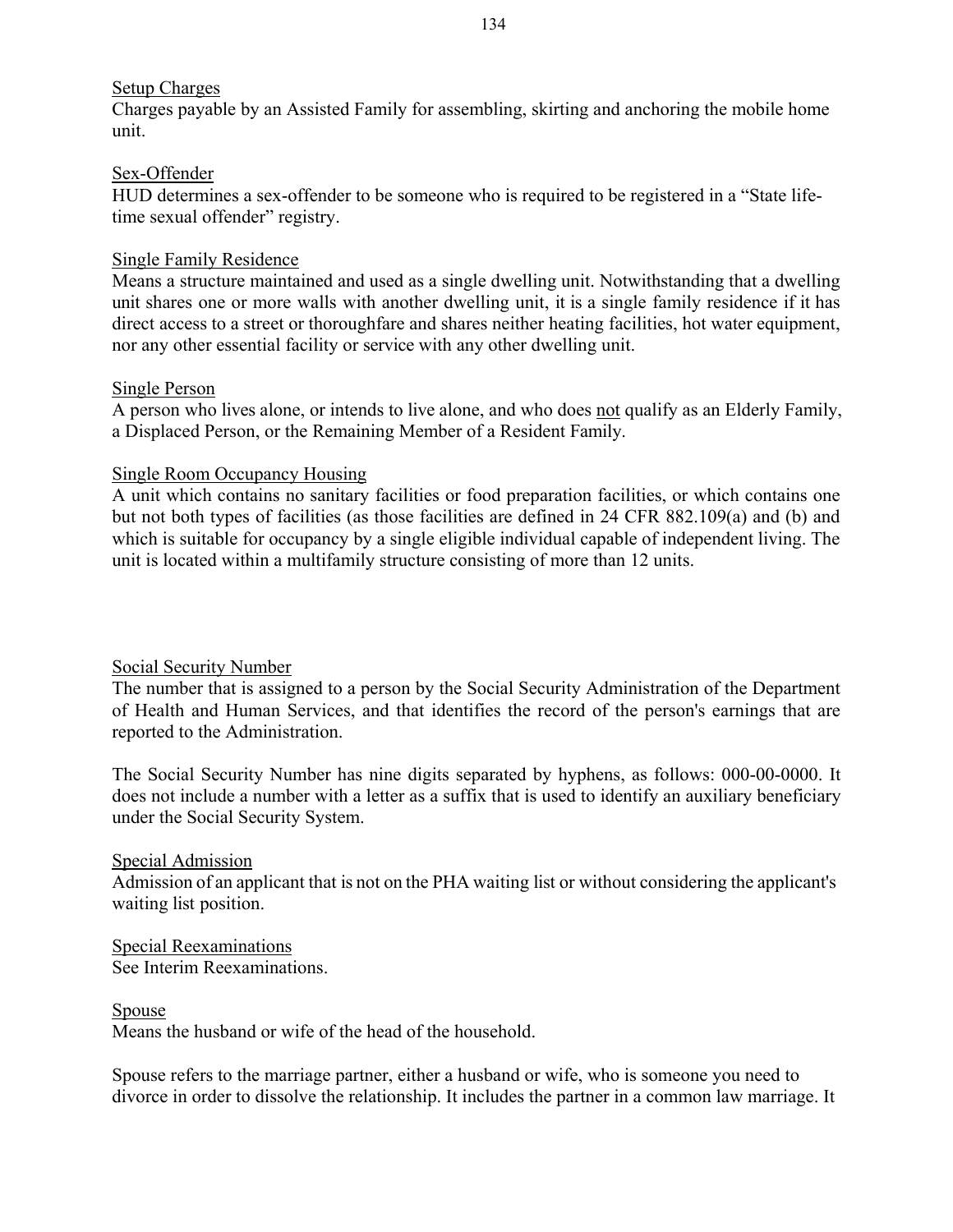does not cover boyfriends, girlfriends, significant others, or "co-head." "Co-head" is a term recognized by some HUD programs, but not be public and Indian housing programs. This definition applies to Restrictions on Assistance to Non-citizen.

# Stalking

To follow, pursue, or repeatedly commit acts with the intent to kill, injure, harass, or intimidate; or to place under surveillance with the intent to kill, injure, harass, or intimidate another person; and in the course of, or as a result of, such following, pursuit, surveillance, or repeatedly committed acts, to place a person in reasonable fear of death of, or serious bodily injury to, or to cause substantial emotional harm to (i) that person; (ii) a member of the immediate family of that person; or (iii) the spouse or intimate partner of that person.

# State

Any of the several States of the United States of America, the District of Columbia, the Commonwealth of Puerto Rico, the territories and possessions of the United States, the Trust Territory of the Pacific Islands, and Indian tribes.

# Statement of Family Responsibility

An agreement, in the form prescribed by HUD, between the PHA and a Family to be assisted under the Program, stating the obligations and responsibilities of the two parties.

# Subsidy Standards

Standards established by a PHA to determine the appropriate number of bedrooms and amount of subsidy for families of different sizes and compositions (see definition of "family unit size").

# Suspension

Stopping the clock on the term of a family's voucher for such period as determined by the PHA, from the time when the family submits a request for PHA approval to lease a unit, until the time when the PHA approves or denies the request.

# Temporary Deferral

Temporary deferral of termination of assistance is granted, the deferral period shall be for an initial period not to exceed six (6) months. The initial period may be renewed for additional periods of six (6) months, but the aggregate deferral period for deferrals provided after November 29, 1996 shall not exceed a period of eighteen (18) months. The aggregate deferral period for deferrals granted prior to November 29, 1996 shall not exceed three (3) years. These time periods do not apply to a family that includes a refugee under section 207 of the Immigration and Nationality Act or an individual seeking asylum under section 208 of that Act.

# Tenant

The person or persons (other than a live-in aide) who executed the lease as lessee of the dwelling unit.

# Tenant-Based

Rental assistance that is not attached to the structure.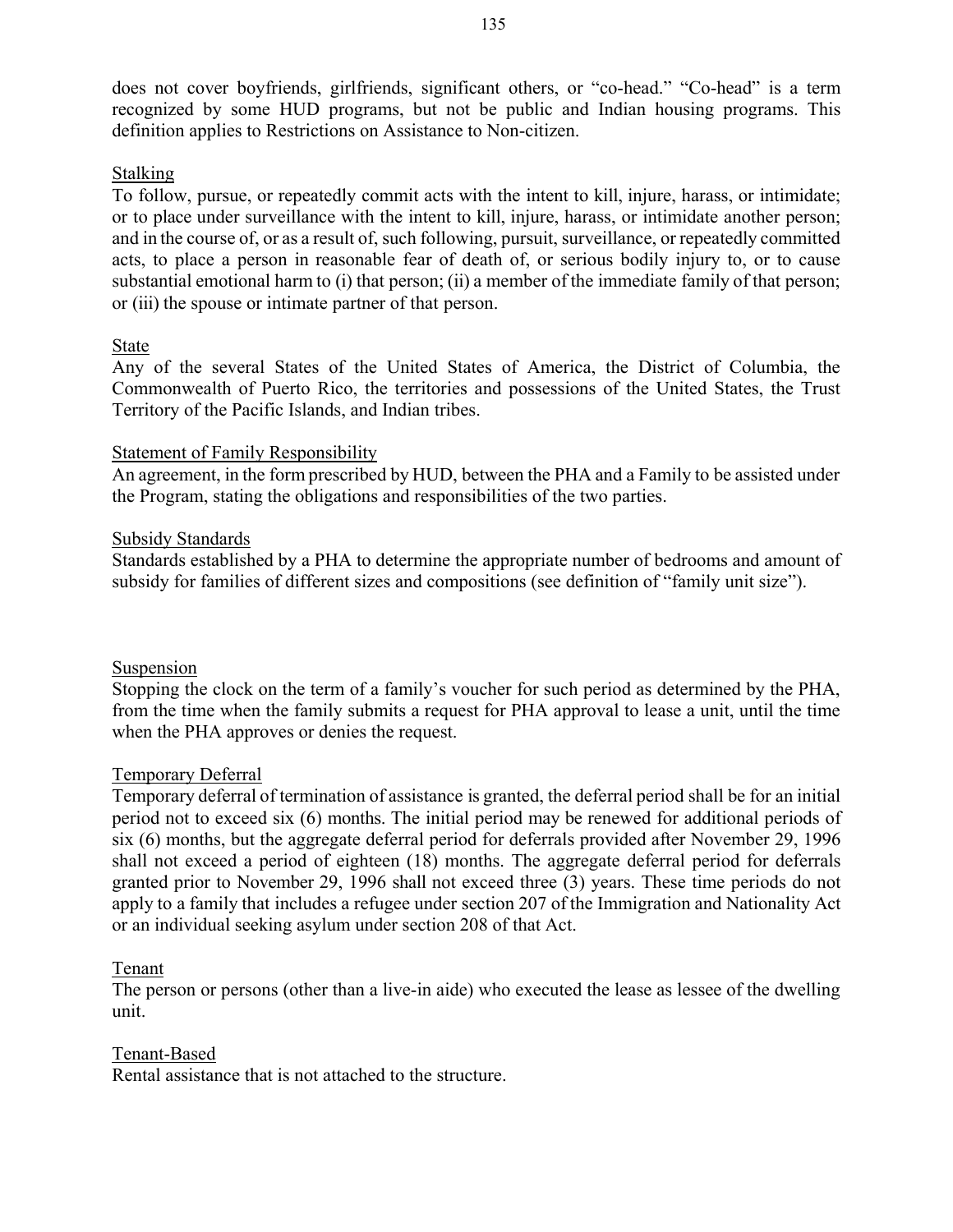# Tenant Rent

In the voucher program, the portion of the rent to the owner paid by the family. It is calculated by subtracting the amount of the housing assistance payment to the owner from the rent to owner.

# Term

Means the period of occupancy specified in the rental agreement.

# Total Tenant Payment

Total Tenant Payment for families whose initial lease is effective on or after August 1, 1982. Total tenant payment is the amount calculated under section 3(a) (1) of the 1937 Act (42 U.S.C. 1437a (a) (1)). Total Tenant Payment shall be the highest of the following, rounded to the nearest dollar:

- 1. 30 percent of Monthly Adjusted Income;
- 2. 10 percent of Monthly Income; or
- 3. If the family's welfare assistance is ratably reduced from the standard of need by applying a percentage, the amount calculated under paragraph  $(C)$  of section  $3(a)(1)$  of the 1937 Act (42) U.S.C. 1437a(a)(1)(C)) shall be the amount resulting from one application of the percentage.
- 4. A minimum amount of twenty-five dollars (\$25.00).

# Utility Allowance

If the cost of utilities (except telephone) and other housing services for an assisted unit is not included in the Contract Rent, but is the responsibility of the Family occupying the unit, an amount equal to the estimate made or approved by the PHA or HUD under applicable sections of HUD regulations of the monthly costs of a reasonable consumption of such utilities and other services for the unit by an energy-conservative household of modest circumstances, consistent with the requirements of a safe, sanitary, and healthful living environment.

# Utility Allowance Reimbursement Payment

See Utility Reimbursement

# Utility Hook Up Charges

Costs payable by an Assisted Family for connecting its Manufactured Home to utilities such as water, gas, electrical and sewer lines.

# Utility Reimbursement Payment

In the voucher program, the portion of the housing assistance payment that exceeds the amount of rent to the owner. May also be referred to as Utility Allowance Reimbursement Payment.

# Very Low-Income Family

- 1. A low-income family whose annual income does not exceed 50 percent of the median income for the area, as determined by HUD, with adjustments for smaller and larger families.
- 2. HUD may establish income limits higher or lower than 50 percent of the median income for the area, on the basis of its finding that such variations are necessary because of unusually high or low family incomes.

# Veteran

1. Means any person honorably discharged from the Armed Forces of the United States, who serviced in World War I, between April 6, 1917, and November 11, 1918, both dates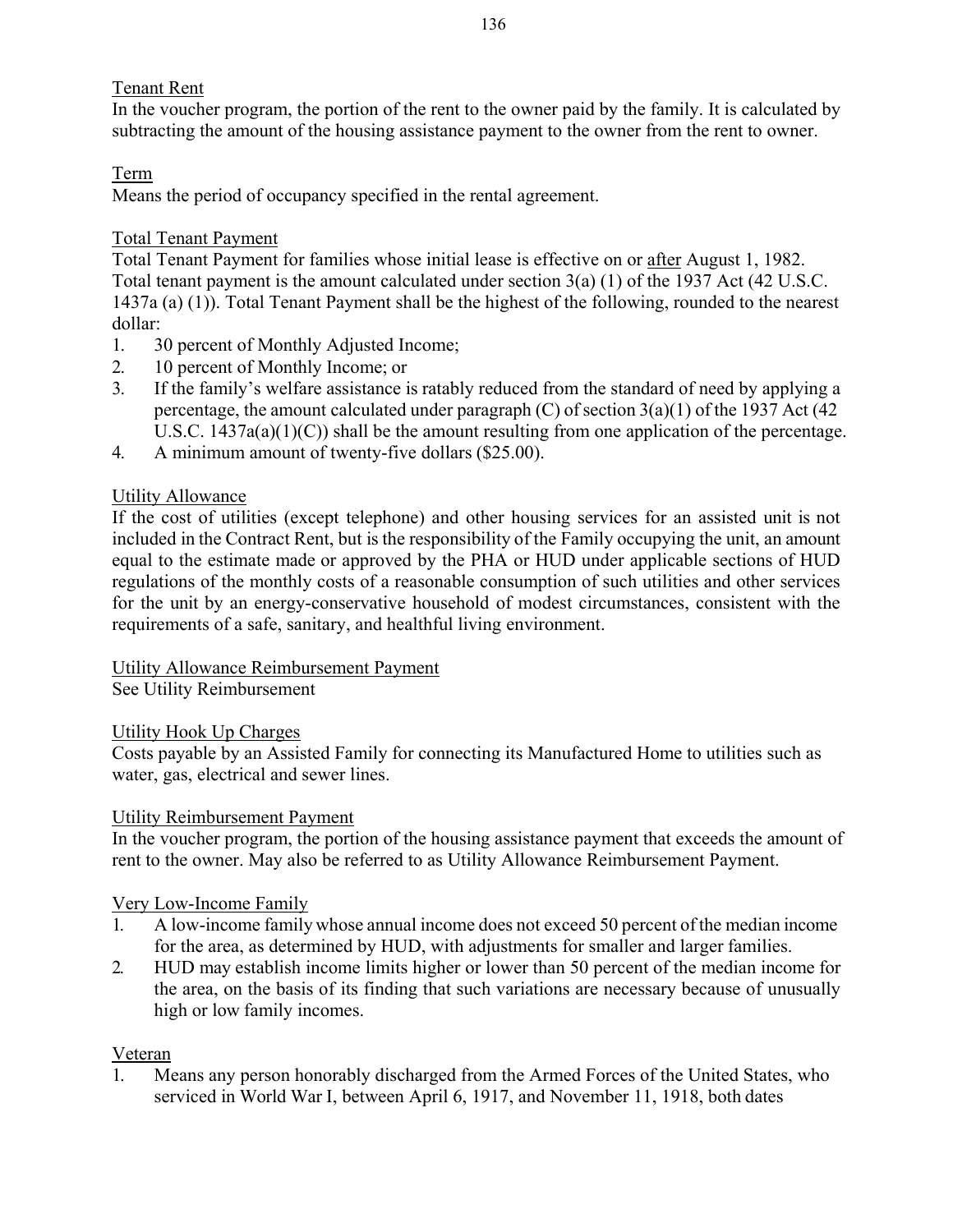inclusive; or in World War II, on or after December 7, 1941, until final cessation of all hostilities; or in the Korean Conflict; Lebanon Crisis; Berlin Crisis; the Congo; the Dominican Republic, and Vietnam.

2. "Veteran" does not include a person enlisted and accepted for active training only for a period of six (6) months or less.

# Violent Criminal Activity

Any illegal criminal activity that has as one of its elements the use, attempted use, or threatened use of physical force against the person or property of another.

#### Voucher (rental voucher)

A document issued by a PHA to a family selected for admission to the voucher program. The voucher describes the program, and the procedures for PHA approval of a unit selected by the family. The voucher also states the obligations of the family under the program.

#### Waiting List Admission

An admission from the PHA waiting list.

# Welfare Assistance

Welfare or other payments to families or individuals, based on need, that are made under programs funded, separately or jointly, by Federal, State or local governments.

#### Welfare-to-Work

Families assisted by a PHA with Voucher funding awarded to the PHA under the HUD welfareto-work voucher program.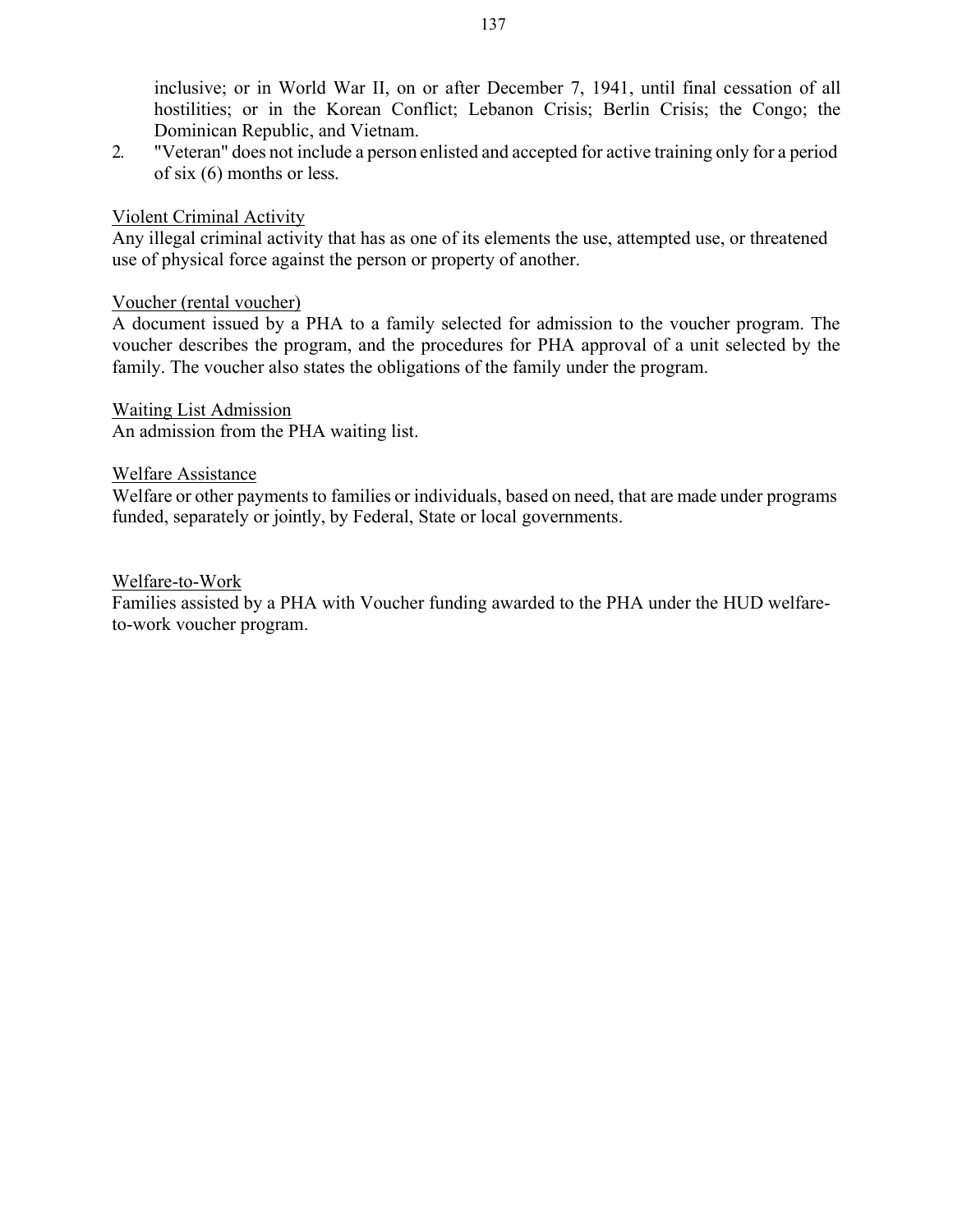This page left intentionally blank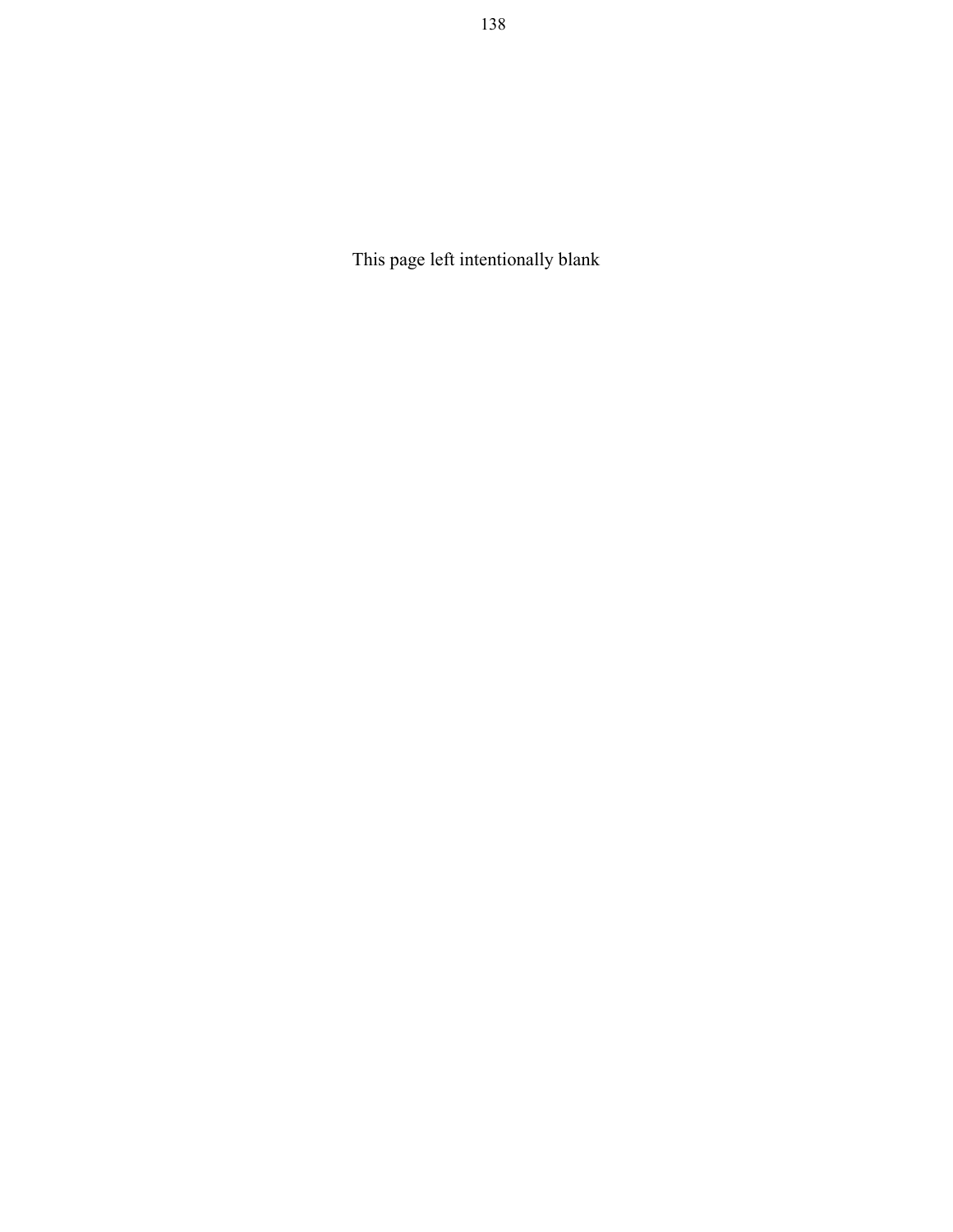



# **HOUSING AGENCY**

# Housing Choice Voucher Home Ownership Program

*administered by:*  Garland Housing Agency 210 Carver; Suite 201 Garland, TX 75040 (972) 205-3393

**Steven Fitch, Director of Housing** 

**Exhibit A**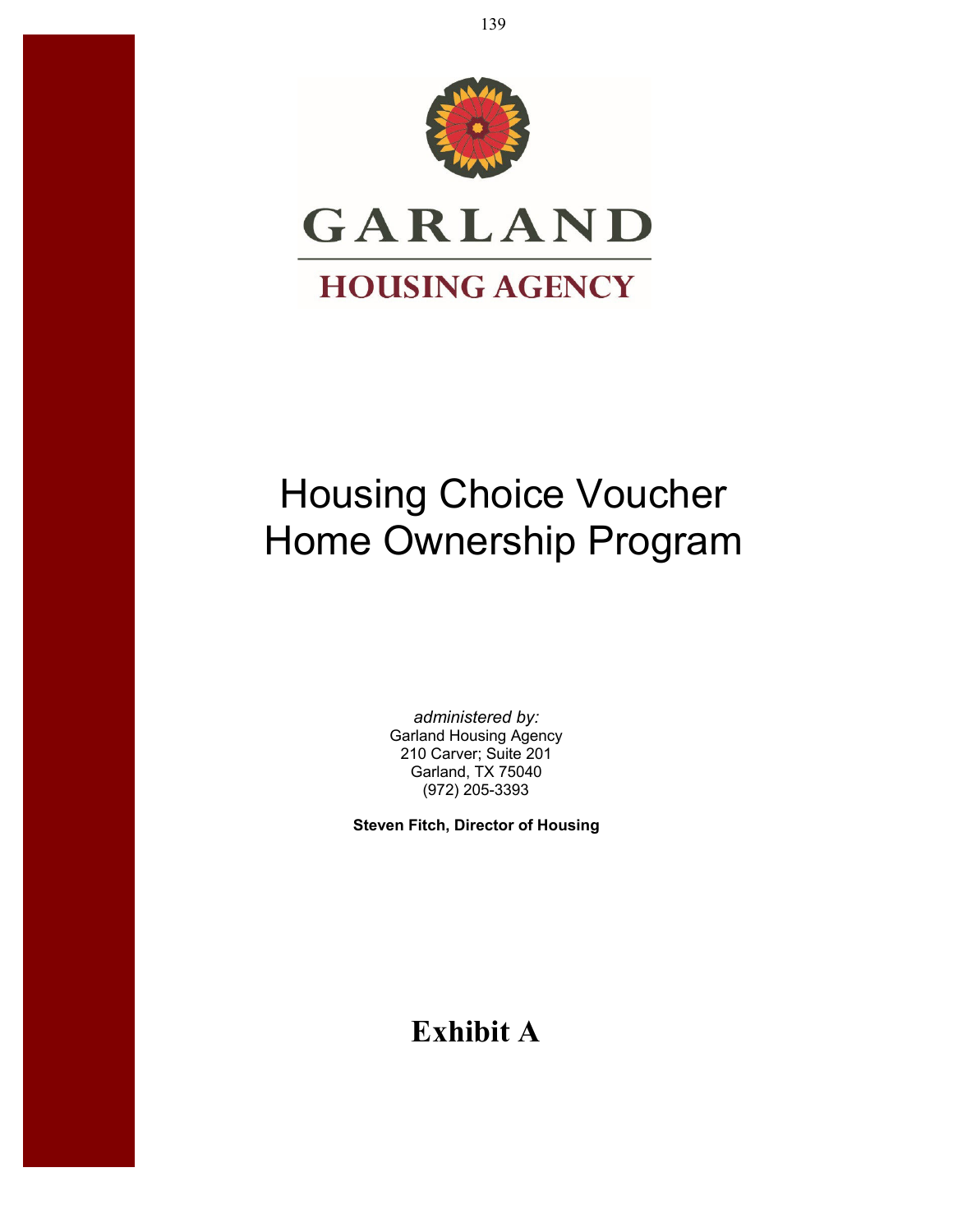# **TABLE OF CONTENTS**

| $\bullet$ |                                                          |
|-----------|----------------------------------------------------------|
| $\bullet$ |                                                          |
| $\bullet$ |                                                          |
| $\bullet$ |                                                          |
| $\bullet$ |                                                          |
|           |                                                          |
| $\bullet$ |                                                          |
| $\bullet$ | Continued assistance requirements; Family obligations 10 |
| $\bullet$ | Move with continued tenant based assistance12            |
|           |                                                          |
| $\bullet$ |                                                          |
| $\bullet$ | Denial/Termination of homeownership assistance.  16      |
|           |                                                          |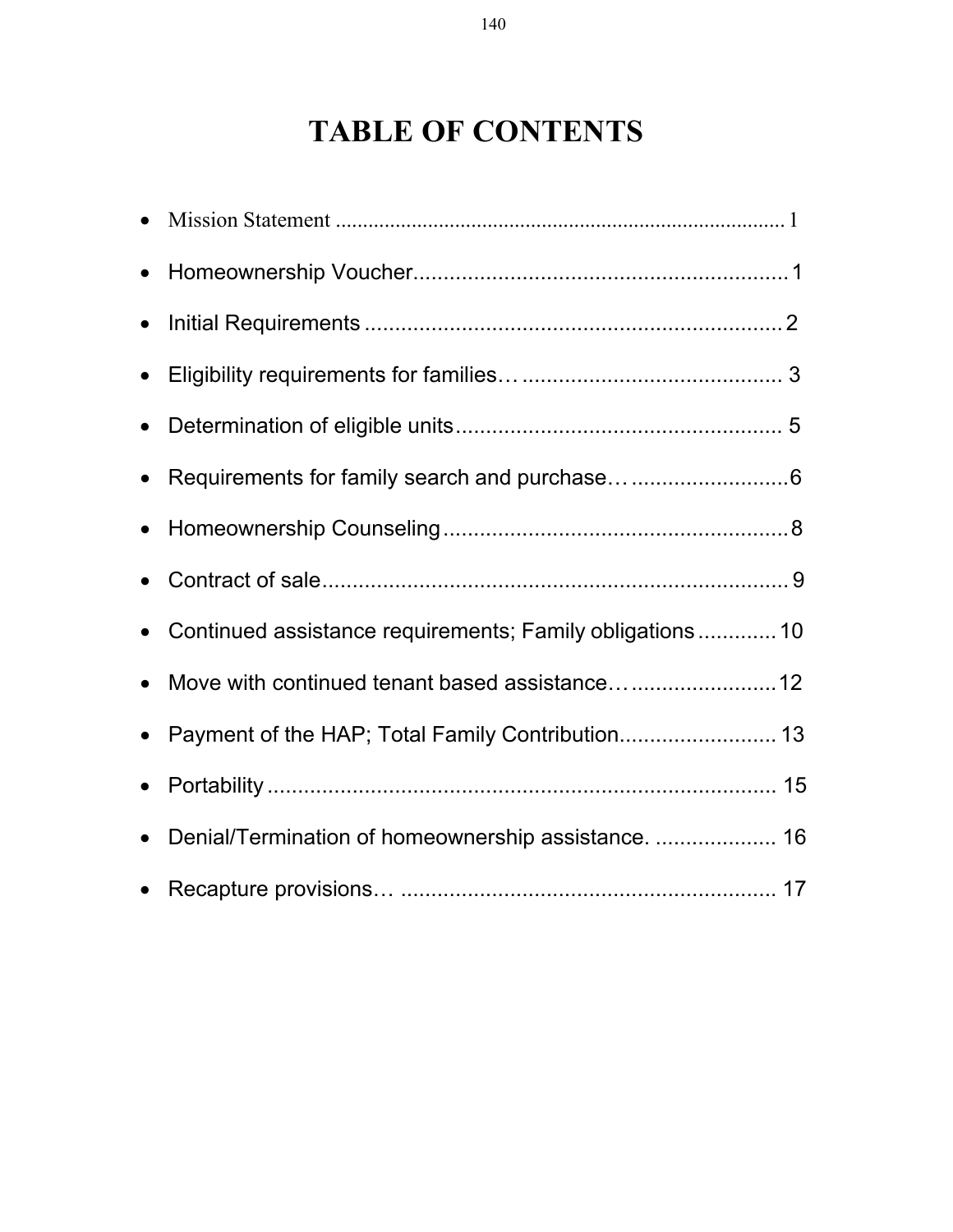#### **The City of Garland Housing Agency**

#### **Mission Statement**

The Garland Housing Agency objectives include providing, safe, decent and sanitary living conditions and to provide improved living conditions for very low income families. The Garland Housing Agency promotes its objectives through helping tenants maintain rent payments at an affordable level and by providing qualified tenants with an option for home ownership. In addition, the Garland Housing Agency aims to promote personal, economic and social upward mobility to assist residents to make the transition from subsidized to non-subsidized housing and to provide an incentive to private property owners/landlords to rent to low income families by offering timely assistance payments and excellent service.

#### **Homeownership Voucher Program**

The Garland Housing Agency (GHA) will administer the Homeownership Program to help low income families to purchase decent, safe and sanitary housing. The program provides homeownership opportunities to first time home buyers through a Homeownership Housing Choice Voucher program. The Homeownership Voucher program shall be funded through the Housing Choice Voucher Program funding allocations from the U.S. Department of Housing and Urban Development (HUD) and other applicable federal, state and local grants.

Policy clarifications or general questions should be addressed to the Garland Housing Agency at the following address or telephone number:

Garland Housing Agency 210 Carver, Suite 201 Garland, TX 75040 Phone Number: (972) 205-3393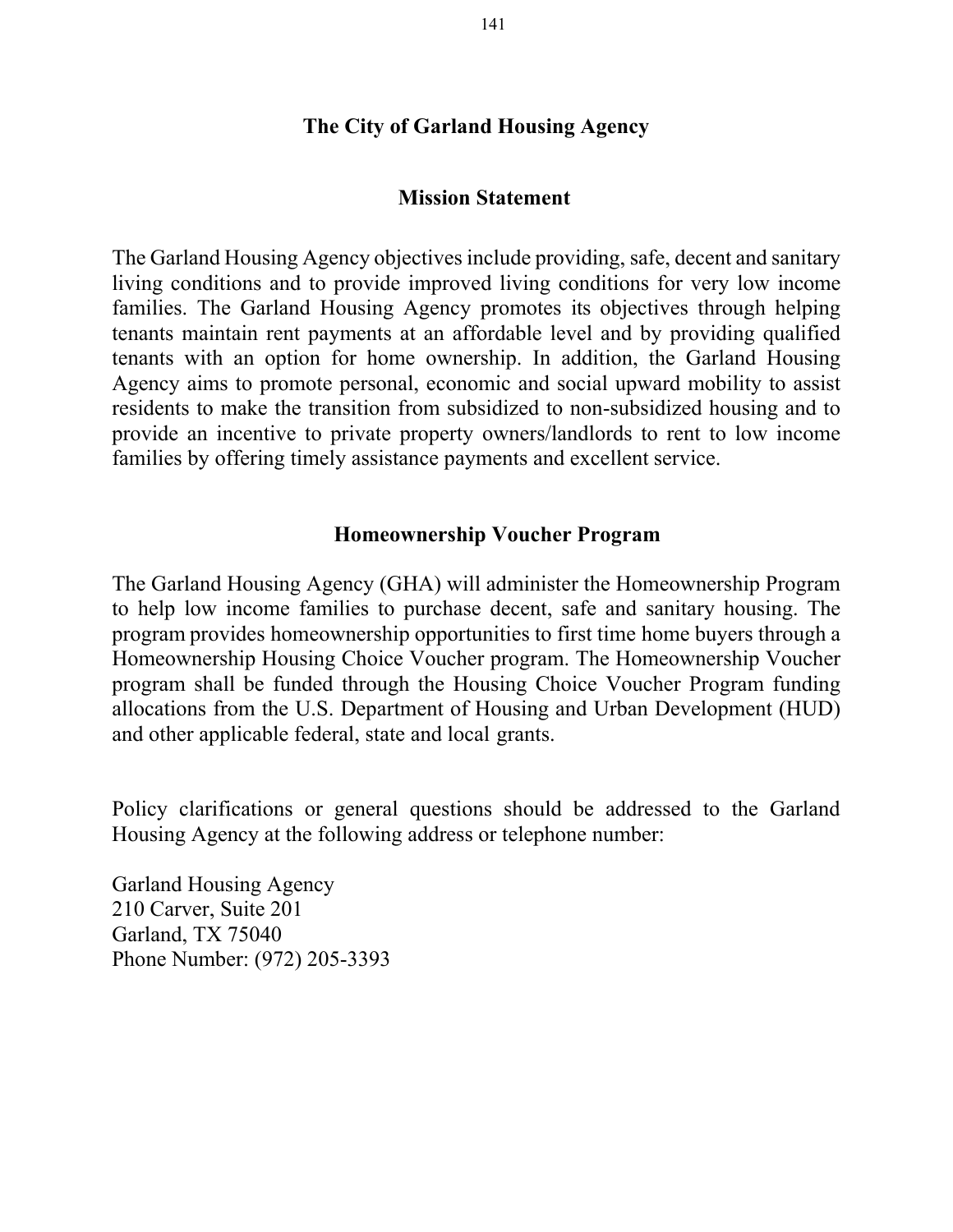#### **Initial Requirements**

Before commencing homeownership assistance for a family, the Garland Housing Agency must determine that all of the following initial requirements are satisfactorily met:

- 1. The family has received Housing Choice Voucher Rental Voucher assistance for a time period of one (1) year and is currently in "good standing" with the GHA (no repeated lease violations, debt repayment agreements, etc.).
- 2. The family is income eligible under the Housing Choice Voucher Assistance Program (HCV) and qualified to receive homeownership assistance. The family's income may not exceed the income limits established and amended by HUD.
- 3. The dwelling/unit must be inspected and meet/pass the Housing Quality Standards (HQS) inspection protocol.
- 4. The family has satisfactorily completed the GHA program of required preassistance homeownership counseling.
- 5. The GHA will require homeowner compliance with all environmental requirements of local and regional authorities regarding flood and other hazard insurances.
- 6. The family will be deemed ineligible to participate in the Homeownership program in the event the family owes any debt or portion of a debt to the GHA or any other housing agency/authority.
- 7. *Additional GHA requirements*. Unless otherwise provided in this part, the GHA may limit homeownership assistance to families for purposes defined by the GHA and may require additional requirements for commencement of homeownership assistance for a family.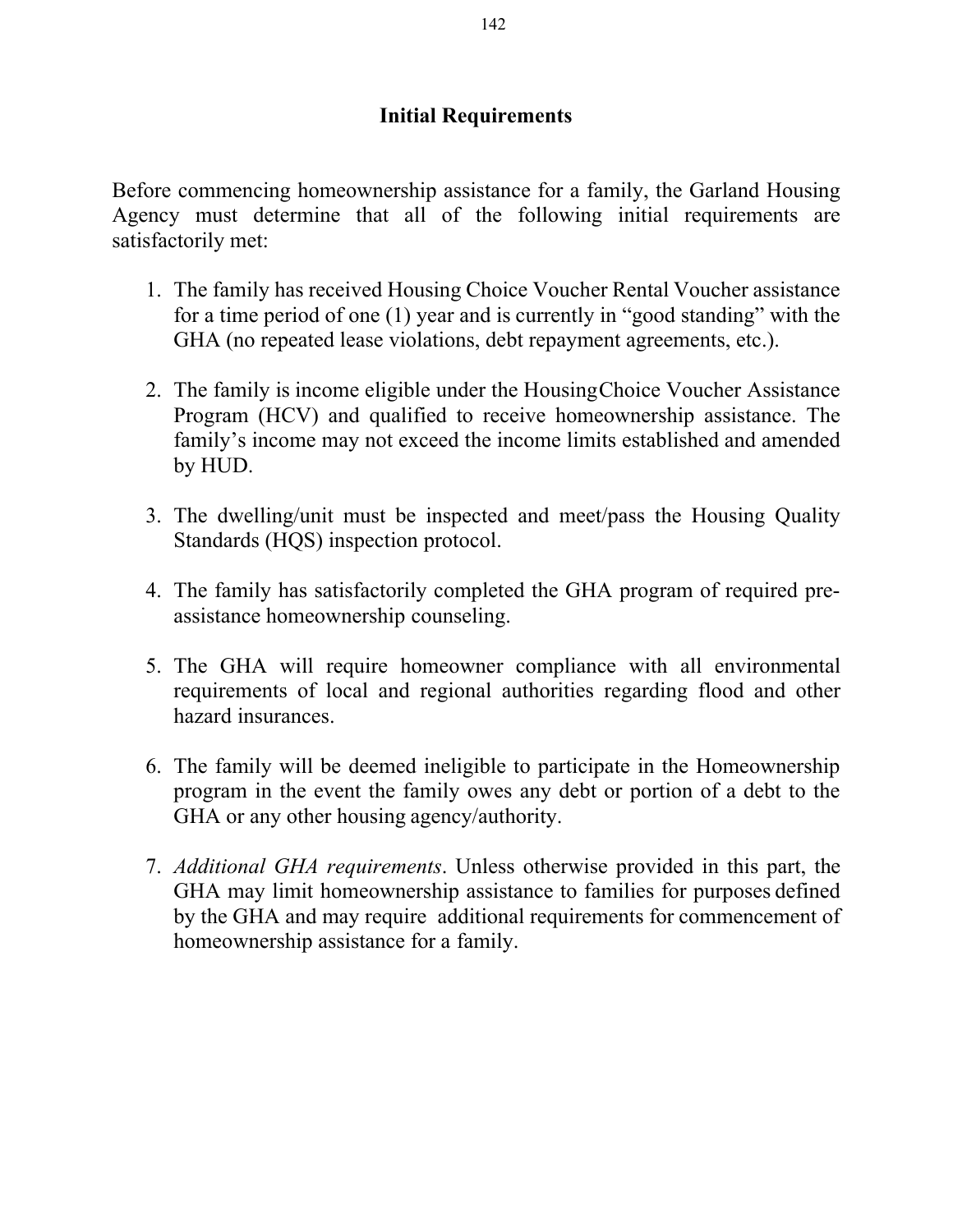#### **Eligibility Requirements for Families**

The Garland Housing Agency may not provide assistance for a family unless it determines that the family satisfies all of the following initial requirements at commencement of the homeownership assistance for the family:

- 1. The family has been admitted to the Housing Choice Voucher Homeownership Program. Participation in the Homeownership Program is voluntary.
- 2. The family must be a first time home buyer or no member of the family has owned a home or interest in a home for at least five (5) years.
	- a. The restriction on prior ownership does not apply to a single parent or displaced homemaker who owned a home with a spouse while married.
	- b. Families who already own shares in a cooperative.
	- c. Family with a member with disabilities for whom the homeownership option is a reasonable accommodation.
- 3. One or more adult members of the family who will own the home, must meet the Garland Housing Agency's minimum income requirements of at least \$20,000 per year of gross annual income. However, if a participant does satisfy the minimum initial requirement for gross annual income, as described by HUD of not less than the federal minimum hourly wage multiplied by 2000 hours, they will be allowed eligible to participate if they can show proof that they have been approved for a qualified mortgage*.* 
	- a. Except in the case of an elderly or disabled family, the GHA shall not count any welfare assistance received by the family in determining annual income under this section.
	- b. The disregard of the welfare assistance income only affects the determination of minimum annual income used to determine if a family initially qualifies for commencement of homeownership assistance in accordance with this section, but does not affect the following:
		- i. Determination of income eligibility for admission to the voucher program.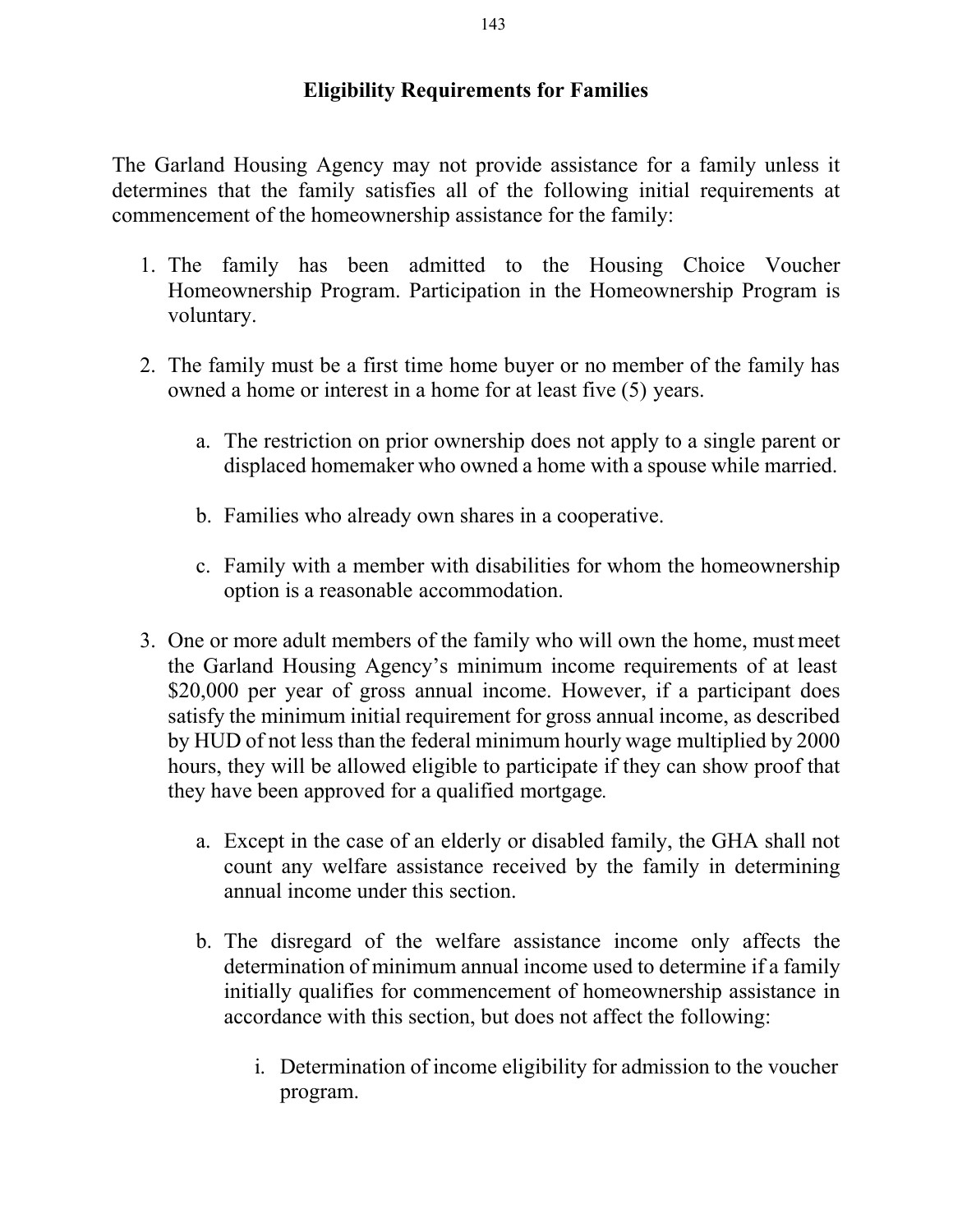- ii. Calculation of the amount of the family's total tenant payment (TTP)
- iii. Calculation of the amount of homeownership assistance payments on behalf of the family. (in the case of an elderly or disabled family, the GHA will count welfare assistance in determining annual income.)
- 4. *One or more adult members of the family must satisfy the employment requirement of continuous employment of one (1) year prior to the commencement of the homeownership assistance.* This employment must be full time employment of at least 30 hours per week. There is an exception to this employment requirement for the elderly and the disabled. The GHA shall grant an exemption from the employment requirement if the GHA determines that an exemption is needed as a reasonable accommodation so that the program is readily accessible to and usable by persons with disabilities.
- 5. The Housing Administrator of the GHA may also consider whether and to what extent an employment disruption is considered permissible in satisfying the employment requirement. The Housing Administrator may also consider successive employment during the three year period and self-employment in a business.
- 6. The family has not defaulted on a previous mortgage securing debt to purchase a home under the homeownership program.
- 7. No family member has a present interest in a residence for the purchase of any home.
- 8. The family also satisfies all the initial requirements established by the GHA.

In addition to assisting low-income families to achieve the "American Dream" of owning their own home, the secondary purpose and intent of the program is to assist families in becoming self-sufficient and economically independent. Accordingly, it is expected that families will maintain a continuous employment cycle throughout the entire period of subsidy. Forbearance, during a brief period of hardship (i.e. sixty days or less during loss of employment or a major illness) will be considered, however, multiple occurrences within short timeframes (one year or less) could be considered cause for denial of forbearance.

If forbearance is denied, the homeowner will have rights of appeal under this policy. If denial is supported, the homeowner options would be to sell the home or convert the assistance to rental.

144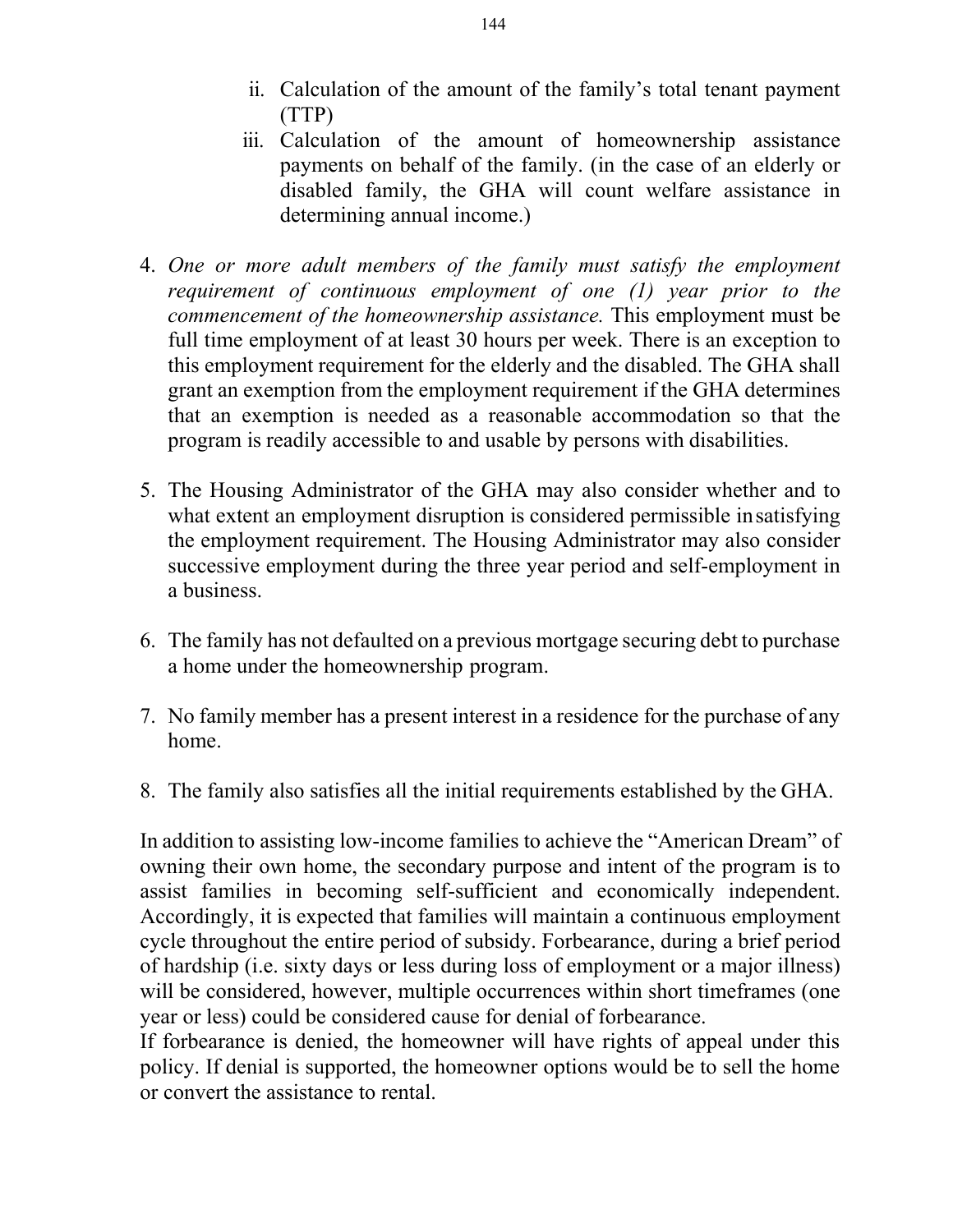#### **Determination of Eligible Units**

The Garland Housing Agency will determine that the unit is eligible to be occupied by meeting and satisfying all of the following requirements:

- 1. The unit was either under construction, already existing, or eligible for construction at the time the GHA determined that the family was eligible for homeownership assistance to purchase the unit.
- 2. The unit is either a one unit property, or a single dwelling unit in a cooperative or condominium.
- 3. The unit has been inspected by a GHA inspector (and by an independent inspector designated by the family if required by the lending institution)
	- a. The family must pay for an inspection by an independent inspector they have selected.
	- b. The independent inspection must cover major building systems and components and the inspector must send a report to the GHA and the family. The inspection must be in compliance with the applicable city's code of ordinances and the Garland Housing Agency's inspection protocol.
	- c. The GHA must review the inspection report and decide with family whether to require any pre-purchase repairs. The GHA can disapprove a unit based upon the information in the independent inspection report
- 4. The unit satisfies/meets the requirements of the Housing Quality Standards inspection.
- 5. The GHA may not approve the unit and commence with homeownership assistance if the GHA has been informed by HUD or otherwise that the seller of the home is debarred, suspended or subject to a limited denial of participation under HUD programs.
- 6. The family must allow the GHA to inspect the unit at a reasonable time and after reasonable notice.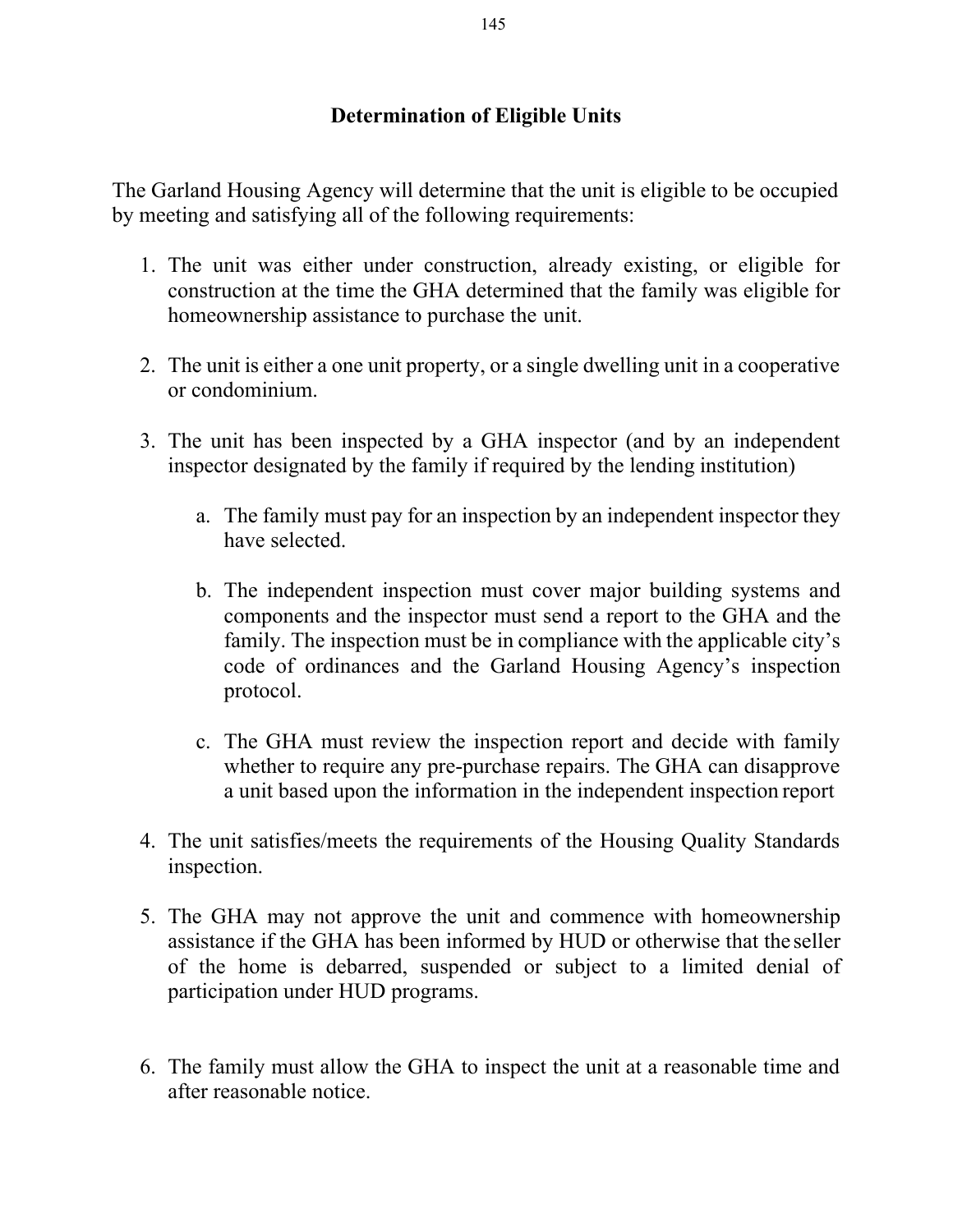- a. The unit will be subject to an annual HQS inspection conducted by the GHA inspection department.
- b. The family must maintain the property in a decent, safe and sanitary manner.
- c. The family must correct any deficiencies cited by the GHA within the time limit specified in the notice.

## **Requirements for Family Search and Purchase**

The Garland Housing Agency establishes a maximum time of *120* days, from the issuance of the homeownership voucher, for a family to meet all requirements of the Homeownership Program and purchase the home.

- 1. The family is required to find their own unit and may contract with a real estate agent or realtor (who must communicate with the GHA on potential purchases and progress of the family). The real estate agent or realtor must be licensed with the state's real estate commission.
- 2. The GHA may require periodic family reports to be submitted on the family's progress in finding and purchasing a home.
- 3. During the search time, the family's Housing Choice Voucher Rental Housing Assistance Payment (HAP) shall continue pursuant to the GHA's Housing Choice Voucher Housing Choice Voucher Administration Plan.
- 4. If the family's time expires, the GHA may exercise the option to extend the timeframe if substantial progress has been made and sales closing can be accomplished within thirty days.
- 5. If the family is unable to purchase a home for any reason within the maximum time limit established, the family will continue to receive rental based assistance as pursuant to the GHA Section Housing Choice Voucher rental program. A family may reapply for the Homeownership Voucher one year after the family's voucher expired.
- 6. Before commencement of homeownership assistance, a member or members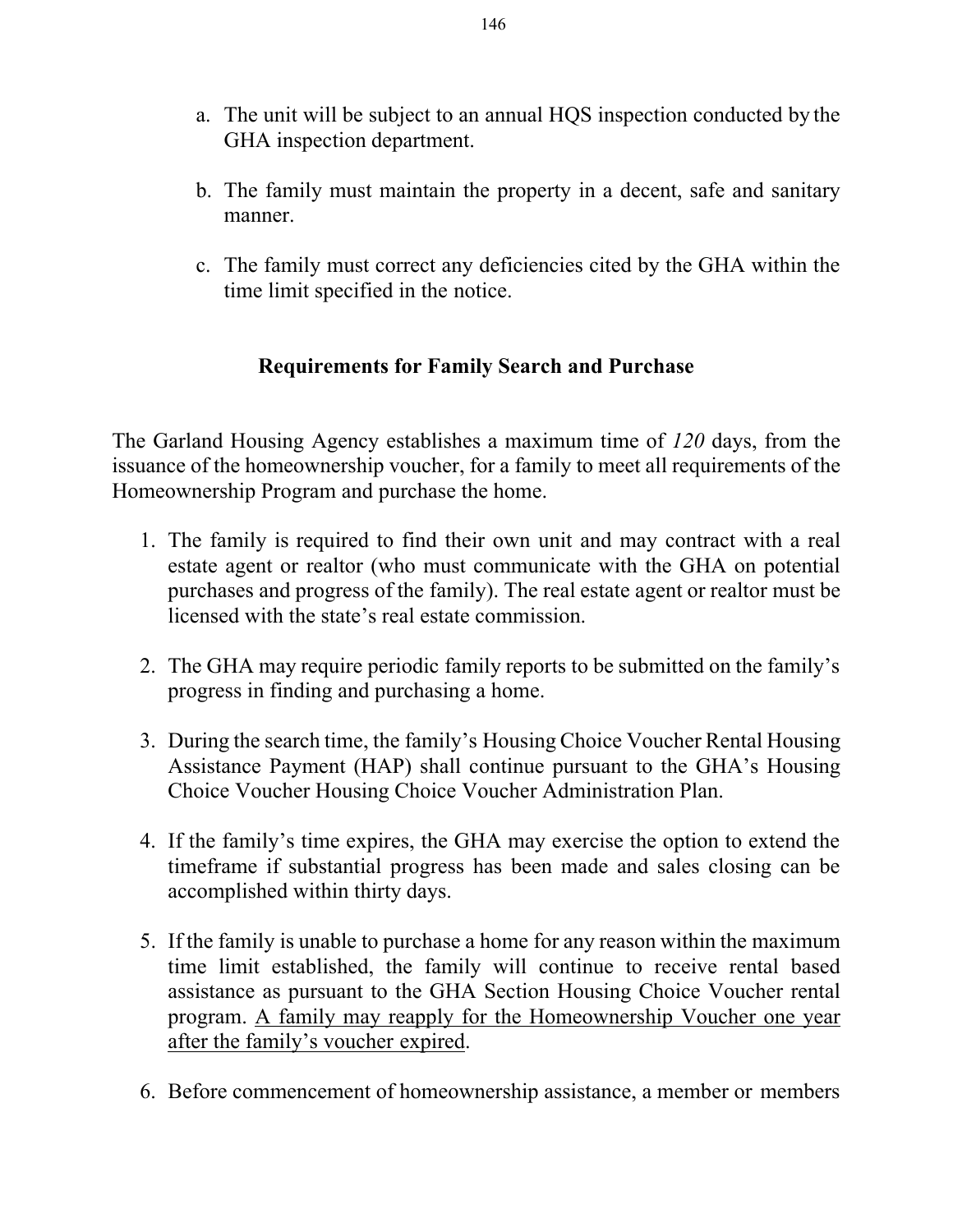of the family must provide the following:

- a. The family must give the GHA a copy of the contract of sale
- b. Contents of the contract of sale are specified
- c. The contract of sale contains a certification from the seller that the seller has not been debarred, suspended, or subject to limited denial of participation under HUD programs.
- 7. Families must secure their own financing and the terms of the financing must be approved prior to closing by the GHA.
	- a. The GHA shall determine the affordability of the family's proposed financing utilizing generally accepted underwriting guidelines.
	- b. If a mortgage is not FHA insured, GHA will require the lender to comply with generally accepted mortgage underwriting standards consistent with those of HUD/FHA, Ginnie Mae, Fannie Mae, USDA Rural Housing Services, The Federal Home Loan Bank, or other private lending institution.
	- c. The GHA may disapprove assistance based on any financing or debts to secure the home that may have an adverse effect on the family's homeownership rights in the future.
	- d. The family must escrow insurance and taxes. Mortgages with balloon payments, interest only, or variable interest rates will not be approved under GHA's program. The buyer may not enter into a seller financing or lease-purchase agreement under this program. GHA will not approve cosigners.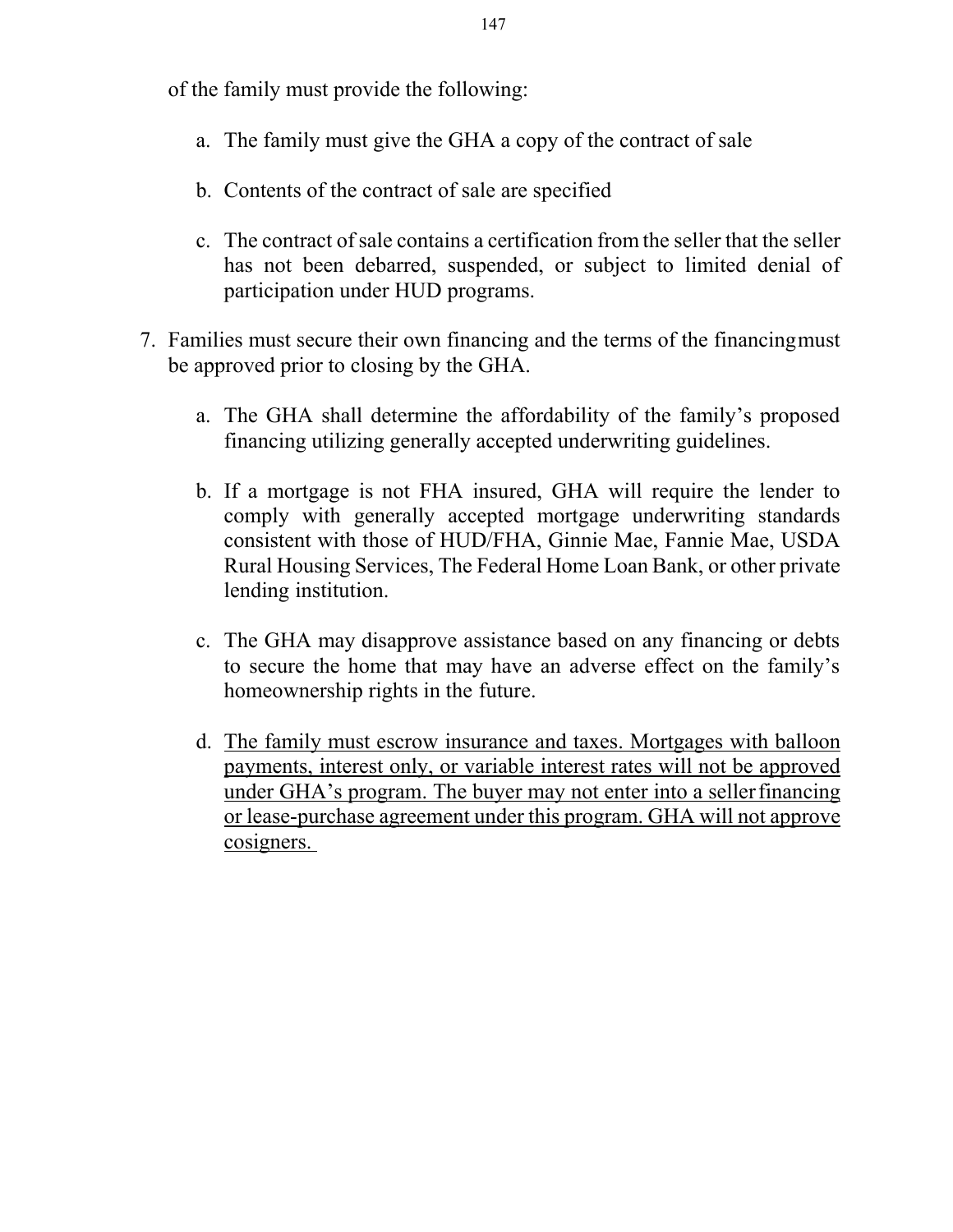#### **Homeownership Counseling**

*Pre-Assistance Counseling* - All families participating in the homeownership program must attend and satisfactorily complete the mandatory pre-assistance homeownership and counseling program required by the GHA. The GHA will provide the family with a check off sheet listing all requirements and provide necessary referrals. Families will be required to complete a GHA minimum of eight hours of pre-counseling assistance and complete any additional counseling requirements requested by the lender. The pre-counseling assistance program will cover the following topics:

- 1. Home maintenance (includes the care of the grounds).
- 2. Budgeting and money management.
- 3. Credit Counseling.
- 4. Negotiating the purchase price of a home.
- 5. How to obtain homeownership financing and loan pre-approvals, including a description of types of financing that may be available and the pros and cons of different types of financing.
- 6. How to find a home, including information about homeownership opportunities, schools, and transportation in the GHA jurisdiction.
- 7. An advantage of purchasing a home in an area that does not have a high concentration of low income families and how to locate home in such areas.
- 8. Information of fair housing.
- 9. Pre-assistance Counseling must be completed within 6 months before receiving a voucher and must be through a HUD certified counseling agency

*Post-Assistance Counseling* - One or more adult's members of the family who have an ownership interest in the home, may be required to attend/participate in on-going post purchasing homeownership counseling as part of the family obligations requirements of the GHA. All post-closing classes and educational strategies approved for this program will be tailored to participants' needs and disabilities.

If the family is not using a HUD approved counseling agency to provide the counseling for the families participating in the homeownership program, the GHA will ensure that the counseling program is consistent with the homeownership counseling provided under HUD's Housing Counseling program.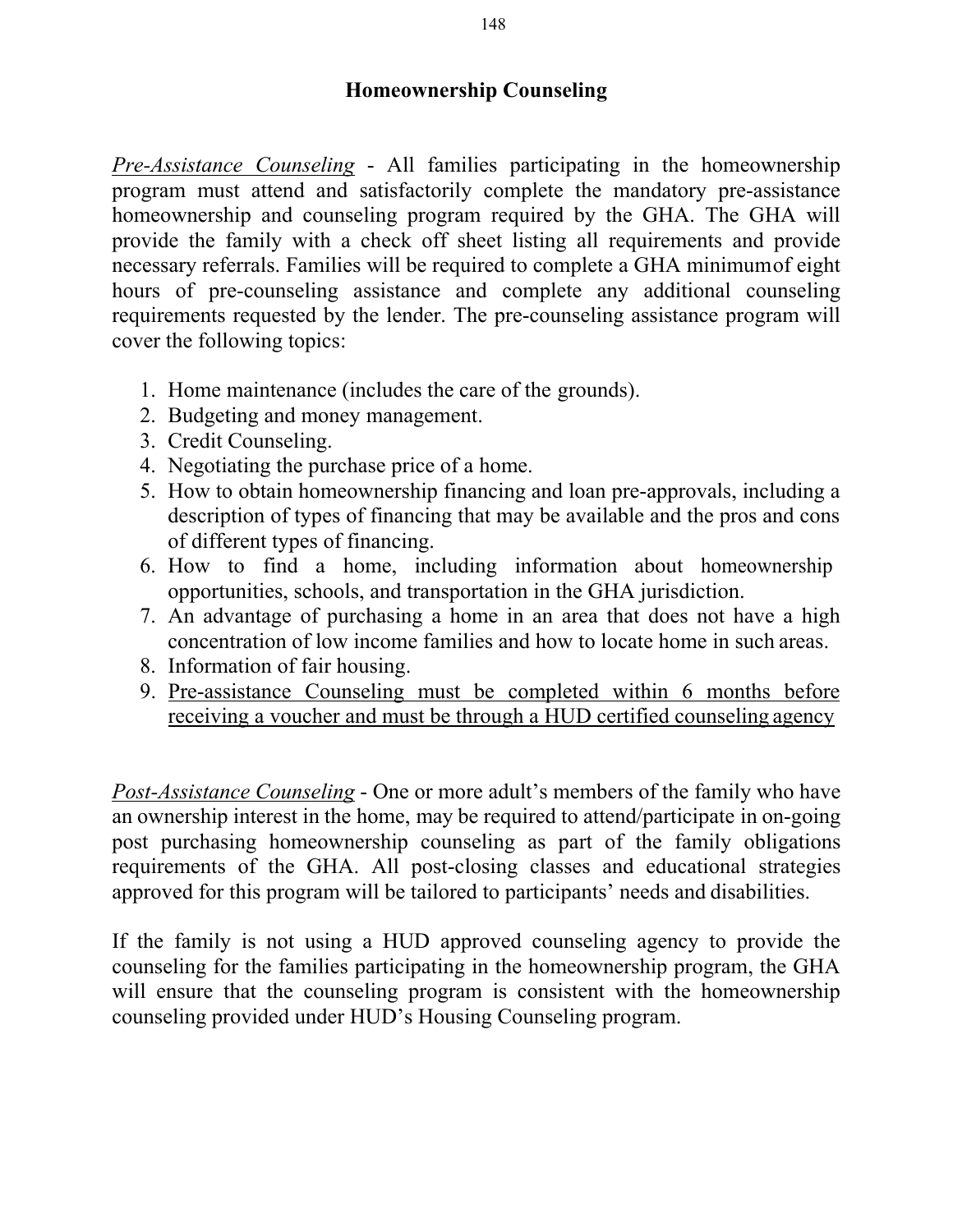#### **Contract of Sale**

Before commencement of homeownership assistance, a member or members of the family must enter into a contract of sale with the seller of the unit to be acquired by the family. The family must provide the Garland Housing Agency with a contact of sale. The contract of sale must contain the following information:

- a. Specify the price and other terms of sale by the seller.
- b. Provide that the purchaser will arrange for pre-purchase inspection of the dwelling unit by an independent inspector selected by the purchaser.
- c. Provide that the purchaser is not obligated to purchase the unit unless the inspection is satisfactory to the purchaser.
- d. Provide that the purchaser is not obligated to pay for any necessary repairs.
- e. Provide that the purchaser is not obligated to purchase should voucher assistance fail to be approved.
- f. Contain a certification that the seller has not been debarred, suspended or subject to limited participation under part 24 of the Code of Federal Regulations.
- 1. The Garland Housing Agency will provide the lender with notice of the amount of the housing assistance payment prior to the close of escrow and will pay GHA's contribution to the family's homeowner expense directly to the family. The family will submit the entire mortgage payment to the lender unless the lender requires direct payment of the GHA's contribution. The lending institution will maintain an escrow balance for all costs outside of principal and interest.
- 2. The HAP (housing assistance payment) cannot be used to cover the homeownership premium (the portion of the payment used to accumulate a down payment or reduce the purchase price).
- 3. The Garland Housing Agency will not participate in any programs that are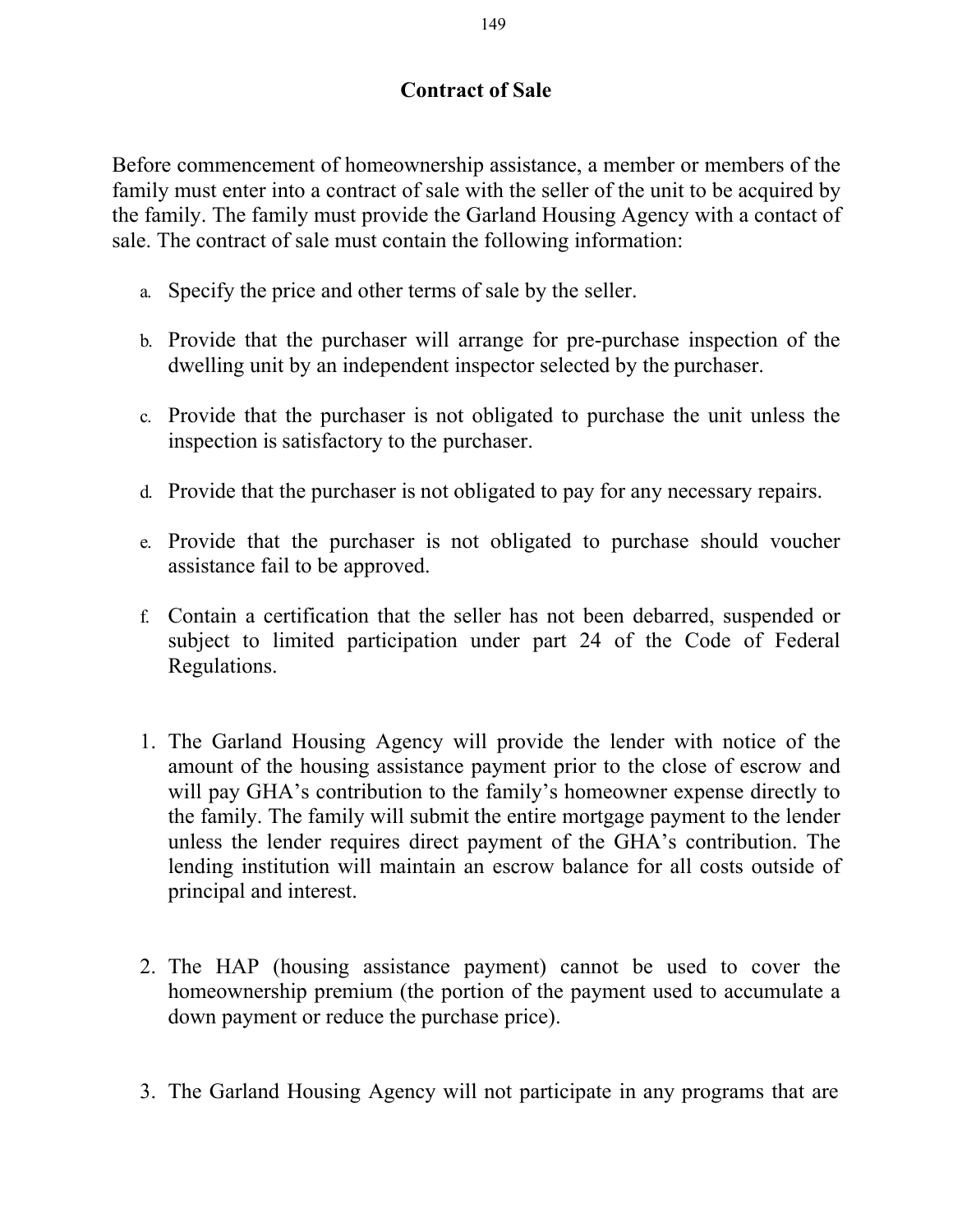"Lease to Own" or similar in nature. All home sale programs must be reviewed and approved by Garland Housing Agency staff before the participant will be allowed to purchase the home.

## **Continued Assistance Requirements & Family Obligations**

Home Ownership assistance may only be provided while the family is residing in the home. If the family moves out of the home, the GHA will not continue homeownership assistance after the month when the family moves out. The family or lender is not required to refund to the GHA the homeownership assistance for the month when the family moves out.

The family must comply with the following obligations:

- 1. Pre assistance counseling during the search and purchasing process.
- 2. Annual ongoing counseling during annual income status review. During the annual income status review, if the GHA determines that the family requires additional counseling, the GHA may require the family to attend and complete ongoing homeownership and housing counseling.
- 3. Compliance with mortgage. The family must comply with the terms of any mortgage securing debt incurred to purchase the home (or any refinancing of said debt).
- 4. The family is prohibited against selling the home receiving assistance without notifying and receiving prior written approval from the GHA.
- 5. Prohibition against conveyance or transfer of home: So long as the family is receiving homeownership assistance, use and occupancy of the home is subject to part 24 Code of Federal Regulations, Sec. 982.551(h) and (i).
- 6. Family must immediately report any change in family composition or income of family due to death, loss of job, or any other circumstance that will affect the family's ability to maintain the home.
- 7. Upon death of a family member who holds, in part or in whole, title to the home or ownership of the cooperative membership shares for the home, homeownership assistance may continue pending settlement of the decedent's estate, notwithstanding transfer of title by operation of law of the decedent's executor or legal representative, so long as the home is solely occupied by the remaining family members in accordance with part 24 Code of Federal Regulations, Sec. 982.551(h).
- 8. The family must supply required information to the GHA in accordance with the Housing Choice Voucher program requirements stipulated in part 24 Code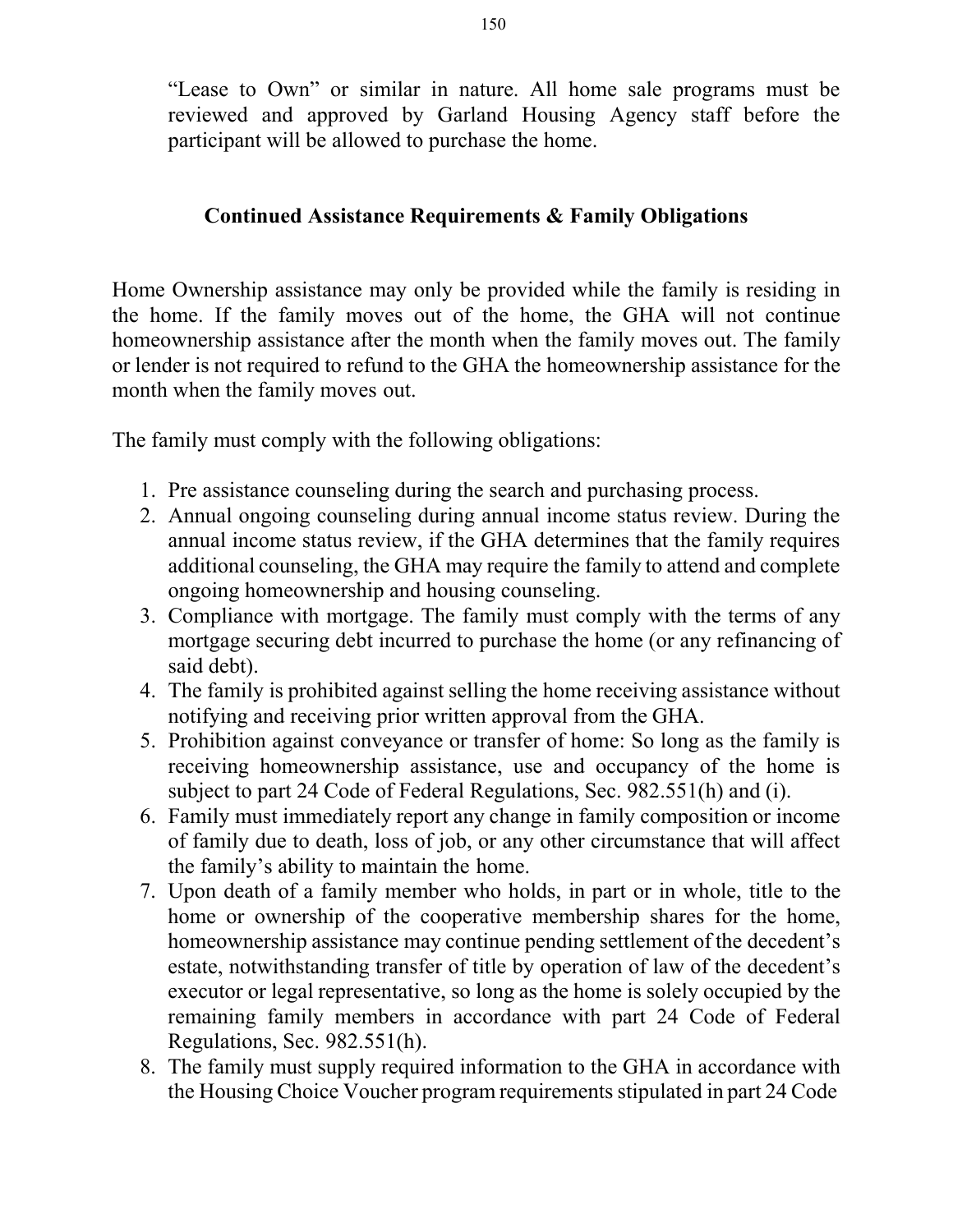of Federal Regulations, Sec. 982.551(b).

- 9. In addition to other required information, the family must supply any information as required by the GHA or HUD concerning:
	- a. Any mortgage or other debt incurred to purchase the home, and any refinancing of such debt (including information needed to determine whether the family has defaulted on the debt, and the nature of any such default), and information on any satisfaction or payment of the mortgage debt.
	- b. Any sale or other transfer of any interest in the home.
	- c. The family's homeownership expenses.
	- d. Notice of move out. The family must notify the GHA before the family moves out of the home.
	- e. Notice of mortgage defaults. The family must notify the GHA if the family defaults on a mortgage securing any debt incurred to purchase the home.
	- f. Prohibition on ownership interest on second residence. During the time the family receives homeownership assistance under this subpart, no family member may have any ownership interest in any other residential property.
	- g. The family must certify that they will comply and abide with obligations of a participant family receiving assistance under the Housing Choice Voucher and Homeownership programs requirements.
- 10. The family must allow GHA to inspect at reasonable time and after reasonable notice. The family must continue to pass minimum HUD HQS standards and make necessary repairs within the time frame designated by GHA.
- 11. The family must at annual reexamination, document that the family is current on mortgage, insurance, escrow accounts, and utility payments.
- 12. The family must maintain a minimum reserve equal to one year of the maintenance and major repair allowance. Families will need to provide documentation of repairs if account balance is less than the GHA required minimum.
- 13. The head of household or spouse must remain continuously employed (no less than 30 hours per week) while participating in the homeownership program. Part-time employment by both parties, totaling over 30 hours per week, does not constitute full-time employment by either party. GHA will consider mitigating circumstances where certain lapses in employment prohibit the family from meeting its continuous employment obligation. These include receipt of Unemployment Insurance Benefits due to layoff, absences defined under the Family Medical Leave Act; receipt of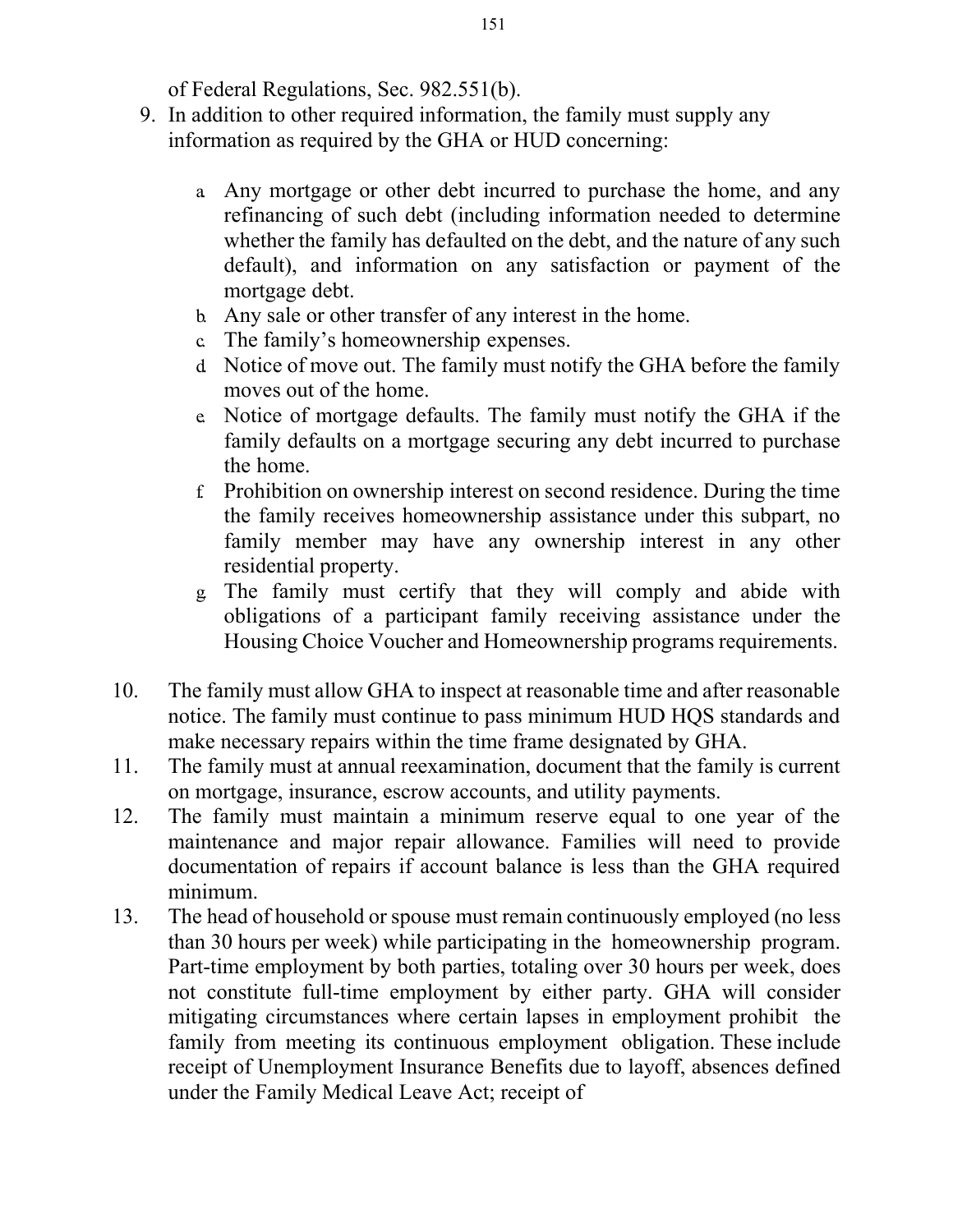Workman's Compensation benefits. GHA will allow a week a week for week substation whenever any of these benefits are received.

A participant who is employed but is on leave from work due to maternity leave, FMLA, or is receiving Workman's Compensation, is exempt from the full-time employment requirement during the period of approved leave from work. A participant must return to full-time employment within 30 days after the exhaustion of applicable benefits. Willful failure to return to full-time employment (30 hours per week), after 30 days, will generate a warning for family obligations. Failure to correct within 60 days will result in a Notice of Termination.

The participant who willfully leaves employment must return to full-time employment within 60 days. Failure to return to full time employment (30 hours per week) within 30 days will generate a warning for family obligations. Failure to correct within 60 days will result in a Notice of Termination. GHA will consider mitigating circumstances and proof of job search before sending Notice of Termination.

## **Move with Continued Tenant-Based Assistance**

- 1. A family may move with continued tenant based assistance or homeownership assistance as long as they have fulfilled all of their homebuyer obligations, including prior notification to the GHA.
- 2. If the Family defaults on an FHA insured mortgage, the GHA may permit the family to move with continued Housing Choice Voucher rental assistance if the family designates that it has:
	- a. Conveyed the title to the home to HUD or its designee, as required by HUD; and
	- b. Moved from the home within the time period established or approved by HUD.
- 3. If the Family defaults on a non FHA insured mortgage, the GHA may permit the family to move with continued Housing Choice Voucher rental assistance if the family designates that it has:
	- a. Conveyed the title to the home to the lender, to GHA or to its designee, as may be permitted or required by the lender; and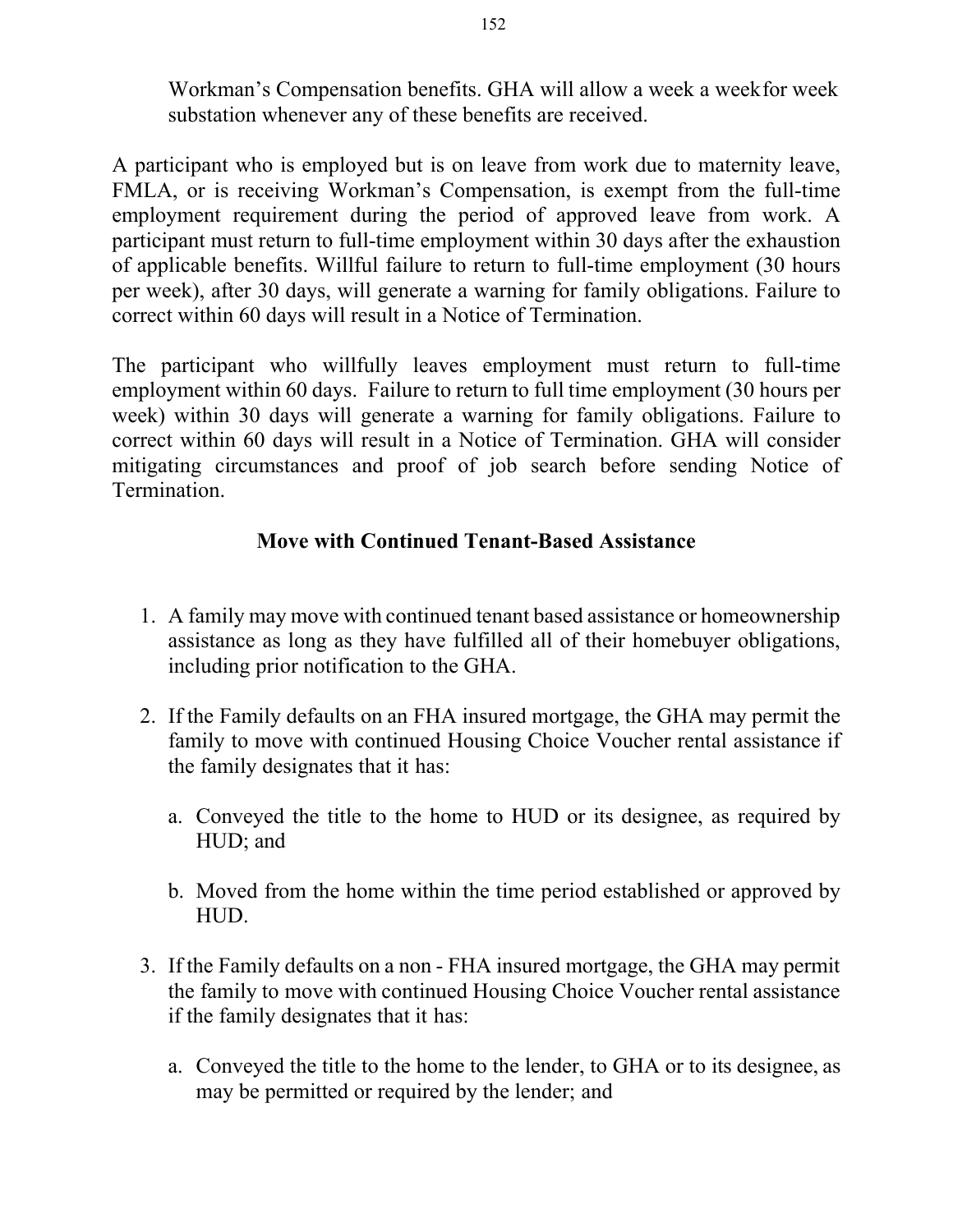- b. Moved from the home within the time period established and approved by the lender and/or the GHA.
- 4. The GHA will not begin tenant based assistance for occupancy of a new unit as long as any member of the family has any title or interest in the prior home.
- 5. The GHA prohibits more than one move by the family during any one year period. If the family receives down payment assistance through a grant program by the City of Garland, they may not be allowed to move for a period specified by the grant program. Otherwise, the family must comply by any additional requirements imposed by the lender.
- 6. The GHA may deny permission for the family to move based on unfulfilled obligations, affordability, and any other issues that violate the homeownership program requirements.
- 7. The Family may move with continued homeownership assistance and must again meet eligibility requirements but is not required to take homeowner counseling again unless the GHA determines additional counseling is needed.
- 8. The GHA may also deny permission to move to a new unit with continued voucher assistance as follows:
	- a. Lack of funding to provide continued assistance. The GHA may deny permission to move with continued rental or homeownership assistance if the GHA determines it does not have sufficient funding to provide continued assistance.
	- b. Termination or denial of assistance under part 24 of the Code of Federal Regulations, Sec 982.638. At any time, the GHA may deny permission to move with continued rental or homeownership assistance with Sec 982.638
- 9, If a family requests to return to rental assistance, GHA may provide the family with a rental voucher, provided there is no mortgage loan default and the family has met all obligations under the HCV Program. The family must sell the home before GHA provides rental assistance. GHA will not provide rental vouchers to families that have met their maximum term of homeownership assistance.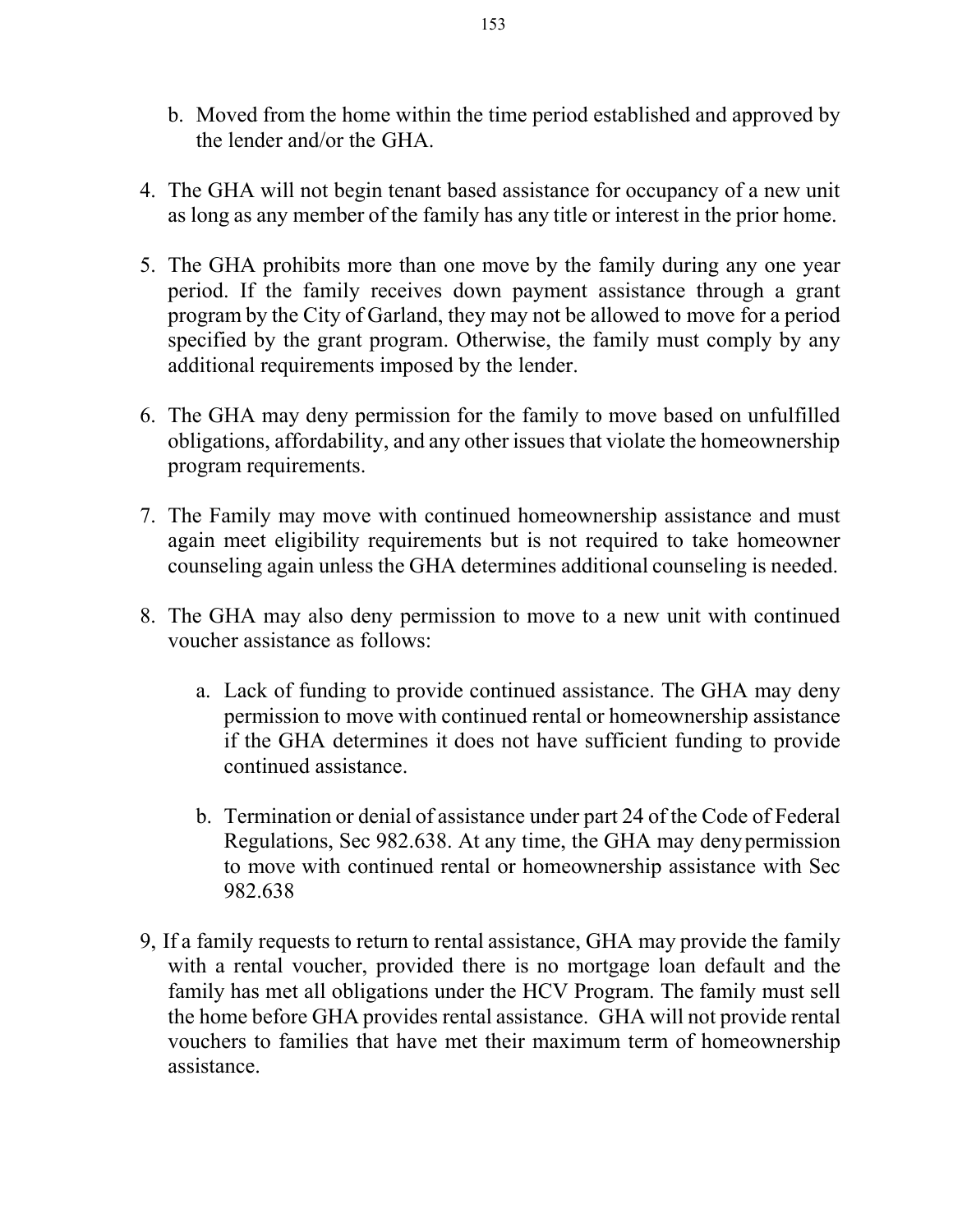#### **Payment of the HAP to the Family and the Total Family Contribution**

- 1. Since Housing Choice Voucher funding is subject to annual appropriations, the Garland Housing Agency cannot guarantee that assistance will be available for the term of the loan. GHA pays the monthly homeownership assistance payment on behalf of the family that is equal to the lower of :
	- a. the payment standard minus the total tenant payment; or
	- b. the family's monthly homeownership expenses minus the total tenant payment.
- 2. The GHA will make the assistance payment to the family. The family will be required to ensure that payment for the full mortgage (consisting on the HAP payment and the TFC) is forwarded to the lending institution.
- 3. Homeownership expenses are considered to be the amount paid by the family for the principle, interest, taxes and insurance (PITI) and if needed the mortgage insurance premium. Homeownership allowances are considered to be the GHA's utility allowance standard. In addition, a repair/reserve amount and any homeowner association dues will be considered the homeowner's responsibility to maintain. The repair/reserve amount schedule will be as follows:

Maintenance Allowance \$25.00/month Major Repair Allowance- \$25.00/month

- 4. Payment standard for family.
	- (1) The payment standard for a family upon closing is the lower of:
		- (i) The payment standard for the family unit size; or
		- (ii) The payment standard for the size of the home.
	- (2) The payment standard for a family at the time of annual recertification is the greater of:

(i) The payment standard (as determined in accordance with paragraphs  $(4)(1)$  and  $(4)(2)$  of this section) at the commencement of homeownership assistance for occupancy of the home; or

(ii) The payment standard (as determined in accordance with paragraphs  $(4)(1)$  and  $(4)(2)$  of this section) at the most recent regular reexamination of family income and composition since the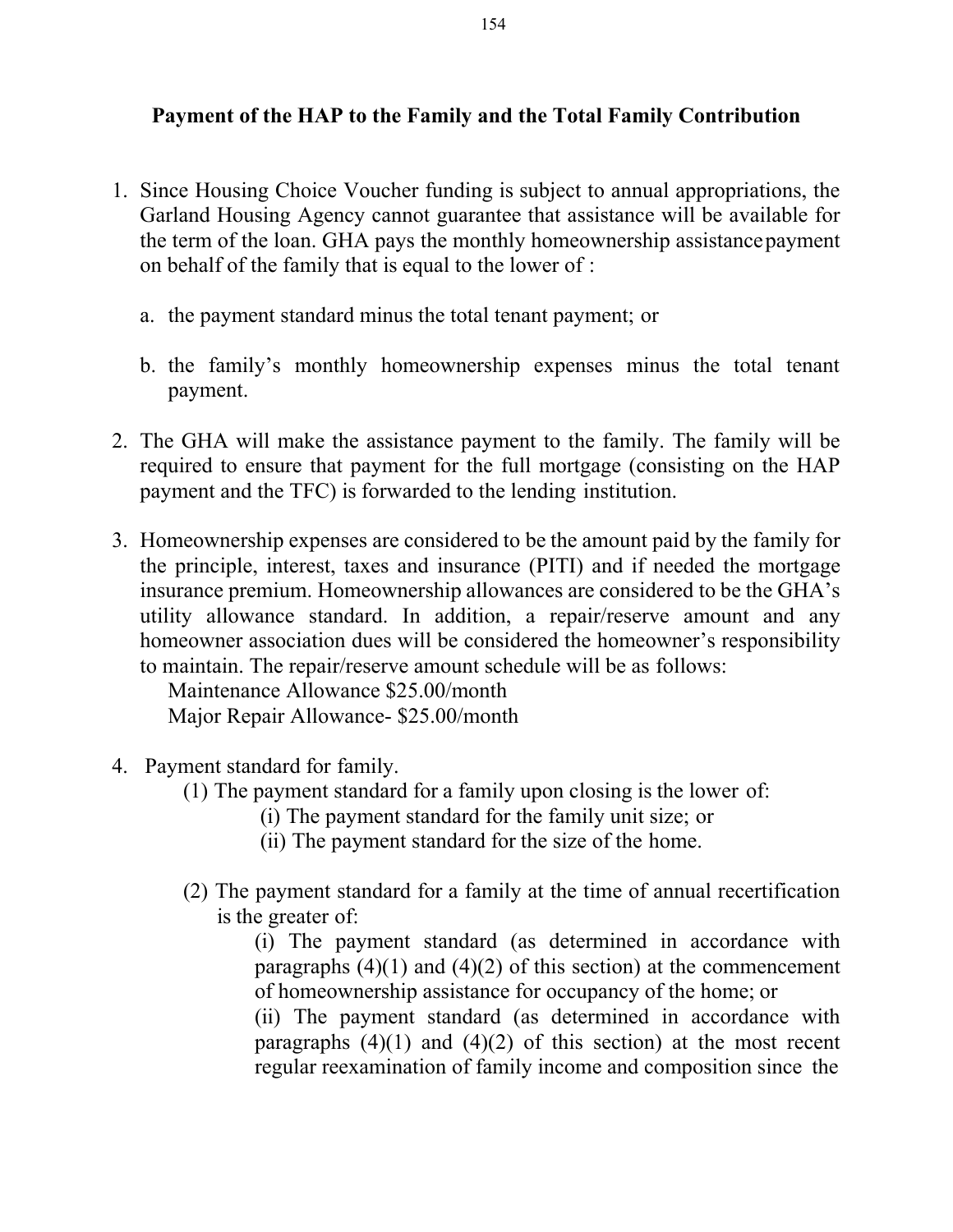commencement of homeownership assistance for occupancy of the home.

- 5. Except in the case of elderly or disabled families, family members shall not receive homeownership assistance for more than fifteen (15) years, if the initial term of the mortgage loan is 20 years or longer or ten (10) years in all other cases. These limitations do not apply to families that qualify as elderly or disabled.
- 6. The total family contribution is the portion of homeownership expense that the family must pay. It is generally 30% of the family's adjusted income, plus any gap between the payment standard and the actual housing cost. All family income (including public assistance) will be counted to determine the family's adjusted monthly income for purposes of determining the amount of assistance.

The Garland Housing Agency will use the same payment standard schedule, payment standard amounts and subsidy standards pursuant to part 24 of the Code of Federal Regulations for the homeownership program as for the rental voucher program.

## **Portability**

- 1. A family may qualify to move outside the GHA jurisdiction with continued assistance under the voucher program if the receiving Housing Authority is administering a Homeownership program and accepting new families.
- 2. A family shall be eligible for portability after 12 continuous months under the tenant based program.
- 3. The family must attend the briefing and counseling sessions required by the receiving PHA and the receiving PHA will determine whether the unit condition and financing is acceptable.
- 4. The family will port before the commencement of any home ownership activities.
- 5. The receiving PHA must promptly notify the initial PHA if the family purchases a home or is unable to purchase within the maximum time established by the PHA.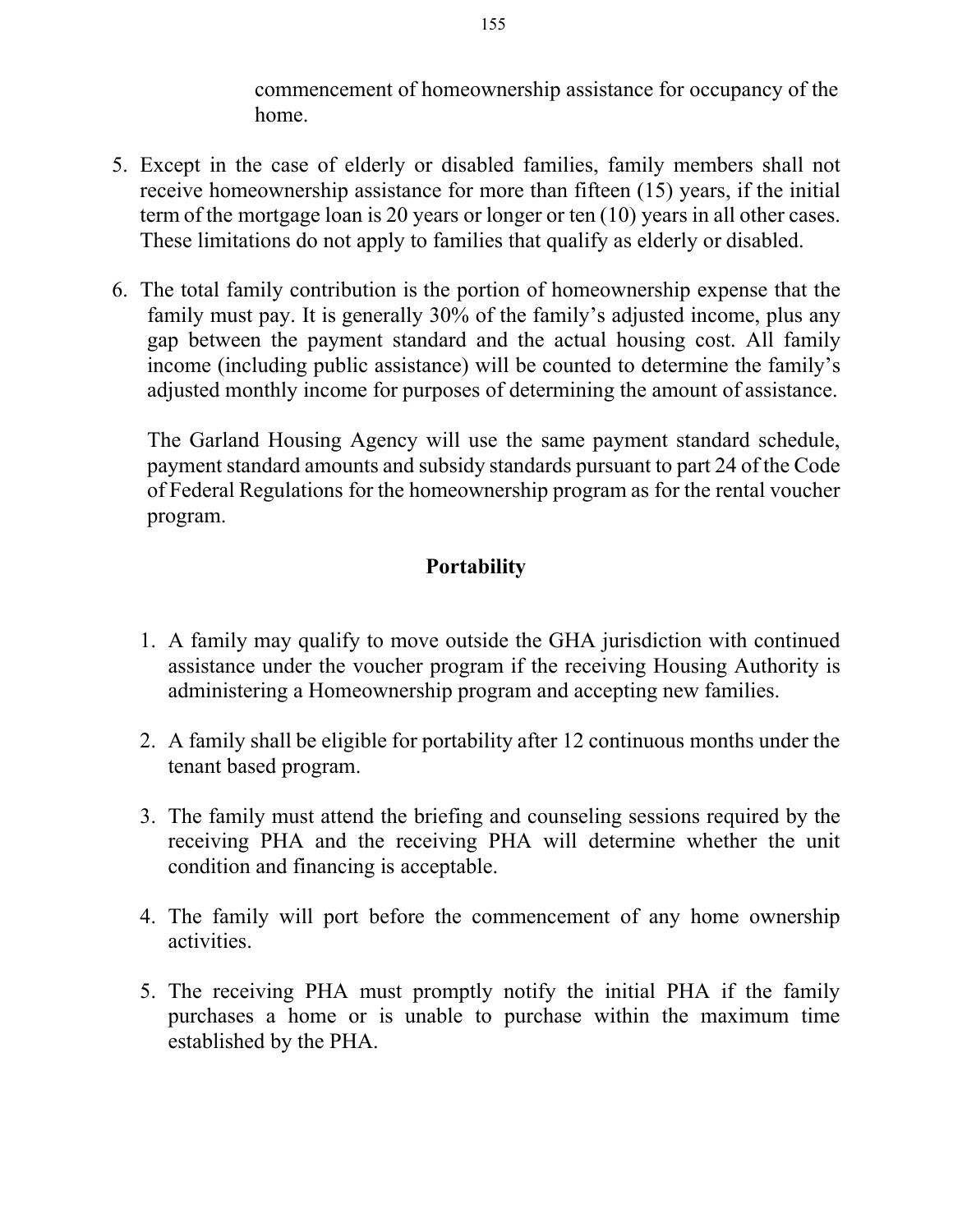#### **Denial and/or Termination of Assistance**

The Garland Housing Agency shall terminate homeownership assistance for the family and shall deny voucher rental assistance for the family in accordance with the following:

- 1. Denial or termination of assistance under the basic voucher program as described in the Tenant Based Voucher Administration plan.
- 2. Failure to comply with family obligations.
- 3. Mortgage default: The GHA shall terminate voucher assistance for any member of the family receiving homeownership assistance that is dispossessed from the home pursuant to a judgment or order of foreclosure on any mortgage securing debt incurred to purchase the home, or any refinancing of the debt.
- 4. The family conveys or transfers the home to any entity or person other than an adult member of the assisted family while receiving homeownership assistance.
- 5. Homeownership assistance will be terminated the month following the move out of the family.
- 6. A family may receive homeownership assistance for no longer than ten (10) years from the close of escrow unless the initial mortgage incurred to finance purchase of the home is twenty (20) years or longer, in which case the assistance time period will be fifteen (15) years.
	- a. Families that qualify as elderly at the commencement of the homeownership assistance are not subject to a maximum term limitation.
	- b. Families that are disabled or become disabled are not subject to the maximum term limitation.
	- c. If, during the course of homeownership assistance, the family ceases to qualify as a disabled or elderly family, the family will continue to be eligible for the homeownership assistance, subject to eligibility requirements of the Housing Choice Voucher program. The term of assistance will change to a maximum of 15-years for mortgages with a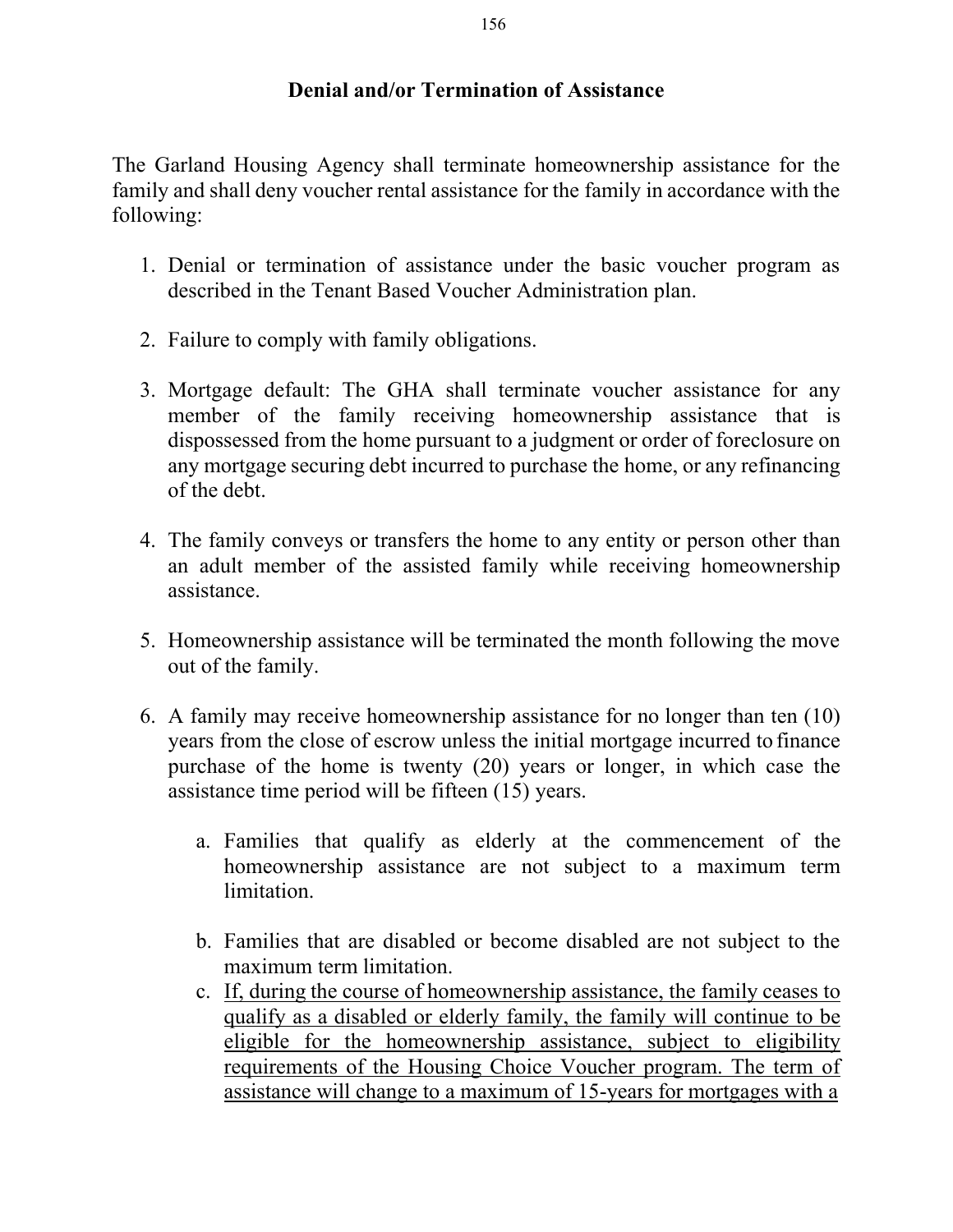20 year or longer term and a maximum ten year term in all other cases. This term will be calculated from the date of issuance of the first housing assistance payment on the initial mortgage loan. If the family ceases to qualify as a disabled or elderly family and the 15 or 10 year term has expired then the family will receive 6 months of monthly HAP payments and then the homeownership assistance will terminate.

d. The time limit applies to any member of the household who has an ownership interest in the unit during any time that homeownership payments are made, or is a spouse of any member of the household who has an ownership interest.

A participant in the Housing Choice Voucher Homeownership program shall be entitled to the same termination notice and informal hearing procedures as set forth in the Administrative Plan for the Garland Housing Agency Housing Choice Voucher Housing Choice Voucher program*.* 

#### **Recapture Provisions**

The GHA will not recapture voucher homeownership assistance on the sale or refinancing of a home purchased under its Housing Choice Voucher Homeownership program. However, program participants may be subject to IRS recapture provisions, and those of any other lenders the GHA may partner with. It is required that the owner notifies the GHA of any sale or refinancing plans.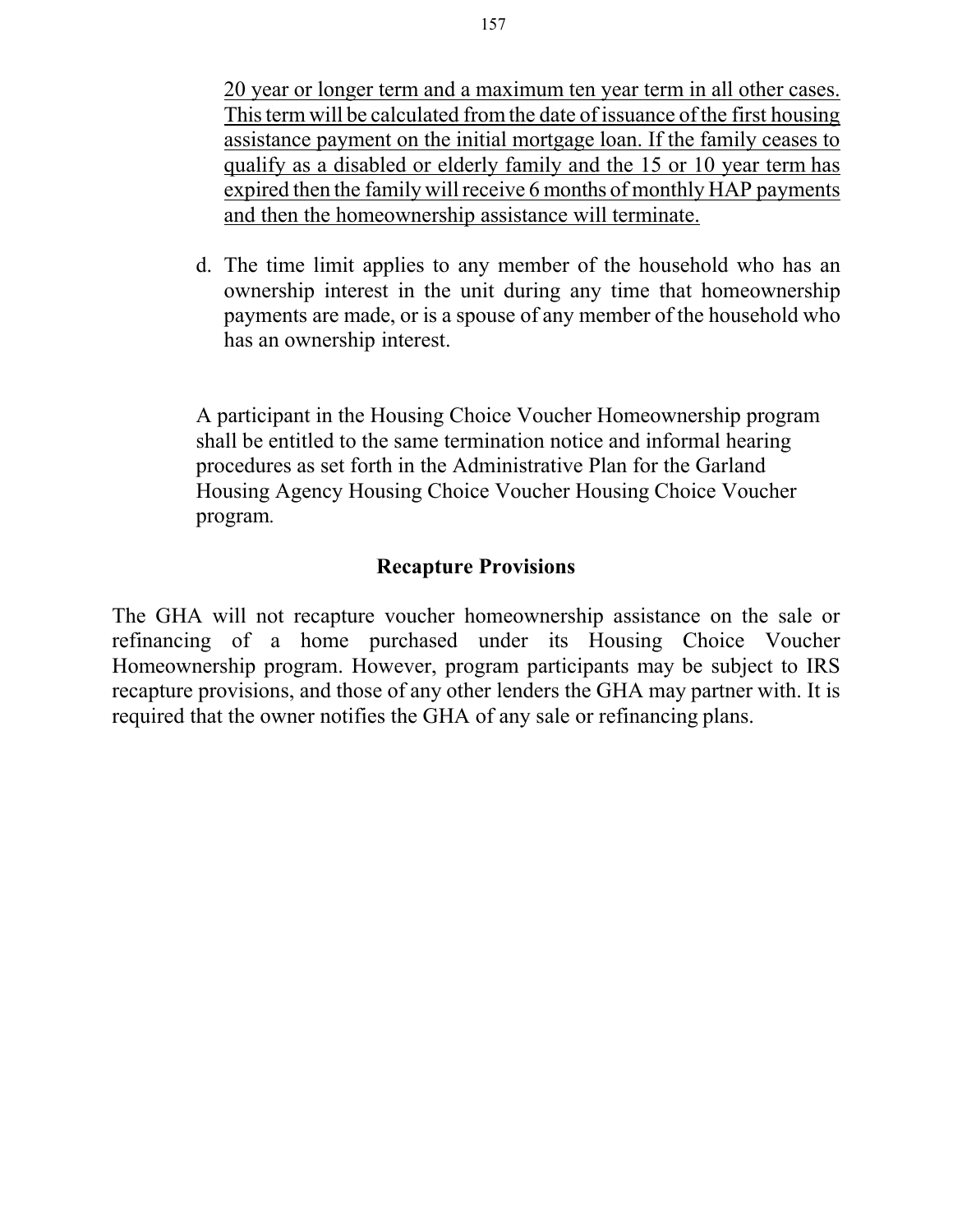This page left intentionally blank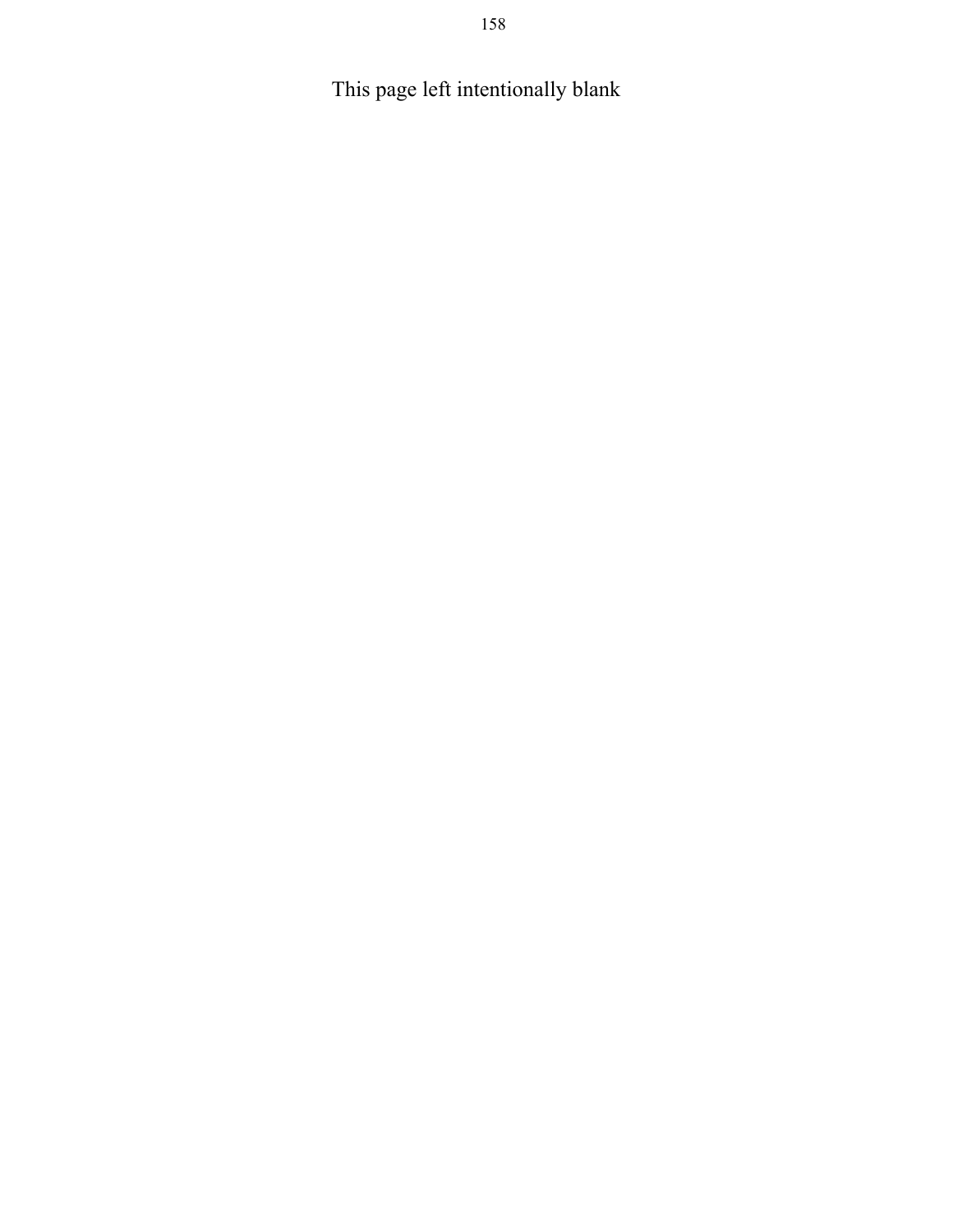

# Family Self-Sufficiency Action Plan

*administered by:*  Garland Housing Agency 210 Carver; Suite. 201 Garland, TX 75040 (972) 205-3393

**Steven Fitch, Director of Housing** 

## **Exhibit B**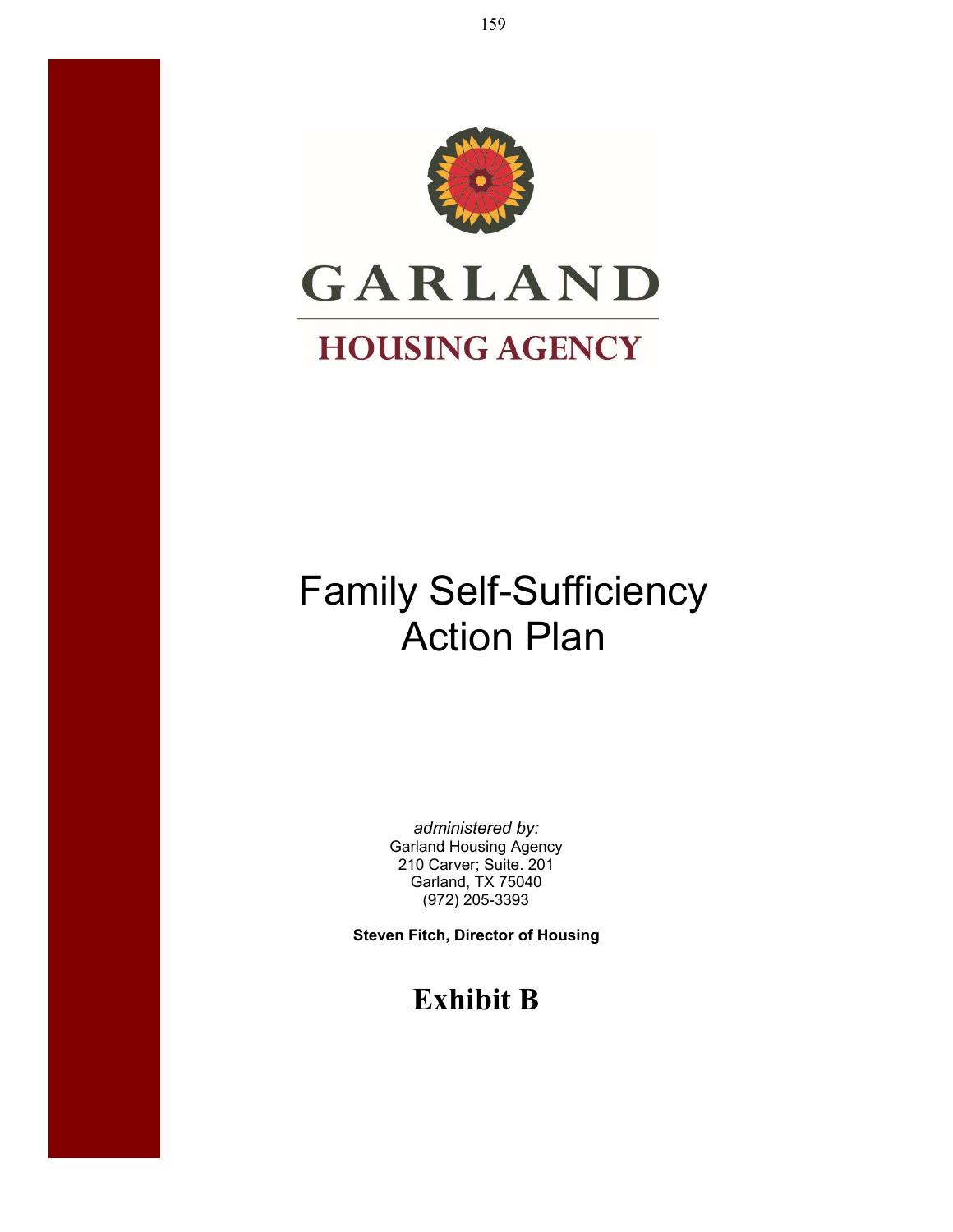The Garland Housing Agency Family Self-Sufficiency (FSS) Program assists qualifying families enrolled in the Housing Choice Voucher Program with attaining economic independence and reducing the dependency of low income families on welfare assistance on HCV Housing Choice Voucher.

The FSS Program empowers families to become self-sufficient through the removal of barriers and by increased access to education, employment opportunities, and referrals to supportive services for barrier removal and home ownership preparation by:

• Partnering with social service providers, workforce programs and other private/non-profit organizations to ensure that contracted families have better access to available services.

• Through unique partnerships with the private sector, the FSS Program also incorporates wealth building curriculums and individualized homeownership counseling to prepare families for independence through homeownership.

#### **Demographics**

The Garland Housing Agency administers approximately 1500 vouchers. The FSS program originally began with 75 mandatory slots. GHA expects to replace participants as slots become available and will service no more than 100 families at a time.

The following demographics were based on active participants in the Housing Choice Voucher program:

| White                     | 23%   |
|---------------------------|-------|
| Black/ African American   | 68%   |
| Asian                     | 8%    |
| American Indian/Alaska    | $1\%$ |
| <b>Native</b>             |       |
| Hispanic                  | 7%    |
| Non-Hispanic              | 93%   |
| Female Head of Households | 87%   |
| Male Head of Households   | 13%   |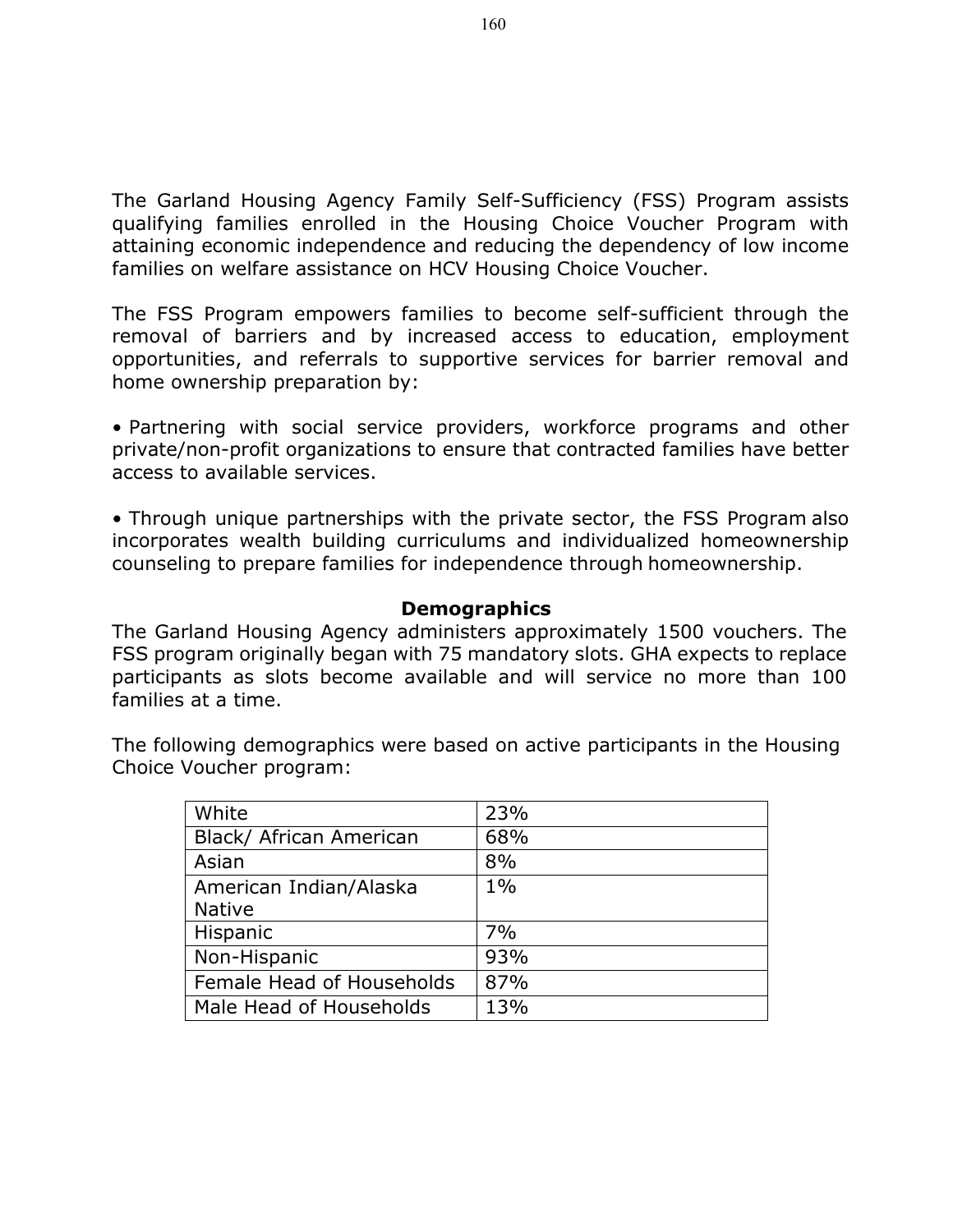The following demographics were based on active participants in the FSS Program:

| White                     | 4%    |
|---------------------------|-------|
| Black/ African American   | 96%   |
| Asian                     | 0%    |
| American Indian/Alaska    | 0%    |
| <b>Native</b>             |       |
| Hispanic                  | $1\%$ |
| Non-Hispanic              | 99%   |
| Female Head of Households | 99%   |
| Male Head of Households   | $1\%$ |

GHA does not work with any outside Family Self-Sufficiency programs providing case management.

#### **Family Selection Procedures**

GHA will employ motivational screening as the selection method for filling the FSS program slots. Participation in the FSS program is voluntary and volunteers will be accepted without regard to race, color, religion, sex, age, handicap, familial status or national origin. The assisted family must be interested in homeownership or becoming self-sufficient in order to enroll in the FSS program. Reasonable accommodations will be made for individuals with mobility, manual, sensory, speech impairments and/or mental or developmental disabilities.

#### **Selection Process**

At the time of application to the FSS Program, participants will be required to meet the following criteria prior to signing the FSS Contract of Participation. Failure to meet one or more of these criteria will eliminate applicant from program enrollment.

- 1.An applicant must be a current participant in the GHA HCV Program, receiving a housing subsidy and in good standing (not delinquent in housing debt repayment agreement or owes money to another PHA). This includes families that utilized portability from other agencies.
- 2. If a family wishes to join the FSS Program and is a current port, the Initial PHA must agree to establish the FSS Escrow account or send the monthly Escrow payment with HAP payments.
- 3. Attend an FSS Program Orientation.
- 4.FSS participants will be selected on a first-come, first-served basis in accordance with the date the family expresses an interest in the program, submits and completes the application process.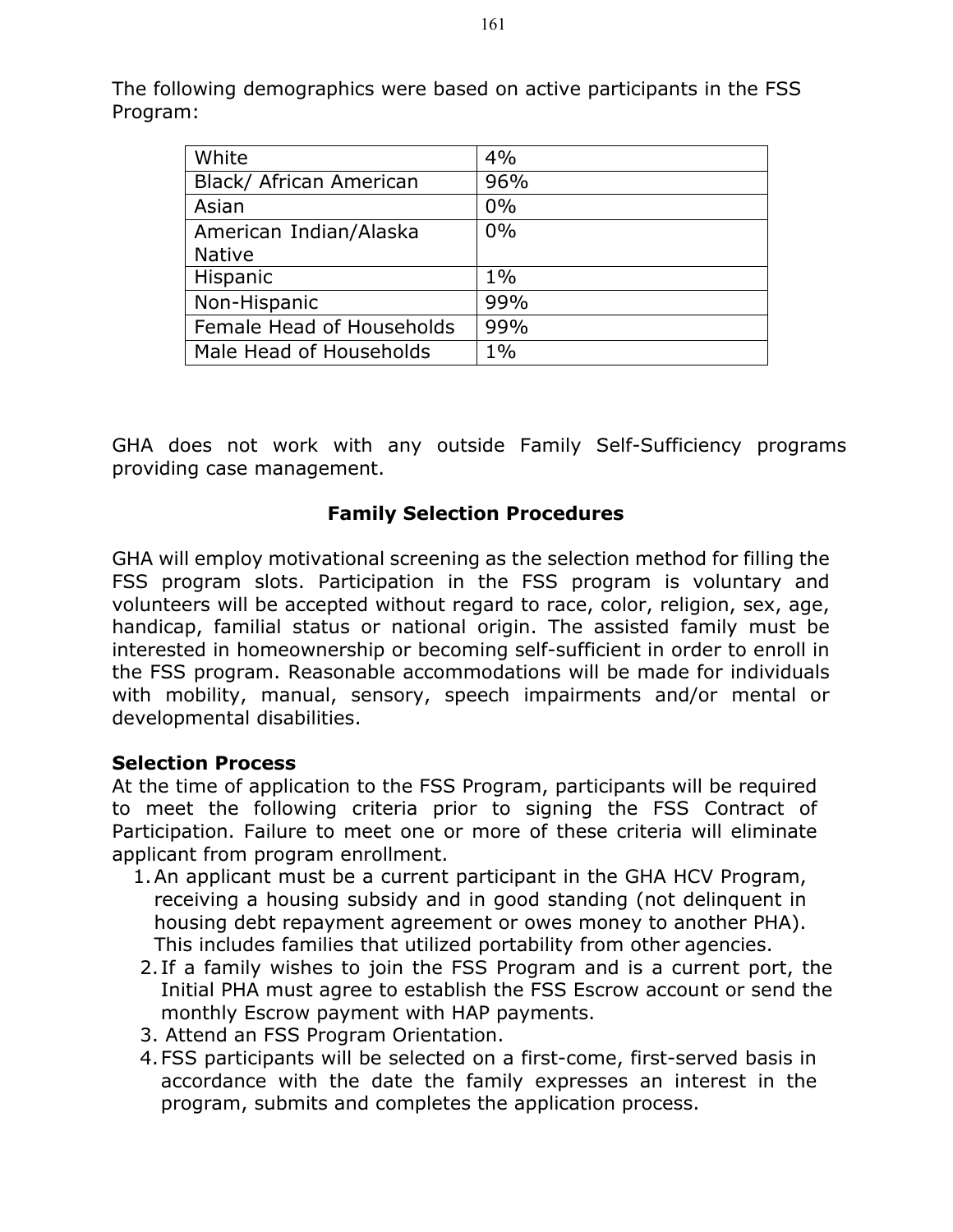- 5.The head of household must develop and agree to follow an Individual Training and Services Plan with the goal of obtaining full time regular employment. Other adult family members eligible for housing assistance (eighteen years of age or older) may also choose to complete an Individual Training and Services Plan.
- 6. If the family is participating in supportive service plans of other agencies, the family must agree to submit a copy of the plan(s) to the FSS Coordinator for review and inclusion in the FSS Individual Training and Services Plan.
- 7.The family must agree to abide by all requirements of the HCV program, the Individual Training and Service Plan, the terms of their lease, HQS, all policies and regulations established by HUD,GHA, and if the participant is receiving public assistance (i.e.,TANF, etc.)., the participant must be in compliance with and abide by state welfare requirements.
- 8.Previous FSS participants may reapply for the program if they did not successfully complete their Individual Training Plan after a one year waiting period.

#### **Incentives to Participants**

GHA will reward participant success in achieving program objectives and goals by providing incentives and achievement rewards when available and the FSS Escrow Account.

#### **FSS Escrow Account**

The National Affordable Housing Act of 1990 provided the financial incentive for families to free themselves of government assistance. Under this authorization, GHA will maintain a single depository account for all

FSS families. These funds will be invested in one or more of the HUD approved investments.

The Tenant Total Payment (TTP) amount at the contract execution date will be used as the basis for determining the escrow amount once the family's earned income increases.

Re-calculations of the escrow amount are based on any changes in the family's earned income. If the FSS family fails to report or is untimely in reporting changes to income, GHA will not credit the family's escrow account and the housing subsidy will be placed in jeopardy.

GHA will provide an annual report/Escrow Account Statement to the family showing the amount in the FSS Escrow Account including any interest amounts earned during the prior 12 month period.

#### **Disbursement of the Escrow Funds**

GHA has elected not to participate in early disbursement of FSS Escrow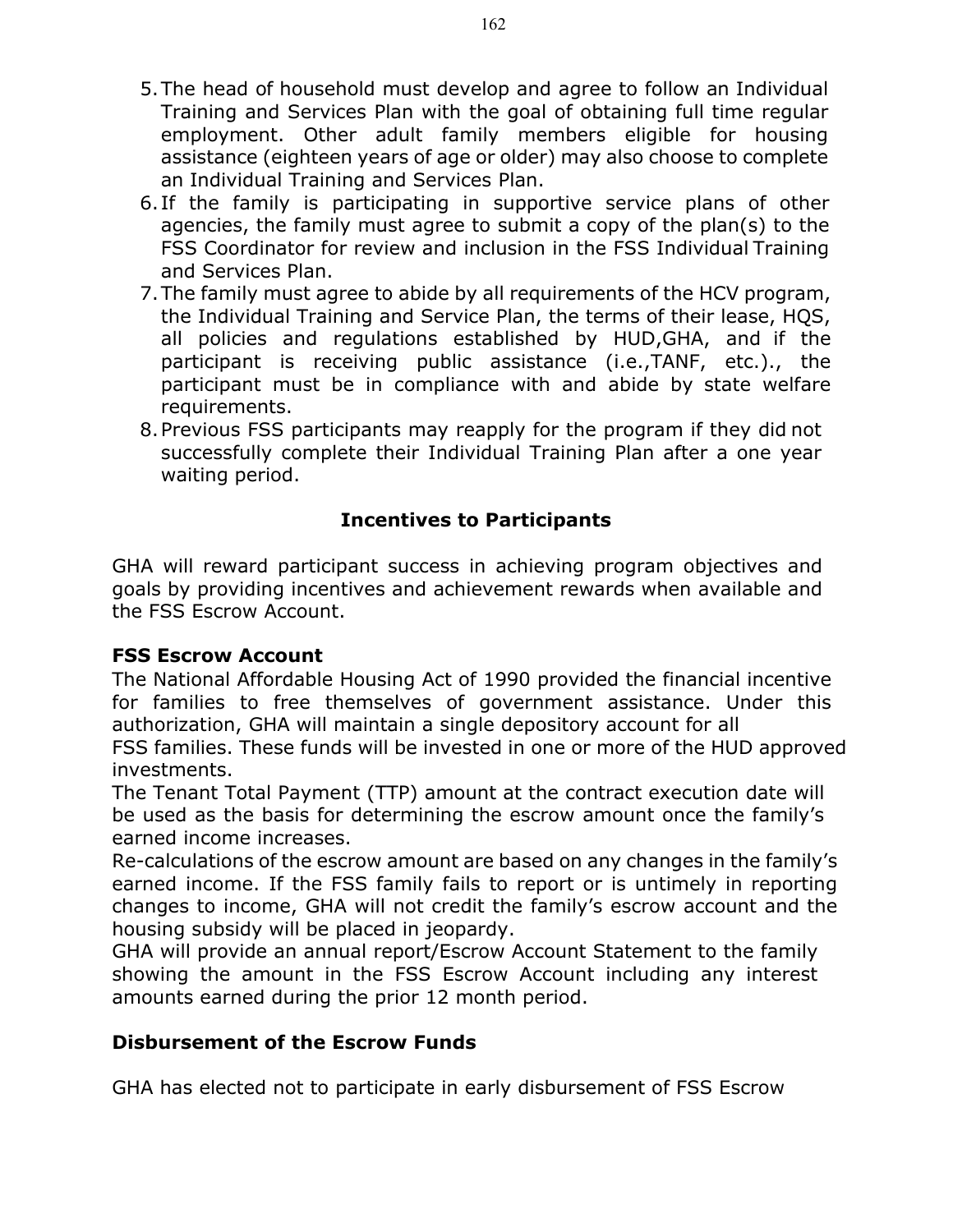funds.

The amount in the FSS Escrow Account, in excess of any amount owed to GHA by the FSS Family, shall be paid to the head of the FSS Family when the Contract of Participation has been completed.

In order to receive escrow funds upon completion of the FSS program a certification must be submitted by the head of the family that no member of the FSS Family household is a recipient of welfare assistance.

#### **Forfeiting Escrow Funds**

Should it become necessary, the FSS Escrow Account Funds will be forfeited by the family if one or more of the following occurs:

- The Contract of Participation is terminated for reasons that are not consistent with the Contract of Participation.
- The Contract of Participation including any extension thereof is completed by the family but the FSS family is still receiving welfare assistance.
- Voluntary withdrawal from the program by the FSS family.

## **Outreach Efforts**

GHA will inform HCV participant of the FSS Program by the following means:

The FSS Program will primarily target the following populations for FSS participation:

- the hardest-to-serve housing participants (those reporting zero income);
- families interested in becoming self-sufficient
- assisted families interested in homeownership

## **Assurance of Inclusion of Minority and Non-minority**

GHA will take actions to assure that both minority and non-minority groups are informed about the FSS Program as described below.

## **Outreach and Recruitment Strategies**

GHA FSS Program utilizes a variety of outreach strategies as outlined below in informing HCV participants of the benefits and services available through the FSS Program.

- 1. FSS recruitment presentations are made routinely at the scheduled New HCV Admissions Orientations.
- 2. Mail outs to families for FSS Orientations to occur at least annually.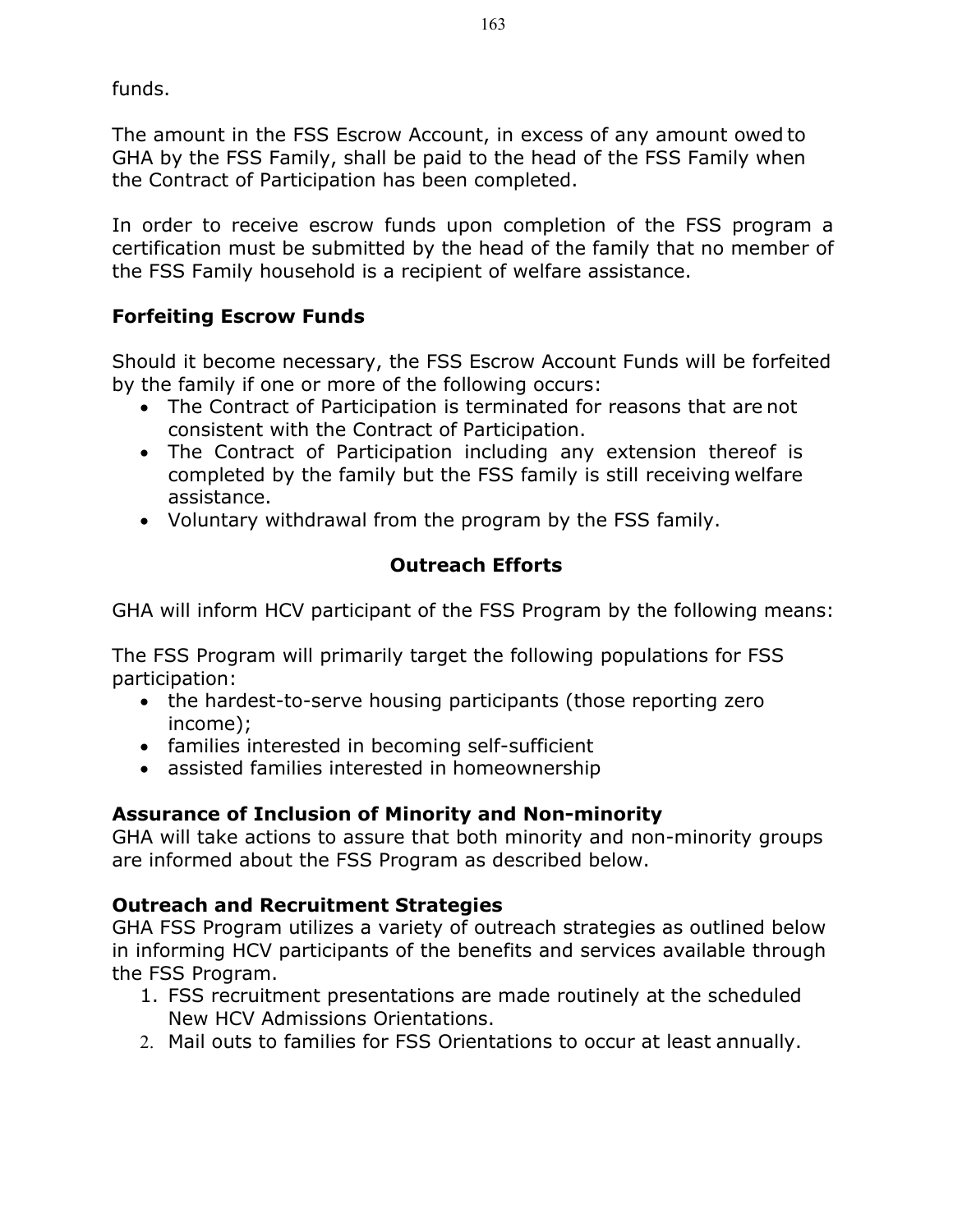## **Activities and Supportive Services**

FSS participants will be assisted in identifying and accessing community services and resources designed to help them remove barriers to achieve self-sufficiency as noted below:

- basic education providers
- post-secondary education providers
- job search activities
- homebuyers program coordination
- other workshop activities
- supportive services activities

#### **Job Search Activities**

The FSS participant with guidance from the FSS Coordinator will establish long-term employability goals that will lead to economic self-sufficiency. FSS participants who are unemployed or under employed, must actively seek and maintain full-time unsubsidized employment throughout their enrollment in the FSS program.

GHA will assist in job search activities by:

- Conducting workshops relating to job search activities
- Maintaining a list of job openings and career fairs

Unemployed or under employed participants may be assisted and/or referred to:

- The Texas Workforce Commission to officially register their employment status, apply for Unemployment Insurance benefits and apply for job search assistance.
- Local workforce development programs which provide intensive jobs search assistance, job search workshops and further referral to workforce development programs such as training, work experience and on-the-job training activities.

Participation in such activities must be reported to the FSS Program Coordinator.

## **Other Workshop Activities Provided By GHA**

Workshops designed to increase participant's job search and employability skills will be provided by GHA. FSS participants will be referred to specific workshops based upon their needs as identified in the assessment process.

Additional Workshops may include the following topics:

• Career Preparation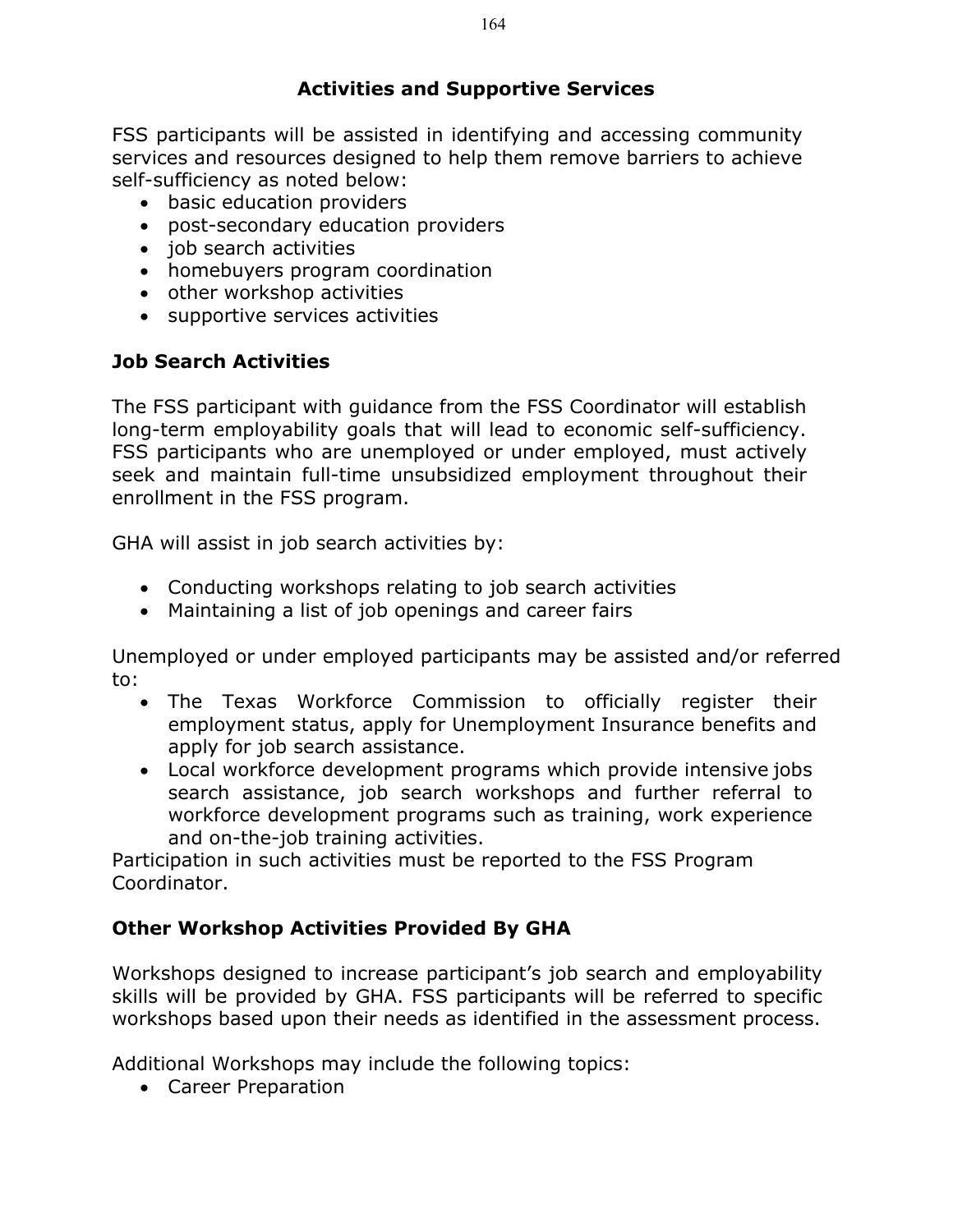- Financial Aid -- Show Me the Money
- Helpful Housekeeping
- Job Search: Where Do I Begin
- Parenting and Life Skills
- Job Hunting Tips
- How to Manage Stress
- Manage Your Stress Better with a Budget

Participants unable to attend the GHA workshops due to work schedules or other scheduling conflicts; may attend other service provider trainings. Documentation for completion of workshop activities must be submitted to the FSS Coordinator.

## **Supportive Services**

GHA will refer FSS participants to area service providers for assistance with supportive service needs. Referrals will be based upon an individual needs assessment, the Individual Training and Services Plan, and/or at the request of the FSS participants.

Referrals may include but not limited the following resources:

- $\bullet$  Texas 211
- YWCA
- Urban League of Greater Dallas
- Texas Workforce Commission
- Child Care Management System
- Texas Department of Assistive and Rehabilitative Services
- Friendship House
- Our Ladies of Charity
- Dress for Success

## **Method for Identification of Family Support Needs**

GHA will use a variety of methods for Case Management Services

- 1. Upon signing of an FSS Contract of Participation, the Head of Household will complete a needs assessment questionnaire.
- 2. The Individual Training and Services Plan is used to establish and document long-term employment and interim goals, support services needs and appropriate referrals needed to assist the family to achieve self-sufficiency.
- 3. The FSS Coordinator will conduct periodic progress reports through the mail, email or phone interviews.
- 4. The Individual Training and Services Plan will be updated, at a minimum on an annual basis. At that time the participant's progress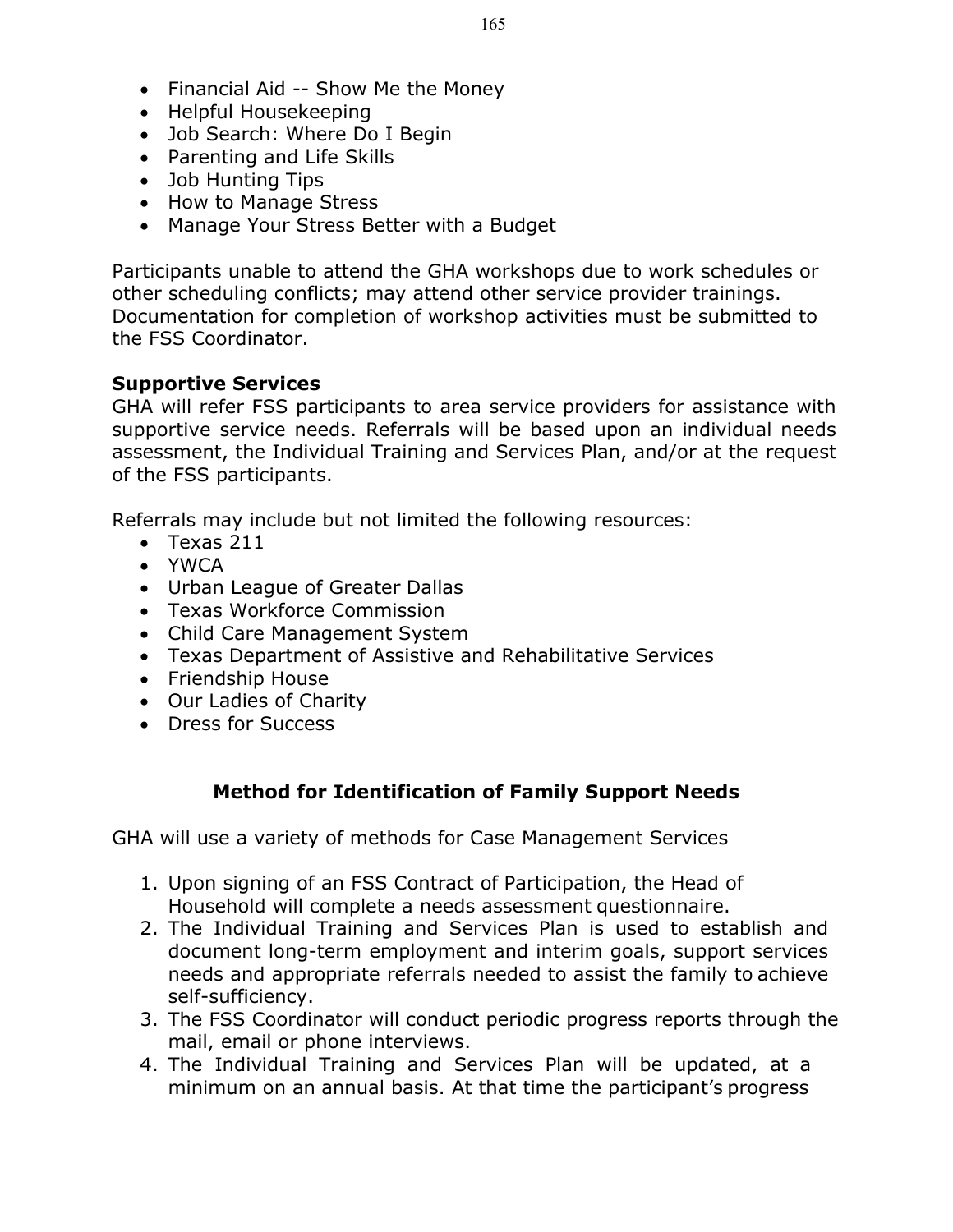will be reviewed and the plan will be modified as needed.

5. *GHA defines full time regular employment as 35 hours or more per week. As a reasonable accommodation for disabled family, the work hour requirement may be reduced upon request. The work hour requirement will be determined by the family's medical provider, vocational counselor or other qualified entity and should be submitted to the housing agency in writing*.

## **Program Coordinating Committee (PCC)**

The primary function of the PCC is to assist GHA in securing commitments of public and private resources for the participants in the FSS Program and may include advice and guidance with complex situations or circumstances and further development of the program.

There is no minimum or maximum number of individuals needed to complete the PCC. The committee shall always contain at least one member of GHA and one HCV participant. Other members of the PCC board will be of public and private sectors that assist in planning activities for FSS participants to assist in meeting their goals. Example of members may include but is not limited to representatives of the following agencies:

- Area nonprofits
- Parkland Hospital System
- City Government Employees
- Texas Workforce Commission
- Banks
- Community College Representatives
- Employers

Participants of the PCC Board will be asked to make at least a one year commitment. An agency may elect whom they wish to send as a representative and does not have to be the same individual for each meeting.

The PCC Board will meet at least quarterly.

## **Program Termination**

The Contract of Participation may be terminated before the expiration of the contract term, and any extension thereof by:

1. Termination of HCV (Housing Choice Voucher) assistance.

2. Failure to comply with Housing Choice Voucher Program contract **requirements** 

because the family moved outside the jurisdiction of GHA.

3. Mutual Consent of the Parties.

4. Failure of the family to meet its obligations under the Contract of Participation without Good Cause.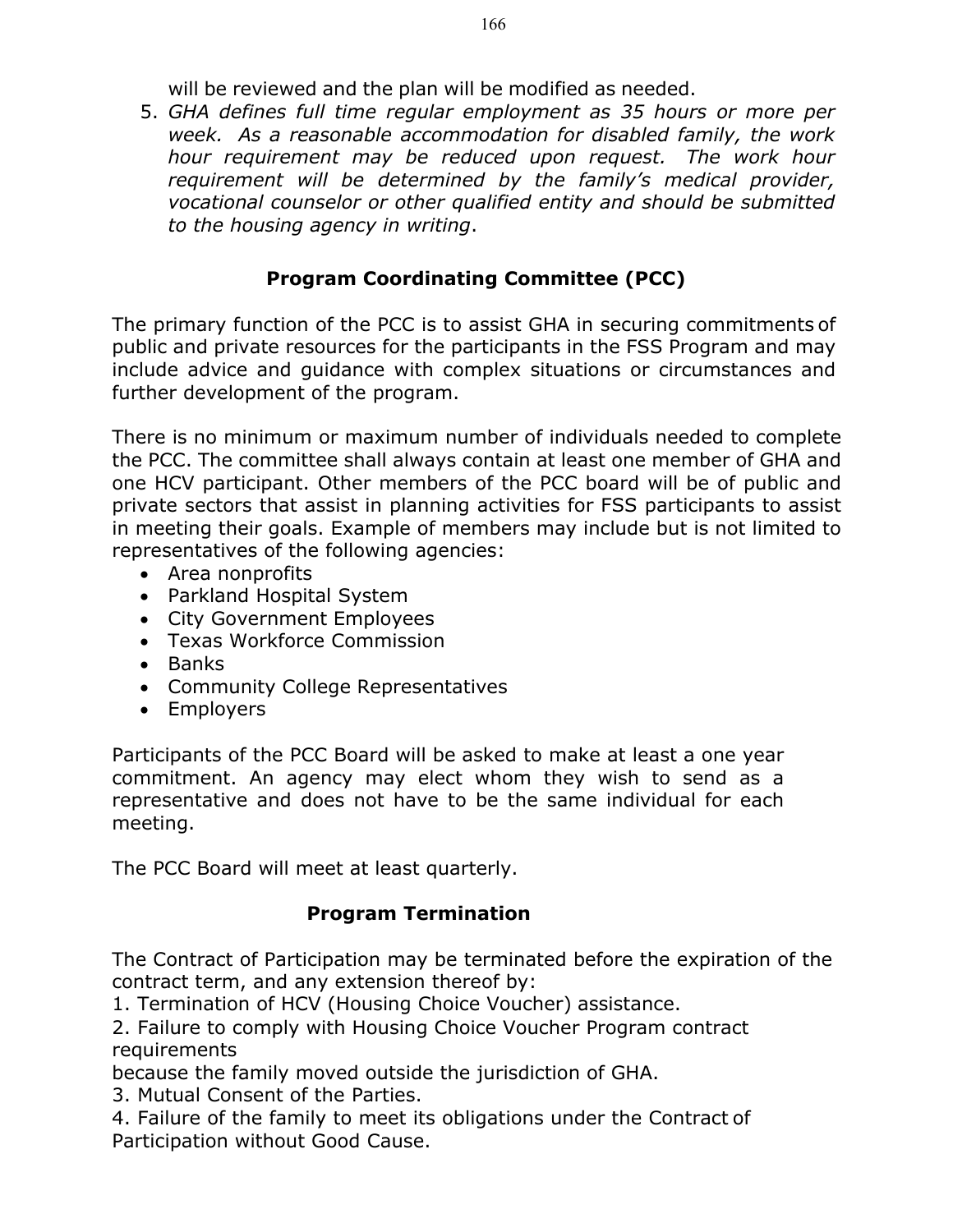5. The family's voluntary withdrawal from the FSS Program.

6. An act occurs which an FSS participants becomes unable to work or otherwise unable to fulfill the terms of the contact due to illness

7. Failure to comply with any other HUD or GHA rules and regulations.

8. Failure to comply with established FSS guidelines.

9. If the participant dies, and the remaining adult family member on the lease chooses not to continue participating in the program and the contract obligations have not been met.

10. Such other act as is deemed inconsistent with the purpose of the FSS Program or operation of law.

Families will be notified in writing of their termination in the FSS program.

Families' contracts that are terminated due to failure complete their ITSP, find and maintain full time employment, or become free of welfare assistance for one year as defined in the Contract of Participation may request up to a two year extension if good cause exist. Examples of good cause include:

- Loss of job due to no fault of the individual
- Death of family member
- Illness interfering with ability to work

Extensions must be asked for in writing.

#### **ASSURANCE OF NON-INTERFERENCE**

Housing Choice Voucher families will be informed that the Family Self-Sufficiency program is a voluntary program. A decision not to participate in FSS will not affect the family's admission or right to occupancy with its lease. Families may complete their FSS contract and receive escrow while continuing to receive housing assistance under the voucher program.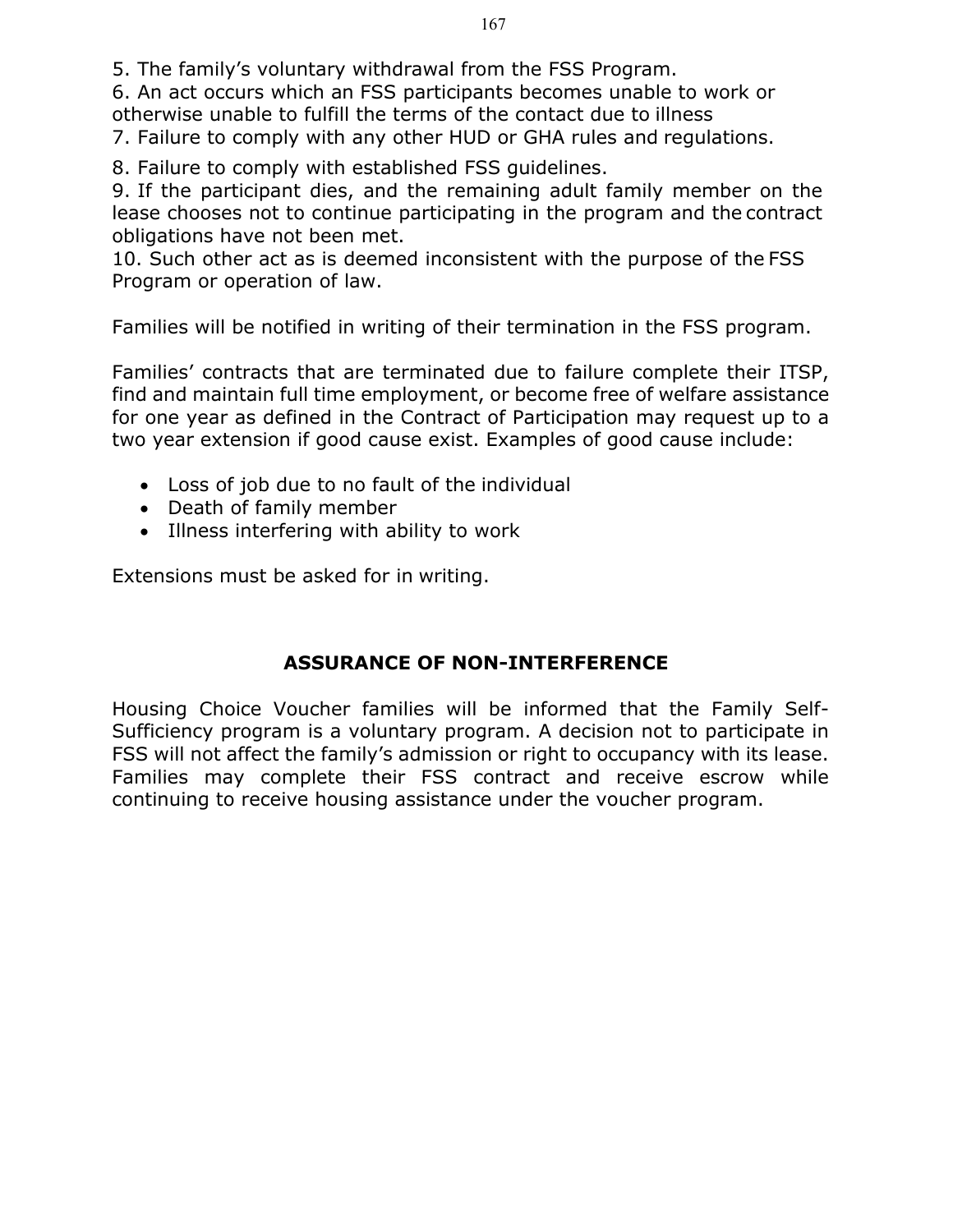This page left intentionally blank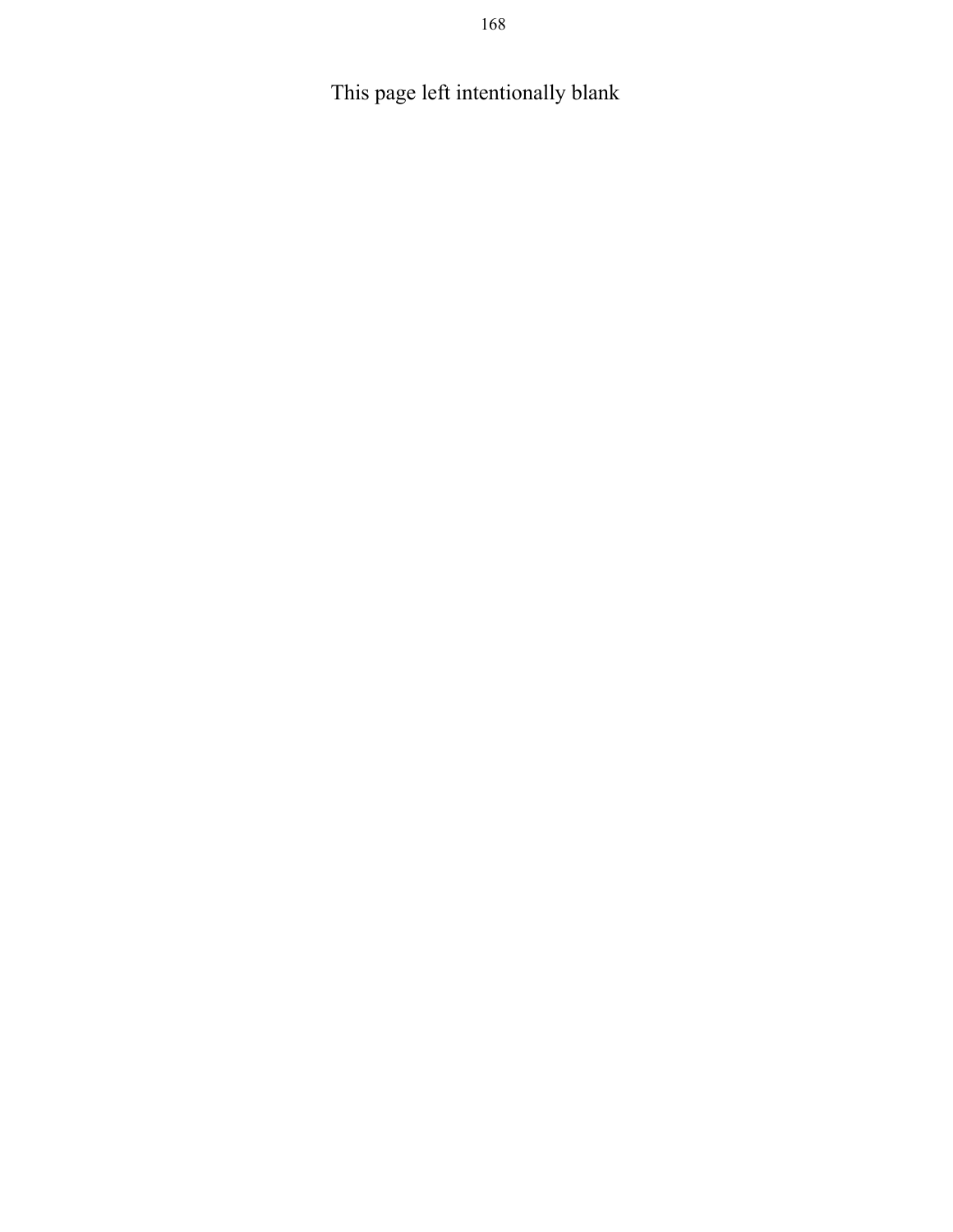

# **GARLAND HOUSING AGENCY**

# Mainstream Voucher Program

Administered by: Garland Housing Agency 210 Carver; Suite 201B Garland, TX 75040 (972) 205-3393

**Steven Fitch, Director of Housing** 

## **Exhibit C**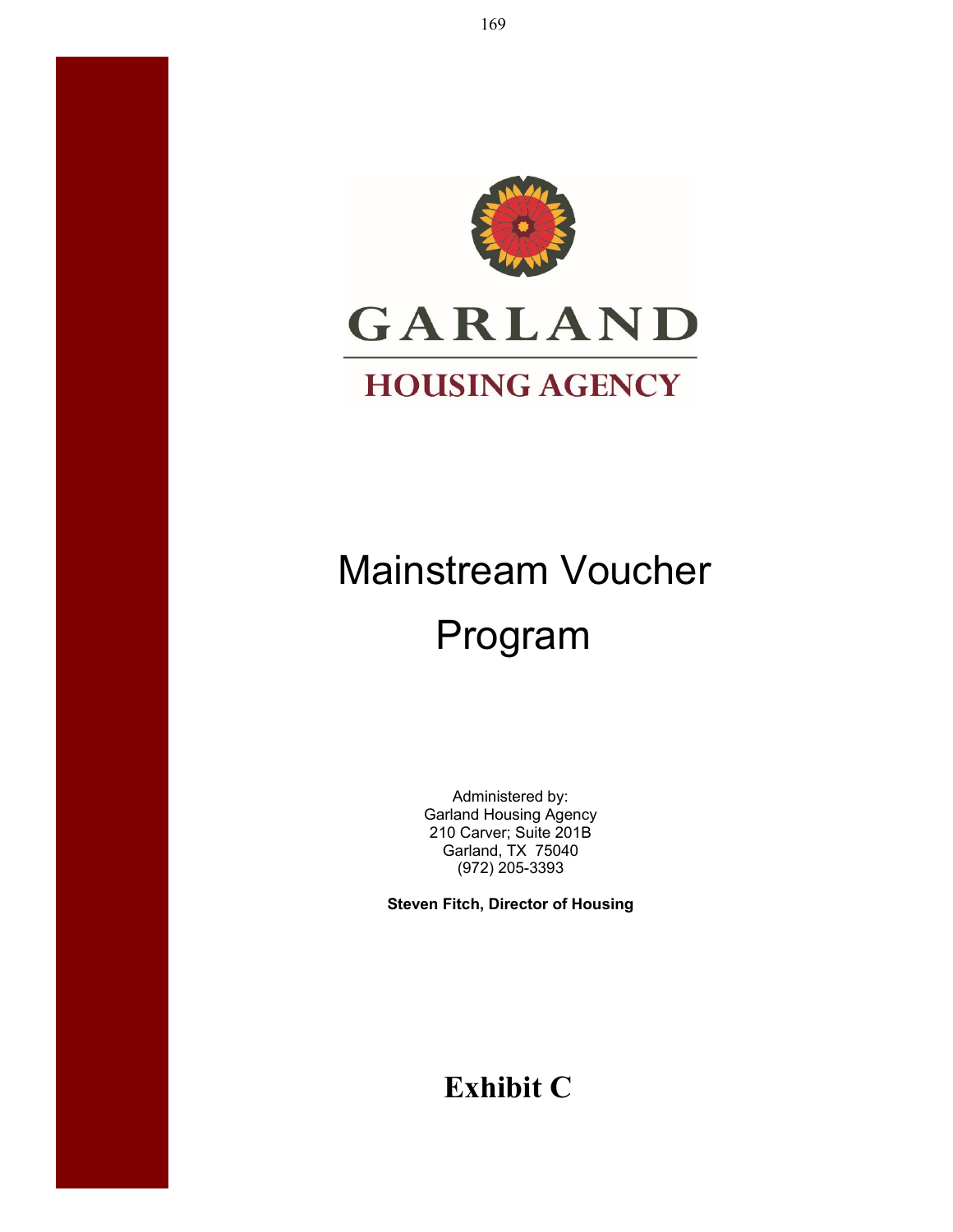#### **Exhibit C MAINSTREAM HOUSING VOUCHER PROGRAM**

#### **INTRODUCTION**

On November 15, 2019, Garland Housing Agency (GHA) was awarded funding from the HUD Mainstream Voucher Program FY2019 Notice of Funding Availability (NOFA) (FR-6300-N-43). This initial funding will support thirty (25) Mainstream Vouchers. This appendix describes GHA policies related to the Mainstream Voucher Program.

#### **PURPOSE AND SCOPE**

The Mainstream Housing Opportunities for Persons with Disabilities (Mainstream) Program is a targeted voucher program for families with disabilities to allow such persons to rent affordable private housing. The Mainstream program is designed to assist housing authorities in providing Section 8 vouchers to a segment of the population recognized by HUD's housing research as one of the worst case housing needs of any group in the United States (i.e. very-low income households with adults with disabilities). Additionally, the Mainstream program will assist persons with disabilities who often face difficulties in locating suitable and accessible housing in the private market.

NOFA FR-6300-N-43 provided extra points to PHA's that targeted funds to assist non-elderly persons with disabilities who are:

- Transitioning out of institutional or segregated settings,
- At serious risk of institutionalization,
- Experiencing homelessness, or
- At risk of becoming homelessness

The NOFA encouraged PHA's to formalize partnerships with and leverage resources from State Medicaid agencies and various Health and Human Services partner agencies or organizations.

#### **PREFERENCES FOR MAINSTREAM VOUCHERS:**

Mainstream Voucher Program NOFA (FR-6300-N-43) allows PHA's to set Admission Preferences based on local need.

The Garland Housing Agency has adopted a preference that provides Mainstream Voucher funding to nonelderly disabled persons that previously experienced homelessness and are currently clients in a permanent supportive housing or rapid rehousing project. Applicants within this preference will be selected by date and time of application.

A qualified professional must verify the applicant's disability status and the applicant status as a household that previously experienced homelessness and are currently clients in a permanent supportive housing or rapid rehousing project.

#### **DEFINITIONS**

**Eligible household**: A household composed of one or more non-elderly person(s) with disabilities and is transitioning out of an institution or other segregated setting or at serious risk of institutionalization (i.e., detention center, prison/jail inpatient mental health unit, or other congregate care setting), which may include additional household members who are not non-elderly persons with disabilities. The eligible household member DOES NOT need to be the head of household. A household where the sole member is an emancipated minor is not eligible.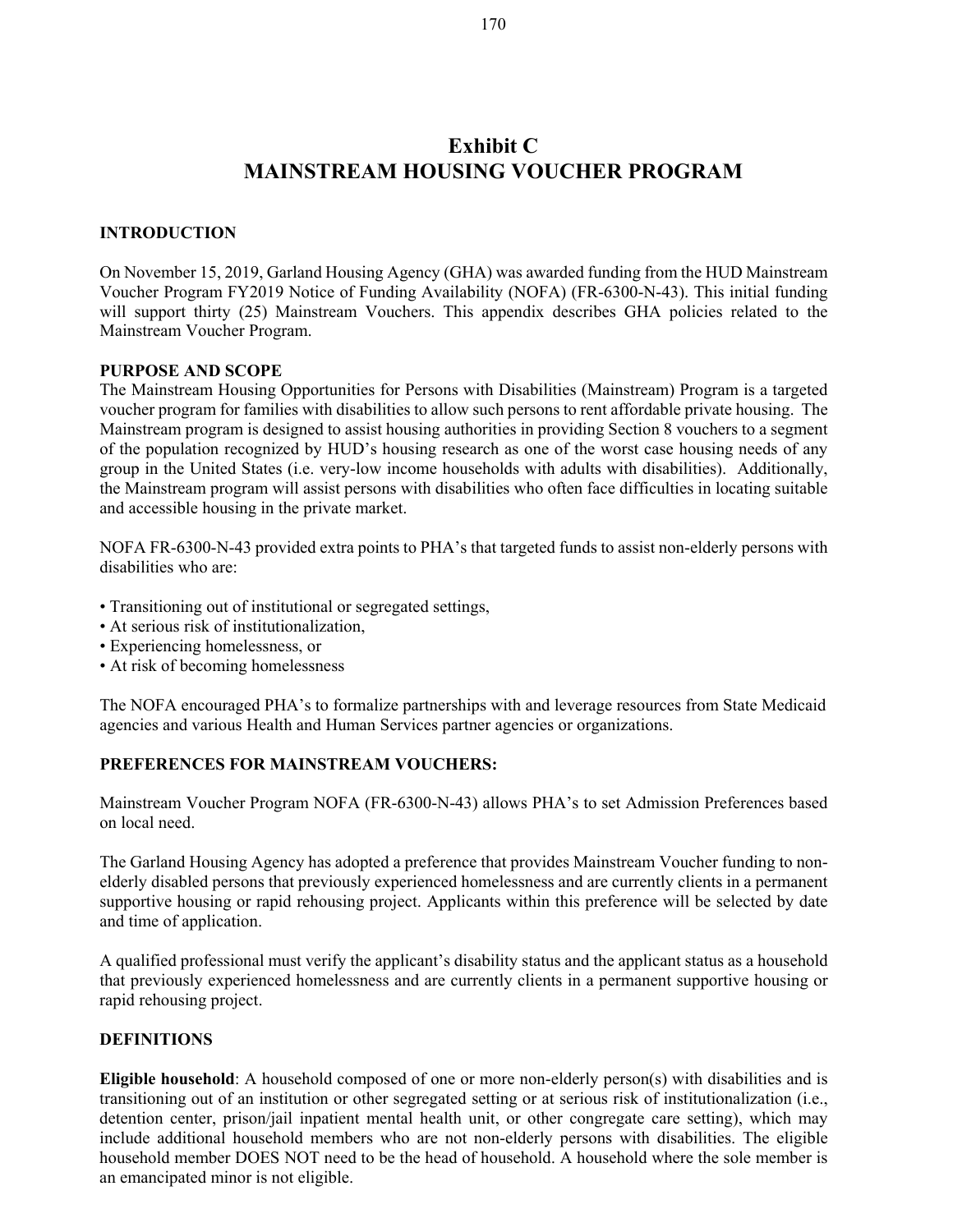**Disabled Family:** A family whose head, spouse, or sole member is a person with disabilities. The term "disabled family" may include two or more persons with disabilities living together, and one or more persons with disabilities living with one or more live-in aides. A disabled family may include a person with disabilities who is elderly.

**Non-elderly person with disabilities**: (for purposes of determining eligibility): A person 18 years of age and less than 62 years of age and who:

• Has a disability, as defined in 42 U.S.C 423;

• Is determined pursuant to HUD regulations, to have a physical, mental or emotional impairment that: (A) Is expected to be long-continues and indefinite duration, (B) Substantially impedes his or her ability to live independently, and (C) Is such a nature that the ability to live independently could be improved by more suitable housing.

**Permanent Supportive Housing**: Permanent housing in which voluntary supportive services are provided to assist homeless persons with a disability to live independently.

**Section 8 Search Assistance:** Assistance to increase access by program participants to housing units in a variety of neighborhoods (including areas with low poverty concentrations) and to locate and obtain units suited to their needs.

**Targeted Funding**: HUD may award a PHA Funding for a specialized category of families on the waiting list. The PHA must use this funding only to assist the specified category. In order to assist families within a targeted funding category, the PHA may skip families that do not qualify within the targeted funding category.

All definitions in the main body of the Section 8 Administrative Plan apply to the Mainstream Program.

#### **ELIGIBILITY**

Only a disabled family may receive a rental voucher under the Mainstream program. Applicants with disabilities will be selected from the GHA waiting list according to date and time of application. Mainstream Vouchers serve households that include a non-elderly person with disabilities. A non-elderly disabled person is between the ages of 18 years old and 62 years old.

#### **RENTAL VOUCHER ASSISTANCE**

This program will be administered in accordance with HUD regulations covering the regular Section 8 program

#### **MAINSTREAM ADMISSIONS AND OCCUPANCY REQUIREMENTS**

With the exception of waiting list management and turnover, all other aspects of the Mainstream program will be handled according to the regulations and GHA Administrative policies governing the regular Section 8 program.

If there is ever an insufficient pool of disabled families on the waiting list, GHA will conduct outreach to encourage eligible persons to apply for this special allocation of rental vouchers. Outreach may include contacting independent living centers, advocacy organizations for persons with disabilities, and medical, mental health, and social service providers for referrals of persons receiving such services who would benefit from Section 8 assistance.

Qualified households will be added to and selected from the Section 8 Housing Choice Voucher (HCV) waitlist.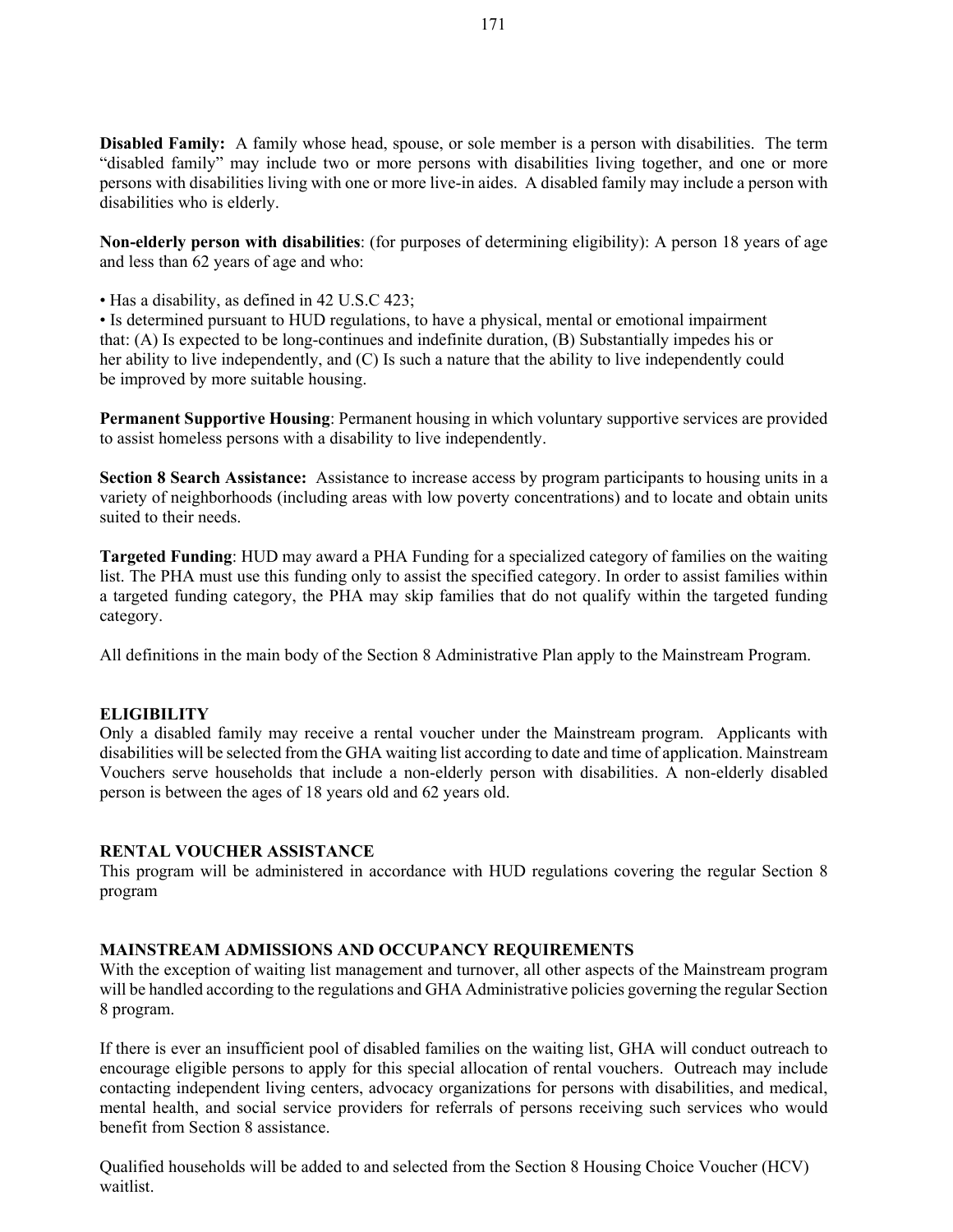#### **WAITING LIST MANAGEMENT**

When funding was received initially, the GHA waiting list was searched for all eligible applicants and their date and time of application. After households are identified from the current wait list, if additional Mainstream Voucher slots are available, GHA will announce (via public notice) a LIMITED Section 8 HCV wait list opening for Mainstream Vouchers ONLY, explaining that the vouchers are for non-elderly persons with disabilities that previously experienced homelessness and are currently clients in a permanent supportive housing or rapid rehousing project. Applications will be accepted, reviewed for eligibility, and added to the waiting list by Mainstream Voucher preference designation and date and time of application. The LIMITED S8 HCV waiting list (for Mainstream Voucher only) will initially remain open indefinitely, but GHA reserves the right to limit to the number of applicants that may qualify for a local preference.

Currently, disabled families (including disabled single person households) are placed on the waiting list. At that time, a designation is made in the appropriate field in the utilized HAPPY Software System waiting list screen, designating the family as disabled. As a Mainstream slot becomes available, the program administrator will run a listing of all families who are designated disabled that previously experienced homelessness and are currently clients in a permanent supportive housing or rapid rehousing project. The system is configured so that this listing will run all those that qualify by date and time of application. By maintaining all applicants who are families with disabilities in this manner, GHA enables them to be housed in proper order for whichever program, regular Section 8 Housing Choice Voucher or Mainstream, first becomes available.

#### **TURNOVER**

When a rental voucher under the Mainstream program becomes available for reissue (e.g. the family initially selected for the program drops out of the program, is unsuccessful in the search for a unit, or is terminated from the program), the rental assistance may be used only for another individual or family eligible for assistance under the Mainstream program for five years from the date the rental assistance is placed under an ACC.

#### **OUTREACH**

GHA may choose to employ a variety of strategies to ensure households and owners are aware of the availability of housing assistance, such as newspaper stories and/or the purchase of advertising space. GHA will follow the activities outlined in the Equal Opportunity Housing Plan (EOHP) to ensure outreach to and selection of eligible households are performed without regard to race, religion, color, sex, age, disability, familial status, national origin, gender identity, sexual orientation or marital status.

Additionally, GHA will work closely with partnering agencies, Metro Dallas Homeless Alliance (MDHA), to identify and notify extremely-low income and very-low income households, minorities, persons with disabilities, and others who may be least likely to apply, of the availability of housing assistance. It is GHA's position that organizations that represent minorities and individuals with a disability are the most effective means for distributing information about the GHA program to their clientele.

GHA has close working relationships with local agencies and individuals involved in rental housing. GHA staff monitors the rental market by utilizing a comprehensive rent comparability on-line library in its office. The on-line library is updated at least annually through contact with local property owners, rental agencies, etc. Additionally, GHA inspectors are able to monitor the rental market in the course of carrying out unit inspections. When GHA becomes aware of vacant units that appear applicable to the Mainstream program, staff may contact the owner and present the program to the owner. If the owner is interested in participating, staff will record the names, addresses, and phone numbers or available units for future contact.